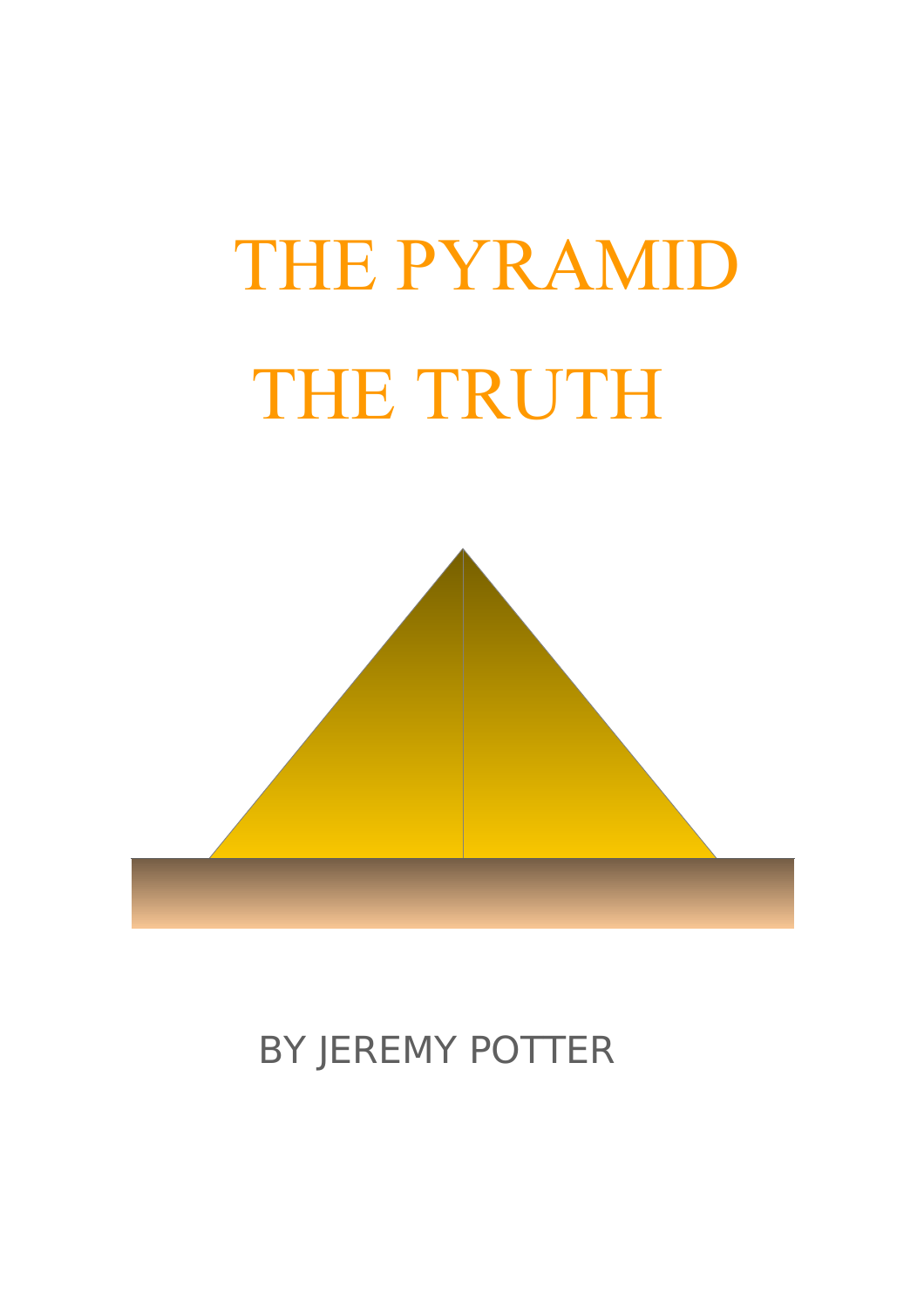# **LIST OF SECTIONS**

- 1 The Pyramid Survey of 1965
- 2 The Original Great Pyramid
- 3 Two Corridors and a Floor
- 4 The South Shaft, King's Chamber
- 5 The North Shaft, King's Chamber
- 6 The South Shaft, Queen's Chamber
- 7 The North Shaft, Queen's Chamber
- 8 The Missing Queen's Chamber floor
- 9 Sunrise for Re, Sunset for Set
- 10 The Missing Pyramid Centreline
- 11 The Merging of the Chambers
- 12 The Pyramid and the Five Voids
- 13 Historical Interpretations
- 14 The Hidden Numbers of Identity
- 15 Pyramids from Ancient Circles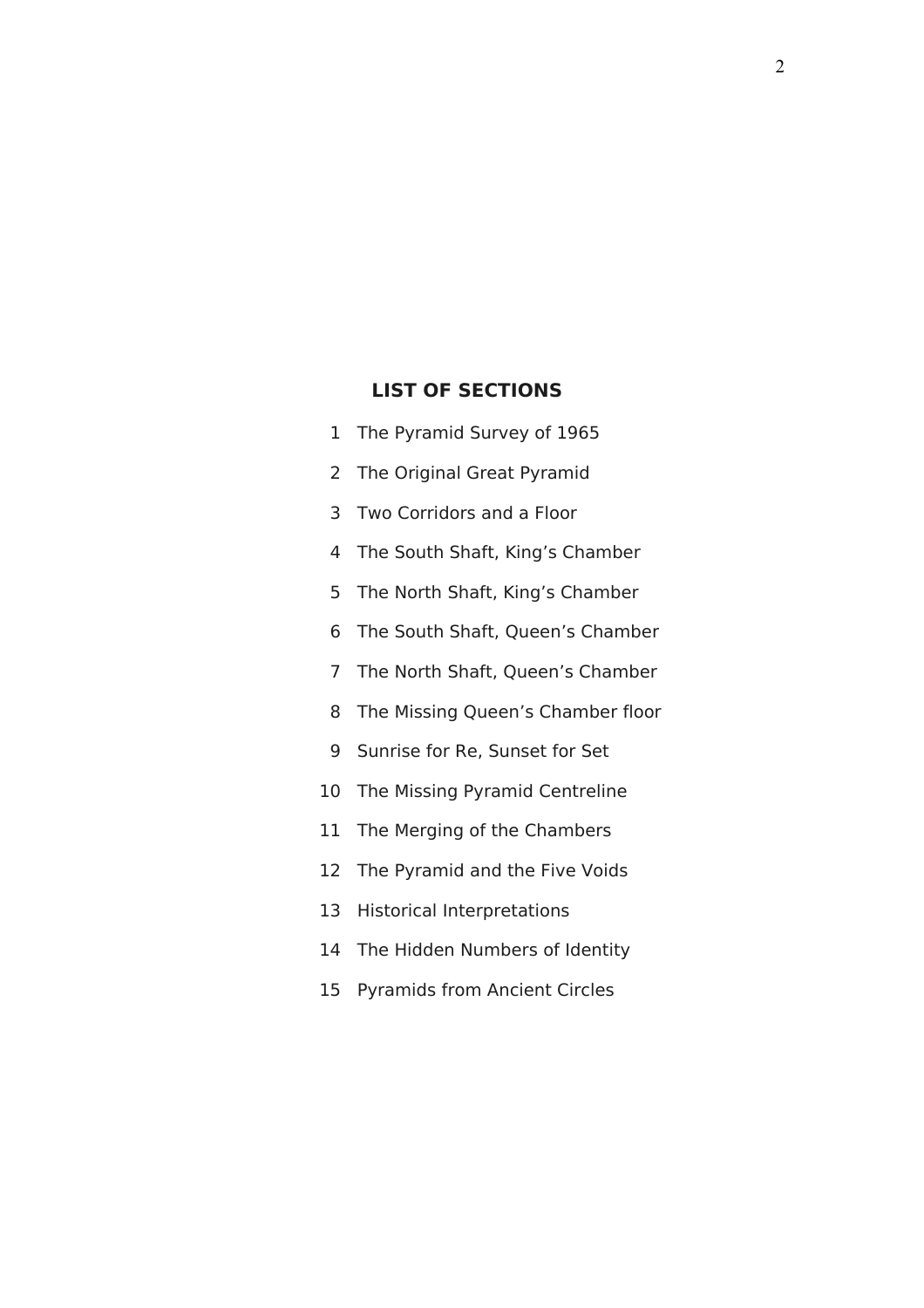# **INTRODUCTION**

The original Great Pyramid no longer exists. It disappeared some nine hundred years ago and the structure that can be seen today is but the remnant. The pyramid is missing its outlines and minus its integrity. Because original pyramid had once existed it can only be imagined if the truth is ever now to be found. Something important had been there and it would take me over ten years to discover the incredible truth of what had been there. I would very soon be making hundreds of calculations and using my skills as an architectural building surveyor to find out what had been there. I would find this because I knew about lines and angles but in the meantime I would ask a question. Why was the Great Pyramid called great? It was a simple enough question and I did not know where the answer would lead me, but the further I looked, the more profound it became. The pyramid was unique. The accepted view is that the Great Pyramid was built as a tomb for the pharaoh Knufu, but nothing at all was found inside the pyramid when it was first entered. There was no body of a pharaoh, no tomb furniture, and nothing anywhere except bare walls, free of any artwork or inscriptions. The idea was based only on supposition. The proof was not given but the theory persisted and that is how it continues to be published in books. It was probably misplaced. I then began to think that the original pyramid might have had some other purpose, but that was not in compliance with the official philosophy emanating from museums and institutions who have always insisted that it built was a tomb. There were no clear alternatives but why were they also insisting that the pyramid had not been planned? It was an archaeologist's viewpoint but mathematicians had been there as well. Perhaps it was time to see if anything geometrical existed for consideration instead?

The upper chamber had been very carefully made into an exact double square and that was a geometrical figure. Another researcher had claimed that the original pyramid was never a pyramid at all but a truncated pyramid, or one that was missing its tip. The Great Pyramid has a flat summit. But why would they build a pyramid without a tip? The reason was that another much smaller pyramid had once been placed at the pinnacle and that was another geometrical figure, as was the truncated pyramid below.

I did not believe that the tomb theory was the reason for the pyramid's existence and it had to have another reason for being there. I was by now convinced that it was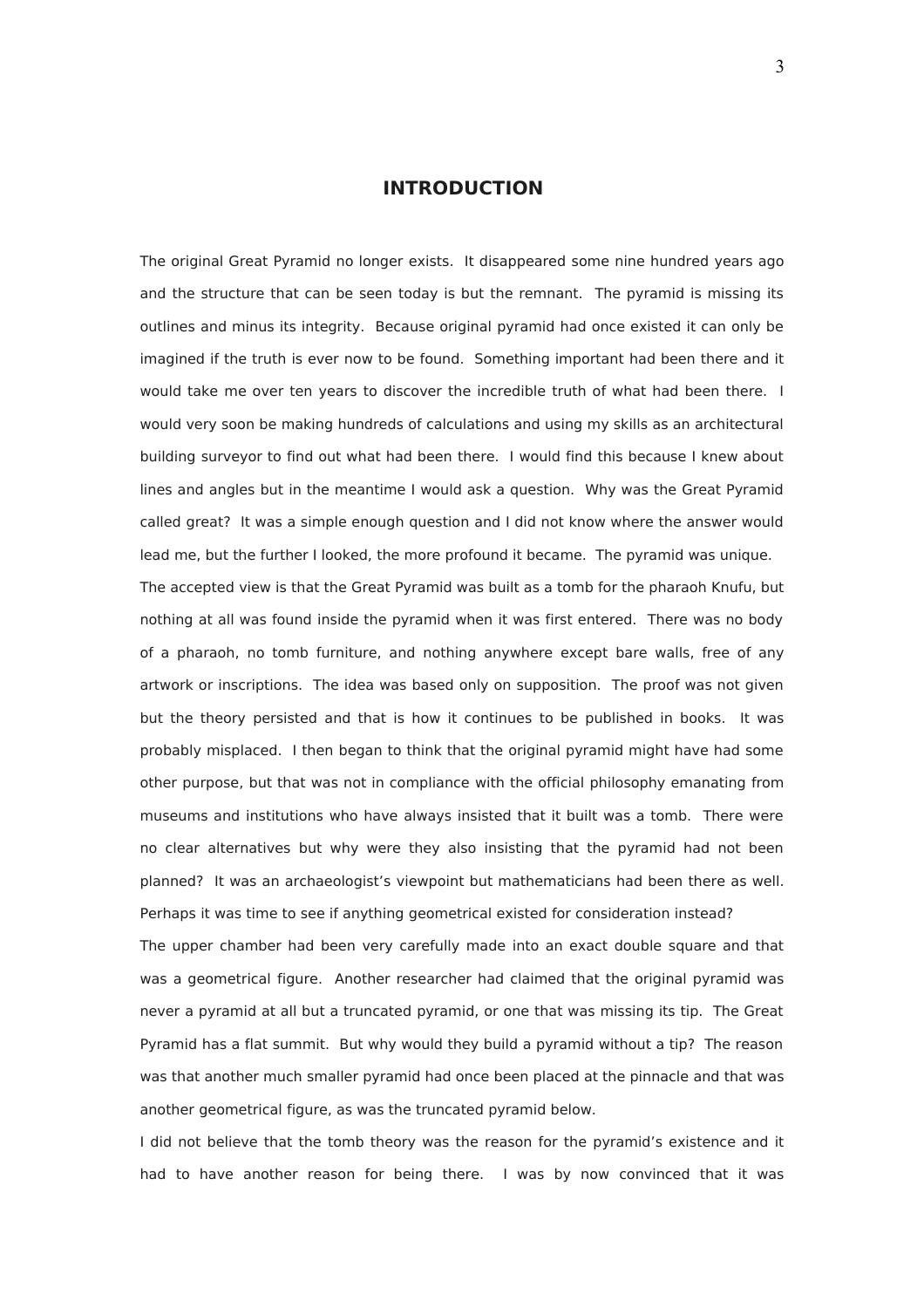mathematical and geometrical, and that was when I started down the path to find the evidence. It was going to be a difficult journey but first I had to know what was already there, and not just in general terms, but specifically and accurately, and that was when I found the first of the keys to the original Great Pyramid. It had come in the form of a very large folder tied with ribbon inside which was a complete set of very large and accurate architectural style drawings showing the detailed interior, the result of a post-war survey undertaken by Italian engineers. The survey would soon be forming the basis and verification for every discovery made.

The next key was in the discovery of the unit of measure that had been used by the pyramid builders. The survey was done in metres, and a conversion was needed because the French metre did not exist at the time when the pyramid was built. The unit had to convert from metres to feet, and then from feet to the unit used. Many books have already been written on the subject of the pyramid units, with all manner of different kinds of units considered, but the answer was in fact very simple when the right assumptions were made. That had made it possible to know the original distances that had applied at the pyramid when it was first built and the resulting dimensions were revelations indeed.

Then the third and most important key was the discovery that the planners had not measured angles in degrees but in number form. If that is accepted, then distances in the correct unit could be found from angles inside a pyramid triangle, and once that was accepted, then the pyramid distances themselves were revealed. It was extraordinary. It gave me the feeling that I was actually looking into minds of those who lived many thousands of years ago, and I was seeing these things with their eyes, and knowing them after eons of time had come and gone. It was a humbling experience. I could see the meaning in the numbers, and in the way the geometry was working out with a fabulous logic of its own as I found one thing after another. These were people who knew what they were talking about. Many questions could now be answered, including the reasons why the chambers and corridors were built in the manner they were, and in the places they were. That was why the pyramid was called great.

Why were there two chambers rather than just one? Why was the lower chamber located on the pyramid centerline whereas the upper chamber was placed offset to the south of centre? It was mathematical. Why were there four shafts when no other pyramid of the Nile Valley carried any shafts at all, and what in anycase were they doing there? They were geometrical guidelines. Were the Egyptologists and archaeologists correct when they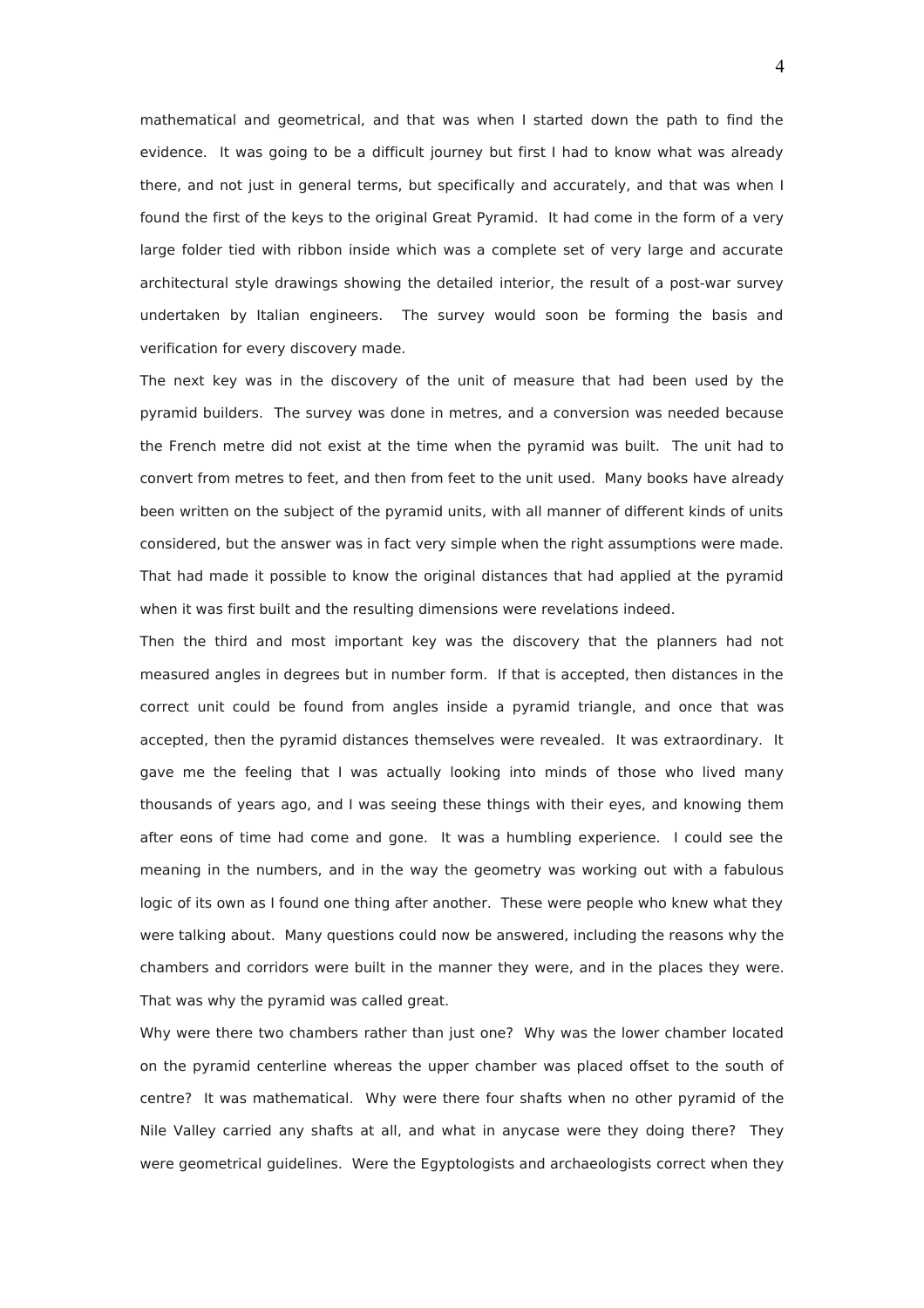maintained that the Great Pyramid was not designed at all, except on a very casual basis? No, they were not correct and the specifics will show why. Were they right when they claimed that the unknown builders had changed their minds about the location of the lower chamber as the pyramid progressed upwards? They were wrong because vandals had demolished the original floor in order to hide the evidence on the floor level, another number. Did the upper chamber have a geometrical purpose? It had a clear geometrical purpose and when I found out what it was it was intrigueuing, to say the least. The fact of two chambers in one pyramid was no accident.

This account will show by the means of large numbers of computer generated drawings how the Great Pyramid was first planned, how the geometry was based on triangles, squares and double squares, and how these figures were harmoniously coordinated into a fantastic whole to make sense of everything that exists and had once existed. The Great Pyramid was unlike any of the others except that it looks like a pyramid and was built of stone. It was a gigantic engine of numbers and angles, and it was designed in honour of the gods and to dimensions that would harmonise with their relatively unpublicized, but ancient numbers of identity. Everything was built to a specific geometrical purpose and the secrets were hidden in the reasons why the original pyramid was a certain height, and sloped at a certain angle. The modern survey and the two main keys had found the mathematical Great Pyramid and this account will show how it was created for the first time. The pyramid was indeed great.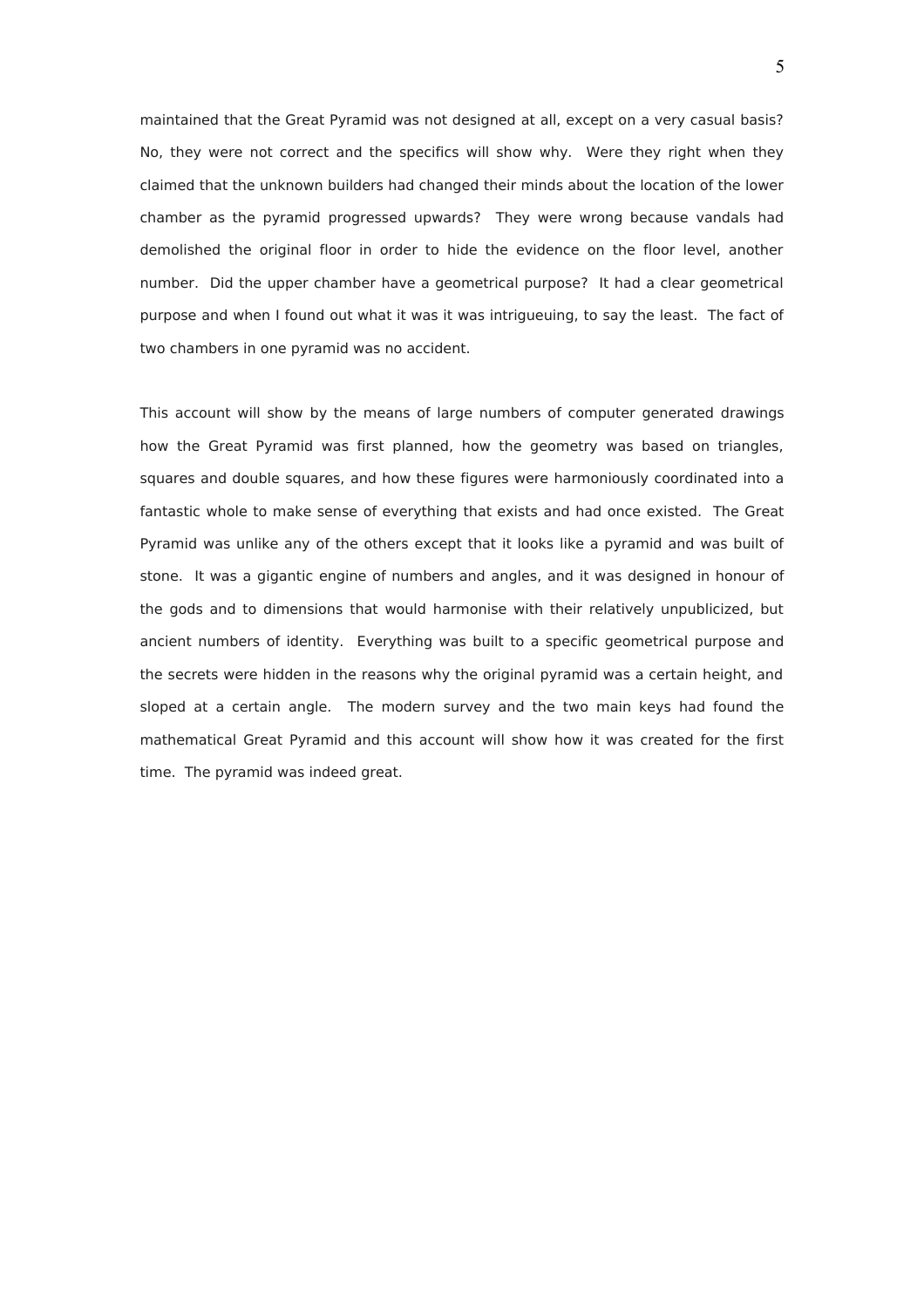# **THE PYRAMID SURVEY OF 1965**

Somebody, somewhere, had long ago decided to build a structure that would stand the test of time and would carry a message into the future. The message could only be transmitted in a language and the only possible language was number, but first the nature of the structure had to be decided. It could be a tower, cube, a pyramid, or a cone. These were all geometrical figures but a tower would be prone to falling down, a cube was also prone to falling down, and that left a square based pyramid or a cone. A cone would be difficult to build and hard to express in the form of triangles and that left the square based pyramid, the most stable and the most practical of all geometrical shapes. That was why a pyramid-shaped structure was chosen as the most likely to survive into the future, and it was best suited to the triangle.

#### Pyramid Section seen East to West.

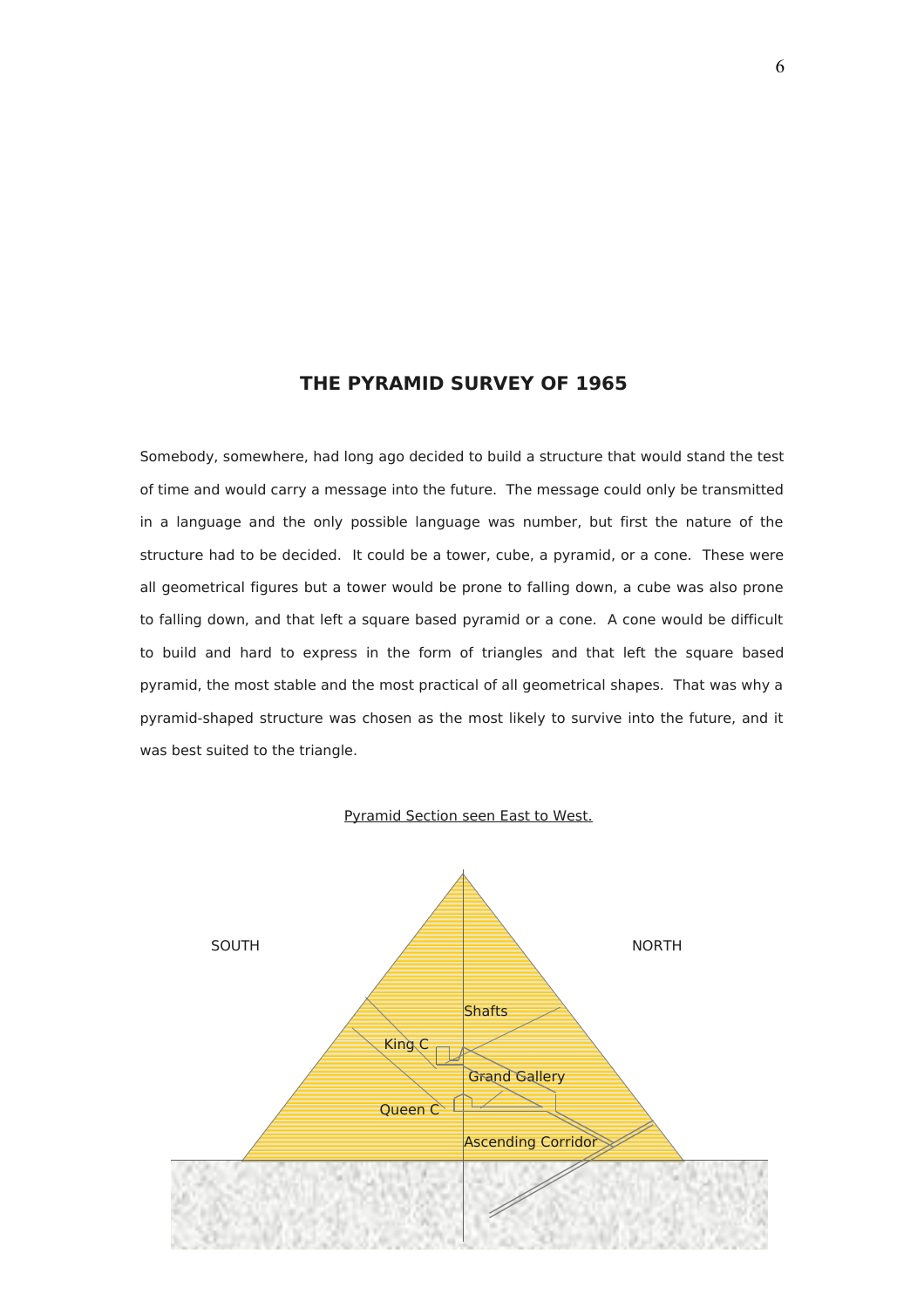

Pit **Descending Corridor** 

The details of the pyramid and its interior can now be considered, as they exist today. The engineers Rinaldi and Maragioglio had obtained the information necessary to find the hidden geometry given in a set of large-scale drawings after they had completed their survey of 1965.

Because their information was in drawn form instead of in tabulated form it was possible to see exactly what they were measuring and the points on stone that were being investigated. Without these drawings showing the distances and levels of the many of strategic points, it would have been quite impossible to reach any reliable conclusions. With the drawings it was possible and parts are repeated here where they are relevant. They gave their dimensions in metres and all distances have been converted into cubits where  $1$  cubit =  $1.7181$  feet.

#### The Ascending and Descending Corridors

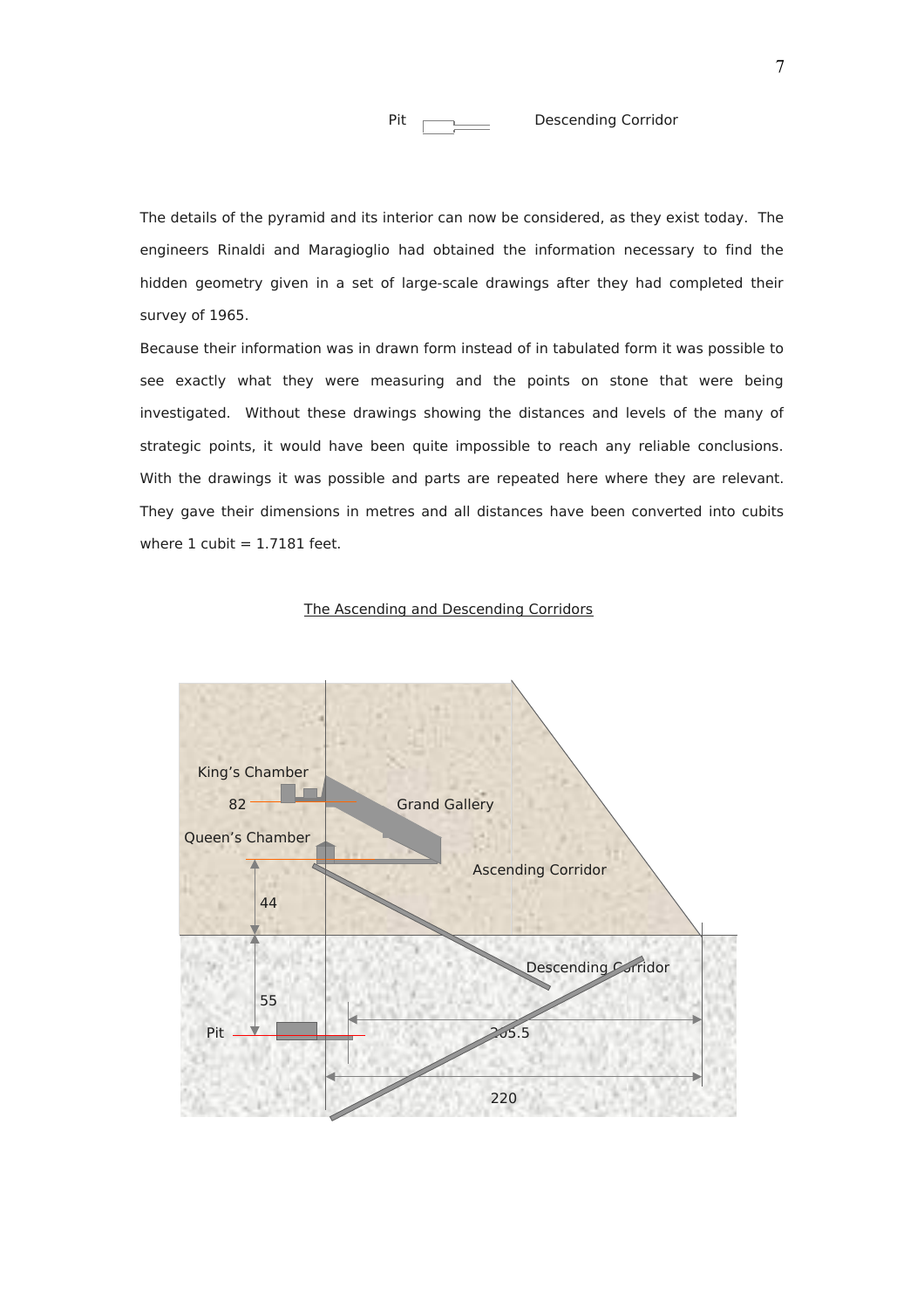The section through the pyramid was as if seen from the east looking towards the west. The reason was that the corridor systems were all on a plane that was basically north to south and so if the section were shown north to south very little would be seen except a vertical line some 2 cubits wide somewhere in the middle of the pyramid. If the pyramid was planned, it was from a vertical cross-section through the tip seen looking from the east.

The entrance to the pyramid is at its upper parts and there had once been a stone door that when closed it was all but invisible before the pyramid was stripped of its outline. The corridors incline at very close to the slope on the diagonal of a double square rectangle, and for the Descending Corridor the diagonal is on the ceiling because the ceiling was straight and true where the floor was prone to damage. Many other alignments were on ceilings.

The level of the Descending Corridor ceiling where it had once passed out of the pyramid was at 17.92 metres, according to survey, or 34.21 cubits above base. The distance found by survey between the entrance and the floor of the Ascending Corridor was 28.27 metres, or 53.98 cubits. The distance between the north base of the pyramid and the point where the Descending Corridor changes from sloping to horizontal, and measured on the floor is 107.39 metres, or 205.05 cubits. The point of change of direction was therefore 220 – 205.05, or 14.95 cubits north of pyramid centre, taken as measured on the corridor floor. An interesting fact is that the level of the horizontal floor at the bottom of the Descending Corridor is 30 metres below pyramid base, or 57.28 cubits. But because the corridor is 1.20 metres high, or 2.29 cubits high, the level on the ceiling is  $57.28 - 2.29 = 54.99$  cubits below pyramid base and that is to within 0.01 cubits of 55 cubits exactly. That could mean that this was a datum level as close as the survey could measure it. But if the corridor ceiling is 55 cubits below pyramid base then that would explain why the corridor runs horizontally for a short distance, and around pyramid centre, before rising upwards. If there is a datum at 55 cubits below pyramid base and the full pyramid base is 440 cubits long then the datum on a square of sides 55 cubits would divide the base by 8 exactly. The number 8 was important.

The Grand Gallery is a continuation of the Ascending Corridor below and the alignments on the floor are the same at an inclination of just over 26 degrees. Once again the slope appears to be very close to a diagonal on a double square but this time slightly less steep than that of the Descending Corridor. The difference is because of the Great Step at the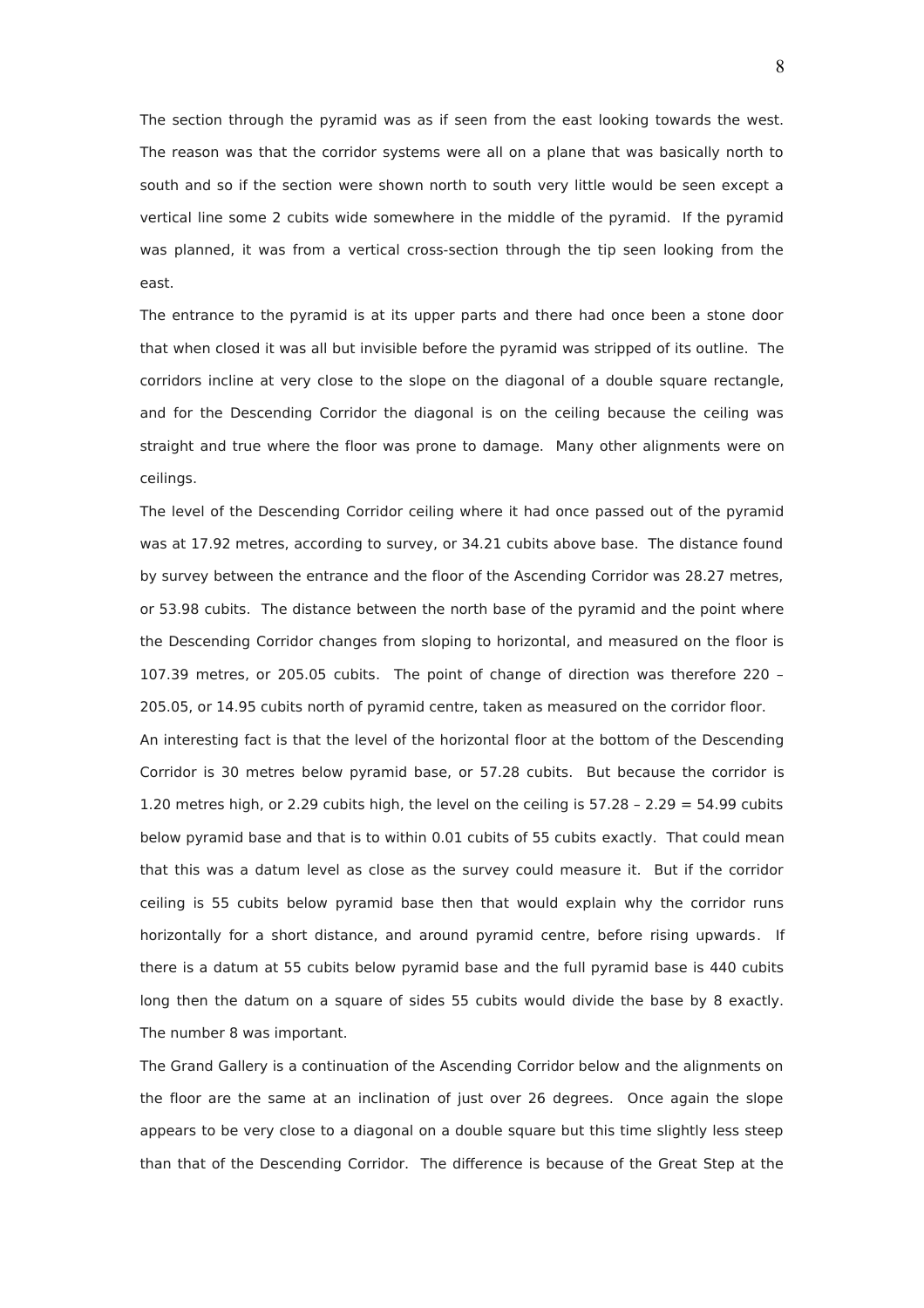upper reaches of the Grand Gallery that brings the floor to terminate at the base of the riser, where the diagonal of the double square falls on the top of the Step. The level on the top of the Step is 42.90 metres or 81.91 cubits above base, but the surface slopes downwards according to the drawings. The original design level was more than probably 82 cubits above base.

The junction between the Grand Gallery and the Ascending Corridor is the point where the Entrance Corridor to the Queen's Chamber runs horizontally at a level on the floor at 21.74 metres, or 41.51 cubits above base. The corridor height is given at 1.29 metres, or another 2.46 cubits, making a total of  $41.51 + 2.46 = 43.97$  cubits above base. That is within 0.03 cubits of 44 cubits exactly. The design level was probably 44 cubits above base and it was measured on the ceiling as it was on the corridor below, the error being explained by the very uneven floor from which the measurements were taken. That means that another datum would exist on the Entrance Corridor ceiling at 44 cubits above base where the first datum was 55 cubits below base on the Descending Corridor ceiling. That would give a difference of 99 cubits between the two levels, and another difference of 11 cubits between the two values. The number 11 has often been seen pyramid number and it is here in the numbers 44, 55, and 99, which are all divisible by that number.

#### The Stone Plugs

The Grand Gallery was the place where six stone plugs were stored before they were released in order to slide down into the Ascending Corridor, one after the other, and each hammering its predecessor home more tightly to close the pyramid forever. This was possible because the Ascending Corridor was made smaller in cross section as it progressed downwards. Because it was slightly less wide than the plugs, the ancients had intended that they would become wedged at a previously determined point within the Ascending Corridor, after release. This had involved some very fine calculations because the planners did not know precisely where the leading face of the first plug would come to a halt. If the plug were made too small it would overshoot into the Descending Corridor but if the plug were made too large it would become wedged too soon. They appear to have got it right because the plugs became jammed in the required position when eventually they were released, whenever that time in history actually was. The position of the face of the leading plug became known only after the plugs had been released. Where it had come to rest, an additional masking stone was made to fit the space remaining in the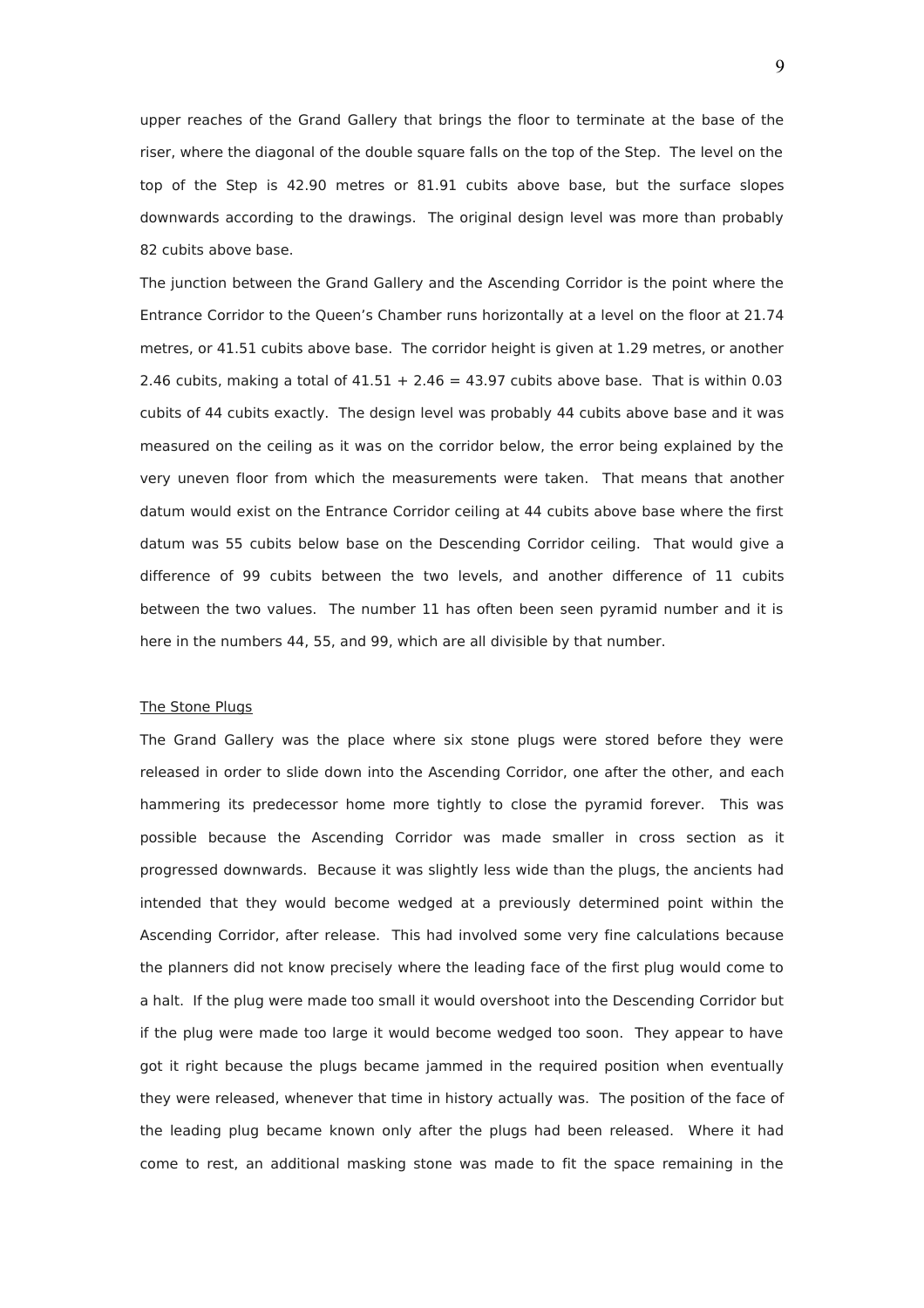ceiling of the Descending Corridor. Because this masking stone was suspended within the ceiling rather than being bedded onto another stone it was always vulnerable to falling free under the relentless forces of gravity. That was the one weak point in the design, and had it not existed it is arguable whether the interior of the Great Pyramid would ever have become known as it is seen today.

The peculiar, regular, niches within the flanking walls of the Grand Gallery are believed by some to have held timber beams restraining the plugs until they were ready to move. A stone ledge at high level on the east and west walls could have been intended to support wooden planks forming a temporarily floor over the stone plugs, while they awaited release. There is also a theory that the Grand Gallery was used as an astronomical observing platform at the time when the pyramid builders had reached the level of the top of the Great Step feature, but not beyond that. The planks had presumably been removed down the escape shaft after the plugs were released because there was no recorded evidence of them when the pyramid was first broken into. However, in an effort to further explain why the body of the pharaoh was not found when the pyramid was first broken into, some Egyptologists are now claiming that the pyramid was robbed at a time before the pyramid was attacked. It seems unlikely.



#### The Queen's Chamber Datum Level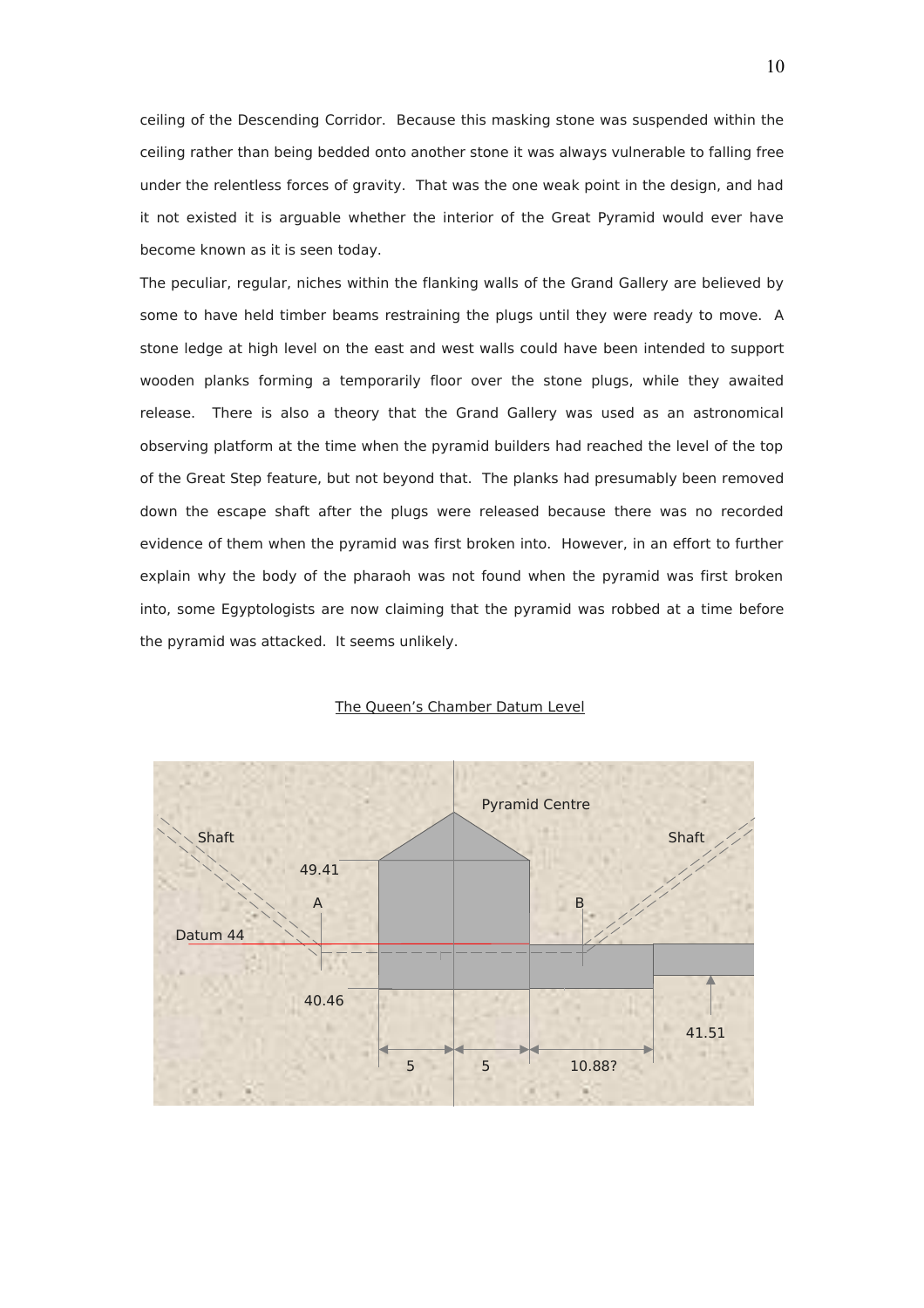The Queen's Chamber floor is exceedingly rough and unfinished. The floor had probably been laid but people unknown had later taken up the stones that made the original floor in order to destroy the built level above base. There are the two shafts leading out of the chamber and built with great care but originally closed at both ends. The upper sides of both shafts are at the same level as the ceiling of the entrance corridor, putting them on the datum at 44 cubits above pyramid base. The points of change of shaft direction are at distances of 2.29 metres, or 4.37 cubits from the south wall for the South Shaft at point A, and 2.25 metres, or 4.29 cubits from the north wall for the North Shaft at point B. The two shaft openings are opposite to each other and handed so that the west side opening of the North Shaft is opposite the east side opening of the South Shaft, creating a north-south centreline. The exit point levels are entirely unknown but the shafts do not pass out of the pyramid.

The chamber is 5.23 metres wide or 9.98 cubits wide, and the length is 5.76 metres or 10.99 cubits long, for a probable design plan of  $10 \times 11$  cubits. The level on the existing floor of the entrance corridor is approximately 21.74 metres above base or 41.51 cubits. but within the chamber it is 21.19 metres or about 40.46 cubits above base. If these are sub-floors instead of finished floors then they are geometrically meaningless. The height to the top of the east wall is 4.69 metres measured on the floor, for 8.95 cubits above the sub-floor, and with 40.46 cubits above base on the sub-floor, the level on top of the wall is around 49.41 cubits above pyramid base. The ridge of the oddly pitched stone ceiling is very slightly skewed off centre.

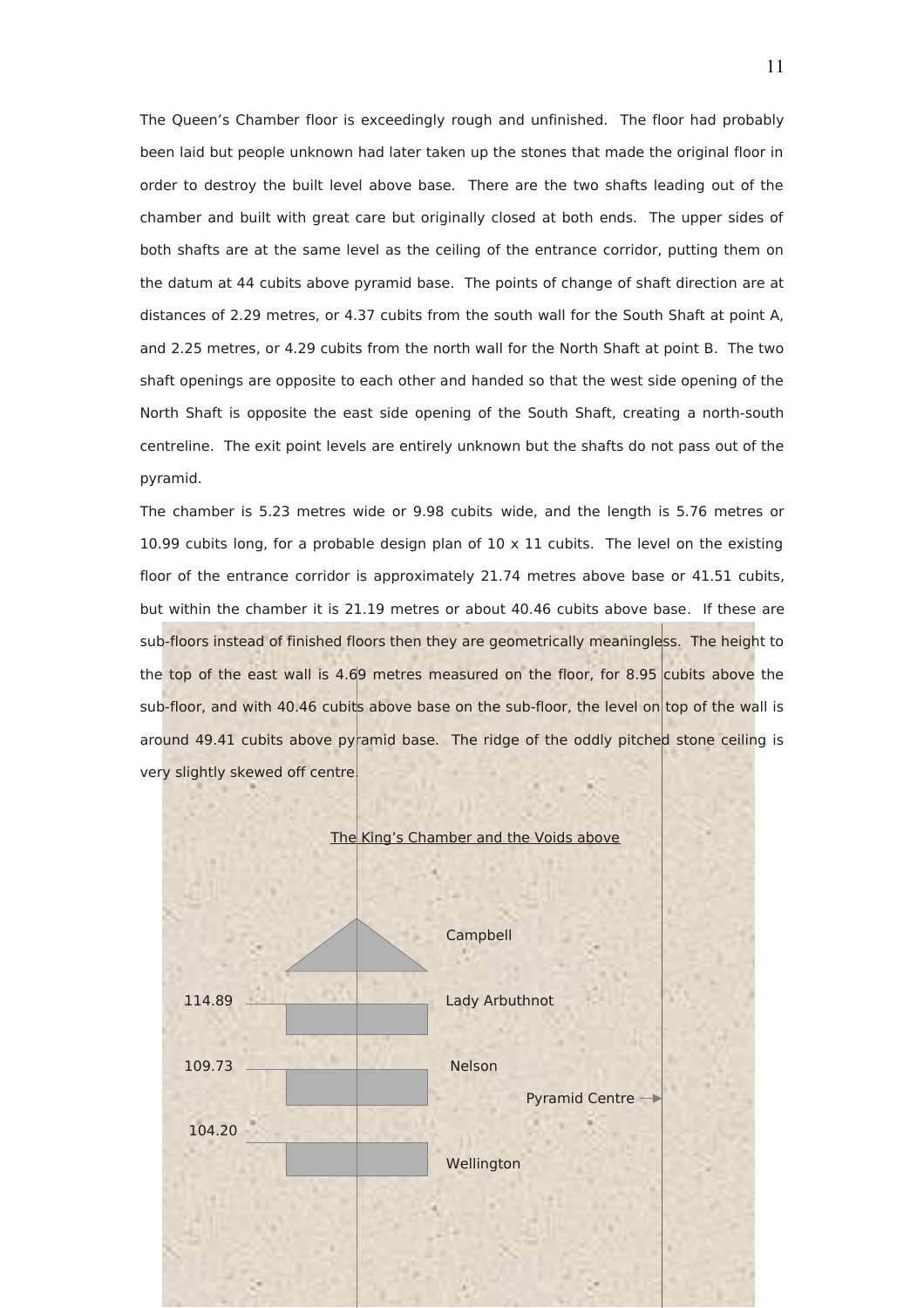

The King's Chamber walls are finished in hard granite and are true to perfection. The reason why is clear for this area is the focal point of the whole pyramid. The ancients had done this in order to preserve the inteì¥Á127 1212ð¿12121212121212121212121212·j12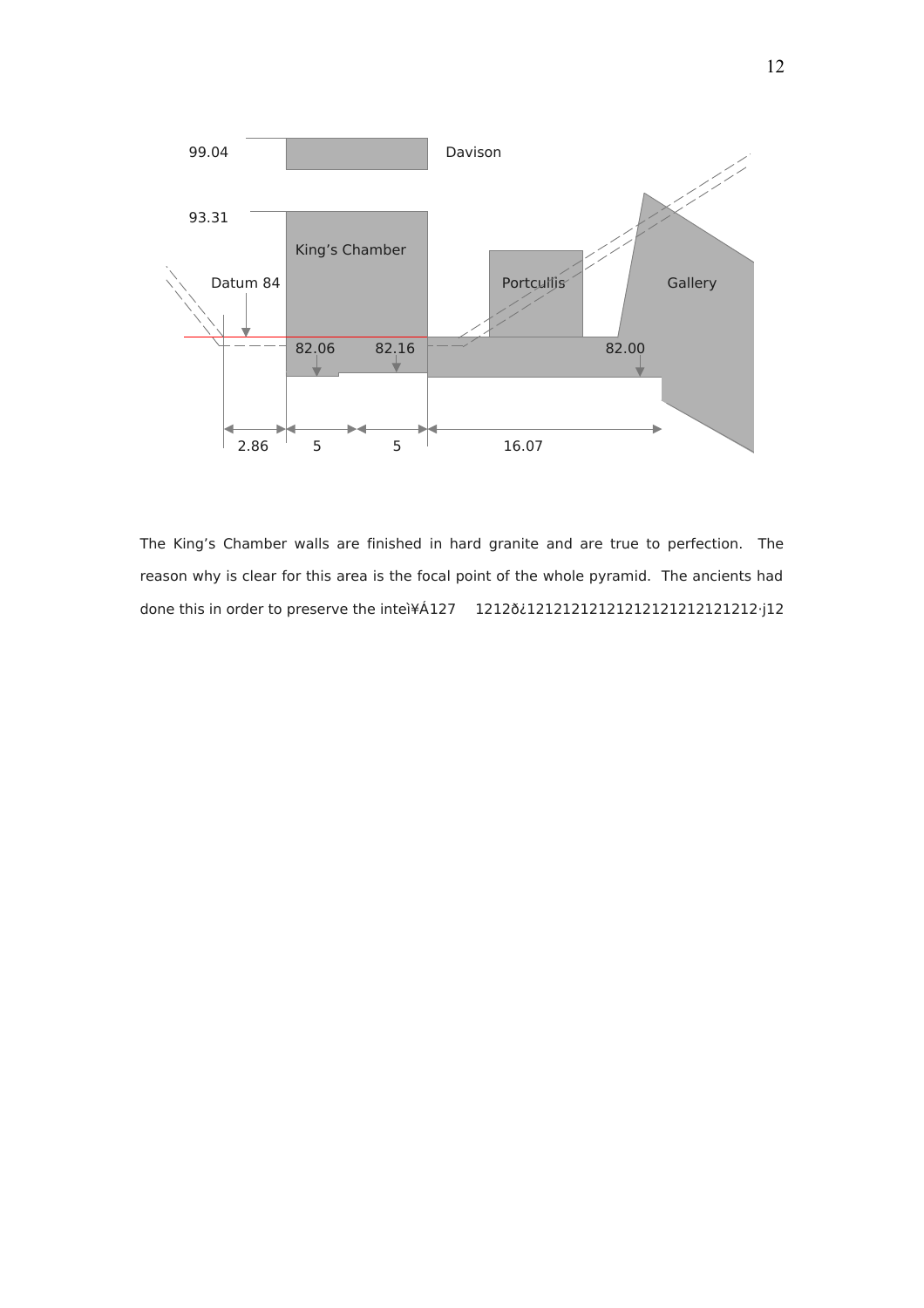13bjbjUU131313131313131313131313131313131313 13ûJ137|13137| 1313s

U131313131313131313131313131313131313131313131313131313ÿÿ¤13131313131313 1313ÿÿ¤131313131313131313ÿÿ¤1313131313131313131313131313131313l1313131313 ô131313131313ô1313ô131313131313ô131313131313Œ131313131313Œ131313131313 Œ1313µ1313131313131313131313X131313131313Lm 1313131313Lm 1313131313Lm 138131313"m 134ì¥Á137 1313ð¿13131313131313131313131313·j13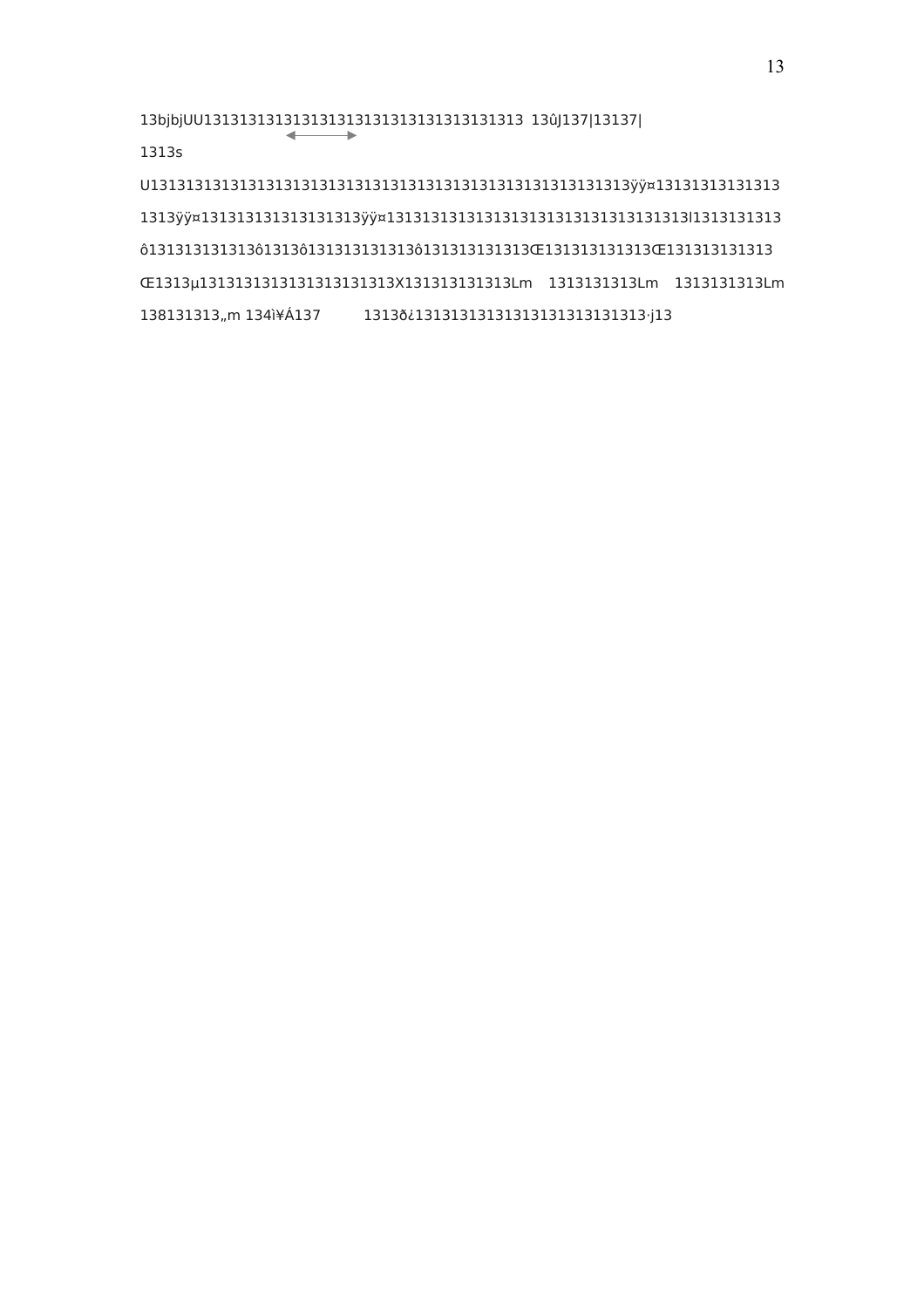# 14bjbjUU141414141414141414141414141414141414 14ûJ147|14147| 1414s

U141414141414141414141414141414141414141414141414141414ÿÿ¤14141414141414 1414ÿÿ¤141414141414141414ÿÿ¤1414141414141414141414141414141414l1414141414 ô141414141414ô1414ô141414141414ô141414141414Œ141414141414Œ141414141414 Œ1414µ1414141414141414141414X141414141414Lm 1414141414Lm 1414141414Lm 148141414, m 144acred to the pyramid geometry. The cubit was ratified once again within the chamber by the entrance width at 1.05 metres and 2 cubits exactly. The width of 2 cubits is then reflected down the corridor system to emerge at the Queen's Chamber where it is another 1.05 metres wide and another 2 cubits wide. This was another result in whole number cubits.

#### The Changing Floor levels

There is an anomaly within the King's Chamber. The floor is strangely out of level. It is at a level of 42.98 metres near the south wall, slopes upwards to 43.03 metres towards the middle of the floor, and then downward again to 42.93 metres close to the Great Step at the top of the Grand Gallery. These levels translate into 82.06 cubits, 82.16 cubits, and then 82.00 cubits above base at the top of the Great Step leading into the Grand Gallery. The variations were not accidental and nor were they the result of any builder error. They carry a numerical significance that has passed by unrecognised down the ages, until now. Because the floor is out of level, and also because the height is taken off the floor, it follows that any vertical dimensions taken by survey inside the chamber will vary depending where on the floor they are taken. One of these heights (the location on the floor not given) is 5.84 metres where the floor level is 43.03 metres, making a level on the ceiling at  $5.84 + 43.03 = 48.87$  metres, or  $93.31$  cubits above base. That might not be the level intend for reasons of the sloping floor but it can act as an approximation.

## The Two Shafts of the King's Chamber

Like its partner below, the King's Chamber carries two shaft openings on the north and south walls and they appear always to have been open at both ends but because the casing stones were taken, this cannot be seen as certain at the upper extremities. They have been thought to be for ventilation purposes but there is no evidence that supports that opinion. If they were, it would imply that people were engaged within the pyramid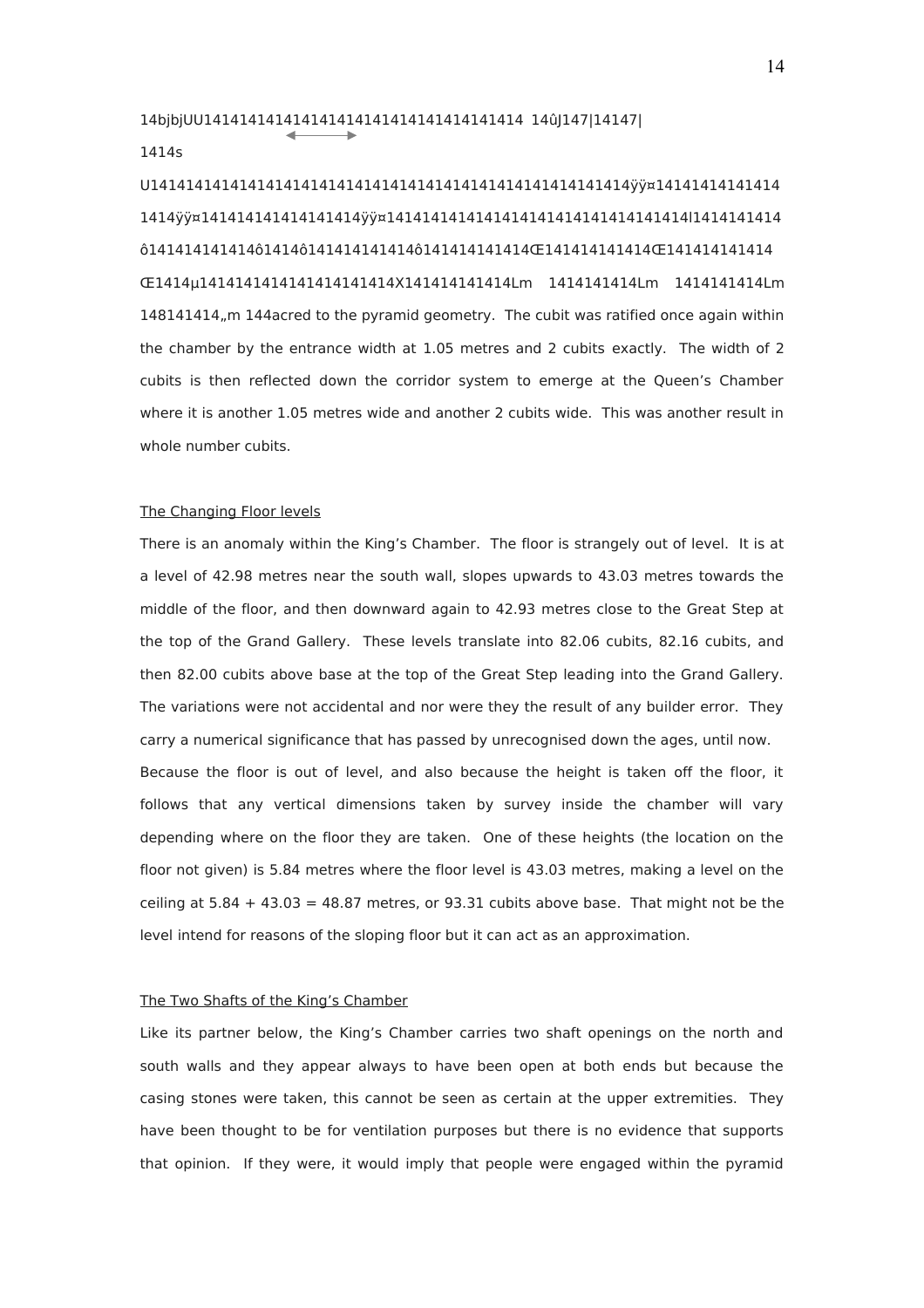that required breathable air, thereby contradicting the other historical theory that this was a burial chamber. It could not have been a burial chamber if at the same time the shafts were for ventilation. They must have possessed another altogether different purpose and that purpose was geometrical. The shafts were geometrical lines on section and they were there to mark slopes on diagonals. Once again, there are shafts running for a short distance horizontally before rising upwards and once again their upper surfaces are at the same level as the ceiling of their respective adjacent entrance corridor. The upper surfaces of the horizontal sections of the shafts were marking datum levels just as they were for the chamber below. The distance from the floor to the top of the shaft opening was given at 0.94 metres, or 1.8 cubits. The datum level for the King's Chamber would then be at somewhere around  $82.16 + 1.8 = 83.96$  cubits above base, and the design level might then have been 84 cubits above base, compared with 44 cubits above base for the Queen's Chamber datum below. The upper exit points are both unknown because the original pyramid casing stones are missing, but the south shaft passes out of the pyramid on stone course 104 at 80.43 metres or 153.57 cubits above base, and the north shaft exits on course 101 at 78.62 metres above base, or 150.12 cubits above base. The original levels of exit would have been higher with the casings in place.

The horizontal shaft outlets for the King's Chamber carry another similarity with those of the Queen's Chamber. They too are opposite to each other but rather than being opposite and handed they are directly opposite in line and level. This means that a notional extra shaft could theoretically run across the width of the King's Chamber and join the two openings together. This was deliberately intended to mark an alignment and a distance.

#### The Second Security Barrier

The first barrier was in the form of the stone plugs. Now there is the second barrier. It was built in the entrance corridor leading into the King's Chamber in the form of an enclosed space that carried runners in which had slid three stone doors, one behind the other. These were raised and lowered in the manner of a portcullis, and seemingly by means of ropes over pulleys. They must have been intended to make the chamber secure while giving access to it at certain times. That implies that some kind of activity had taken place within the chamber that was surely not then a tomb. The portcullis effectively contradicts the pharaoh's tomb theory in favour of some kind of previously unknown storage area. If it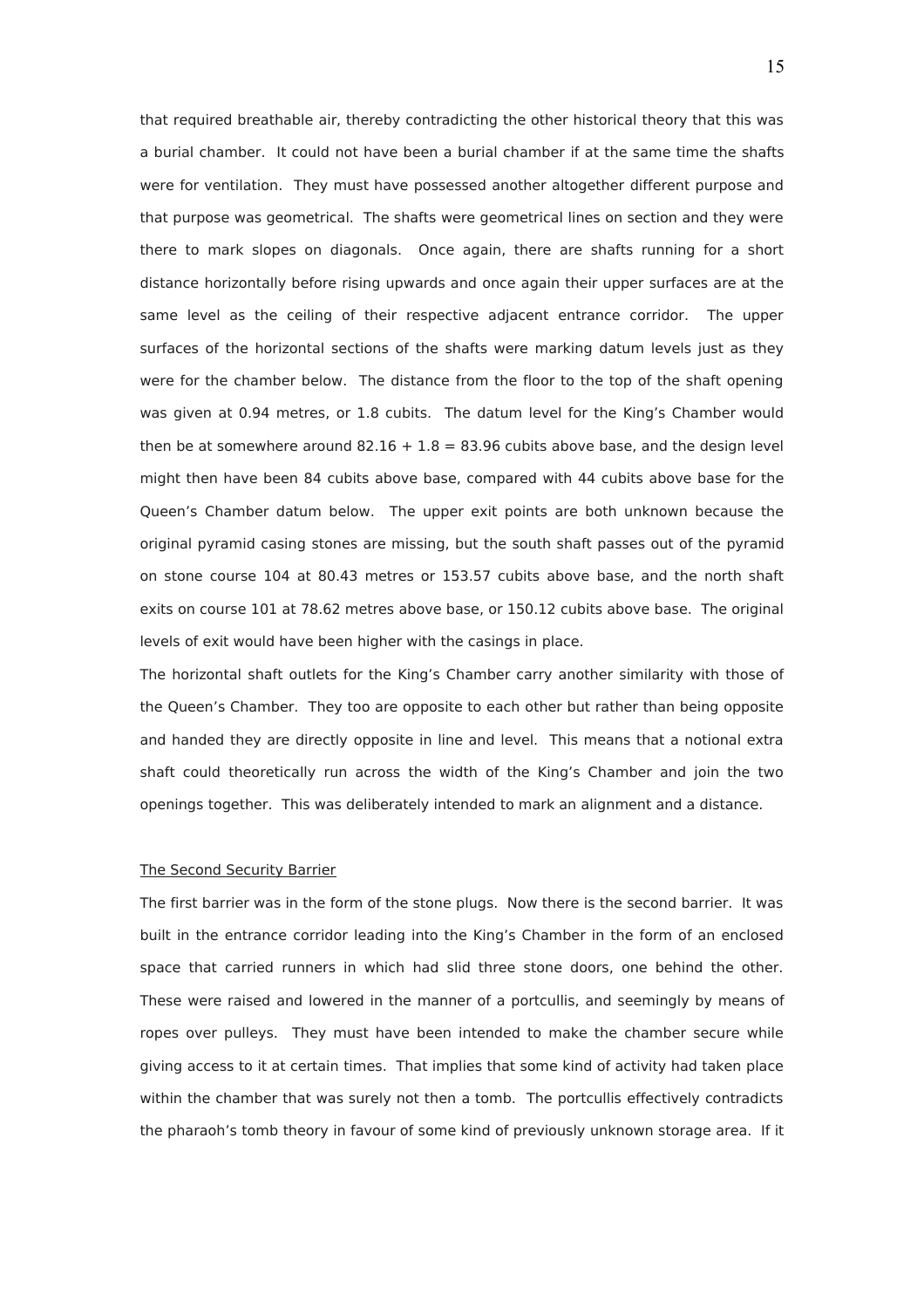were a storage area then it must have been for something that was certainly very important.

#### The Stone Container

A granite stone box was found inside the King's Chamber when the pyramid had been broken into and it had probably been resting against the north wall and to the west. The box was found to be empty. There were the remains of fixing pins on the upper edge implying that it once had a lid and it was missing. The dimensions were roughly to human size and because of that it was called a sarcophagus in furtherance of the tomb theory but it might not have been a coffin at all. The inner volume is known to be half the outer volume and there is evidence that some kind of rotary machine was used to hollow it out from one large block of very hard granite. The box is not now in its original position inside the chamber.

#### The Five Voids Over

These are most mysterious because they were built entirely enclosed with no entry points or exit points. They were related with each other because they were placed one upon the other exactly in line vertically to reflect the plan of the King's Chamber below. The current theory is that they were built to act as 'relieving' chambers so that the weight of stone above was being reduced to reduce stresses. That is not convincing. They might have carried another purpose altogether. This is because the upper surfaces of the voids are all true and level, whereas the floor levels are so grossly uneven that they could not mean anything at all. There would be no logic in providing flat and level ceilings for each of these voids if the reasons were exclusively structural. It was within the voids that many cartouches identifying the pharaoh Knufu were found, giving rise to the belief that this was his pyramid. Each void was given a name when it was discovered, and the names Wellington, Nelson, etc, can be seen written inside each in large capital letters. People had been here with a paintbrush in order to record these names for posterity, but they were not done in the context of ancient pyramid history. It is uncertain why the pharaoh would have wanted to name himself for all eternity inside these buried and inaccessible voids that nobody would ever see if they were built exclusively for structural purposes. Nor can it be explained why any pharaoh would want to associate himself with these markings in such crude locations. The probability is that they mean nothing at all but that the levels on the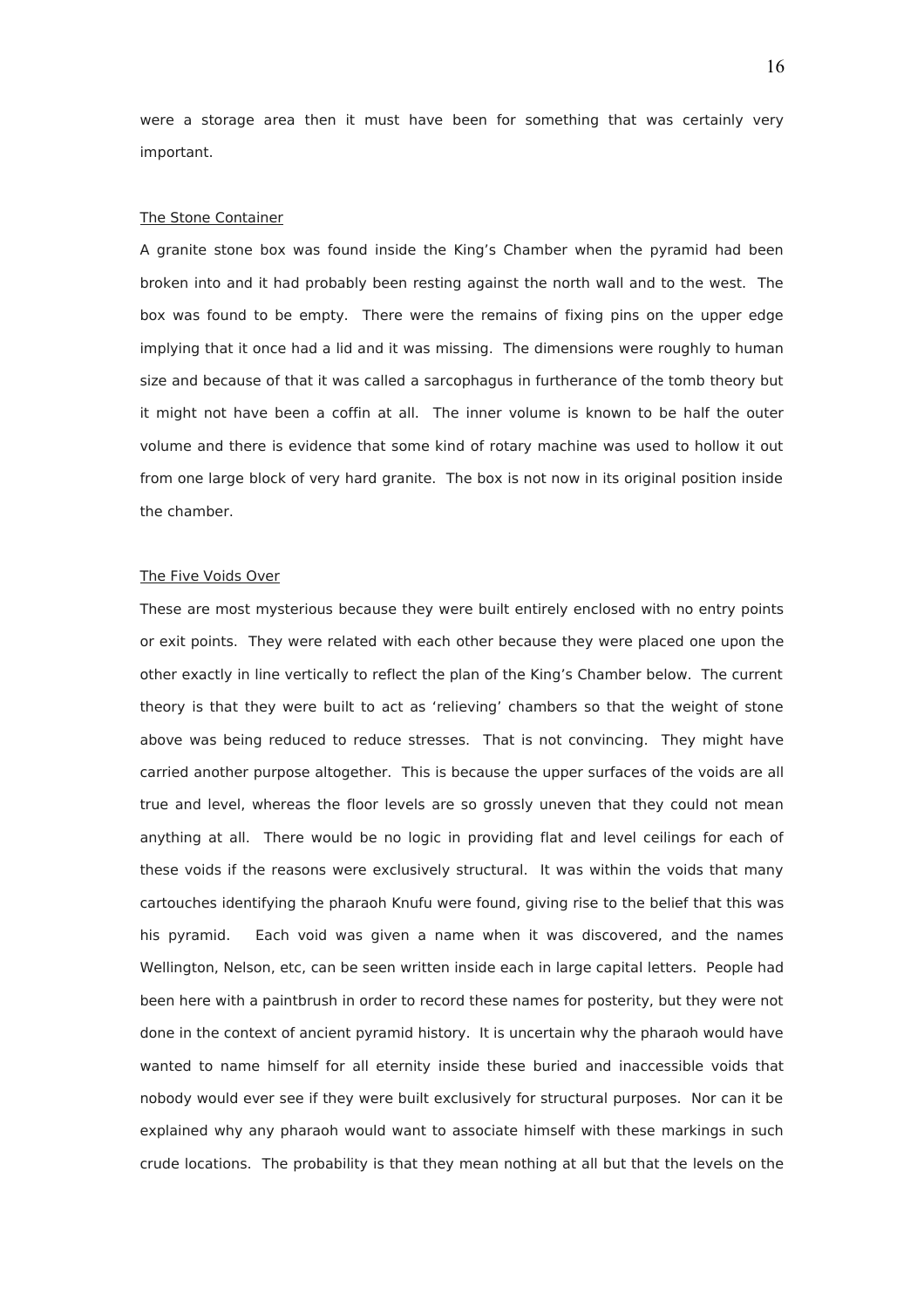ceilings of the mean everything. The levels found by measurement were subject to restriction of access for the instruments and sightlines and they might well carry substantial error.

# **THE ORIGINAL GREAT PYRAMID**

It is an illusion to view the Great Pyramid as merely a simple triangular shape rising up from the desert floor. That is the impression which all pyramids give but this pyramid had always stood apart. It held mysterious things that told the story of its origins, things that would not be easy to discover unless the right tools were used. What then were those tools? They had been hidden away by the designers of the monument and they had certainly not wanted them easily found. Nothing could have been discovered without the use of particular numbers for angles and units for measuring distances. That is why the pyramid has kept its secrets for so long and it was also why it was in the form of the triangle, the most rigid structure known to man. The first accurate survey of was carried out in 1880. A mast had been erected on the summit four years earlier intended mysteriously to mark the original height before it lost its casing stones. The height to the top of the mast was just over 481 feet but the level of the flat summit seen today is around 451 feet above ground. The average length of base was just less than 756 feet, but the dimensions given in decimal feet were misleading.

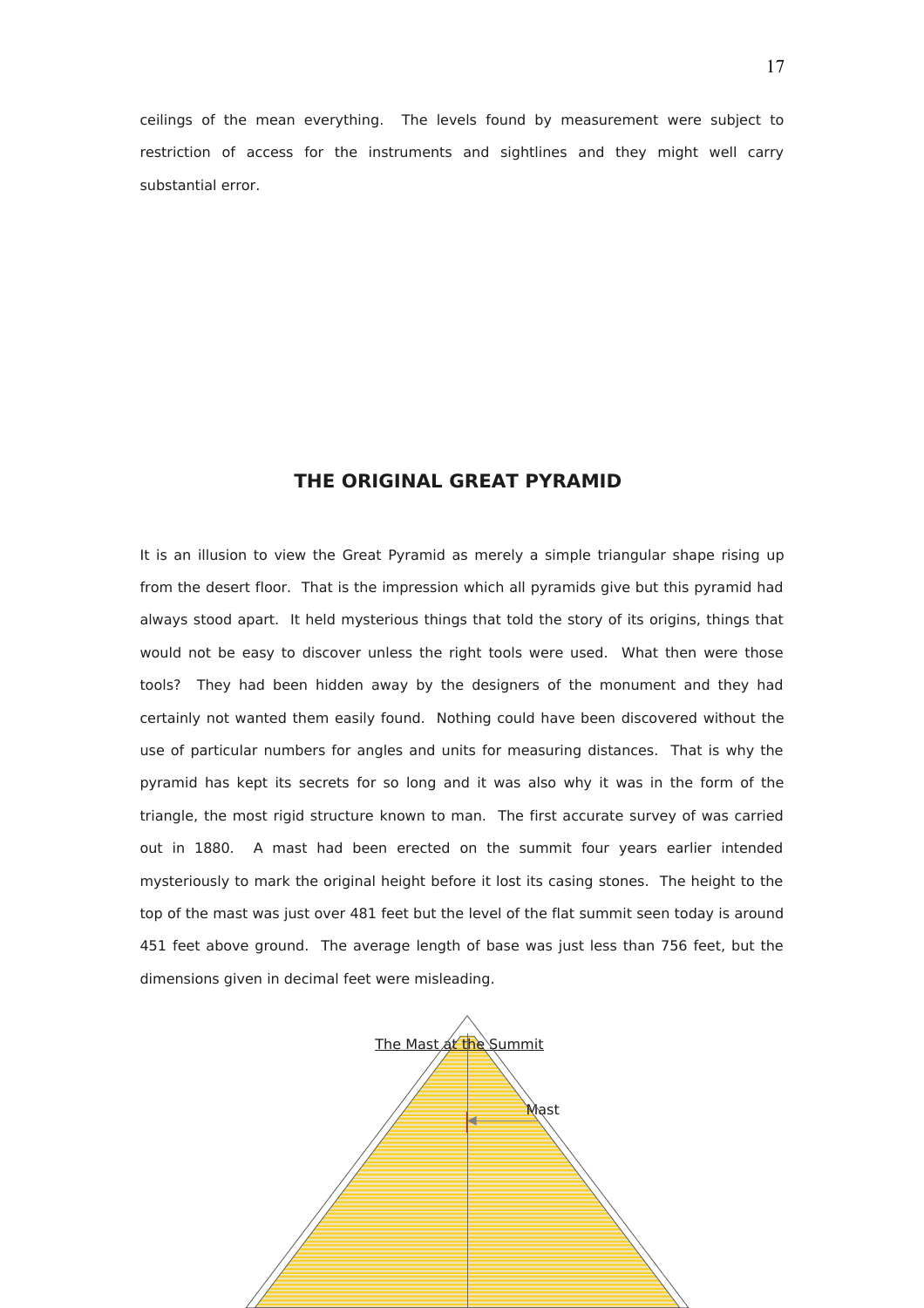Original Stone

The Egyptologists (Mark Lenher. The Complete Pyramids) often give the average length of base at around 230.33 metres (755.66 feet) and that demonstrates that archaeologists generally had found it perfectly acceptable to define the pyramid in metres. But the metre was first conceived in France in 1670 by Gabriel Mouton, a priest of Lyon, and it did not come into effect until 1793, and even then only after Louis XVI instructed the engineers Delambre and Mechain to measure the Paris Meridian from Barcelona to Dunkirk. The work took them eight years, and none of the pyramids of Egypt could have been linked with the geography in France. Nor were the four sides based on averages. What then were the four sides based on? Another survey that would follow would give the clue to that but it was only a clue.

#### The Intended Square Base

The original builders had quite clearly intended to build a pyramid that was 'square on base' and they would have tried very hard to build a pyramid that was square on base. They would not have intended by some strange inverse logic to build a pyramid that was not a true square on base, and that simple act of reasoning is at the very heart of the unit of length used by the original pyramid builders. The unit used was the Egyptian Royal Cubit and its length could be found on the base dimensions. The actual length of the four sides on base were measured from the existing corners stones found during the Cole and Borchardt survey of 1925, and the distances found in feet would eventually illustrate the point.

|       | Side. Length. | Orientation. | Error in direction.                                   |
|-------|---------------|--------------|-------------------------------------------------------|
|       |               |              | North 755.43 ft South of West 00 degrees 2 min 28 sec |
| South |               |              | 756.08 ft South of West 00 degrees 1 min 57 sec       |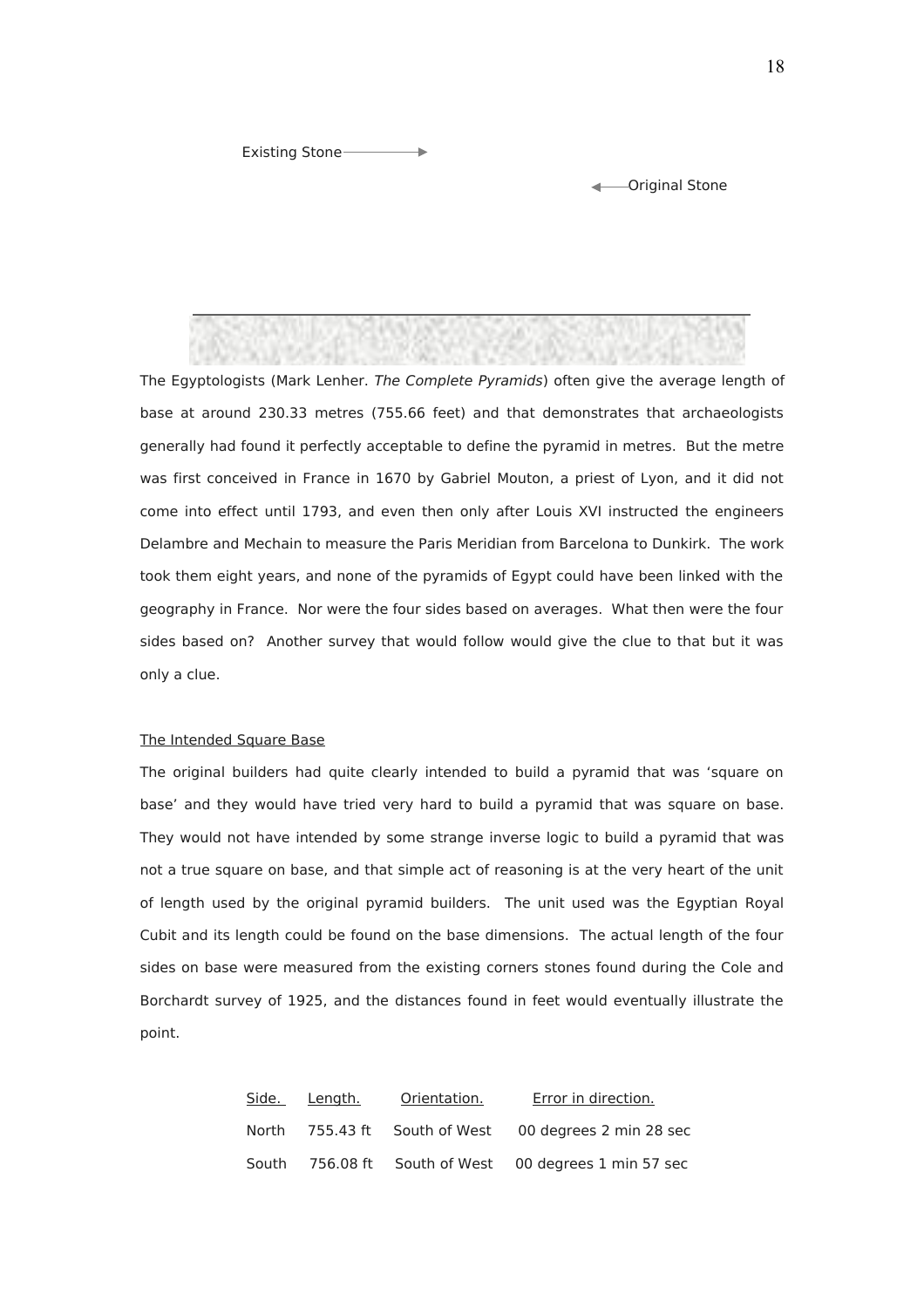East 755.88 ft West of North 00 degrees 5 min 30 sec West 755.77 ft West of North 00 degrees 2 min 30 sec

They were able to establish the original 'as built' length of sides, given in feet, as opposed to the 'intended' length of sides that had been based on pre-planned design principles before the pyramid was built. The findings were published and often taken literally but that was a fundamental mistake. The error distances had not in fact been intended and because of that, any interpretations made from them were meaningless. The design distances were 756 feet and in whole numbers, or as currently believed, 440 whole number cubits. Everything would then fall into place.

The fact that the four pyramid sides were not exactly 756 feet long was entirely due to simple builder's error. This commonly occurs in modern building construction of today using lasers and other technological aids and it is unreasonable to assume that similar errors had never occurred in ancient times. Even so, the errors were very small when seen in the context of the lengths involved, and the conversion factor from cubits to feet, was obvious.

#### 1 cubit = 756 / 440 = **1.718181 recurring feet**

If the designers had intended that the Great Pyramid would also be oriented on due north then there existed a slight error by direction as well as by distance. The pyramid as it is seen today is skewed very slightly anti-clockwise away from due north due to the cyclic precession of the Polar Star caused by earth wobbling around its north-south axis over many thousands of years. If the orientation at one time long ago was perfect, then Polar North has moved by something like 2 minutes of arc east of due north since the time when the pyramid was first laid down on the Giza Plateau. It looks therefore as if it had been aligned on due north for a specific reason that had tied the pyramid base to terrestrial earth through a line of longitude, otherwise known as a meridian similar to that at Greenwich.

#### The Pyramid Tangent

Almost without exception, the many and various angles of slope inside and outside the Great Pyramid have been measured and given in degrees, minutes, and seconds of arc.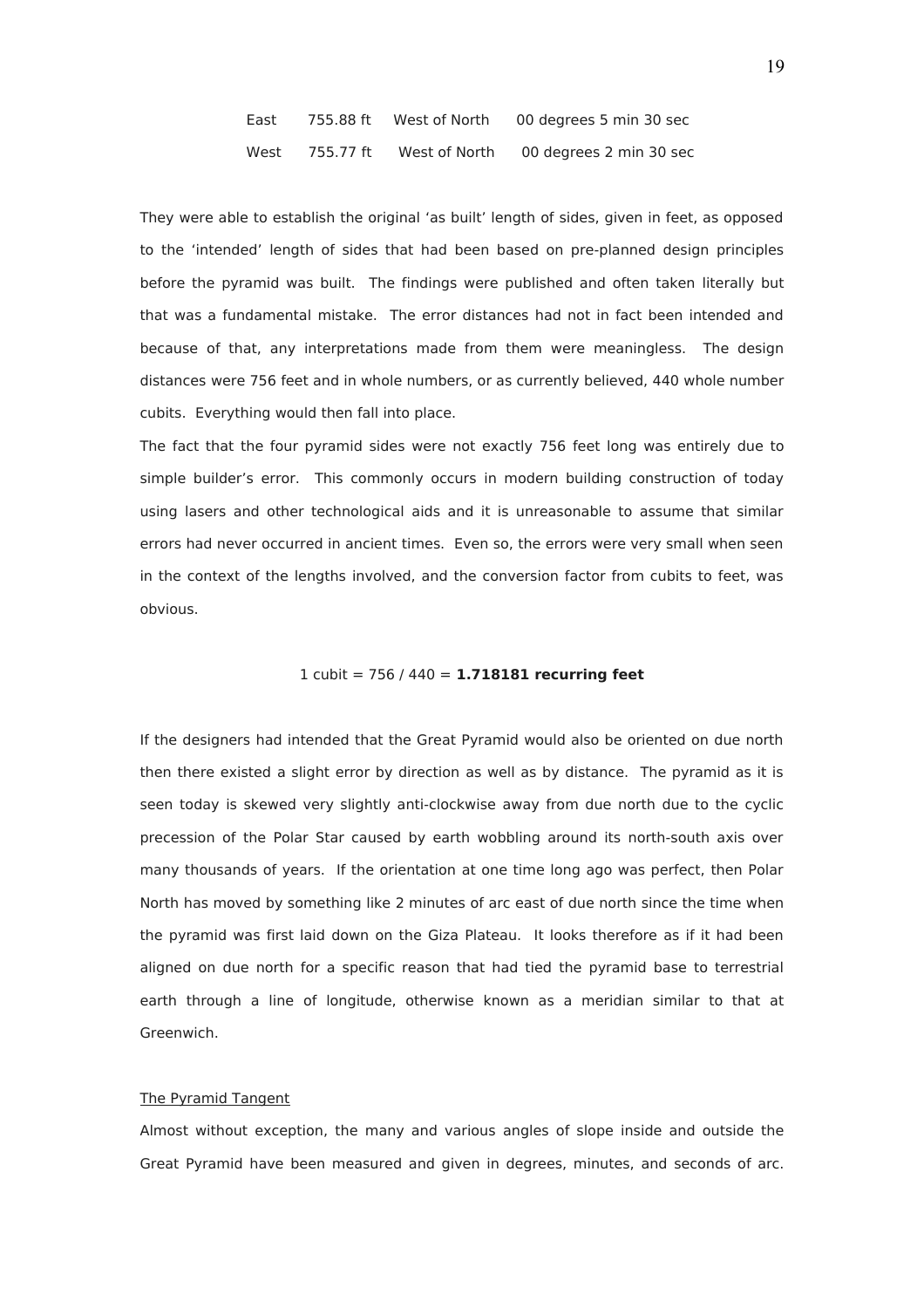Why would they not be? It was the obvious means by which to give an angle. In doing so, however, those that had done this had denied themselves the means that would lead the way to the essential use of the unit cubit. They had not used tangents!

Without tangents, the numerology would be lost, the geometry would be lost, and the secrets would never be found in a hundred years. It is much easier to calculate an angle by number than by adopting the process of using degrees, minutes, and seconds, to find an angle, and having found the number it is a simple matter of multiplying or dividing to find distances on a right-angled triangle that forms half the pyramid triangle. The height and length of base on a right-angled triangle for its slope angle given in tangent can readily be found, and at the Great Pyramid, the correct distances for its height and base would follow.

A number in tangent can be to many decimal places and because of that it is hugely more accurate than the angle measured physically in degrees to parts of a second, and so it was that the properties of the right-angled triangle had formed the original pyramid structure. The numerical value of the angle can be found by dividing the opposite side by the adjacent side for a tangent, or the adjacent side by the opposite side for a sine. The result can then be converted back into degrees by using the Standard Mathematical Tables. In the case of the Great Pyramid the value for pyramid slope angle is...

#### Height 280 / Half base 220 = **Tan 1.272727 recurring**

#### From the Standard Tables issued by Cambridge University

Tan  $1.2723 = 51$  degrees 50 minutes 00 seconds Tan  $0.0004 = 00$  degrees 00 minutes 30 seconds Tan  $1.2727 = 51$  degrees 50 minutes 30 seconds precisely

The slope angles at the original Great Pyramid were just less than 52 degrees, and the true angle was confirmed in the value of Tan 1.2727 recurring, a number that was geometrically unique for other reasons, and that will be demonstrated later.

#### The Area to Height of one Sloping Side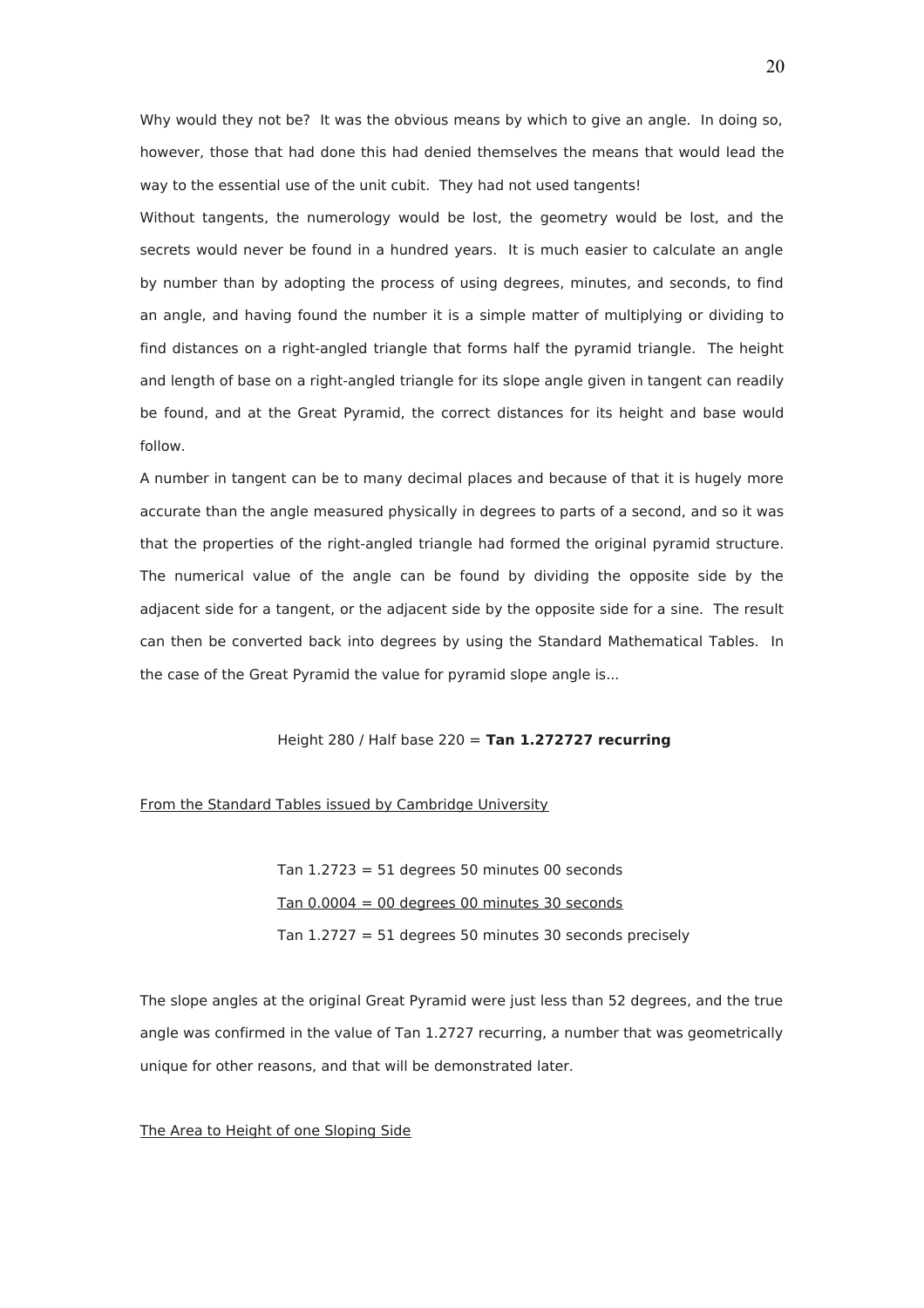Piazzi Smythe, Astronomer Royal of Scotland, had seen a relationship between the area of one of the sloping sides of the Great Pyramid and the pyramid height squared. Unfortunately he did not know in his time that the relevant dimensions were 280 cubits and 440 cubits, and because of that, he was unable to work out for himself the implications of these dimensions. Had he done so, he would have been very surprised when he saw the result.

There was a subtle difference between the value of Standard **π = 3.1416** and Pyramid **π** at the Great Pyramid based on the area of one sloping side. The relationship is revealed through the area of one sloping side and the height squared, as he had anticipated. What he had not realised was that the conversion factor for cubits into feet would also have a bearing on his version of Pyramid **π** and it would be a very strange one indeed.

The answer was not quite correct. Many researchers have been looking for the exact value of **π** at the Great Pyramid and without success. Others began thinking it was not there and that the whole idea was fanciful but they had not been looking in the right direction, and had not benefited from the use of the modern calculator, without which, the calculations would have taken months or even years to work out. But the true value for **π** really did exist at the Great Pyramid in the area of one sloping side, and the answer was in the application of how that would be applied at the pyramid. It was not at all obvious.

#### The Great Pyramid in perspective

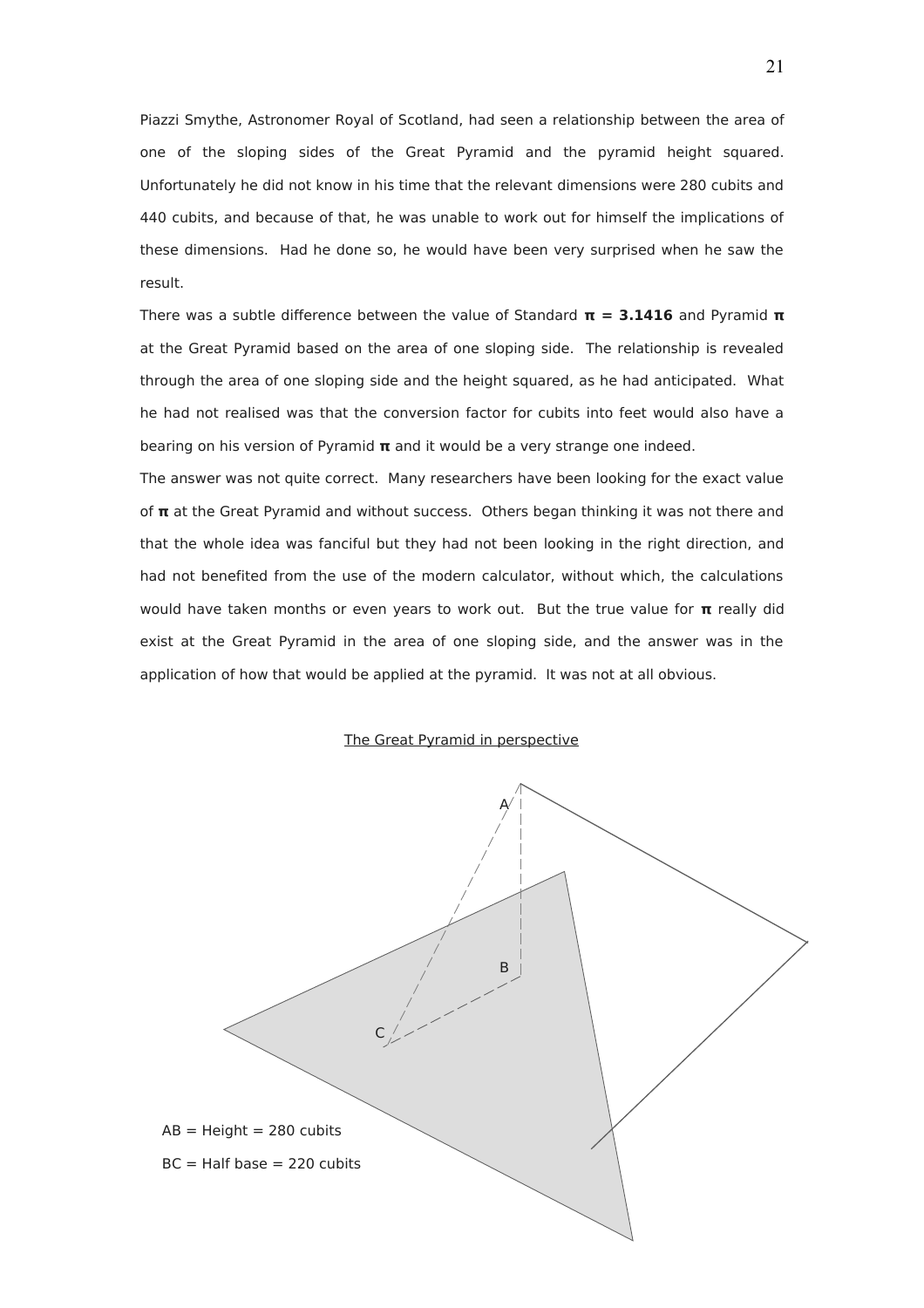#### The Calculations

AC squared  $= 280 \times 280 = 78400$  sq cubits BC squared  $= 220 \times 220 = 48400$  sq cubits  $AB = square root (280 squared + 220 squared)$  $AB =$  square root (78400 + 48400)  $AB =$  square root of  $126800 = 356.08987$  cubits Area of sloping side  $=$  Base x Half Height Area = 440 x 178.04493 = **78339.769 sq cubits**

The difference between the  $78400 - 78339.769 = 60.231$  square cubits and it is very small indeed when seen in relation with the total areas, but it raises a question about the assumed number of feet per cubit. There were 1.718181 recurring feet per cubit according to the 756 feet on the square base of the built pyramid, and that could also be seen as 171.8181 cubits when multiplied by 100. If that value were then to become the half the height of the pyramid slope, the area would be  $440 \times 171.8181 = 75600$  square cubits. Therein lies the mystery because the difference between the two areas would be 78400 – 75600 = 2800 square cubits less than the pyramid height at 280 cubits squared! It is unlikely indeed that a difference of 2800 square cubits would occur on a pyramid 280 cubits high if that were mere coincidence and it suggests that this had been planned. But conversion factor multiplied by 100 was the beginning.

The numbers 1.718181 and 171.8181 must then have been valid and the assumption made on 756-foot sides was correct. But if 78339.769 square cubits were seen as the area of the pyramid height squared instead being seen of the area of one sloping side, then a new height appears as the square root of 78339.769. That new height falls short of 280 cubits by a new distance, and that distance was the means of finding the true value for **π.**

> Square root 78339.769 = 279.89242 280 - 279.89242 =  $0.10758$  exactly  $280 + 0.10758 = 280.10758$  exactly 280.10758 x 2 = 560.21516 the circle diameter 1760 / 560.21516 = **3.14165 = π**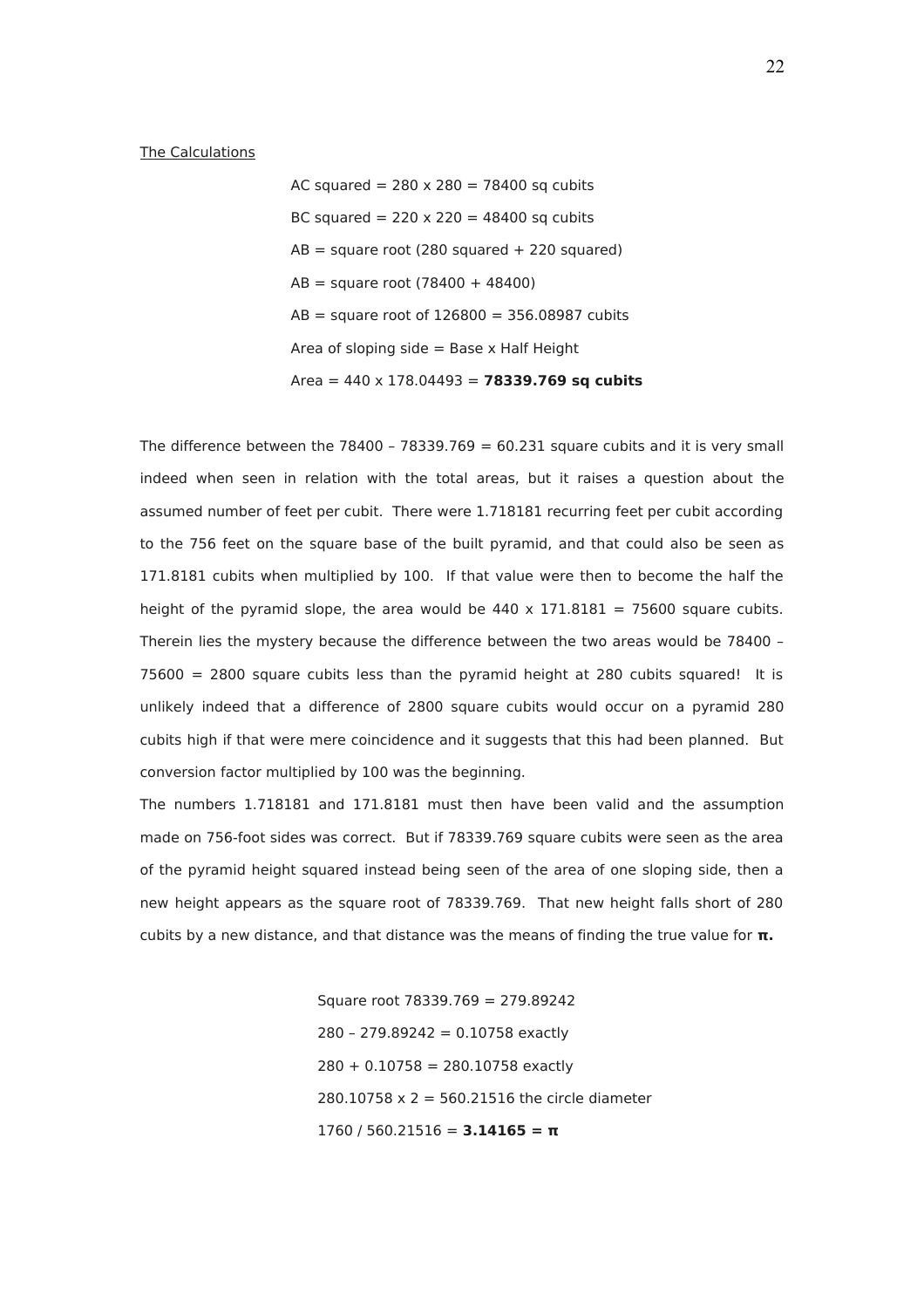If the square root of the area of one of the pyramid's sloping sides is deducted from the pyramid height and the difference is added to the original pyramid height; that would make the radius of a circle where the perimeter is the circumference, assuming that the pyramid was 280 cubits high, on a base of 440 cubits, and sloping at Tan 1.2727 recurring. The radius would then give the exact value for **π** and to 5 decimal places. The pyramid slope angle is the key to **π**.

That would have been impossible unless the value was known at the time when the Great Pyramid was built, believed to have been 5000 years ago, but that too is impossible unless the generally accepted history of world mathematics was always essentially wrong.

The official record for **π** says that the Egyptians had used  $256/81 = 3.16049$  for the value as shown on the Ahmos Papyrus, dated circa 1650 BC. But the Great Pyramid predates that by a thousand years, and is fully correct. The Babylonians had used  $25/8 = 3.1250$ , and the Greeks had used  $22/7 = 3.142857$ . Archimedes appears to have come nearest by saying that it was on a regular polygon with 96 sides to give  $3 + 1/7 = 3.142857$  and precisely that value was at the Great Pyramid as well but by another route.

There was that other value for pyramid **π** where Smythe had thought the radius of the circle was the pyramid height, and the circumference of the circle was the pyramid perimeter.

$$
\pi = (440 \times 4) / (280 \times 2) = 1760 / 560 = 3.142857
$$

That is exactly as Archimedes had seen it, but 10 times smaller than 31.42857 cubits, which is the width in cubits of each of the divisions of the Great Pyramid base at 440 cubits divided by 14, where 14 was the sacred number for the Egyptian god Osiris. There must then have been a direct relationship between the pyramid height, the base, the base divided by 14, and the god Osiris. These are incredible discoveries and they prove a mathematical pyramid.

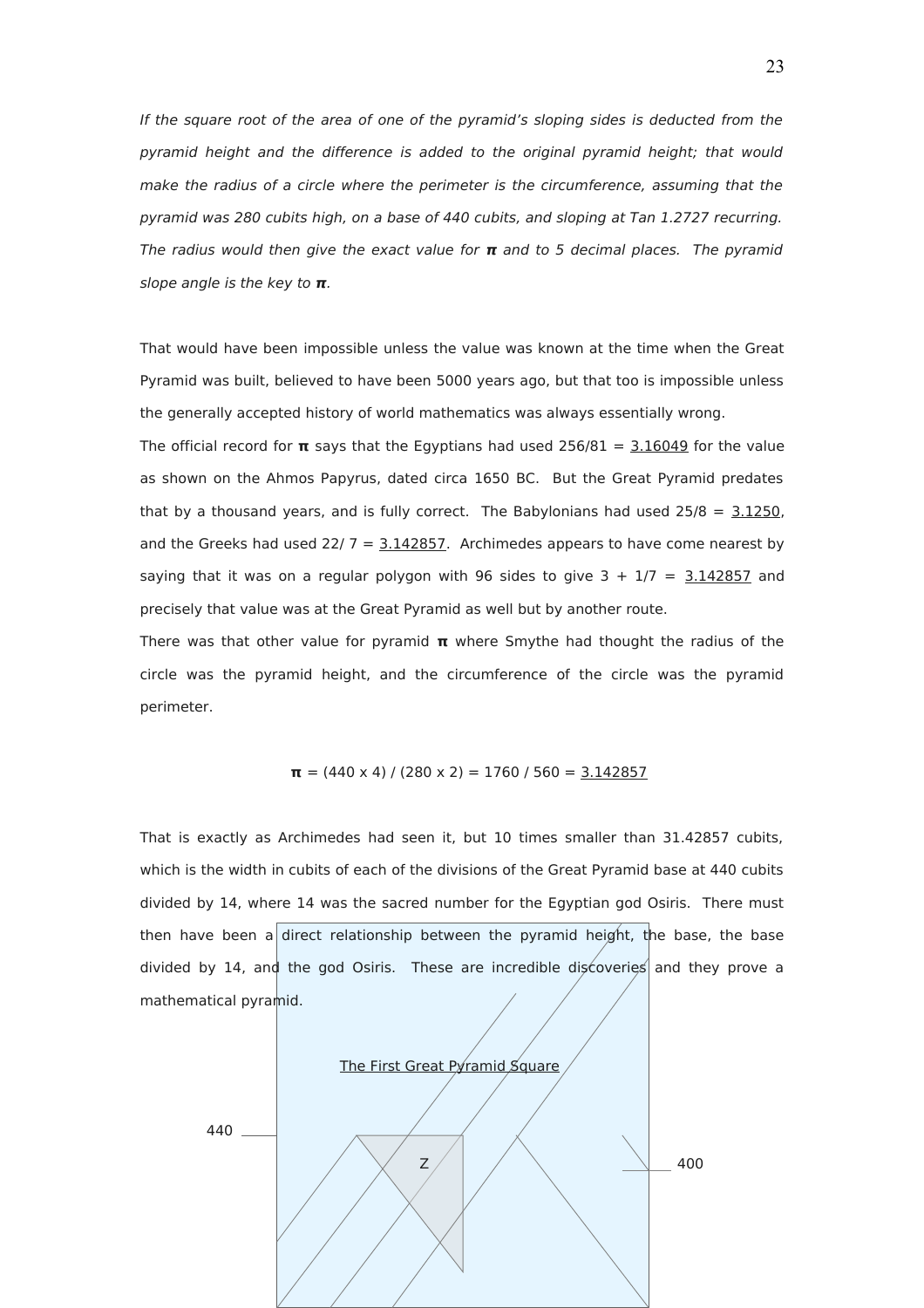

If the Great Pyramid is seen again as a triangle inside a pyramid square, and if its slopes are extended inside that square then the points where the slopes rebound on the perimeter can be found by using tangents. The first stage can then be demonstrated where the top of the square will be  $440 - 280 = 160$  cubits above the pyramid tip to form triangle Z.

The north pyramid slope creates the sloping side of triangle Z at Tan 1.2727. The base of the triangle is therefore 160 / Tan  $1.2727 = 125.71429$  cubits long. That leaves a remainder to the corner of the Great Pyramid Square of  $220 - 125.71429 = 94.28571$ cubits.

Another triangle is formed at the corner and it will be  $94.28571 \times$  Tan  $1.2727 = 120$  cubits high, a result in whole number cubits. The tip of the triangle will be  $440 - 120 = 320$  cubits above base, and so the sequence continues throughout the square. The alignments on the slope will eventually pass out of the square on a multiple of the intersections, showing that it is viable throughout the square, and that the intersections are meaningful.

> $440 - 280 = 160$  cubits 160 / Tan 1.2727 = 125.7142 cubits  $220 - 125.7142 = 94.2858$  cubits 94.2858 x Tan 1.2727 = 120 cubits  $440 - 120 = 320$  cubits 320 / Tan 1.12727 = 251.4285 cubits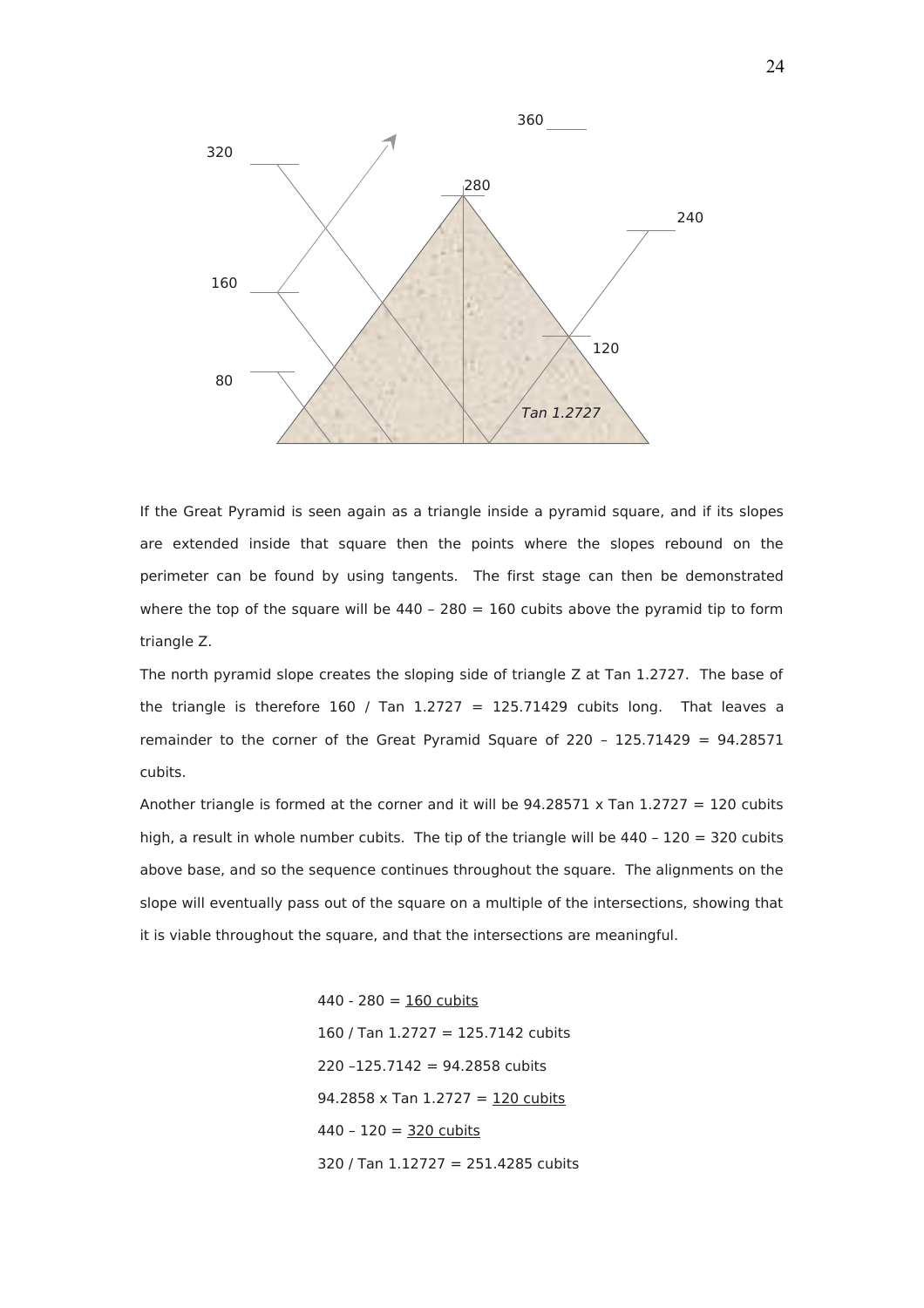$440 - 251.4285 = 188.5715$  cubits 188.5715 x Tan 1.2727 = 240 cubits  $440 - 240 = 200$  cubits 200 / Tan 1.2727 = 157.1428 cubits  $440 - 157.1428 = 282.8572$  cubits 282.8572 x Tan 1.2727 = 360 cubits  $440 - 360 = 80$  cubits 80 / Tan 1.2727 = 62.8571 cubits  $440 - 62.8571 = 377.1429$  cubits 377.1429 x Tan  $1.2727 = 480$  cubits

It can be seen that during its journey throughout the square, the slope angle of the pyramid has produced a series of vertical levels in whole number cubits, and horizontal distances in long numbers, using the tangent 1.2727 and then by either multiplying or dividing.

The line of the slope then passes out of the topside of the Great Pyramid Square at 40 cubits above a level of 440 cubits. The reverse of that alignment on the opposite slope (not shown for clarity) would be another 40 cubits. That gives 11 layers of 40 cubits across the square.

The pyramid square will then divide into 14 columns each with a base 40 / Tan  $1.27272 =$ 31.42857 cubits long and that will create a total of  $11 \times 14 = 154$  rectangles inside the square. The number 154 was a planned pyramid number as will soon be demonstrated.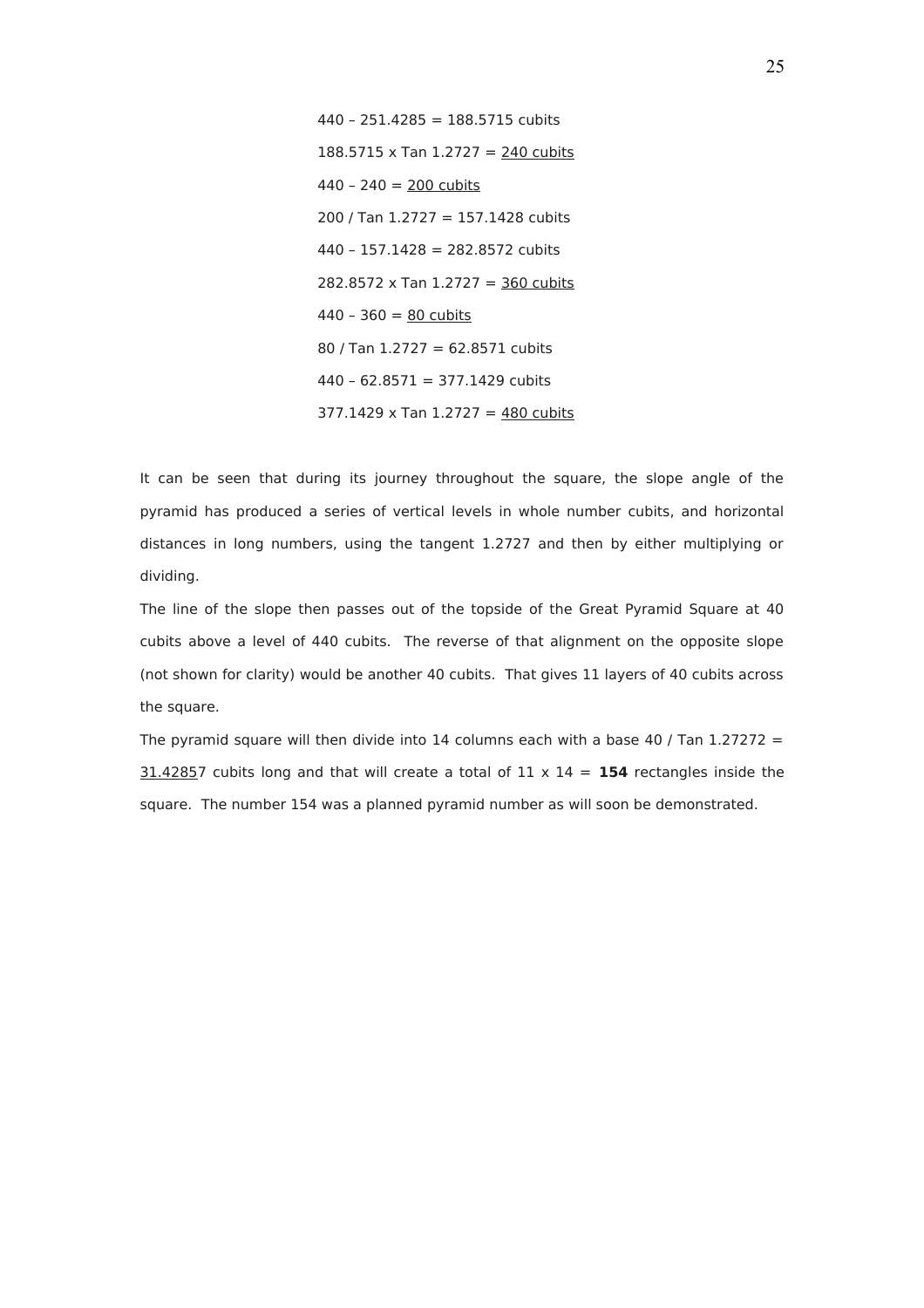# **TWO CORRIDORS AND A FLOOR**

One of the most striking things about the cross section through the Great Pyramid is the way in which one corridor rises above the other, and both appear to incline at the same angle to the horizontal. The other peculiar thing is the elevation of the entrance at a point high above the sand at ground level. Why would the builders place an entrance some sixty feet above the desert floor and then locate it on a smooth and sloping pyramid side? It was just about as inconvenient as it could get? Quite clearly, it was not intended for convenience of access if the pyramid were a tomb for the pharaoh, and its position would have grossly hindered any funerary procession. The answer was that it was never intended to form part of any funerary procession. The entrance and corridors leading from it were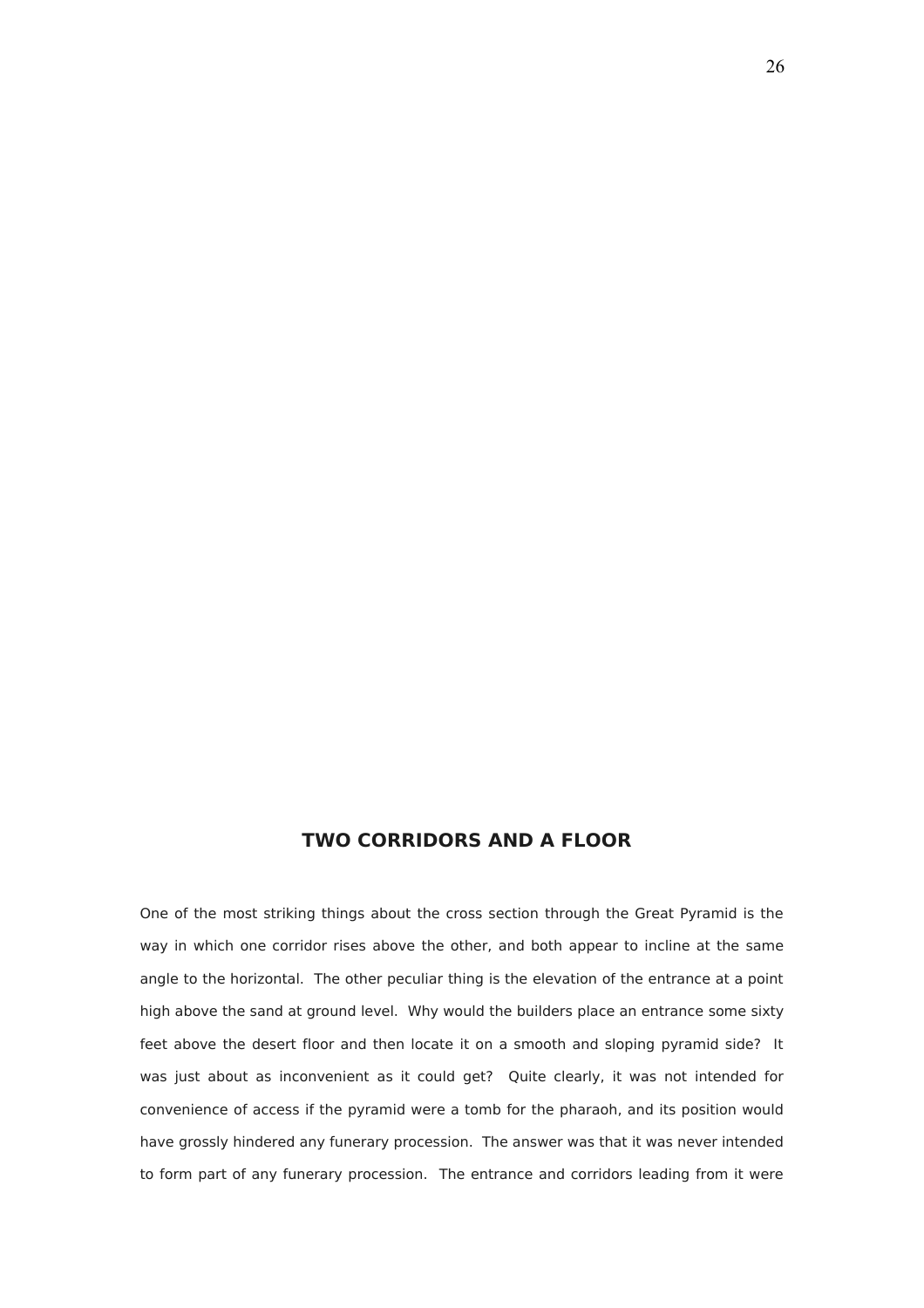strictly geometrical, and they were based on the double square principle in this location on the pyramid section.

#### The First Double Square

Strangely enough, the answers concerning the question about the corridor layout was not on the corridors at all but at the King's Chamber. It was on the level of 84 cubits above base that looked like a datum on the upper surfaces of the horizontal section of shafts and the entrance corridor ceiling leading into the chamber, and it would have very strange corelation with the number 154, the number of rectangles found on the Great Pyramid Square. It would relate with the use of pyramid squares, and pyramids inside those squares, with the use of tangents. A pyramid above the level of 84 cubits would be 280 –  $84 = 196$  cubits high, and the half base would be 196 / Tan 1.2727 = 154 cubits. Somebody had deliberately located the level of 84 cubits above base so as to produce 154 cubits, the number of rectangles. That seems to suggest that the level of 84 cubits above base was important, and if it was important then how was it important? It could only show this if the geometry were able to progress somewhere, and that could only mean that the half base distance of 154 cubits was extended across the pyramid to give 308 cubits. It that were so then a square of sides 308 cubits was being created at that level and its upper corners would abut the pyramid slopes. This was in fact the principle behind the pyramid geometry, and it would lead everywhere and answer all of the questions concerning where and why, if it was adopted.

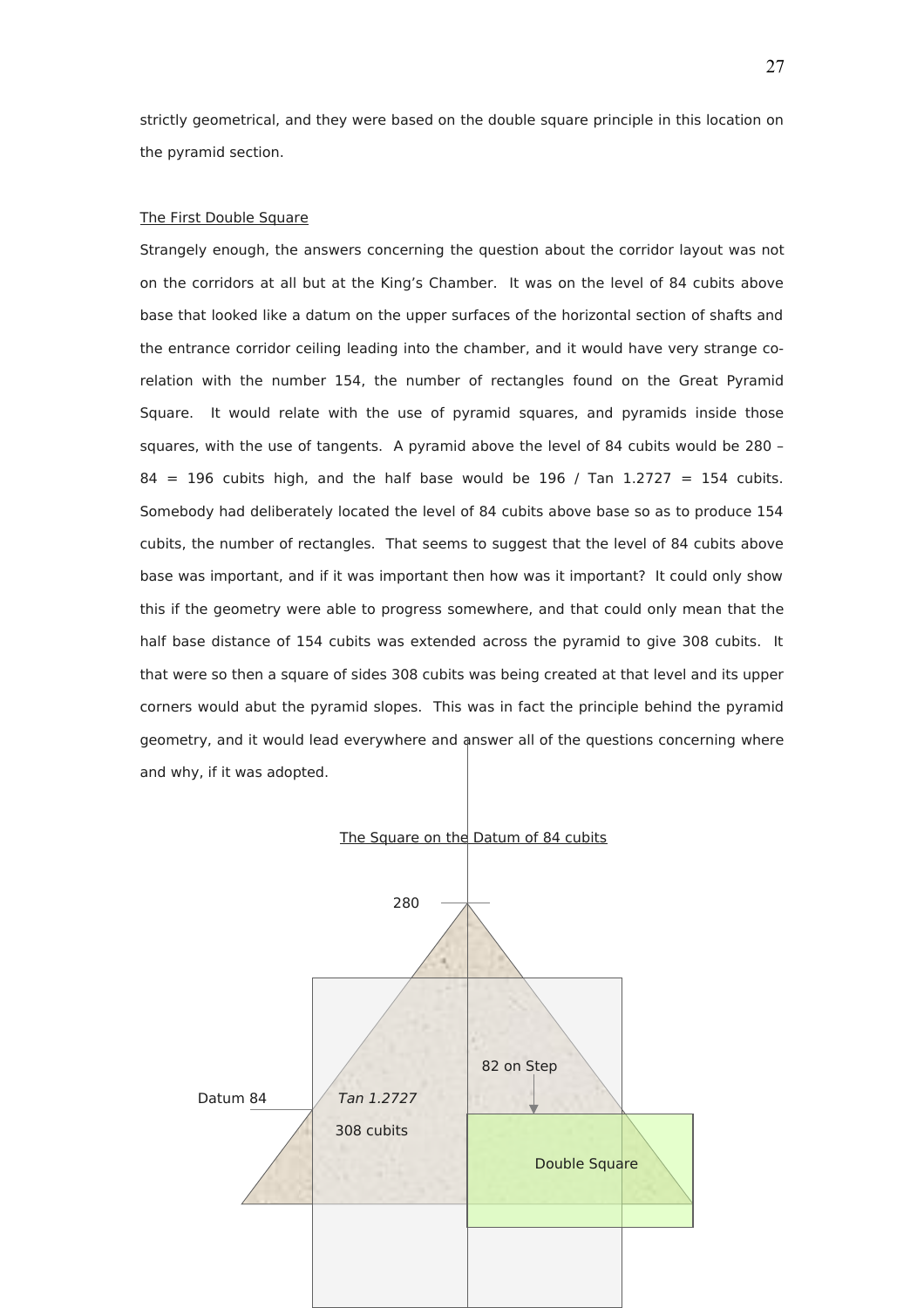

A pyramid above the level of 84 cubits above base would 196 cubits high and its half base would be 154 cubits long. The pyramid square at that level would then be of 308 cubits sides and it would extend below the base of the Great Pyramid by  $308 - 84 = 224$  cubits. If then another smaller pyramid of same slope is created on the base of that second square it will be 154 x Tan  $1.2727 = 196$  cubits high, but because its base is 224 cubits below the Great Pyramid base its tip must occur at a level of 224 – 196 = 28 cubits below the base of the Great Pyramid. The tip of the second pyramid would then mark a level 28 cubits below a pyramid 280 cubits high and in the same number but 10 times greater! The factor of 10 frequently occurs on the pyramid geometry and the level of 84 cubits above base, revealing 154 cubits and then a gap of 28 cubits, must be seen as valid in the context of the levels at the chamber. A height of 28 cubits on a pyramid 280 cubits high could not possibly occur by coincidence and the 28-cubit gap might well mean something else because the level on the top of the Great Step at 82 cubits above base, added to the distance of 28 cubits below base, gives a vertical distance of exactly 110 cubits. A double square 220 cubits long will now emerge and it will be 110 cubits high and on the half base of the Great Pyramid at 220 cubits. A double square will explain why the Descending Corridor was built as a diagonal on a double square rectangle in this very same position and on that same inclination. That was why the door was placed so high above the desert floor.

#### The Double Squares on the Two Corridors

The question of inclined slopes at the Great Pyramid would not be complete without recourse to both the Descending Corridor and the Ascending Corridor. These two access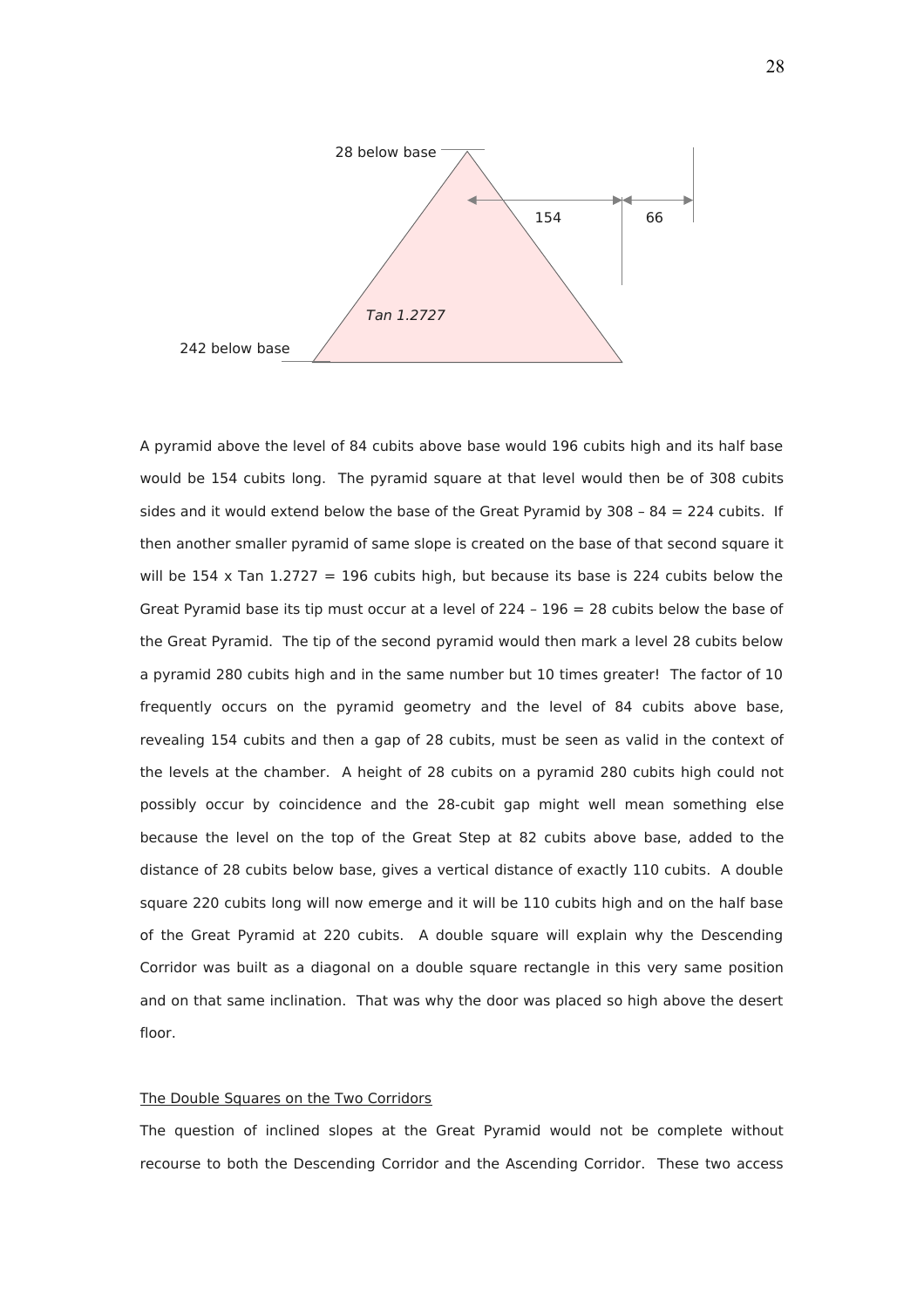ways carry slopes that are very close indeed to the diagonal of a double square. Petrie had measured the slope angles in 1880 and they were repeated on the survey drawings. For the Descending Corridor the slope angle given by Petrie was 26 degrees 31 minutes 23 seconds and for the Ascending Corridor it was 26 degrees 02 minutes 00 seconds. The slope angle for the diagonal of a double square would however be in the tangent 0.5000. These two slope angles can therefore be compared to see how they comply with the tangential value 0.5000.

#### From the Standard Tables

Tan  $0.5022 = 26$  degrees 40 minutes 00 seconds  $-Tan 0.0022 = 00$  degrees 06 minutes 00 seconds Tan  $0.5000 = 26$  degrees 34 minutes 00 seconds

In other words, both of the slope angles on corridors were very close indeed to the diagonal of a double square and but for some small error in measurement it can be assumed that they were intended to be so. The slightly lesser slope on the Ascending Corridor might have been due to the height of the face of the Great Step at the Grand Gallery, where the diagonal was taken off the top of the Step, and the floor was taken off the bottom of the Step and its rising face. In that event, the Grand Gallery floor was not originally intended as an important geometrical alignment but the line to the riser of the Great Step was important. There was a good reason for these differences in slope angle and it was because of the stone plugs.

A distance of 28 cubits below the Great Pyramid base had been found on the tip of a pyramid on a square coming off the level of 84 cubits above base, which was the datum on the ceiling of the entrance corridor of the King's Chamber. It was creating a double square rectangle 110 cubits high and 220 cubits long. It is certain therefore that the tip of that pyramid was intended to mark out the base of the double square and that the diagonal of that double square was a geometrical alignment on the floor levels of the Ascending Corridor, but taken off the important level at the top of the Great Step.

#### The Tapering Effect for the Stone Plugs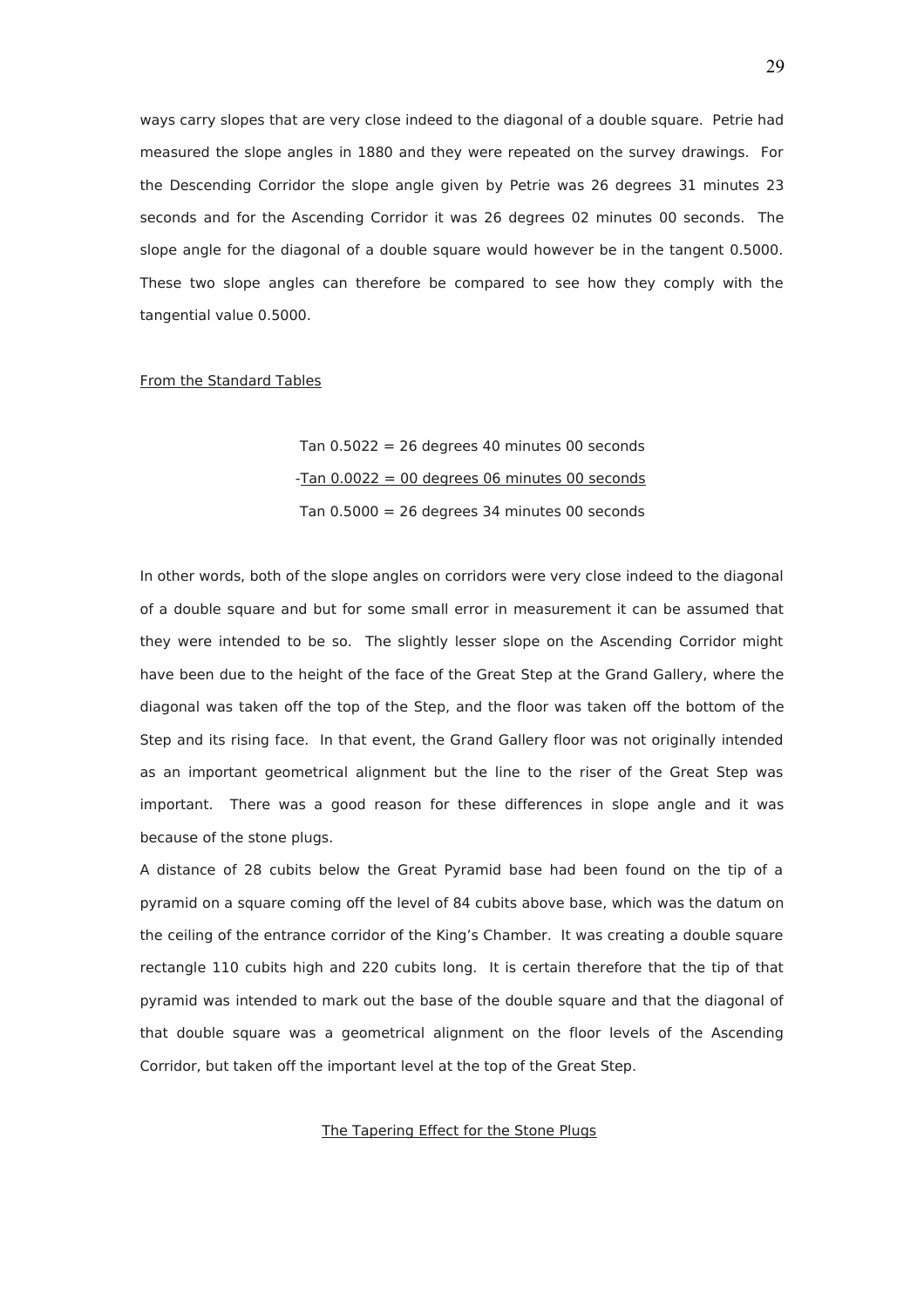

Since the inclination was less than the angle Tan 0.5000 by a few minutes of a degree then the rising face of the Great Step must have determined the slope of the Grand Gallery floor. It can be imagined that a very fine difference in slope angle had been transmitted down the Grand Gallery floor due to the riser on the Great Step and into the Ascending Corridor below, but the ceiling of the Ascending Corridor had remained true to Tan 0.5000. In that event there would have been a small tapering effect between the ceiling and floor of the Ascending Corridor and it had been that which had caused the jamming effect when the stone plugs were released to seal the pyramid. Geometrically, therefore, the slope angle of the Ascending Corridor had been determined by a double square 110 cubits high and 220 cubits long, the half-base of the Great Pyramid, and at a level of 82 cubits above base on the Step.

What then of the Descending Corridor? The pyramid survey says that the distance between the north base of the Great Pyramid and the point of change of the floor of the Descending Corridor from the inclined to horizontal is 107.39 metres, and that converts to 205.06 cubits, which is 0.06 cubits short of 205 cubits exactly, but the design distance was on the ceiling.

## The Pyramid and the Second Double Square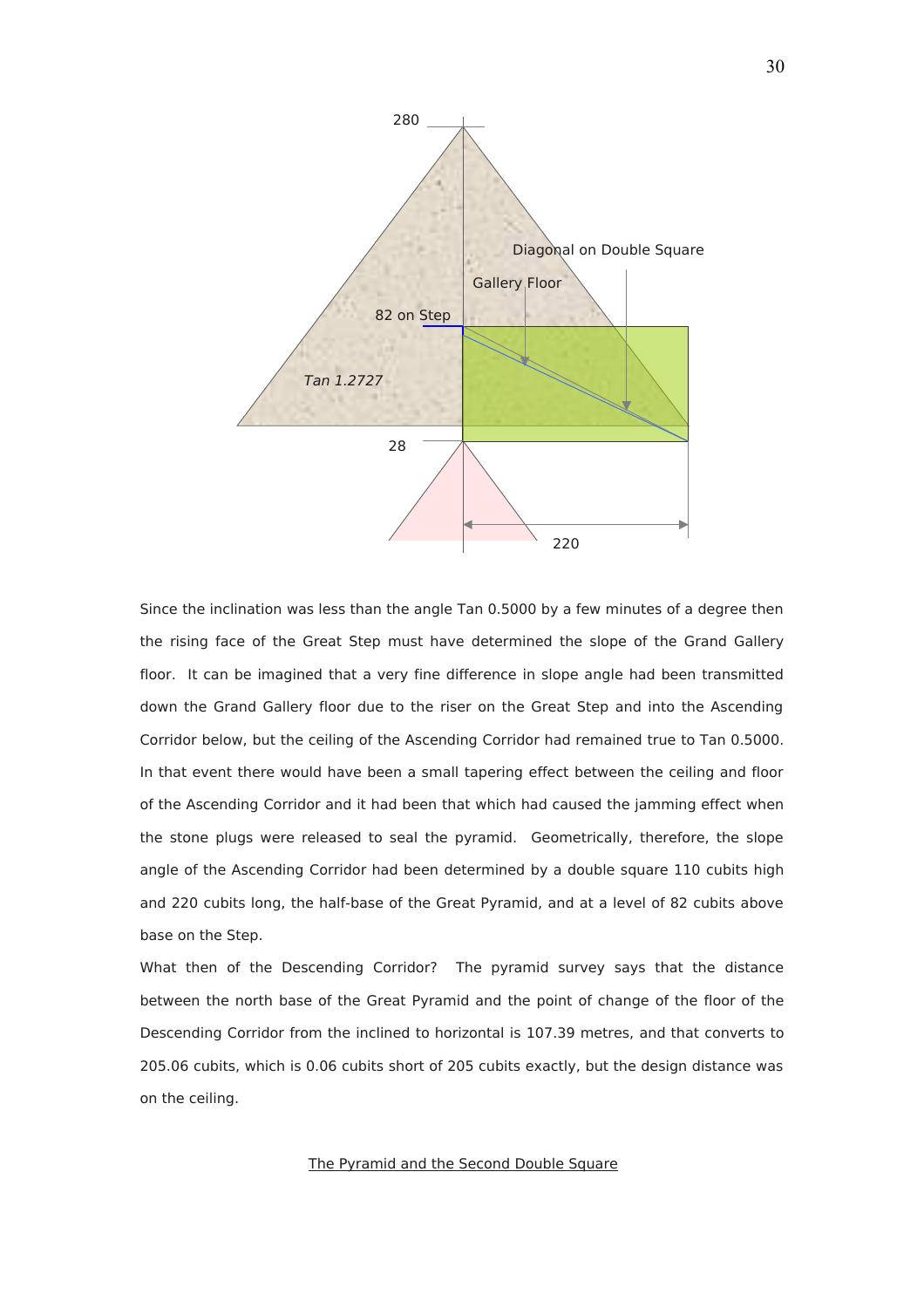

It seems likely therefore that 205 cubits was the intended distance because it was taken on the floor rather than on the ceiling? The surveyors had taken their dimensions off the floor but the horizontal section of the Descending Corridor at 55 cubits below the base was on the ceiling. The distance of 55 cubits was an important number when seen in relation with the pyramid base and with the pyramid as a whole. It can be assumed therefore that 55 cubits below base was the correct position for the second double square. Then the survey drawing says that the exit point of the Descending Corridor ceiling on the original pyramid entrance assuming that the engineers had used the value Tan 1.2727, was 17.92 metres above base, and that converts to 34.22 cubits above base, but there were problems because the engineers had taken their measurements on the floor and the outer casing stones are missing. They had extrapolated to find that level, there was error, and their measurements should have been on the ceiling. The survey states that the corridor height changes from 1.2 metres, or 2.29 cubits, on the slope, to 2 cubits high where it runs horizontally? This means that the distance of 205.06 cubits on the point of change on the floor is too short, and if the surveyors had measured on the ceiling at 55 cubits below base,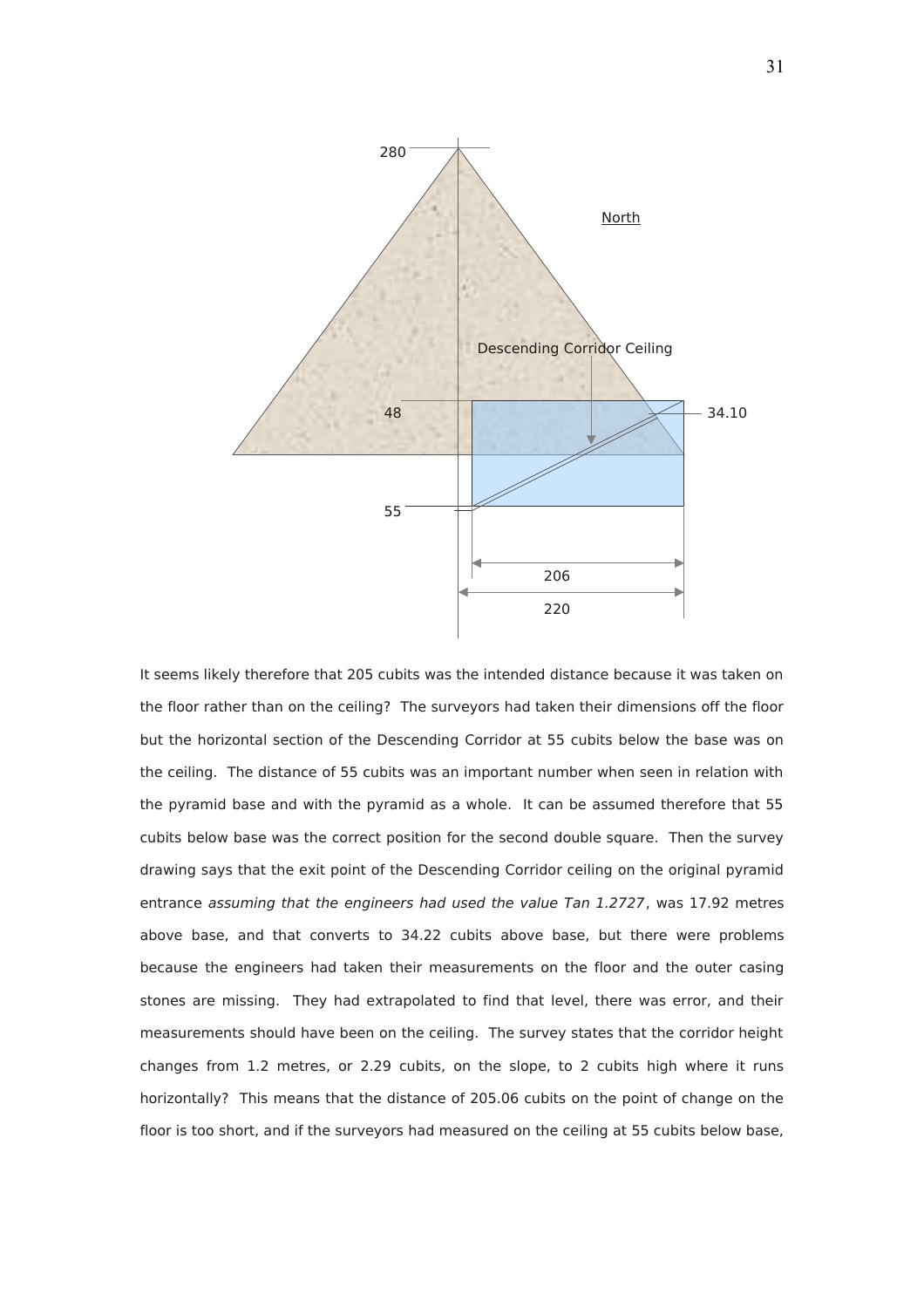then the horizontal distance would have been very slightly longer. This can be shown on the corridor junction.

#### The Descending Corridor Junction



The sloping part of the corridor is higher than the horizontal corridor and the type of junction is uncertain. It could have been built in all manner of ways but it does look on the drawings as if 2.29 cubits was maintained on the slope while 2 cubits had run into it on the horizontal. The effect of the two corridor sections coming together in this manner is made clear when seen on a section drawing. The distance measured on the corridor floor from point of change to the north base of the pyramid is around 205 cubits, but because the corridor slopes at Tan 0.5000, the ceiling of the sloping corridor must abut the ceiling of the horizontal corridor 2 cubits high, creating a triangle 2 cubits high and 1 cubit on its base. The tip of that triangle must then be marking the point of change on the ceiling, and the distance between the point of change and the north pyramid base will now become  $205 + 1$  cubit = 206 cubits. That was critical and intentional. The distance will give 220 - $206 = 14$  cubits north of pyramid centre, and 14 cubits can also exist south of pyramid centre to give a distance across pyramid centre of 28 cubits. But a gap of 28 cubits had already been found on the pyramid base coming from the square of sides 308 cubits, and a square of sides 28 cubits now surely exists below the pyramid base. If that were planned, then its height would be controlling the level of the first double square while it's half-base controlled the width of the second double square.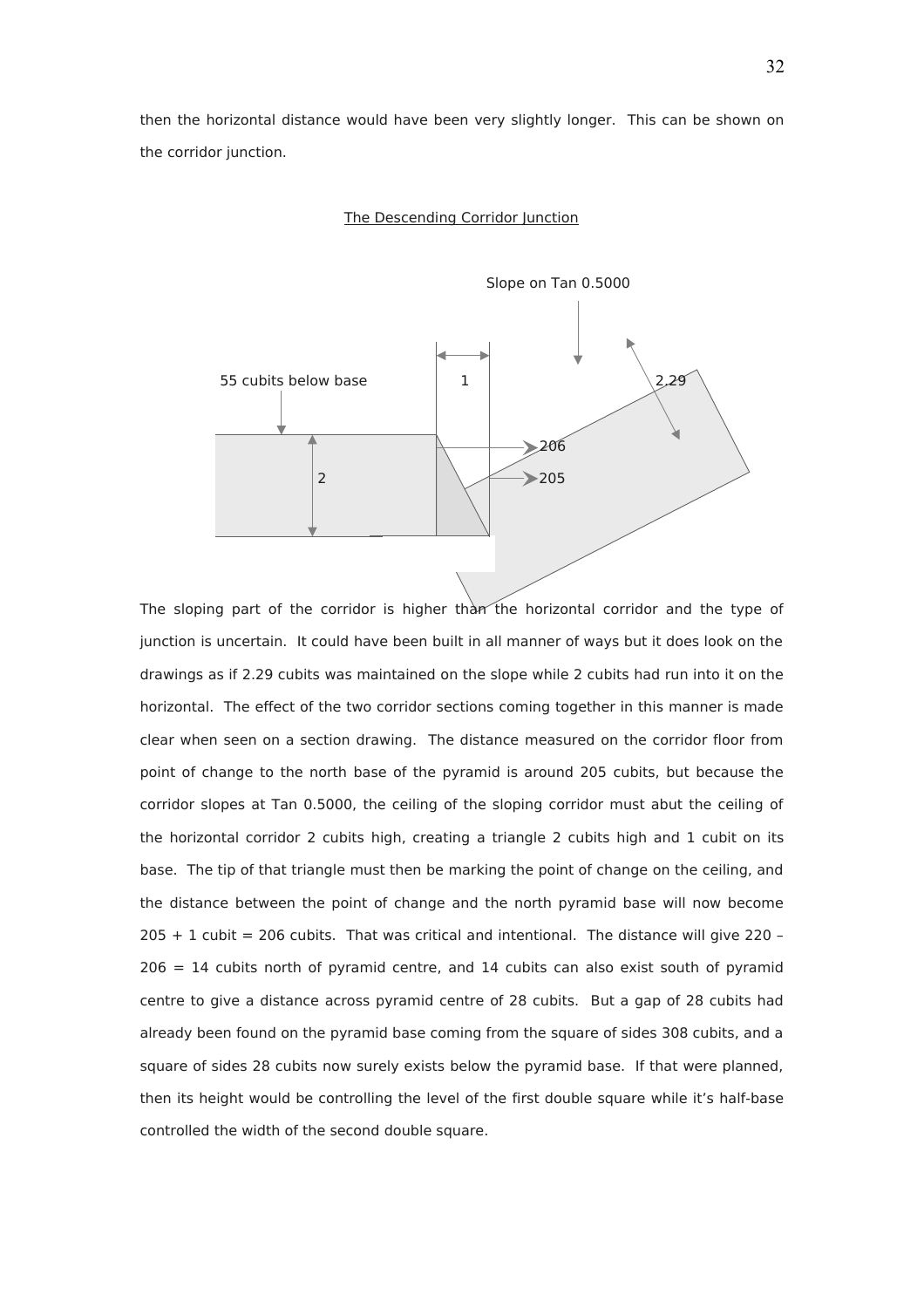#### A Square and Three Double Squares



The two diagonals on the corridor ceilings will now cross at the point where the Descending Corridor ceiling intersects the Ascending Corridor floor, and in order to see if that is correct then the level of the entrance point of the Descending Corridor on the north sloping face of the pyramid can be verified. The level of the second double square is 55 cubits below the base of the Great Pyramid and it is 103 cubits high, the level of its topside must therefore be  $103 - 55 = 48$  cubits above the base of the Great Pyramid and that is the point where the line of the ceiling of the Descending Corridor would pass through to the upper north corner of the double square that is 96 cubits long.

Another double square can therefore exist and it will be 48 cubits high, 96 cubits long, and the line on the ceiling of the Descending Corridor will be its diagonal. The level where the original north slope of the Great Pyramid had passed through the line on the ceiling when the casing stones were in place can now be determined because there are two angles inside the double square, namely Tan 0.5000, and Tan 1.2727, on a common base of 96 cubits.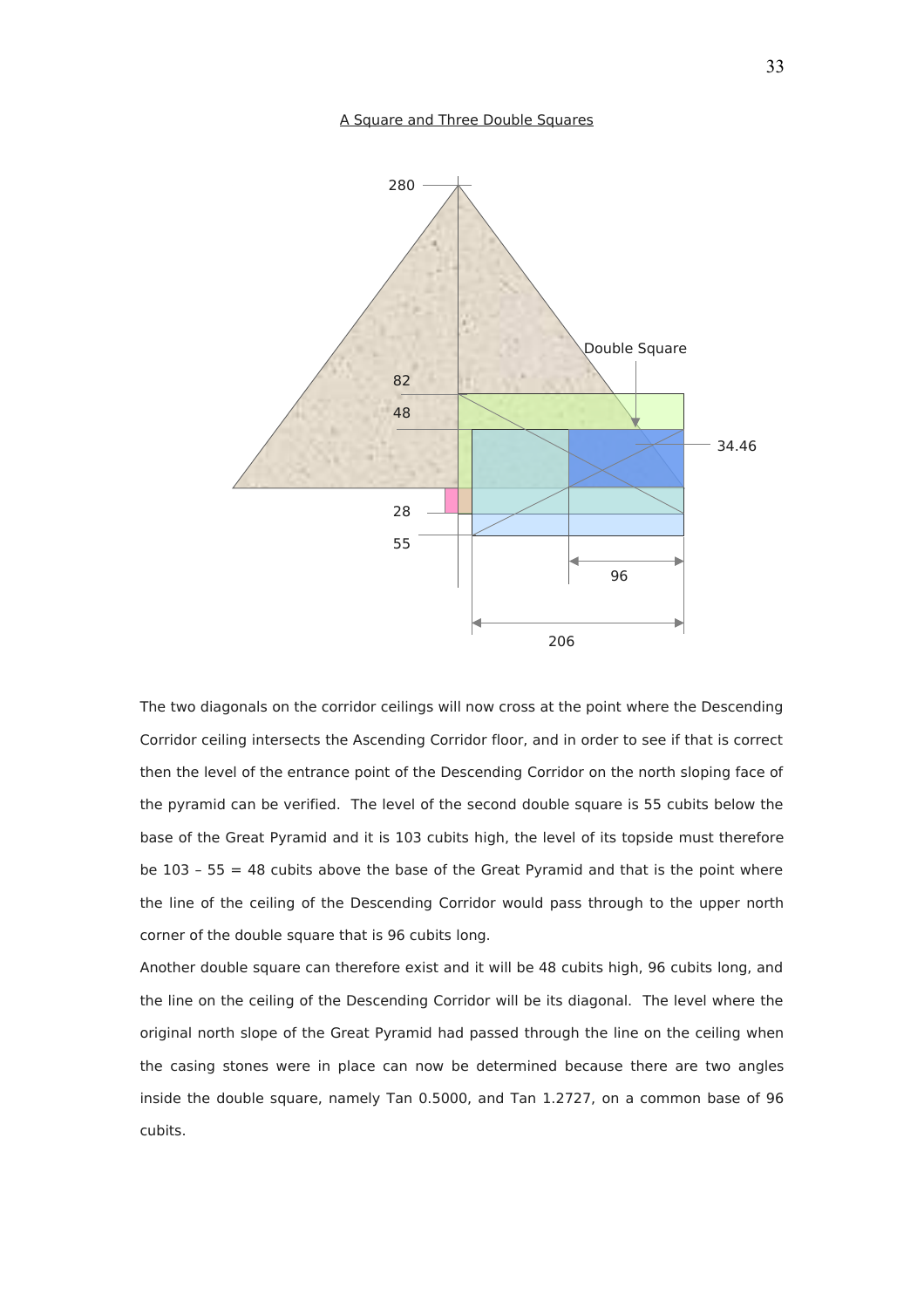34.46 / Tan 1.2727 = 27.07 cubits  $34.46$  / Tan  $0.5000 = 68.92$  cubits

It is clear that  $27.07 + 68.92$  cubits = 95.99 cubits and that is 96 cubits on the base being sought. The original level of the entrance doorway lintel must then have been 34.46 cubits above base on the double square instead of 34.22 cubits by survey. The levels are similar.

#### The Level on the Intersection



That gives two double squares superimposed. A level of 82 cubits above base on a double square will give a horizontal distance of 164 cubits north of pyramid centre. Another level of 55 cubits below base on a double square will be another horizontal distance of 110 cubits plus the set back of 14 cubits north of pyramid centre, to give 124 cubits. The difference between 164 and 124 cubits is 40 cubits, which means that the diagonals on the two double squares are 40 cubits apart on the pyramid base, and since both are rising at Tan 0.5000 then the level of the intersection on the Descending Corridor ceiling and Ascending Corridor floor must be an incredible 20 x Tan 0.5000 = **10 cubits** above the base of the Great Pyramid. The number 10 is controlling the corridor junction position and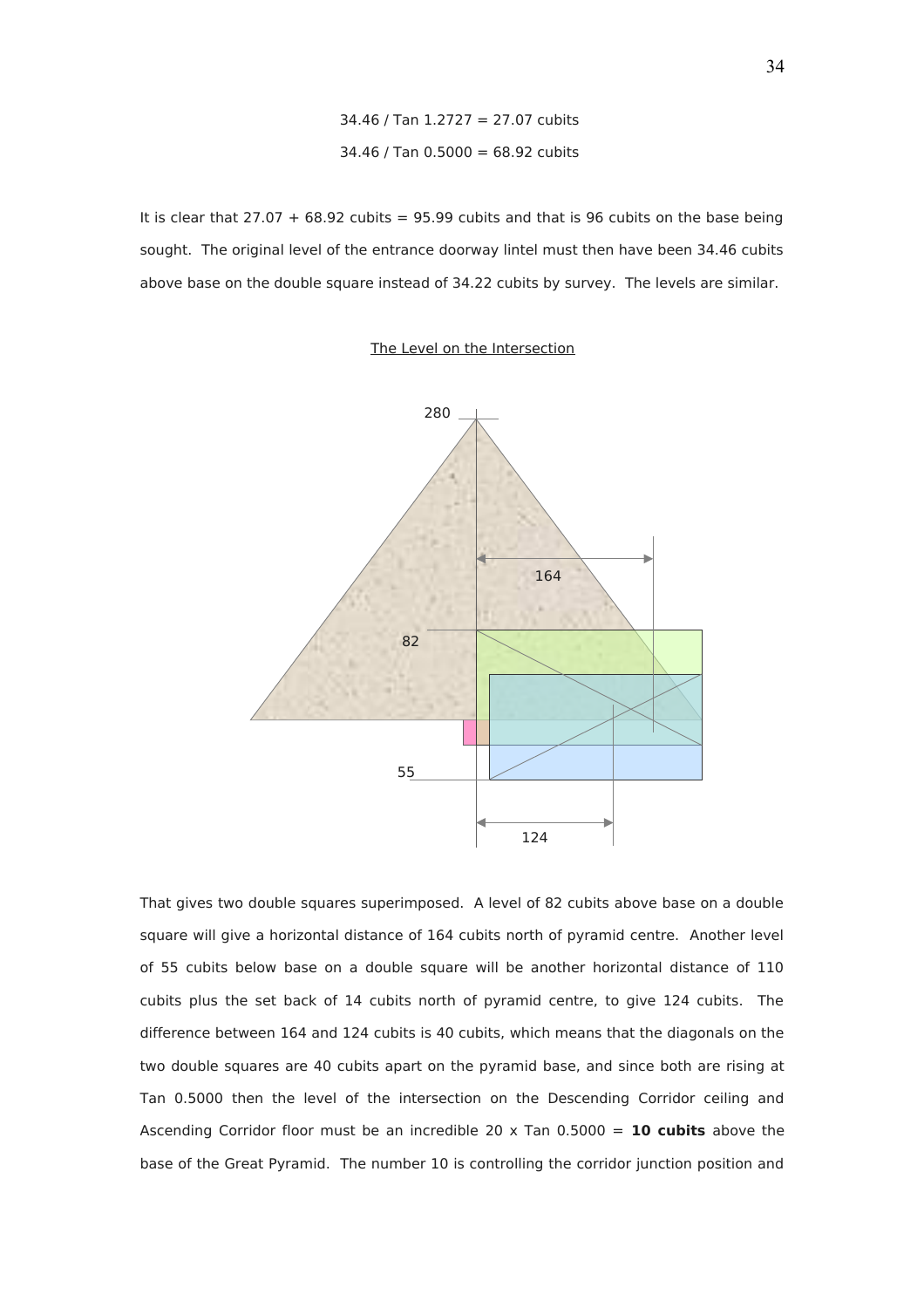it is a pyramid number that divides the pyramid height into 28 layers deriving from a square of sides 28 cubits.



#### The Level on the Shaft Intersection

A triangle now  $\frac{1}{255}$  whose upper level is 34.46 cubits above base and whose hypotenuse will be sloping at Tan 0.5000 on the ceiling of the Descending Corridor. The triangle will therefore be 34.46 - 10 = 24.46 cubits high and 24.26  $\times$  2 = 48.52 cubits long, while the length of the hypotenuse will be the square root of  $(24.46$  squared + 48.52 squared) = square root of 598.29 + 2354.19 = square root of 2952.48 = 54.33 cubits. How does that compare with the survey? The engineers had given a distance of 28.98 metres, or 53.98 cubits, on the floor of the Descending Corridor from a point where they thought the position of the original entrance casing stones had once existed, to the line where the floor of the Ascending Corridor extends onto the floor of the Descending Corridor. Their survey distance is  $54.33 - 53.98 = 0.35$  cubits greater than the geometry says that it should be. Once more, the geometrical result is broadly in line with the survey result and must then be correct.

The Half Area Condition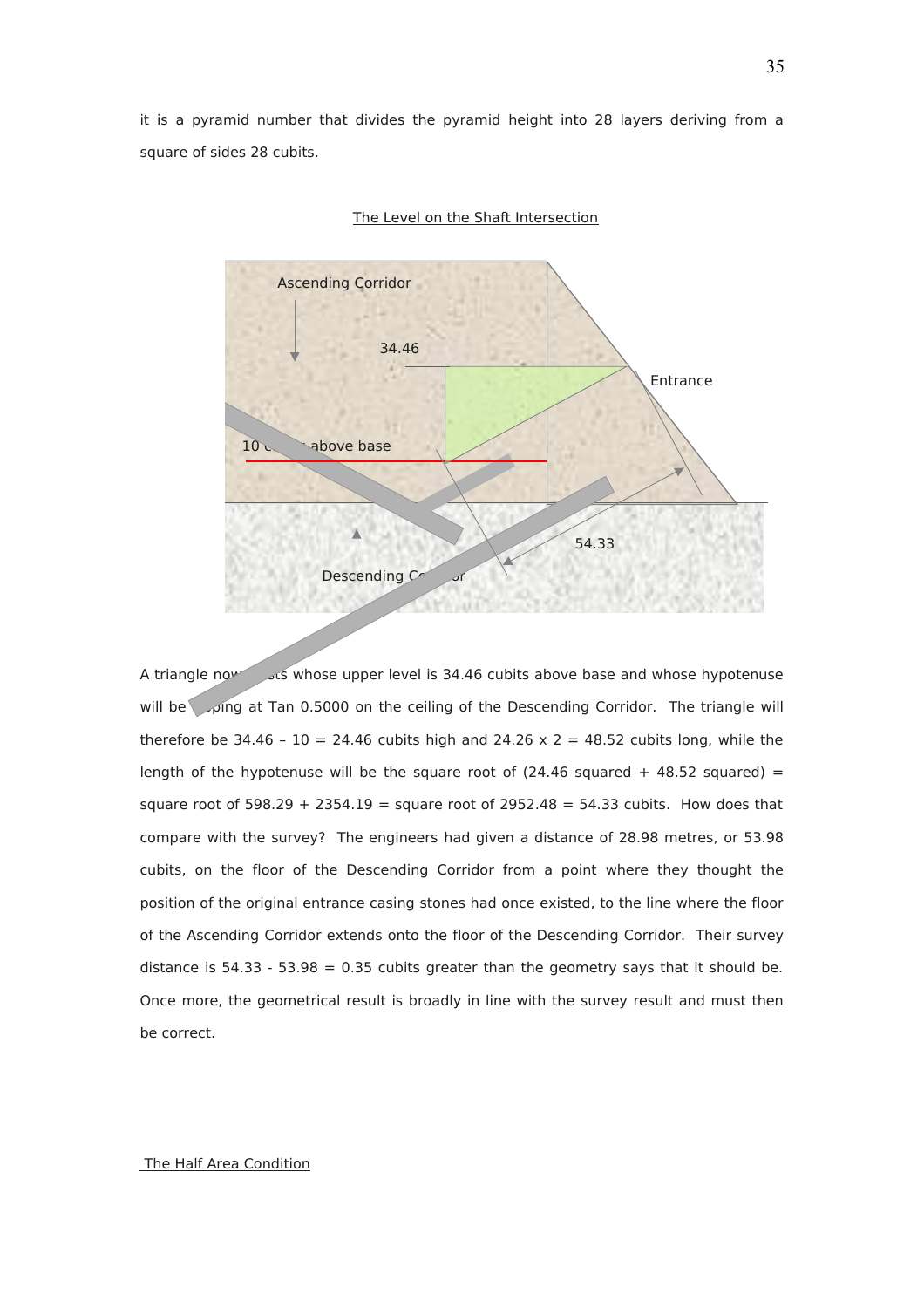As with all other aspects of the original Great Pyramid, every part of it was relevant to the whole and no part was arbitrary. This applies especially to the King's Chamber floor, which on first sight seems to be out of place. The walls of this chamber are perfectly true and exact so as to fix for all time a length of 20 cubits exactly, and a width of 10 cubits exactly. The builders had clearly wanted to protect the dimensions down the ages, and in cubits, but the orthodoxy have invariably given these distances in feet, inches, or even metres, and had in doing so denied the numerical truths of 10 cubits and 20 cubits that had remained hidden for countless centuries. The other question was on the floor. Why was it 'out of level' when the walls were perfect? The general assumption has always been that this was some kind of oversight but these clever people did not suffer from oversights. The floor was uneven for two very good reasons and they were strictly mathematical.







If it had not been for a passing remark made by a commentator during a recent television program about the mysteries of Egypt, it would probably never have been suspected that the King's Chamber was vastly more complex than it appears. The commentator had entered the chamber to the glare of the television lighting crew and made the observation that if the floor of the chamber were extended to the full width of the pyramid, its area would be half that of the Great Pyramid's base. What he meant by 'full width of the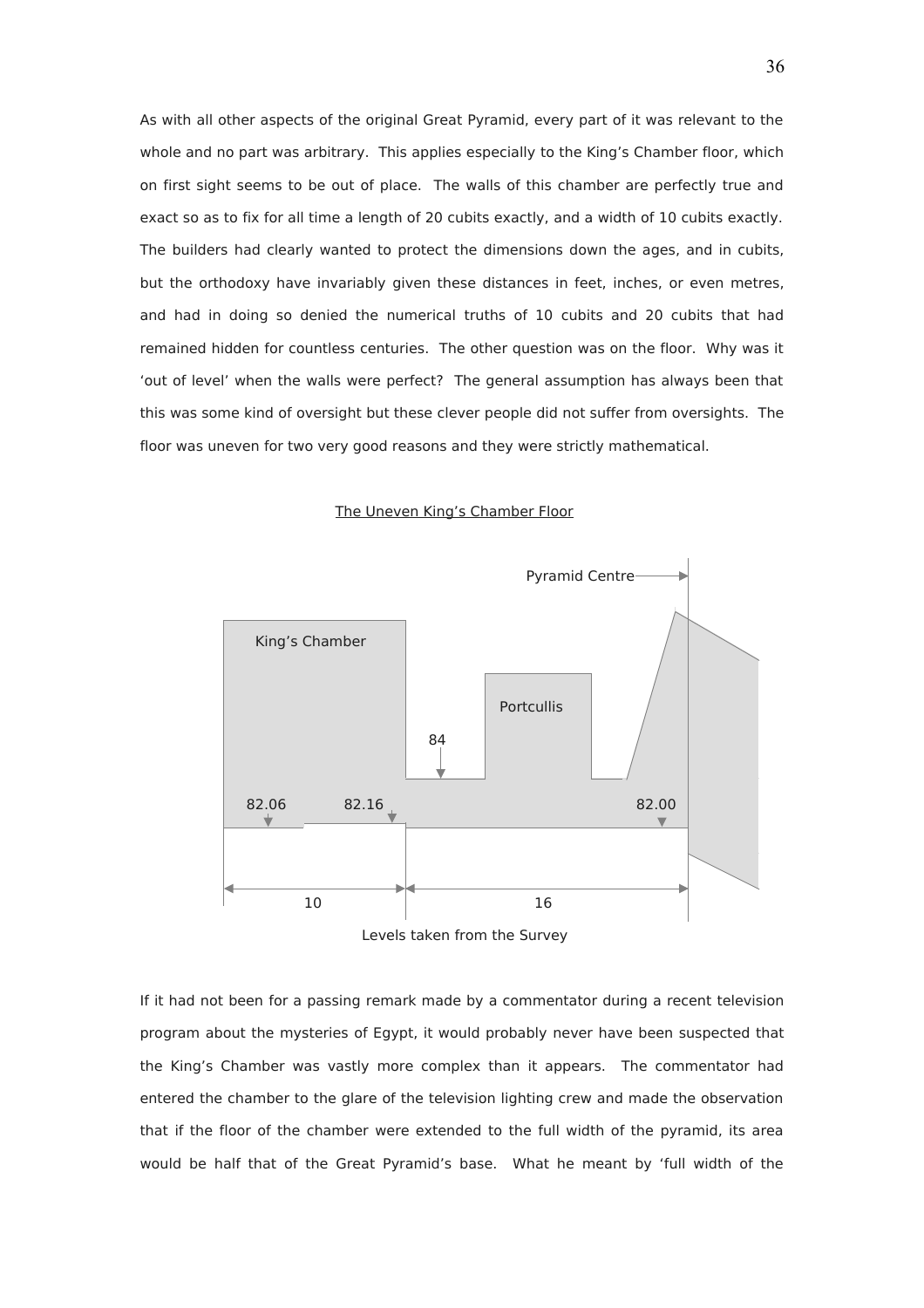pyramid' was the original pyramid complete with its casing stones in place as it had been designed by the ancients and emphatically not the much-reduced pyramid seen today. That small comment had brought the full significance of the King's Chamber into the light of day. If it ever was a tomb, which seems doubtful, it certainly possessed a reason for its existence here. All that would be required were some simple mathematics and the with appropriate floor levels known from the Rinaldi and Maragioglio survey drawings, the verification could be made.

### The Pyramid and the Half Base Area



The area of the base of the Great Pyramid is 193600 square cubits. The area of half the base would be 193600 /  $2 = 96800$  square cubits. The side of square would be the square root of 96800 at 311.1270 cubits, and so the half-length of the length of side of square would be 311.1270 / 2 = 155.5635 cubits. A triangle had existed whose base was 155.5635 cubits long, and whose sloping side was in the tangent of 1.2727 recurring, making it 155.5635 x Tan 1.2727 = 197.9898 recurring cubits high. The level on the floor would then have been 280 - 197.9898 =  $82.01$  cubits above base, and at a point very close to the top of the Great Step. The survey says that the Great Step is 42.93 metres above base or 81.97 cubits above base, whereas the level on top of the Step has always been seen as **82.00** cubits above base. That suggests that some small error could have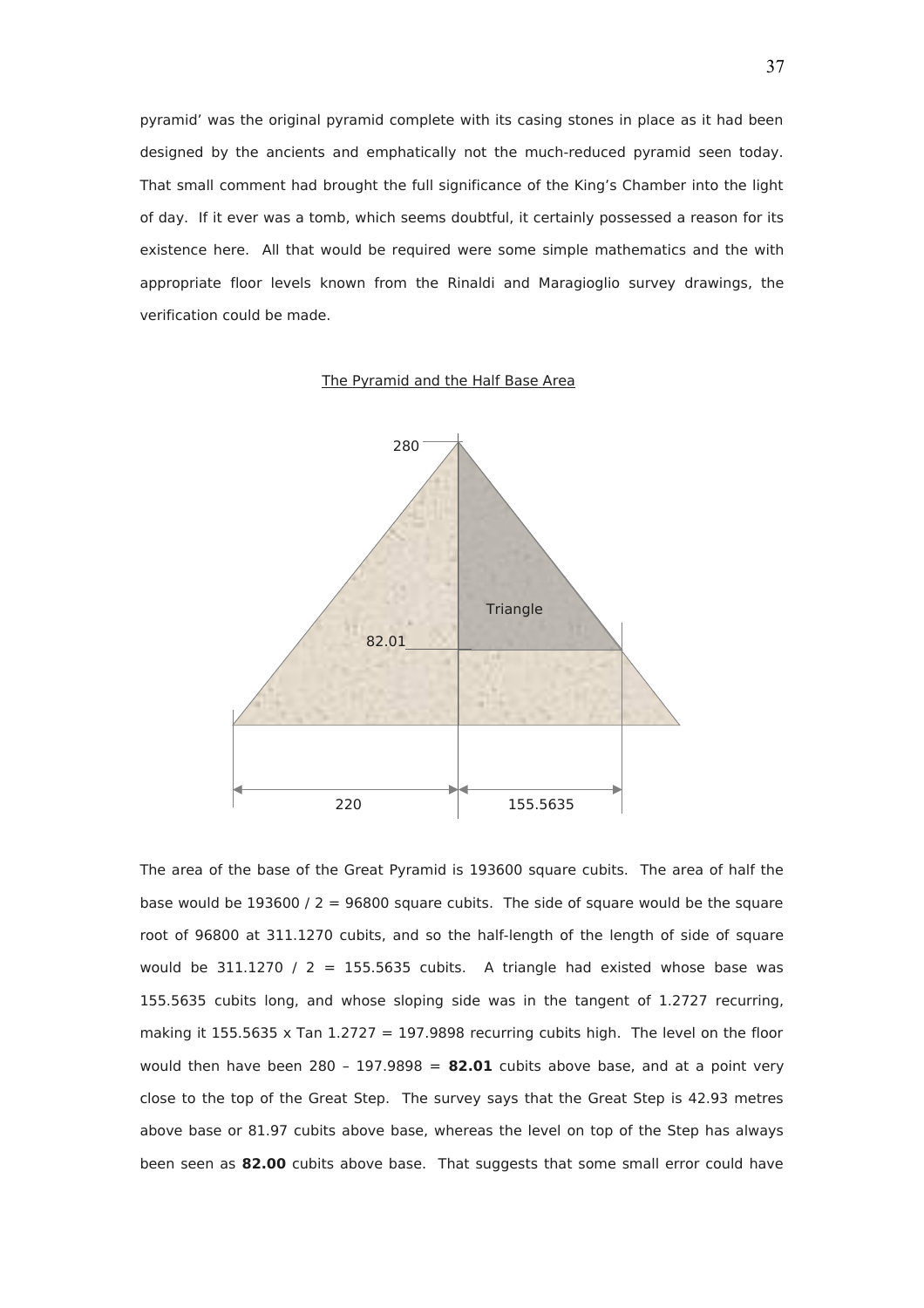resided in the survey and that two decimal places had not been enough. It also suggests that there were really two levels on the Great Step, one at 82.01 cubits above base and the other at 82.00 cubits above base. The first would prove the half-area rule and the second would prove the corridor systems. By any stretch of the imagination that must say that the lower level on the floor was dividing the area of the Great Pyramid base by half! Current thinking would say that no person who lived 5000 years ago could possibly have built the level on the top of the Great Step to such precision without recourse to modern laser leveling technology and it must then have been coincidence. The ancients had placed the Great Step with superhuman accuracy before the pyramid rose high enough to enclose it within the Grand Gallery and it must therefore have been designed. How they had achieved this on crudely formed stone building blocks running to a height of well over 140 feet, (the equivalent of a present day 14-story office block) is really quite beyond comprehension. They had then laid the floor of the King's Chamber with equal certainty and out of level so as to produce certain numbers. In any event, the ancients had used tangents because without tangents and of the original pyramid dimensions in whole number cubits, the chamber floor could not have been located in the right position with any accuracy at all. The builders not only knew trigonometry but were experts in using it as well.

### The Half Height Condition

Why then create a level that was going to be able to half the area of the pyramid base on the top of the Great Step? There is one possible answer. They had intended to introduce another halving configuration. They wanted to halve the height of the Great Pyramid through another level, this time on the King's Chamber floor. To do that they had to introduce a pyramid 140 cubits high into the geometry, and they could have logically placed it was with its tip at the centre base of the Great Pyramid.

The obvious answer was then to say that the half area comes from the lowest level on the floor whereas the half height comes from the highest level on the floor. The highest level is 82.16 cubits above base, and a pyramid above that would be  $280 - 82.16 = 197.84$ cubits high. The half base distance would be  $197.84$  / Tan  $1.2727 = 155.4457$  cubits. The vertical distance between that level and the base of the half-height pyramid would therefore be  $82.16 + 140 = 222.16$  cubits. A right-angled triangle 222.16 cubits high and 155.4457 cubits on its base would give a slope angle of 222.16 / 155.4457 = Tan 1.4291.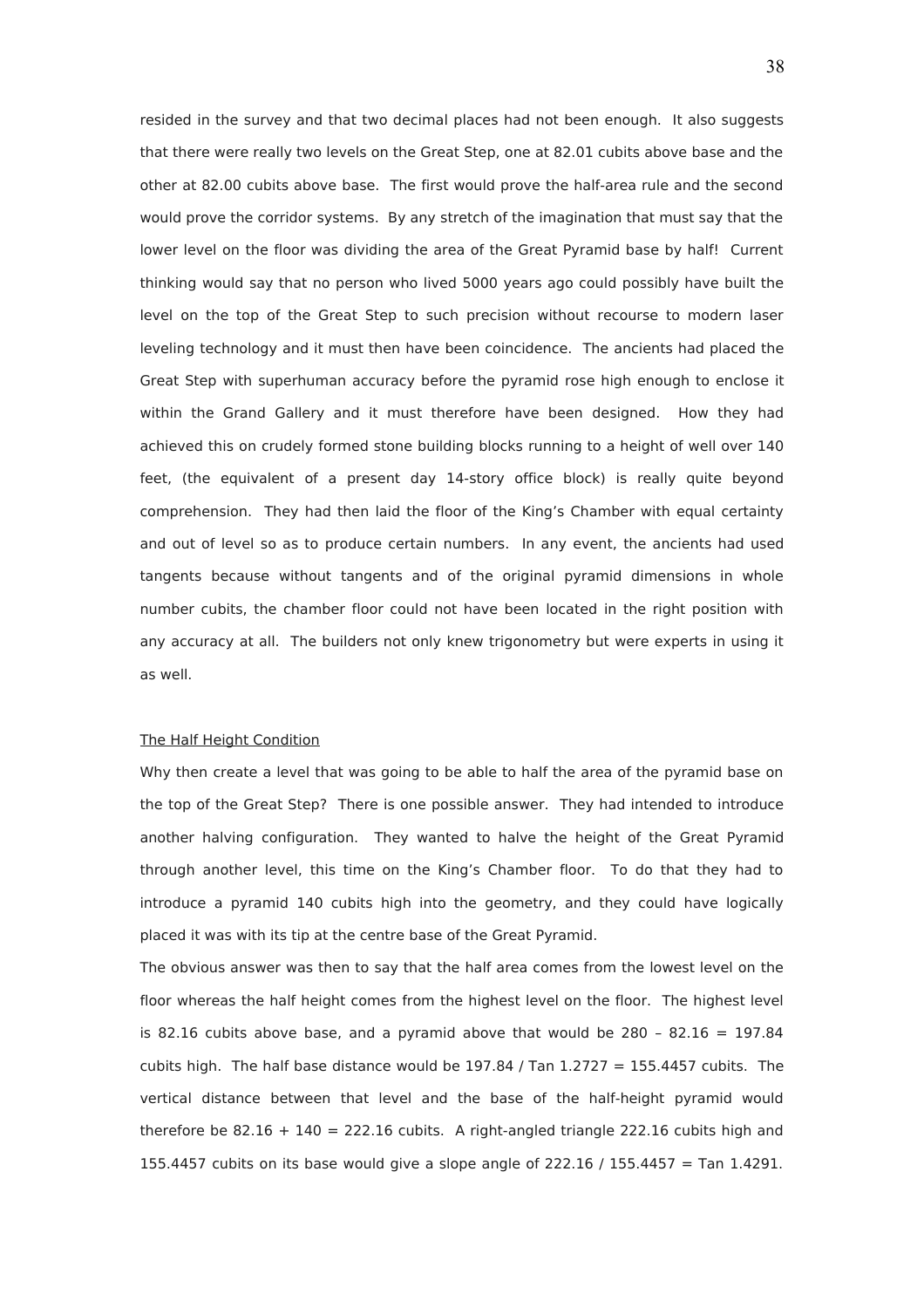From the Standard Four Figure Tables that is just less than 1 minute of arc greater that **55 degrees** exactly and the number 55 requires no introduction from the geometry known so far. It rather looks then as if that part of the King's Chamber floor that rises upward according to survey was somehow pointing the way towards an angle of 55 degrees on a linking triangle but not quite exactly. Why not quite exactly? The answer to that is even more intrigueuing.





The half height of the actual rising projection on the floor would be  $0.16 / 2 = 0.08$  cubits, and that would make the level 82.08 cubits to produce a pyramid that was  $280 - 82.08 =$ 197.92 cubits high above that level. The half base distance would then be 197.92 / Tan 1.2727 = 155.5085 cubits long. The vertical distance between the base of the half-height pyramid and the half-height projection on the chamber floor, would then be 222.08 cubits. The slope angles of the inverted linking triangle would be  $222.08 / 155.5085 =$  Tan  $1.4281$ and from the Standard Four Figure Tables that is exactly 55 degrees. Then the angle carries meaning of its own because there are 60 minutes in every degree and 60 seconds in every minute to give 55  $\times$  60  $\times$  60 = 198000 seconds of arc. That is strange because the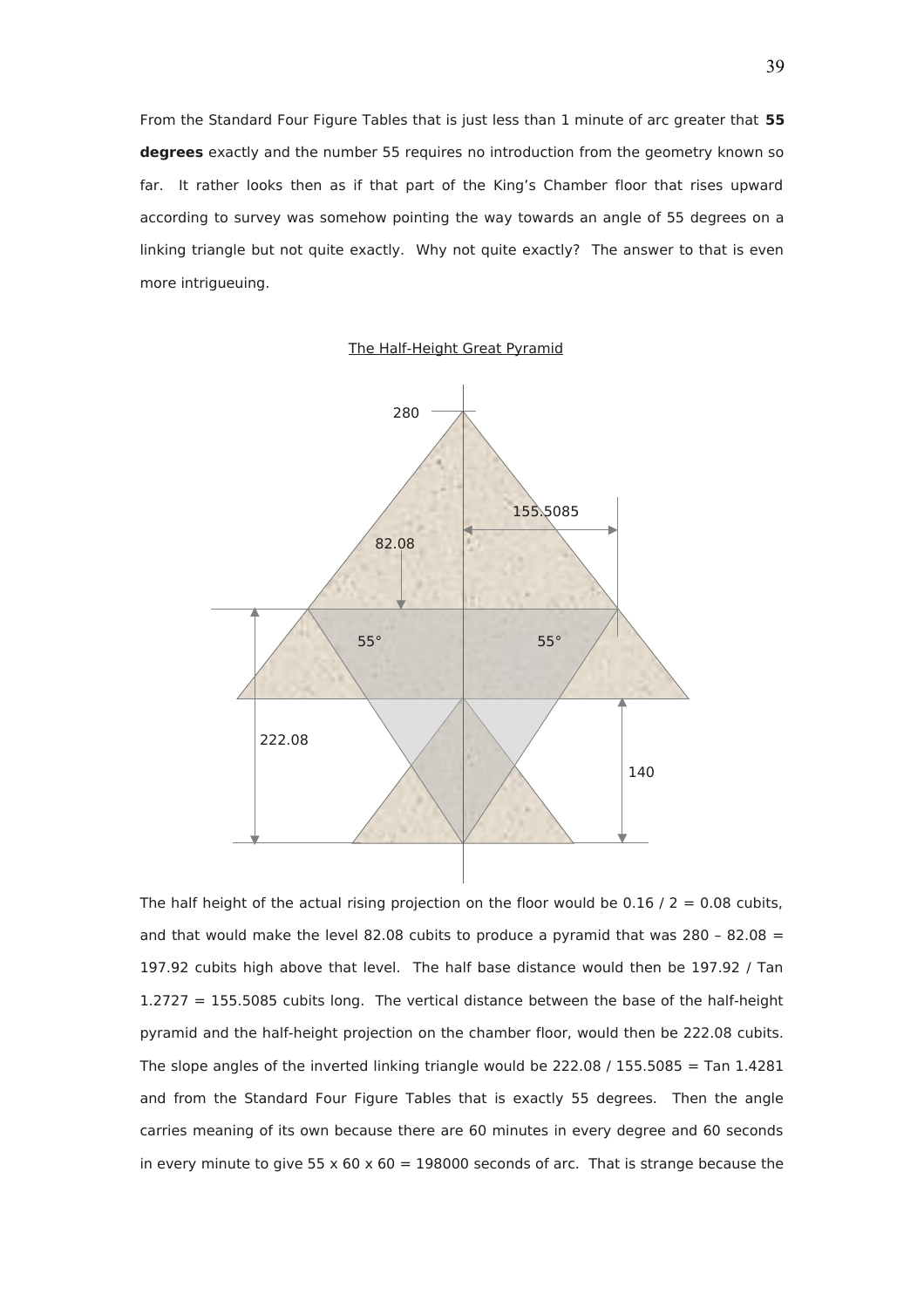pyramid height of 280 cubits less the level on the Great Step at 82 cubits is 198 cubits. Was that yet another circumstantial event? It could only have been planned.

### **THE SOUTH SHAFT, KING'S CHAMBER**

Access to the Great Pyramid geometry had long ago been made ready through the South Shaft of the King's Chamber and by the manner in which it was built. The way forward became clear only when it was seen that the shaft was not really a shaft at all but a geometrical line on section. That fact has never before been recognized but it is now, and in order to make the comparisons between the geometry and the stones that exist, it is necessary to know what actually does exist where the shaft leaves the pyramid. The story is illuminating.



#### Exit level, South Shaft, King's Chamber.

For that there is recourse to the levels and distances within the pyramid given in the Rinaldi and Maragioglio Survey from which the geometry of squares and pyramids will automatically follow. Without that survey, and the use of tangents, nothing more would have been known and nothing more would have followed. The engineers had climbed the existing slopes of the pyramid and had taken the levels on the stone courses where the two upper shafts coming from the King's Chamber had passed out on the north, and south slopes. It was a difficult and perilous operation. Then they had shown the results on their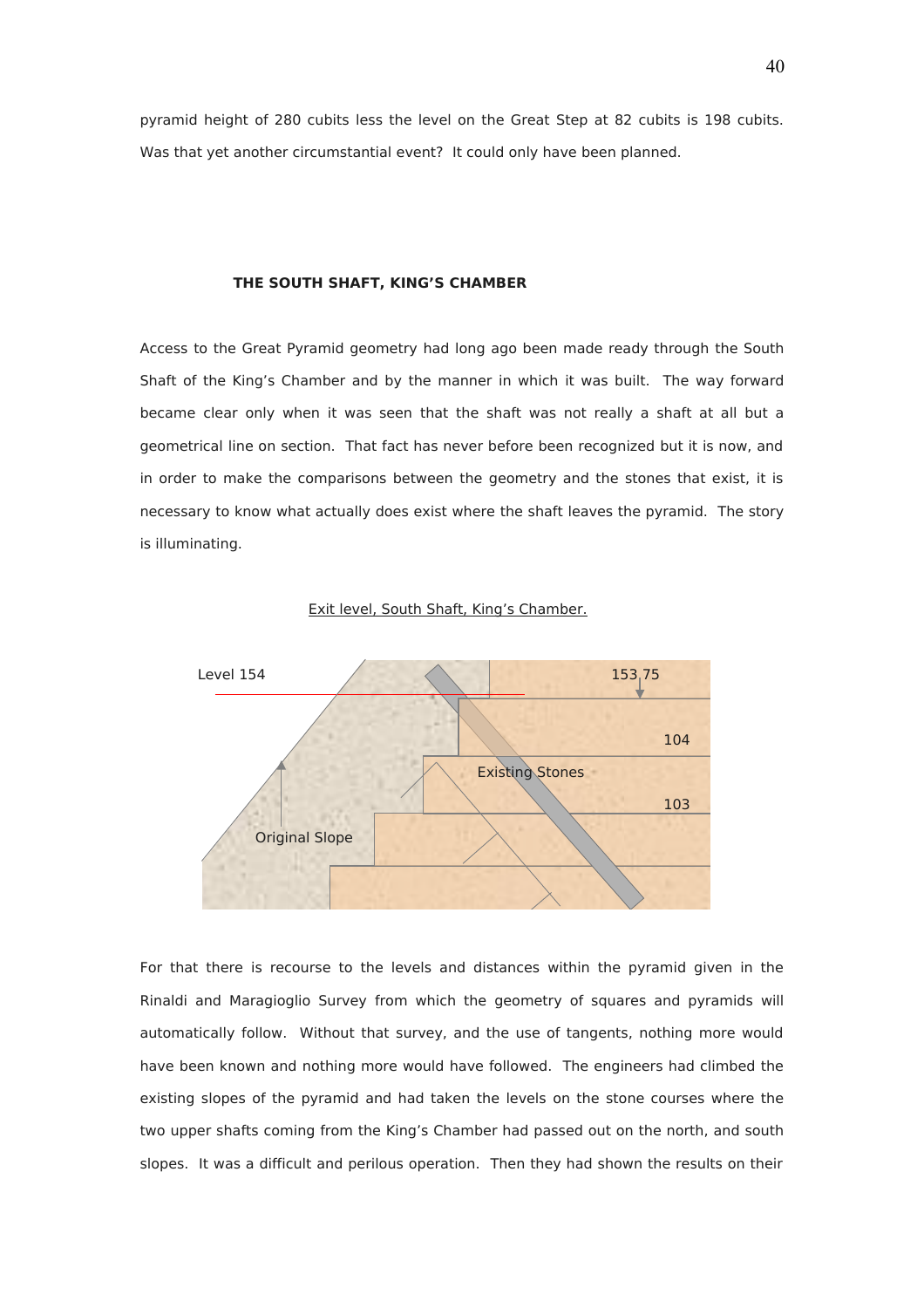architectural drawings with cross-sections through the two exit points. For the South Shaft, they had given the levels on the course numbers 102 and 103, at 79.24 metres and 79.88 metres above the base of the pyramid, but not on course number 104.

Using the conversion where 1 cubit  $= 1.7181$  feet, these levels transpose into 151.30 cubits and 152.53 cubits respectively and the difference between them is around 1.22 cubits. If the difference is added to the level on course number 103, for course number 104, the level on course 104 is likely to be around 153.75 cubits. But not all courses are the same height and the surfaces of each course upon which these levels were taken would be unfinished, making them slightly uncertain. The engineers had then extrapolated the line where they thought that the original shaft might have emerged on the original pyramid face when the original casing stones were in place. The difficulty with this is to know precisely where that slope would have fallen. It would have to be correct in terms of angle and position, for the position would vary according to pyramid height. They had thought that the original exit point on the would have been in line with stone course level 104 at 153.75 cubits above base, seen on its floor. That would have put the exit point on the upper shaft surface at very close to a level of 154 cubits above the base, seen on its ceiling. That would be an interesting level.

It had been found that a datum exists on the upper surfaces of the shafts at the chamber and where they run horizontally but this level is also on the ceiling of the entrance corridor at 84 cubits above base. It creates a pyramid  $280 - 84 = 196$  cubits high above the datum with a half-base of 196 / Tan  $1.2727 = 154$  cubits. As a result, there would be a level of 154 cubits on the shaft exit point, and a horizontal distance of 154 cubits on the datum, both points of which are attached to the shaft. The first of those points would be at its exit point and the other would be at its change of direction from horizontal to inclined. That is so unlikely to have occurred by chance that the exit point of 154 cubits on the original stones must have been correct. Then there were 154 rectangles on the Great Pyramid Square by extending the slopes of a pyramid 280 cubits high, and by using tangents. What more could then be found about the slope angle of the South Shaft that had been built in stone?

Flinders Petrie had measured the slope internally from the King's Chamber during his famous two-year survey beginning in 1880. He had found that the inclination was just over 45 degrees, using a clinometer, but he had difficulty with this. The sloping part is remote from the face of the chamber wall by some five feet for a shaft nine inches square. Petrie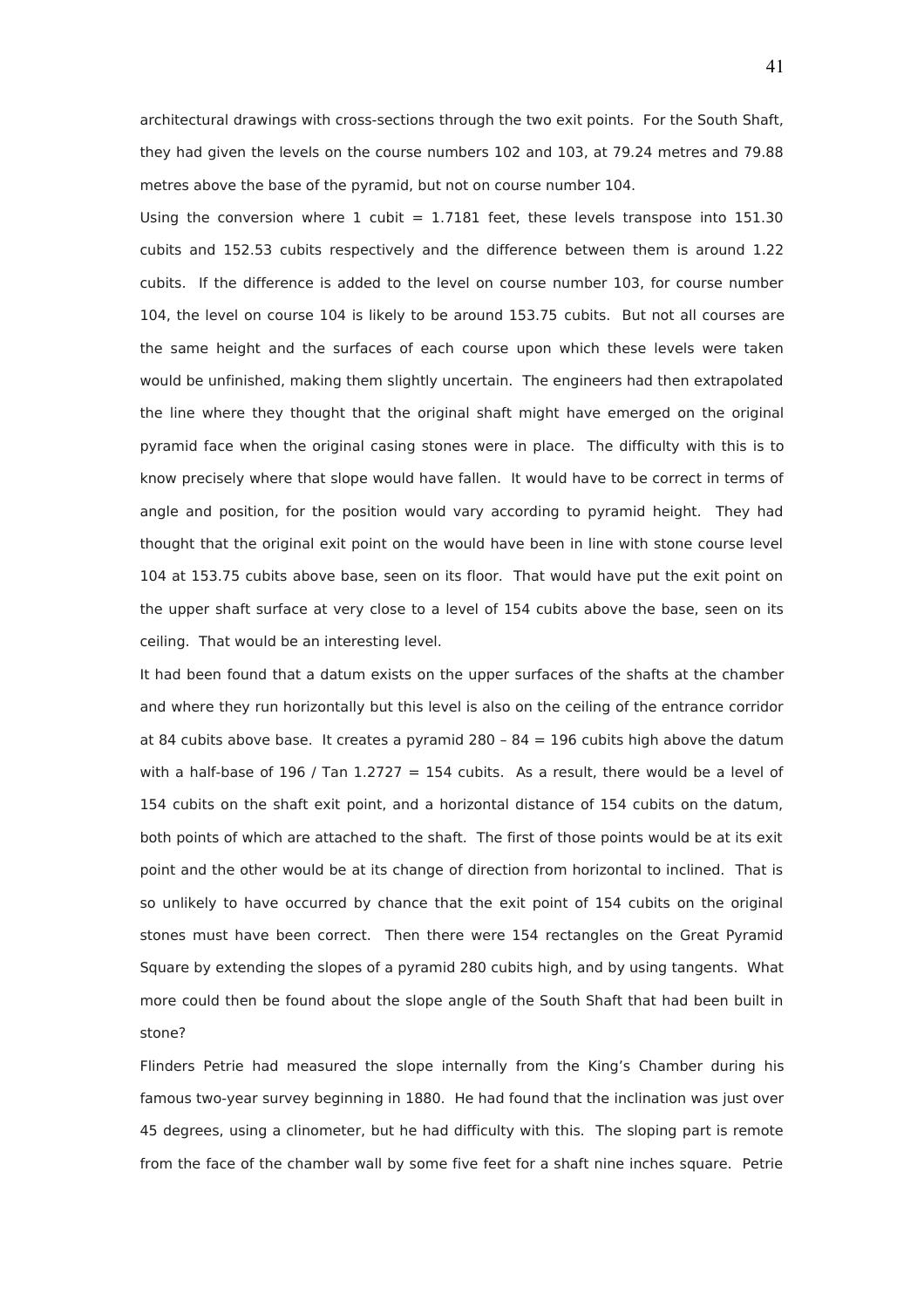had been forced to carry out his measurements remotely from the face of the wall, probably by using mirrors. Some error was inevitable. Then in 1993, the German engineer Rudolf Gantenbrink had also measured the inclination of this same shaft using a robotic crawling machine equipped with lights and cameras, and a built-in clinometer. It was controlled electrically from the chamber and he could traverse and measure the entire length of the slope. He reported that the inclination was 45 degrees exactly. That would make a lot of sense if the shaft were intended as a geometrical line on section because that would make it the diagonal of a square. That was what it was. It was a marker for the diagonal of a square.



Gantenbrink had actually measured the diagonal of a square but very strangely he had not investigated the meaning behind that. This might well have been because it had not occurred to him and others like Robert Bauval, who knew about this investigation, that it was tangents that were the way forward, and the first was on this shaft. It was a tangent of 1.0000.

If the exit point of the South Shaft was planned to be at 154 cubits above the base then it follows that the height of a pyramid above that level to the pyramid tip would be 280 – 154  $= 126$  cubits. There would exist a pyramid above that level that was 126 cubits high and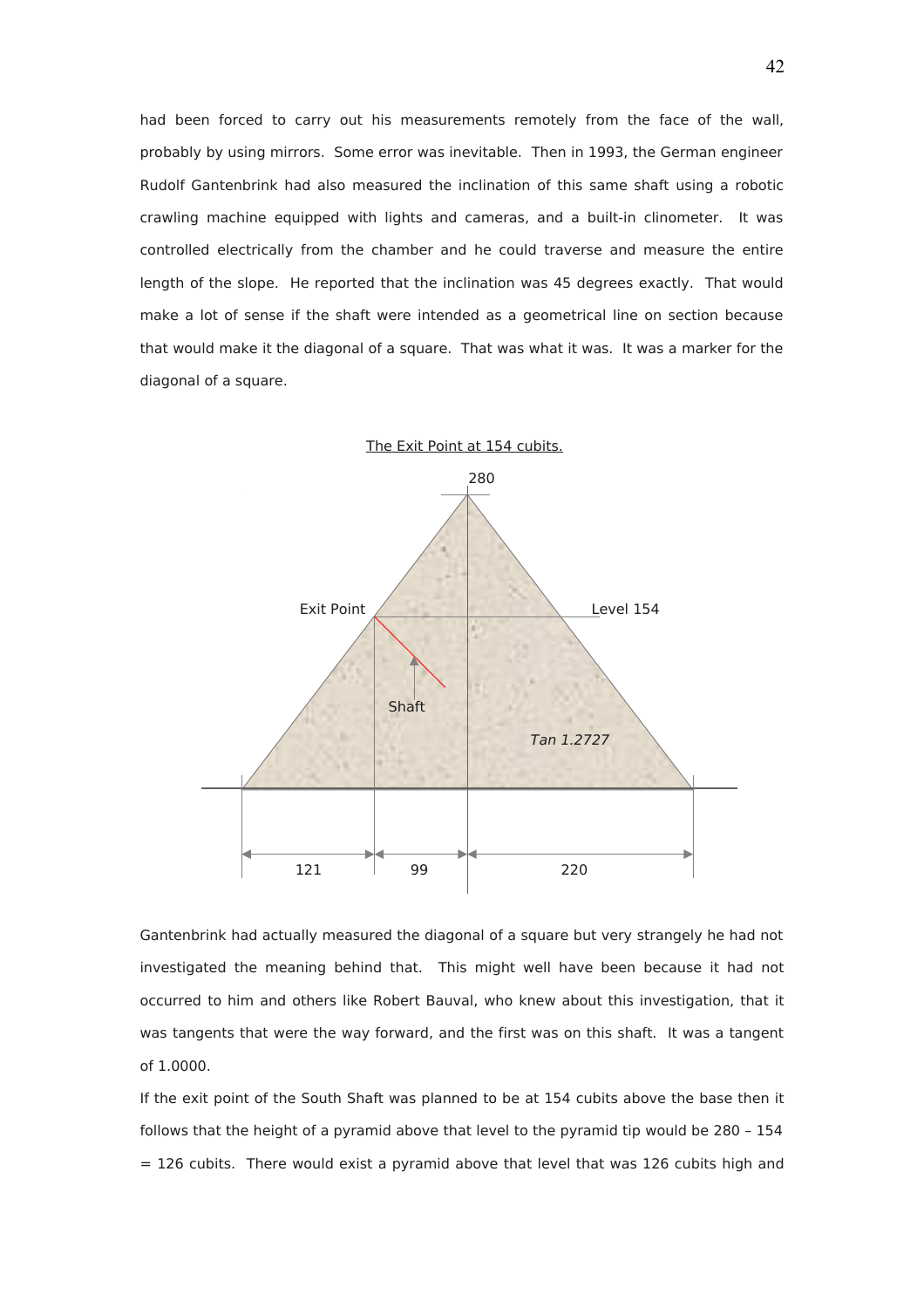whose slopes were in the tangent 1.2727. It would then be possible to find the length of the half-base and to obtain the key to the first stage of the pyramid secrets. The half-base would be 126 / Tan 1.2727 = 99 cubits long. That is another magical result! The answer is in whole number cubits! Any other number on any other angle but the tangent 1.2727 recurring, no matter how small the change, would never give the answer in whole number cubits, still less divisible by 11, the number of layers found on the Great Pyramid Square. That would mean that the distance across the pyramid at a level 154 cubits, must be 99  $x$  $2 = 198$  cubits long. A line had once existed across the Great Pyramid at the level of 154 cubits that was exactly 198 cubits long when the casing stones were in place and when the pyramid was complete. It was probable therefore that the Great Pyramid had been deliberately stripped of its casing stones so that the outline would be lost and with it the geometry. The intention might well have been to eliminate 154 cubits and make the shaft exit point non-verifiable. If that were so then 198 cubits would also have been lost. That undeniable truth did not however rest entirely on the missing casing stones because tangents would find them again and that is just what is happening here. They would make it possible to know again after thousands of years of not knowing the implications of 154 through the use of notional pyramids and pyramid squares, and the results are emerging, profound beyond belief. If there exists a Great Pyramid Square of sides 440 cubits then there could also exist another pyramid square of sides 198 cubits and that pyramid square would mark the next stage in the process.



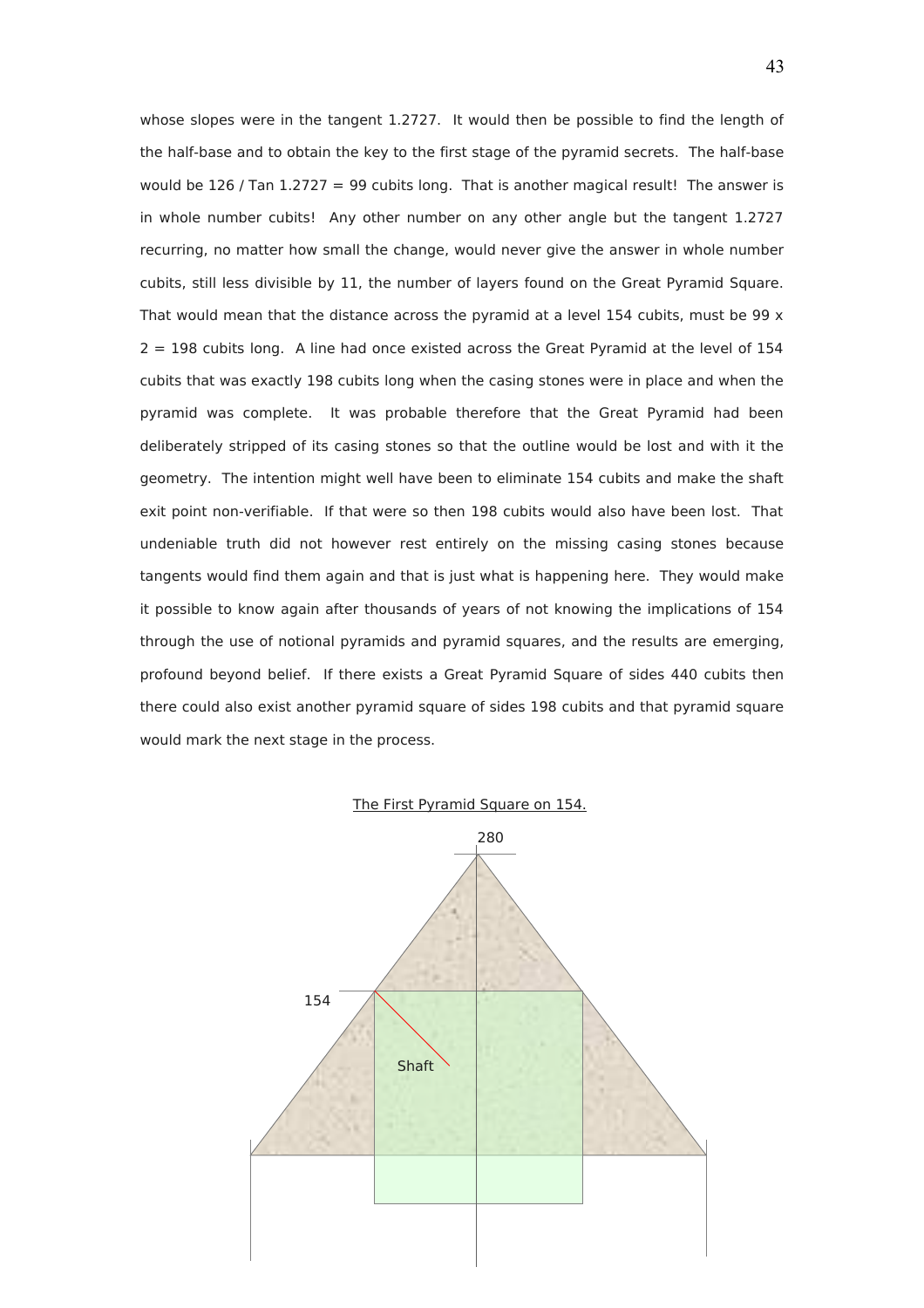

The pyramid square shown below the point where the shaft exits the south slope of the original Great Pyramid will abut the slopes of the pyramid at 154 cubits above base, and the square will extend below the base by  $198 - 154 = 44$  cubits. The use of pyramid squares has just revealed another number divisible by 11. The extensions of these squares below pyramid base were important and the projection of 44 cubits will show why.

### The Pyramid on the Pyramid Square



Another pyramid can be constructed on the square 99 x Tan  $1.2727 = 126$  cubits high but because the base of the second pyramid is 44 cubits below the base of the Great Pyramid and is 126 cubits high, then its tip must be  $126 - 44 = 82$  cubits above the base. The discovery that the pyramid tip is 82 cubits above the base of the Great Pyramid is already significant to those who know the pyramid interior but it would mean nothing to those who have never seen the drawings produced by Rinaldi and Maragioglio, which, incidentally can be obtained from any public library. The pyramid tip is on the top of the Great Step cast on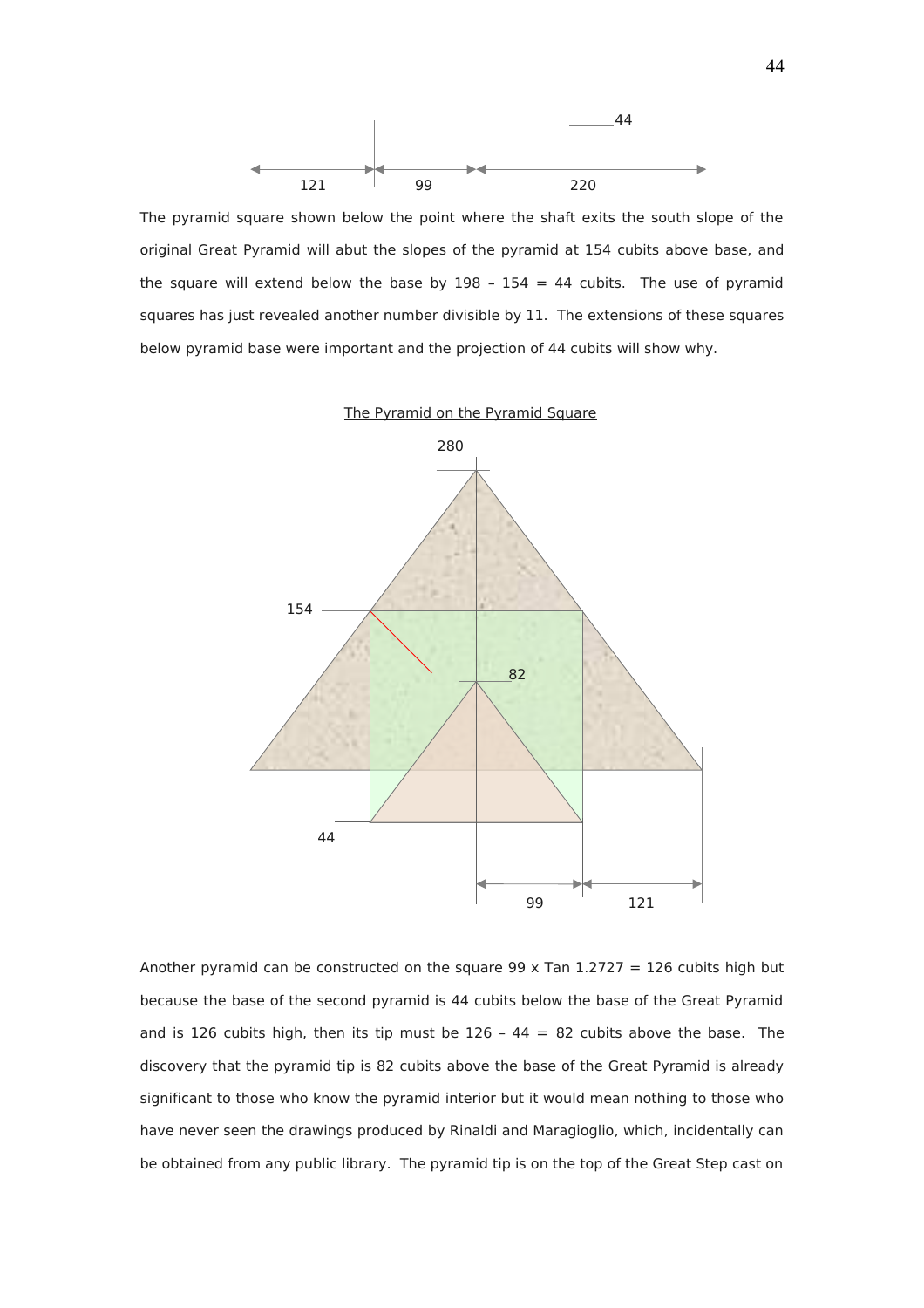stone, which is exactly 82 cubits above pyramid base and on the pyramid centreline! The pyramid inside the pyramid square is confirming the level once more. It was no mistake then that the pyramid centreline was made to coincide with the rising face on the Step.



### The Pyramid Tip on the Great Step

The level at the top of the Great Step was also confirmed by a paper published by the John Legon, (number 108 Gottinger Miszellen) which says that the level is 82.01 cubits above base on the top of the Great Step, but there is a very slight reduction in level as the floor moves towards the top of the step coming from the King's Chamber. That shows that the exit point at 154 cubits above base, and the pyramid tip on the pyramid square was stating that the Great Step was always intended to be 82.00 cubits above base, while taking account of any small error in the physical measurement found by survey.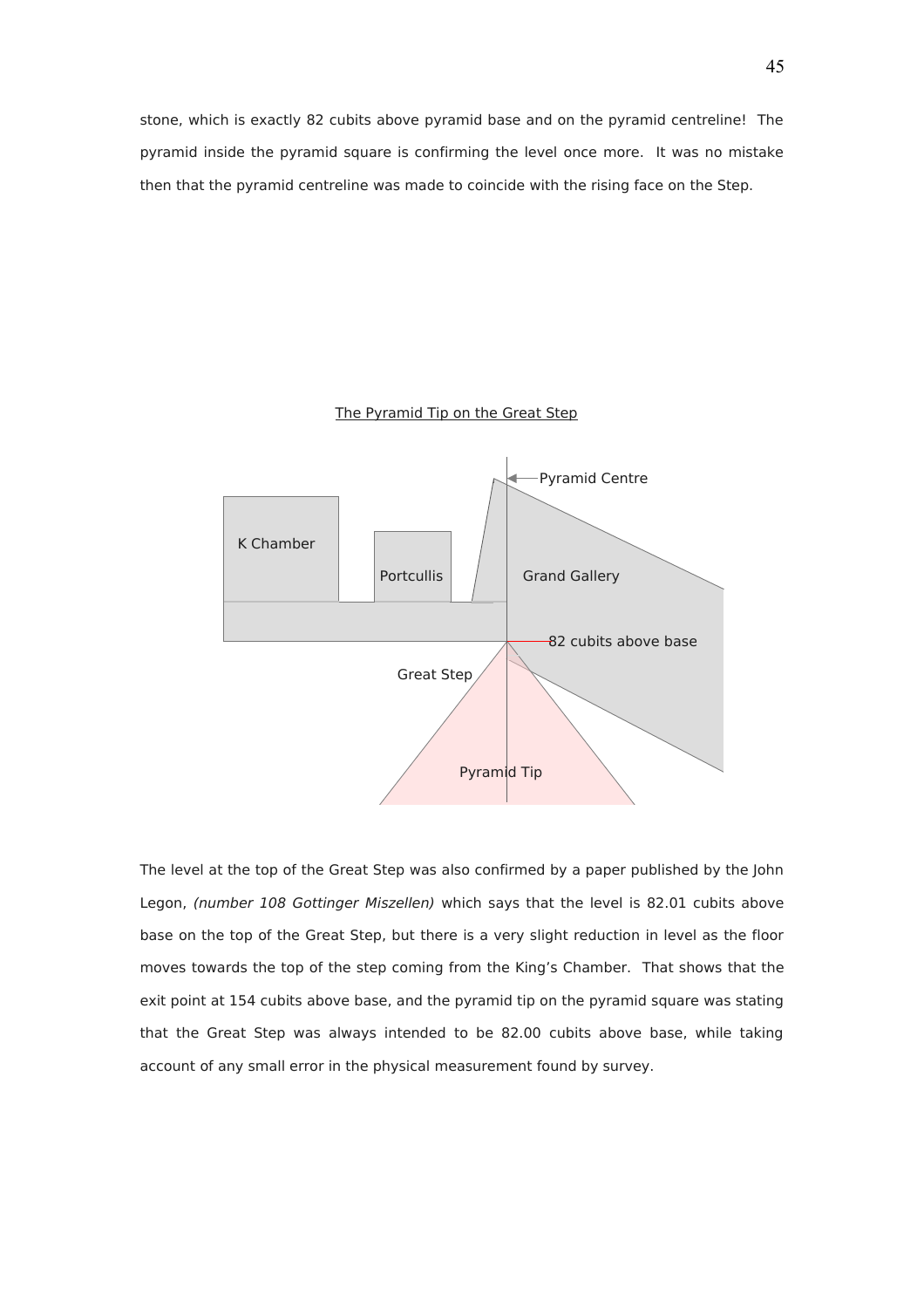



The ancient Egyptians were well aware of the double-square and one of the best examples already exists on the floor of the King's Chamber for its dimensions at  $10 \times 20$  cubits make it a perfect double-square. Then they had sealed those dimensions in the walls of the chamber by lining them for all eternity in hard granite slabs while they created another series of double squares on the corridor systems. Another double square exists on the base of a pyramid 82 cubits high whose half-base will be 82 / Tan  $1.2727 = 64.42857$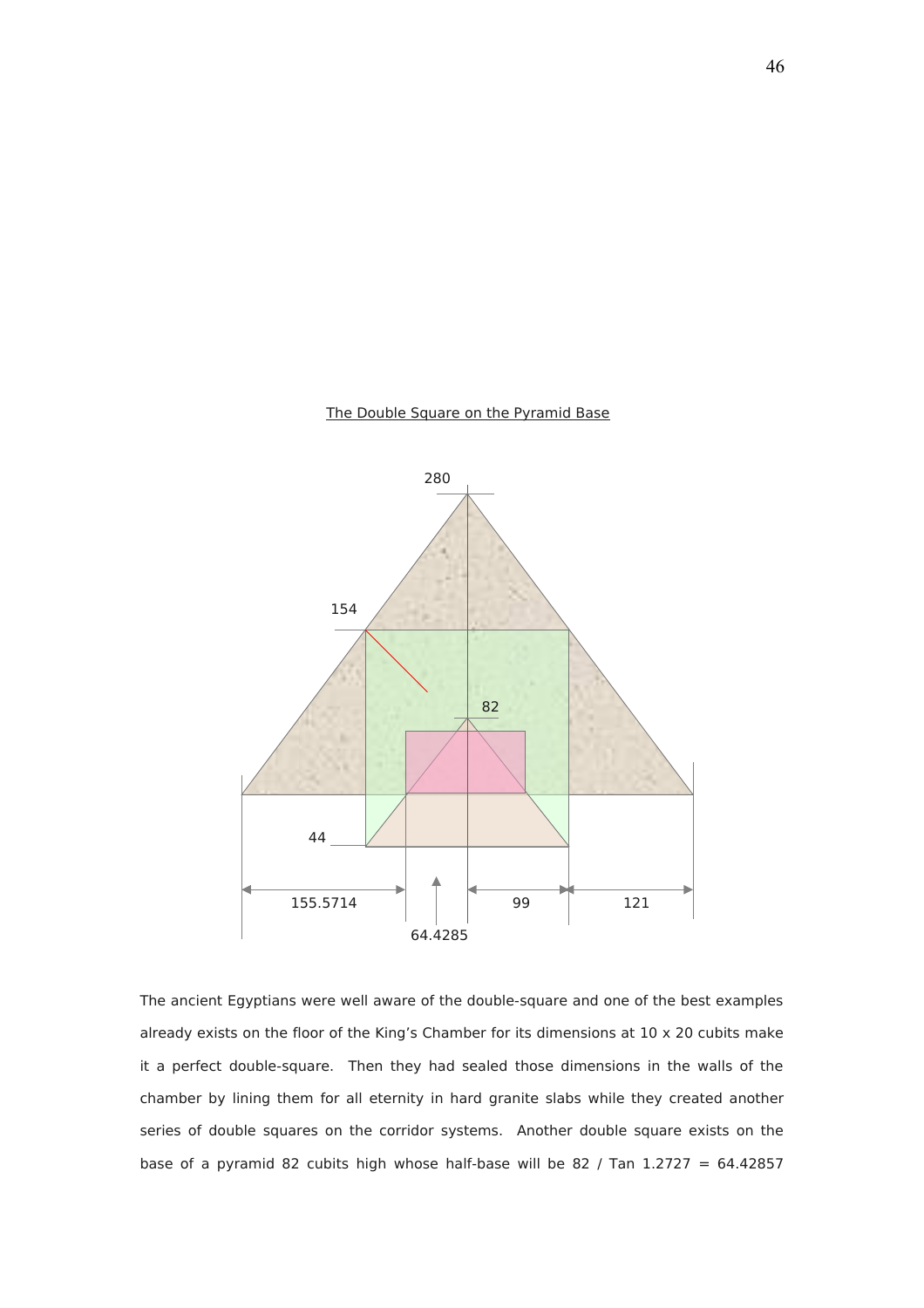cubits long. That unlikely number has been found with the benefit of a pocket calculator but the ancients had found it the hard way. If that number is deducted it from the halfbase of the Great Pyramid, at 220 cubits it gives an interesting result…

$$
220 - 64.42857 = 155.5714
$$
 cubits = 198 / Tan 1.2727

The half base of a pyramid 198 cubits high sloping at Tan 1.2727 is identical to the half base of a pyramid 82 cubits high taken from the half base of the Great Pyramid 440 cubits long.



### The Pyramid 154 cubits high

Because there exists a level of 154 cubits on the level of the upper surface of the South Shaft exit point there also exists a height of 154 cubits within the pyramid section and that height can create another pyramid of same slope angle at Tan 1.2727. The half-base of this pyramid is  $154$  / Tan  $1.2727 = 121$  cubits long and the full base would be 242 cubits, creating a second pyramid square of sides 242 cubits. The two squares when seen together were very important when measured on the shaft exit levels.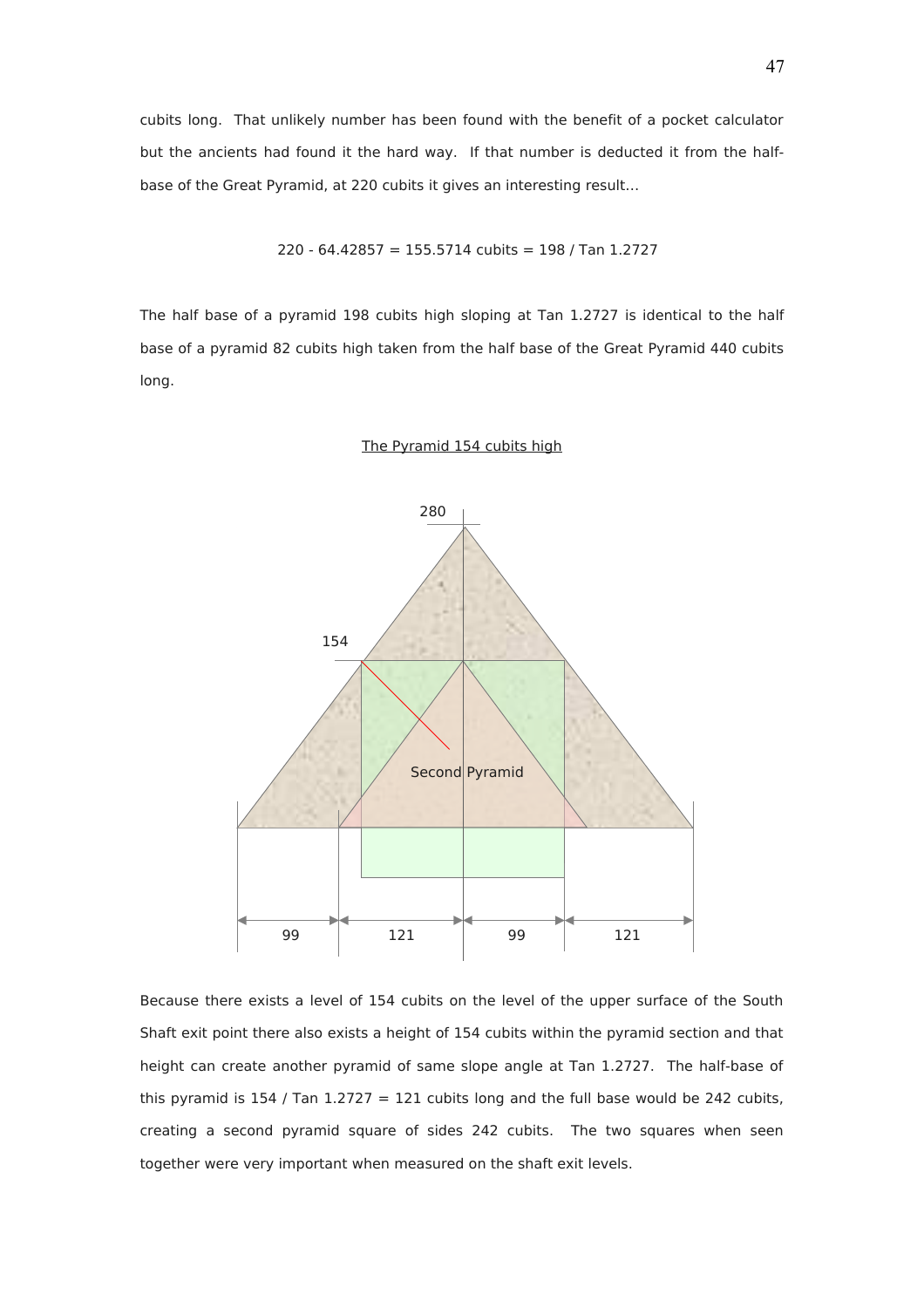

The Second Pyramid Square

The result by using tangents is once more in whole number cubits and again it is divisible by 11. The numbers on the base of the Great Pyramid are now in the sequence of 99 and 121 cubits, south to north for the second pyramid square, where for the first pyramid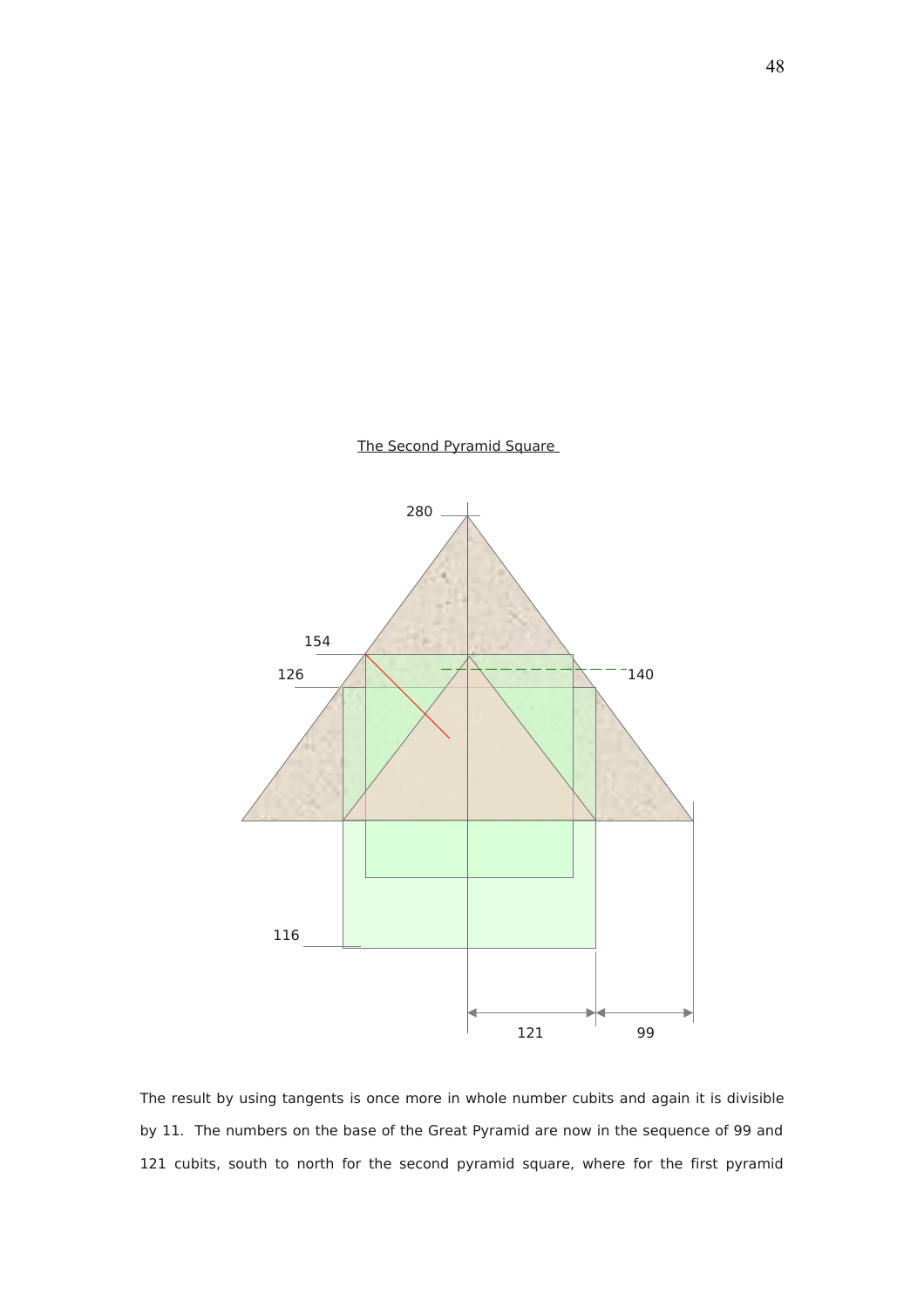square they had been in the sequence 121 and 99 cubits. The numbers are the same but reversed. That means that the geometry of the pyramids and the pyramid squares is evolving about a mid-point. The second pyramid square will abut the slopes of the original Great Pyramid at a level of  $280-154 = 126$  cubits above base. The first pyramid square had abutted the slopes of the Great Pyramid at 154 cubits above base. The difference between the two levels is  $154 - 126 = 28$  cubits and that is 10 times smaller than 280 cubits, the height of the Great Pyramid and the length of sides of square that controlled the corridor systems. The shaft must then be linked with the full height pyramid that was built in stone.

The difference between the two levels on the two pyramid squares is 28 cubits, and half of that is 14 cubits. If then 14 cubits were added to the lower level of 126 cubits it would give 140 cubits, and 140 cubits are half of 280 cubits and the Great Pyramid has been bisected on its height. The distances on the square are evolving around a mid-point and it was the mid-level of the Great Pyramid beginning with 154 cubits above base.

### The Pyramid Tip on the Second Square

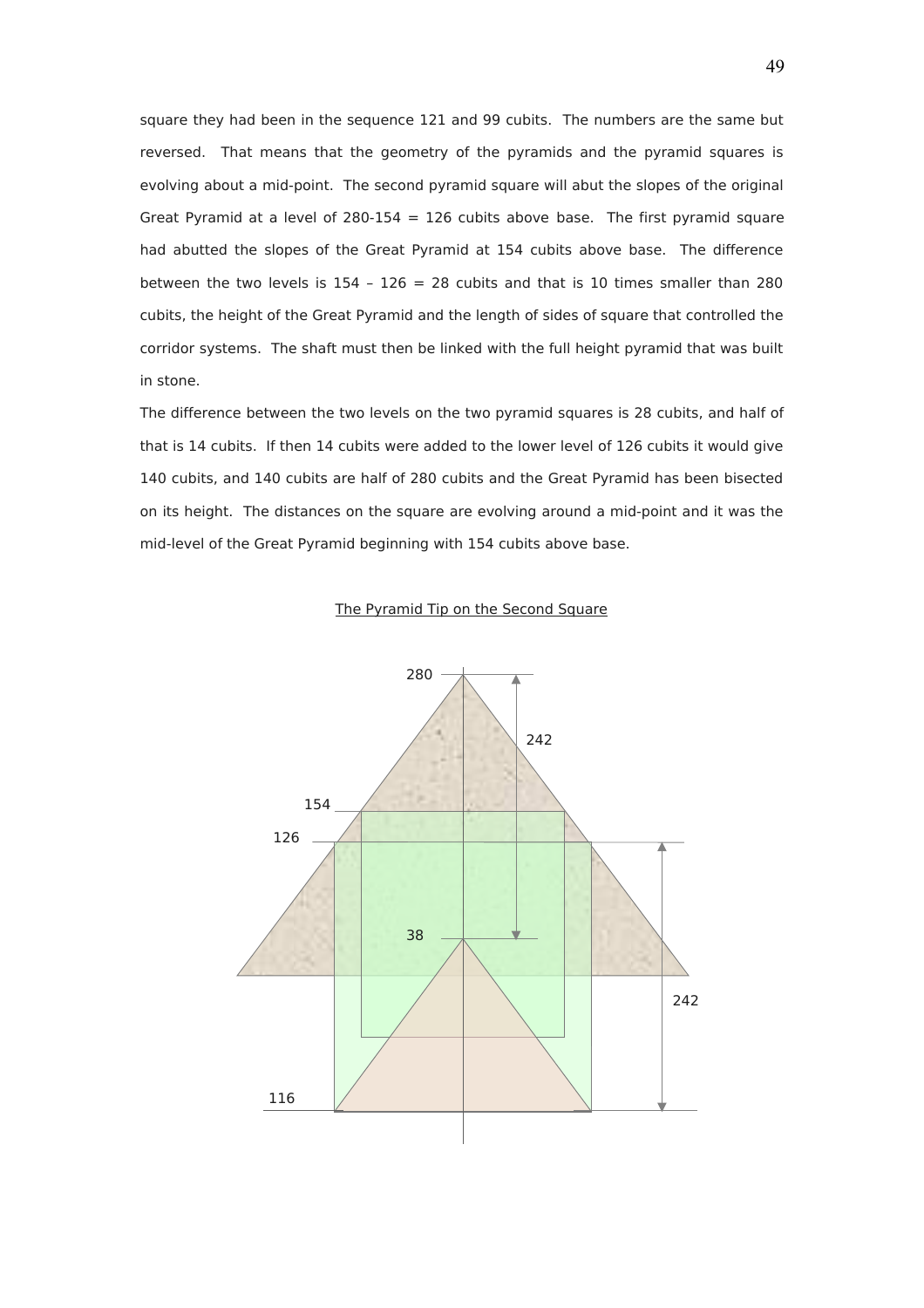Another pyramid can now be constructed on the base of the second square of sides 242 cubits at another 154 cubits high, which is the height of the pyramid above the square. The base of the pyramid inside the square will now extend below the of the Great Pyramid base by 242 - 126 = 116 cubits, and since the pyramid is 154 cubits high, its tip will extend above the base of the Great Pyramid by  $154 - 116 = 38$  cubits. But  $280 - 38 = 242$  cubits and that is also the length of side of the second pyramid square. Another square of same sides exists between the tip of the inner pyramid and the tip of the upper pyramid. The geometry could continue further than is being shown here since a distance of 242 cubits is becoming relevant in the vertical plane and it might well be moving towards another pyramid height.



### The Shaft at 45 degrees as a Diagonal

The implications of Gantenbrink's 45 degrees can be seen as the diagonal of a whole series of squares, and they too are significant. There is no doubt that if a square of sides 154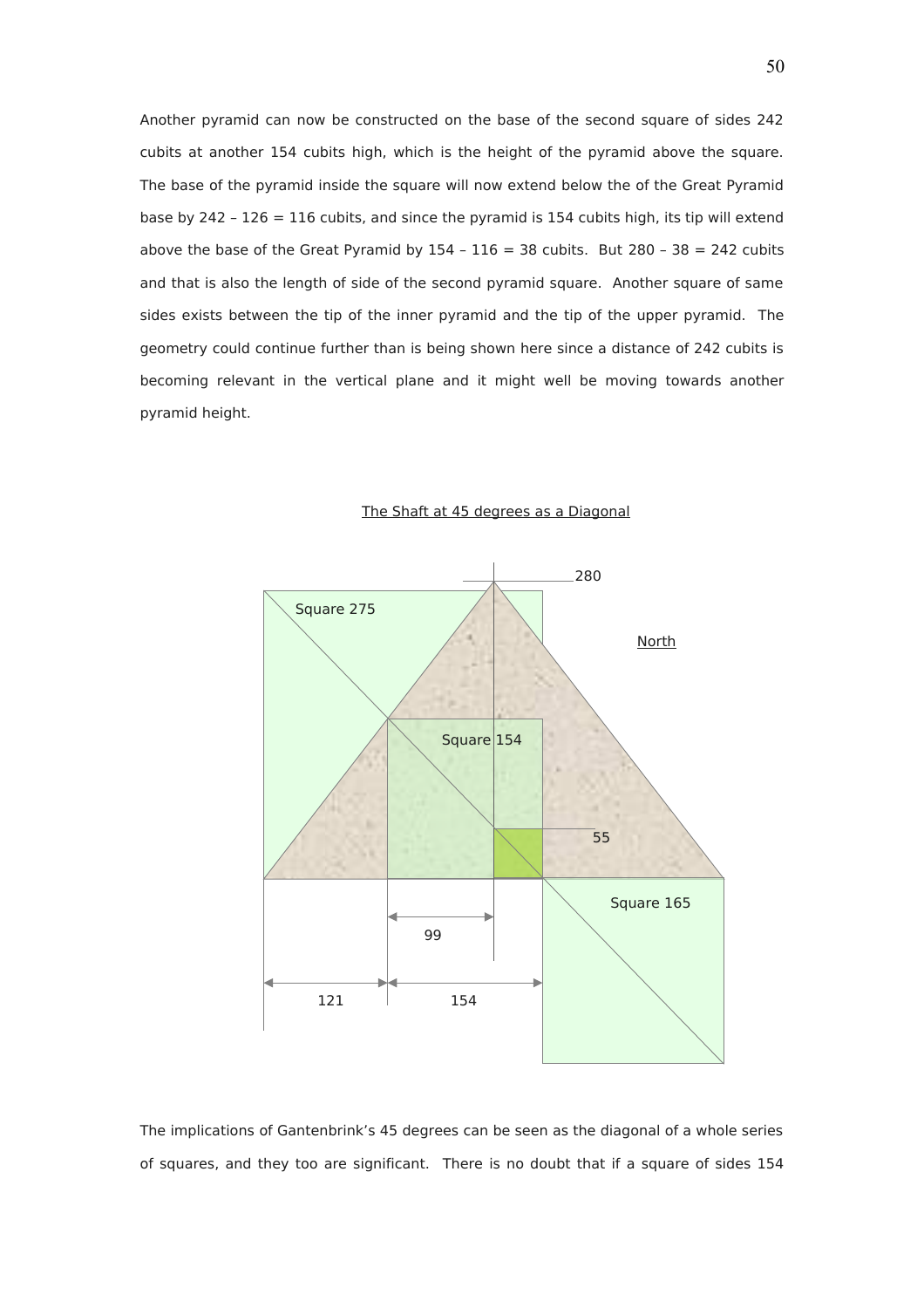cubits exists with a line running through its corners at 45 degrees it is a diagonal of that square. In that event it passes through the shaft exit point at its upper south corner to the base at the lower north corner. The south side exit point was 99 cubits south of the centreline of the Great Pyramid, and the north side must then be  $154 - 99 = 55$  cubits north of the pyramid centreline. The Slope on the Diagonal would therefore start on the pyramid base at a distance of  $154 - 99 = 55$  cubits north of the pyramid centreline with a square of sides 55 cubits and continue through to another square of sides  $121 + 154 = 275$ cubits, and in the opposite direction there would be another square of sides  $220 - 55 = 165$ cubits coming off the pyramid baseline. The numbers 275 and 165 are also important pyramid numbers.



The True Position of the South Shaft

It is remotely possible that the Slope on the Diagonal is not the same geometrical entity as the South on Shaft as built in stone. The shaft might be in a different position and if it were then the geometry would not be viable. In order to establish whether or not the two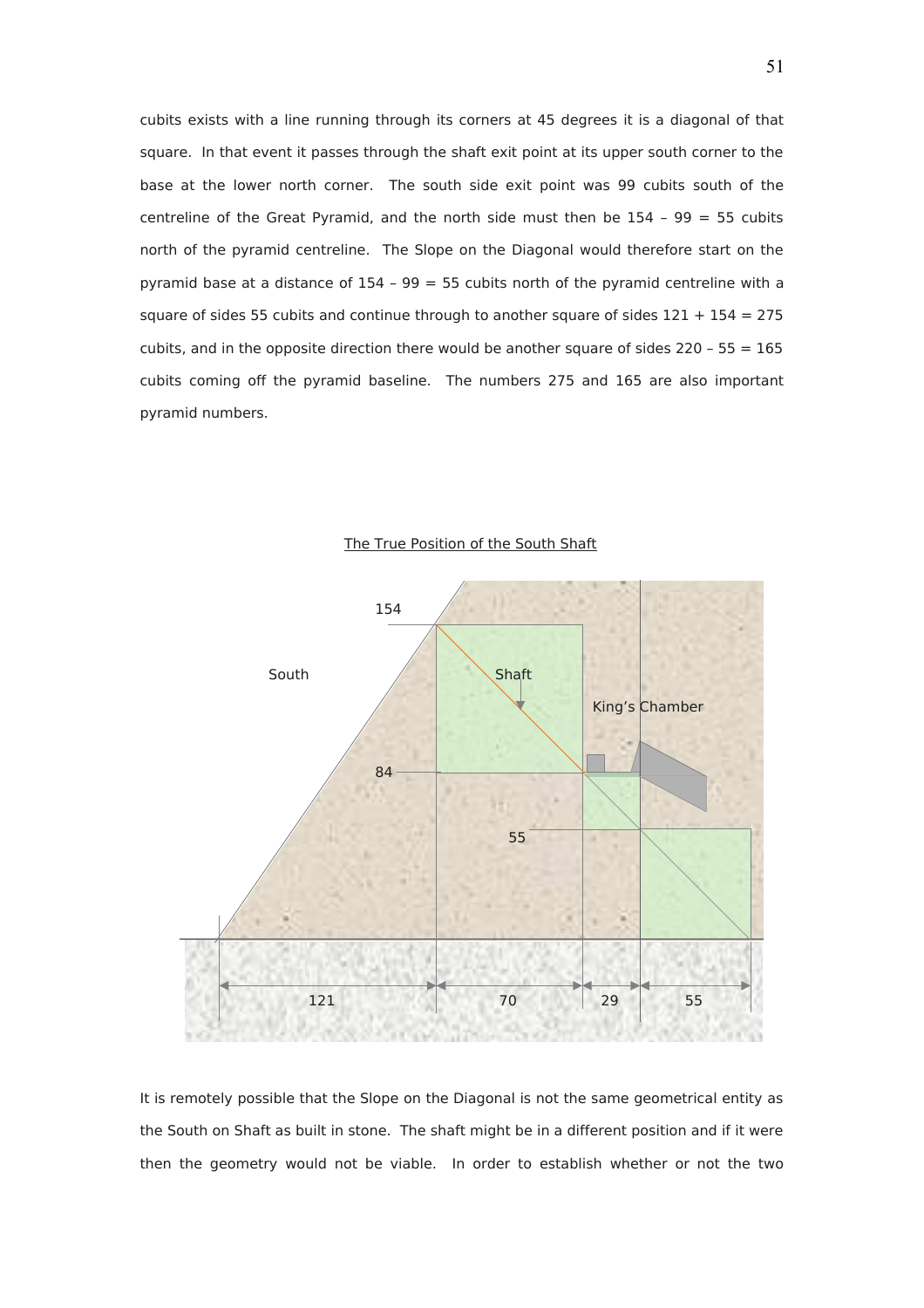alignments are in the same position within the pyramid it is necessary to employ the two known fixed points on the shaft, which were the shaft exit point and the point of change of shaft direction as measured on its upper surfaces at the King's Chamber beyond the south wall.

The 1965 survey states that the distance between the south wall of the King's Chamber and the 'change of direction' of the South Shaft from horizontal to the inclined is 1.50 metres, or 2.86 cubits. The chamber width is 10 cubits but the engineers had not given the distance between the north wall of the chamber and pyramid centre. Petrie had given this distance at 330.6 inches (plus or minus 0.8 inches) or a possible 16.07 cubits. The total distance between the change of shaft direction and pyramid centre would then be around  $2.86 + 10 + 16.07 = 28.93$  cubits and if the design distance had been 29 cubits then there would be a shortfall of 0.07 cubits. It is likely that 29 cubits was the design distance intended.

The level to the datum on the upper surfaces of the shaft openings at the chamber is at the same level as it is on the ceiling of the Entrance Corridor at the King's Chamber, at 84 cubits above base. Since the shaft runs at 45 degrees there would exist a square of sides 55 cubits to a level of 55 cubits north of pyramid centre, and another square of sides 29 cubits on level of 29 cubits south of pyramid centre, making a total level of 84 cubits on both squares. The remaining square around the shaft built in stone would then be of sides 99 - 29 = 70 cubits and it is correct because  $154 - 84 = 70$  cubits. The perimeter of that square would then be 70 x 4 = 280 cubits and original the pyramid height, demonstrating once more that the shaft belongs to a pyramid 280 cubits high, implying also that there might also be other shafts on other squares within pyramids presently unknown that are not 280 cubits high.

The length of the South Shaft can now be calculated where the square on the hypotenuse is equal to the square on the other two sides. The length would be square root of (70 squared  $+70$  squared) = 98.99 cubits and would be saying that the shaft is 99 cubits long between its exit point at one end, and its change of direction at the other end, and measured all the while on its upper ceiling surfaces. That is significant. The exit point for this shaft was another 99 cubits from pyramid centre. The South Shaft of the King's Chamber as built, must then be in the correct position in terms of the pyramid geometry.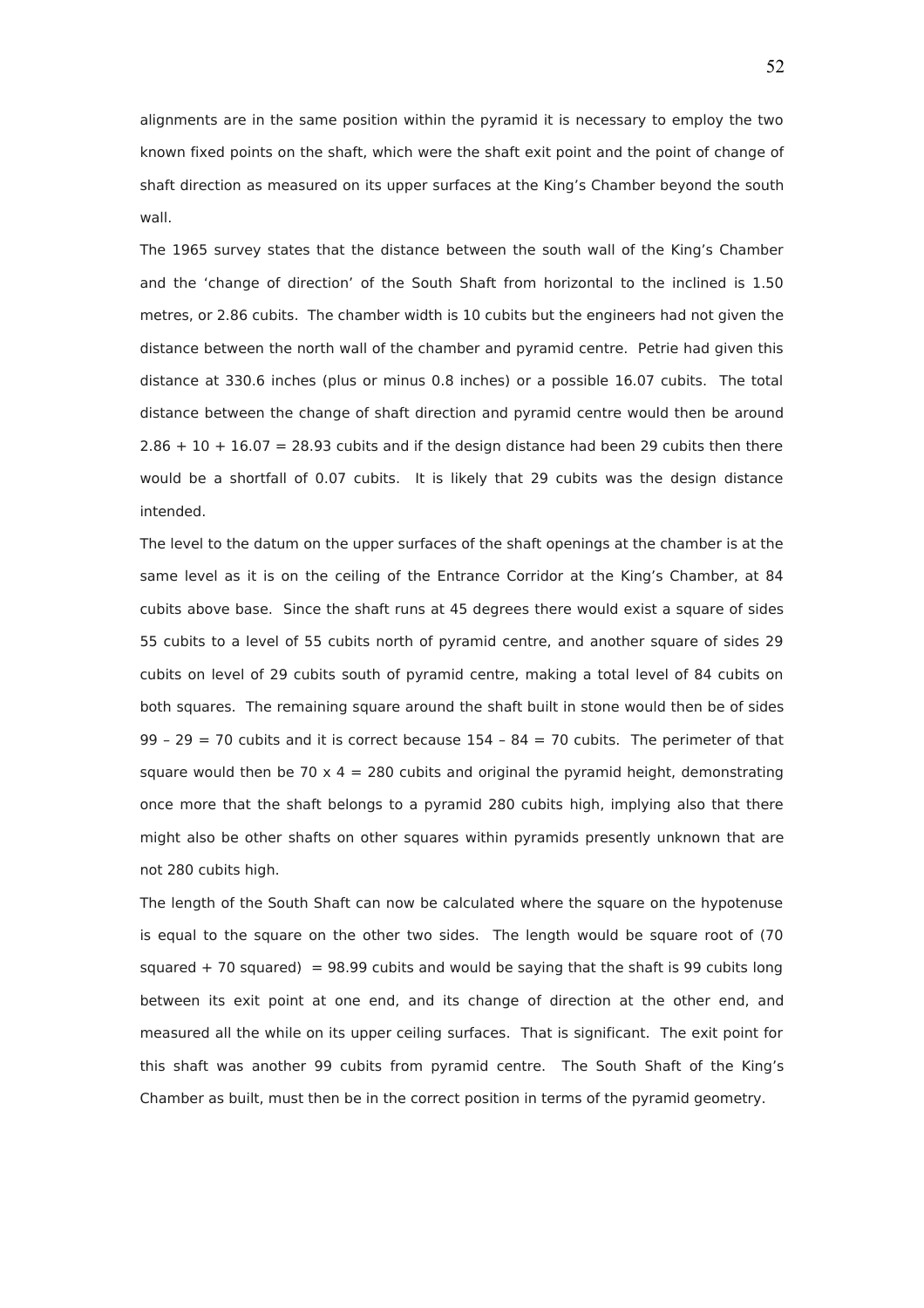# **THE NORTH SHAFT, KING'S CHAMBER**

The outlet at chamber level for the North Shaft of the King's Chamber is directly opposite the outlet for the South Shaft in line and level. As a result it carries the same datum level of 84 cubits above base on the upper side of the horizontal part of the shaft before it rises upwards.



## The Indeterminate North Shafts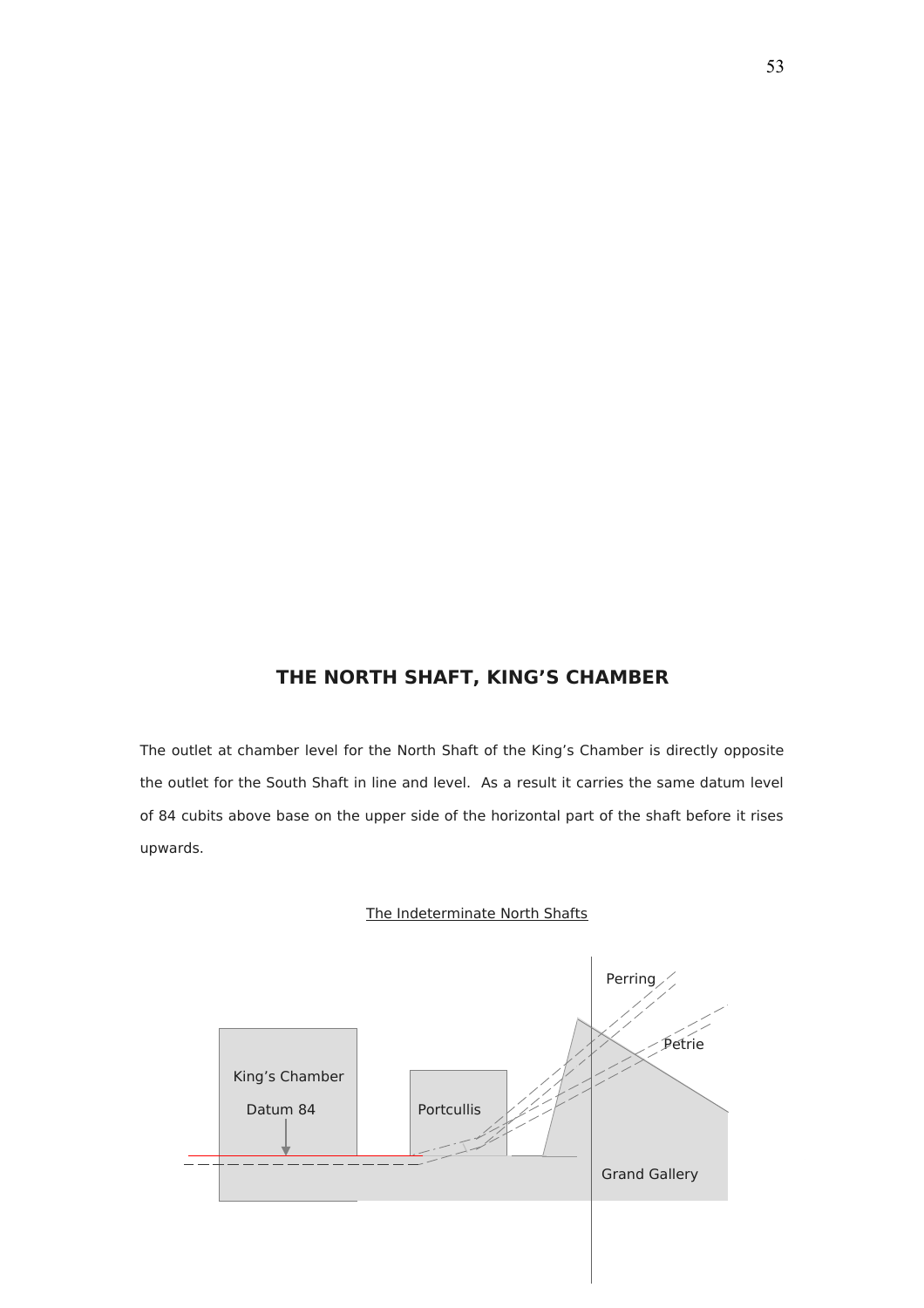

The North Shaft changes direction twice at low level in the vicinity of the portcullis within the entrance corridor before rising upwards, but precisely where within the pyramid it changes or at what angle, is not entirely certain. Until the North Shaft is surveyed with much greater accuracy its true changes in direction cannot be analysed. This shaft does not appear to have acted as another geometrical line on section, but that does not exclude the possibility that the exit point was meaningful. If it was intended to contribute to the geometry then the level itself should explain its role.

John Perring was the first to measure the angle of incline of the North Shaft and this is shown on the drawings by Rinaldi and Maragioglio but without a written angle. The incline scales at around 42 degrees on the second of two changes of direction for this shaft. Petrie had also measured the angle at its second change of direction and he said that it had inclined at 31 degrees 30 minutes. These findings mean very little because one of them must be wrong and without a known and fixed starting point it is impossible to obtain a tangent. The shaft is also known to twist and divert laterally where it passes the Grand Gallery as it progresses upwards and so it is not straight throughout its length or on inclination at low level. There cannot then be any clear direction for the shaft to have been aligned on any particular star to the north, as claimed by Bauval and Gilbert in their book The Orion Mystery.

The geometrical purpose of this particular shaft is unknown. It might well have been blocked at its upper extremities but no one knows the truth of this because the casings were removed. Apparently, it was always open at its lower end as was its partner opposite. That seems to say that the lower ends of both shafts were always open and that they were opposite for a purpose, otherwise why build them this way? It is possible that the two shaft inlets were geometrically connected across the chamber floor while maintaining the datum level at 84 cubits above the base of the Great Pyramid, aligned on the entrance corridor ceiling. That would mean that the upper shaft surfaces were relevant to the hidden geometry.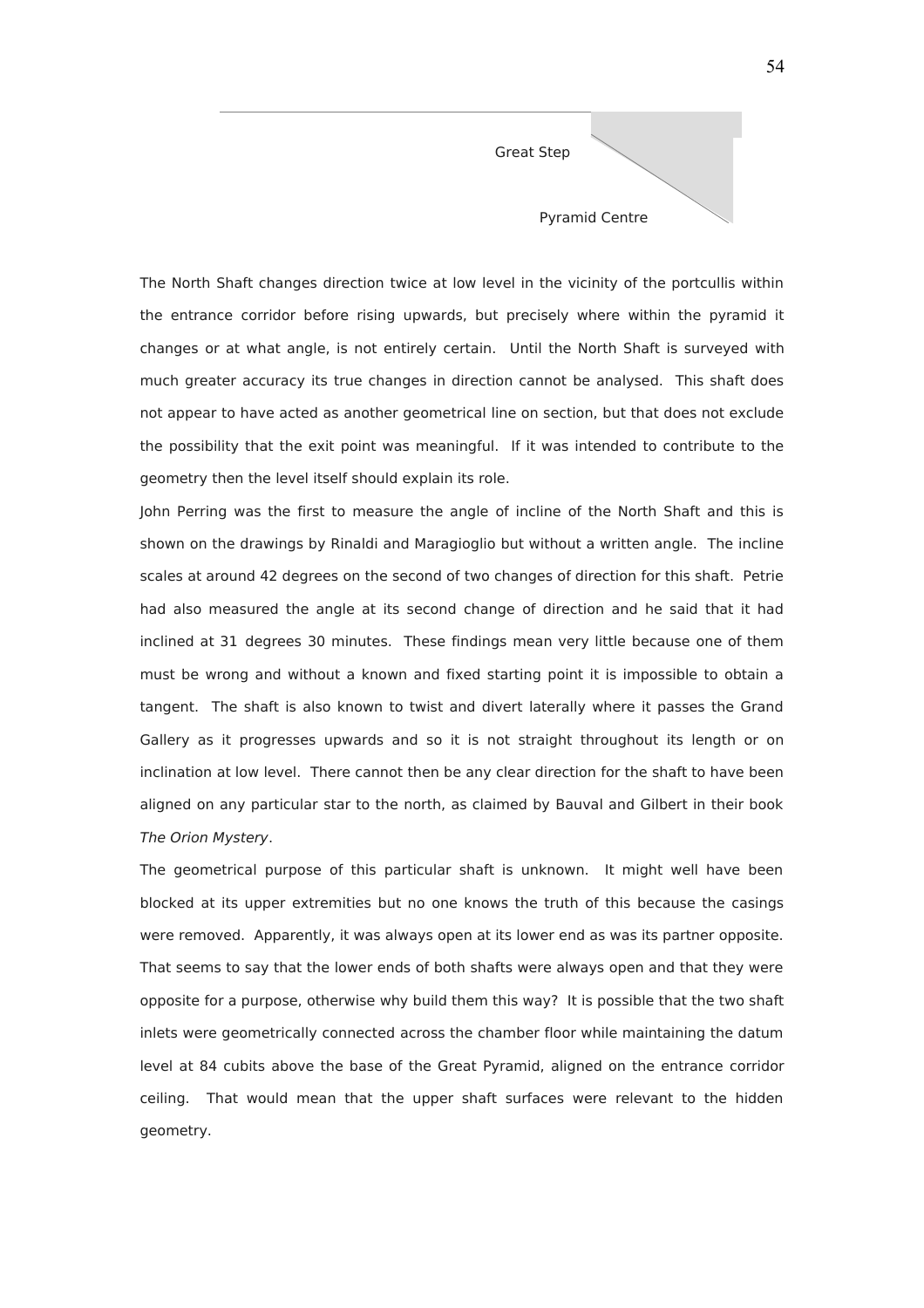### The North Shaft, Exit point



Rinaldi and Maragioglio say that the exit point for the North Shaft was on stone course 102 on the slope of the original casing stones before they were stolen. They give this level at 79.24 metres, which is also 151.29 cubits if the conversion is based on 1 cubit =  $1.718181$ feet.

The engineers show that they had thought that the shaft had passed through the original pyramid slope so that the lower shaft surface would give the exit point level instead of the upper surface. It was probably the upper surface that they should have used because it was marking the datum of 84 cubits above base at the chamber position on the upper surfaces of the horizontal shaft sections, and the ceiling of the entrance corridor. They also showed on their section drawing the position where they thought the original pyramid slope would have once existed when the casing stones were in place and quite naturally they had assumed a pyramid 280 cubits high with a base of 440 cubits. They would not have considered that there might be alternative angle of slope on an entirely different pyramid. Why would they? The question of another pyramid height has never been asked and such a pyramid would be invisible, and notional, in just the same way that there were notional pyramids and squares on the South Shaft opposite. The engineers had not used tangents. Even so, their level at 151.29 cubits was interesting when seen in relation with the opposite shaft exit level of 154 cubits that has just been discovered.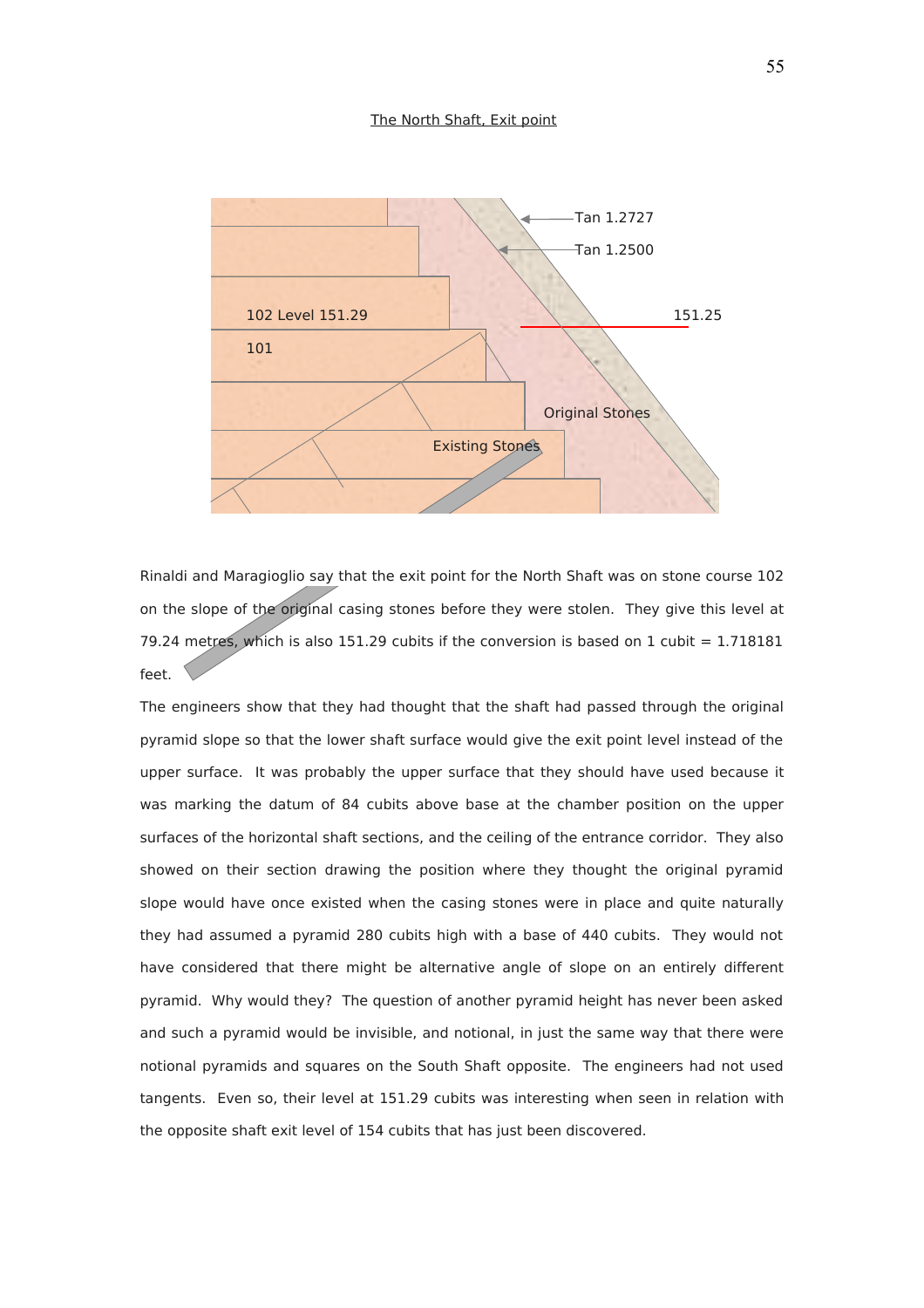The number 154 had related with a pyramid 280 cubits high on a base angle in the tangent 1.2727 for a shaft at a slope of 45 degrees and the diagonal of a square of sides 275 cubits on the Great Pyramid base. What was the square of sides 275 cubits doing there for the south shaft configuration? The probability is that it was pointing the way to a pyramid 275 cubits high. The tangential value for a pyramid 275 cubits high that on the same base as the Great Pyramid would be 275 / 220 = Tan 1.2500. Now that too is curious because the difference between 280- 275 = 5 cubits and 1.2500 is divisible by 5. The tangent makes mathematical sense. The next stage then is to see where that might lead! The level of the North Shaft exit point is not obvious but if it were on a slope in the tangent 1.2500 for a pyramid 275 cubits high then the exit point would be slightly less high. If the missing level is Z, then…

> $280 \times 7 = 275 \times 154$ Z = 442350 / 280 = **151.25 cubits**

The missing level must then 151.25 cubits above the base of the Great Pyramid and it belongs to a pyramid 275 cubits high on a base of 440 cubits. That already looks promising because the level is  $154 - 151.25 = 2.75$  cubits below 154 cubits for a pyramid 275 cubits high.

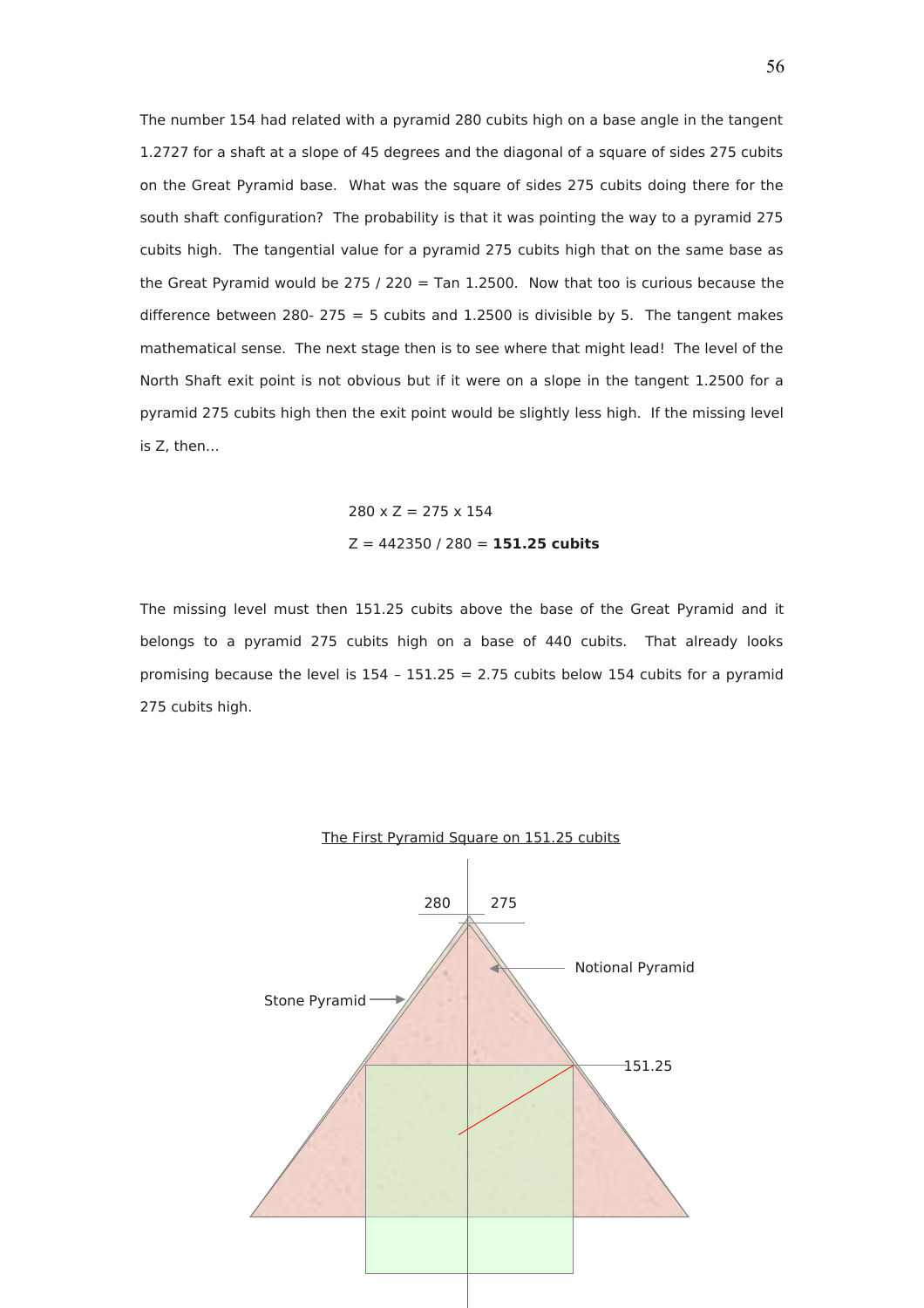

The base angles for the notional pyramid would now be Tan 1.2500 instead of Tan 1.2727 and the half-base of a pyramid 151.25 cubits high would be 151.25 / Tan  $1.2500 = 121$ cubits exactly. That is a surprise because 121 cubits had already been found on the base of a pyramid 280 cubits high with a shaft exit point at 154 cubits above base. This pyramid was 275 cubits high with a shaft exit point at 151.25 cubits, and it is achieving the same result! What might that mean? It would mean that the pyramid square of sides 198 cubits must be common to both pyramids and the second pyramid 275 cubits high must be valid!

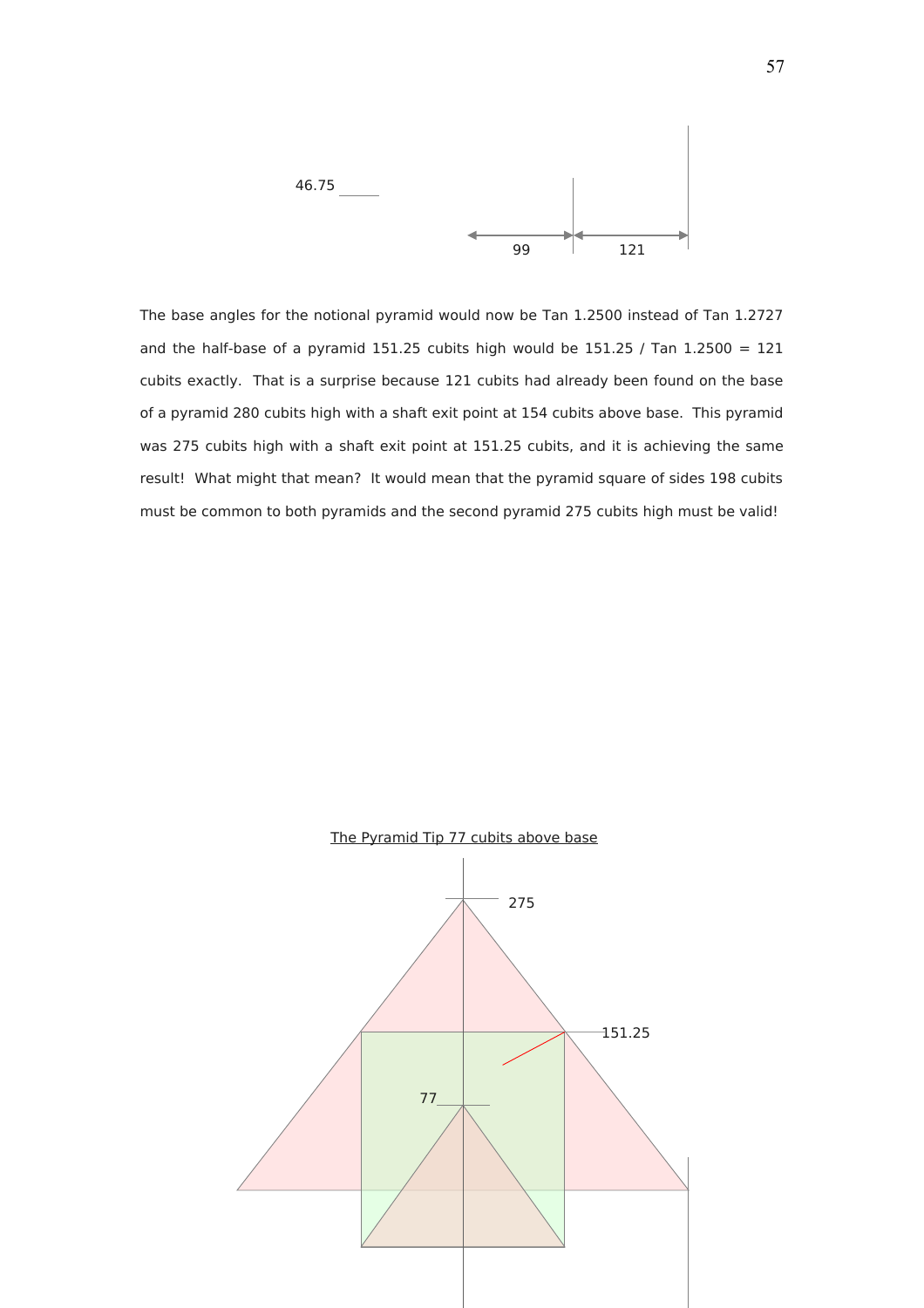

That means that a notional pyramid 280 - 275 = 5 cubits high might well have existed at the summit before the casing stones were taken and a pyramid 275 cubits high had existed to determine it. Another pyramid square of sides 198 now exists on the exit point and it will extend below the base of the Great Pyramid by  $198 - 151.25 = 46.75$  cubits and carry another pyramid inside it using the same slope angle. That pyramid will be 99  $\times$  Tan 1.2500 = 123.75 cubits high and its tip will extend above the base of the Great Pyramid by 123.75 - 46.75 = 77 cubits. A number like 77 is very unlikely to be spurious and it would seem that the shaft exit point at 151.25 cubits above base was correct. The uncertain and twisting shaft was not then important, and never had been.

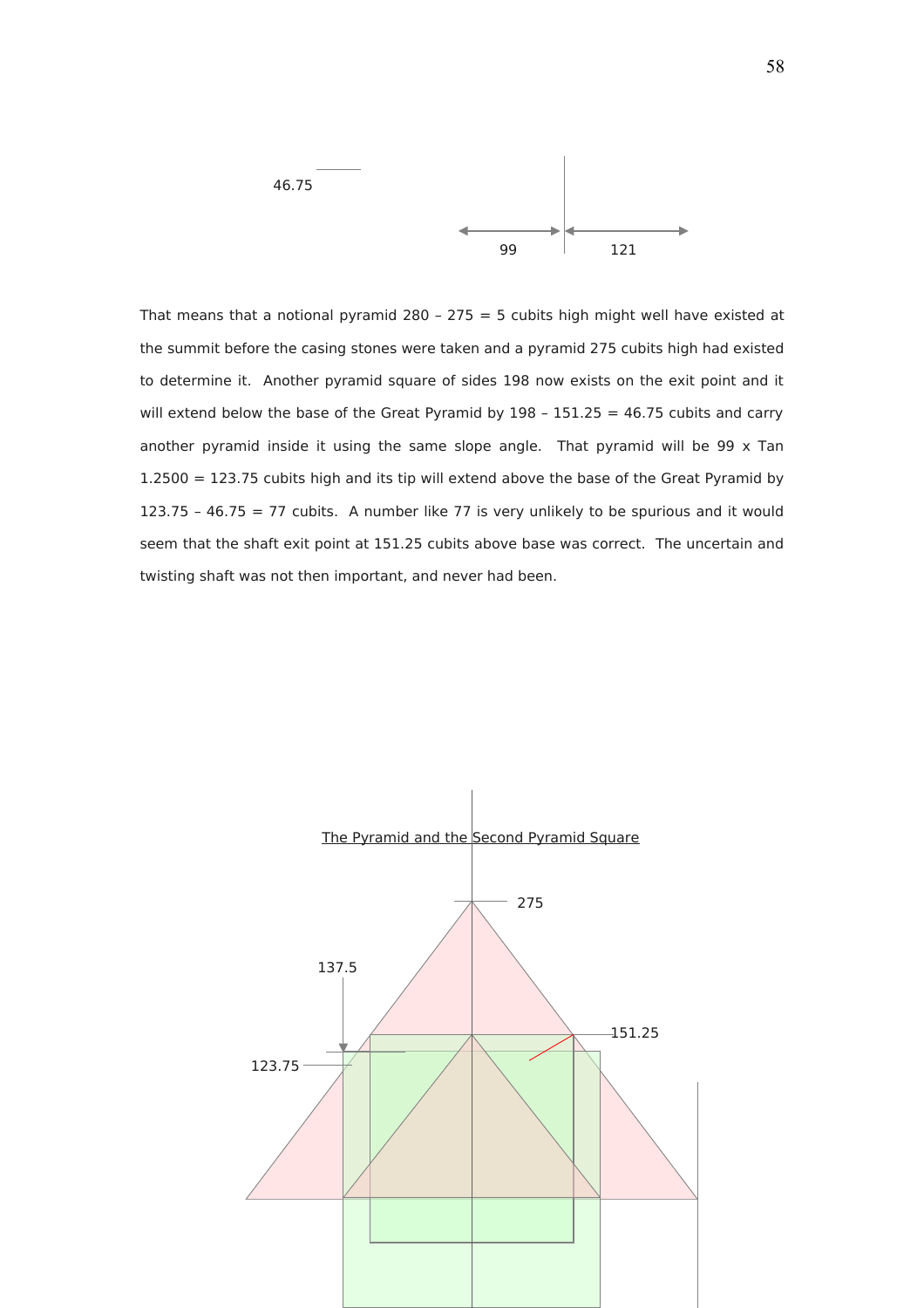

The half-base of a pyramid 151.25 cubits high will be 151.25 / Tan  $1.2500 = 121$  cubits long and the full base will be  $121 \times 2 = 242$  cubits long, creating once more a pyramid square of sides 242 cubits long that will abut the pyramid slopes at a level of 99 x Tan 1.2500 = 123.75 cubits above base and extend below base by 242 - 123.75 = 118.25 cubits. The difference between the levels is  $151.25 - 123.75 = 27.5$  cubits, and 10 times smaller than the height of the pyramid creating them. Half of 27.5 cubits is 13.75 cubits and  $123.75 + 13.75 = 137.5$  cubits and that is half of 275 cubits. The pyramid has been bisected on its height in just the same way as had the shaft opposite bisected its pyramid on its height. They are both using the same sequences and that was saying that the original pyramid had been planned.

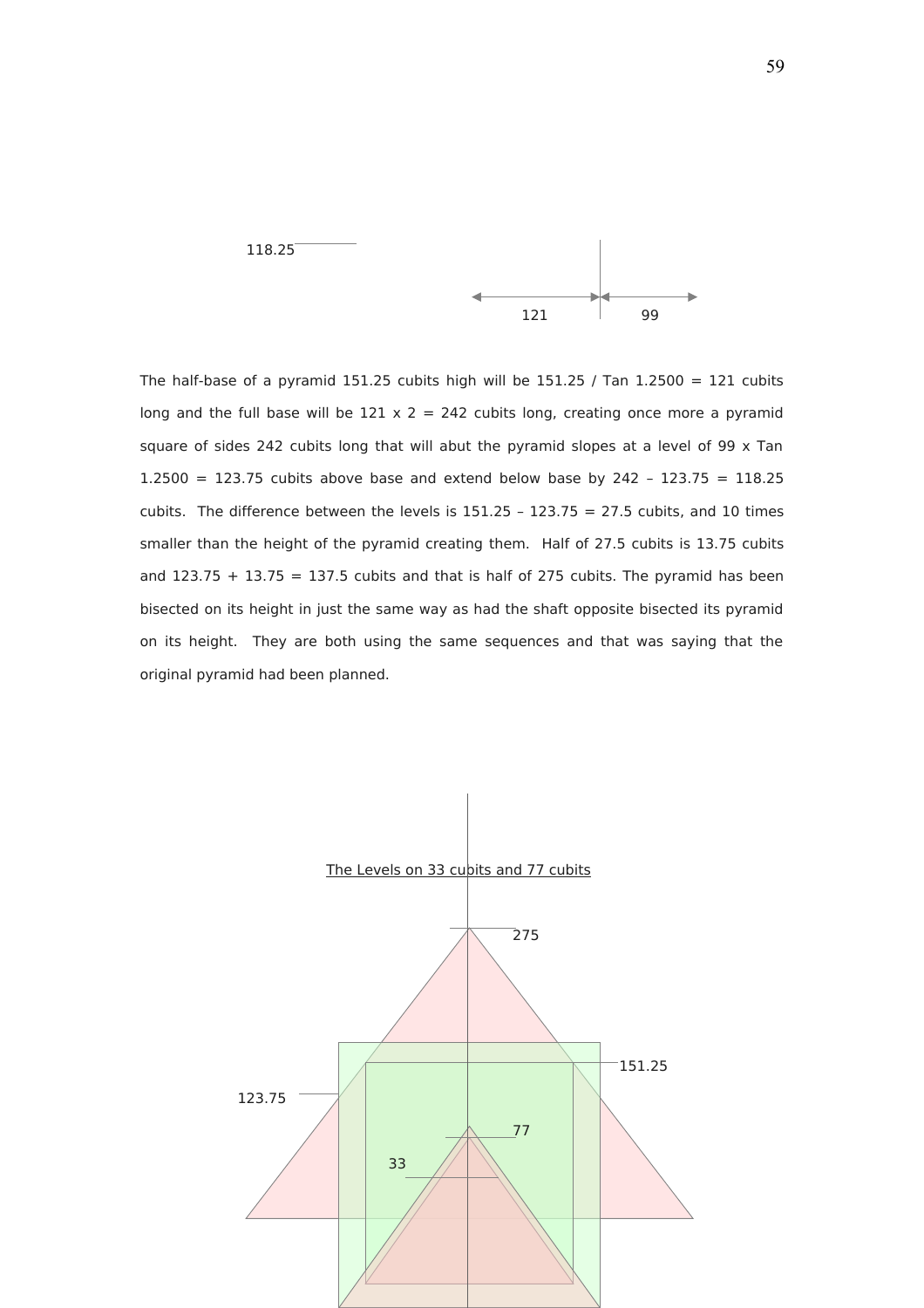

A pyramid on the second pyramid square will be  $121 \times$  Tan  $1.2500 = 151.25$  cubits high and its tip will extend above the base of the Great Pyramid base by  $151.25 - 118.25 = 33$ cubits. The previous pyramid on the pyramid square had extended above base by 77 cubits and the difference between these two levels is  $77 - 33 = 44$  cubits. These numbers are all divisible by 11, the pyramid number, and they are telling another story because the distance of 44 cubits between the two pyramid tips is the same as the level of 44 cubits above base on the datum level on the corridor ceiling at the Queen's Chamber below.

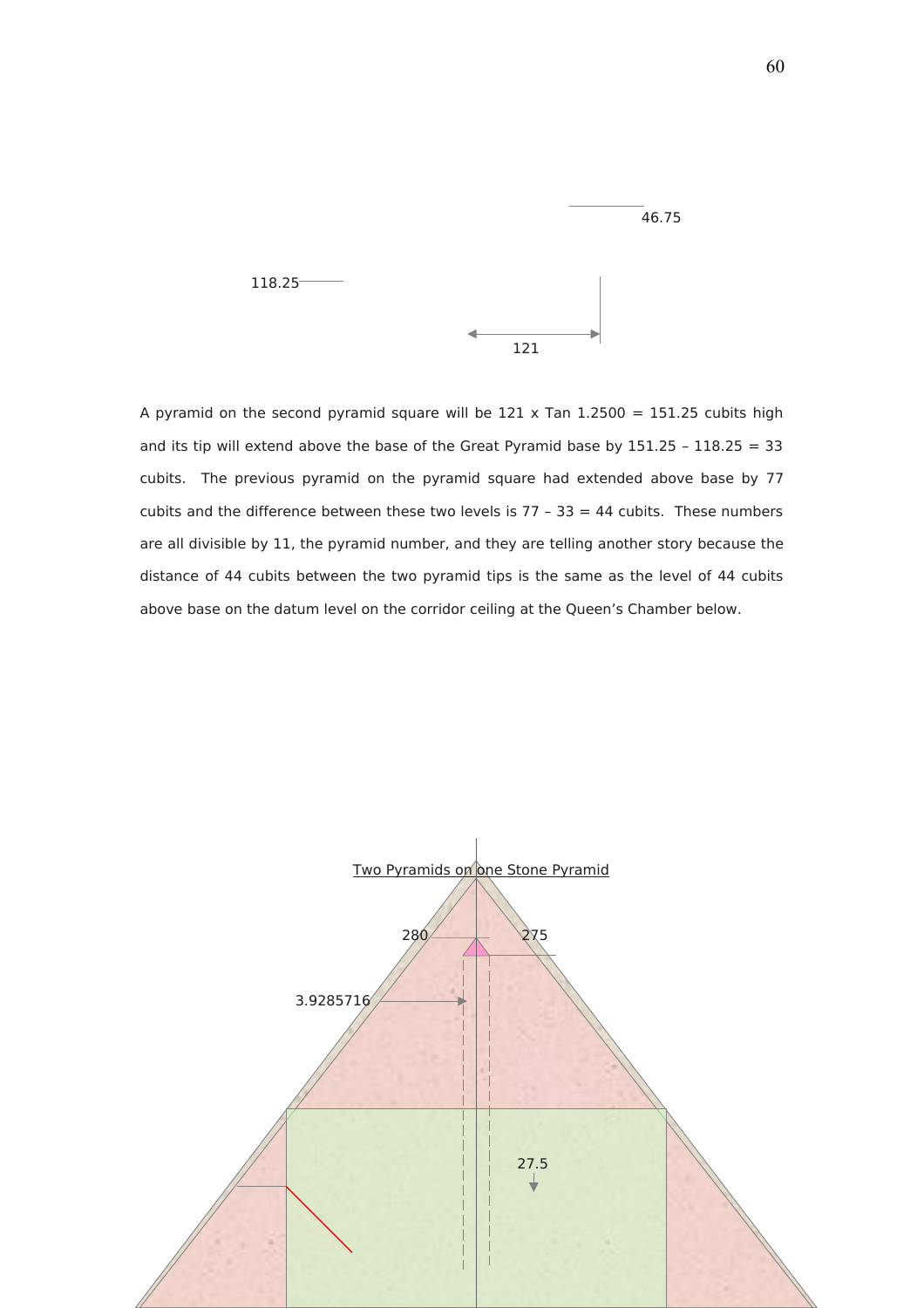

A Tip Pyramid 5 cubits high had been revealed at the summit of the Great Pyramid built in stone between the heights of 280 cubits and 275 cubits and now there is another height of 5 cubits on the Great Step. This is because the South Shaft of the King's Chamber had been able to reveal a level of 82 cubits above base on the top of the Step and now the North Shaft has revealed a level of 77 cubits above base, making a difference of another  $82 - 77 = 5$  cubits on the pyramid centreline.

Since that Tip Pyramid would probably have carried a slope of Tan 1.2727 it would also carry a half-base of 5 / Tan  $1.2727 = 3.9285716$  cubits. That might seem an unlikely value to seven places of decimals but amazingly enough, the half base of 220 cubits/ 3.9285716  $=$  56whole number divisions on the half pyramid base of 220 cubits, and then the pyramid height of 280 cubits divided by 5 is another 56 cubits. The number 56 is twice 28 and that is 10 times smaller than a pyramid 280 cubits high. If the notional pyramid 275 cubits high is divided by 3.92857 it gives 70 layers, and in another whole number result. What then was the purpose behind the decision to locate the two shaft exit points on the pyramid slopes at these particular levels? The answer is very clear. The difference between the exit points is  $154 - 151.25 = 2.75$  cubits, the difference between the pyramid squares on the North Shaft is  $151.25 - 123.75 = 27.5$  cubits, and the enclosing pyramid is 275 cubits high, and 2.75 cubits is 10 times smaller than 27.5 cubits, and 27.5 cubits is 10 times smaller than 275 cubits, the notional pyramid height. The invisible pyramid must now be confirmed as a geometrical fact. The factor being revealed is 10 and that might be symbolically reminiscent of an important spiritual entity at the Great Pyramid because the sum of the numbers from 1 to 10 add up to 55 and there are 8 divisions of 55 cubits on the Great Pyramid base.

The Right Angle on the Pyramid Slope

61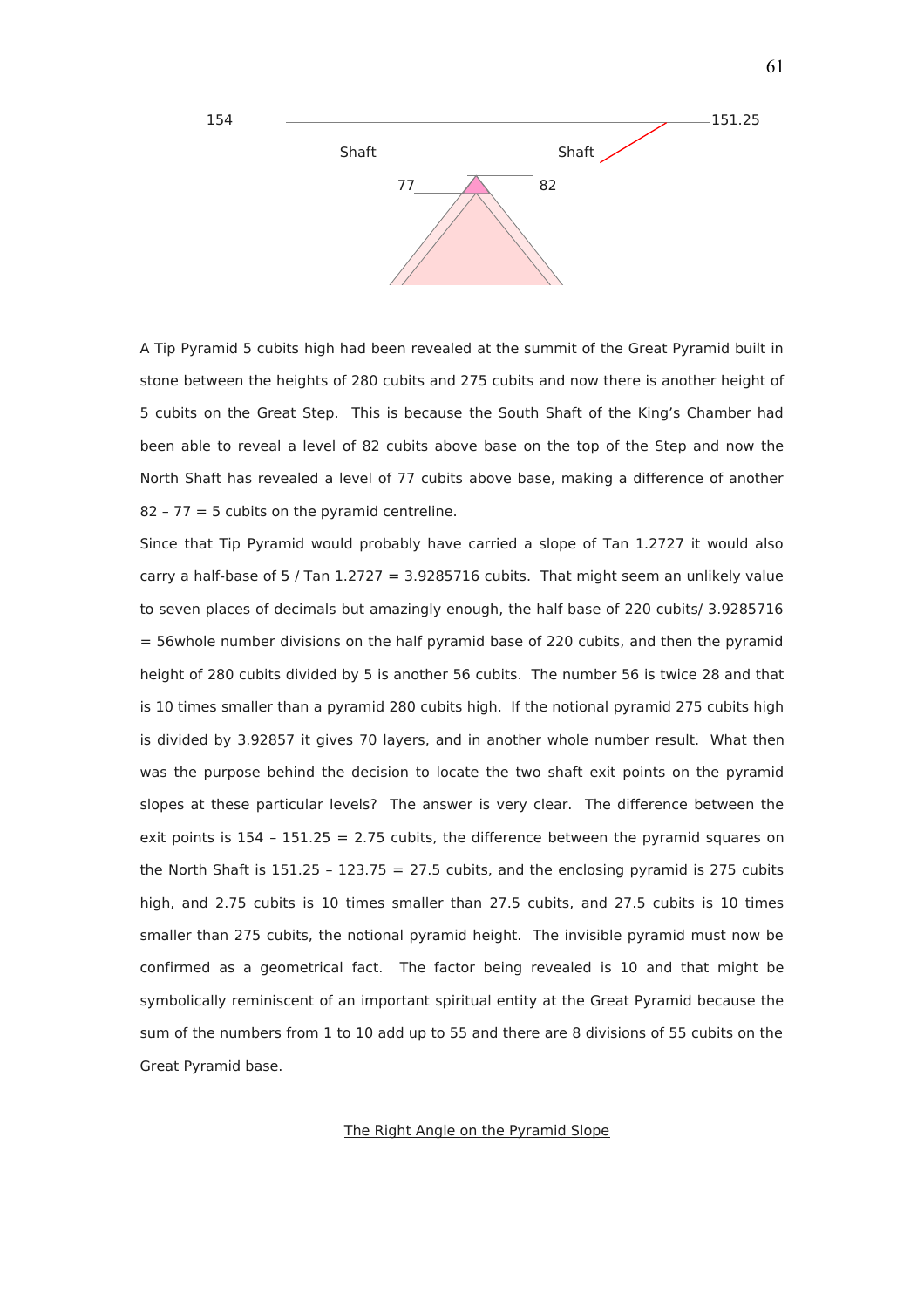

Then there was one other matter connected with the slope angle of a pyramid 275 cubits high on a base of 440 cubits and that was the slope angle in tangent of a line from one corner base passing out of the opposite pyramid slope at 90 degrees. There is high probability that this angle seen only in tangential form was important for the Queen's Chamber below.

There are 180 degrees inside any triangle, and for a 90-degree triangle there will be another 90 degrees inside the triangle on the two remaining angles. One of those angles is already sloping at Tan 1.2500 and from that it would possible to find the remaining angle, first in degrees, and then in tangential form, but first it would be necessary to convert Tan 1.2500 into degrees, minutes, and seconds.

## From the Standard Four-Figure Tables

 Right-angle = 90 degrees 00 minutes 00 00seconds Tan  $1.2500 = 51$  degrees 20 minutes 22.50 seconds Difference =  $38$  degrees 39 minutes 37 50 seconds

38 degrees 40 minutes  $00.00$  seconds = Tan  $0.8002$  $-00$  degrees 00 minutes 24.00 seconds = Tan  $0.0002$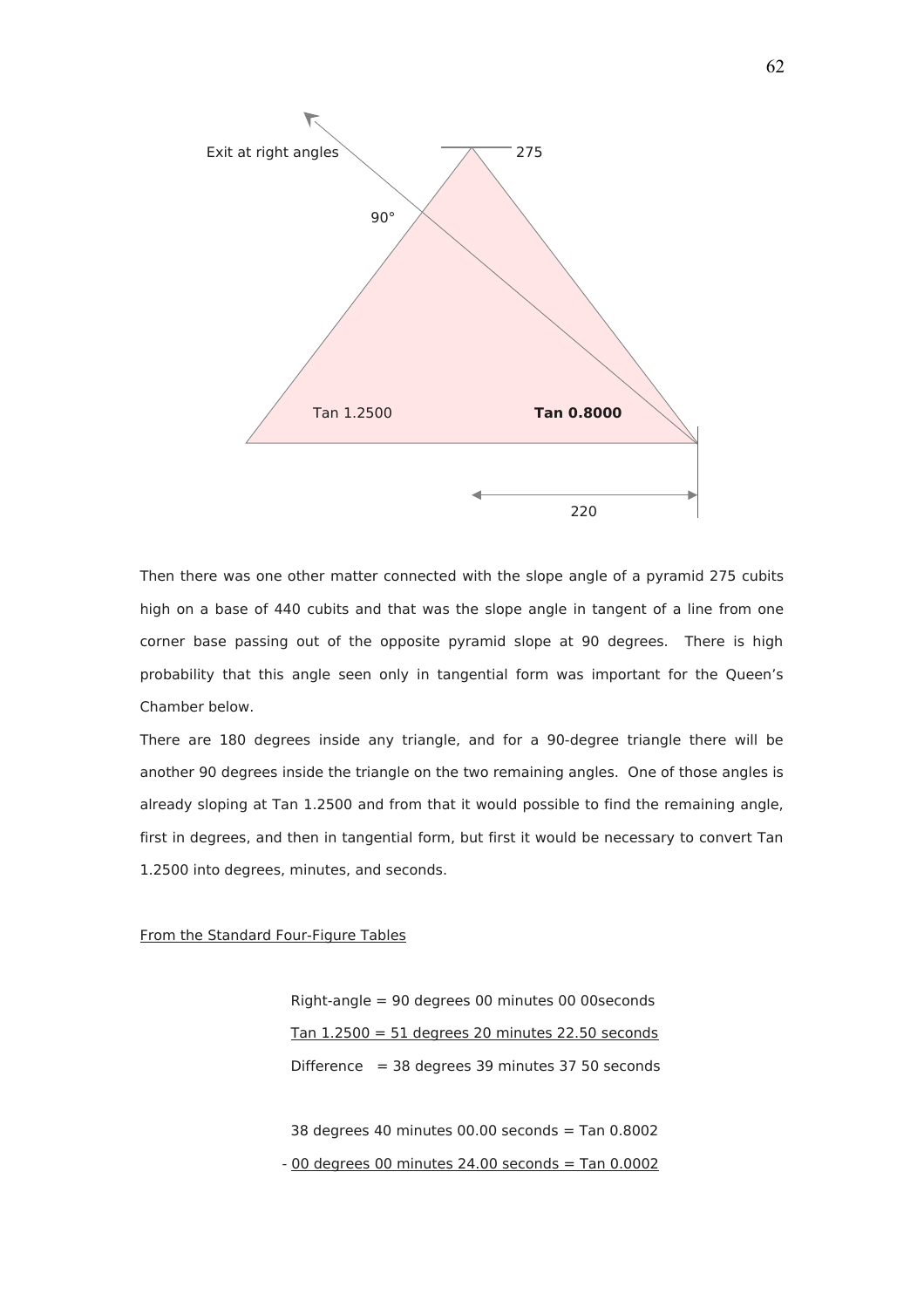## 38 degrees 39 minutes 36.00 seconds = **Tan 0.8000**

The angle of the slope of the line passing out of a pyramid 275 cubits high is Tan 0.8000 and it is accurate to 1.5 seconds of arc. Now it will be possible to discover if that makes any sense when it is applied to the South Shaft of the Queen's Chamber below where the number 8 on 0.8000 will be identifying the name of Isis for this is her chamber and that is her number.

## **THE SOUTH SHAFT, QUEEN'S CHAMBER**

Here is another place of mystery. The Queen's Chamber raises questions in all directions and one of these is the discovery that the shafts that emanate from the north and south walls were built blocked at both ends. How peculiar that is! They were not blocked by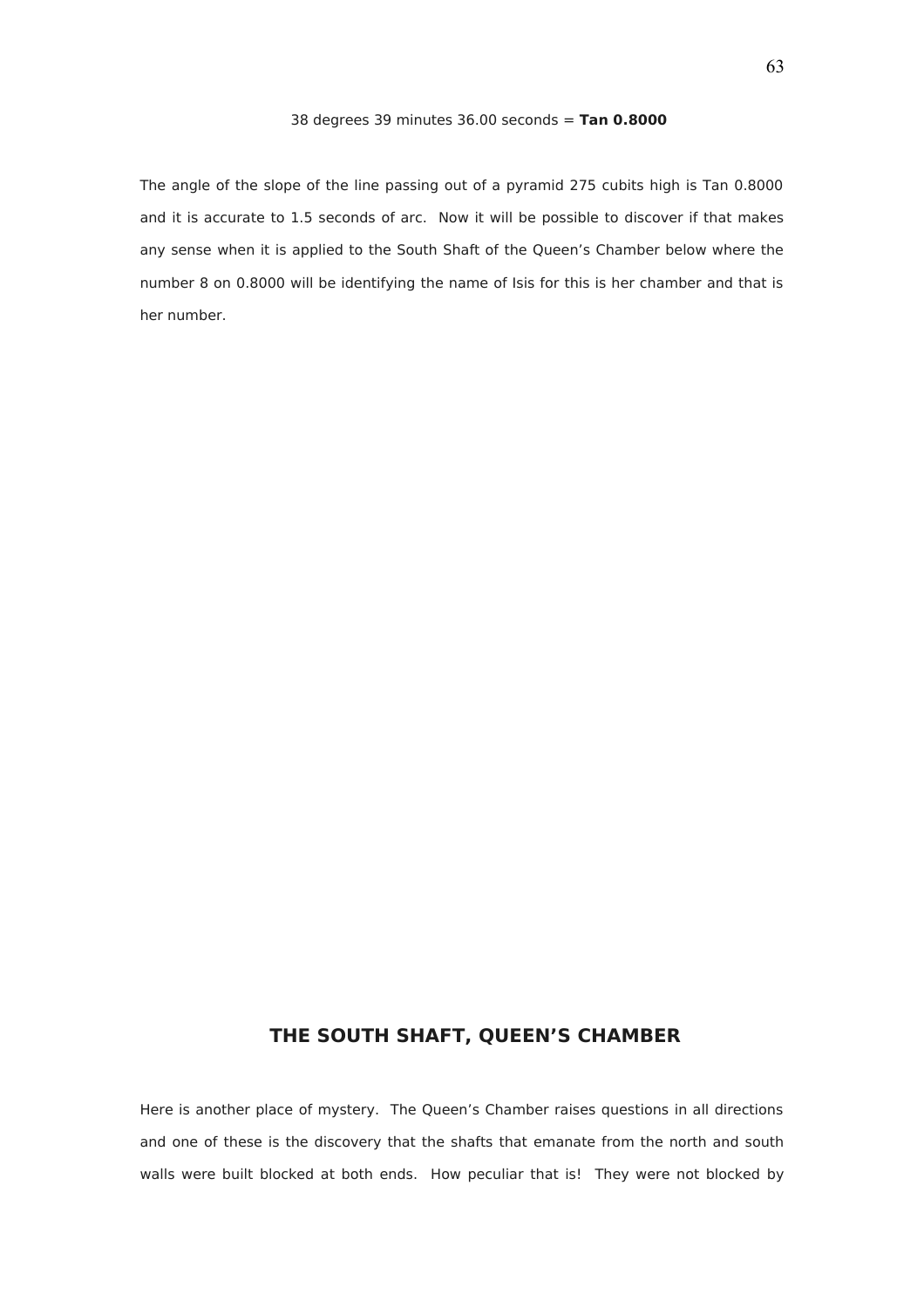accident due fallen masonry or something similar but deliberately. This is certain, because when they were at last revealed it was found that the stones that had sealed the lower ends had been cut with great precision. The shafts had been constructed with very great care. Why then build these shafts and then eliminate them from any obvious practical purpose whatever? They become a contradiction in terms but perhaps the answer had always been blurred by the assumption that since they looked like shafts, they must then be shafts. They were something else.

## The South Shaft at the Queen's Chamber



They never were built as shafts in the sense of bringing ventilation into the chamber or even necessarily as alignments for viewing the cosmos, as claimed by some. They were blocked at the pyramid slopes as well as being blocked at the chamber walls. The only way that they could align on stars was in the spiritual sense, never the actual sense! Was that all there was to it, or was there something else? There was something else! The shafts can interpreted as long square-sectioned spaces, and then as a set of geometrical lines on section seen when looking through the pyramid from east to west. They were for constructional purposes only and that was why they were built closed at both ends. They were also linked geometrically with the north and south shafts of the King's Chamber above, and all four of these lines on section were dedicated to the meaning of the geometry creating the pyramid.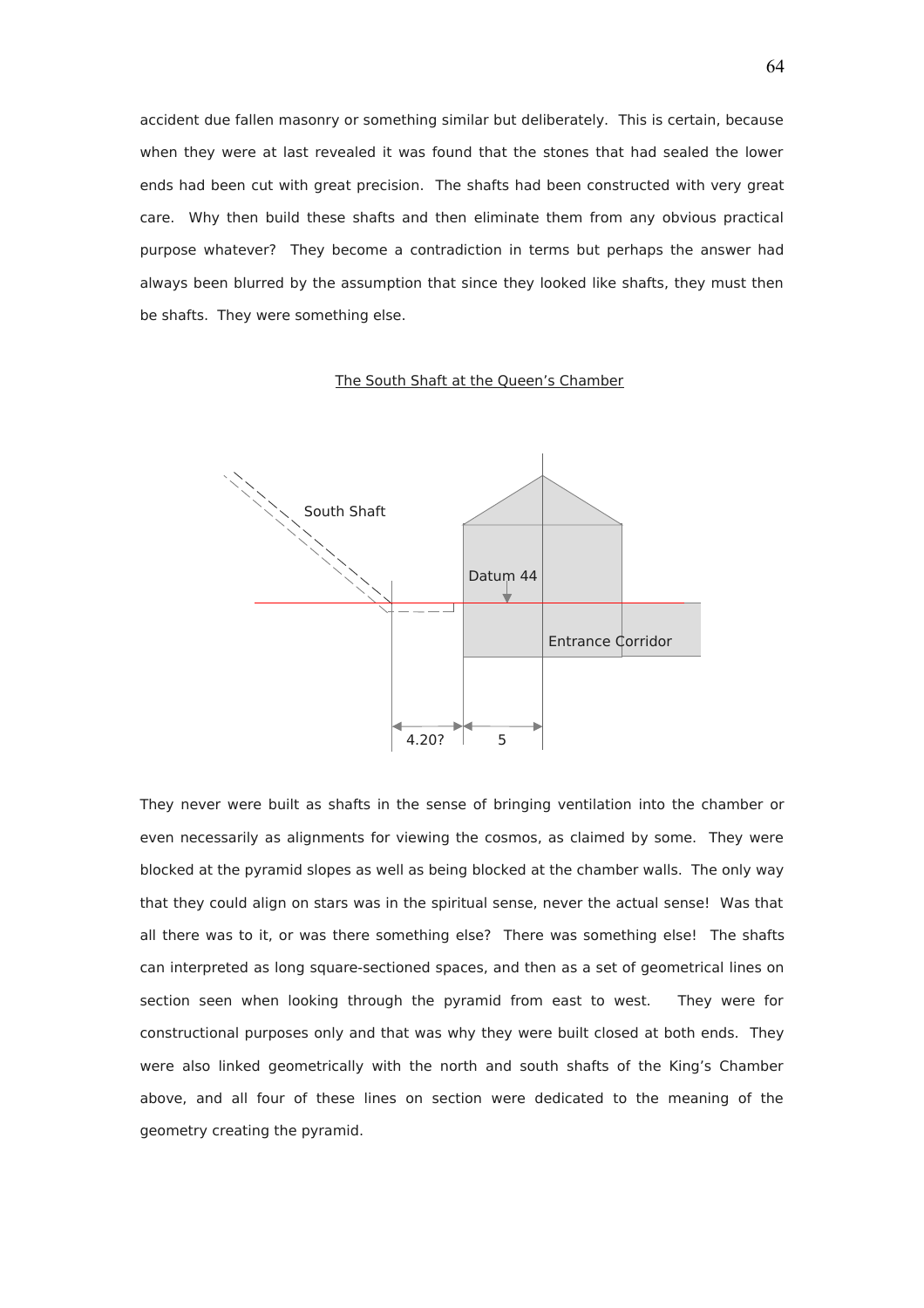The South Shaft of the Queen's Chamber is shown as it had originally existed before Piazzi Smythe had seen his vision, and when the shaft was still concealed behind a portion of stone lining the chamber. The datum of 44 cubits above base found earlier was there on its upper surfaces and on the ceiling of the entrance corridor in just the same manner as had occurred at the King's Chamber above, at 84 cubits above base. A small door, or something that looks like a door, had blocked the upper levels, and because of that there were no external opening on the original pyramid slopes before the casings were taken because such an opening was never needed and did not exist. As a result, there were no levels that could be taken by the engineers Rinaldi and Maragioglio and the tangents could not then be found by measurement. That made it impossible to find the correct mathematical slope angle except by the unwieldy means of direct measurement from the chamber below. The one thing that could be found from the survey was the position of the change of direction on the shaft at its lower extremity, as given in the drawings. That would constitute a starting point, and having established the position of that starting point it might be possible to see where it would lead.

The starting point would be on the change of direction from horizontal to the inclined and it would also be on pyramid centre, but now there were two starting points. It took a very long time to realise that stark fact. In both cases they began at the datum level of 44 cubits above base but the two starting positions were in different positions because of the setback on the shaft from horizontal to inclined. The two inclinations can then be called the Slope on Shaft for the shaft that was built in stone, and the Slope on Diagonal for the alignment on the pyramid centreline at 44 cubits above base on the datum. Both alignments would however slope at the same angle and they would then be parallel to each other. What then was the common slope angle when seen in tangential form?

The North Shaft of the King's Chamber above had given a hint at what that value might be by revealing the angle Tan 0.8000 where an alignment had passed out of the slope of a pyramid 275 cubits high at 90 degrees to the opposite slope. That very mysterious event had not come about by chance but for a particular purpose that bore down on the number 8 to identify the goddess Isis. This was going to be her shaft.

The Slope on the Diagonal for Isis

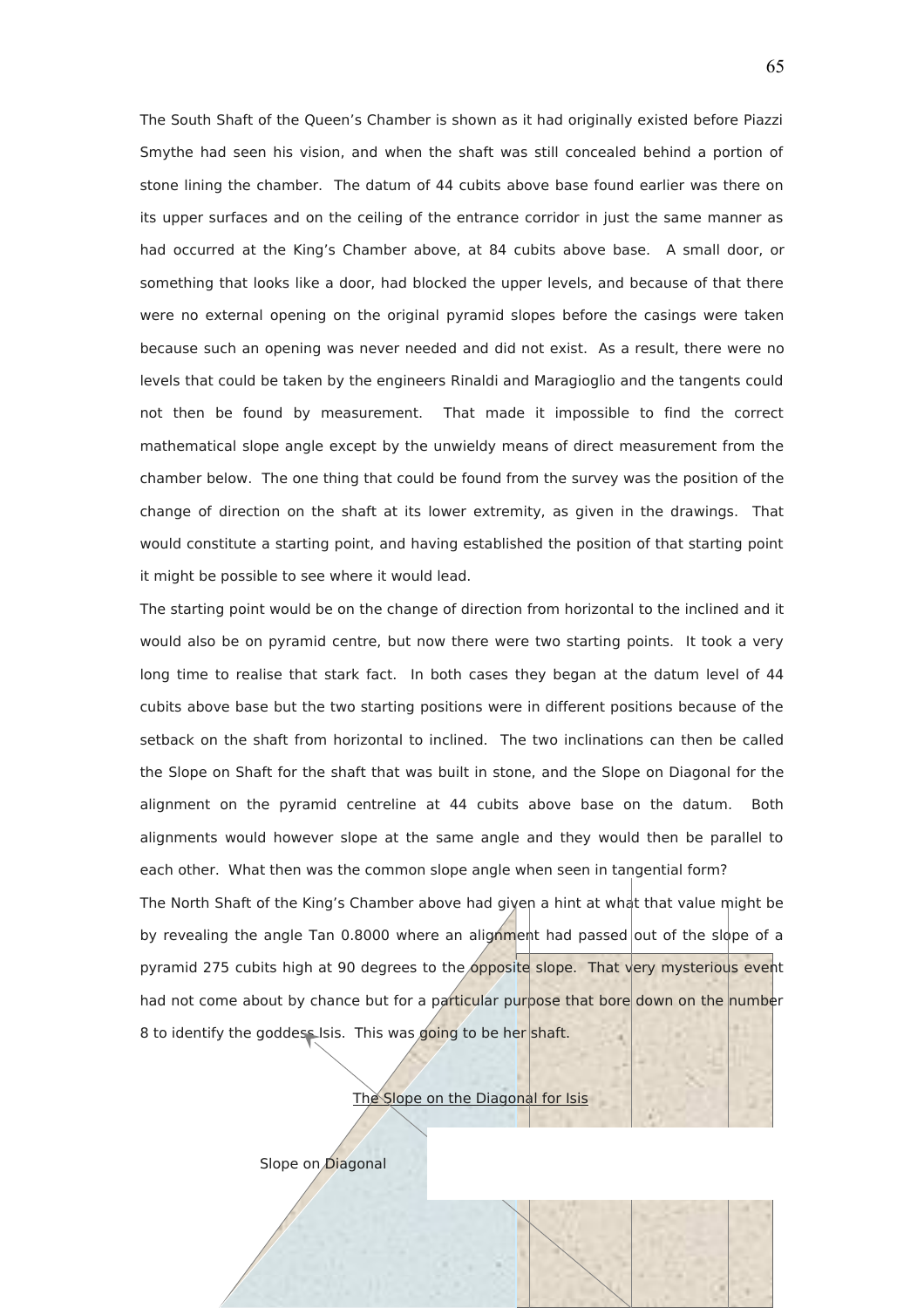

The slope angle Tan 0.8000 on the shaft can remain fixed while the angle of the pyramid slope through which it passes, can vary. The fact that it passes through the slope at 90 degrees for a pyramid 275 cubits high means only that Tan 0.8000 has been identified. Why then has it been found in this way? It did not belong in stone to the shaft above because it belonged to the opposite shaft below. The line can now be tested on a section through the Great Pyramid where it would pass through the datum of 44 cubits at the Queen's Chamber and on the pyramid centreline. That lays down a condition that instantly connects with Tan 0.8000 and the starting point for the South Shaft of the King's Chamber that was 55 cubits north of pyramid centre on the pyramid base. The Slope on the Diagonal for the Queen's Chamber also passes through the Great Pyramid base at 55 cubits north of centre but then it passes through the pyramid centre at 44 cubits above base, and the angle is confirmed because 44 / 55 = **Tan 0.8000**. The Slope on the Diagonal for the South Shaft will then pass through the base of the Great Pyramid at a point 55 cubits north of the pyramid centre, as it does for the South Shaft, King's Chamber above, and then through vertical divisions in steps of 55 cubits on 44 cubits until it reaches the third division going south at  $3 \times 44 = 132$  cubits above base. That level can now be the assumed as the exit point for the Slope on the Diagonal. The exit point could not then have been built in stone on the Great Pyramid slopes when the casings were in place as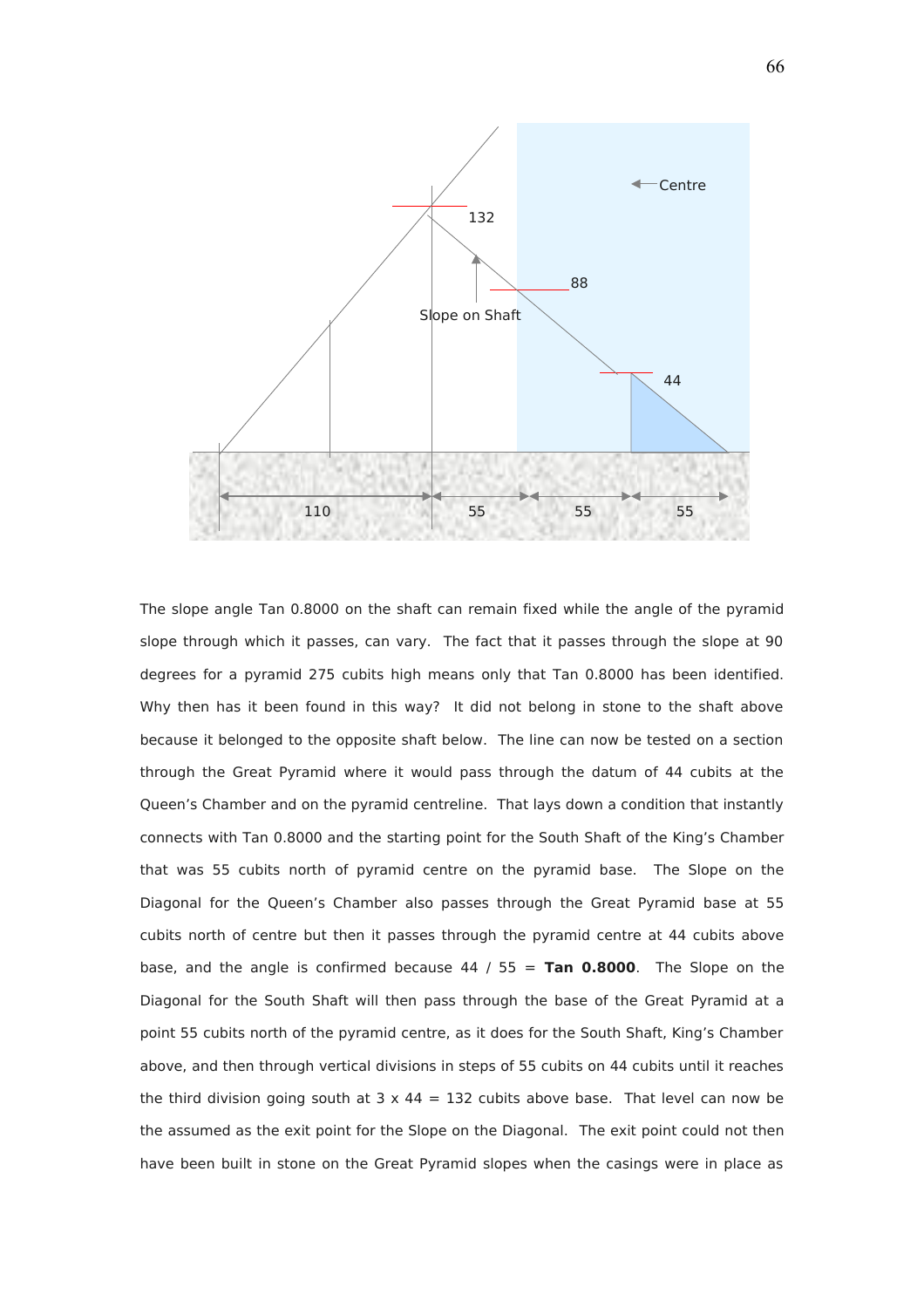evidenced by the small door found by the Gantenbrink robot. Instead, it was on a notional level on a second notional pyramid height. What then would be the height of that notional second pyramid? It can readily be found.

The Slope on Diagonal has progressed horizontally in three steps of 55 cubits from a point 55 cubits north of pyramid centre, to 110 cubits south of centre, making 165 cubits from a total of 275 cubits to give another 110 cubits on the pyramid base. The level of 132 cubits is the height of a triangle and the base is 110 cubits. The base angle would then be 132 cubits/ 110 cubits =  $Tan 1.2000$  and the pyramid would be 220 x Tan 1.2000 =  $264$ **cubits** high.



The Slope on Pyramid 264 cubits high

A rectangle can now be created 220 cubits high and 275 cubits wide on the base of the Great Pyramid. The tangential value of the diagonal of the rectangle on its slope would then be 220 / 275 = Tan 0.8000 and so the correct slope angle is being maintained on the grid of squares of sides 55 cubits. But the square 275 cubits high had applied to the exit point of the North Shaft, King's Chamber, and now a rectangle is on the same base but 220 cubits high and that would make it correct for the South Shaft, Queen's Chamber.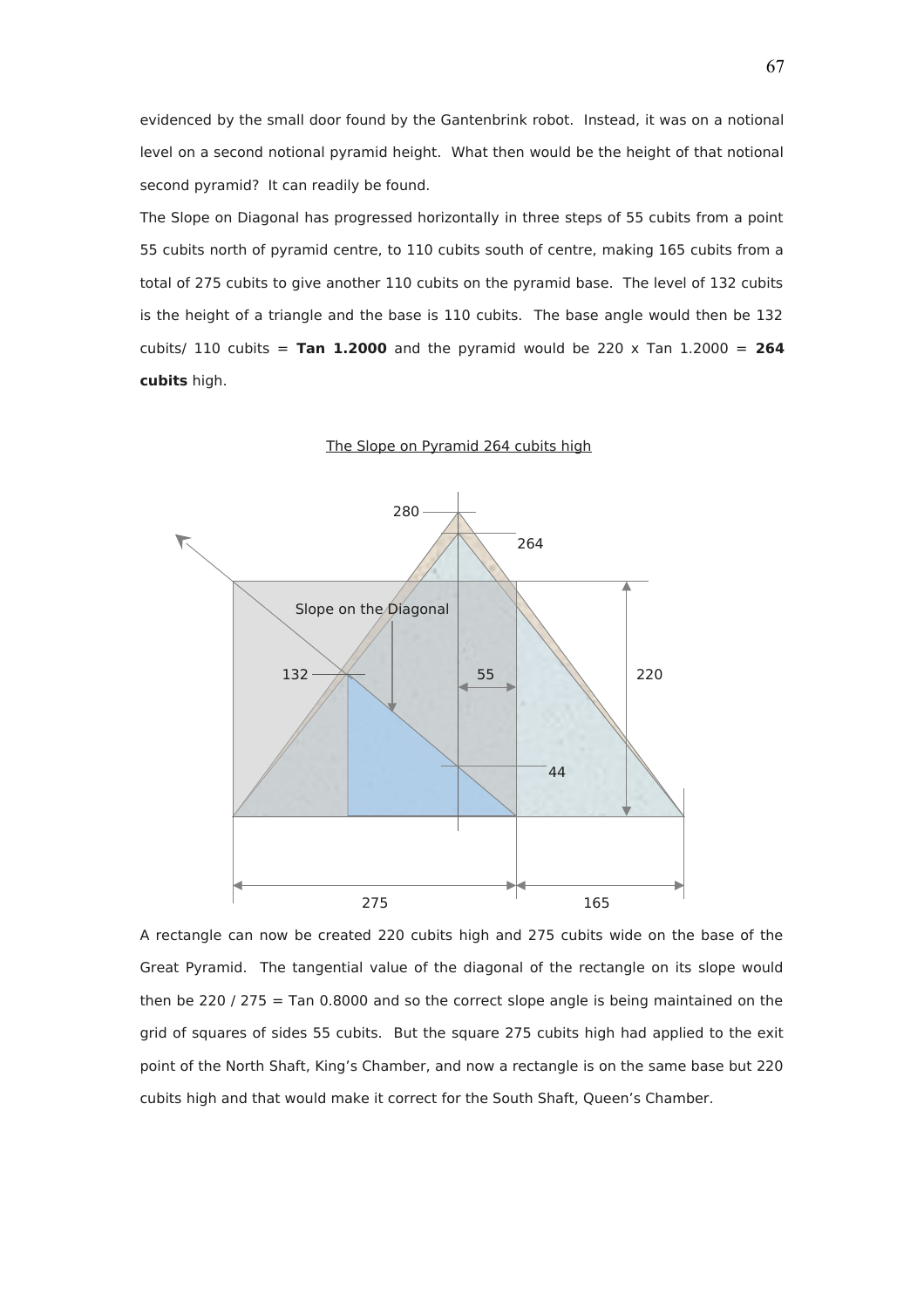That must imply a connection between the King and the Queen and their two chambers, and indeed such a connection does in fact exist as can now be seen on the Great Pyramid Square where the two southern alignments might then have reached for the stars.

### The Two South Shafts aligned on the Stars



The star Orion has long been associated with the Egyptian god Osiris and the star rises on the eastern horizon at Giza followed closely by the star Sirius, the brightest of the stars in the heavens. Sirius has also been identified with Isis, known also as the Dog Star, the dog being Anubis that Isis had rescued from the desert after being cast out by her sister Nephthys because her child had the head of a dog. Bauval and Gilbert in their book the Orion Mystery had elaborated on this where they had claimed that the two south shafts of the Great Pyramid were aligned on the star Sirius for Isis, and on the star group Orion for Osiris, some 10500 years ago. There was then a clear geometrical link between the claims made by them and the alignments on two stars emanating from two shafts passing out of the pyramids at 154 cubits and 132 cubits above base for pyramids 280 and 264 cubits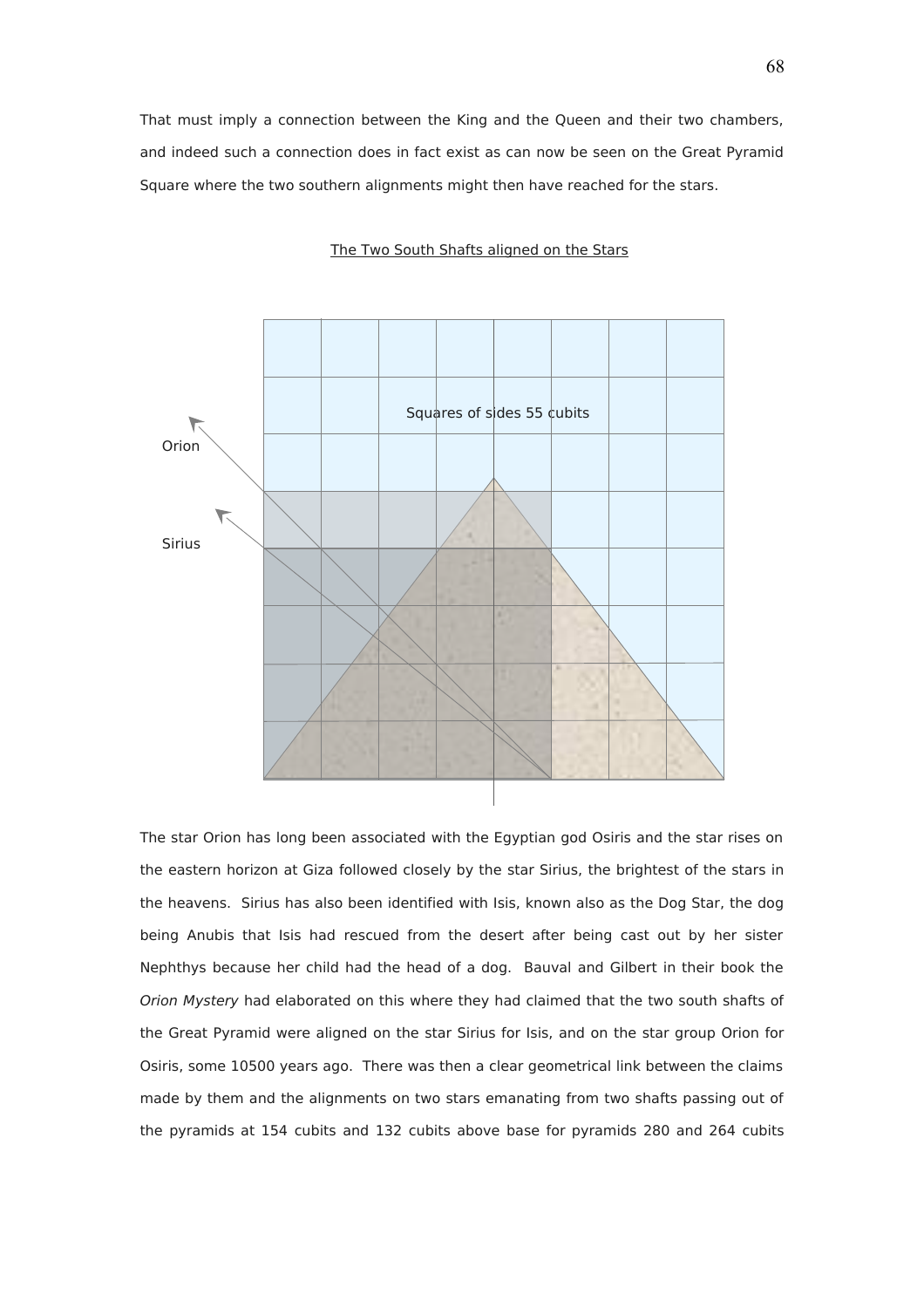high. There was one slight difference however because the lower alignment had not been built in stone.



A Tip Pyramid 16 cubits high

A pyramid above the level of 132 cubits will be  $264 - 132 = 132$  cubits high and that means that the pyramid 264 cubits high is already bisected on its height unlike the shafts above that bisected the pyramid only when two pyramid squares appeared. If the pyramid 264 cubits high is already bisected on its height then it is also bisected on its half-base because 132 / Tan  $1.2000 = 110$  cubits which is half of 220 cubits. That means that a pyramid square of sides  $110 \times 2 = 220$  cubits will exist for this pyramid and a pyramid of same slope inside that square will be another 132 cubits high. But the square will extend below the pyramid base by 220 - 132 = 88 cubits and that is another number divisible by 11,the pyramid number. But 88 cubits above base is twice level of 44 cubits on the datum at the Queen's Chamber. The pyramid on the square will therefore extend by  $132 - 88 =$ 44 cubits above the pyramid base and mark the datum level at the Queen's Chamber precisely. The geometry of the Slope on the Diagonal is therefore confirmed and that must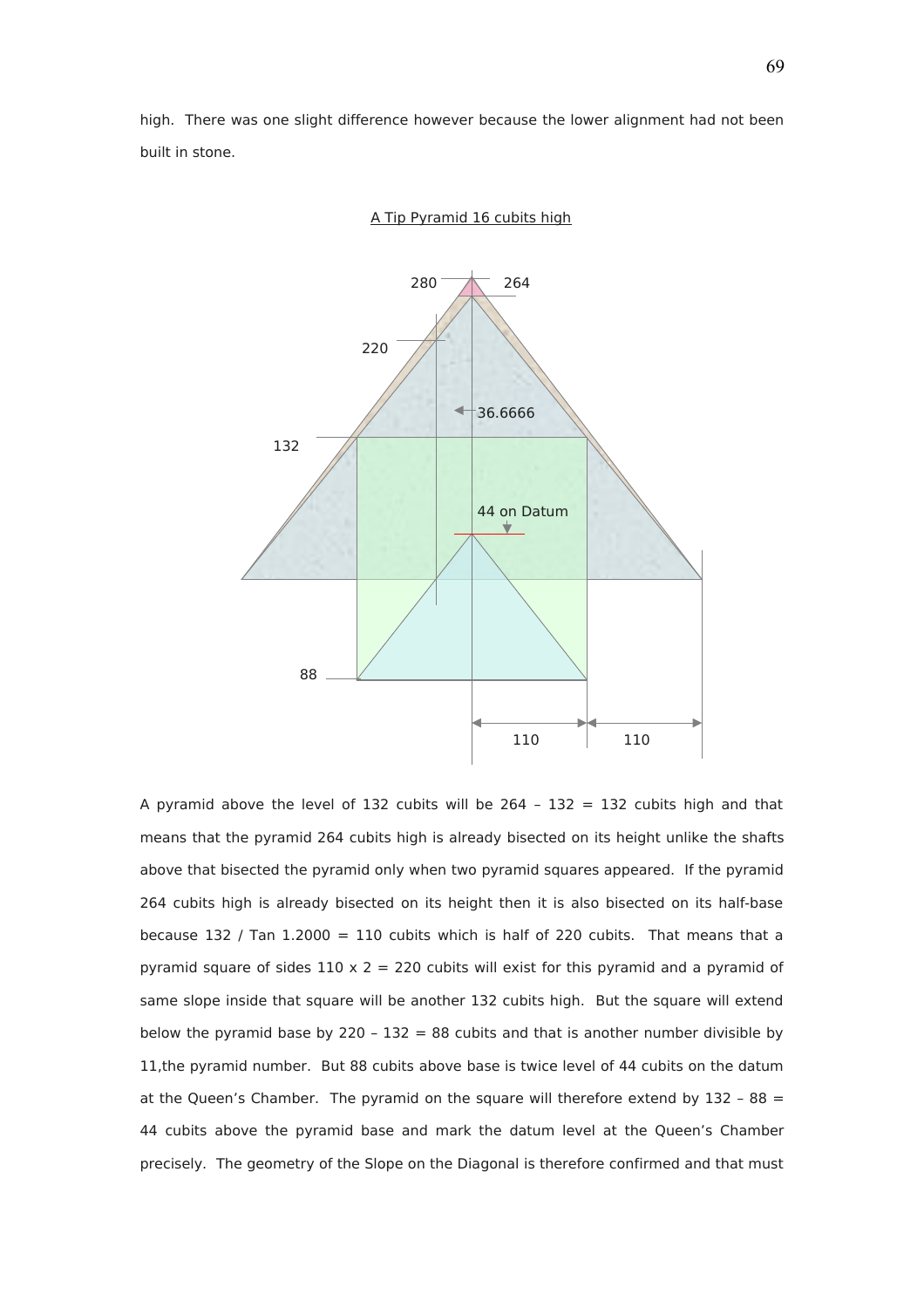mean that it was on the ceiling level of the entrance corridor and the upper surfaces of the shaft horizontals, as assumed!

There is now another notional pyramid 264 cubits high and it is marking another tip pyramid 16 cubits high because 280 cubits  $-264$  cubits  $= 16$  cubits. That would mean that there were two tip pyramids placed at the original summit one above the other. The first was resting on the truncated pyramid 264 cubits above base 11 cubits high and sloping at Tan 1.2727 and the second was the only complete pyramid in stone 5 cubits high sloping at Tan 1.2727. This was the Crowning Pyramid and it might have carried a special significance of its own.



The Original Pyramid Tip

Petrie had unwittingly confirmed that an unknown configuration at the summit of the Great Pyramid had once existed with a Tip Pyramid 11 cubits high and Crowning Pyramid 5 cubits high, during his survey. He too had climbed the pyramid and taken the levels on the existing and remaining stones as seen today. He had reported that on the NE corner the level was 5407.9 inches, and on the SW corner the level was 5409.2 inches above base. They gave an average of 5408.55 inches and that converts to a meaningful 262 33 cubits. Now, if someone in ancient times had climbed to the summit with the express purpose of removing all evidence of any tip pyramids, what would they have done? They would have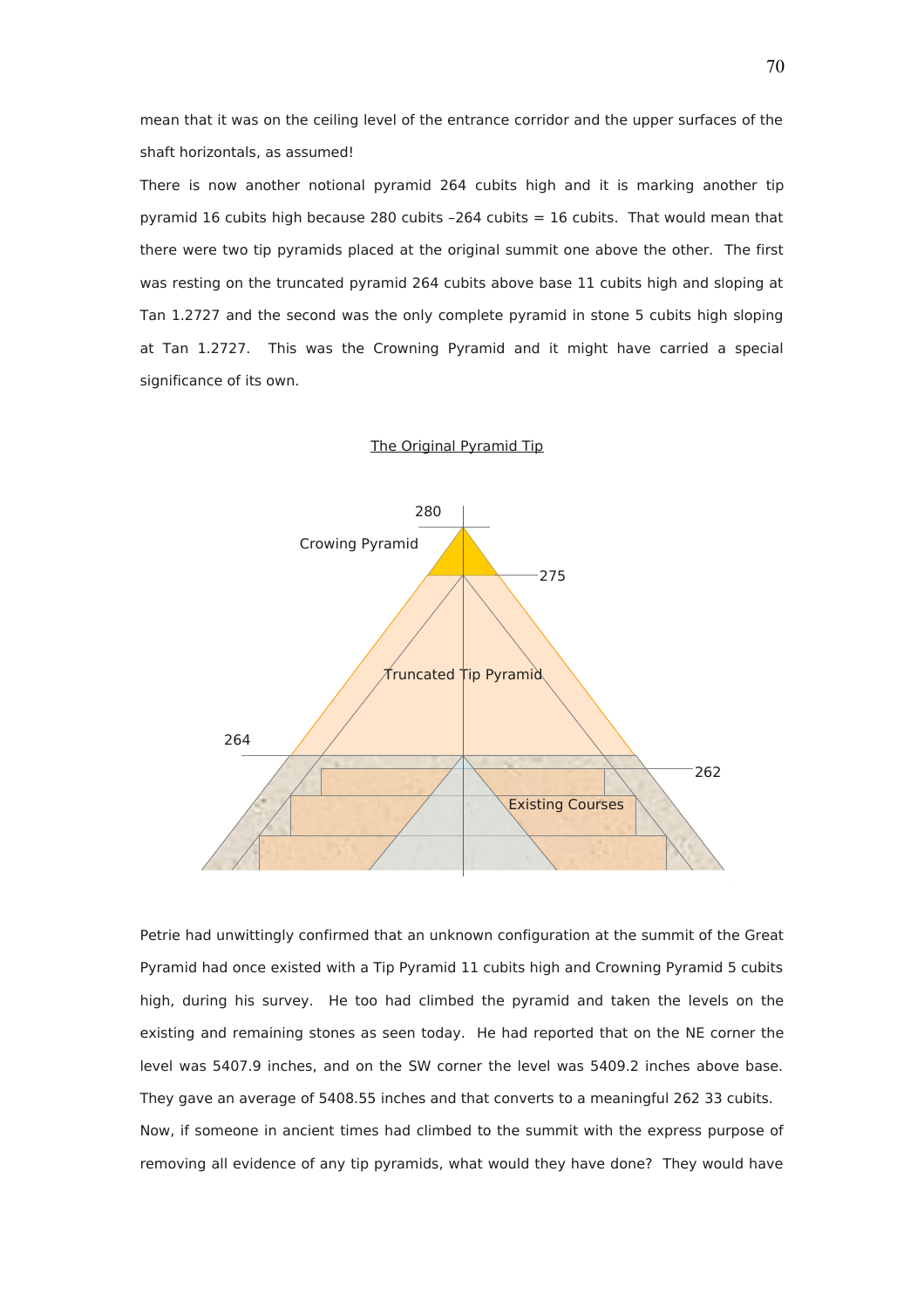prised the Crowning Pyramid loose with a crowbar, and tipped it over the edge. Then they would have broken up the second larger tip pyramid and sent the pieces tumbling over the edge. That second tip pyramid would surely then have been resting on a smooth flat surface if it were indeed marking a level of 264 cubits. If then the unknown assailants had discovered that same smooth finished base they would certainly have decided to demolish that evidence as well. They had no option once the demolition work was in progress. The probability is that the flat level base was fashioned from horizontal slabs around 3 feet thick. When all of the evidence was broken up, what would remain but a mess of uneven stones at a level of around 262 cubits and that is just about right for what exists today! Petrie had given the information necessary to confirm that the two tip pyramids had been a practical possibility because if the existing stone summit had been anything above 264 cubits, the mathematics would have been wrong. Instead there exists a level that makes them not only possible but likely.

Without any knowledge of the hidden geometry, the two tip pyramids would have seemed to those looking up from below as just two faintly discernable bands, or margins, of stone highlights high up on the pyramid, and on the face of it, perfectly innocent. Someone must then have discovered the hidden geometry and decided to erase it from the eyes of man, after which it was lost to history. John Michell, in his View over Atlantis, had long ago become convinced that a tip pyramid 5 cubits high had once existed at the summit but his account had not used tangents, and it was never used as a reference by orthodox Egyptolists at the British Museum. If he had used tangents he might have discovered very much more.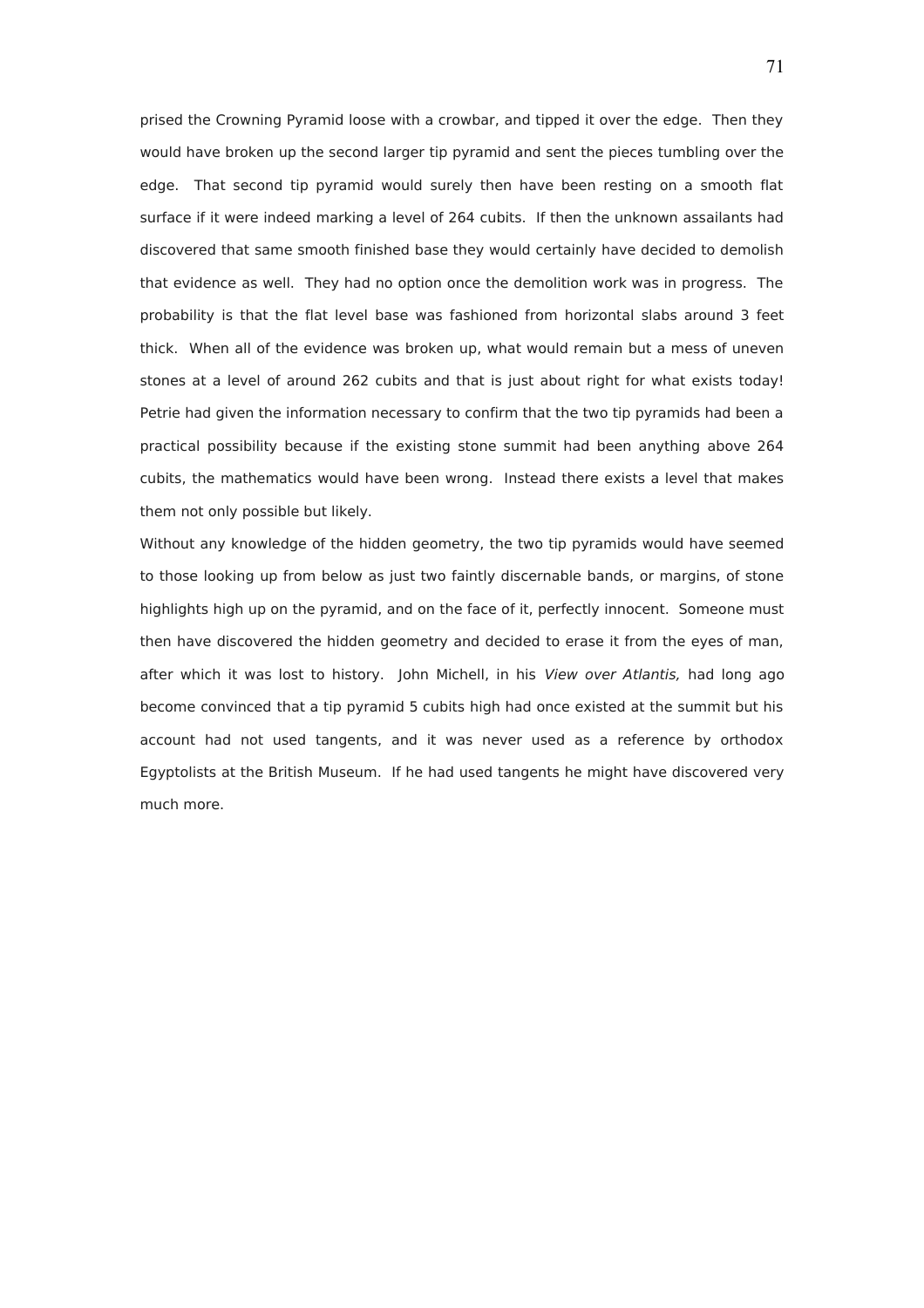

### The Optimum Pyramid Square.

Now another matter comes of interest. The South Shaft, King's Chamber, had revealed that a square of sides 165 cubits had existed on its base, where the diagonal of the shaft slope angle at 45 degrees had passed through the pyramid base. The square had been sending another message this time linking the South Shaft, King's Chamber above with the South Shaft, Queen's Chamber below, through the use of an Optimum Pyramid Square. An Optimum Square is the only square that fits inside an isosceles triangle (or pyramid) without leaving a gap or a surplus. Out of the three pyramids at the Great Pyramid that have been founds so far only one of these will achieve this result in whole number cubits and that pyramid is for a pyramid 264 cubits high! The Optimum Square for a pyramid 275 cubits high would have sides of 169.2312 cubits and for a pyramid 280 cubits high it would have sides of 171.1111 cubits. They are not whole number cubits. If the half-base of the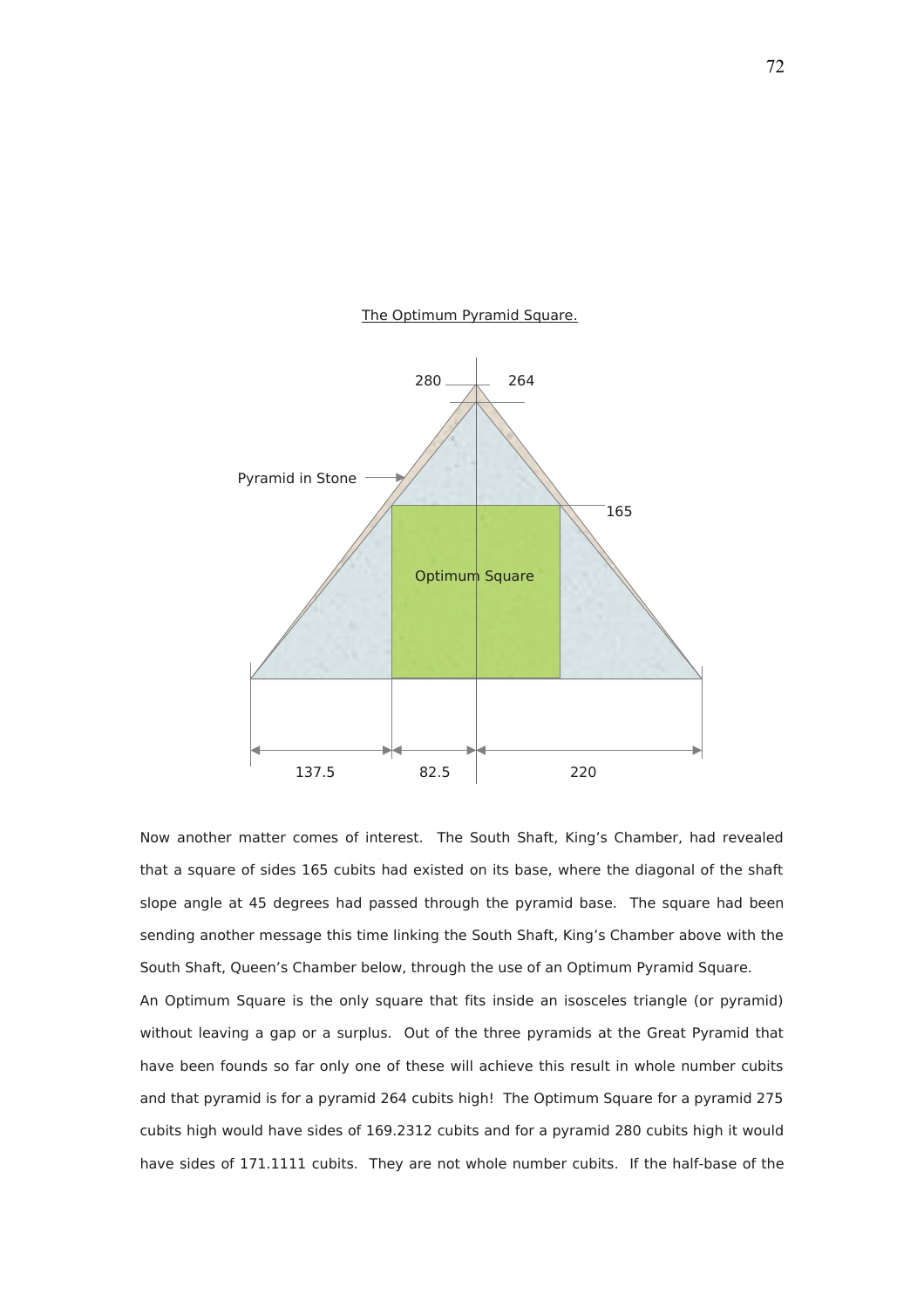Optimum Pyramid Square is 82.5 cubits long and that is deducted from 220 cubits the half base that will leave 137.5 cubits. But 137.5 x Tan  $1.2000 = 165$  cubits, and the Optimum Square has been found in whole number cubits. The square has the effect of making this particular pyramid unique and therefore of special importance in what is to follow.





The pyramid on the base of the pyramid square will be another 132 cubits high but since the pyramid on the square extends above the base of the Great Pyramid by 44 cubits it will also carry a half base distance of 44 / Tan  $1.2000 = 36.6666$  cubits. A double square resting on the pyramid base can now be created and its length will be 36.6666  $\times$  2 = 73.3333 cubits and its topside will occur below the datum level 44 cubits above base by  $44-36.6666 = 7.3333$  cubits and 10 times smaller. That is surprising indeed.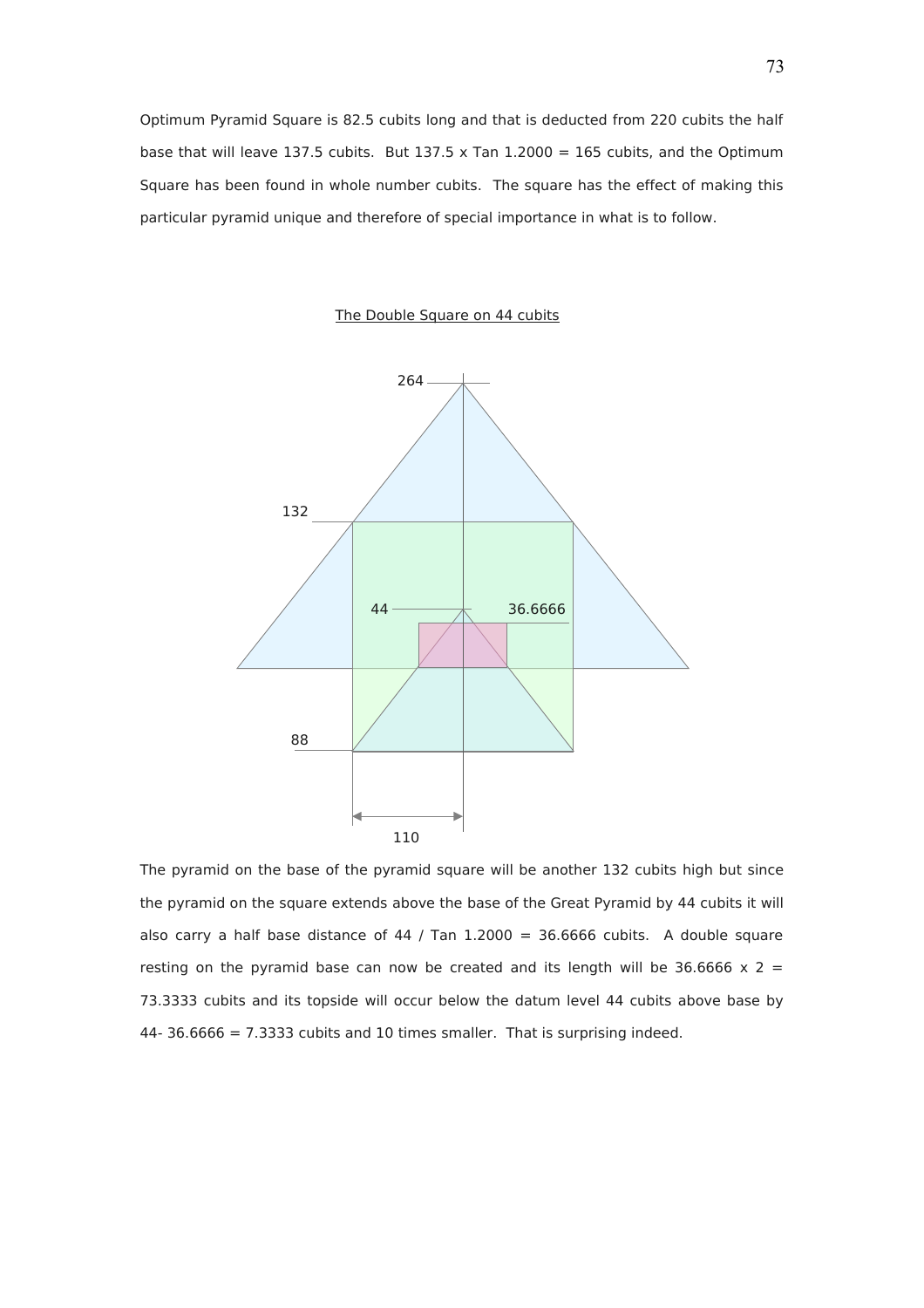

### The Two Slopes on the Chamber

There were two alignments emanating from the Queen's Chamber and they were the Slope on the Diagonal and the Slope on the Shaft. The Slope on the Diagonal is the one being aimed on the stars and it crosses pyramid centre at 44 cubits above base. The Slope on Shaft is the one built in stone and its upper surfaces were intended to cross pyramid centre at 36.6666 cubits above base, but if it does that then it must cross pyramid centre on a vertical distance of 44 - 36.6666 = 7.3333 cubits below the datum on the Queen's Chamber.

A right angled triangle is created 7.3333 cubits high but since the two alignments are parallel and sloping at Tan 0.8000, then the triangle will be 7.3333 / Tan 0.8000 =  $9.1666$ cubits long. As a result, the Slope on Shaft will align with the hypotenuse of that triangle and the Slope on Diagonal will cross its corner. There was a reason for that and it was because of the existence of another double square rectangle.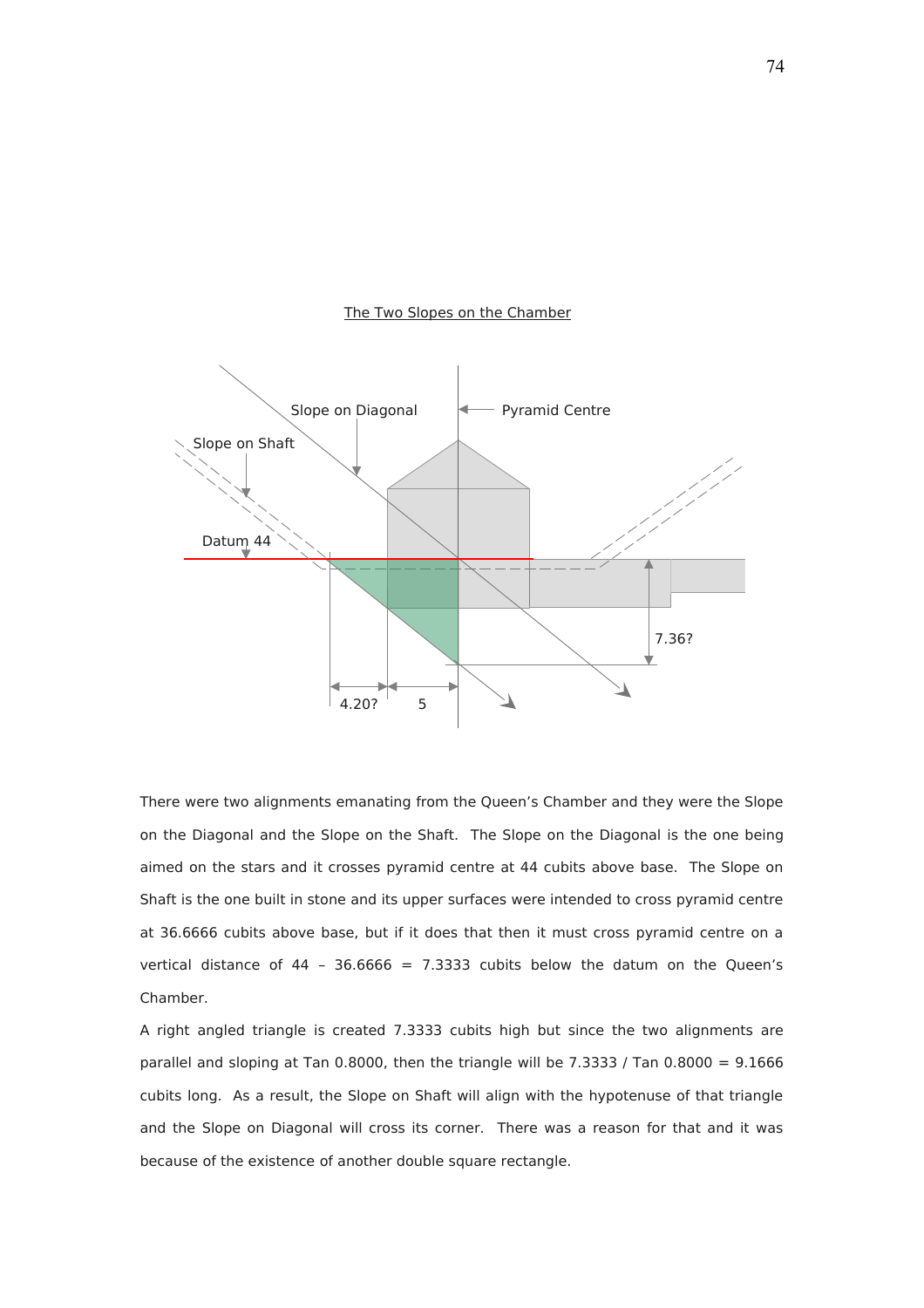# The Meaning behind the Double-Square



It takes little imagination to decide that the ancients intended this. If that was true then the triangle 7.333 cubits high and 9.1666 cubits long was integral with the geometry of the two shaft alignments, and behind the reason why the two shafts of the Queen's Chamber began their journey at some distance from the walls before rising upwards. That distance was not the approximate 4.20 cubits from the south wall as derived by survey measured on the shaft floor, but 4.1666 cubits on the shaft ceiling then to give the distance of 9.1666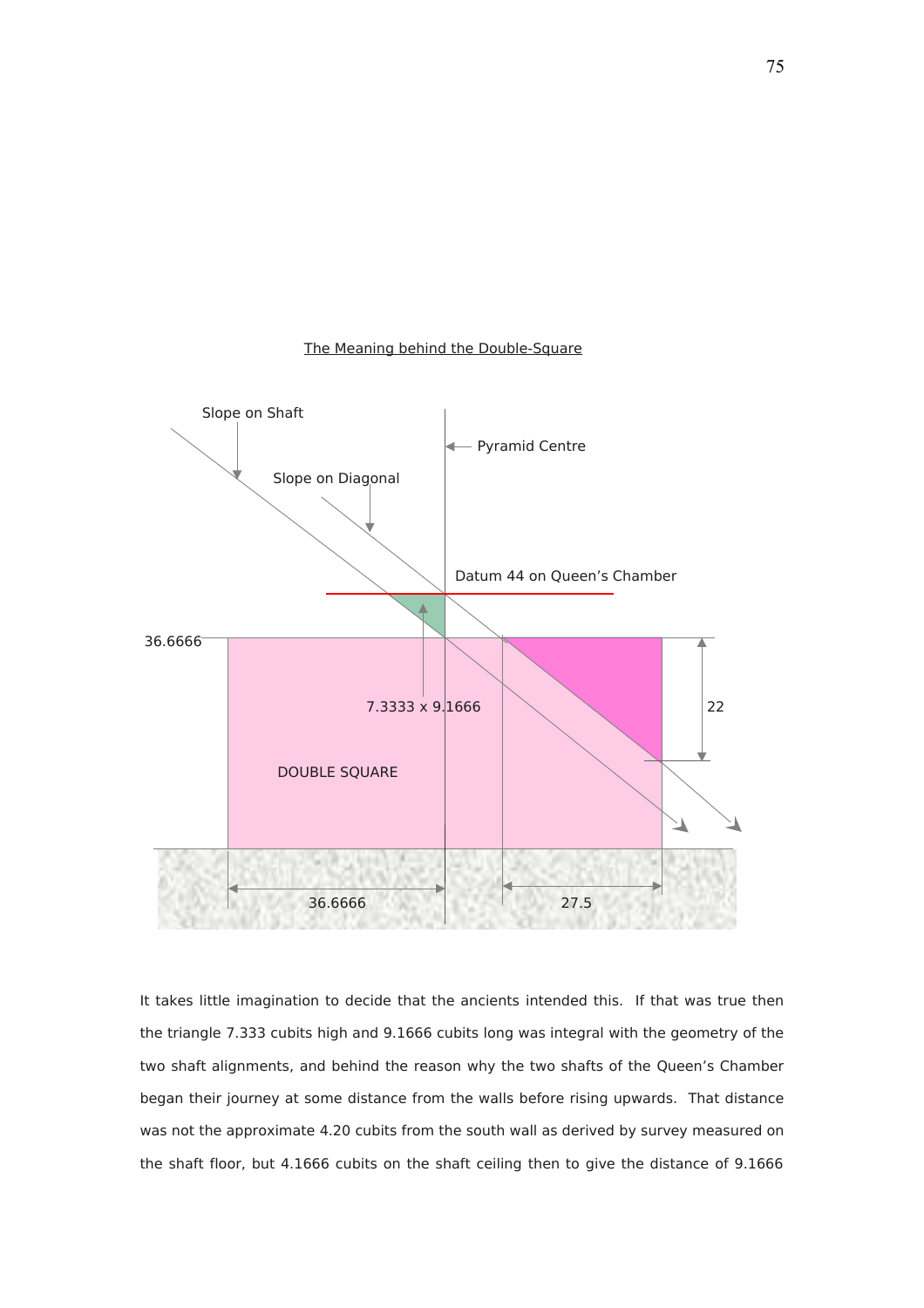cubits south of pyramid centre less half the chamber width at 5 cubits. The alignment of the Slope on Shaft would then pass through the double square at 'top-dead-centre' and at 36.6666 cubits above base while the Slope on Diagonal would pass through north of top dead centre by 9.1666 cubits. Another right-angled triangle has now been formed because the Slope on Diagonal enters the topside of the double square at 9.1666 cubits north of centre to create a triangle  $36.6666 - 9.1666 = 27.5$  cubits long. But 27.5 cubits are 10 times smaller than 275 cubits and that was the height of the second notional pyramid. Since 27.5 cubits comes off a double square derived from the second notional pyramid 264 cubits high, then the two pyramids heights must be aware of each other and linked through the geometry. Then again, a triangle 27.5 cubits long sloping at Tan 0.8000 will be 27.5  $\times$ Tan  $0.8000 = 22$  cubits high and that is 10 times smaller than 220 cubits, the half base distance of the pyramids. The double square is reaffirming these two pyramid heights without a doubt.

What then happens to the Slope on Shaft that was built in stone? This is where the mystery deepens. The answer might eventually explain the probable meaning behind the small door within the upper reaches of the South Shaft, Queen's Chamber found by Gantenbrink, and perhaps it is now possible to discover why there were two shaft alignments and why the shaft in stone had been built to change direction remote from the chamber wall?

The double square will divide into 5 layers of 7.3333 cubits to make 36.6666 cubits, and the datum of 44 cubits will divide into 6 layers of 7.3333 cubits. This piece of mathematical wizardry would have been impossible if the level of 44 cubits had occurred by chance and so it was no accident that the Slope on Diagonal had managed to create 7.3333 cubits while it rose at Tan 0.8000. How close was then would Tan 0.8000 be to the measured slope angle for this shaft? Flinders Petrie had reported that the South Shaft was inclined at 38 degrees 28 minutes 00 seconds. That makes it possible to show a comparison between Petrie's angle and Tan 0.8000 as found from the Standard Tables.

> Tan  $0.8002 = 38$  degrees 40 minutes 00 seconds Tan  $0.0002 = 00$  degrees 00 minutes 24 seconds Tan  $0.8000 = 38$  degrees 39 minutes 36 seconds Petrie  $= 38$  degrees 28 minutes 00 seconds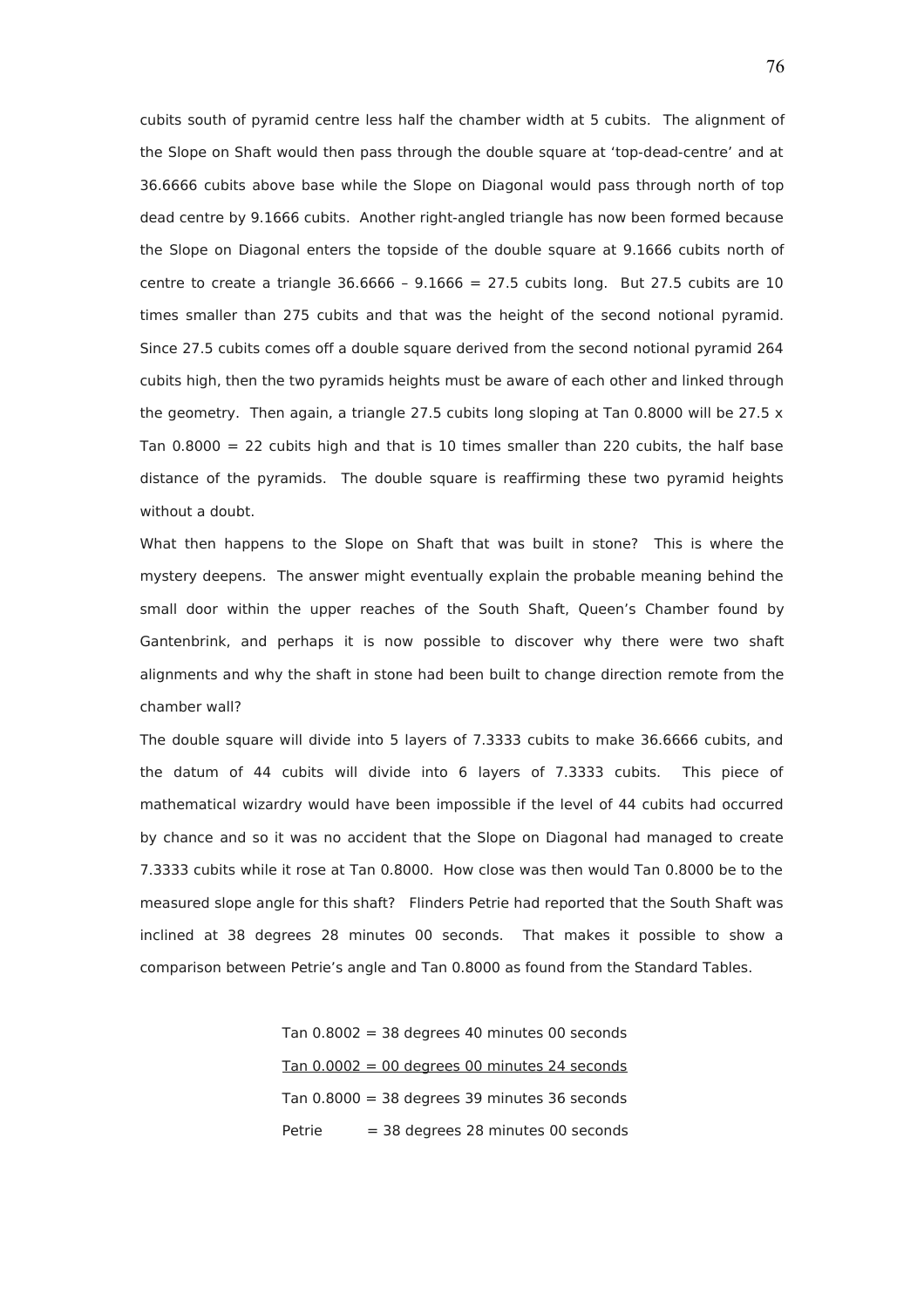There is a difference of 11 minutes and 36 seconds of arc between the angle as measured by Petrie and the geometrical angle based on the Great Pyramid Square. The angles are so close together that they are almost identical, given that a calculated angle will always be much more accurate than an angle measured physically by whatever means. It can be concluded that Petrie was almost correct.

If then the double square is seen as a three-dimensional 'solid entity' resting on the base of the Great Pyramid at centre, it will also take the form of a 'half-cube'. The perimeter of that cube, as seen from above, would then be 73.3333  $\times$  4 = 293.3333 cubits, the sum of the four vertical corners will be  $36.6666 \times 4 = 146.6666$  cubits, and the total of all of the edges would then be 293.3333 + 146.6666 = 440 cubits, the length of the Great Pyramid base seen on section and another incredible finding. If however the half-cube were seen as a full-cube then the remaining perimeter edges would equal two sides of the Great Pyramid, and two full-cubes, the four sides of the Great Pyramid. There would be created a vertical double square 73.3333 cubits wide and 146.6666 cubits high. If then the vertical double square could double itself sideways to become a full square 146.6666 cubits wide, it would become one half of another double square 293.3333 cubits wide. The double square configuration would then be able to resume the process to infinity almost like a living cell imbued with the capacity to divide and reproduce! It must therefore be representing growth, pregnancy, and motherhood and Isis was the Mother Goddess.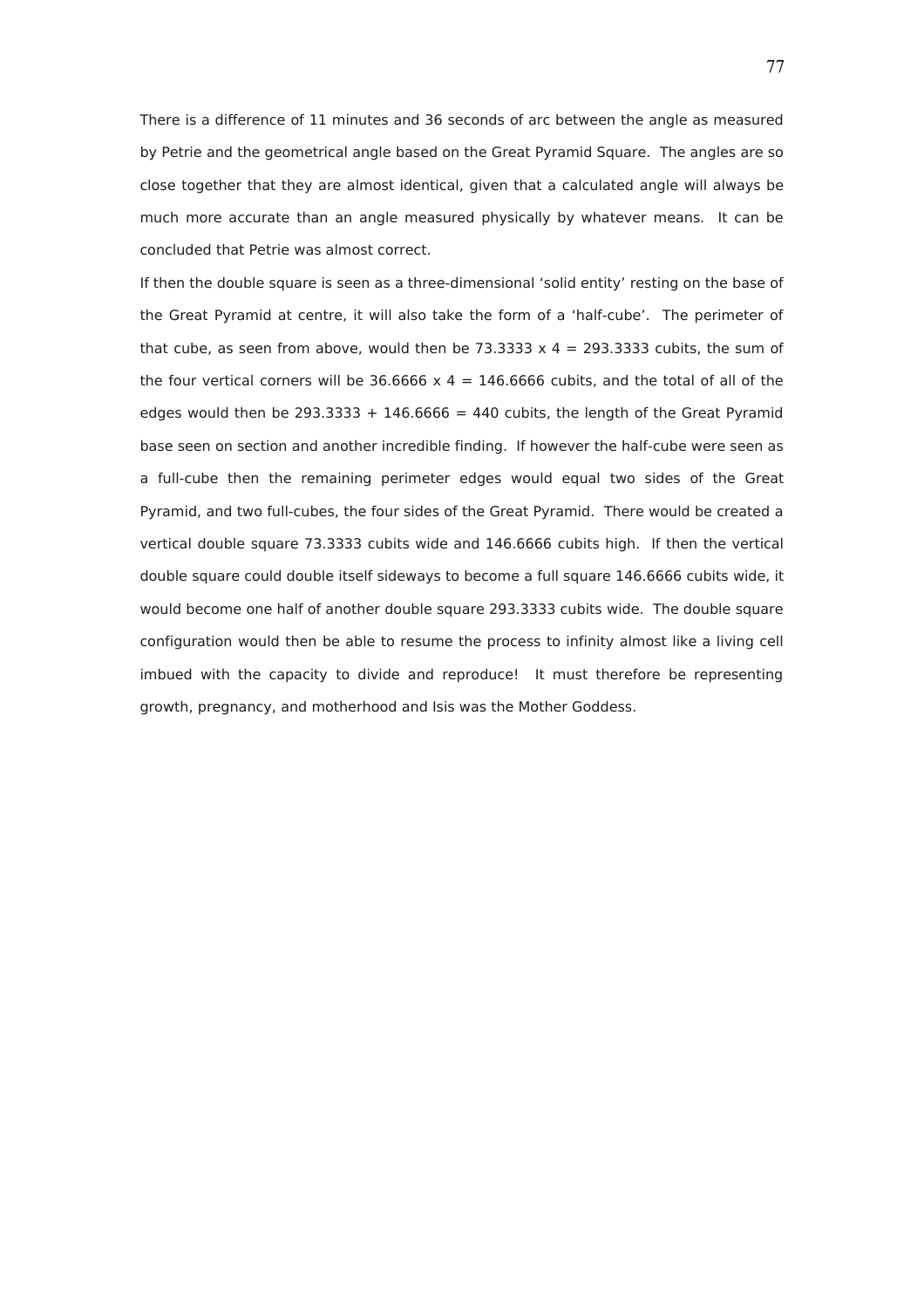# The Exit Levels on the South Shaft

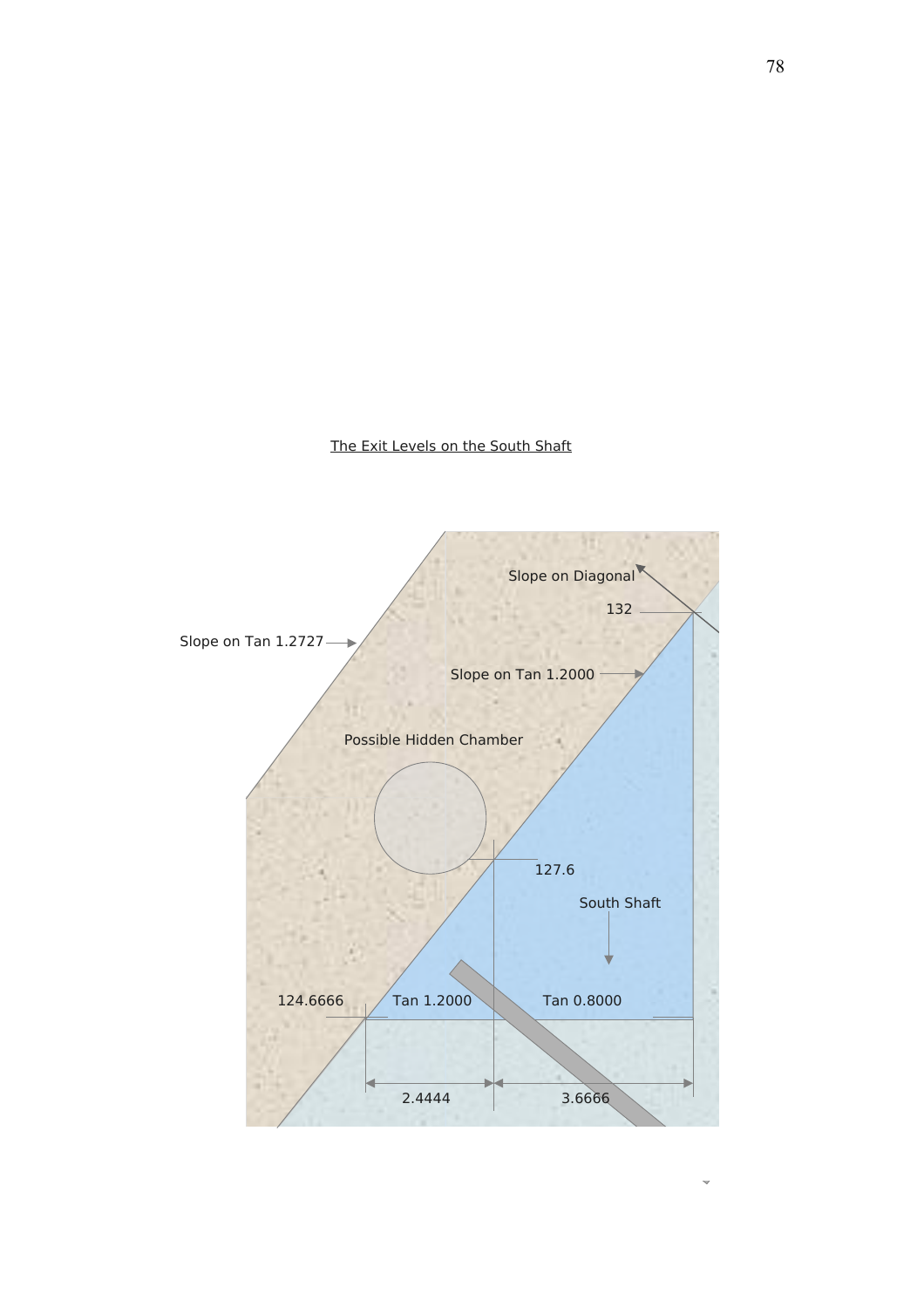The exit point of the South Shaft that was built in stone was always obscured by the fact it terminates within the body of the pyramid, and geometrically, the same point for the Slope on Diagonal was easier to find. The exit point for the Slope on Diagonal was 132 cubits above base, and the shaft that was built in stone was 7.3333 cubits directly below that but this had not determined the exit of the shaft that was built in stone. In order to find that particular level it is necessary to form a triangle on which to calculate this level. It would have a base length 7.3333 cubits below the upper exit point and that would create a length of 7.3333 / Tan  $1.2000 = 6.1111$  cubits. The shaft would also pass through the point where exit point above passes vertically on the upper surface of the shaft below. A triangle is then formed whose base is 6.1111 cubits long and whose slopes are in the values of Tan 1.2000 for the pyramid, and Tan 0.8000 for the shaft. The exit point will be at the level where the two slopes cross. Two triangles are now formed on the common base for each slope angle in a ratio on the base and when the heights are equal, the level will be found. The bases of the triangles have already been calculated at 2.4444 cubits and 3.6666 cubits, adding up to 6.1111 cubits, and the heights of the two triangles will then be…

> $2.4444 \times$  Tan  $1.2000 = 2.9333$  cubits 3.6666 x Tan 0.8000 = 2.9333 cubits

The exit point on the stone shaft is 2.9333 cubits above the base on the first triangle and  $7.3333 - 2.9333 = 4.4$  cubits below the upper exit point on the Slope on Diagonal. The exit point for the South Shaft, Queen's Chamber, and built in stone was therefore  $132 - 4.4 =$ **127.6 cubits** above the base of the Great Pyramid. A distance of 3.6666 cubits now appears and it is 10 times smaller than 36.6666 cubits, the height of the double square at the chamber position below.

The exit point level of 127.6 cubits above base on a notional pyramid 264 cubits is now the probable position of the Gantenbrink door, and from that position it can be seen that a substantial amount of stone still remains between the original built pyramid 280 cubits high and the position of the door. That would seem to imply that another hidden chamber could well exist between these two locations, even with the missing casing stones on the original pyramid slopes, and it would be around 2 cubits high.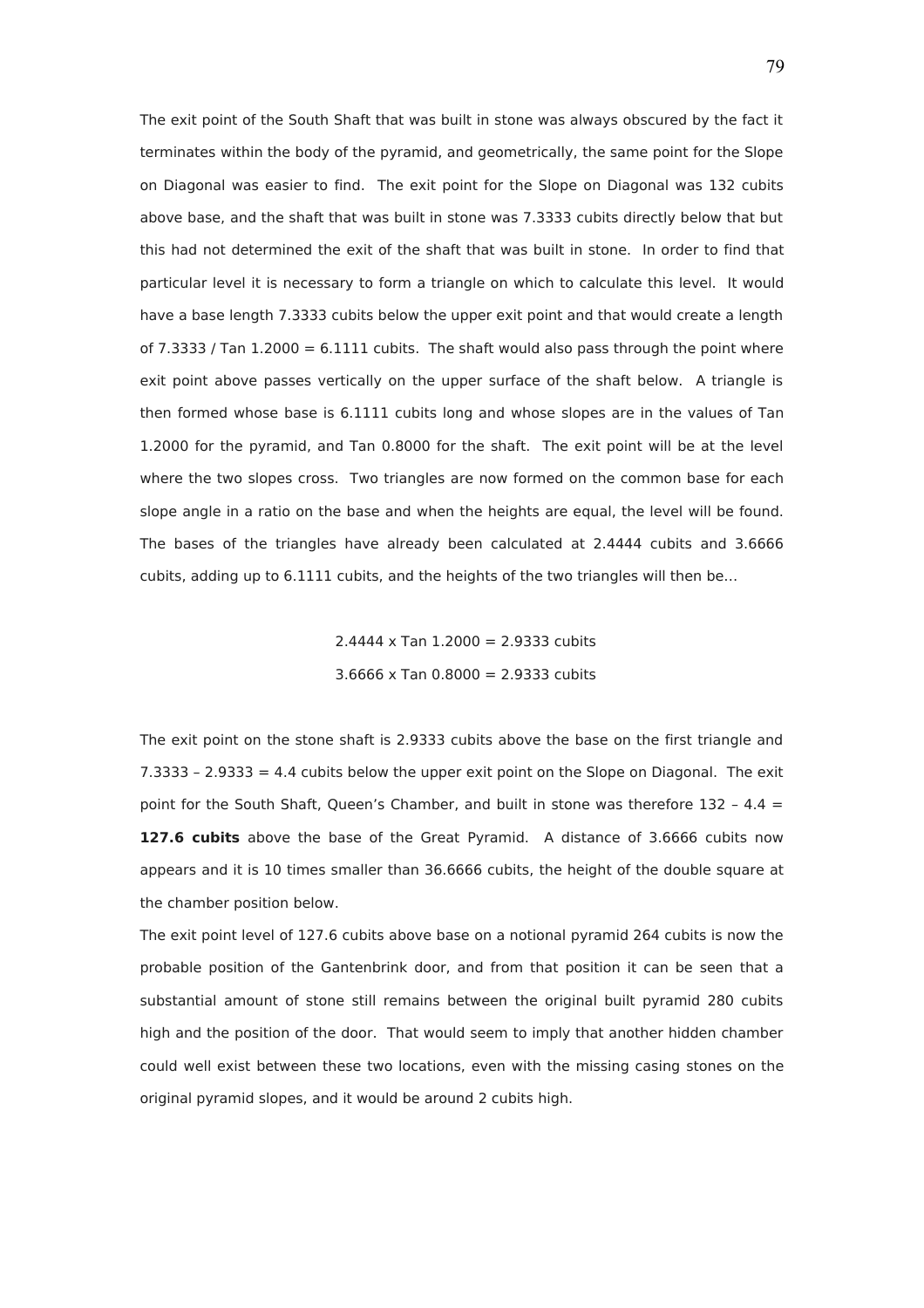



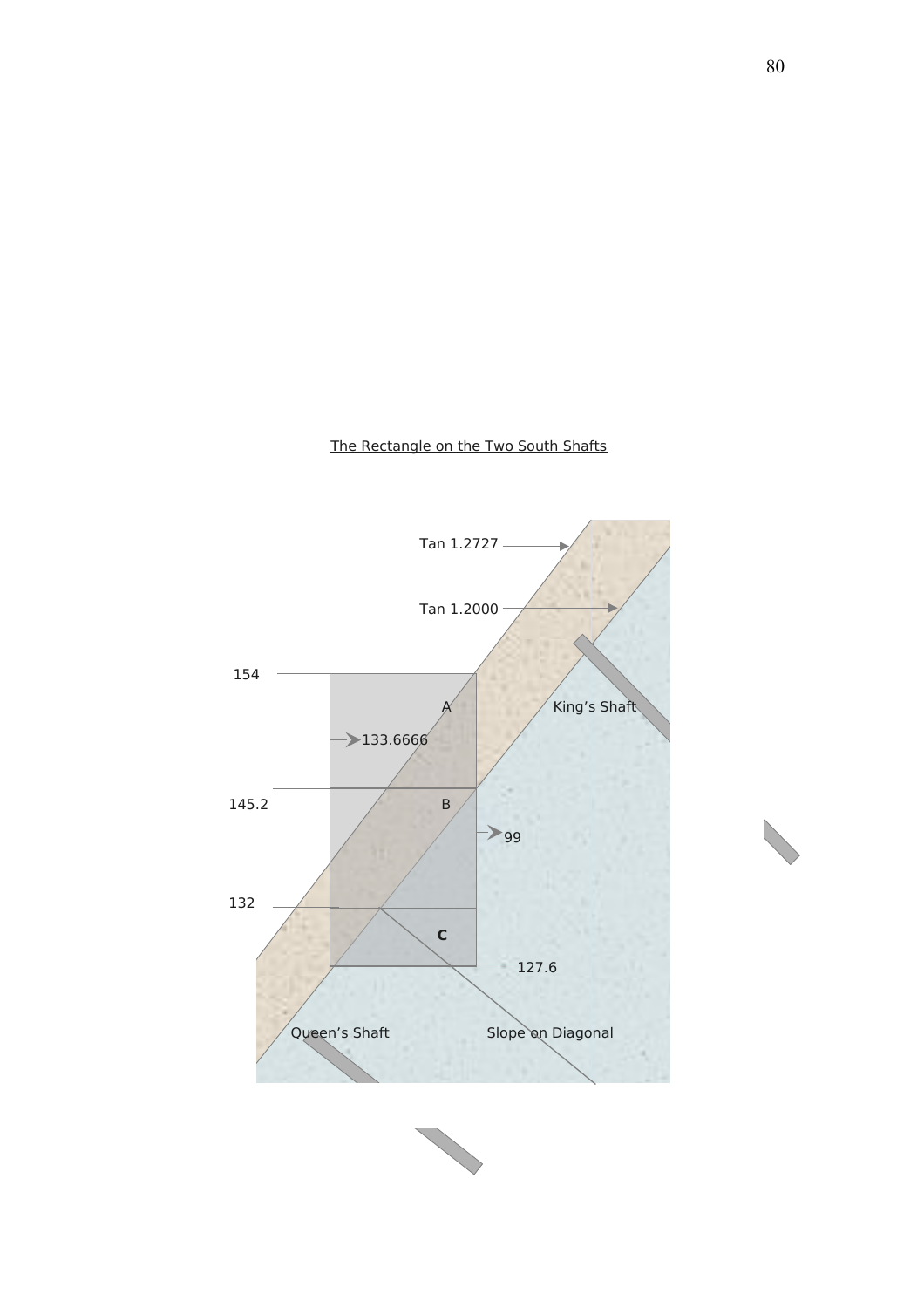The credibility of the rectangle based on the two shaft exit points can now be tested to see if it was intended to relate in any way with the two pyramid slope angles Tan 1.2727 and Tan 1.2000, for pyramids 280 cubits and 264 cubits high. If it makes no numerical sense it can fairly be assumed that such a rectangle was never there for any geometrical purpose, and was incidental. If on the other hand the rectangle does produce meaningful results it could only do so through the areas produced within it and related to something other area at the Great Pyramid. The candidate for that would be the base area that had been common to both pyramids and was  $440 \times 440 = 193600$  square cubits. There are three areas within the rectangle determined by the levels of shaft exit points and the crossing points of the rectangle on the pyramid slopes. There are shown as areas A, B, And C.

#### Rectangle A

Height =  $154 - 145.2 = 8.8$  cubits Width  $= 14.6666$  cubits Area =  $8.8 \times 14.6666 = 129.0666$  sq cubits 193600 / 129.0666 = **1500 times**

# Rectangle B Height =  $145.2 - 132 = 13.2$  cubits The lower level is in the same number as the height Width  $= 14.6666$  cubits  $Area = 13.2 \times 14.6666 = 193.6$  sq cubits 193600 / 193.6 = **1000 times**

 Rectangle C Height =  $132 - 127.6 = 4.4$  cubits Width  $= 14.6666$  cubits Area =  $4.4 \times 14.6666 = 64.5333$  sq cubits 193600 / 64.5333 = **3000 times**

### Total Rectangle

Height =  $154 - 127.6 = 26.4$  cubits

The height is the same number as the pyramid height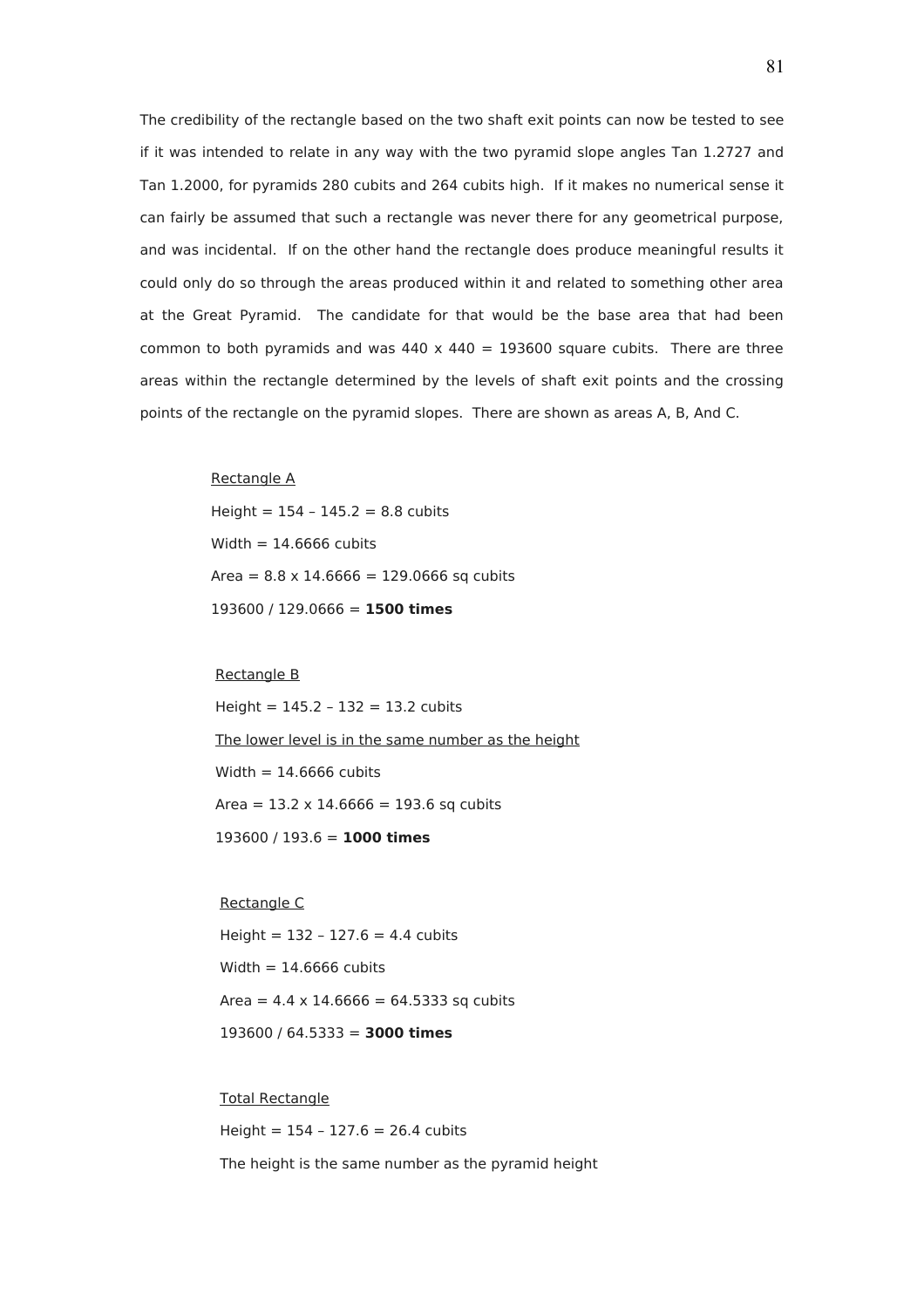Width  $= 14.6666$  cubits  $Area = 26.4 \times 14.6666 = 387.2$  sq cubits 193600 / 387.2 = **500 times**

These are incredible results! The numbers revealed demonstrate without any doubt at all that the rectangle, which is controlled by the two shaft exits points, gives out a valid and rational message related with the Great Pyramid base area in hundreds, and thousands, of whole number cubit multiples. This could not have occurred on a random basis and so it must be proof positive that the exit points were correct, the pyramid heights were correct, and the factors on the pyramid base area were correct, for none of these conditions could have come about if any part of the geometry had been wrong. That must mean that the notional pyramid 264 cubits high, and the built pyramid 280 cubits high, was correct and that both of these pyramids did exist, even though the smaller cannot be seen and the larger was reduced because the casing stones were taken.

## The Length of the South Shaft, Queen's Chamber

The exit point of the definitive South Shaft built in stone and taken off its upper surfaces is 127.6 cubits above base, and this level is quite possibly where the small door found by Gantenbrink is located inside the pyramid. Perhaps the end point marked by the door is not a door at all but a solid marker. If it is a marker then its location high up at the end of the shaft can be found by calculating the shaft itself. The length, measured on the upper surface, will be the hypotenuse of a right-angled triangle and with the exit point and starting point at the change of direction known, the distance can be found.

There would be a right-angled triangle on these two points. The height of that triangle would be the difference between the exit point level at 127.6 cubits above base, and the datum point at 44 cubits above base to give 83.6 cubits. The length of triangle is on the half-base of a pyramid above the level of 127.6 cubits for a pyramid 264 cubits high, to give a pyramid 264 - 127.6 = 136.4 cubits high, and a base of 136.4 / Tan 1.2000 = 113.6666 cubits. But the start point of the change of direction had been at 9.1666 cubits south of pyramid centre. The triangle base will then be  $113.6666 - 9.1666 = 1045$  cubits long and the square on the hypotenuse is equal to the sum of the squares of the other two sides.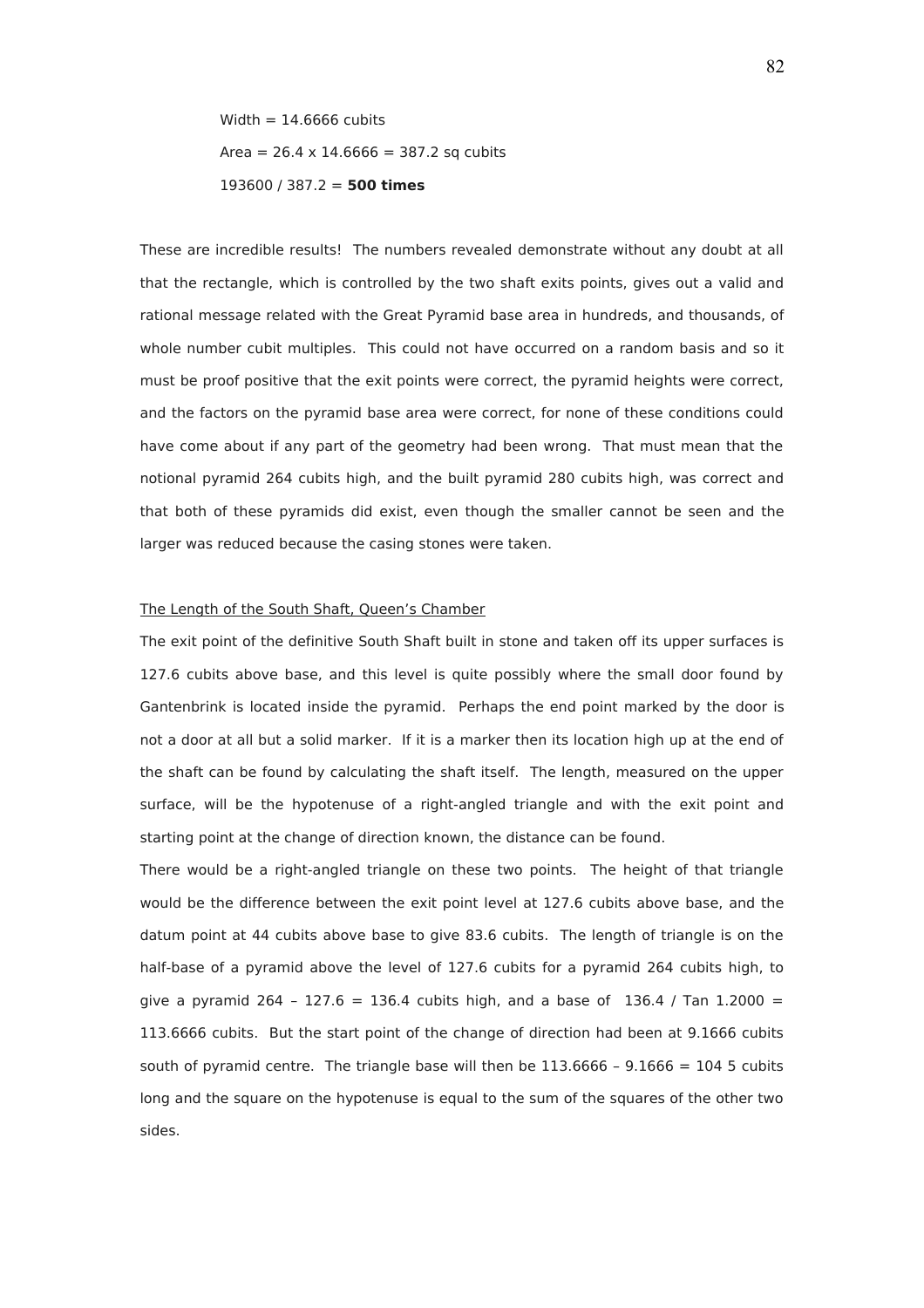# Shaft Length

Side  $83.6 \times 83.6 = 6988.96$  sq cubits Side  $104.5 \times 104.5 = 10920.25$  sq cubits 6988 96 + 10920.25 = 17909.21 sq cubits Square root of  $17909.21 = 133.82$  cubits 133.82 cubits x 1.7181 = 229.93 feet 229.93 feet  $/ 3 = 76.4333$  yards 76.4333 yards / 1.0936 = **70.08 metres**

According to Bauval and Gilbert, the robot machine had traversed a distance of some 65 metres before coming to a halt in front of the door at the top of the shaft. Gantenbrink had been measuring slope angles and not lengths of shafts, and there is no record which says that he had taken the machine so that it touched the door, or that he had actually measured the distance between the door and the change of shaft direction at the lower end. If the distance traversed had excluded the door - camera at say 3 metres, and another distance on the horizontal length of shaft - wall of the chamber, say 2 metres, then the shaft length was the required 70 metres.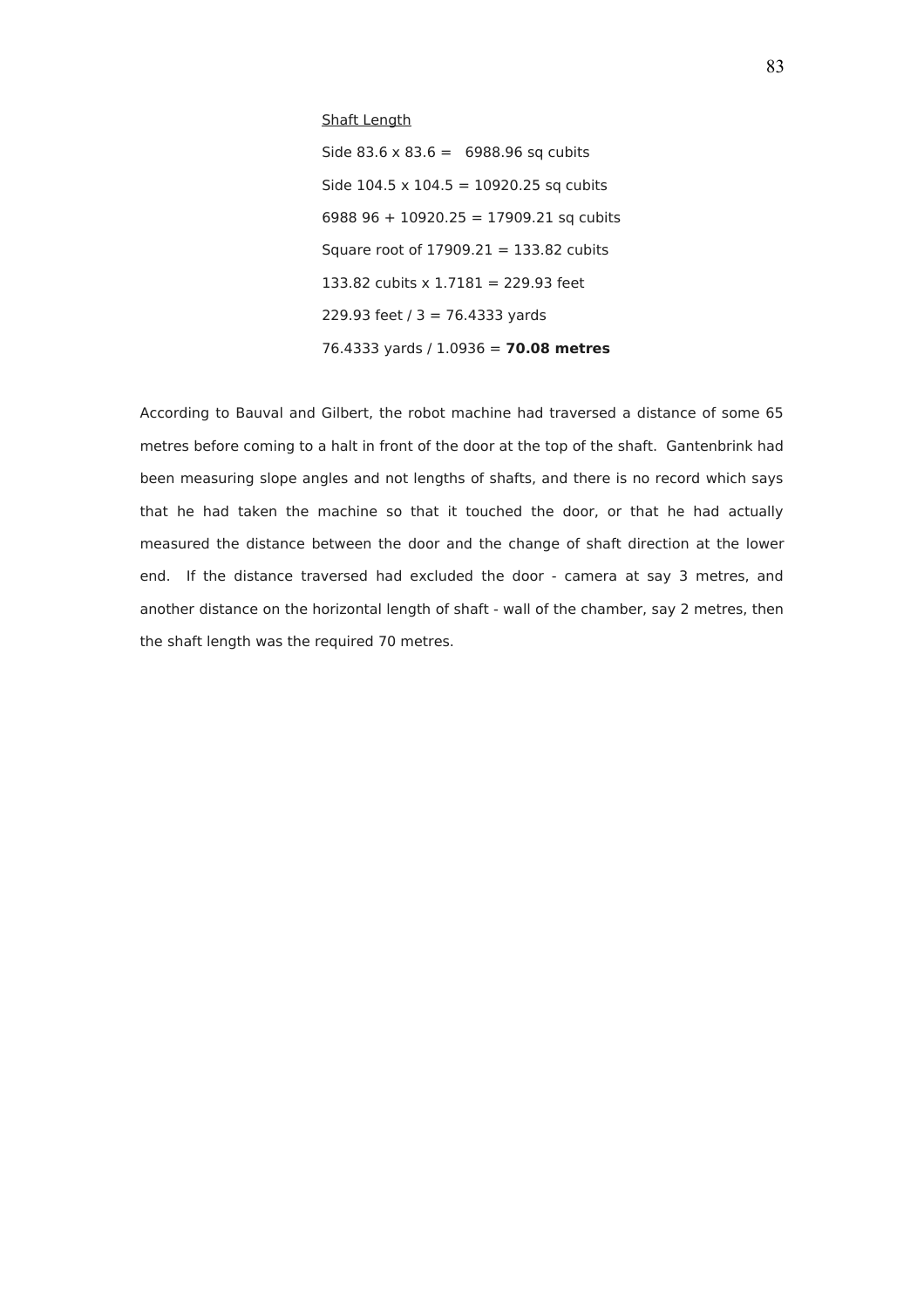# **THE NORTH SHAFT, QUEEN'S CHAMBER**

Not enough evidence has yet been amassed to establish exactly where the North Shaft of the Queen's Chamber leads or what had been its purpose. The extent is unknown beyond the position of the Grand Gallery because the shaft diverts laterally as it progresses upwards around the space taken up by the Grand Gallery, preventing any survey instrument from progressing beyond. As far as is known, the shaft is straight when seen from the side but cranked when seen from above. No exit point was ever found and like its partner opposite it was probably built closed at both ends.



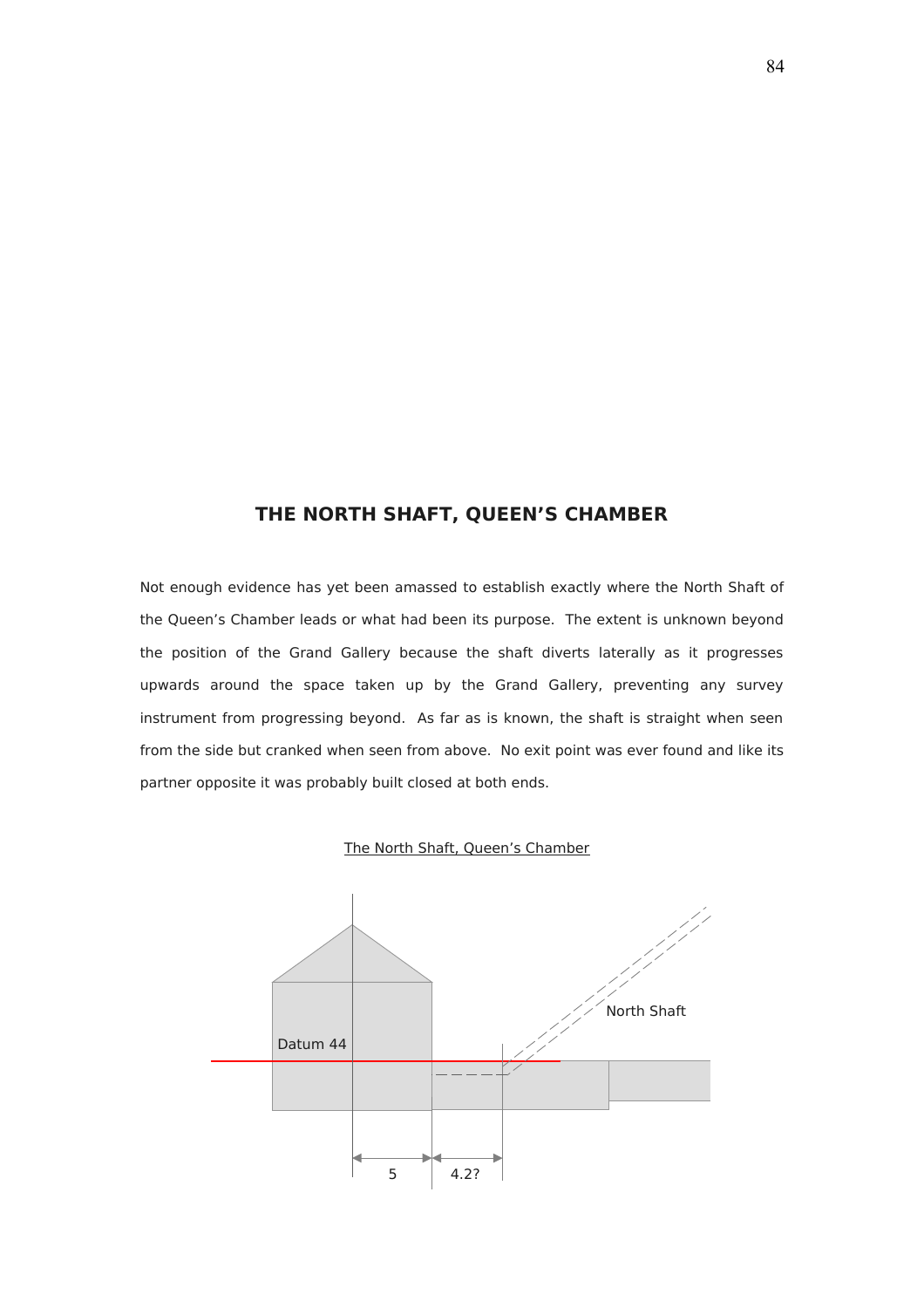A metal ball and a claw shaped instrument, along with a small piece of cedar wood, were found resting within the horizontal section when the shaft was first discovered. The ball and claw are now on display in the British Museum but the cedar wood is missing. Another long piece of wood is jammed at the change of direction and claims have bee made that it too was there when the shaft was first found. This shaft too had been very carefully constructed and it is probable that it too was intended as a geometrical line on section seen looking through the pyramid from east to west. What is known is that the inclination is very slightly less than that for the shaft opposite. There must have been a reason for that. Rinaldi and Maragioglio had surveyed as much of the shaft that they could reach and they found that the distance from the north wall to the change of direction from horizontal to sloping was 2.25 metres, compared with 2.29 metres for the shaft opposite, or something slightly less if it had been measured on the upper surface at say 2.20 metres. The distance between the face of the wall and the change of direction from horizontal to inclined would then convert to about the same distance as that opposite at around 4.20 cubits measured on the ceiling.

The two shafts openings are opposite on the horizontal plane and because their topsides both align with the ceiling of the entrance corridor, the upper surface of the North Shaft is on the datum level of 44 cubits above pyramid base just as it was for the shaft opening opposite. The start point on its upper surfaces can now be established before it begins to rise upwards and assuming that it does in fact continue upwards in a straight line, seen east to west and where it passes by the Grand Gallery, it might be possible to obtain the missing level of the exit point. But a number of other assumptions have to be made. The first assumption is that the two shafts were inter-related in the same manner as the two shafts of the King's Chamber above were also inter-related.

The angle of inclination of the South Shaft was at Tan 0.8000 and that for the North Shaft inclination has been found to be slightly less than that at around Tan 0.7600. The exit point for the South Shaft was at 132 cubits above base at a level of half the height of its related pyramid at 264 cubits. Perhaps therefore a similar relationship exists for the North Shaft with a similar half-base of 110 cubits on its pyramid square.

The pyramid slope angle for the South Shaft was Tan 1.2000 and the pyramid slope angle for the North Shaft would then be slightly less and Tan 1.1000 would seem a logical next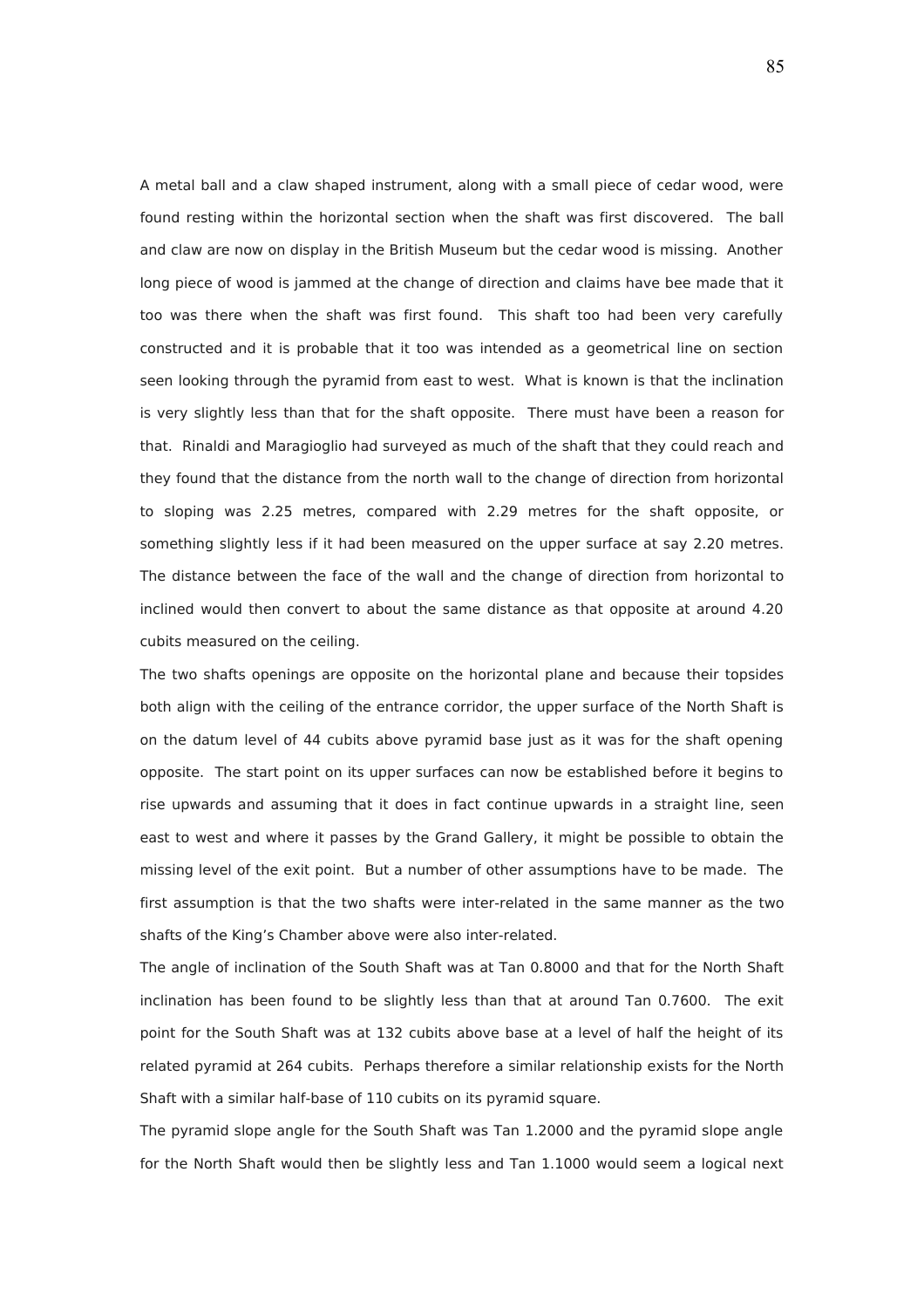step. The ancients had adopted rational numbers when they created Tan 0.8000 using the number 8 and if the missing pyramid height is also on a half-base of 220 cubits and it rose on a slope angle of Tan 1.1000, it would be 220 x Tan  $1.1000 = 242$  cubits high. That is an interesting result because the second pyramid square on the King's Chamber shaft exit points had both been of sides 242 cubits. It is unlikely that a vertical distance of 242 cubits would appear on the shaft above and then on the shaft below, combined with Tan 1.1000, by chance and that looks to be the correct slope angle for its associated notional pyramid height. If then the exit point were at half the pyramid height as it was for the shaft opposite then it would be 121 cubits above the base. That too looks logical.

Now it can be adopted to see if it makes rational geometrical sense and the resulting numbers would soon show why the Queen's Chamber was 10 cubits wide and centrally located inside the original Great Pyramid section.



The Pyramid on Tan 1.1000

A triangle whose hypotenuse is also the line of North Shaft can now be added and it would therefore be 121 - 44 = 77 cubits high. The change of direction of the shaft was 4.29 +  $5.00 = 9.20$  cubits from pyramid centre and that gives  $110 - 9.20 = 100.8$  cubits for the base of that triangle. The preliminary value for the Slope on Shaft would then be around  $77/100.8$  = Tan 0.7638 coming from a pyramid 242 cubits high and with base angles Tan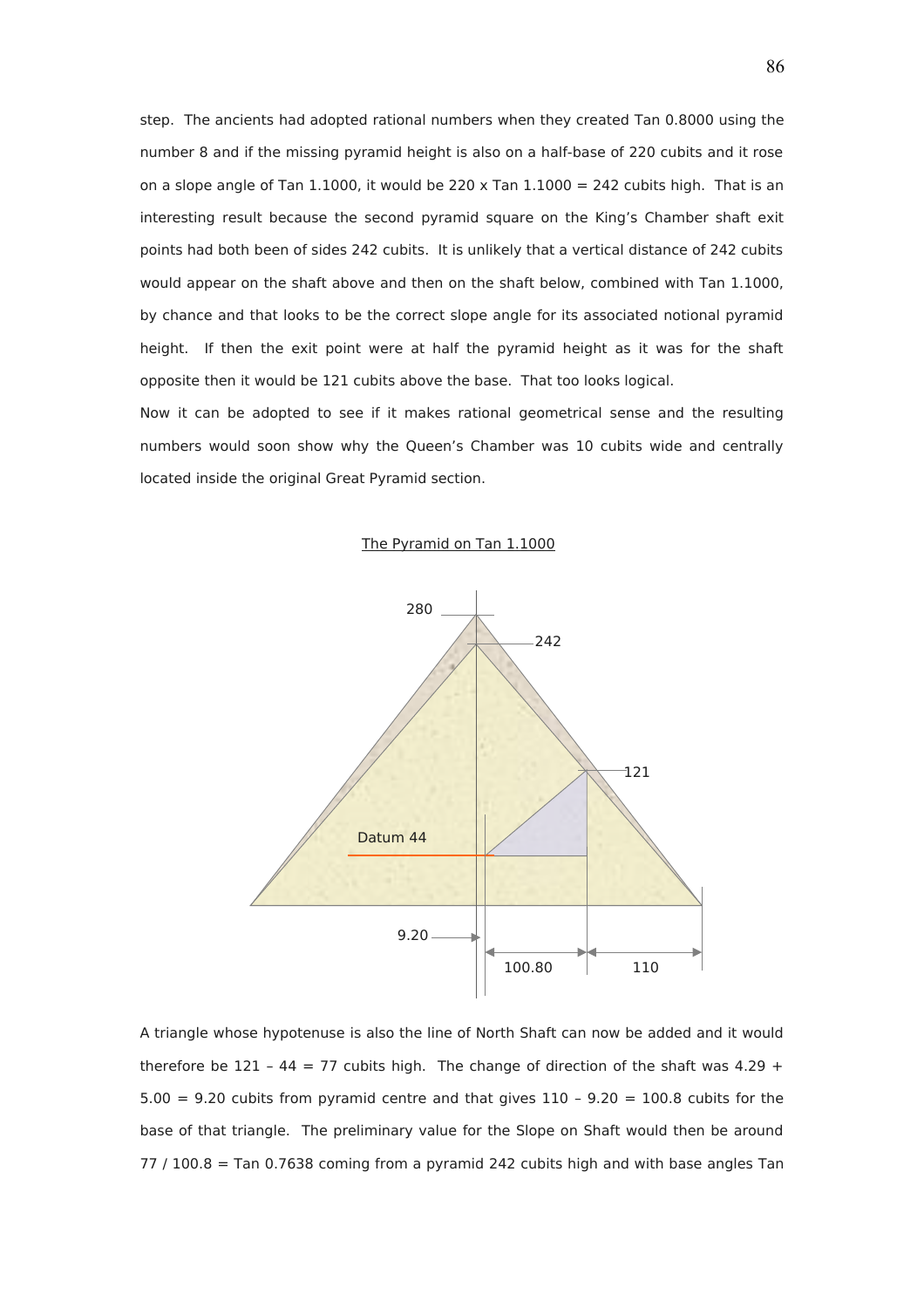1.1000 where such a result seems to be going in the right direction. But is it anywhere near to the correct shaft slope angle when measured in degrees? Petrie had measured the angle of inclination and he reported that it rose at 37 degrees 28 minutes 00 seconds. Were the angles the same when the geometrical angle was taken from the Standard Four Figure Tables?

$$
Tan\ 0.7627 = 37 \text{ degrees } 20 \text{ minutes } 00 \text{ seconds}
$$
\n
$$
Tan\ 0.0011 = 00 \text{ degrees } 02 \text{ minutes } 30 \text{ seconds}
$$
\n
$$
Tan\ 0.7638 = 37 \text{ degrees } 22 \text{ minutes } 30 \text{ seconds}
$$

Bauval and Gilbert, in their Orion Mystery say that it was 39 degrees and there remains some doubt about that. The pyramid geometry however, declares that it is within 6 minutes of arc of Petrie's finding and almost the same angle. That would say that the shaft slopes at close to Tan 0.7638 but would that be the correct design angle as originally intended?

## The Pyramid 242 cubits high

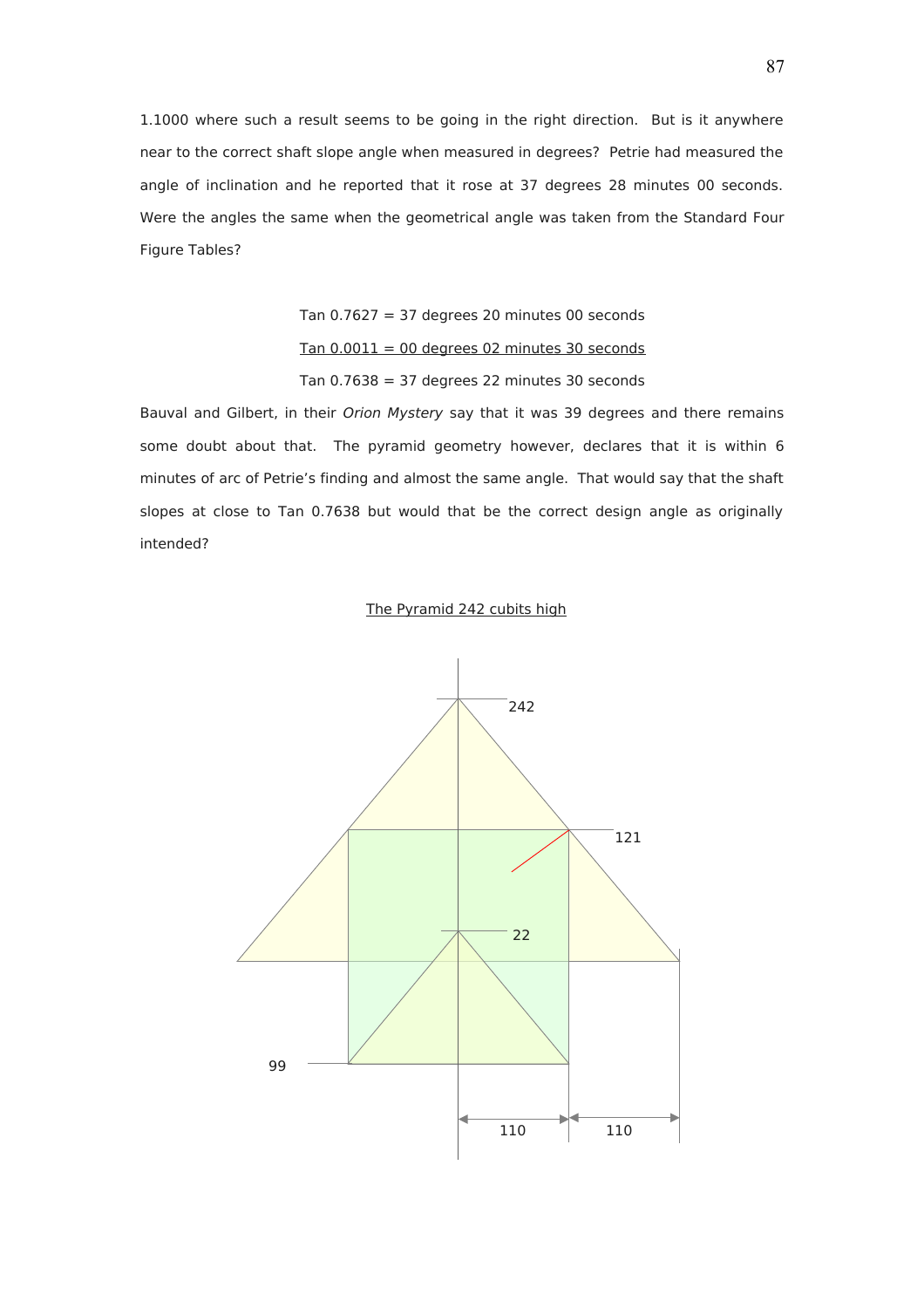A pyramid above the shaft exit level of 121 cubits, for a pyramid 242 cubits high, will be another 121 cubits high and its half base will be 121 / Tan  $1.1000 = 110$  cubits, which is half the length of the Great Pyramid half base at 220 cubits. The pyramid 242 cubits high is making rational sense and that says that **Tan 1.1000** is correct. The pyramid square would carry sides of 220 cubits and its corners would abut the slopes at 121 cubits above base. The square would extend below base by 220 -  $121 = 99$  cubits. That too is a rational number. A pyramid inside the square would be 121 cubits high and its tip would extend above the base by  $121 - 99 = 22$  cubits, another rational answer. The datum level on the Queen's Chamber was 44 cubits above pyramid base and the tip terminates at a point midway between.



The Two Pyramids and the Two Slopes on Diagonal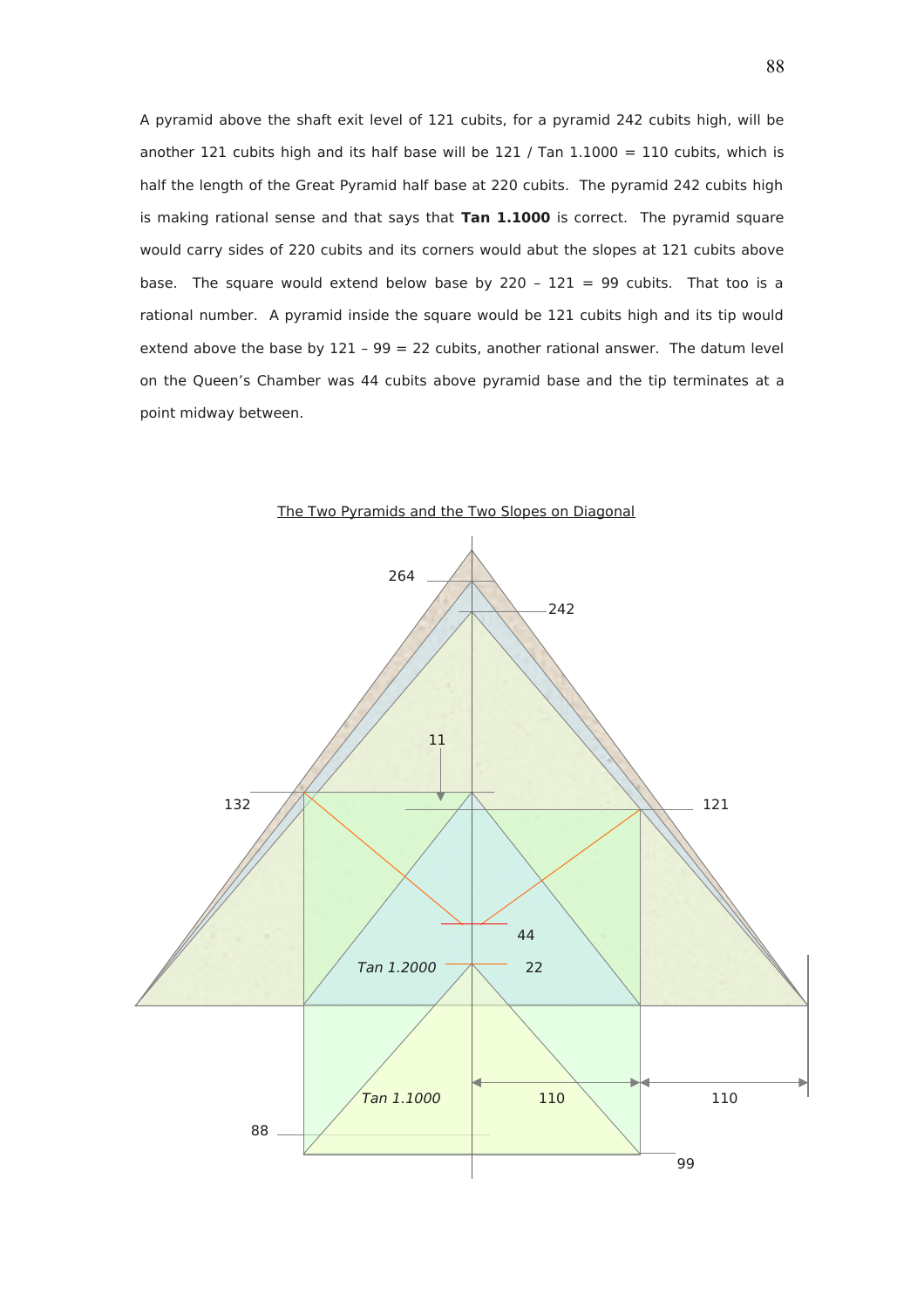At the two lower shaft exit points there is a difference between levels of 132 and 121 to give 11 cubits and any pyramid between those levels will have a half base 11 / Tan 1.2000  $= 9.1666$  cubits long. That was also the length of base of the triangle between the Slope on Shaft and the Slope on Diagonal for the South Shaft opposite. The half base must be a connecting link between the two shafts and the two exit levels.

A pyramid 132 cubits high has a half base of 132 / Tan  $1.2000 = 110$  cubits and a pyramid 121 cubits high has a half base of 121 / Tan  $1.1000 = 110$  cubits. Because of that there can be no second pyramid square for either of the Queen's Chamber pyramids whereas there were for the King's Chamber pyramids. The process has been brought to a geometrical halt.

All vertical distances between the two pyramids are in multiples of 11 cubits, the pyramid number and these results show that a notional pyramid 264 cubits high was viable.





There was a slight difference between this shaft and the one opposite because instead of one Slope on Diagonal this shaft carries two of them and they converge on one exit point instead of running parallel with the built shaft for the shaft opposite.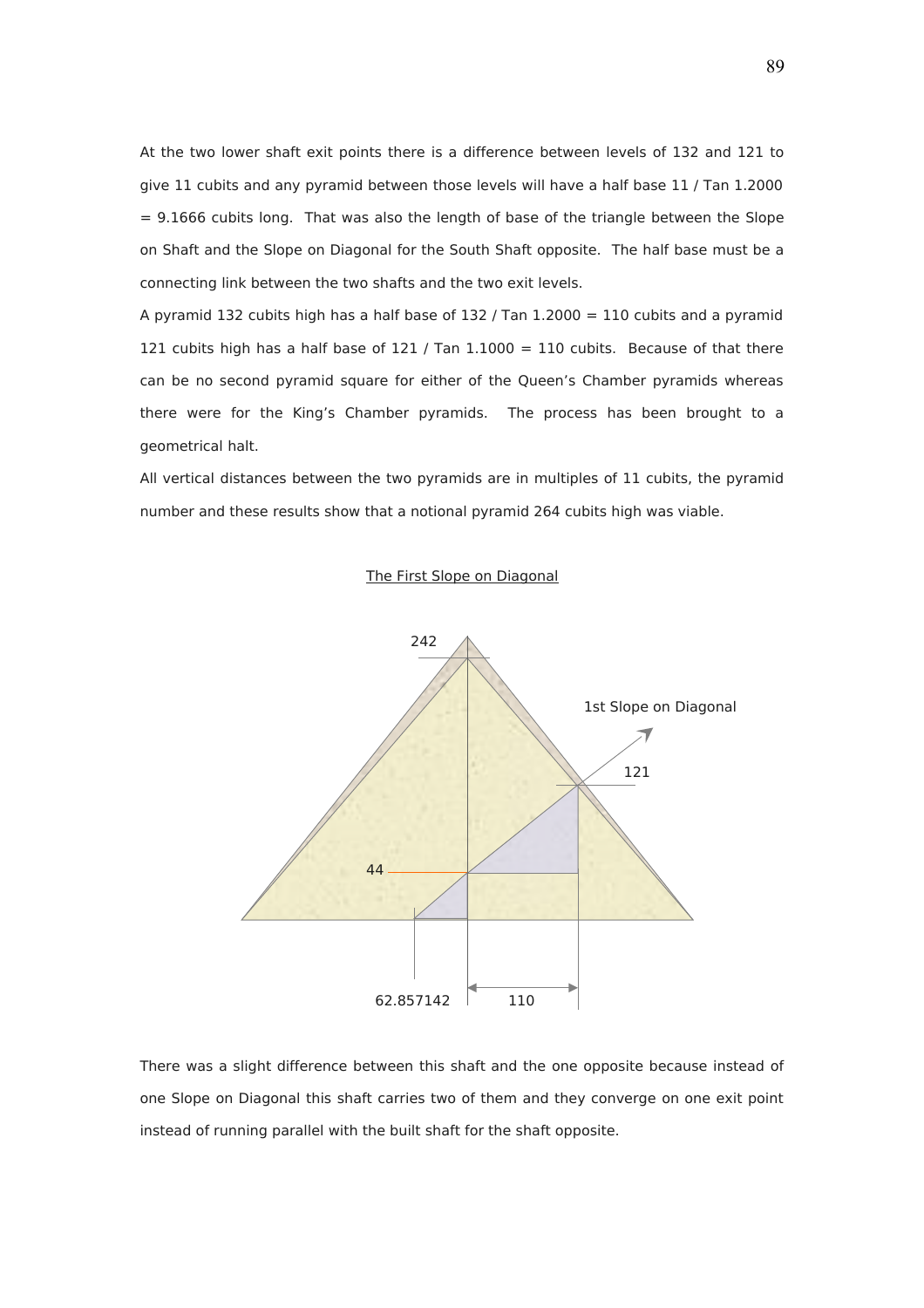The First Slope on Diagonal passes through pyramid centre at level 44 cubits on the datum and ends at level 121 cubits on the north slope of the notional pyramid 242 cubits high. The difference between levels is 121 cubits - 44 = **77 cubits**. The exit point is 110 cubits from the pyramid centre and that determines a slope angle of 77 / 110 = **Tan 0.7000**. That is hugely meaningful in terms of the spiritual entity. It must be the answer! It represents the number 7 instead of 8 in the same way as Tan 0.7000 occurs here as had Tan 0.8000 occurred for the opposite Slope on Diagonal. If the Slope on the Diagonal were extended to the baseline of the Great Pyramid it will cross the pyramid baseline at a position 44 / Tan  $0.7000 = 62.857142$  cubits from pyramid centre and south of pyramid centre. The base is 440 cubits long and there will be 440 /  $62.857142 = 7$  divisions on the base, a slope angle of Tan 0.7000, an exit point 77 cubits above datum, and now there is a base divided by 7. This is the Egyptian god Set whose number was 7. There is no doubt about it.





The Second Slope on Diagonal is based on the supposition that it would pass through the base of the Great Pyramid at 55 cubits south of pyramid centre in the same manner that the Slope on Diagonal opposite had passed through the base at 55 cubits north of pyramid centre. If that were true then another triangle would exist with a base length of  $55 + 110$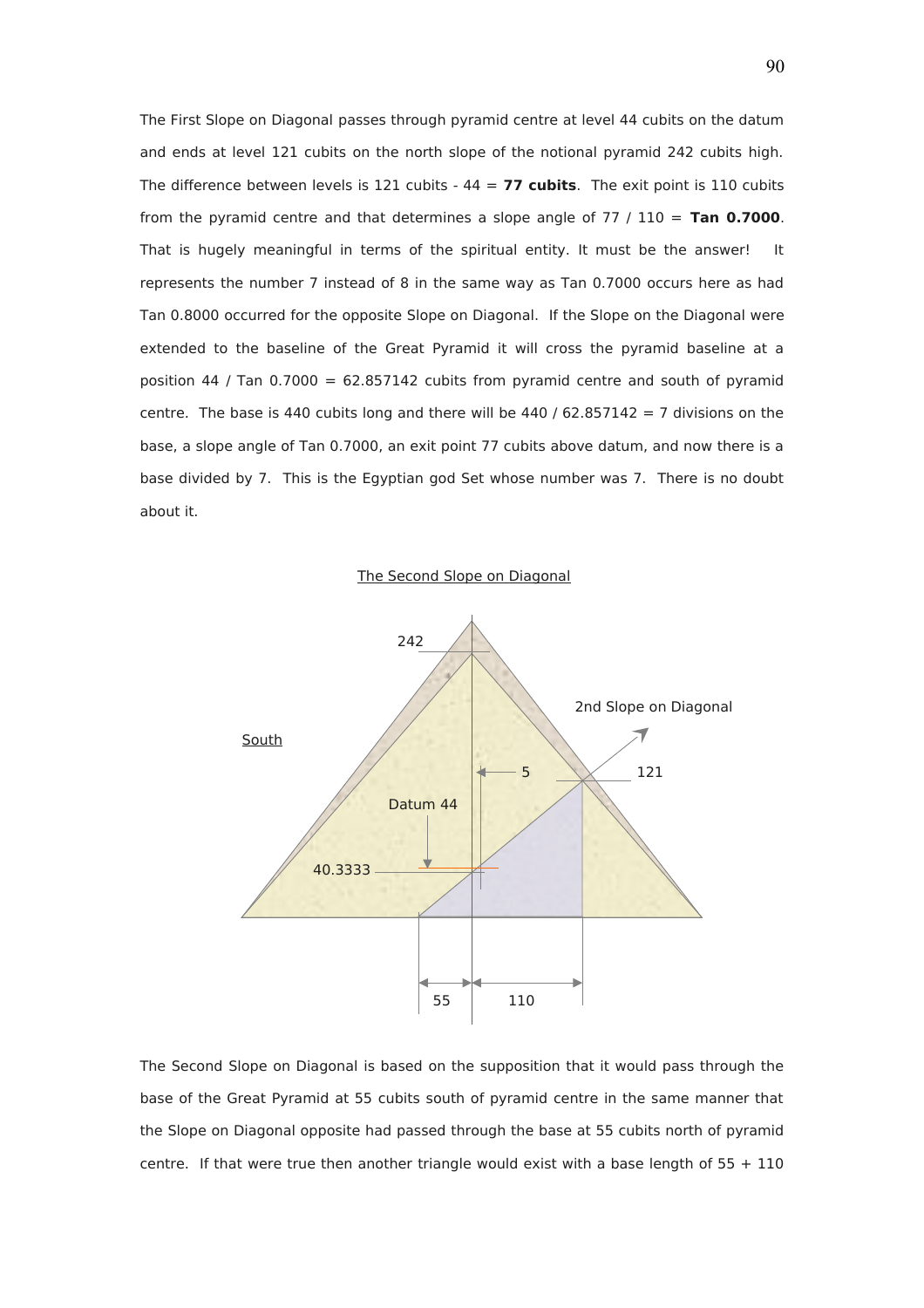$= 165$  cubits and a height of 121 cubits at a slope angle of 110 / 165 = **Tan 0.7333**. That is extraordinary because the triangle on the base of the Queen's Chamber floor below the datum of 44 cubits was 7.3333 cubits high for the shaft opposite. The identical number has now appeared as a tangent instead of a distance. That would be logical because the adjacent side of that triangle was 9.1666 cubits long sloping at Tan 0.7333. The triangle will therefore cross pyramid centre at 55 x Tan  $0.7333 = 40.3333$  cubits above base and that is 3.6666 cubits below the datum at 44 cubits where the double square for the shaft opposite had been 36.6666 cubits high and 10 times greater.

A triangle 3.6666 cubits high sloping at Tan 0.7333 will be 3.6666 / Tan 0.7333 = 5 cubits long exactly! That is precisely the half width distance between pyramid centre and the north wall of the Queen's Chamber. That is extraordinary! The chamber is 10 cubits wide and half of that is 5 cubits! The Second Slope on Diagonal therefore passes through the chamber on pyramid centre at a level of 40.3333 cubits above base, and that was clearly why the Queen's Chamber was built 10 cubits wide and why it was placed on pyramid centre. The reason for the Second Slope on Diagonal has now been found. It was to reveal the vertical distance of 7.3333 cubits on the triangle and to decide the half-width distance for the Queen's Chamber. What then was the angle for the Slope on Shaft?



The Slope on Shaft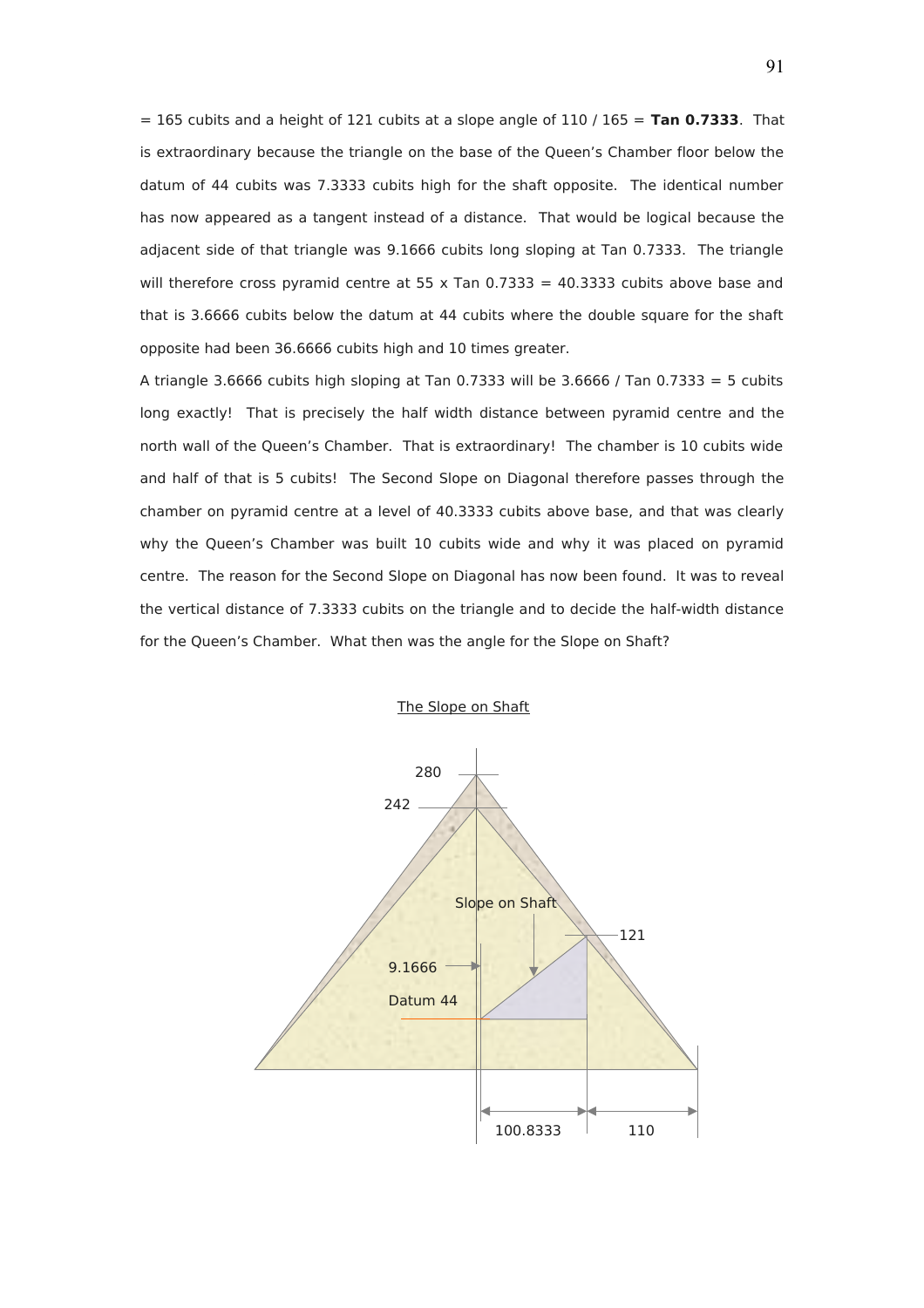The distance of 9.20 cubits as used earlier was only a rough estimate and it was probably not exactly correct. Since a triangle 7.3333 cubits high and 9.1666 cubits long has emerged on the North Shaft as well as the South Shaft it is almost certain that 9.1666 cubits was the correct distance for both shafts from pyramid centre to the change of shaft direction as seen on its upper surfaces. If 9.1666 cubits is used instead of the measured 9.20 cubits then the slope angle in tangent will change by a very slight amount, but that amount will comply with the hidden geometry and make all the difference.

A triangle that is  $121 - 44 = 77$  cubits high will carry a base  $110 - 9.1666 = 100.8333$ cubits long and the design angle for the shaft that was built in stone will then have been in the value of  $77 / 100.8333 =$  **Tan 0.7636 recurring**. That is the answer! It is a number typical of the Great Pyramid recurring in tangential form. The inclination for the Slope on Shaft of the North Shaft at Tan 0.7636 can now be converted into degrees…

> Tan  $0.7627 = 37$  degrees 20 minutes 00 seconds. Tan  $0.0009 = 00$  degrees 02 minutes 00 seconds. Tan  $0.7636 = 37$  degrees 22 minutes 00 seconds.

Petrie had measured the angle at 37 degrees 28 minutes and he was just 6 minutes in excess of the angle designed by the ancients for this shaft. The geometry is correct. There were no parallel lines on the two Slopes on Diagonal, and the Slope on Shaft will therefore converge with them on the exit point at 121 cubits above base for a pyramid 242 cubits high. This can be seen where the three alignments pass through the Queen's Chamber.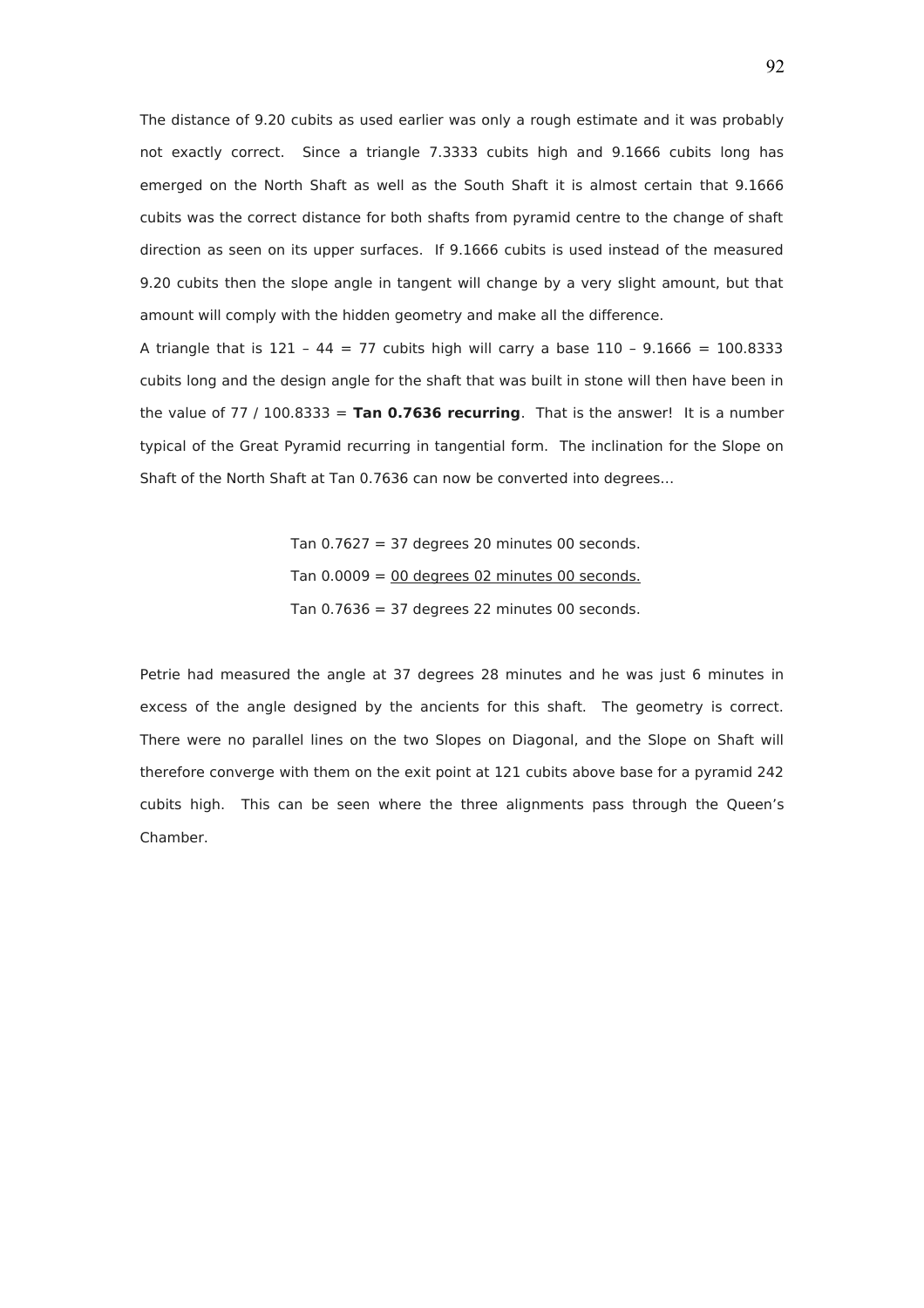

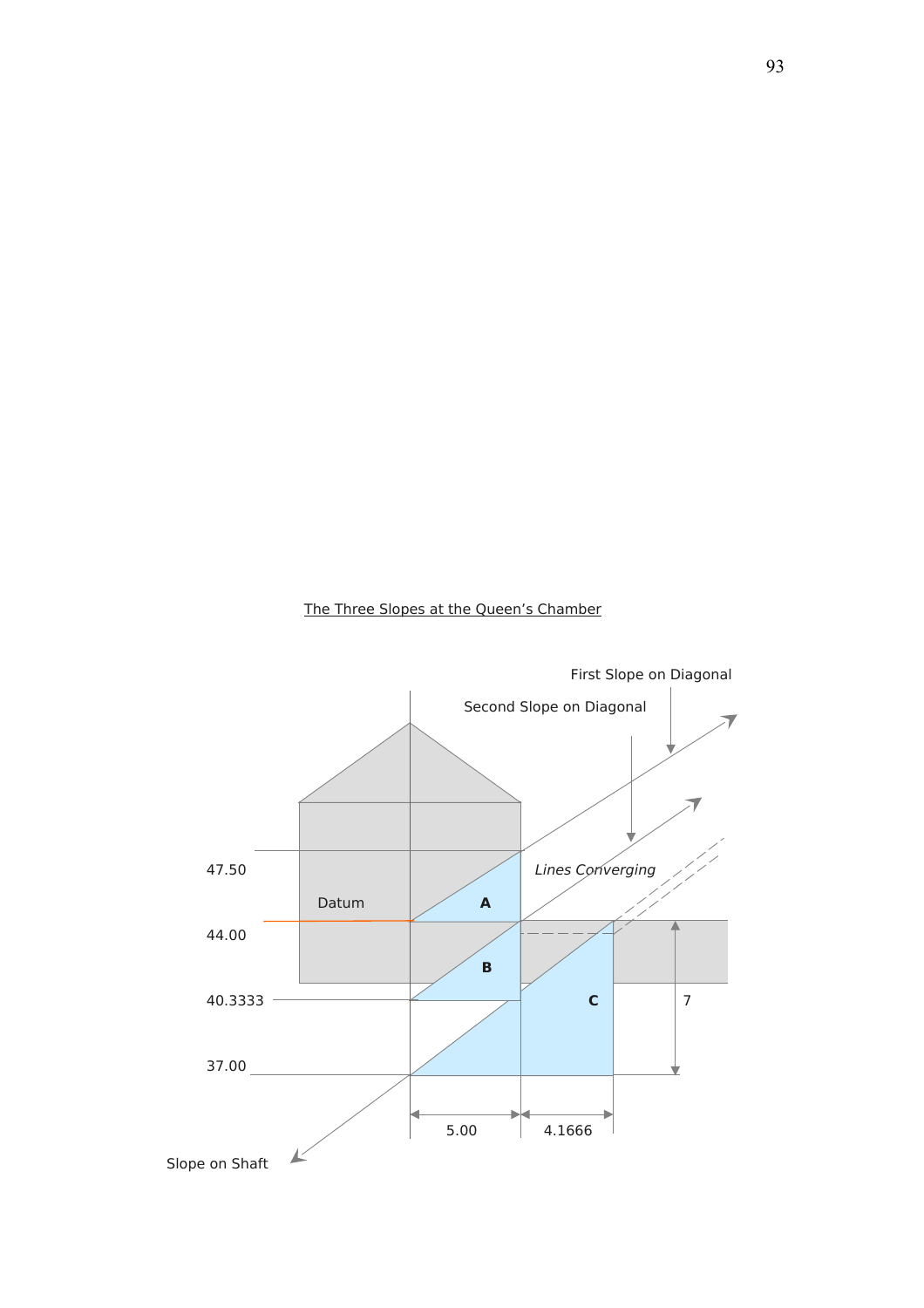# The Upper Slope on Diagonal A

It had to carry the less steep angle of Tan 0.7000 in order to converge on the exit point. The triangle is 3.5 cubits high on a base of 5 cubits and 3.5 /  $5 =$  Tan 0.7000. It fits exactly.

# The Lower Slope on Diagonal B

It had to carry a slightly steeper angle in order to converge on the exit point and the triangle is 3.6666 cubits high on a base of 5 cubits to give a slope of 3.6666 /  $5 =$  Tan 0.7333. That angle is correct.

### The Slope on Shaft in stone at C

The angle had to be steeper still if it was to converge on the exit point and its length must comply with the change of direction on the upper surfaces of the horizontal shaft section. The triangle will be 9.1666 cubits long and 7 cubits high to give 7 / 9.1666 = Tan 7636 recurring.

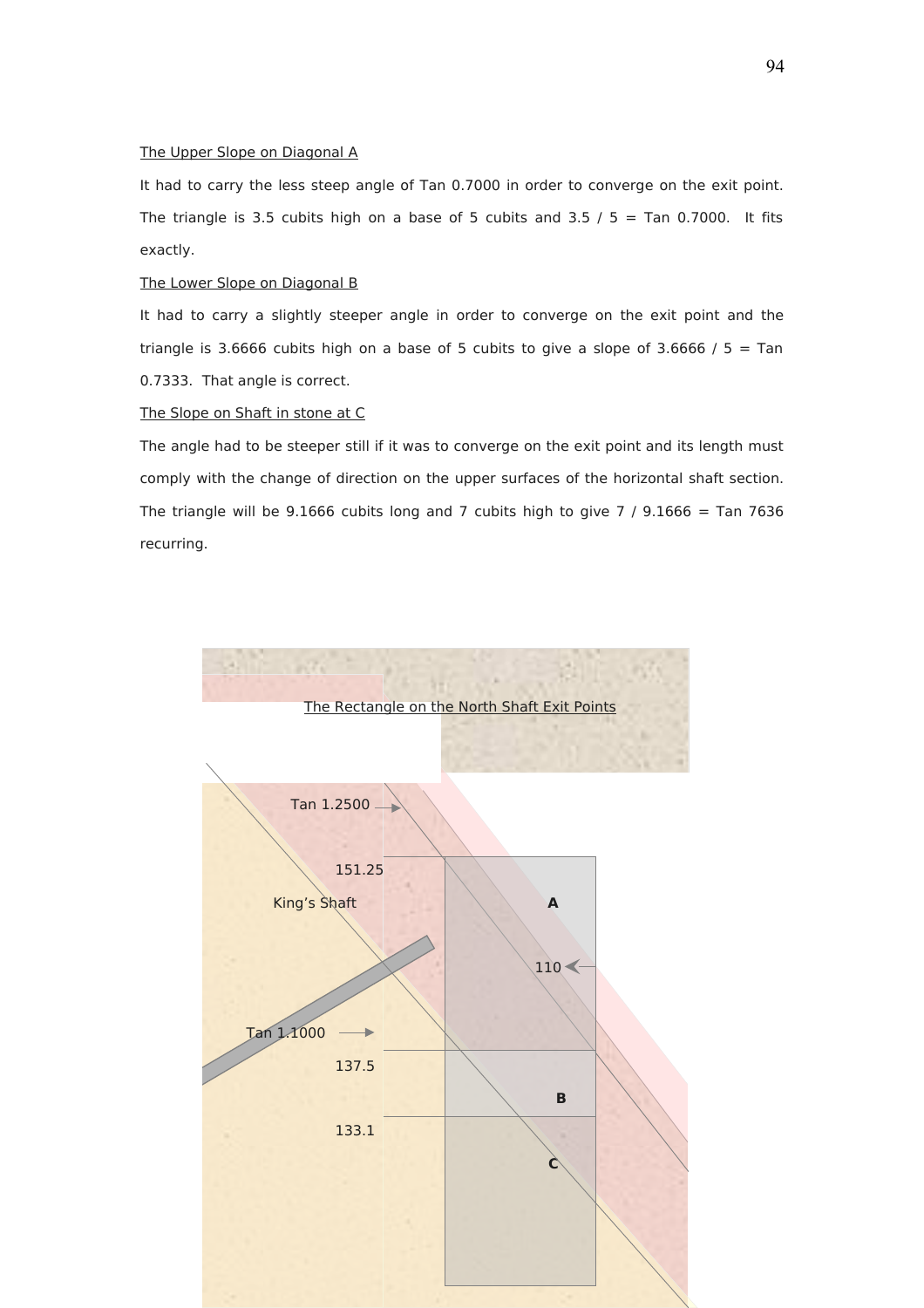

The rectangle encompasses slopes of pyramids 275 cubits high and 242 cubits high at slope angles Tan 1.2500, and Tan  $1.1000$ , and it falls between the shaft exit levels of 151.25 cubits and 121 cubits above base, making it 30.25 cubits high. The half-base distances on the two pyramid squares for these shafts were at 99 cubits and 110 cubits north of pyramid centre, making the rectangle 11 cubits wide. The areas of the subrectangles can now be found to see how they will divide into the area of the Great Pyramid base at 193600 square cubits.

> Rectangle A  $Height = 11 \times Tan \, 1.2500 = 13.75 \, cubits$ Width  $= 11$  cubits Area =  $13.75 \times 11 = 151.25$  sq cubits Upper level  $= 151.25$  cubits Lower level =  $151.25 - 13.75 = 137.5$  cubits The height is in the same number as the lower level The area is in the same number as the upper level 193600 / 151.25 = **1280 times**

 Rectangle B Height =  $137.5 - 133.1 = 4.4$  cubits Width  $= 11$  cubits Area =  $4.4 \times 11 = 48.4$  sq cubits Half of  $48.4 = 24.2$  the number in the pyramid height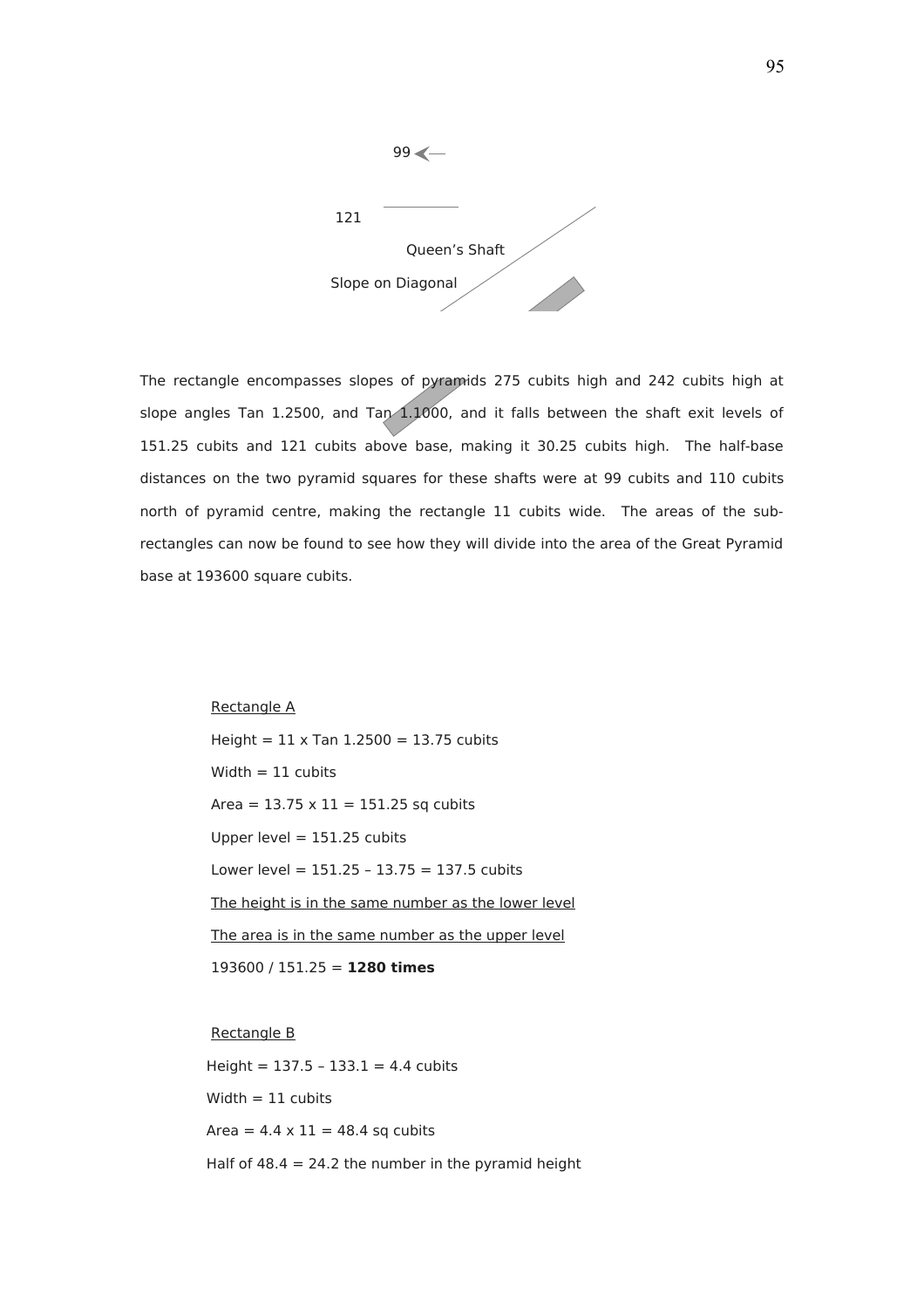#### 193600 / 48.4 = **4000 times**

Rectangle C

Height =  $11 \times$  Tan  $1.1000 = 12.1$  cubits Width  $= 11$  cubits  $Area = 12.1 \times 11 = 133.1$  sq cubits Upper level =  $121 + 12.1 = 133.1$  cubits Lower level  $= 121$  cubits The area is in the same number as the upper level The height is in the same number as the lower level 193600 / 133.1 = **1454.5454 times**

 Total Rectangle Height =  $151.25 - 121 = 30.25$  cubits Width  $= 11$  cubits Area =  $30.25 \times 11 = 332.75$  cubits 193600 / 332.75 = **581.8181 times**

If the number of times that the rectangle on the south slopes had divided into the Great Pyramid base at 500 times is deducted from the rectangle on the north slopes at 581.8181 times, the answer is 81.8181. But 818181 could also be read as 181818 and there were 1.718181 feet to a cubit where 1818 appears again. The difference is in the number 18 or 1 and 8. These are significant numbers in the context of the deities because **1818** looks very much like **1S1S** who was the predominant Egyptian goddess. This appears to be saying that the lower exit point south and the upper exit point north were connecting the Great Pyramid with the goddess Isis. Then there is some more of the mathematical mind games.

The area of 133.1 square cubits is 2.75 times the area of 48.4 square cubits and 2.75 is ten times less than the pyramid 275 cubits high on the upper exit point on the North Slope.

The total rectangle area 332.75 square cubits is 6.875 times the area of 48.4 square cubits, and  $6.875 \times 2 = 13.75$  and ten times less than 137.5 cubits, which is half of 275 cubits.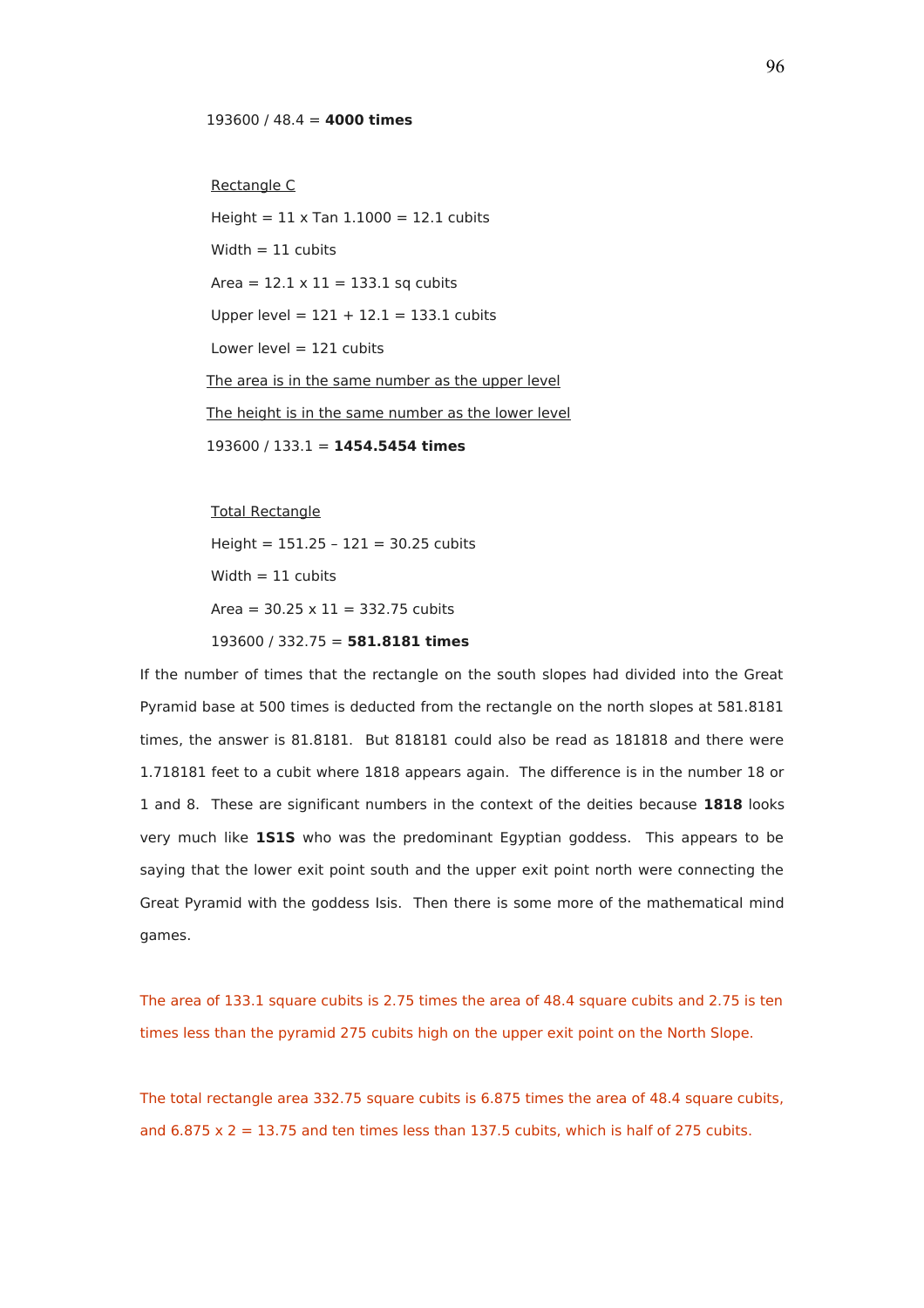The total rectangle area 332.75 square cubits is 2.5 times the area of 133.1 square cubits on sub-rectangle C, and 2.2 times the area of 151.25 square cubits on sub-rectangle A, where 151.25 linear cubits was the level of the exit point for the upper shaft.

There is absolutely no doubt that the rectangle on the south pyramid slopes produces results that in no way whatsoever could be construed as being random. The unavoidable corollary of that is that they were accurately planned. If they were planned, then they were intended to carry messages down the centuries and those messages were in the language of number.

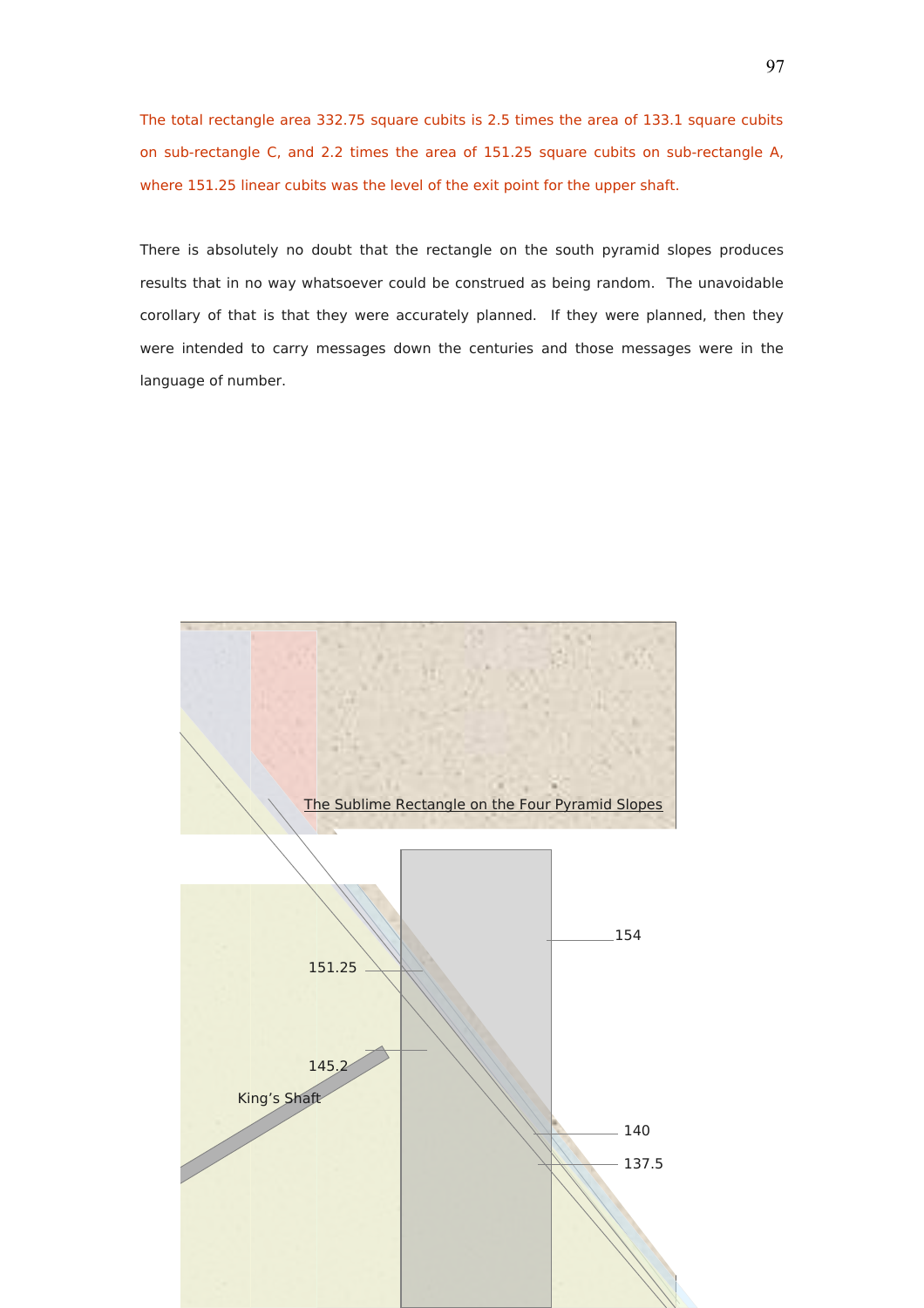

Having discovered that the area of the rectangle on the north and south shaft exit points and their related slopes, divides into the Great Pyramid base in rational numbers, it appears very likely that something similar occurs when all four of the shaft exit points were represented by rectangles on the slopes. Quite possibly, they could be seen in any number of permutations perhaps using the mathematics that would extend far beyond the limited confines of this account.

A rectangle that encloses all four of the shaft exit levels can be shown on any of the four pyramid sides but the north slopes are now shown here together at their respective slope angles of Tan 1.2727, Tan 1.2500, Tan 1.2000, and Tan 1.1000. Then the shaft exit levels at 154 cubits, 151.25 cubits, 132 cubits, and 121 cubits are also shown.

# Total Rectangle Height = 154 – 121 = 33 cubits  $Width = 110 - 99 = 11$  cubits Area =  $33 \times 11 = 363$  sq cubits 193600 / 363 = **533.3333 times**

The levels of the crossing points between the two vertical sides of the sublime rectangle and the four sloping sides that had been derived from the four shaft exit points can be calculated, using tangents with the number 11 that appears to have been deliberately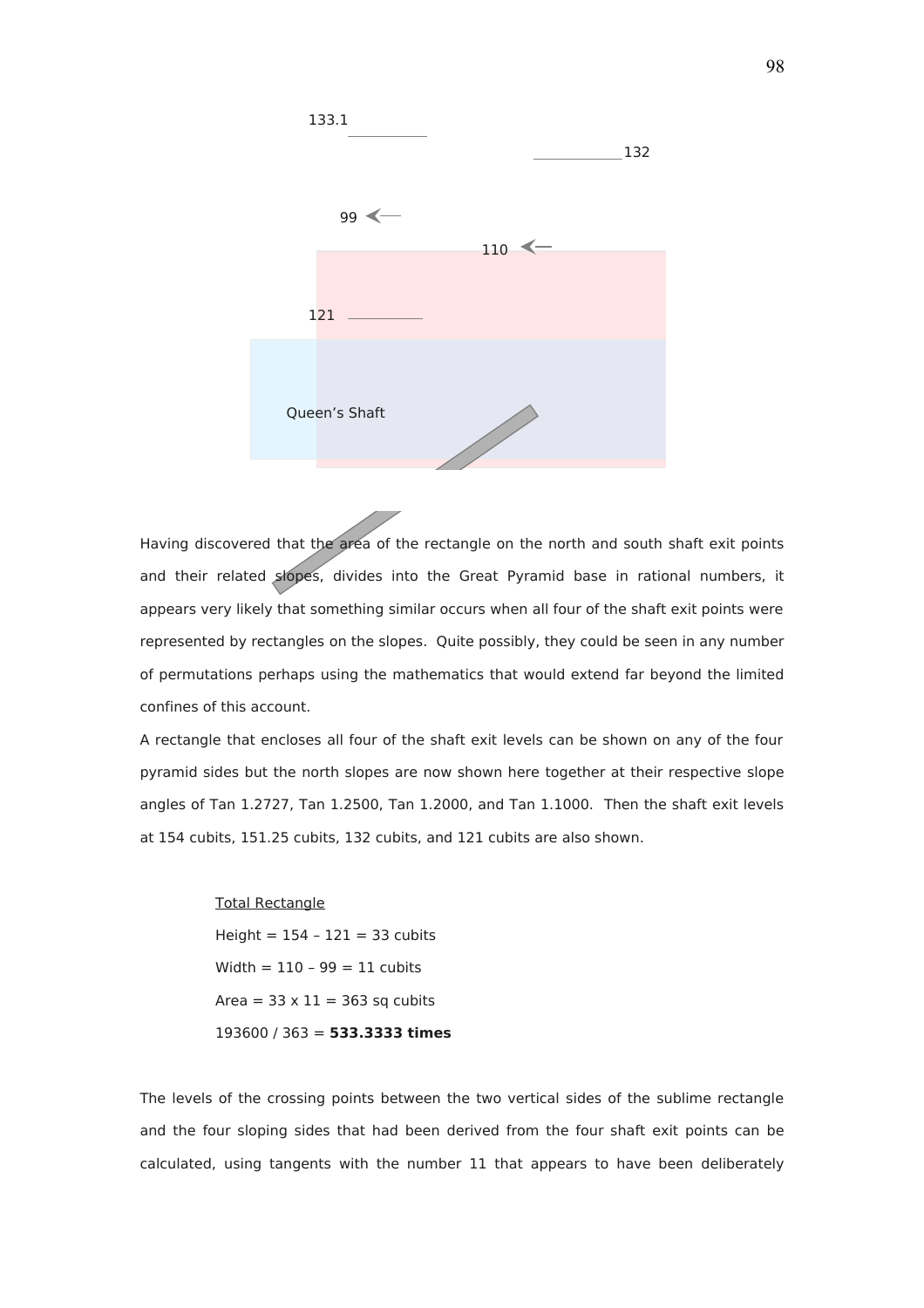included. If it were deliberately intended, and there is no doubt that it was, then the number 11 had been part of the pyramid as a whole before it was even planned or built. It was part of the concept. The series can then be shown from the lowest level and working upwards.

> North Shaft, Queen's Chamber Lower Level  $= 121$  cubits above base  $Height = 11 \times Tan \, 1.1000 = 12.1 \, cubits$  The lower level is in the same number as the height Upper level =  $121 + 12.1 = 133.1$  cubits above base Area covered =  $12.1 \times 11 = 133.1$  square cubits The upper level is in the same number as the area

> South Shaft, Queen's Chamber Lower level  $= 132$  cubits above base  $Height = 11$  Tan  $1.2000 = 13.2$  cubits The lower level is in the same number as the height Upper level =  $132 + 13.2 = 145.2$  cubits above base Area covered =  $13.2 \times 11 = 145.2$  square cubits The upper level is in the same number as the area

 North Shaft, King's Chamber Upper level  $= 151.25$  cubits above base  $Height = 11 \times Tan \, 1.2500 = 13.75 \, cubits$ Lower level =  $151.25 - 13.75 = 137.5$  cubits above base The lower level is in the same number as the height Area covered =  $13.75 \times 11 = 151.25$  square cubits The upper level is in the same number as the area

 South Shaft, King's Chamber Upper level  $= 154$  cubits Height =  $11 \times$  Tan  $1.2727 = 14$  cubits Lower level =  $154 - 14 = 140$  cubits above base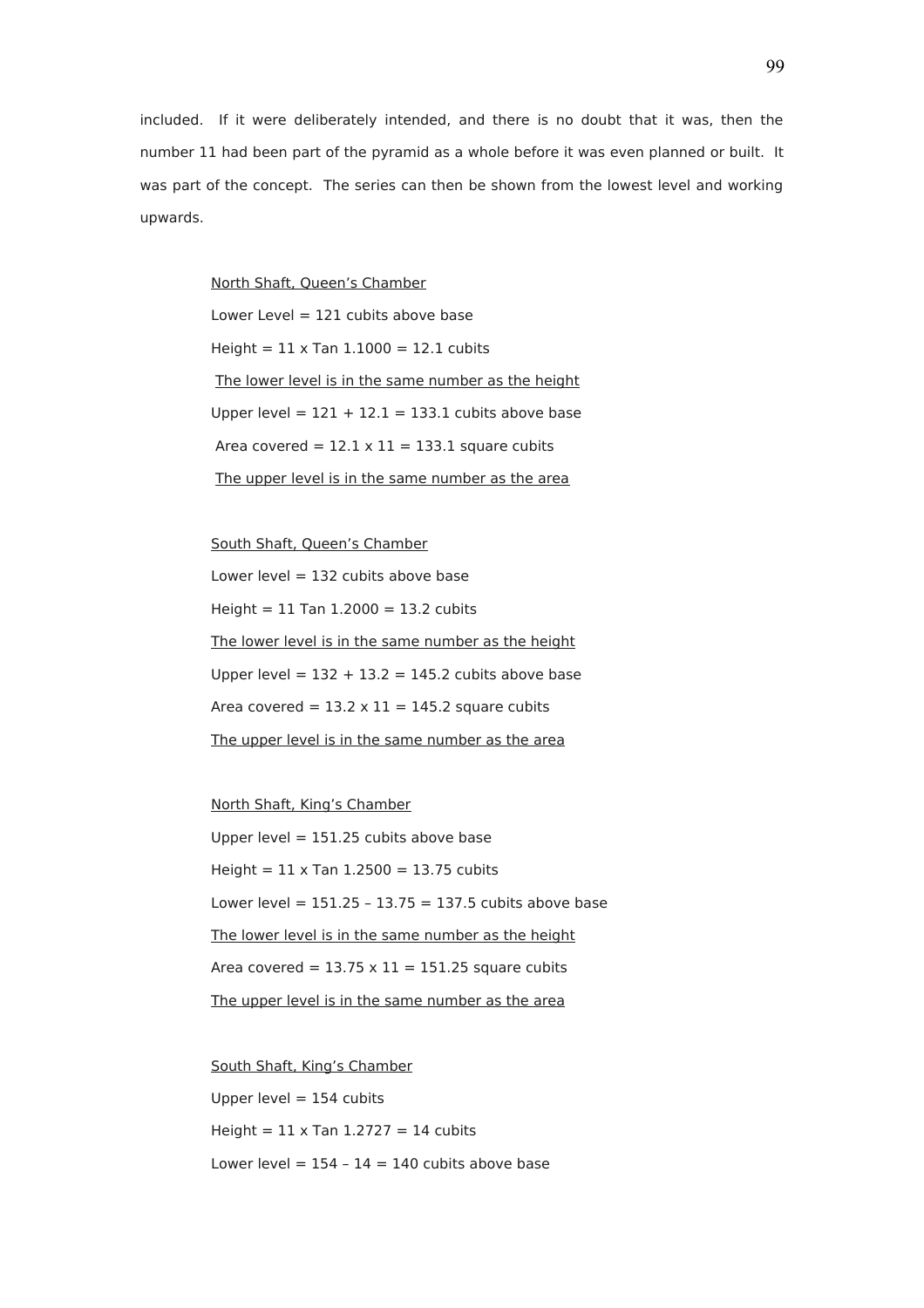The lower level is in the same number as the height Area covered =  $14 \times 11 = 154$  square cubits The upper level is in the same number as the area

There cannot be any doubt that the sublime rectangle is a viable mathematical entity that proves the four shaft slope angles at the positions of the four shaft exit points on their relative slopes of the diagonal. There is no real possibility that this could have come about by some obscure circumstance or by any incredibly devious manufacturing process. That says that this had been planned and that the pyramid was mathematical. There is no doubt at all.

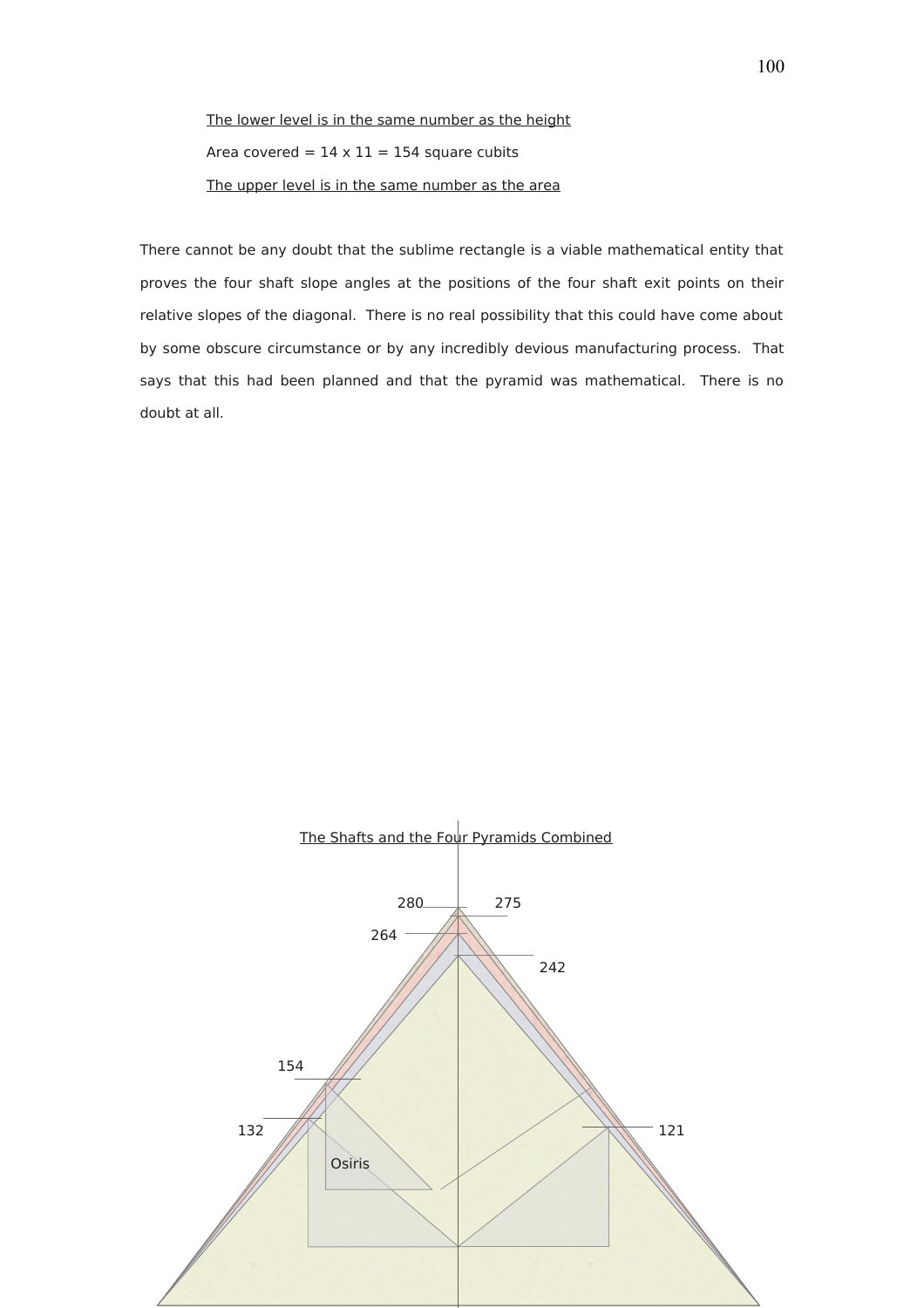

The south lower shaft would therefore slope at 132 – 44 / 110 = Tan **0.8000** for Isis whose number was **8** and the north lower shaft would slope at 121 – 44 / 110 = Tan 0.**7000** for Set whose number was **7**. These were not the slope angles of the shafts built in stone but they represented the slopes on diagonals from which the shafts would be built. That is to say that there were three invisible pyramids and one built in stone along with four shafts emerging from two chambers.

# **THE MISSING QUEEN'S CHAMBER FLOOR**

It has long been known that the overall condition of the stonework of the floor of the Queen's Chamber is very poor indeed. Because of that it has always been assumed that the builders had gone about constructing the chamber as if they did not know what they were doing. However, if they were in any doubt about whether or not this chamber was to be the tomb for a pharaoh, they were certainly the first to build any chamber inside any pyramid of the Nile that was placed above ground level. This was because previous pyramids of the  $3<sup>rd</sup>$  dynasty all carried tombs below ground level. It was not until the  $4<sup>th</sup>$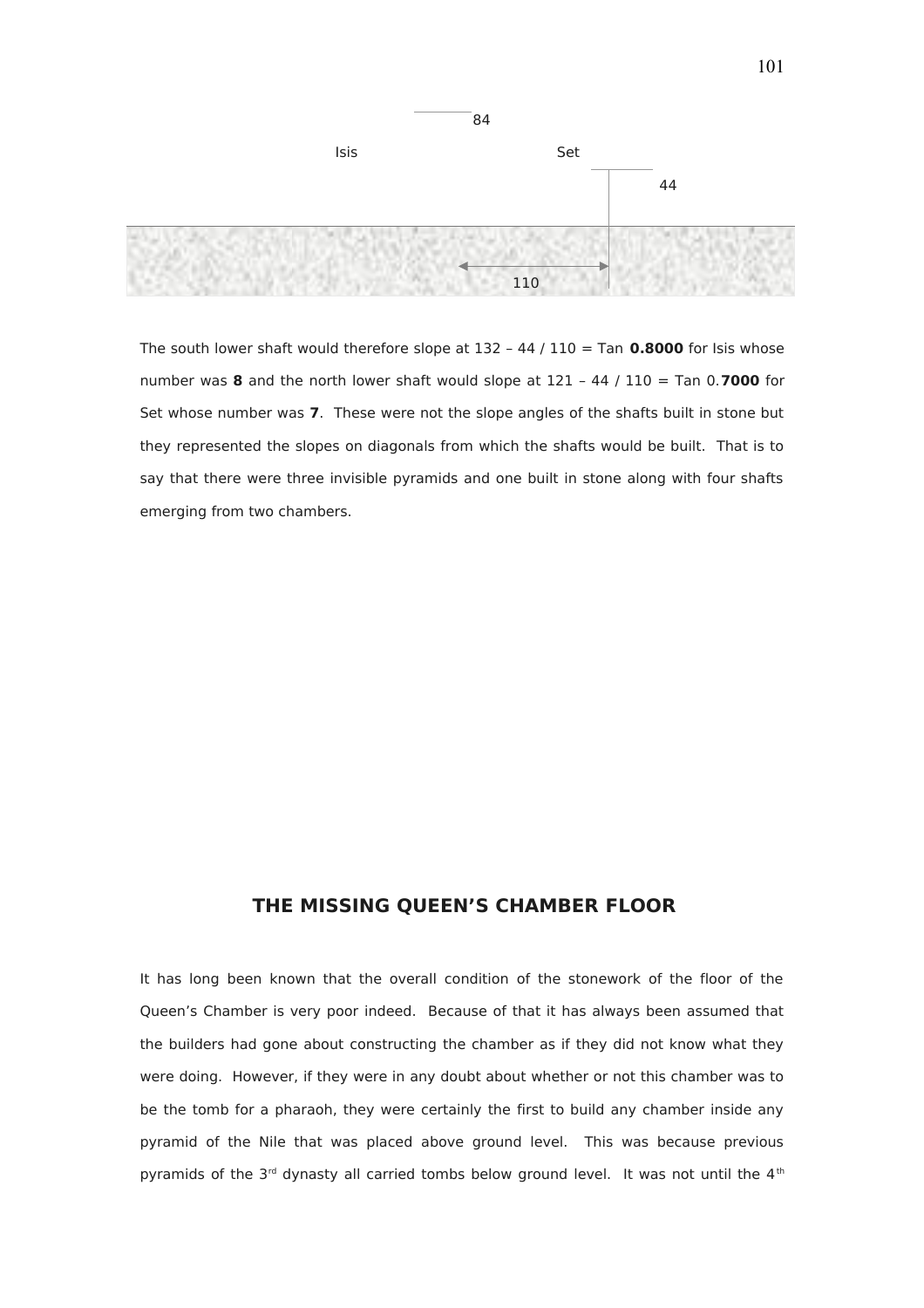dynasty that pyramids began to contain burial chambers at ground level but never had there been any above ground level. Then came the Great Pyramid, built perhaps during the middle of the 4<sup>th</sup> dynasty with its Queen's Chamber substantially above ground, the first ever. That does not sound as if the builders had not known what they were doing.

The present dating says that the Djedefre pyramid had followed the Great Pyramid and had collapsed. It was followed in turn by the Khafre Pyramid, located next to the Great Pyramid, and its burial chamber was once more at ground level. The remaining pyramids to the  $6<sup>th</sup>$  dynasty either had none or possessed chambers at ground level. The Queens Chamber was unique by being the first to be built well above ground until it was later superseded by the King's Chamber built higher still within the pyramid. This presupposes that it was intended as a tomb but that particular logic had derived from earlier pyramid logic, for if tombs then, why not tombs now?

Rinaldi and Maragioglio show the dire condition of the sub-floor within the corridor in one of their cross-section drawings where it gives the impression of having been at the Battle of the Somme. Clearly, the floor had been taken up at one time, and further, there had been some tunneling under the floor presumably in search of treasure. This might well have been part of Caliph Ma Mun's operations for he was known to have excavated behind the recess in the east wall and there is no reason to suppose that he not attacked the floor as well. The level of the base of the hole in the recess could actually be indicating the level of an original floor as he had found it because the lower level of the hole is higher than that of the existing damaged floor, indicating that something was at one time at that level, a floor.

#### The damaged Queen's Chamber floor

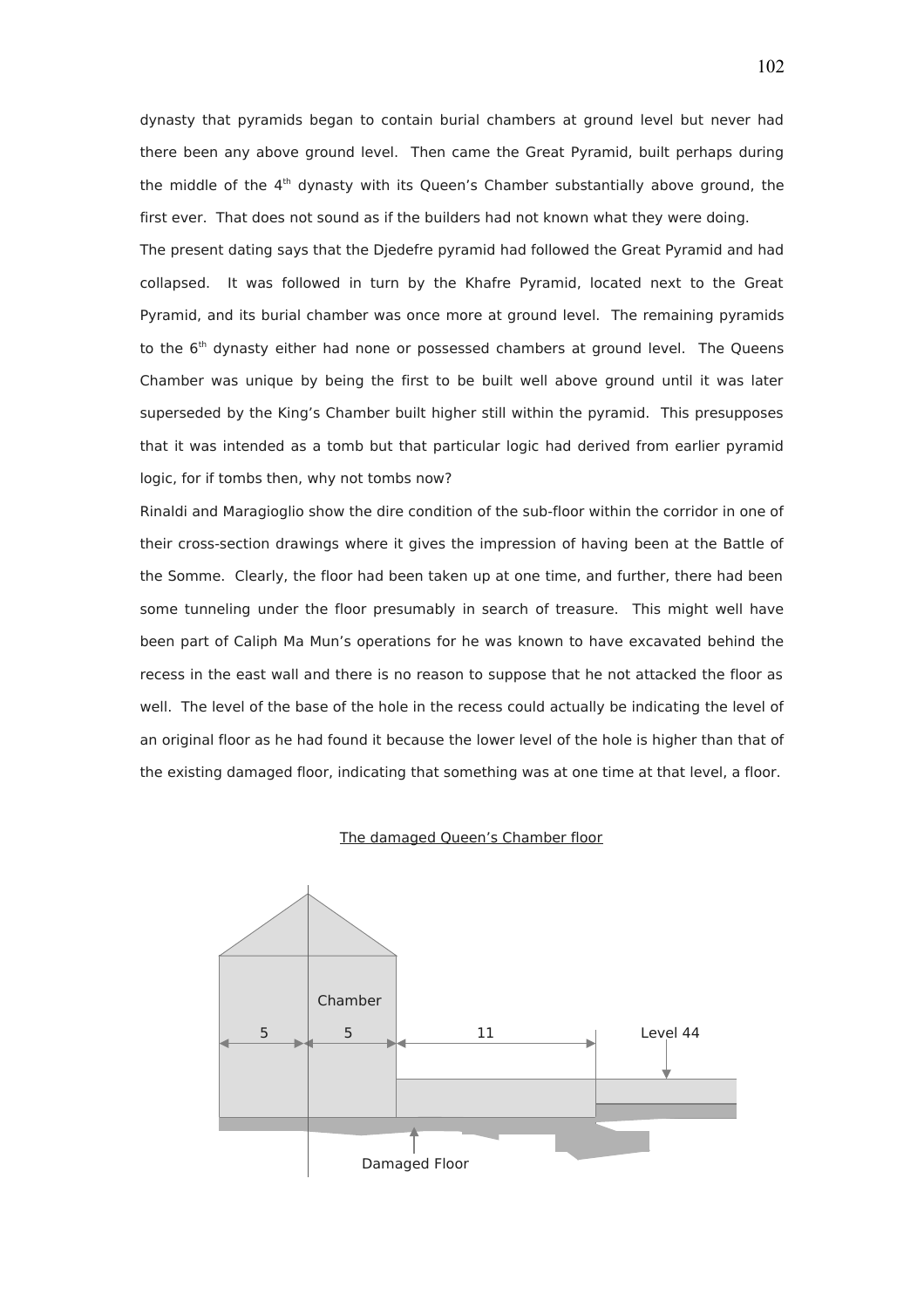The engineers had given a distance of 5.70 metres from the north wall of the chamber to the mysterious 'step down' in the entrance corridor and that translates into 10.885 cubits or 0.1 of a cubit short of exactly 11 cubits. The probability is that the original design distance was 11 cubits and the engineers had experienced some difficulty in finding any clear surface against which to take their 5.70 metres as seen from the dire state of surrounding surfaces.

#### The 'Theory of the Change of Mind

Doctor I.E.S. Edwards, late curator of the British Museum, had been to the pyramid and been moved to observe that 'there are many indications that work on the Queen's Chamber was abandoned before it was completed. The floor, for instance, is exceedingly rough; and if the chamber had been finished it would probably have been paved with finer stone'.

That small observation had come directly from his book entitled The Pyramids of Egypt and he was a man who was highly regarded by his peers. The Department of Egyptian Antiquities at the British Museum continues the unlikely theme by displaying a notice against a very large and impressive photograph of the Great Pyramid and saying; 'The Pyramid of Knufu (The Great Pyramid) had an unusual internal design, the result of alterations as it was being constructed'.

Egyptologists have long advocated that the Great Pyramid was never designed in detail at all but rather that it had been begun as a vague concept approximating to a pyramid shape just as the many other pyramids had done. This was in support of the tomb theory because no other reason for the existence of the Great Pyramid, and certainly not one as complex as that being put forward here, was considered possible. The opinion that the chamber was a mistake was made in the belief that the chamber had first to be a tomb for the pharaoh, but had not been built to a high enough standard for the pharaoh, whoever he was. The floor was a contradiction in terms and in a desperate effort to explain it away, the only other reason for this anomaly was to advocate the 'change of mind' theory. It would seem that the people who were able to construct this wonder with such precision, were also too stupid to know where they were going. The mathematics demonstrates that these people were not stupid at all and they certainly did know where they were going.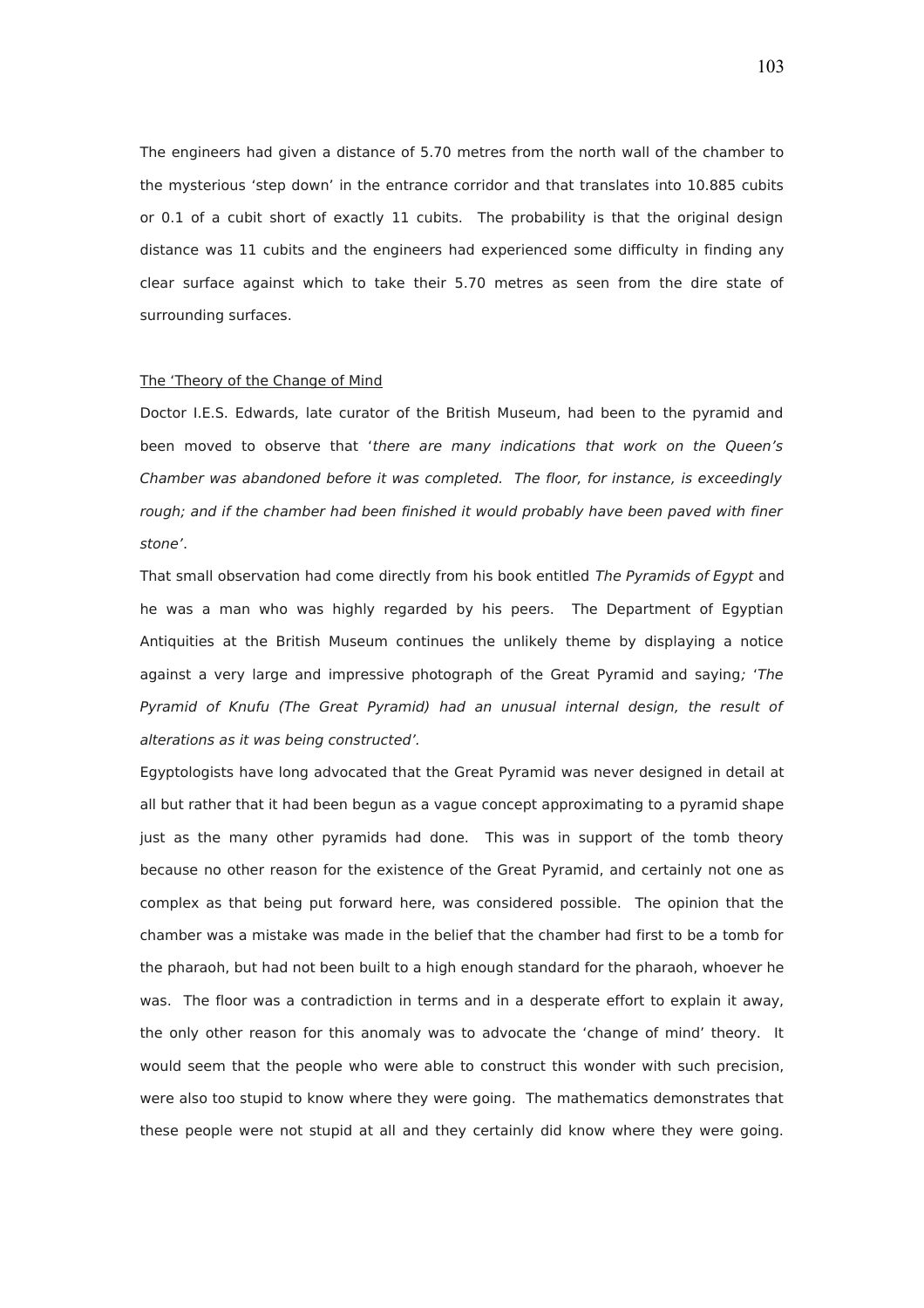The idea that the roughly finished floor was as the builders had intended was wrong, and the evidence for that can be found.

The two shafts rising upwards from the chamber were built with great care, before they were sealed at both ends. More importantly, the south shaft extends to a height well above the level of the King's Chamber, and that might well apply to the north shaft as well once it is fully investigated. Why then, if the builders had reached the level of the Queen's Chamber floor and had changed their minds, but built the recess, built the ridged ceiling, built the lower shaft openings, and built the chamber to the exact dimensions, before they decided that it was not to a high enough standard? Why had they continued to build the shafts until they reached a level that was substantially above the King' Chamber level? That would not make sense if the chamber that they came from had by then been abandoned!

The hidden geometry says that the Queens Chamber had been built with a finished floor to a specific level above base, and to dimensions that were related with the pyramid as a whole. The lateral positions of the walls were determined through the hidden geometry of the north and south shafts related to a sacred double square, both of which dictated that the walls were to be 5 cubits from pyramid centre, a dimension confirmed on the engineer's drawings, but the chamber was also intended to be 11 cubits long and 10 cubits wide, as built.

## The Numbers on the Chamber Walls

The number 2.75 had figured in the difference between the levels of 154 cubits and 151.25 cubits on the shaft exit points of the King's Chamber and 27.5 cubits was also the difference between the levels of the two pyramid squares acting for a pyramid 275 cubits high. These two vertical distances will be seen again at the Queen's Chamber and in profound manner. The pitched ceiling was provided because it too carried a geometrical purpose but before that can be seen it is necessary to look again at the so-called unfinished floor levels.

Because the original floor is missing the height of the chamber cannot be measured from the existing sub-floor and any interpretation of that height will be meaningless. This is because the dimensions taken were on the damaged floor that remaining after it was vandalised.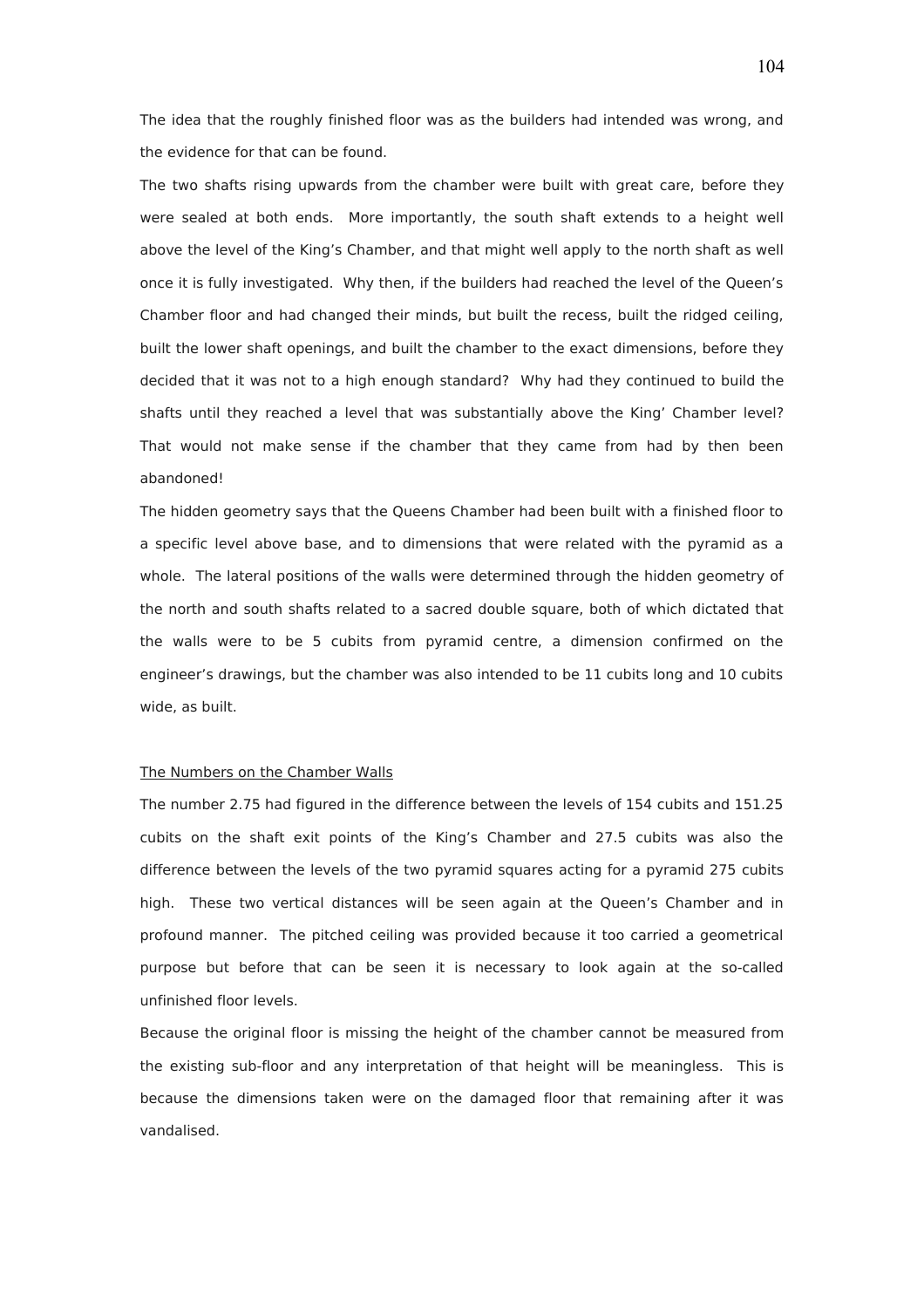# The East Wall and the Recess



According to the drawings, a horizontal stone joint-line occurs at the same level as that of the entrance corridor ceiling and the upper surfaces of the two shaft openings. That says that the coursing of the stones was originally intended to comply with the datum level of 44 cubits above base. But that was not all. The levels of the courses seen on the walls above that datum level and going upwards are given by the survey as 0.82 metres, 0.71 metres, 0.73 metres, and 0.72 metres to the top of the walls converting to 1.56 cubits, 1.35 cubits, 1.39 cubits, and 1.37 cubits. These distances were very similar suggesting that the walls were built to follow particular course lines and levels. The height to the ridge from the top of the existing sub-floor is also given at 6.23 metres, or 11.90 cubits according to the survey. The difference between that and a possible design height of 11.75 cubits is around 0.15 cubits and that would be correct for the thickness of an original stone floor if it had been hacked up with chisels. Another level of 21.19 metres on the uneven sub-floor converts to 40.46 cubits. From that level they give the height to the tops of the wall around the recess at 4.69 metres, or 8.95 cubits, making a level of 49.41 cubits above base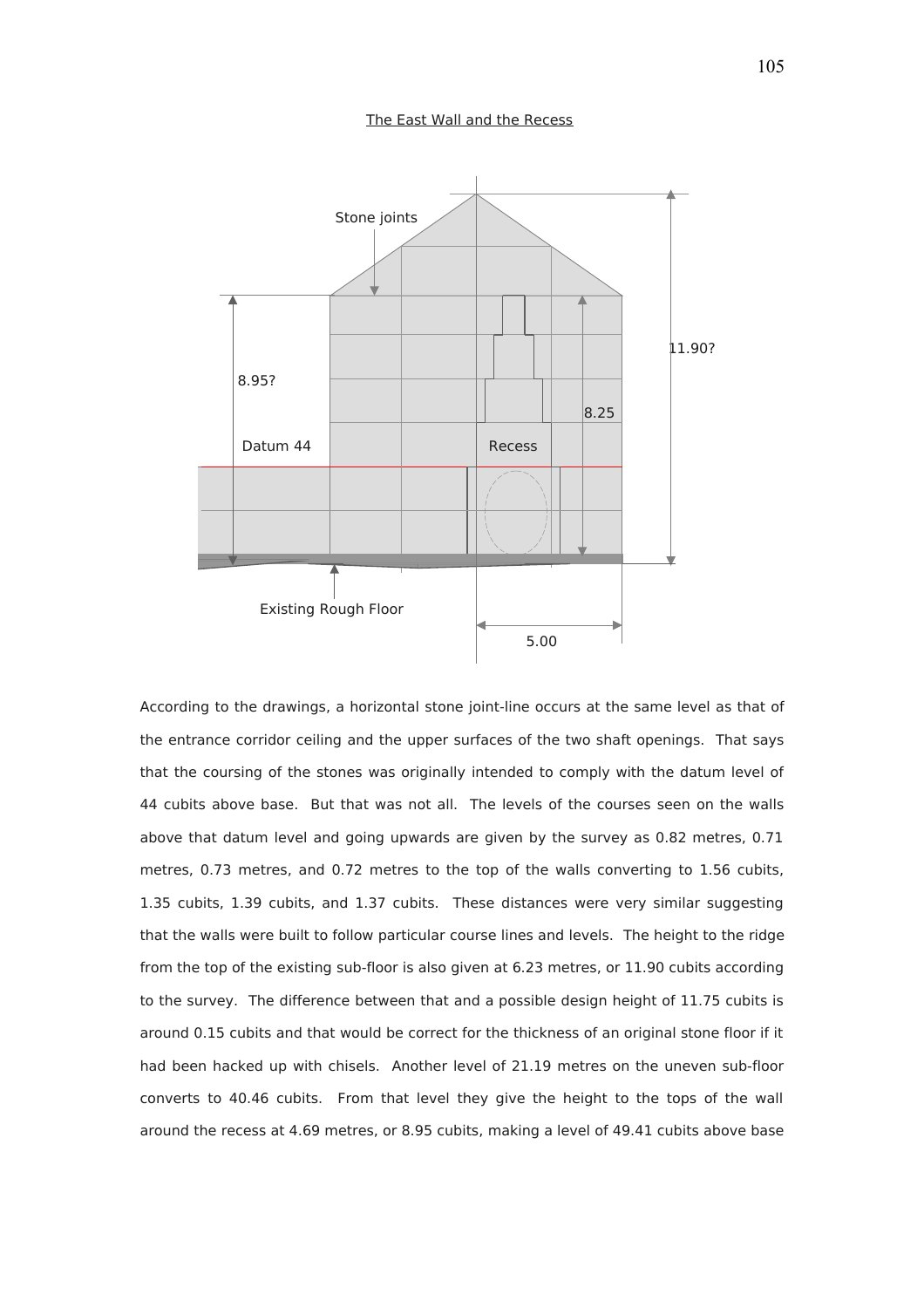to the tops of the walls. That was the survey level but taken off the sub-floor it was certainly not the original design height.



The Levels of 33 and 77 cubits

The Queen's Chamber had related with a pyramid 275 cubits high as found on the exit point of the north shaft of the King's Chamber at 151.25 cubits above base, and through the slope that had passed out of the pyramid on Tan 0.8000 for a pyramid 275 cubits high. The levels of the pyramid squares were 151.25 cubits for the first, and 123.75 cubits for the second and on the pyramid squares there had been two pyramids. The pyramid coming off the first pyramid square had been 123.75 cubits high with a tip height of 77 cubits above base, and the pyramid on the second pyramid square was 151.25 cubits high with a tip height of 33 cubits above Great Pyramid base. The result was that there were levels of 77 cubits and 33 cubits above base and a vertical distance of  $77 - 33 = 44$  cubits on pyramid centre that was also extending over, and around, the Queen's Chamber.

The Square of sides 44 Cubits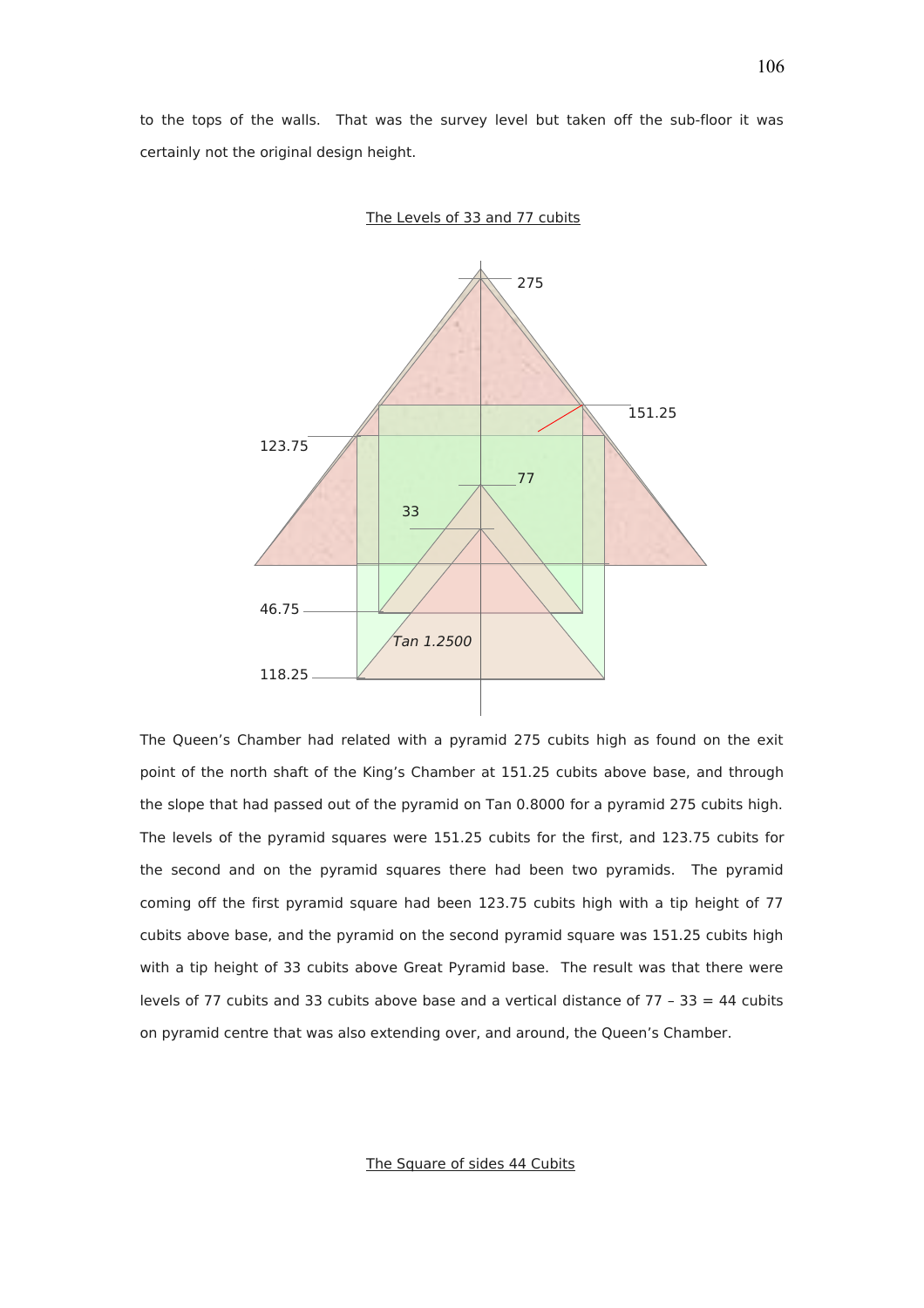

The reason behind the two pyramid squares and their respective sub-pyramids is becoming clear. The levels were creating a square of sides 44 cubits with the datum level of 44 cubits passing through the Queen's Chamber. The difference between the levels of 151.25 cubits and 123.75 cubits is 27.5 cubits for a mini-pyramid whose half-base would then be 27.5 / Tan 1.2500 = 22 cubits and whose full base would be  $22 + 22 = 44$  cubits. That creates the square! It gives the width of the square combined with the vertical distance of 44 cubits just found. The square exists located around the Queen's Chamber, and it has a very good reason for being there.

The Square around the Queen's Chamber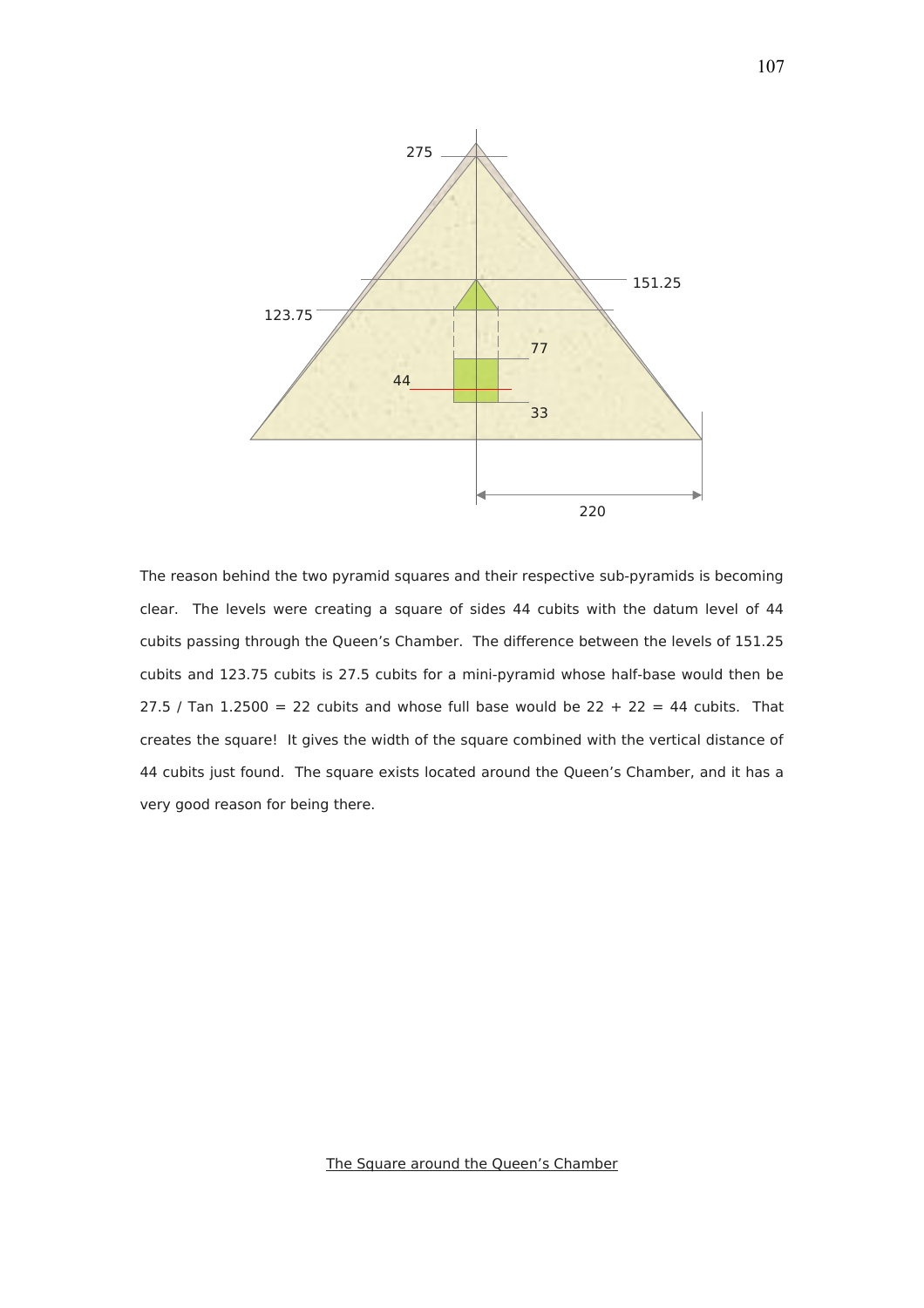

Suddenly everything becomes clear. The square decides the section on the Queen's Chamber. There is a pyramid on the square sloping at Tan 1.2500 and if a pyramid exists inside the square its tip will be at the level of 77 cubits. The height is 27.5 cubits as found between the levels of 151.25 cubits, and 123.75 cubits above base, and the base will therefore be at the level of 77 – 27.5 = **49.5 cubits** above pyramid base to the tops of the chamber walls. But the survey had said that the level from the tops of the chamber walls was 49.41 cubits. That is so close to 49.5 cubits that the two results must be referring to the same thing. There is no other feature in the vicinity. The level of 49.5 cubits would then be marking the level of the chamber taken off the tops of the north and south walls! But the findings were not quite the same and there was a reason for that. The engineers show that the levels on the tops walls are not the same along their length and that there is a slight incline downwards on their upper top surfaces as the walls go westwards. It is not by very much but enough to show where an error of some 0.09 cubits might occur. This would also depend on where exactly the engineers had taken their measurement. In that event the original floor level was probably 49.5 - 8.25 = **41.25 cubits** above base and the walls were 49.5 – 41.25 = **8.25 cubits** high.

Then again, 8.25 / 3 = 2.75 cubits, and 2.75  $\times$  2 = 5.5 cubits, all pyramid numbers. The distance above the datum level of 44 cubits above base to the tops of the walls was therefore  $49.5 - 44 = 5.5$  cubits high, and  $5.5 / 4 = 1.375$  cubits, which was the height of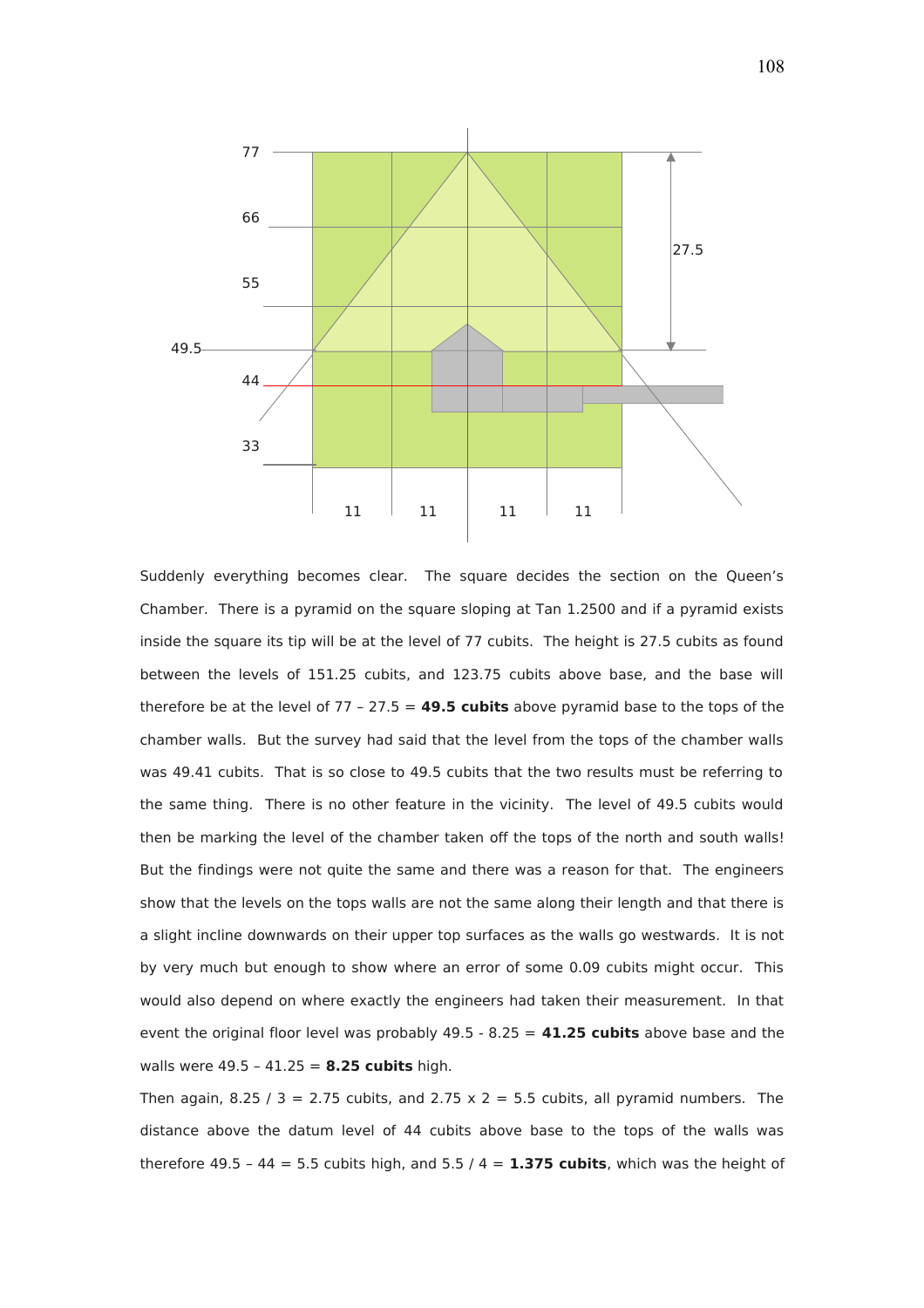the original stone courses. The vertical distance above the datum in cubits according to the survey adds up to give a total height of 5.67 cubits and 5.5 cubits are being sought. But the total of the courses are around 8.46 cubits where 8.25 cubits are being sought. There are 6 courses over a height of 8.46 cubits to give a height for each course at 1.41 cubits where 1.375 cubits are being sought. There are 4 courses above the datum level and they are all equal at around 0.72 metres, or 1.37 cubits, where 1.375 cubits are being sought. These are all in the same numbers. The geometry has found another secret on the Queen's Chamber walls.



#### The Miniature Great Pyramid Square

Now the pyramid inside the square can be seen in another way. The pyramid depicted inside the square, and around the Queen's Chamber, can also be portrayed as a full sized pyramid standing the desert and surrounded by another pyramid square in just the same way as the Great Pyramid had done inside its pyramid square.

There had existed another obvious truth because the vertical distance on the square at 44 cubits is 10 times smaller than 440 cubits, which is the length of side of the Great Pyramid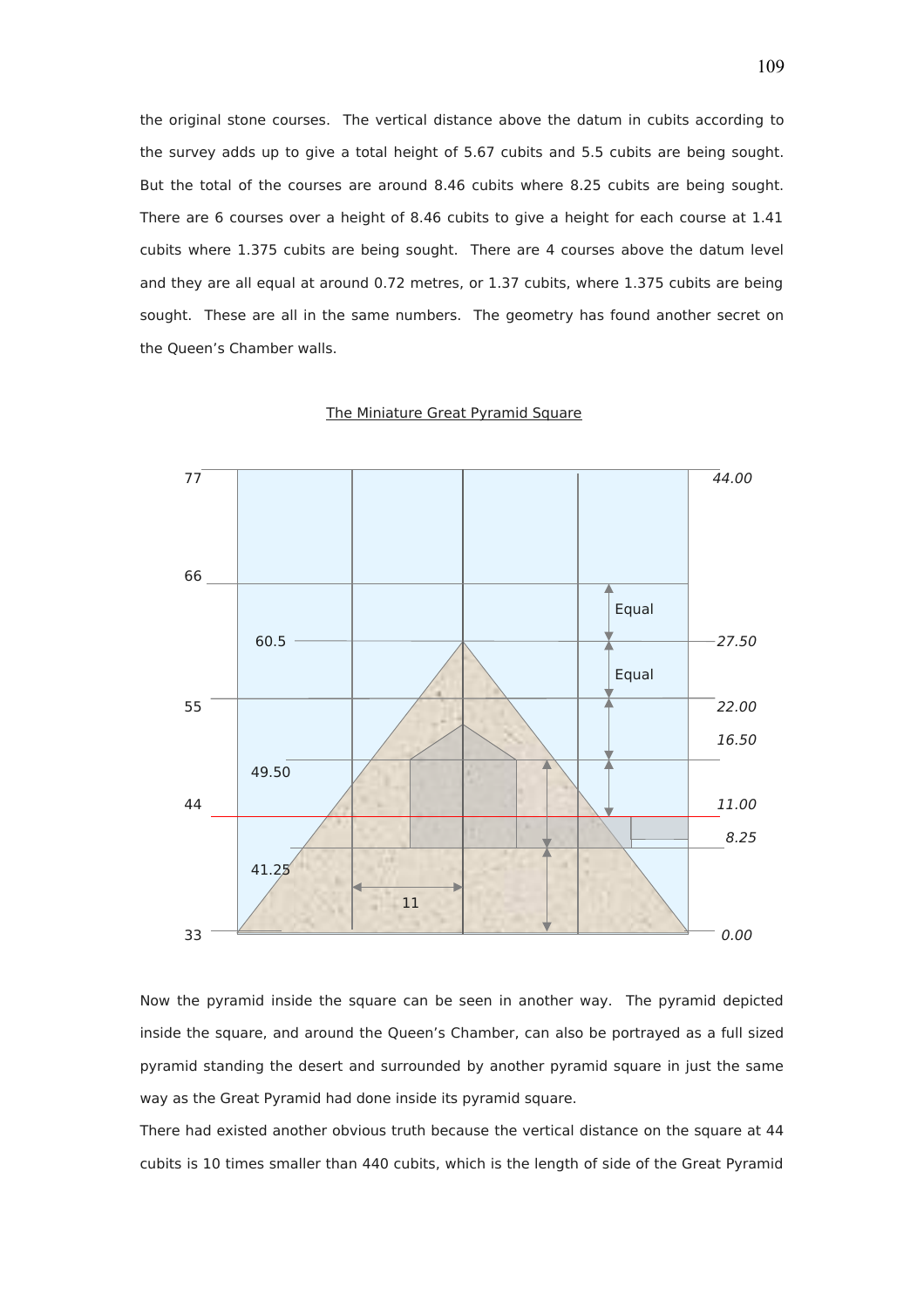Square and also the length of base of the Great Pyramid. The square around the Queen's Chamber was intended to act as a miniature version of the Great Pyramid Square but 10 times smaller. In that event, the levels coming off the bottom of the square are all 10 times smaller than they would be if they were seen at the built pyramid. When these values are transposed into how they would appear at the Great Pyramid they tell an interesting story.

The level of 55 cubits above base at the Great Pyramid is 5.5 cubits above the level of 49.5 cubits on the tops of the chamber walls, and 49.5 cubits is another 5.5 cubits above the datum level of 44 cubits above base.

When seen on the scale of the enclosing square, the level of 55 cubits above base becomes a level of 22 cubits inside the square, and that is 5.5 cubits above the level of 16.5 cubits on the tops of the walls.

On the actual Great Pyramid scale that becomes 165 cubits, the level of the Optimum Pyramid Square for a pyramid 264 cubits high, which of course relates with the Queen's Chamber.

The level of 49.5 cubits on the tops of the walls is also 8.25 cubits above the probable level of the original floor at 41.25 cubits above base, which is another 8.25 cubits above the level of the base of the enclosing square.

The two vertical distances are the same and that leads to the view that the original floor level was indeed at 41.25 cubits above base.

The datum level of 44 cubits above base is the same as 11 cubits above the enclosing square and it is also  $11 \times 10 = 110$  cubits above base at the Great Pyramid proper.

A distance of 110 cubits halved is 55 cubits, halved is 27.5 cubits, halved is 13.75 cubits, and 13.75 cubits is 10 times greater than 1.375 cubits, the height intended on the courses on the walls as already on the east wall around the recess.

#### The reason for the Corridor Step

The distance between the face of the peculiar step and the north wall of the Queen's Chamber had been found by survey to be just short of 11 cubits exactly, and if that had been the design intention then the distance from the step-down to the centre of the chamber would have been  $5 + 11 = 16$  cubits. If the step-down had created a height of 2.75 cubits inside the corridor at that point then the area of the section to the chamber centre would then be  $16 \times 2.75 = 44$  square cubits, the level of the datum of 44 cubits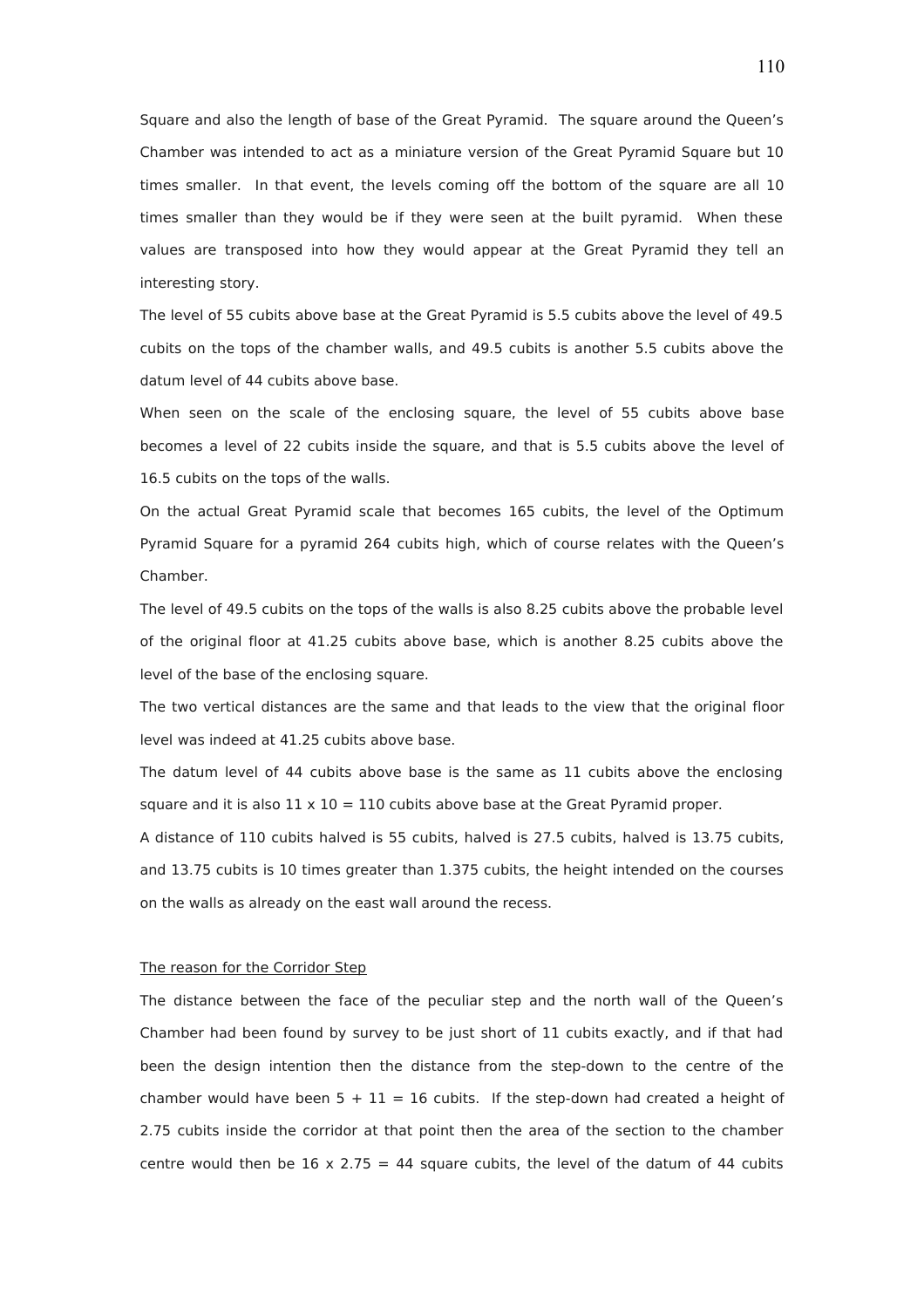above base in linear cubits that makes the topside. The distance of 11 cubits between the north wall of the chamber and the face of the mysterious step down in the corridor must then have been intended. There are 16 cubits from chamber centre to the step in the corridor, and that must mean that the purpose of the step was for it to act a geometrical marker seen on section through the Great Pyramid. Then the north wall of the King's Chamber above follows that with another 16 cubits from its north wall and again to pyramid centre. There was a reason for that.



The Corridor Levels on 42 cubits

There were 16 cubits at the summit of the Great Pyramid, broken into 5 cubits and 11 cubits when seen vertically. The same condition occurs at the Queen's Chamber where there are 5 cubits and 11 cubits seen horizontally. The step on the corridor floor was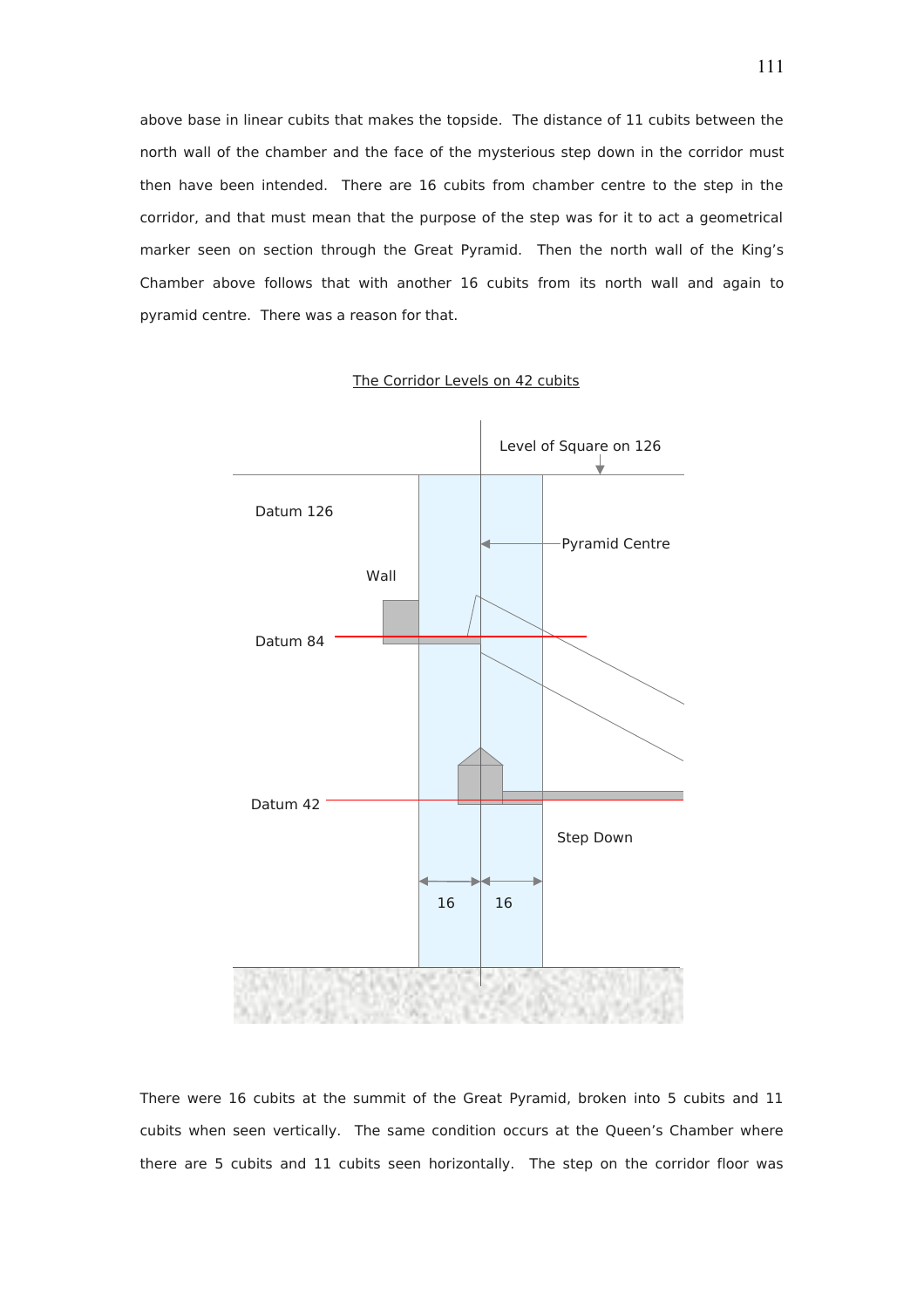intended to mark a horizontal distance about centre at  $16 + 16 = 32$  cubits on the pyramid base. What then had been the vertical height of the entrance corridor before it had reached the step?

There are levels already available on the second pyramid squares of the two upper shafts at 126 cubits and 123.75 cubits above base. The levels are also heights and in the case of the first pyramid square at 126 cubits above base, it will divide by 3 to give 42 cubit divisions and the first of these will fall on the entrance corridor floor to the Queen's Chamber.

The second level will fall on the datum of 84 cubits above base at the King's Chamber. That says that the first pyramid square is confirming the entrance corridor floor at 42 cubits above base when it is already known that the ceiling is 44 cubits above base, and the survey data says that it is exactly 2 cubits wide. The entrance corridor would then be 2 cubits high and wide and it was originally square on section before it was attacked.

The level at 42 cubits can be verified for the survey says that it is 21.71 metres, or (21.71  $\times$  $1.0936 \times 3$ ) /  $1.7181 = 41.45$  cubits above base, but that was on the hacked-up floor. If the finished floor had been 42 cubits above base that would allow  $42 - 41.45 = 0.55$  cubits for the thickness of the missing stone. Such a thickness would be about right for the limited corridor area. The two levels must then have been correct.

The ratios of the heights to widths are also revealing. On the first pyramid square 126 cubits high, the ratio of  $126$  to  $32 = 3.9375$  cubits to 1, but if that is applied to the second pyramid square 123.75 cubits high, then the width would become 123.75 / 3.9375 = 31.428571 cubits to 1. That number has been seen before because it was the pyramid base 440 cubits divided by 14 and the value of pyramid **π** times 10. Here it is again. The first pyramid square must then have been dedicated to Osiris along with the levels 42 cubits, and 84 cubits above pyramid base.

The drawings say that the existing level of the unfinished floor of the Queen's Chamber is 21.19 metres above base. That is also  $(21.19 \times 1.0963 \times 3)$  / 1.7181 = 40.46 cubits above base. If the original level of the floor had been 41.25 cubits above base then that would give a difference of 41.25 - 40.46  $= 0.79$  cubits, or some 16 inches for a thickness of any missing stone that had once made up the floor. That thickness would have been perfectly reasonable for the chamber floor area and the existing level confirms this. It is very unlikely that a level of 41.25 cubits above base so happened to suit the existing levels on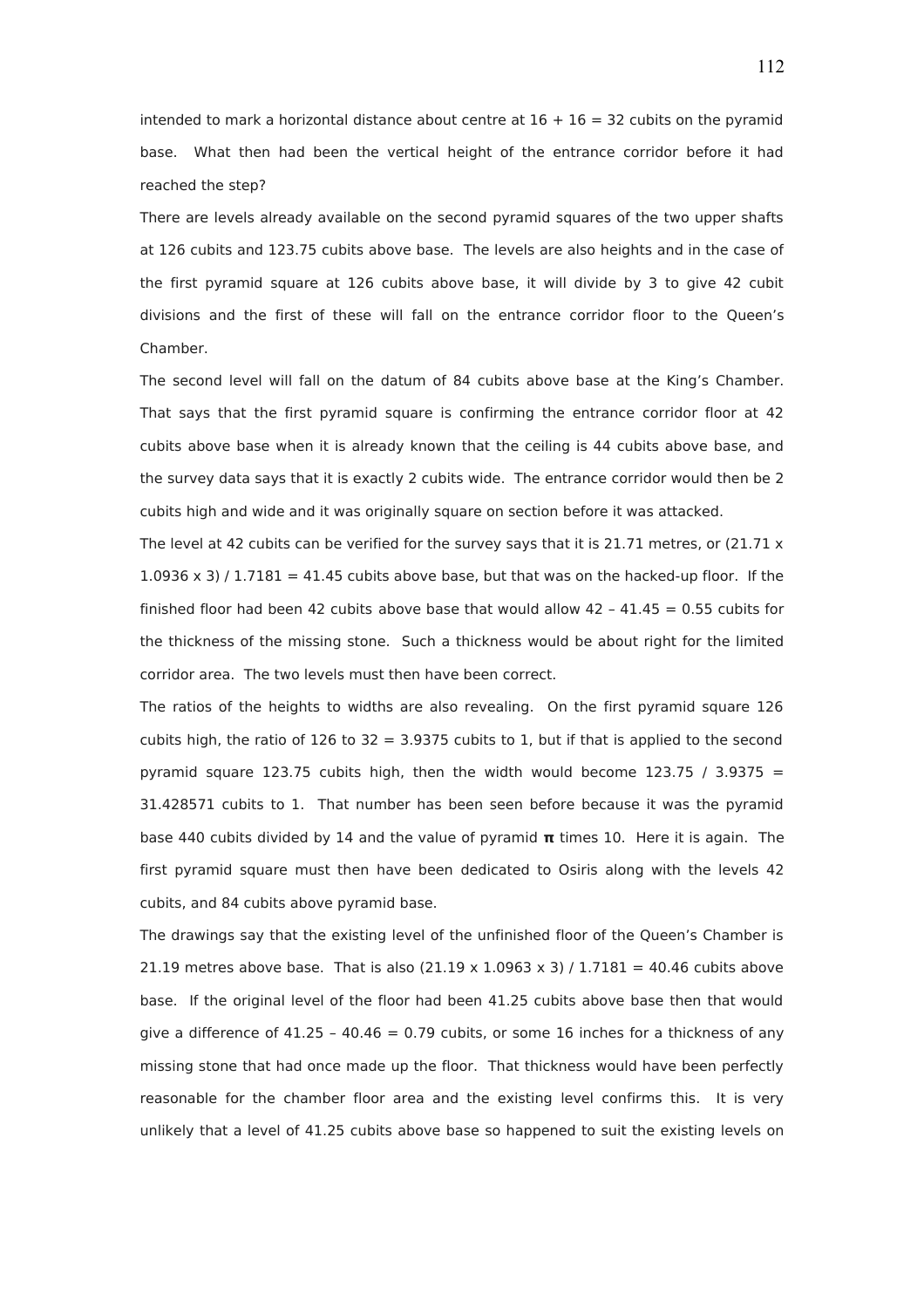the rectangle by some very strange coincidence, and so it was almost certainly the correct original level, but the level was correct for another reason.

A level of 41.25 cubits is 2.75 cubits below the level of the ceiling of the entrance corridor at 44 cubits above base, and 2.75 cubits was in harmony with the horizontal courses of stones on the east wall of the Queen's Chamber. The second ratio on the height to base of the vertical rectangle 123.75 cubits high is 31.428571 to 1 and the difference between the value of 31.428571 cubits and 32 cubits is 0.571429 cubits, where 32 / 0.571429 = 56. There are 56 layers of 5 cubits on the Great Pyramid height at 280 cubits and the number 280 therefore belongs to Osiris, as does the built pyramid. Then there are 14 divisions of 31.428571 cubits on the base of 440 cubits, and the number 14 is once more the Osiris number.

#### The Chamber Levels on 41.25 cubits

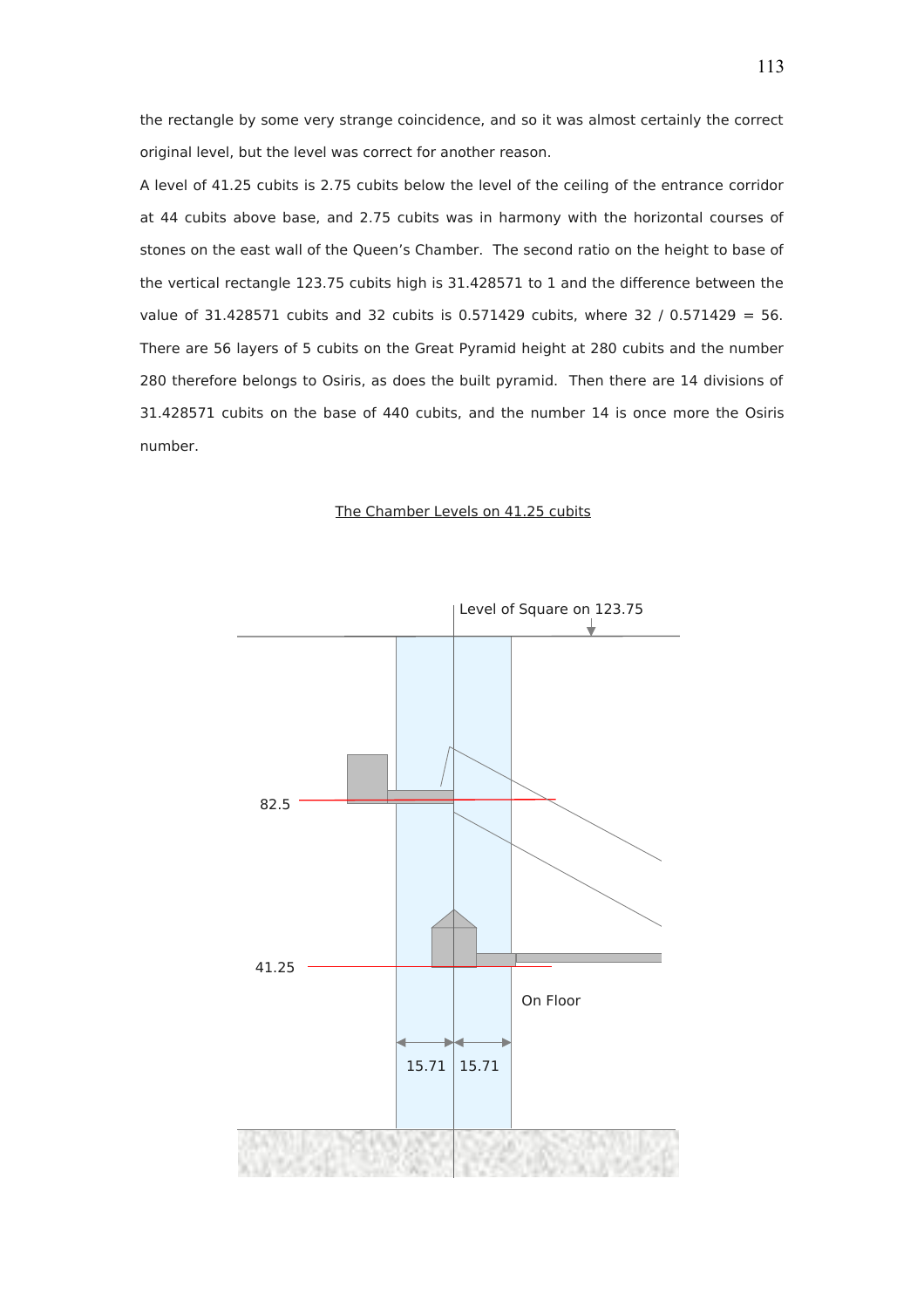Then the next level up from 41.25 cubits is 82.5 cubits above base at the King's Chamber and that is 10 times greater than 8.25 cubits, the height of the Queen's Chamber walls. This was also the level found on the miniature pyramid 27.5 cubits high, inside the square of sides 44 cubits, and that shows that 8.25 cubits and 82.5 cubits exist over the King's Chamber floor.



The Datum over the King's Chamber Floor

The level of 82.5 cubits relates with Isis and with the South Shaft of the Queen's Chamber for a pyramid 264 cubits high. In that event, a pyramid above that level will be 264 – 82.5  $= 181.5$  cubits high, and because the pyramid base angles were Tan 1.2000, the half-base was 181.5 / Tan 1.2000 = 151.25 cubits! That is a wholly unexpected and incredible result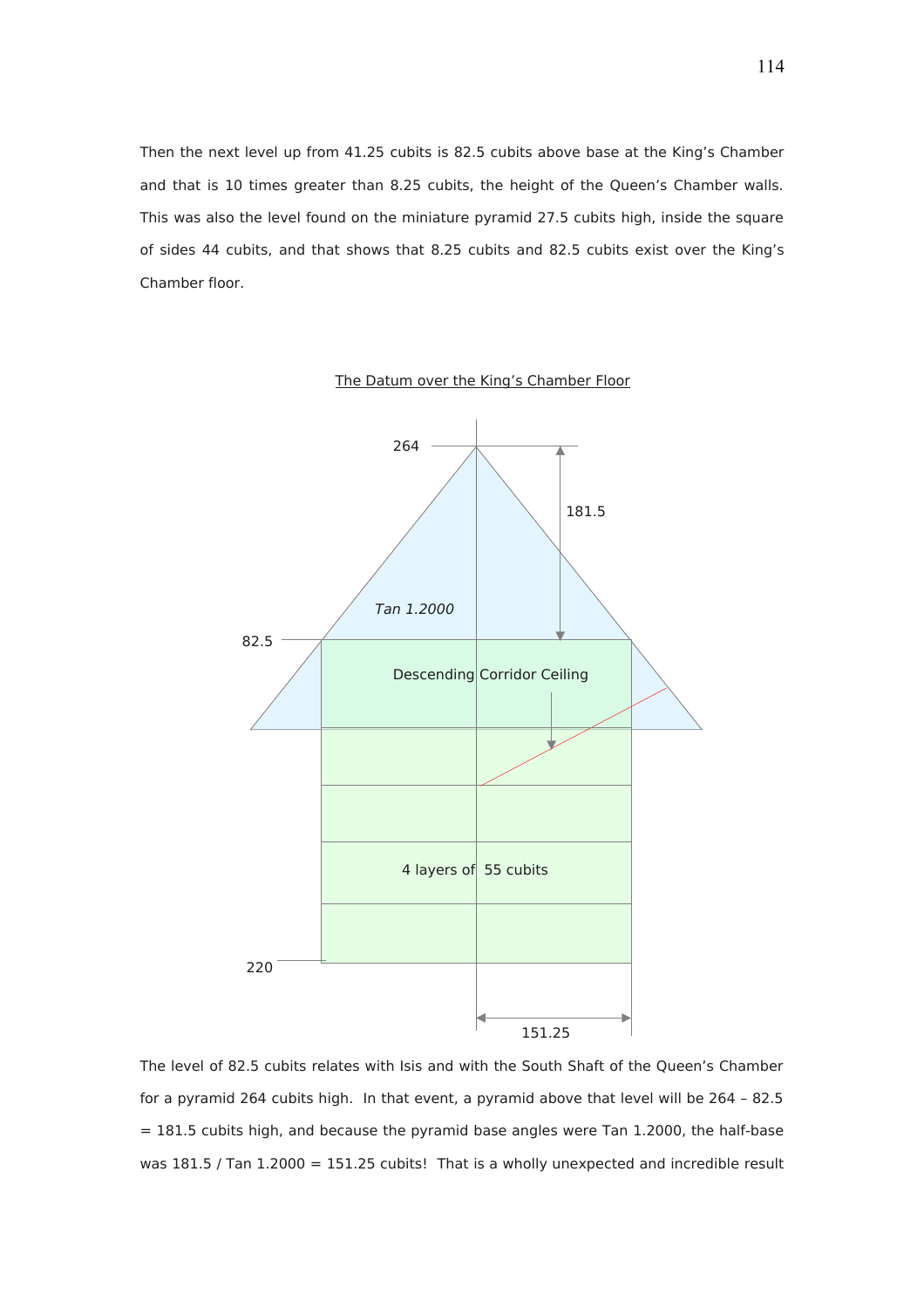for that is the level of the exit point of the North Shaft of the Kings Chamber and now it is the half-base distance for a pyramid coming off a level of 82.5 cubits at the King's Chamber but on a slope of Isis at the Queen's Chamber. The two chambers are integrated! A square exists of sides 151.25  $\times$  2 = 302.5 cubits at the level of 82.5 cubits, and it will extend below the base of the Great Pyramid by an amazing  $302.5 - 82.5 = 220$  cubits, the pyramid half-base! Because the square extends below base by 220 cubits it divides into 4 layers of 55 cubits. But the ceiling level of the horizontal part of the Descending Corridor is already 55 cubits below the base of the Great Pyramid as found by survey. The level on the corridor ceiling had therefore been determined by the square that came from the King's Chamber at a level of 82.5 cubits above base, which in turn had derived from 151.25 cubits above base for the level of the first pyramid square and 41.25 cubits above base, which was the original level on the Queen's Chamber floor.

From what has now known, the Queen's Chamber could never have been a mistake or even the subject of a change of mind and nor was it ever intended as a tomb for a pharaoh. It was a geometrical profile seen on section looking east to west and there might be more to follow when the chamber is seen again on plan because it is 10 cubits wide and 11 cubits long.

#### The Recess in the East Wall

Of all the mysteries of the Great Pyramid, this one is probably the most enigmatic and the most difficult to solve, if indeed it is possible to solve it at all. The most obvious interpretation put on it was that it was built to house a statue of some kind. One recently published book had seriously asserted that it was a statue of Osiris although why Osiris was chosen was not explained. This is the Queen's Chamber and so the statue would more logically have been for the Queen. Why then would the builders wish to proclaim a statue when it was not going to be seen by anyone and would remain in perpetual darkness for all time. It does not make any rational sense to say that a statue was here but not content with asserting one to Osiris, the author had added that the heart of Osiris statue was somehow linked to the dimensions of the pyramid as a whole. Another had asserted that it contained the entrails of Osiris in a pot. These were ridiculous ideas and so what was the reason for the recess?

The shape and the disposition of the recess around the chamber centreline, which is also the pyramid centreline, leads to the view that it was connected in some way with

115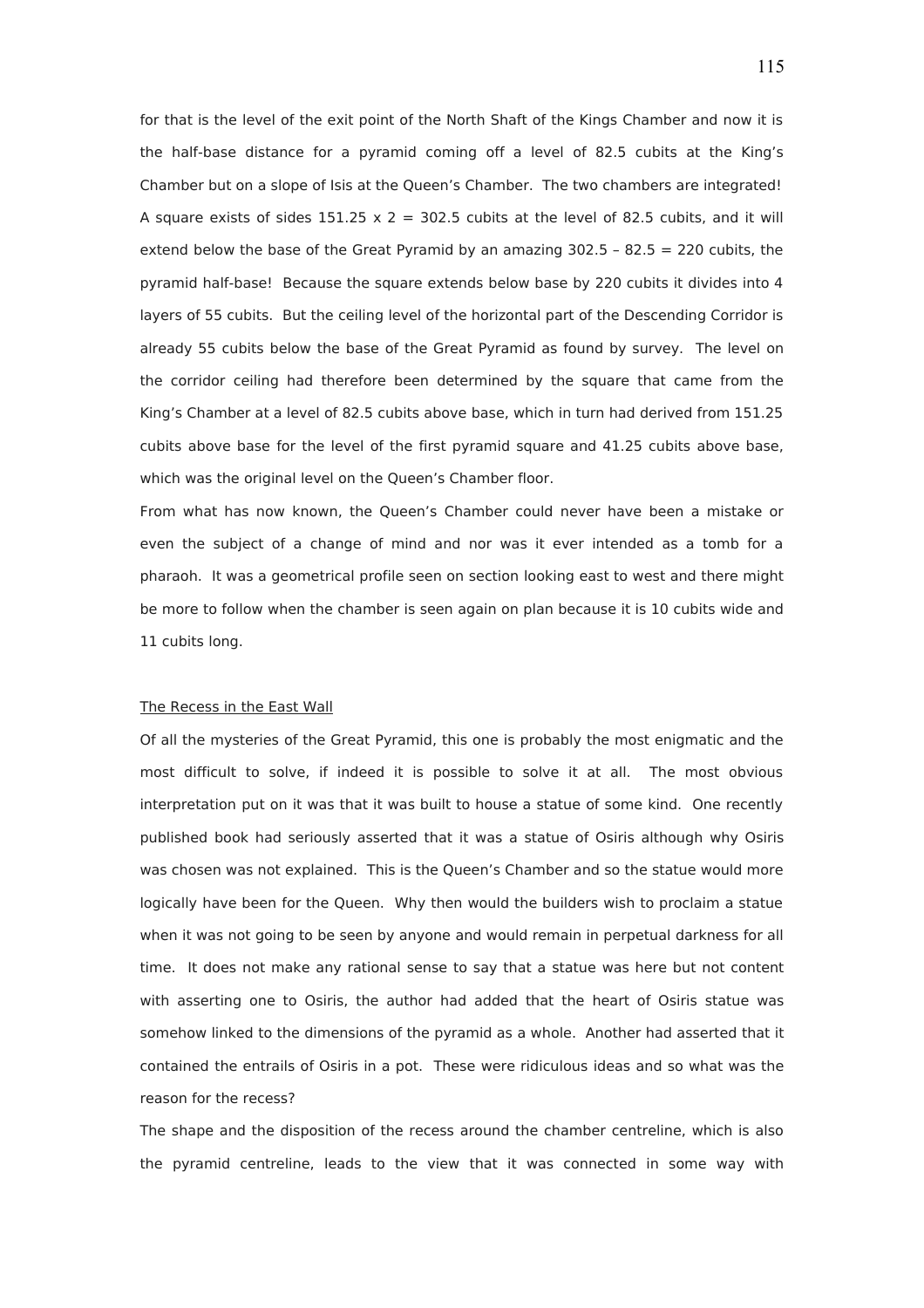centrelines. But it was also offset on this centreline to the south, and also at points where the changes in the widths occurred. That would mean that it was also marking levels in much the same way as other elements of the pyramid interior were marking levels. That would have an effect on the recess at base now that the original floor level is known and since the level on the tops of the east wall is also known, then the height is known. The dimensions involved were 49.5 cubits above base on the tops of the walls, and 41.25 cubits above base on the floor, to give a height overall of 8.25 cubits. These dimension are in the same family as 2.75 cubits because 2.75  $\times$  3 = 8.25 cubits and that implies a pyramid 275 cubits high. The dimensions were again conformed with the coursings on the walls of the chamber at 2.75 / 2 = 1.375 cubits, where 137.5 cubits was the level of the second pyramid square coming off the exit point of the North Shaft of the King's Chamber but 100 times smaller. A connection seemed to exist between the height of 8.25 cubits and the regularity of the steps in the recess that did not appear to be accidental. The recess actually looks like some kind of mathematical sounding board.

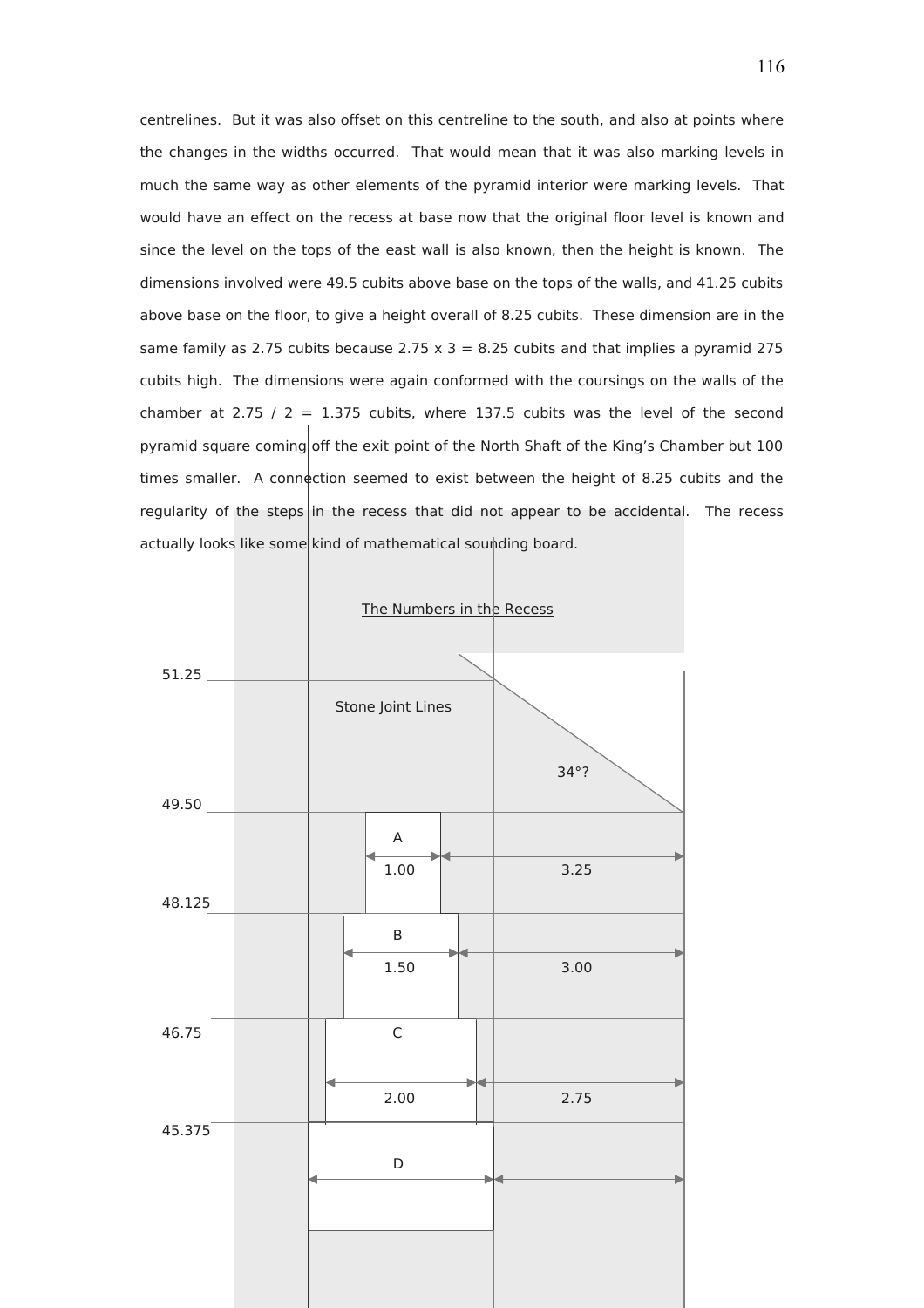

The Recess Widths by Survey and Interpretation

- A  $0.51$  metres = 0.97 cubits for  $1.0$  cubits
- B  $0.77$  metres = 1.47 cubits for 1.5 cubits
- C  $1.06$  metres = 2.02 cubits for 2.0 cubits
- D 1.34 metres  $= 2.55$  cubits for 2.5 cubits
- E  $1.57$  metres = 2.99 cubits for 3.0 cubits

The trend is un-mistakable. The widths are increasing in stages of 0.5 cubits as the levels go downwards to make the steps at each side of the recess 0.25 cubits long. This is taken from an interpretation of the survey when seen in cubits, starting with 1 cubit and ending with 3 cubits. From the survey drawings, the recess depth appears to be 2 cubits, and when seen on plan that can be compared with the entrance width adjacent at another 2 cubits. The heights of each step are seen to follow the existing stone courses, and they are nominally 1.375 cubits high except for the lowermost recess at 2.75 cubits high when the original floor was in place and that would make up 2 further courses of 1.375 cubits.

The volumes of each space level on the steps

| A. 1.0 x 1.375 x 2             | $= 2.750$ cubic cubits                              |
|--------------------------------|-----------------------------------------------------|
|                                | B. $1.5 \times 1.375 \times 2 = 4.125$ cubic cubits |
| C. $2.0 \times 1.375 \times 2$ | $= 5.500$ cubic cubits                              |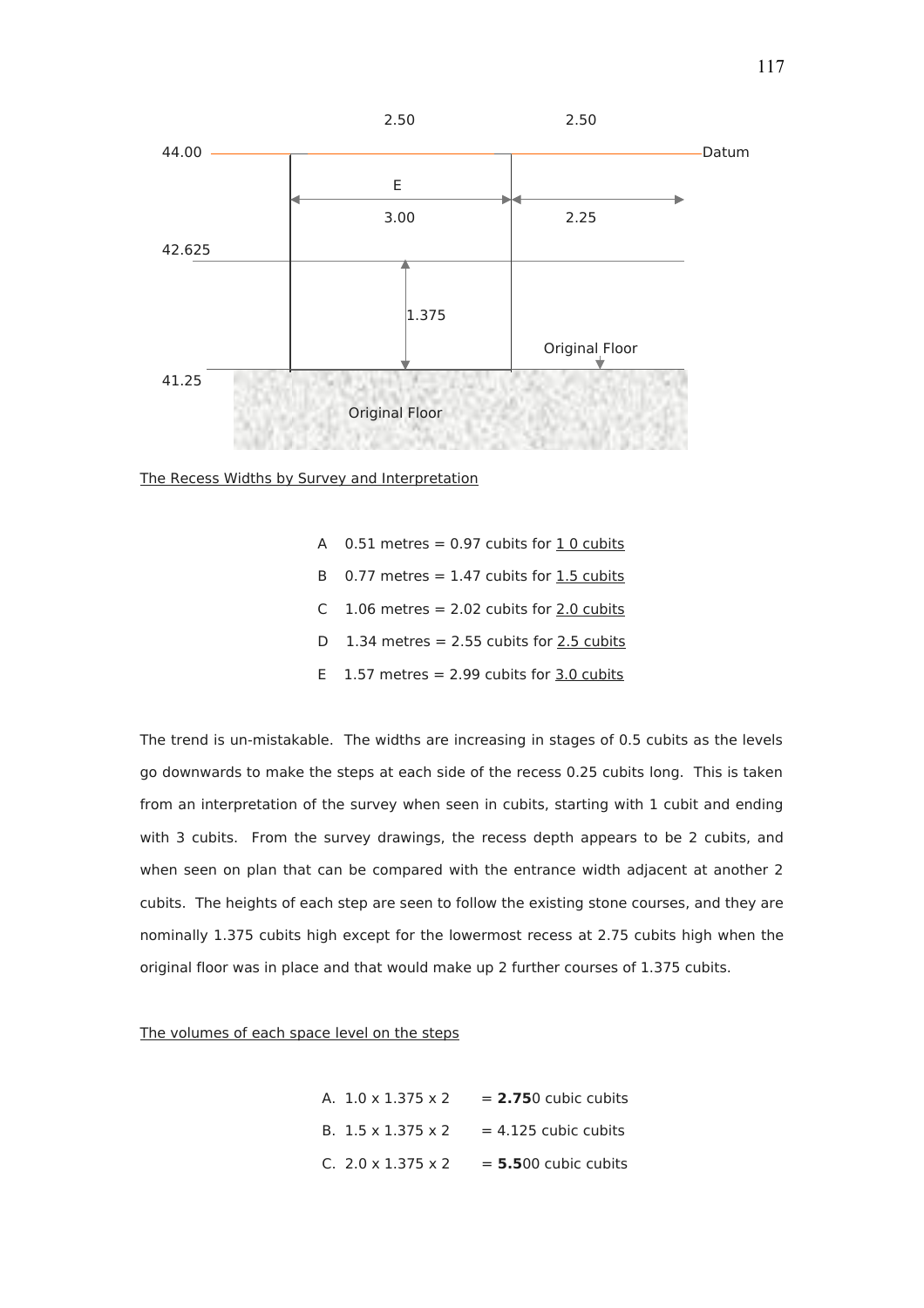| D. $2.5 \times 1.375 \times 2 = 6.875$ cubic cubits  |  |
|------------------------------------------------------|--|
| E. $3.0 \times 2.750 \times 2 = 16.500$ cubic cubits |  |
| Total. $= 35.75$ cubic cubits                        |  |

The numbers 2.75, 4.125, 5.5, 6.875, and 16.5, are all familiar pyramid numbers where the first reflects a pyramid 275 cubits high, the second reflects the chamber floor level, the third reflects the grid at 55 cubits, the fourth reflects half of 13.75, and the fifth reflects the optimum square 165 cubits high. That must be saying that the recess is part of the pyramid geometry and was never just a place to hold a statue as many Egyptologists believe.

If spaces B, C, and D, are added together they give another 16.5 cubic cubits and once more the optimum square for a pyramid 264 cubits high is being revealed. The recess marks that particular pyramid height, and at the Queen's Chamber, where it has already been found that the South Shaft exit point at this chamber leads to a pyramid 264 cubits high.

The total volume of spaces A, B, and C, is 12.375 cubic cubits, and that is 10 times smaller than 123.75 cubits above base, the level of the second pyramid square coming off the North Shaft of the King's Chamber for a pyramid 275 cubits high. The total volumes of spaces C and D are another 12.375 cubic cubits and with the same result.

Then space A, at 2.75 cubic cubits, implies a pyramid 275 cubits high, and space B at 4.125 cubic cubits confirms the level of the chamber floor at 41.25 linear cubits above base but 10 times smaller. So much for the recess! What then of the walls adjacent to the recess?

#### The areas of the wall south of the recess

|  | A. $3.25 \times 1.375 = 4.46875$ square cubits |
|--|------------------------------------------------|
|  | B. $3.00 \times 1.375 = 4.125$ square cubits   |
|  | C. 2.75 $\times$ 1.375 = 3.78125 square cubits |
|  | D. $2.5 \times 1.375 = 3.4375$ square cubits   |

118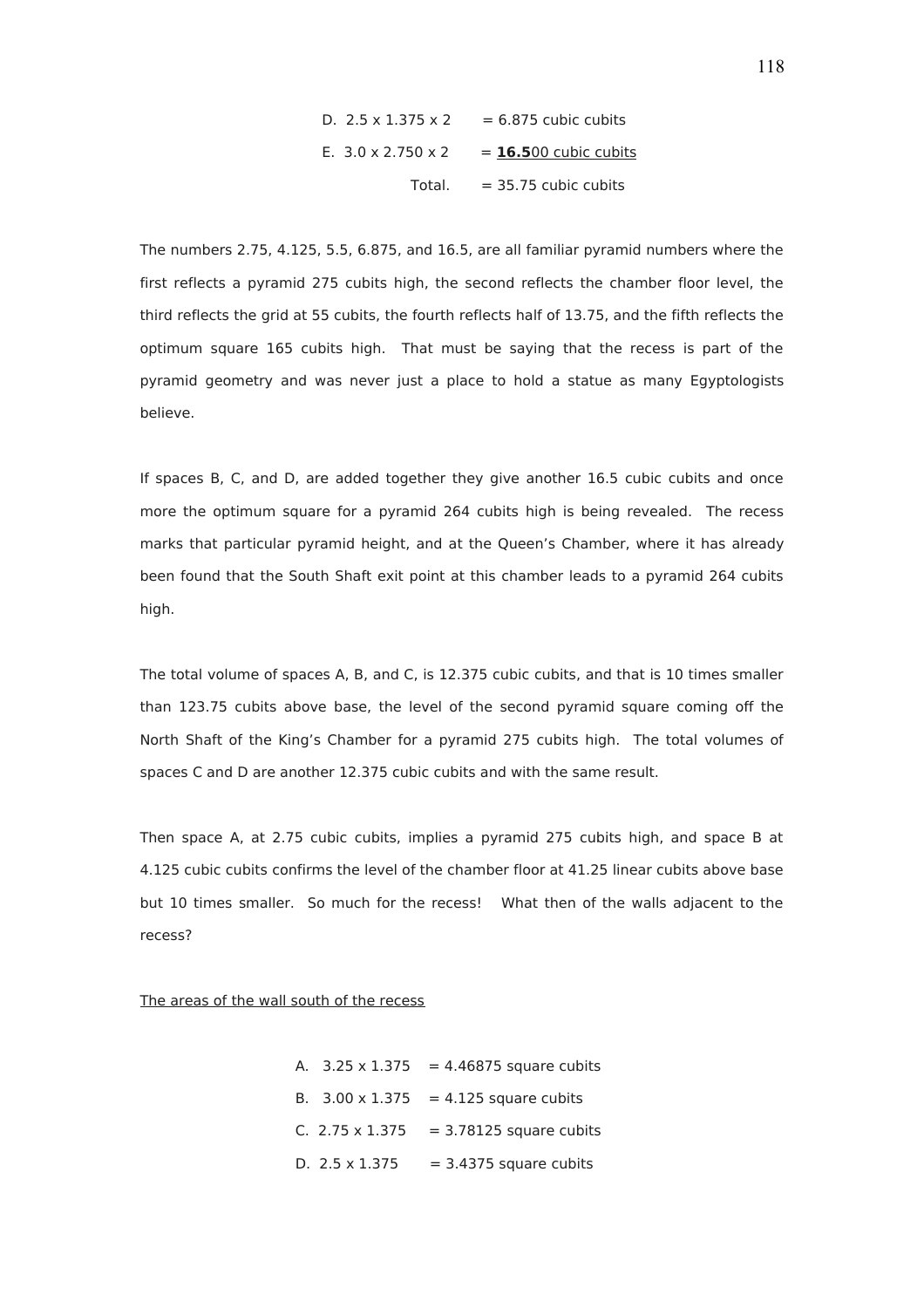E. 
$$
2.25 \times 2.75 = 6.1875
$$
 square cubits  
Total.  $= 22$  square cubits

That is an amazing result. It is in whole number cubits. The total area of the wall south of the recess is 22 square cubits and 10 times less than 220 linear cubits, the half base distance for the Great Pyramid, and another pyramid number. Wall area B is 4.125 square cubits and recess B is 4.125 cubic cubits where 41.25 cubits above base was the level on the floor. Why then would an area exist next to an identical volume unless that height was implying another volume not yet found for the Queen's Chamber?

> Area of chamber floor =  $10 \times 11 = 110$  square cubits Volume of chamber =  $110 \times 8.25 = 907.5$  cubic cubits 907.5  $/22 = 41.25$  cubic cubits Level of the floor = **41.25** cubits above base

That is even more extraordinary! The volume of the chamber divided by the area of the wall have produced the number 41.25 cubits, which is the level above base of the original Queen's Chamber floor before the conspirators had been at it with hammers and chisels. What then of the wall area between the chamber centreline and the recess?

> A.  $0.75 \times 1.375 = 1.03125$  square cubits B.  $0.50 \times 1.375 = 0.68750$  square cubits C.  $0.25 \times 1.375 = 0.34375$  square cubits 2.06250 square cubits  $-E. 0.25 \times 2.75 = 0.68750$  square cubits = **1.375** square cubits

Another amazing result! The area of 1.375 square cubits is 100 times smaller than 137.5 in linear cubits and that is half of 275 linear cubits, the height of the first invisible pyramid at the Great Pyramid. The reason for the recess is now clear. It was identifying a pyramid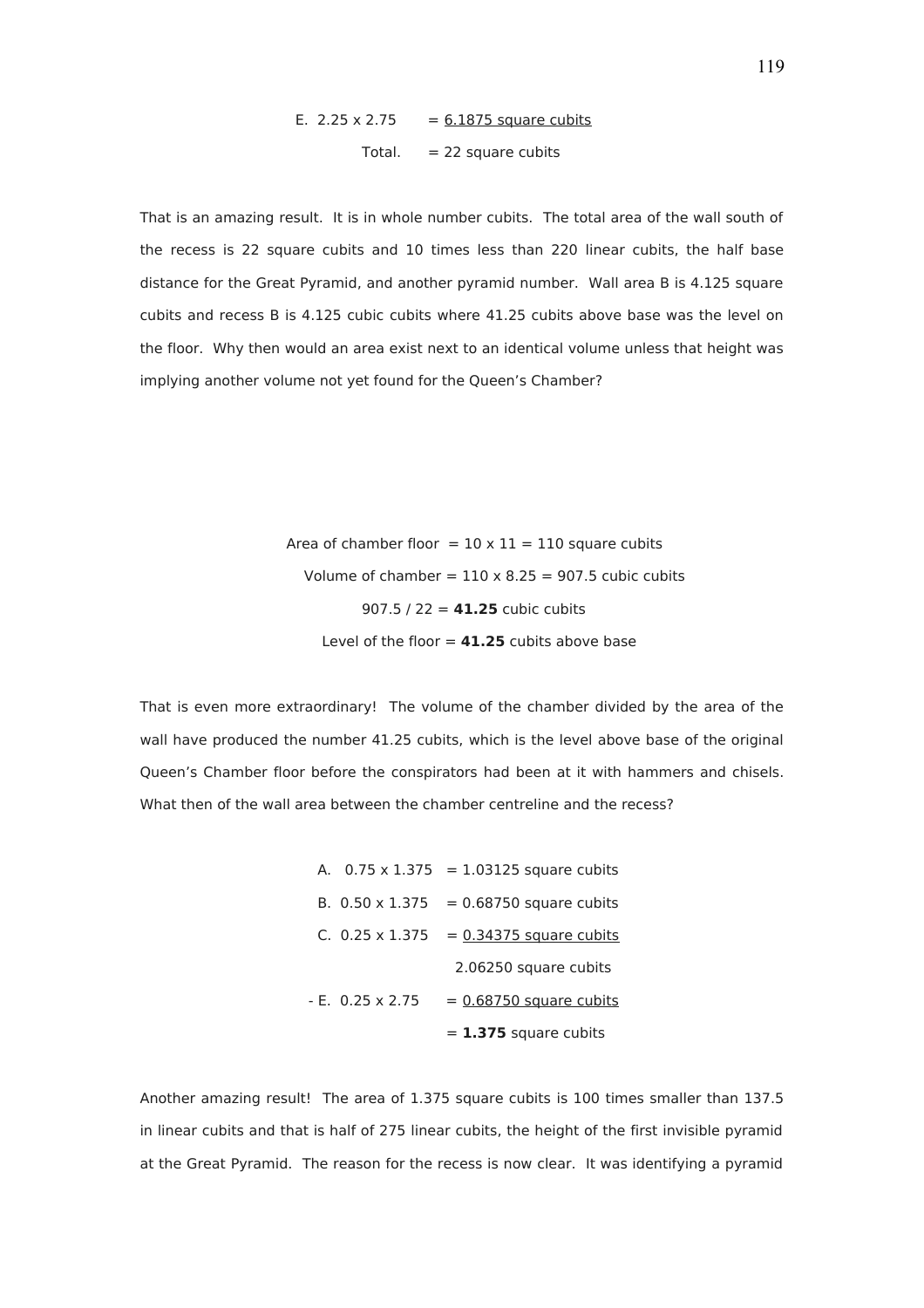275 cubits high and to a lesser extent it was reacting to a pyramid 264 cubits high, where both were already relevant to the Queen's Chamber and its two shafts. What then of the levels that might have been relevant to the full sized pyramid?

#### Levels on Steps Half base distances on Pyramids above Step Levels

|        | 280    | 275    | 264    | 242    |
|--------|--------|--------|--------|--------|
| 51.250 | 178.73 | 179.00 | 177.29 | 173.40 |
| 49.500 | 181.11 | 180.40 | 178.75 | 175.00 |
| 48.125 | 182.18 | 181.50 | 179.89 | 176.25 |
| 46.750 | 183.26 | 182.60 | 181.04 | 177.50 |
| 45.375 | 184 34 | 183.70 | 182.18 | 178.75 |
| 44.000 | 185.42 | 184.80 | 183.33 | 180.00 |
| 42.625 | 186.50 | 185.90 | 184.47 | 181.25 |
| 41.250 | 187.58 | 187.00 | 185.62 | 182.50 |

A number of calculations were made in order to discover if there was any connection between the levels on the steps, and the pyramids inside the pyramid squares as had been adopted in the pyramid geometry. If there were any connection it would probably show up on the half base distances across the pyramid. A pyramid 280 cubits high does not appear to figure at all in the recess dimensions but that is not un-expected because this is the Queen's Chamber and her numbers do not comply with 280. Of all the half base distances on the four pyramid heights, the ones that stand out here are on pyramids 242 cubits and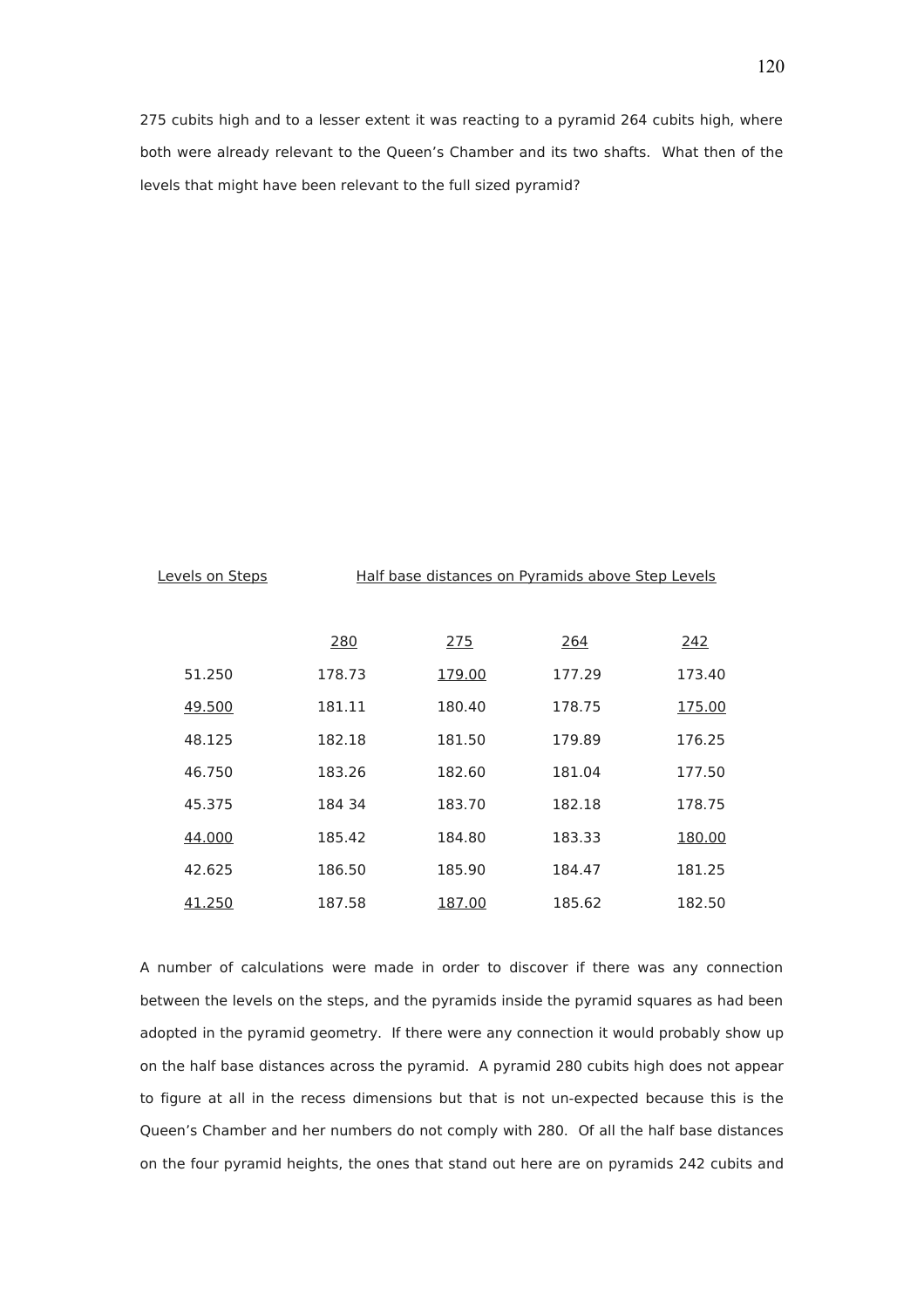275 cubits high, and that seems to be saying that pyramids inside pyramid squares were operating here. Strangely enough the most likely pyramid at 264 cubits high does not appear in whole number cubits when seen on the half base distances.

The conclusion must be that the recess was mathematical, something long suspected, but it had not been possible to verify this until Rinaldi and Maragioglio had measured the levels on the steps within the recess, and the recess widths, enough to find the hidden logic of the original number dimensions. Only by this means could the complete picture be revealed. The resulting disposition would not have been found if the measured dimensions had been taken literally any more than 756 feet would have been found if the original corner stones distances of the Great Pyramid had been taken literally. The secret was in being able to envisage the planner's intention, not the weight of stone in one's hand.

# **SUNRISE FOR RE, SUNSET FOR SET**

It is well known that, but for a few minutes of arc, the Great Pyramid was once orientated so that its north face was aligned east to west and on due north. That says that the ancients planners were perfectly aware of the invisible terrestrial lines of latitude and longitude of earth, but the reason why they had orientated the pyramid in this way has never yet been fully understood. There was of course a reason. The Great Pyramid might once have marked the prime meridian of earth and if it had then this would have accounted for the orientation of all pyramids on the Giza Plateau, all on due north with the meridian passing through the Great Pyramid on its centre as the Transit of Venus Party would show.

Because of Napoleon's campaign in Egypt and the enormous amount of information that he brought back to Paris, France has always been aware of things connected with Egypt and the Great Pyramid. In fact, France had suggested that the prime meridian should pass through the Great Pyramid at the time when the matter of world meridians was being discussed at the 1884 International Meridian Conference held in Washington. France had made this proposal only when it knew that its own Paris Meridian would fail in the face of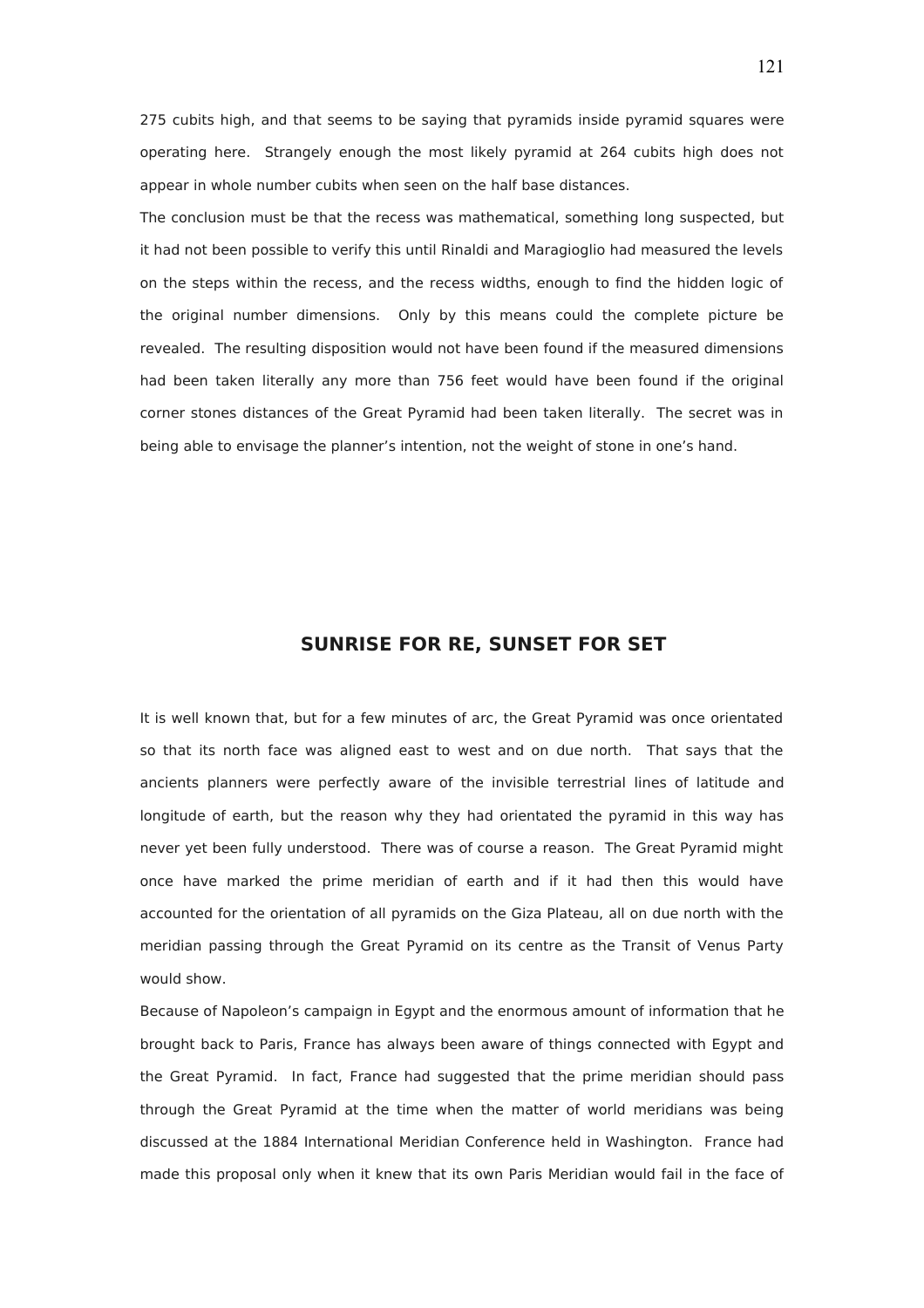its rival, the British Meridian at Greenwich. Another suggestion that France made at that time was that they would accept defeat and the Greenwich Meridian, if England would accept the French metre. England had declined the offer, certain in the knowledge that the World Prime Meridian would in anycase be the line running through the observatory at Greenwich.

The French suggestion that the prime meridian should pass through the Great Pyramid came at a time before the pyramid corner stones were discovered in 1925 showing how accurately the pyramid had been in fact been aligned on due north. The accuracy might have been even more dramatic in times passed before earth precession had changed the direction. It can be reasonably assumed therefore that there was an imaginary geographical line of longitude that had passed through the north and south poles of earth, and onto the Giza Plateau in Egypt. The area was very probably used a platform for making astronomical observations. Here, the ancient astronomers would have studied the rising and setting sun, and the polar star, the one that they could see from the northern hemisphere. This was the star that never changed its position during the night or during the year, as all the other stars passed across the horizon from east to west. That was because it was perfectly aligned on the north-south earth axis. This was the anchor star upon which the north-south alignment was laid down on the Giza Plateau. The footings to the Great Pyramid must then have been set out on the plateau and aligned with its north slope facing due north, and its east slope facing due east towards the rising sun. The square would have to be completely level, and it is believed that a water channel had been constructed around the pyramid perimeter, fed by the Nile nearby so as to ensure this. No other pyramid was begun with such care in  $\text{ensuring}$  that the base levels were true and level before building began, and that was another reason why the pyramid was mathematical for it had to have an accurate baseline if it were to perform such a role.



122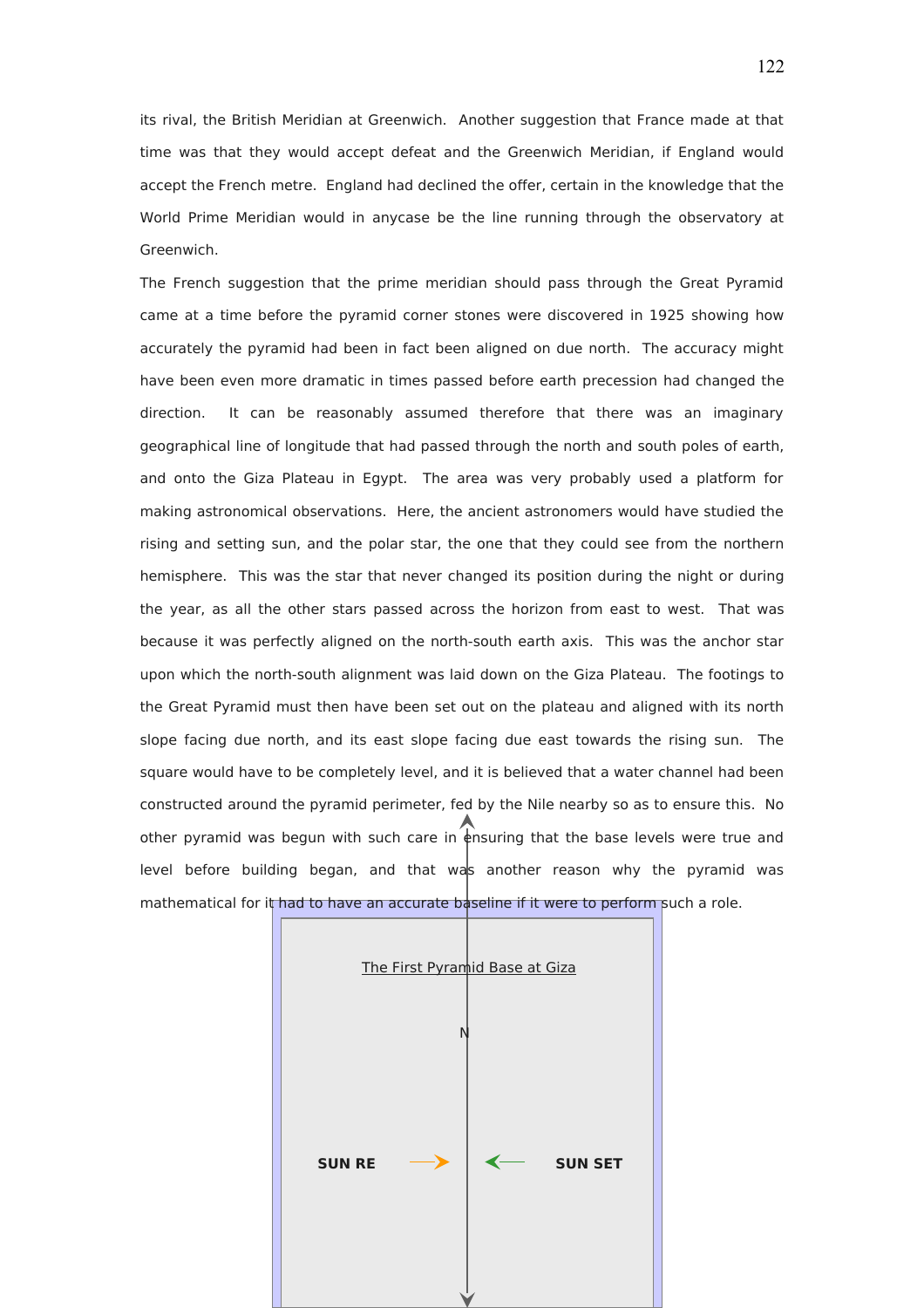

S

The sun rose in the east and set in the west. That leads to the view that the setting out had been based on pyramids laid flat on the ground so that their bases were on the side of square and their tips faced into the square. If that were the case then which of the known pyramids had been used and were there any as yet unknown? It can be imagined therefore that before any pyramid building began a true square had been set out on the ground. It was orientated on the four cardinal points of the compass and it was of sides 440 cubits. The distances found on the four corner stones at the site in 1925 were very slightly wrong. This was not because they were intended to be wrong but because of builder's error. The architects had intended the base to form a true square. Since this must have been the way that the pyramid was first laid down, then a true square existed on level ground with its centreline on due north. The directions needed would have been north to south and east to west, and they would have been based on the longitude and latitude. The longitude would have been north to south and the latitude east to west around the two pyramid centrelines.

One of the first things that they must have done was to identify the latitudinal mid-point on the square on the ground and then fix it with a permanent anchor point that would eventually become the rising face of the Great Step at the top of the Grand Gallery. That centreline was very important because it had created 220 cubits on 440 cubits on the sides of square and everything else had flowed from that. What then was the next stage?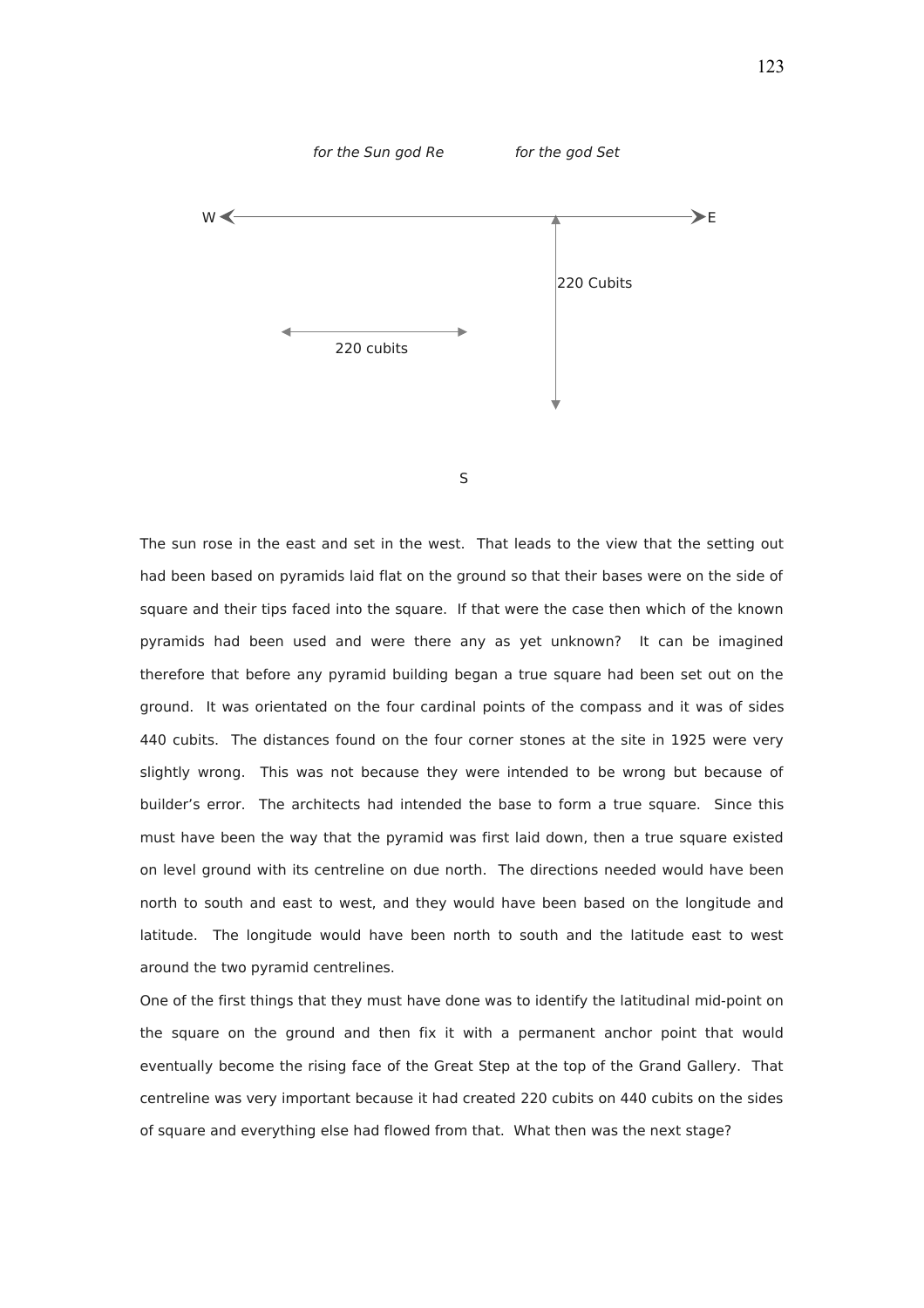The probable answer lies in the slope angles, because with pyramids laid flat on the ground the slope angles would be two-directional and able to give any coordinates needed over the square. The positions might have determined the size and orientation of the King's Chamber already offset south of the east-west centreline. If pyramids had determined this then which ones were they?

A check with the known pyramids show that pyramids higher than the Pyramid for Set would carry slope angles that missed the chamber altogether. But the slope angles for the Pyramid of Set at Tan 1.1000 would pass through the chamber along with any other pyramid with similar base angles like Tan 1.0900 or even Tan 1.1111. If that were the case then the Pyramid of Set would have been on the eastern side of the square with the tip facing towards the setting sun. Had the term 'sunset' actually come about because of this? It was referring to the sunset whose sun was setting.

The corollary is the opposite of the rising sun and how could that be but the Egyptian sun god Re? It must then be his pyramid that was on the western side of the square with its tip facing towards the rising sun for the sun-re. What could be more logical? If that were so, then the base of the Pyramid of Re would have occurred on the western side of the square foundation and the tip would have extended into the square. What then was the correct slope angle of the Pyramid of Re when seen in tangent? It would be hidden away somewhere.

The existence of magical squares has been known since the dawn of antiquity. They appear to have come to the attention of Pliny the Elder who mentioned them in his Natural History of circa AD 79. They may well have reached the western world through the writings of the Arab scribe Thabit ben Kurra in the  $9<sup>th</sup>$  century. The magic squares appeared again in 1533 with Occulta Philosophia written by Cornelius Agrippa who listed the Seven Wonders of the World along with their solar and planetary references.

| The Sun $= 6$ rows of 6 each $111$ The Colossus of Rhodes |                                |
|-----------------------------------------------------------|--------------------------------|
| The Moon $= 9$ rows of 9 each 369 The Temple of Diana     |                                |
| Mercury $= 8$ rows of 8 each 260 The Pyramids of Egypt    |                                |
| Venus $= 7$ rows of 7 each 176                            | The Tomb of Mausoleus          |
| Mars $=$ 5 rows of 5 each 65                              | The Hanging Gardens of Babylon |
| Saturn $=$ 3 rows of 3 each 15                            | The Temple of Solomon          |
| Jupiter $=$ 4 rows of 4 each 34                           | The Statue at Mount Olympus    |

124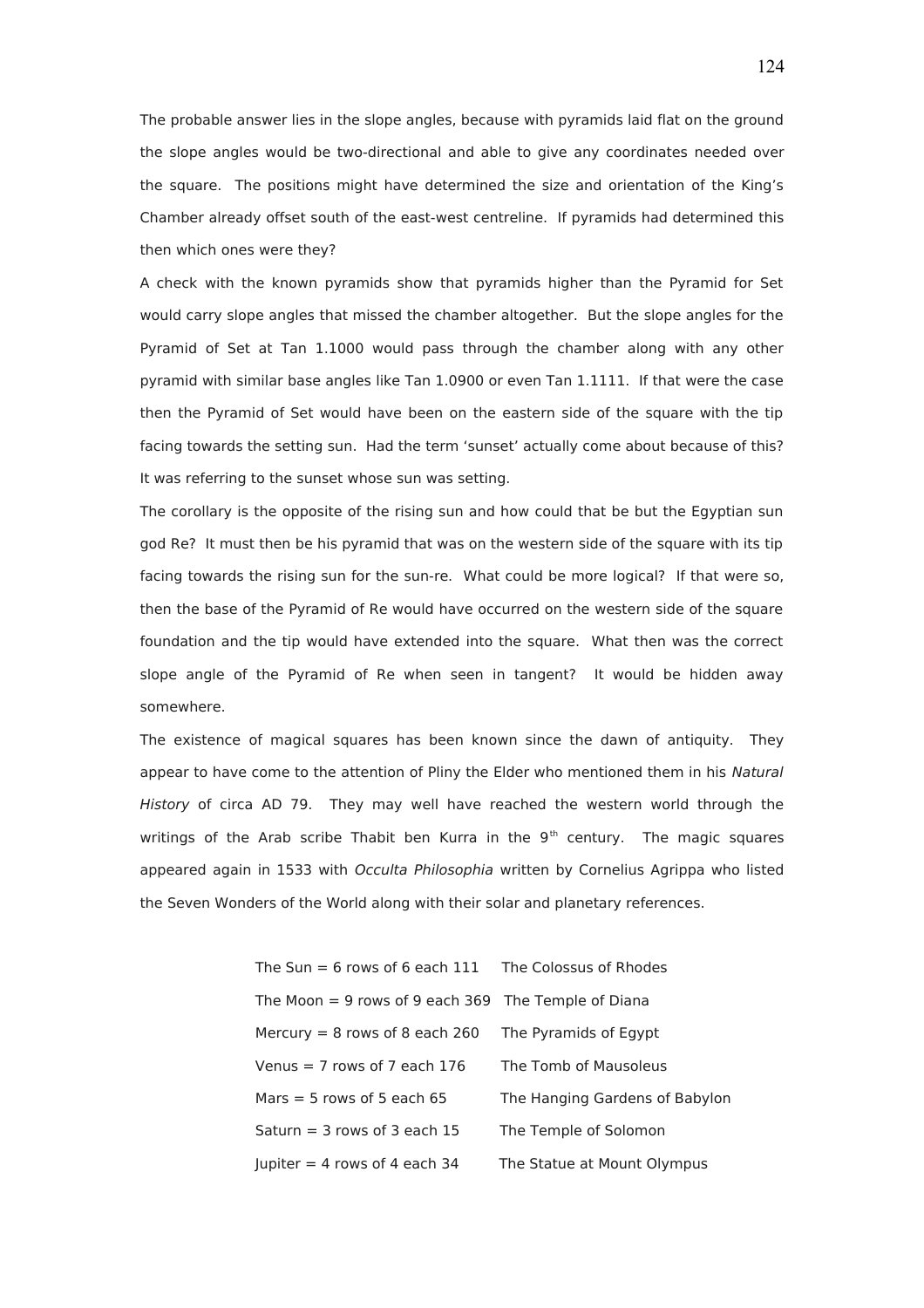| $\,$ 6 $\,$      | 32     | 3      | 34             | 35             | $\mathbf 1$ |
|------------------|--------|--------|----------------|----------------|-------------|
| $\boldsymbol{7}$ | $11\,$ | 27     | 28             | $\, 8$         | 30          |
| 19               | 14     | 16     | 15             | 23             | 24          |
| 18               | $20\,$ | 22     | 21             | 17             | 13          |
| 25               | 29     | $10\,$ | 9              | 26             | 12          |
| 36               | 5      | 33     | $\overline{4}$ | $\overline{2}$ | 31          |

#### The Square on the Sun

Each row of numbers add up to 111, all rows add up to 666, each column of the 6 numbers add up to 111, each of the two diagonals of 6 numbers add up to 111, there are  $6 \times 6 = 36$ squares and the number for Re was 6, and it had been created by 1 recurring to three places. The slope angle for a Pyramid of Re was Tan 1.1111 the clue taken from the magic square to compare with Tan 1.1000 for the Pyramid of Set. If the Pyramid of Re was then laid flat on a square of sides 440 cubits it should pass on the chamber. Indeed it does!

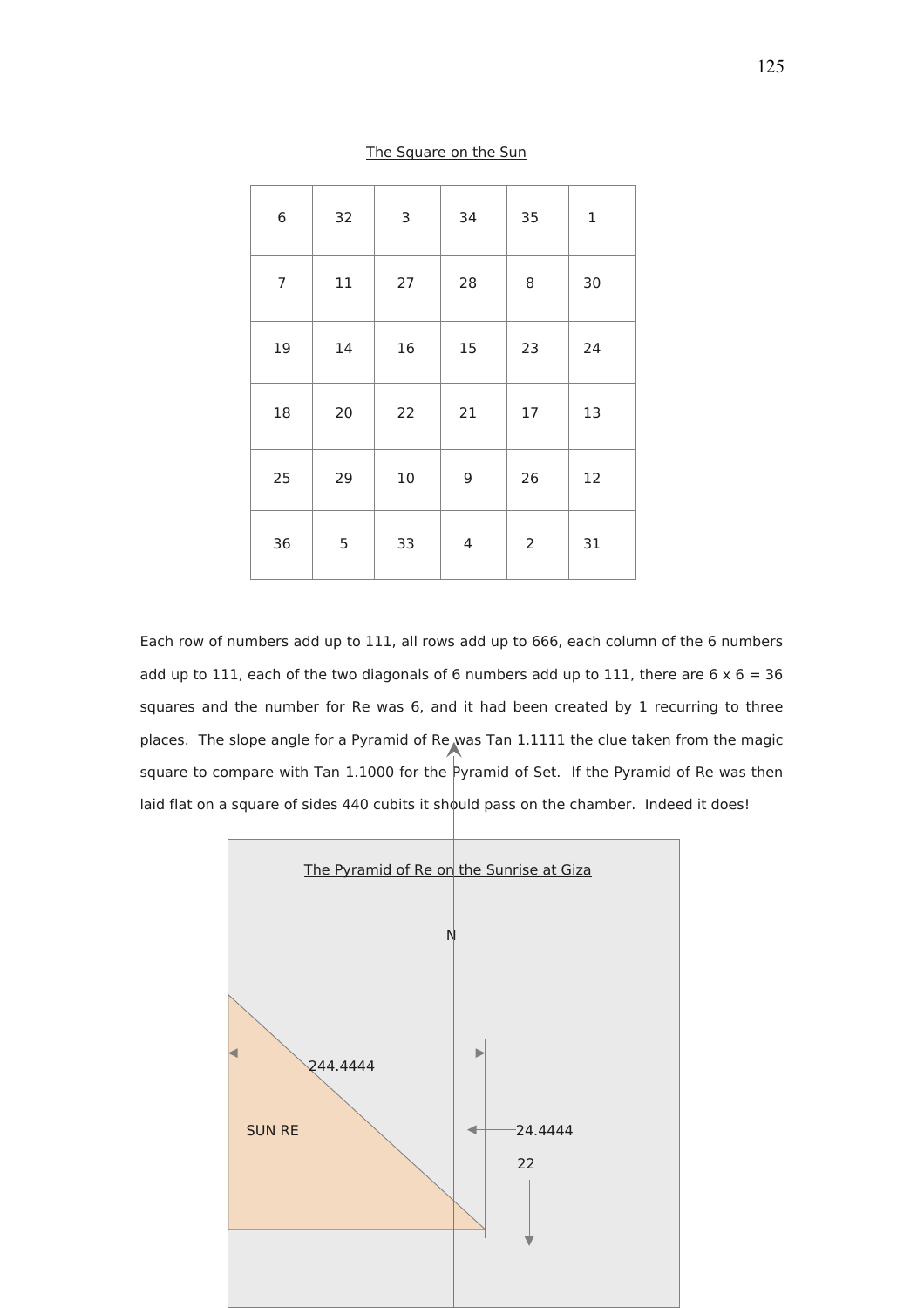

It is immediately clear that the Pyramid of Re, with a base of 440 cubits, and shown flat on the ground is making sense. A pyramid with a half-base of 220 cubits rising at a slope angle of Tan 1.1111 will be 220 x Tan 1.1111 = 244.4444 cubits high. But the tip of this pyramid will be 244.4444 - 220 = 24.4444 cubits east of the north-south centreline of the square and because it is sloping at Tan 1.1111, its half-base is 24.4444 / Tan  $1.1111 = 22$ cubits exactly.

That is a certain indication the Re is here because the result speaks for itself!

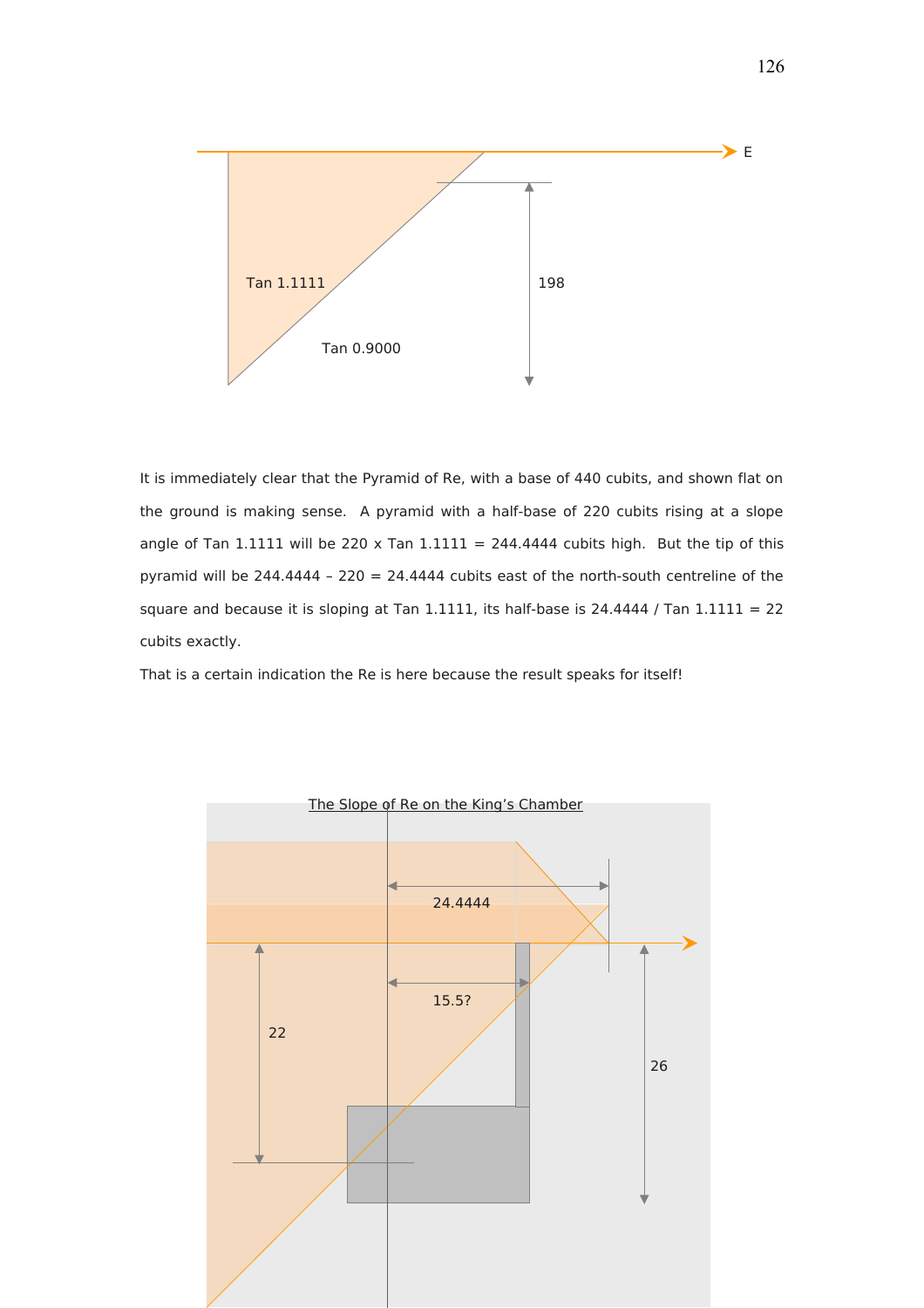#### North South Centreline

Tan 0.9000

There is not the remotest chance of that occurring if the pyramid was spurious and so this must be saying that the line of the slope on the Pyramid of Re is passing through the King's Chamber and for a reason. It is already known that the south wall of the King's Chamber is 26 cubits south of the east-west pyramid centerline because the rising face of the Great Step had fixed that position. That places the chamber, relative to the pyramid centre east to west but that leaves north to south. The north to south pyramid centreline is unknown for there is nothing inside the pyramid with which to relate it. But there might well be some other thing that can relate the position of the centerline inside the pyramid.

The square says that it is 24.4444 cubits west of the tip of the Pyramid of Re. It might also be some 15.5 cubits west of the east wall. There is meaning about the east wall of the chamber for it extends on into the adjacent corridor and then on downwards to the corridors below until it reaches the Queen's Chamber below where once more it is a continuation of the east wall. The east walls everywhere seem to mean something.



#### The Slope of Re on the King's Chamber Floor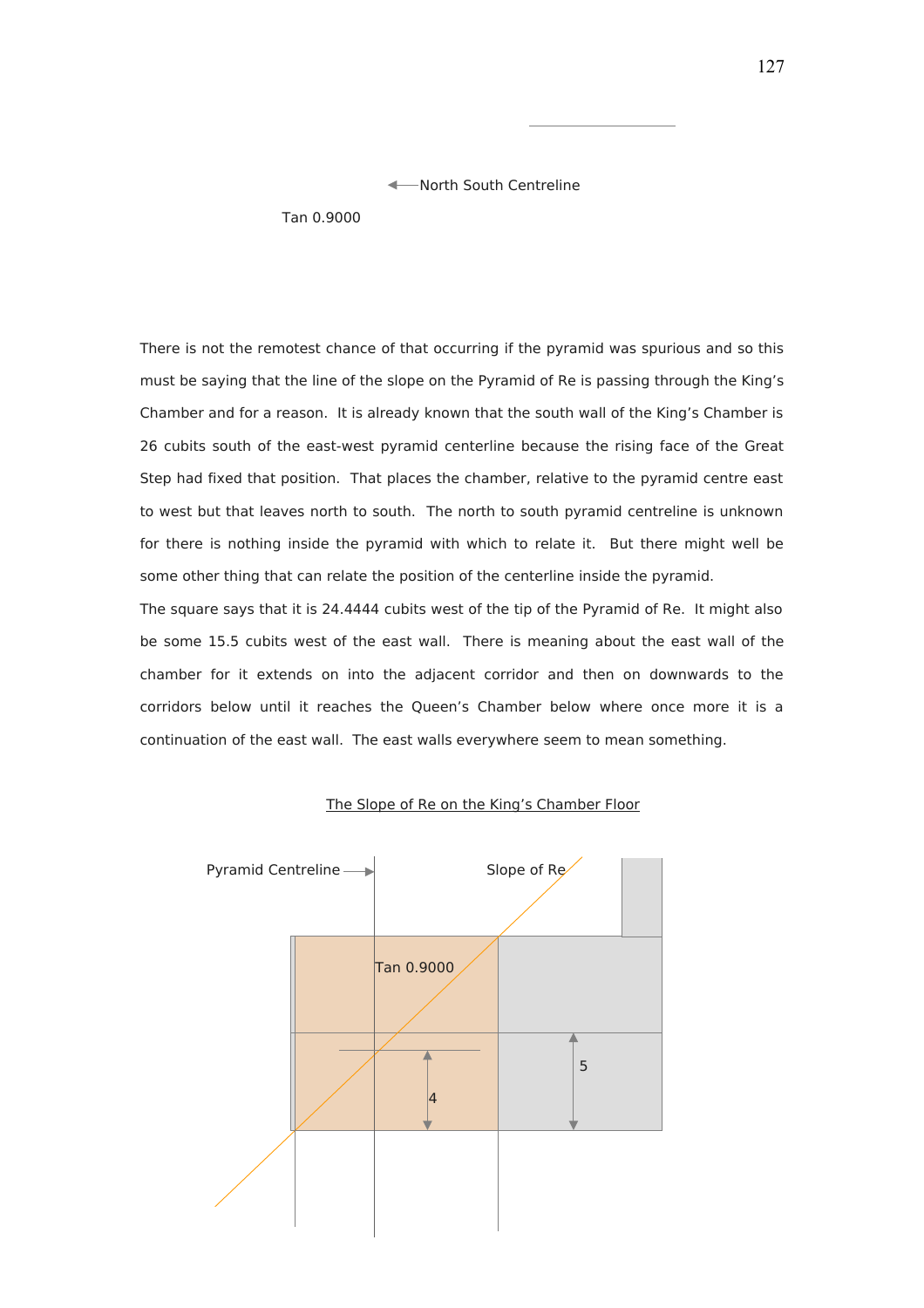

The chamber can now be shown on plan with the entrance on due north and the slope of the Pyramid of Re as it passes through on the Great Pyramid centreline at  $26 - 22 = 4$ cubits north of the south chamber wall, and  $4/$  Tan 0.9000 = 4.4444 cubits east of the west wall. Since it will pass through the chamber at  $10 - 4 = 6$  cubits south of the north wall it will also pass out of the north chamber wall at 6 / Tan 0.9000 = 6.6666 cubits east of the north-south centreline.

In other words the slope of the Sun God Re crosses over the King's Chamber floor and covers a distance of  $4.4444 + 6.6666 = 11.1111$  cubits where the slope angle in tangent was Tan 1.1111 for the Pyramid of Re. That demonstrates that the concept of pyramids laid flat on the ground at Giza might well have had some truth behind it. There was a Pyramid of Re and it had base angles of **Tan 1.1111** recurring.



#### The Pyramid of Re on the Chamber Floor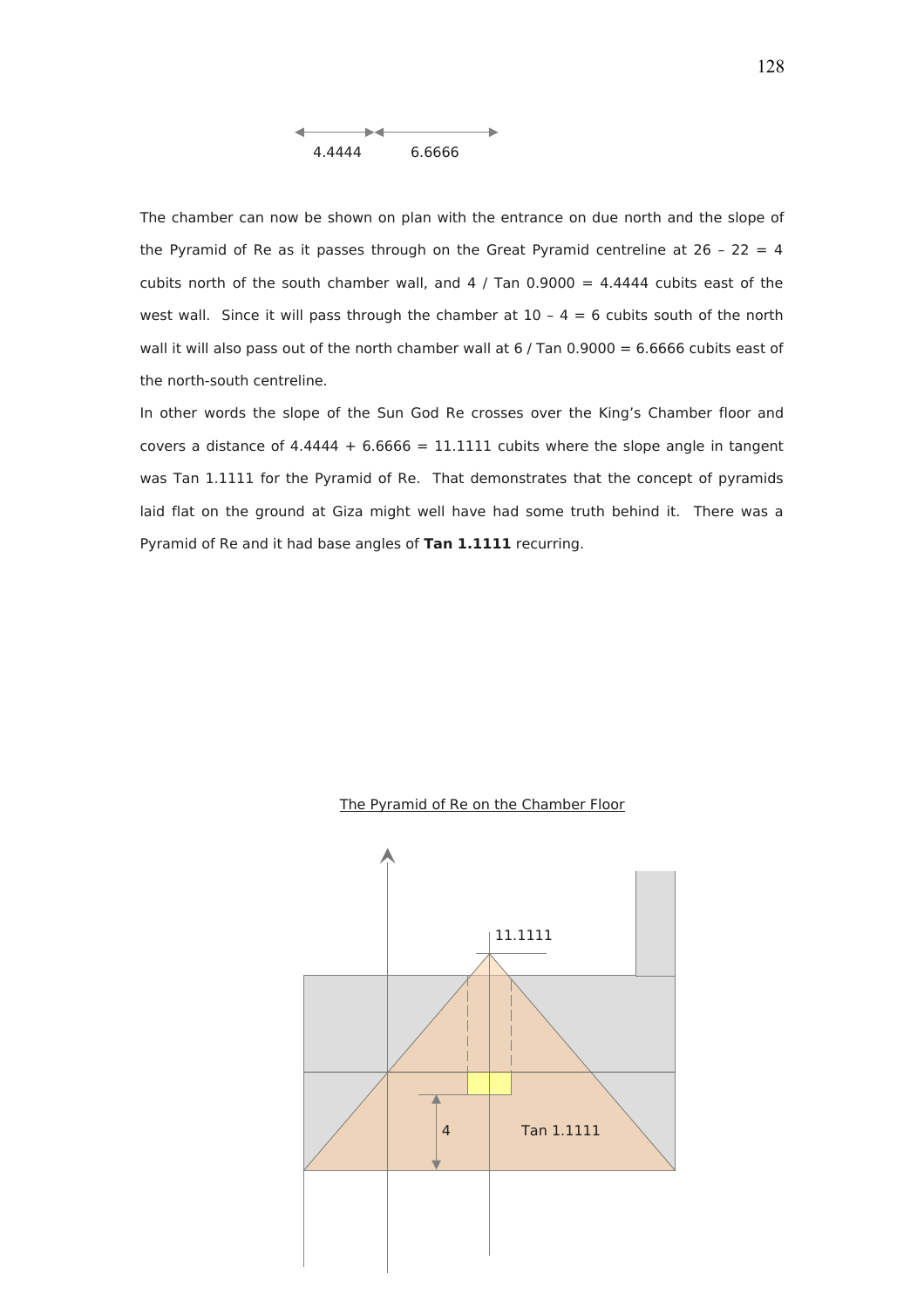

A Pyramid of Re with base angles Tan 1.1111 can now be constructed on the chamber floor on one of the long walls and in this case it will be the south wall. Because the chamber is 20 cubits long it is 10 cubits on its half-base as well as 10 cubits wide. The pyramid laid flat will be 10 x Tan 1.1111 = 11.1111 cubits high, and the tip will extend beyond the opposite wall by  $11.1111 - 10 = 1.1111$  cubits. That forms a mini-pyramid  $1.1111$  cubits high with a half-base distance of 1.1111 / Tan 1.1111 = **1 cubit**. That is an amazing result to give a full base of 2 cubits exactly. A double square exists of sides  $1 \times 2$  cubits on the chamber centreline created by Re and in the middle of the floor. That must be why the walls were designed to be 10 cubits wide and 20 cubits long, and were finished in hard granite!

The west slope of the Pyramid of Re with base angles Tan 1.1111 will cross the east to west chamber centreline at a distance of 4 x Tan  $1.1111 = 4.5$  cubits east of the west wall and 5.5 cubits west of the vertical chamber centreline. The distance of 4.5 cubits is sending a clear message about the long missing north south pyramid centreline. What then of the Pyramid of Set in this incredible configuration? Will he be playing a role as well?

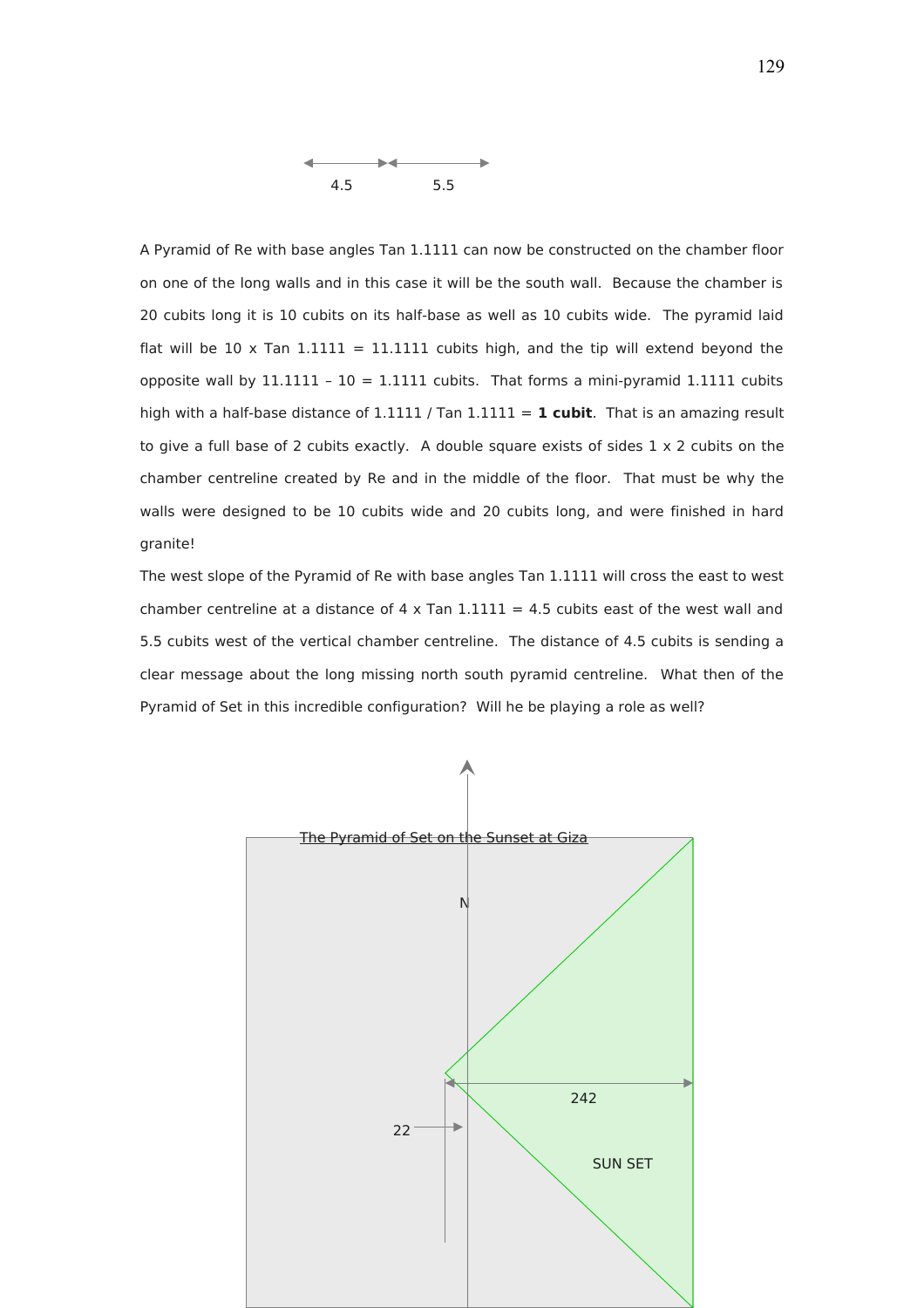

Tan 1.1000

Tan 0.9090

The Pyramid of Set, like the Pyramid of Re, makes perfect sense. It would have been laid out on the east side of the square base and its tip would have been pointing towards the Setting Sun in opposition to the Rising Sun of the Pyramid of Re. It would be sloping at Tan 1.1000 and would therefore be 220 x Tan  $1.1000 = 242$  cubits high as already found for the pyramid coming off the North Shaft exit point of the Queen's Chamber. The tip of the pyramid would therefore extend west beyond the north south pyramid centreline by 242 –  $220 = 22$  cubits creating another mini-pyramid 22 cubits high. The half-base on that pyramid would be 22 / Tan  $1.1000 = 20$  whole number cubits exactly. The crossing point creates another rectangle in the middle of the King's Chamber floor!



130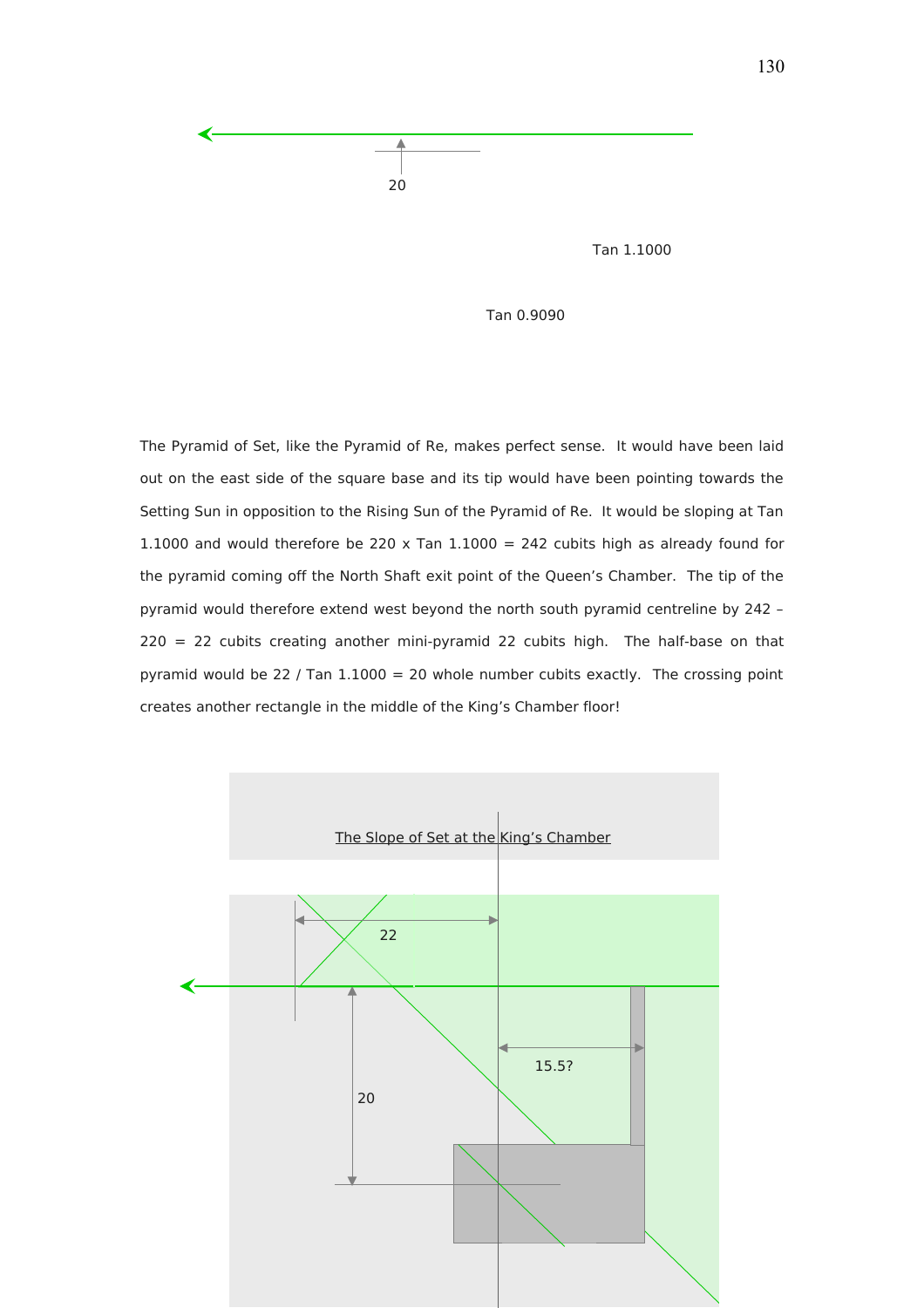Pyramid Centre

Tan 0.9090

The Slope of Set would pass through the King's Chamber at 4.5 cubits east of the west wall and  $26 - 20 = 6$  cubits north of the south wall, instead of 4 cubits for the Slope of Re. This means that it is 1 cubit north of the east west centreline where previously it had been 1 cubit south of chamber centre, and a square can now appear on the floor. There is not a slightest chance that these distances could be achieved if the two pyramid heights had possessed no basis, but they did have basis and the result is extraordinary. It had been planned.

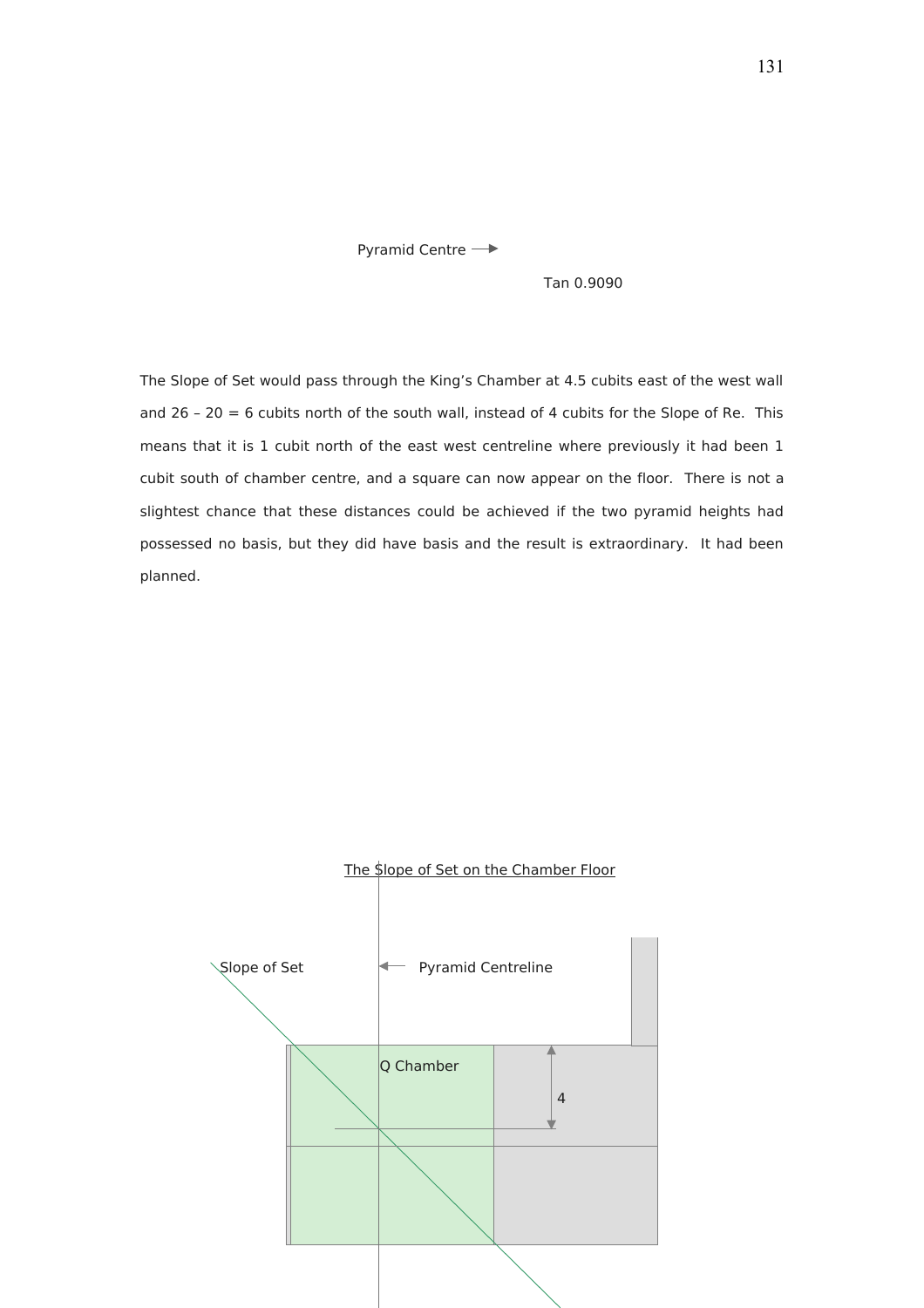

The slope of the Pyramid of Set will now pass through the chamber at an alternative angle of 220 / 242 = Tan 0.9090 when seen from the south and as it crosses the floor. It crosses the north to south centreline at 20 cubits south of the east west centreline and 26 - 20 = 6 cubits north of the south wall of the chamber. Because of that, it crosses the north south centreline 4 cubits south of the north wall at a distance of 4 / Tan  $0.9090 = 4.4$  cubits west of the north south centreline. Then is passes out of the south wall at  $6/$  Tan 0.9090 = 6.6 cubits east of the north south centreline. The chamber is 10 cubits wide. What now appears is the Queen's Chamber floor seen transposed over the King's Chamber floor because  $4.4 + 6.6 = 11$  cubits and the Queen's Chamber is 11 cubits long and aligned in the same direction.



## The Pyramid of Set on the Chamber Floor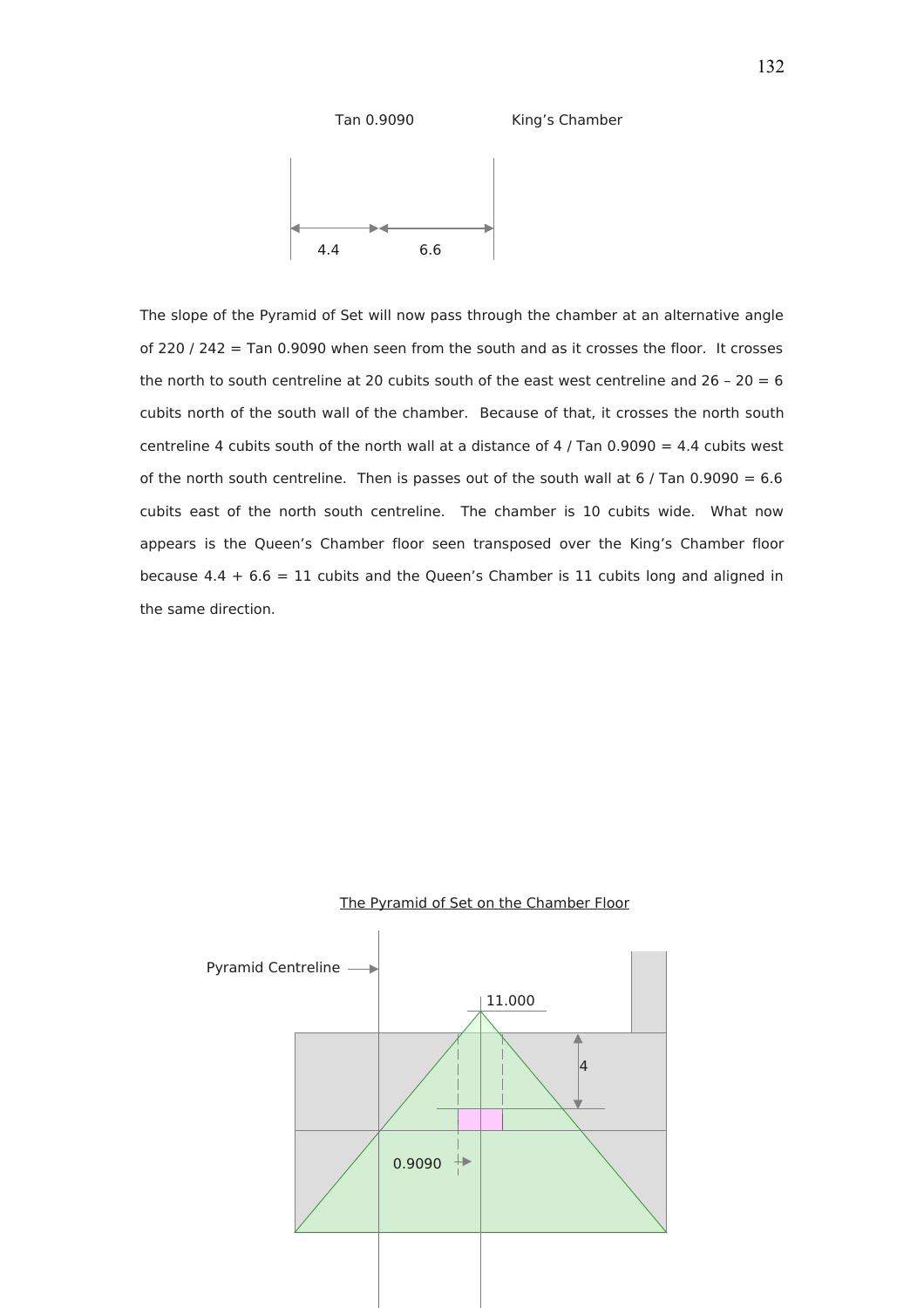Tan 1.1000

$$
\begin{array}{|c|c|}\n\hline\n4.5454 & 5.4545 \\
\hline\n\end{array}
$$

The Slope of Set passes through the chamber on the north south centreline at 6 cubits north of the south wall. In doing so it complements the result found for the Slope of Re that marked 4 cubits north of the south wall on the centreline. The Slope of Re and the Slope of Set are now together able to form a square of sides 2 cubits on the centre of the floor through their respective pyramids on the base foundations.

The Slope of Set marks a point 1 cubit above the east west chamber centreline and the Slope of Re marks  $1$  cubit below the same centreline. The Pyramid of Set is  $10 \times$  Tan  $1.1000 = 11$  cubits high and it extends beyond the north chamber wall by 1 cubit. The half base distance will then be  $1/$  Tan  $1.1000 = 0.9090$  cubits each side of chamber centre. A rectangle that is not quite a double square of sides (0.9090 x 2) x 1 cubits, or 1.8181 x 1 cubits, now emerges directly above a double square of sides  $2 \times 1$  cubits for the Slope of Re. That creates a square and a double square and a rectangle and two more rectangles, and looks as this figure could be the basis for a large number of combinations and permutations, but I leave that to anyone else who might one day read this, barring a number of observations of my own.



133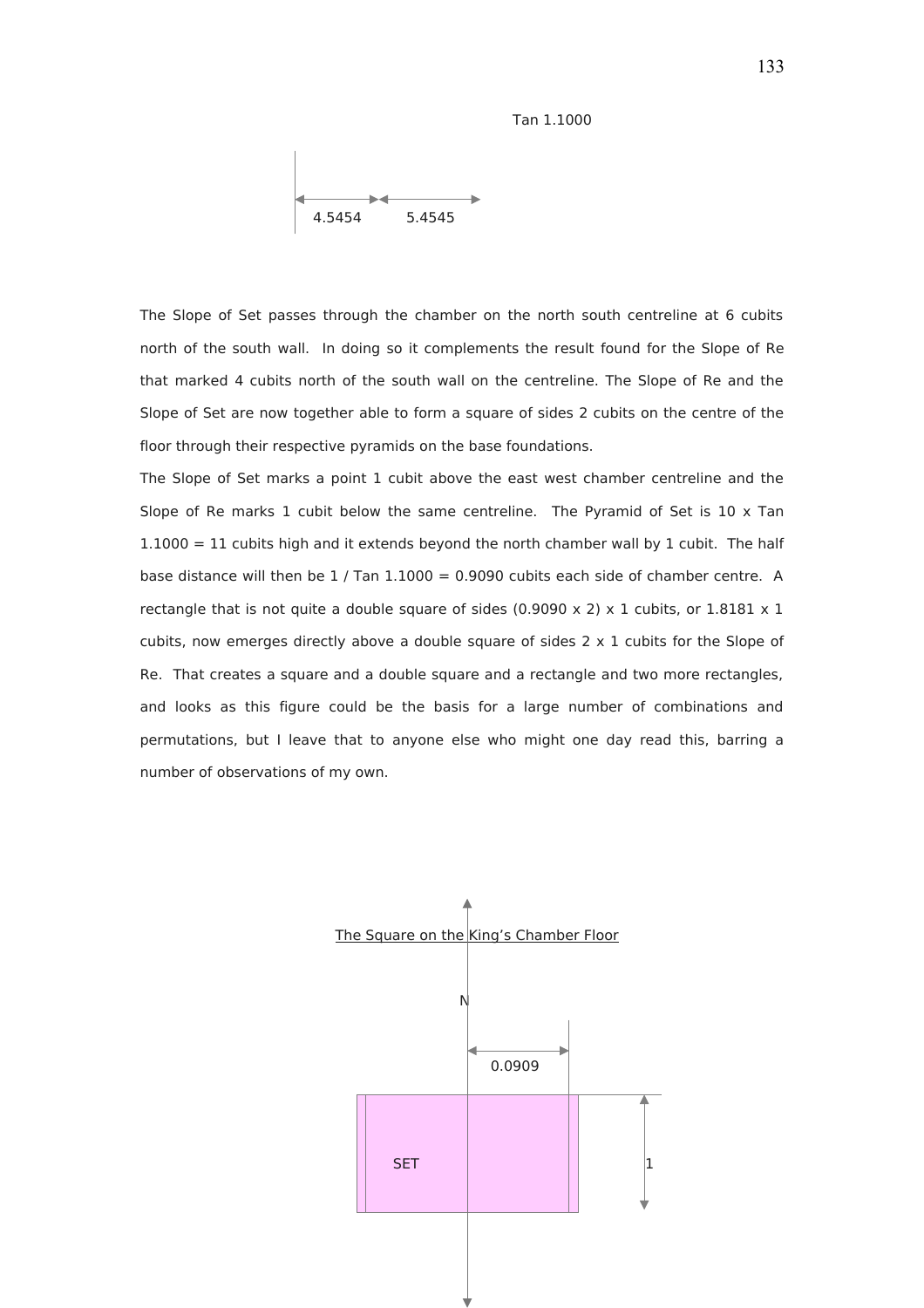

It is beyond comprehension that any geometrical figure could have appeared on the exact centre of the King's Chamber floor if it had come about by accident. There is a square of sides 2 cubits along with a double square of sides  $2 \times 1$  cubits and then a rectangle with sides of  $1.8181 \times 1$  cubits. Once again this is reminiscent of the goddess Isis whose number was 8 and whose identity was 18. That rectangle belongs to the queen.

The figures had been created because a dimension of 15.5 cubits had been adopted as the distance between an unknown (by means of survey) north to south centreline on the Great Pyramid that is 15.5 cubits west of the east chamber wall and 4.5 cubits east of the west chamber wall. The double square coming off the Slope of Re carries sides of 1 cubit and 2 cubits to give an area of 2 square cubits.

> Square root  $2 = 1.4142135$  cubits 280 / 1.4142135 = 197.9899 cubits  $280 - 197.99 = 82.01$  cubits  $82.01$  cubits = Level on the Great Step

That must mean the double square is bringing Re to the centre of the Osiris chamber and on the way it is relating itself with the level on the top of the Great Step at the top of the Grand Gallery. The Pyramid of Re was inside the Great Pyramid as well as outside. The area of the inner rectangle derived from the Pyramid of Set on its width, and the Pyramid of Re on its height, will be (0.9090 x 2) x 2 = 3.6363 square cubits. The area of the square is 4 square cubits and  $4/3.6363 = 1.1000$ , which is also Tan 1.1000, the slope of the Pyramid of Set. The two areas divided have become an angle in tangent.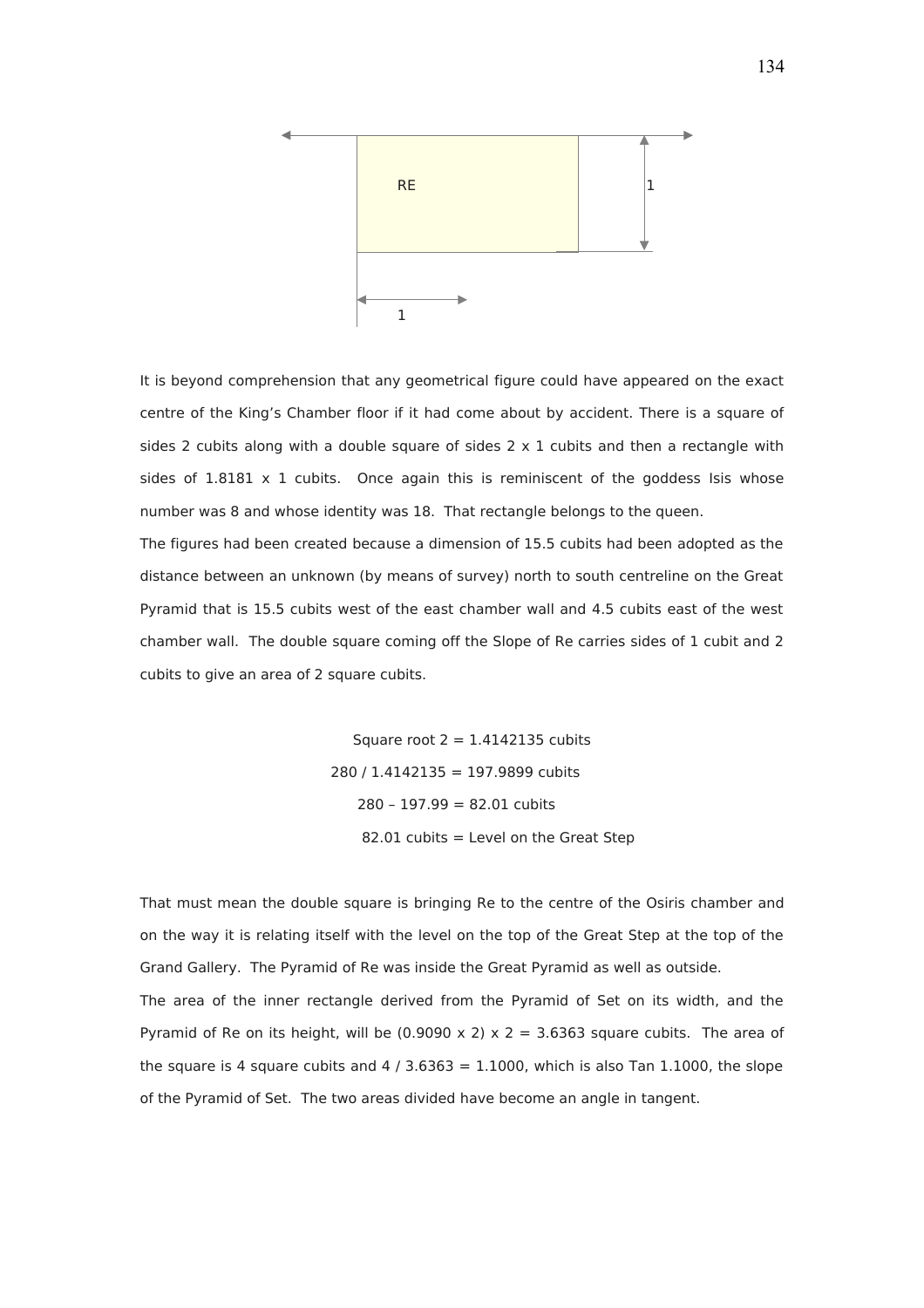# **THE MISSING PYRAMID CENTRELINE**

There is nothing inside the Great Pyramid that marks the position of the missing north south centreline even though the riser of the Great Step marks the east west centreline.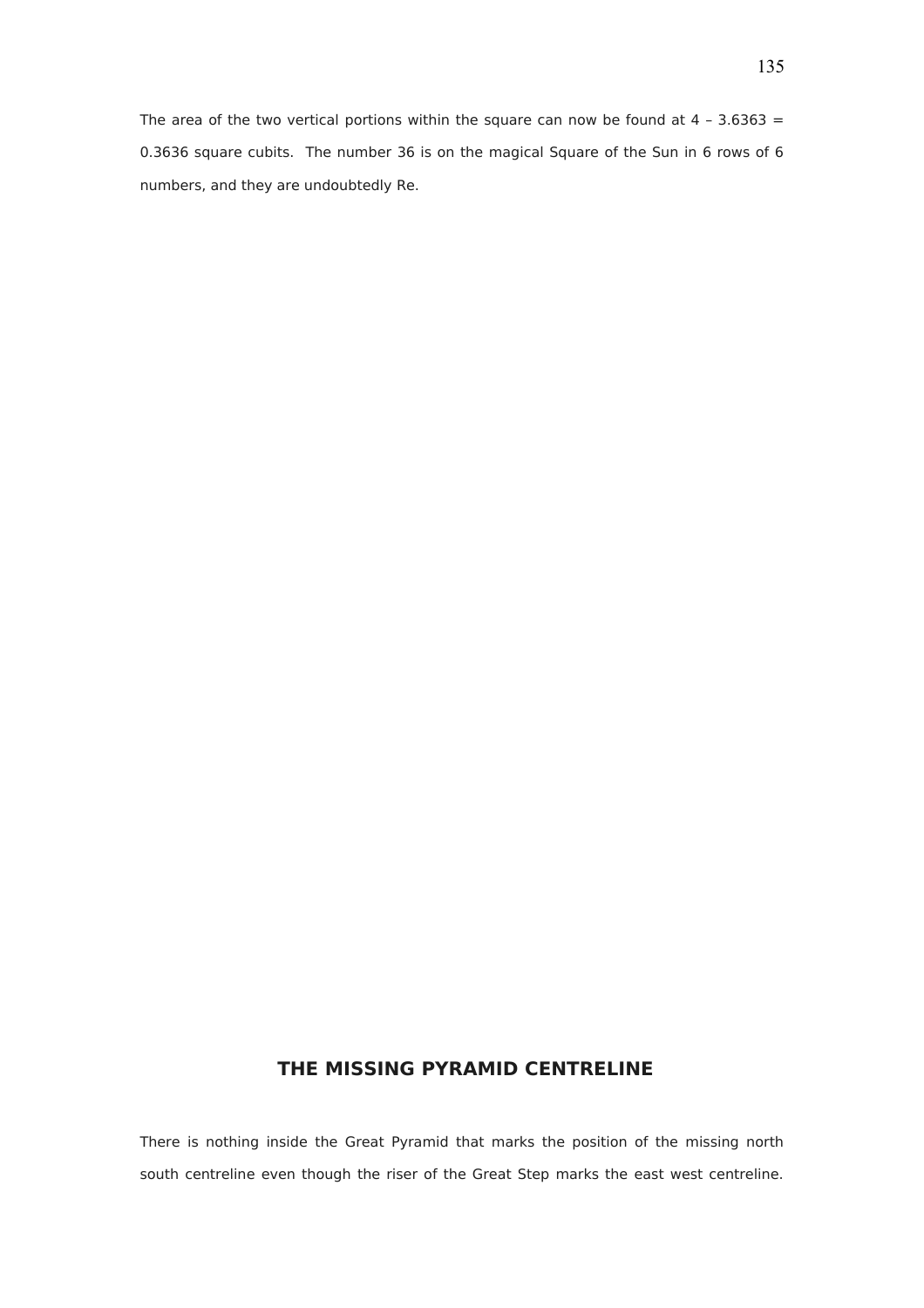That is strange and illogical and it leads to the view that somewhere inside the chamber systems there does exist a marker, but it is insubstantial and can only be imagined. There is one obvious clue, and that is the decision by the builders to put the entrance to the pyramid at some distance east of pyramid centre, and then to make the corridors align on the east walls of both the King's and Queen's Chamber. That was an odd decision since the entrances to the chambers might have gone anywhere. There was a reason for doing that and it was not necessarily to outwit thieves trying to find the entrance.

The survey by Rinaldi and Maragioglio had revealed that the corridors were 1.05 metres wide or exactly 2 cubits wide. That would mean the corridor widths in cubits were themselves part of the equation. The sheer length of the corridor systems and the difficulty of knowing the true physical centre from the uncertain outlines of the pillaged pyramid of today, makes the finding of any north to south centreline of the Great Pyramid into something bordering on the impossible. Any small error of measurement over the length of the corridors that would deviate in the smallest way from an exact and precise, 90 degrees on the original, though missing, casing stones at the entrance, would be magnified enormously by the time it reached the King's Chamber, as can clearly be seen when the pyramid is depicted on plan.

The Grand Gallery is directly above the entrance corridor to the Queen's Chamber, and the Ascending Corridor is directly above the Descending Corridor. The Descending Corridor leads to the pyramid entrance. Seen on plan, the corridor systems will read as one corridor offset substantially east of the pyramid centreline.

According to the Cole / Borchardt survey by of 1925 given in Doctor I. E. Edwards' account The Pyramids of Egypt, the pyramid entrance is about 24 feet east of pyramid centre but this does not help much because 'on what' he does not say. The distance would however translate into approximately 13.96 cubits if it were actually on the west reveal but if it were on the east reveal it would be around  $13.96 + 2 = 15.96$  cubits east of pyramid centre.

Any similar distances as given by Flinders Petrie in his Pyramids and Temples of Gizeh are almost unfathomable. This is because his findings were published in tabulated form rather than in architectural form and it is hard to know precisely where his measurements began and where they had ended. This survey too does not help very much.

Rinaldi and Maragioglio do show a rather vague north to south pyramid centreline west of the entrance corridor centreline leading into the King's Chamber at 7.2 metres west of corridor centre or 13.74 cubits, or again, 14.74 cubits from the east wall.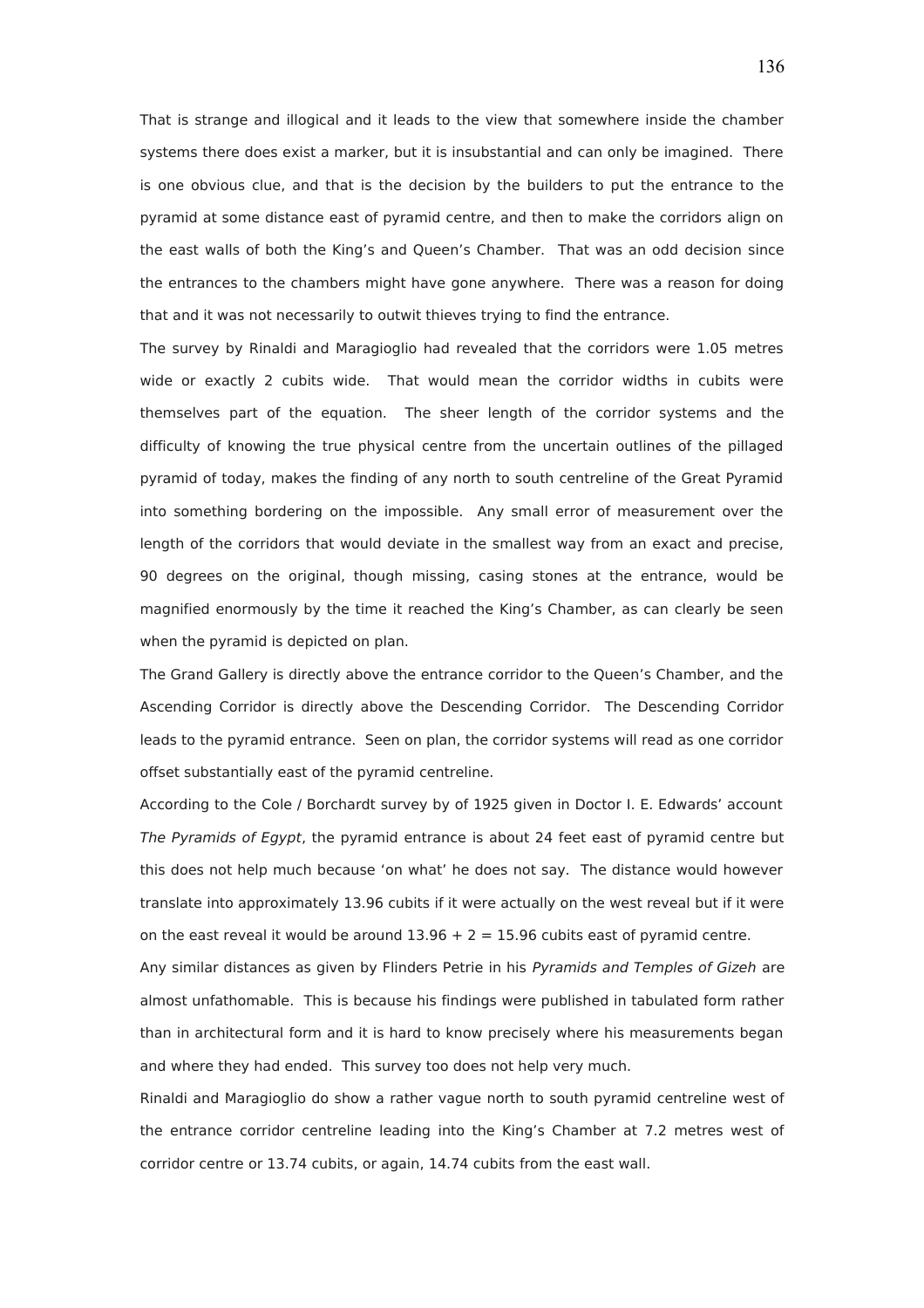#### The Offset Corridor Systems on plan



The means used by which these distances were measured had also presented something of a problem. They were not found internally because there is nothing internally for them to have been measured against. It had to be done externally and from a pyramid that was missing it's casing stones and possessed no outlines. The middle distance between the two north corner stones would have been used and then projected at 90 degrees onto the ragged opening that now forms the entrance and it was certainly not an exact science. The consensus seems to be that the east wall of the King's Chamber, the east walls of corridors, and the east reveal of the entrance, were all somewhere between 15.96 and 14.74 cubits east of the 'uncertain' north-south pyramid centreline, as found by measurement. If that were so, and the King's Chamber extends by exactly 20 cubits west of the east walls, then the unplaced north-south centreline of the Great Pyramid must in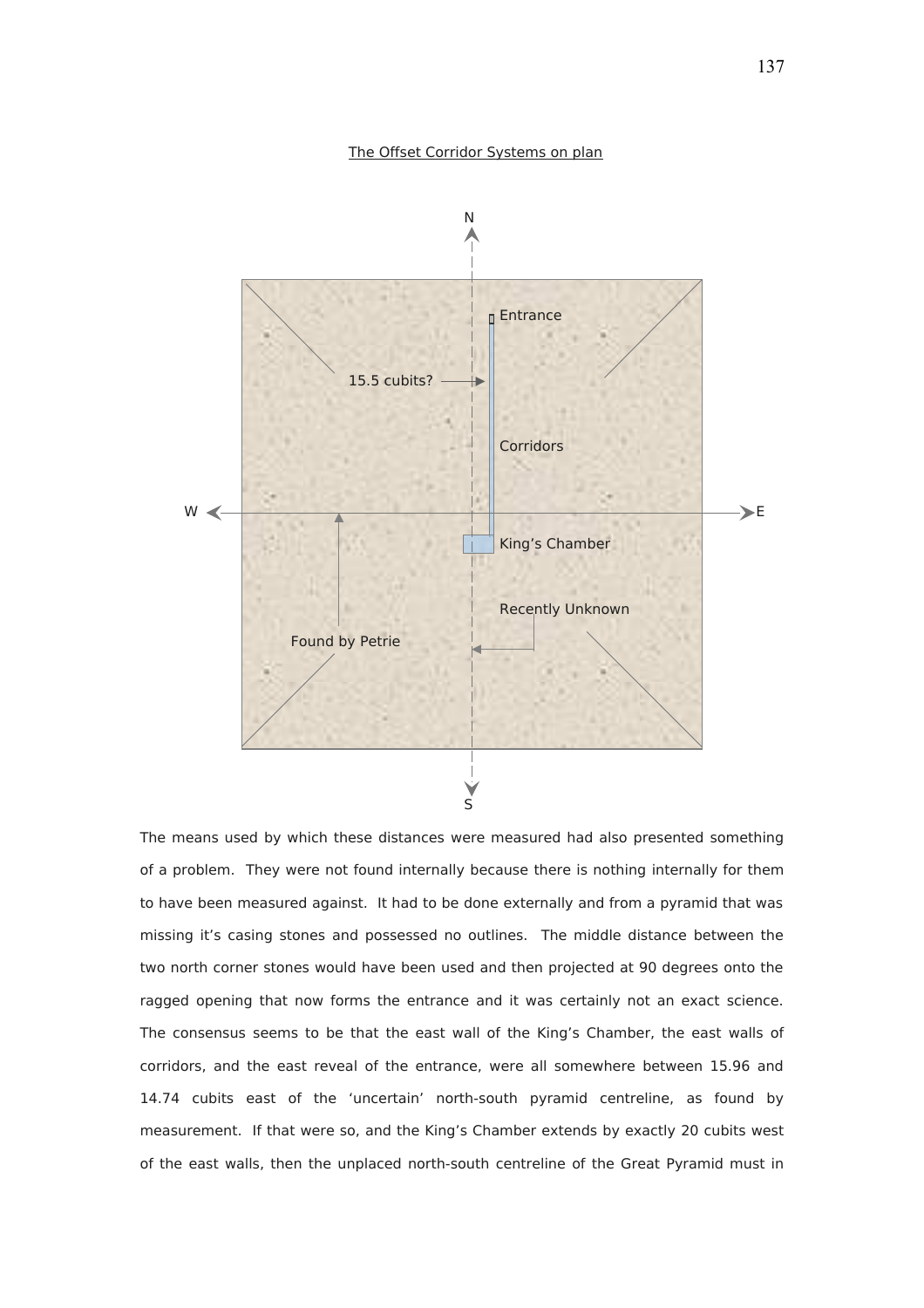any event pass through the King's Chamber and to the west but the question is, where exactly?

On that basis the missing north south pyramid centreline would seem to exist within the western extremities of the King's Chamber at some point around 4.5 cubits east of the west wall but there is absolutely nothing there marking this point in stone. The King's Chamber is almost certainly the most important part of the pyramid and the missing centreline within the chamber was fundamental to the whole of the pyramid construction.

What then would the walls themselves say about that?

What can be seen on the walls but the two shaft openings?

Why were the shaft outlets built opposite to each other in line and level, and did that strange condition occur by accident or had it been done for a geometrical purpose? Since that would make possible another invisible shaft linking the two openings then the two opposite openings were probably not accidental for nothing at the Great Pyramid was built without a reason. For the moment though the plan of the pyramid itself gives the first clue, and the plan of the chambers and corridors as seen inside the pyramid would provide the next clue.

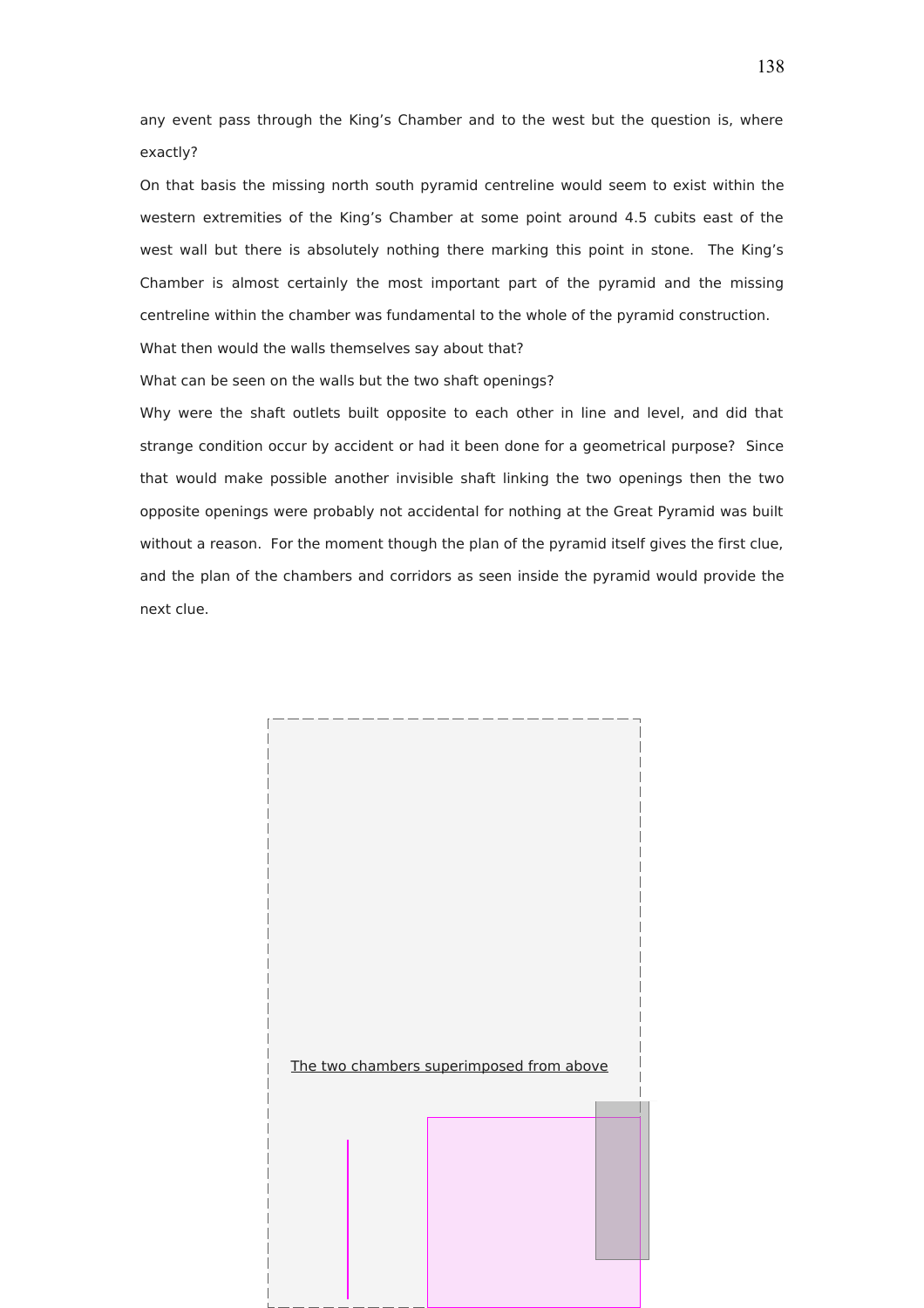

The chamber is offset to the west from the line of the corridor, which runs north to south showing that it too was orientated on latitude and longitude. In fact all of the main internal spaces are aligned in this way. The centre of the south shaft opening at the King's Chamber is shown on the engineer's drawings at 2.46 metres from shaft centre to the east wall with the two shaft openings shown directly opposite to each other. They would then be 2.46 x 1.0936 x 3 / 1.7181 = 4.69 cubits from the east wall when taken from the shaft centre, as measured. But the ancients had not used 'centrelines on features' as points to be measured and had instead used physical surfaces. When measuring the lateral positions on the shafts they would therefore have adopted the east or west faces, on plan, rather than centrelines, and more than probably it was the eastern faces because of the spiritual aspects.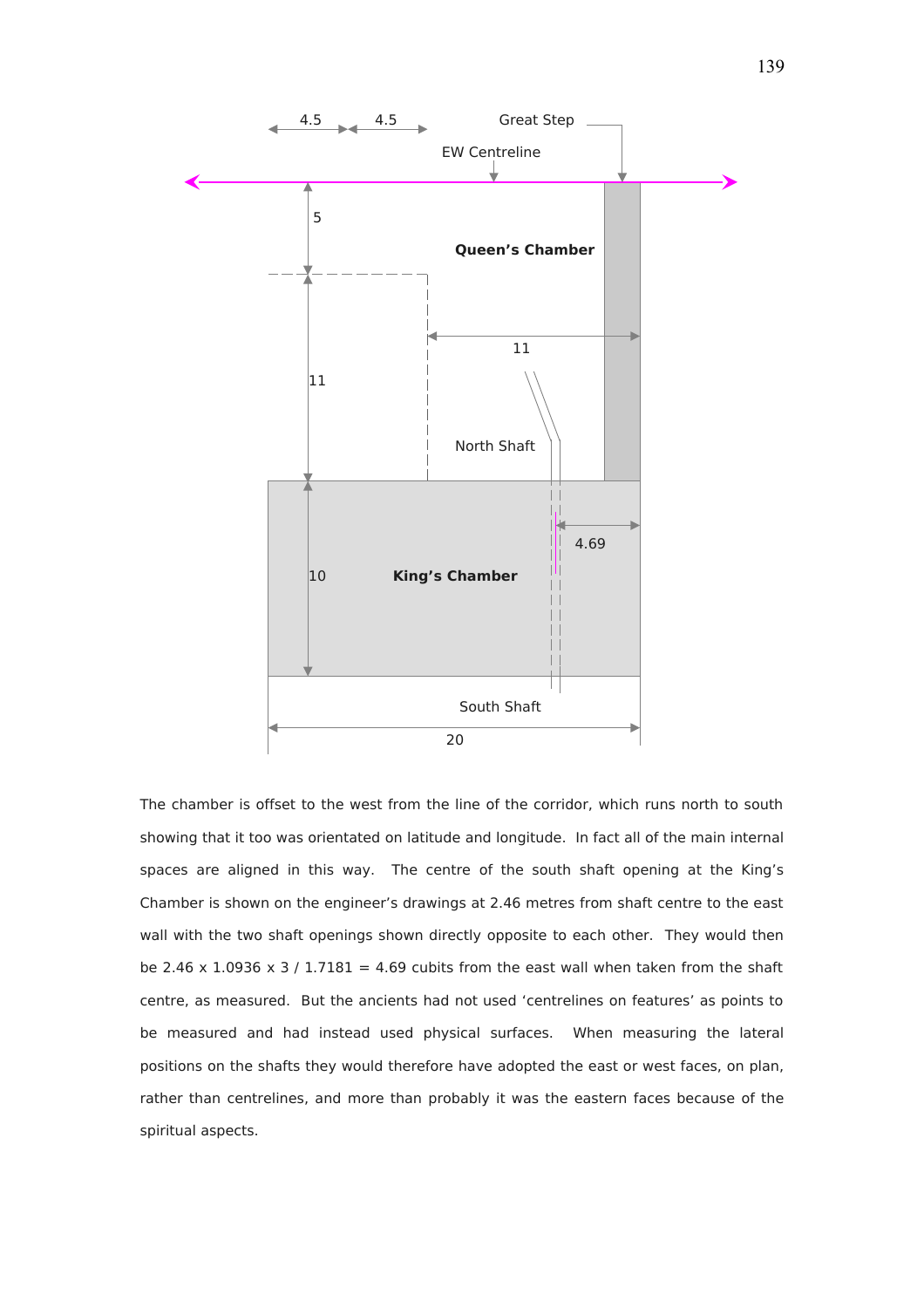The shaft opening was measured at 0.22 metres wide or 0.11 metres on centre, making a half width of about 0.22 cubits. That would put the two shafts at  $4.69 - 0.22 = 4.47$  cubits from the east wall and short of 4.5 cubits by 0.03 cubits. The ancient designers had intended that the east sides of the two shaft openings were to be 4.5 cubits from the east chamber wall and because the chamber was 20 cubits long, they would be 15.5 cubits from the west chamber wall. That is how the geometry of the Slope of Re and the Slope of Set had seen it. The two shaft openings had been placed opposite to each other so as to identify the position of the missing pyramid centreline, in stone, as well as by calculation! But  $15.5 - 4.5 = 11$  cubits, the pyramid number, and that must mean that whatever happens in the zones to the east of the chamber also happens in the zones to the west of the chamber.

### The original position of the Stone Box



The Existing Position of the Stone Box

There are no better candidates for adoption of important spaces within the Great Pyramid than the mysterious Stone Box that was first found when Caliph Ma Mun had broken his way into the King's Chamber. The box undoubtedly knew the missing centreline. Its dimensions were larger than those of the entrance corridors and it was placed within the chamber as the pyramid went up around it. By this means the box was always an integral part of the whole pyramid and had remained there from the  $9<sup>th</sup>$  century, when Ma Mun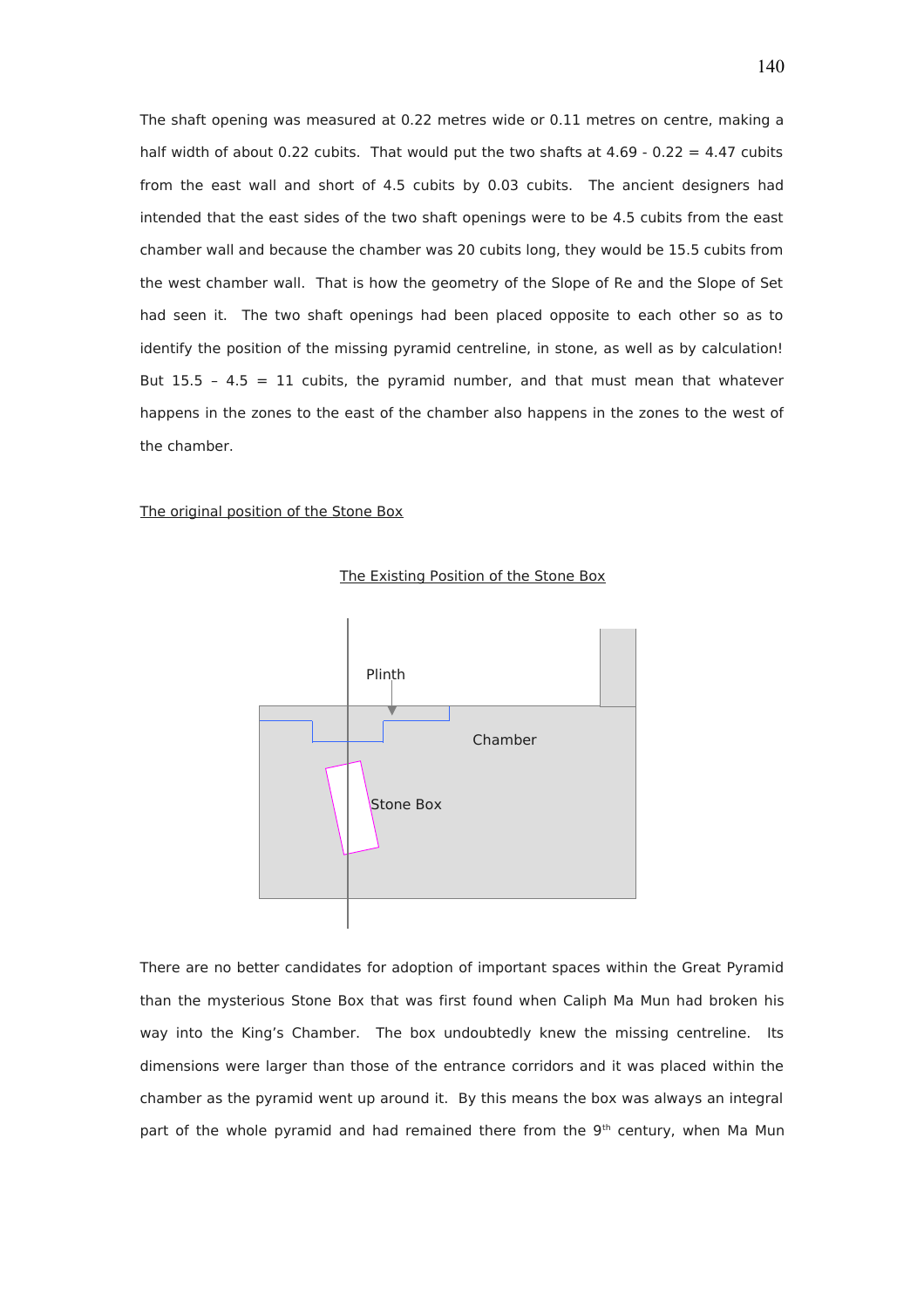found it, to the time when Piazzi Smythe first saw it against the north wall, and when Petrie saw it next in 1880. It remains there to this day, but unfortunately it has been moved.

Rinaldi and Maragioglio had given the clue. On their plan drawing of the chamber floor they had shown the position of the box as they had found it in 1965, placed askew to the west as if it had been cast aside of no real importance. Obviously it had been important so why then was it placed askew? The box had obviously been moved. It had certainly been important to the pyramid builders and they would not have dumped it in this manner. Where then had it been placed and why was it moved?

The question was put to the Assistant Curator of the Department of Egyptian Antiquities at the British Museum. He replied to say that the answer was in Petrie's own report, where he had recorded that he himself had moved the box during his survey in 1880. Petrie had said that he had found it resting (on a plinth) against the north wall when he first entered the chamber. He had been somewhat curious to know if any secrets might be hidden behind it, and he had organized his men to swing it away from the wall so that he could inspect behind. That was how the box been moved. The original position was hard against the north wall. This was proven by a photograph taken by Piazzi Smythe when he came to the pyramid in 1865 with his wife Jessica, the first flash photograph ever taken outside a studio, and it showed the box standing directly in front of a stone wall with his wife standing to the right so as to give an indication of scale.

The survey drawings had also shown that a mysterious 'tee-shaped' outline existed on the north chamber floor, and it was aligned along the wall displaced to the west by almost half the chamber length, with a projection biased to the west. It looks like a plinth. Looking on the floor plan it is plain to see that the box had been on the plinth, and recent photographs do show a curious grating affair on the floor at this north wall position. Petrie might well have disturbed the sacred geometry by moving it from its original position.

There was a clear projection of the plinth, at centre, shown biased towards the west wall as if it were somehow confirming the distances of 4.5 cubits and 5.5 cubits already found on the pyramid geometry. Unfortunately, the engineers had not deemed it important enough to take any dimensions but by scaling off the drawings directly it appears as if the plinth was 1 cubit wide and the projection was another 1 cubit wide. That would be no surprise if it were true.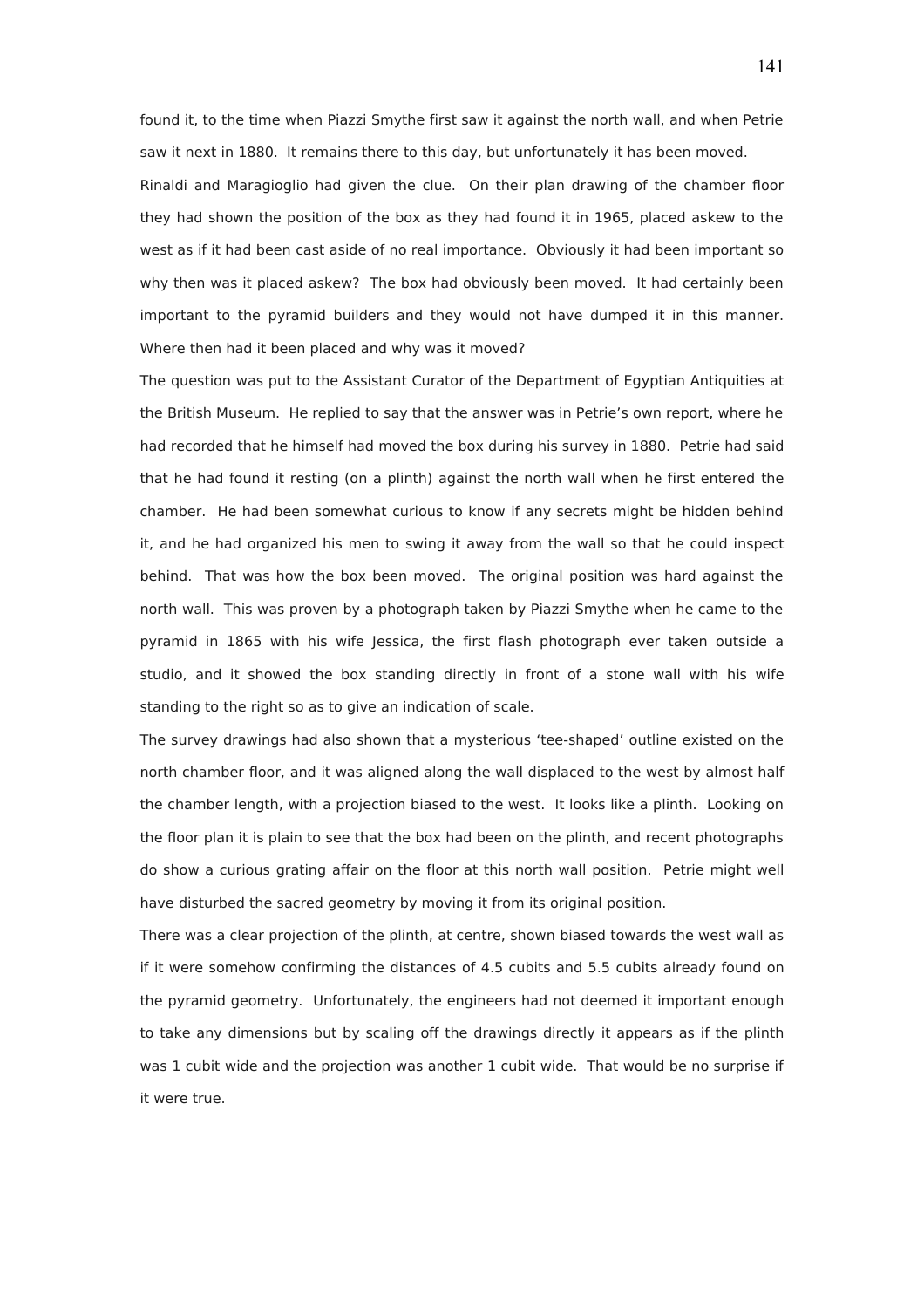



The bias of the projection on the plinth would therefore agree with the location of the north to south pyramid centreline, also biased towards the west wall. When Smythe and later Petrie found the box resting on the plinth it too must have been biased slightly towards the west wall, as it was required to do if it was to follow the line of the plinth that supported it. In that event, the stone box must originally have been placed on the centreline of the Great Pyramid, which was also a longitude, and which would then have encircled the earth. The concept was brilliantly logical and all embracing if whatever had once been contained inside this rather important chunk of granite, was then of similar international importance.

#### What did the box contain?

This raises another question. What was the intended purpose of this hollowed out block of stone that had grown with the pyramid enclosing it? The consensus of expert archaeological opinion is that it held the body of a pharaoh but since no body of a pharaoh was ever found inside it, or anywhere inside any pyramid for that matter, then their hypothesis will always remain unproven. There is however some evidence that it once had a lid because the remains of 3 fixing plugs on the rim have been identified. It is hardly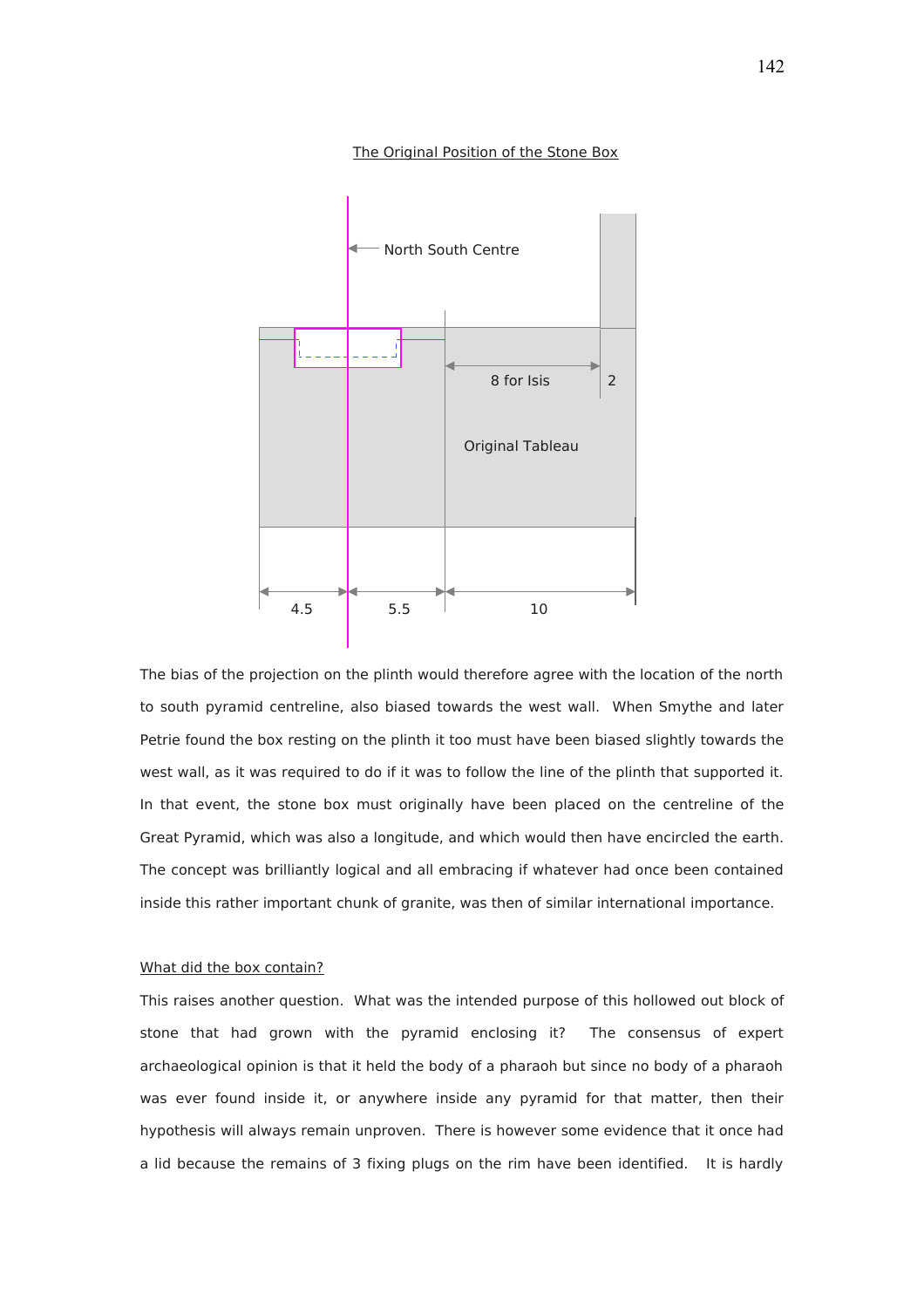likely that the builders would have gone to the trouble of grinding it out of a solid chunk of extremely hard granite if they had no intention of placing anything at all within it. What else then could it have been built to contain that would have been important enough to justify the effort, and the placing of it within the pyramid? There are few likely candidates but one of them stands out.

Another theory is that it held a dismantled Ark of the Covenant. This is entirely feasible, if somewhat startling, but it is no more speculative than the improbable pharaoh's tomb theory. David Hatcher-Childress, author of his Lost Cities of Atlantis, Ancient Europe and the Mediterranean, was convinced that the Ark of the Covenant had been stored in the Great Pyramid for a considerable length of time. He claimed that it was a relic of the 'Osirian Empire' and that it had come to Egypt in 10,000 BC where it was stored in a Temple of Isis, perhaps at Dendera. After that it came to the Great Pyramid, where he says that it remained for 3400 years until the coming of Moses. The box containing the Ark was kept secretly in isolation from the hostile Amun priests, hence the portcullis. It is interesting to note that he claims that Moses might therefore have entered inside the Great Pyramid. Without taking the hypothesis further, he could have been naming the pharaoh Akhenaten who also could have entered the pyramid. The Amun priests were known to have been hostile towards Akhenaten, who worshipped the sun disc, and Moses was contemporary with him.

From a practical viewpoint the Ark of the Covenant might well have been stored in the granite box. The Italian engineers give the internal dimensions as  $1.98 \times 0.69 \times 0.92$ metres. This converts to 3.78 cubits long, 1.32 cubits wide, and 1.76 cubits high, but these are 'pyramid cubits' based on 1.7181 feet and they might not have been the same as the 'biblical cubit' associated with Moses. The dimensions given in Exodus (Ch 25 v 10) say that the Ark of the Covenant was 2.5 cubits long, 1.5 cubits high, and 1.5 cubits wide. On that basis the Ark would not fit inside the box. The cubit was not however a universal measure and many interpretations of it exist. The Exodus cubit could have been based on 18 inches, the standard height of a seat, where the goddess Isis was identified with seats and the number 18. The Mercy Seat that was placed on top of the Ark of the Covenant was conceivably the Seat of Isis. She was the metaphysical presence who was thought to have existed between the two winged angels who had faced each other across the top of the lid while they revering her occult presence. If that were so then the Ark of the Covenant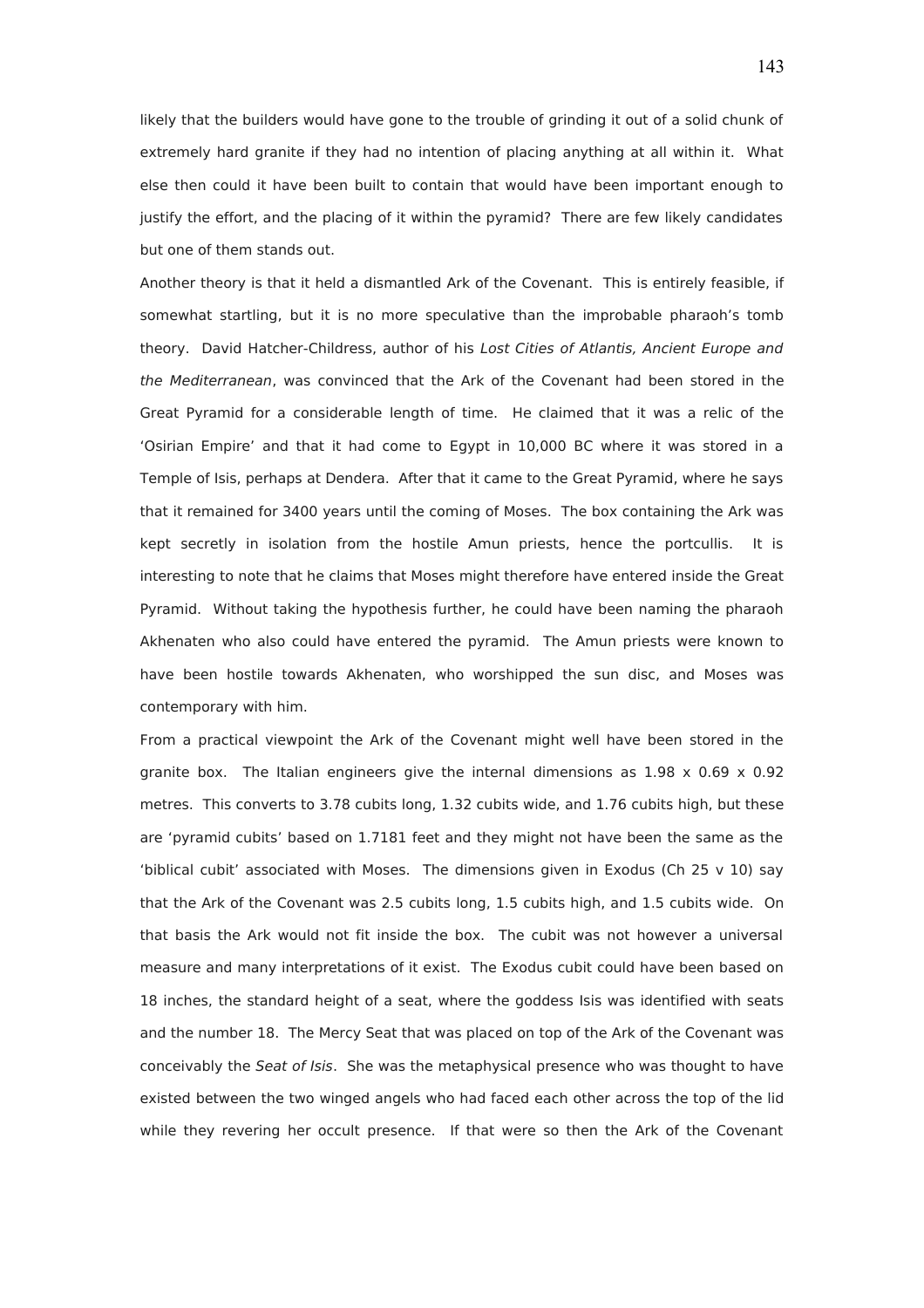would have resided with her inside her pyramid as The Mistress of the Pyramid and that would have made absolute sense.

Were the Exodus cubit based on 18 inches, then it would have been 1.5000 feet long instead of 1.7181 feet long as would apply with the pyramid cubit. The Ark would then have been 2.18 pyramid cubits long compared with 3.78 pyramid cubits at the box, and 1.30 pyramid cubits wide compared with 1.32 pyramid cubits on the box. In that event then the Ark of the Covenant would have fitted inside the stone box and it could then have been stored inside it.

No one knows the exact nature of what was contained within the Ark, but it had certainly given out some form of electric shock, or radiation, as if it was an early form of an atomic pile. This implies that it would have required some sort of ventilation and temperature control, and that could have been supplied by the South Shaft of the King's Chamber that according to the pyramid geometry on the exit point was always open to the sky. If such a thing as an atomic pile could have existed at the time of Moses, and perhaps long before, then the stone pyramid would have been a very good place to store it, hidden behind the drawbridge, supplied by the otherwise useless, portcullis.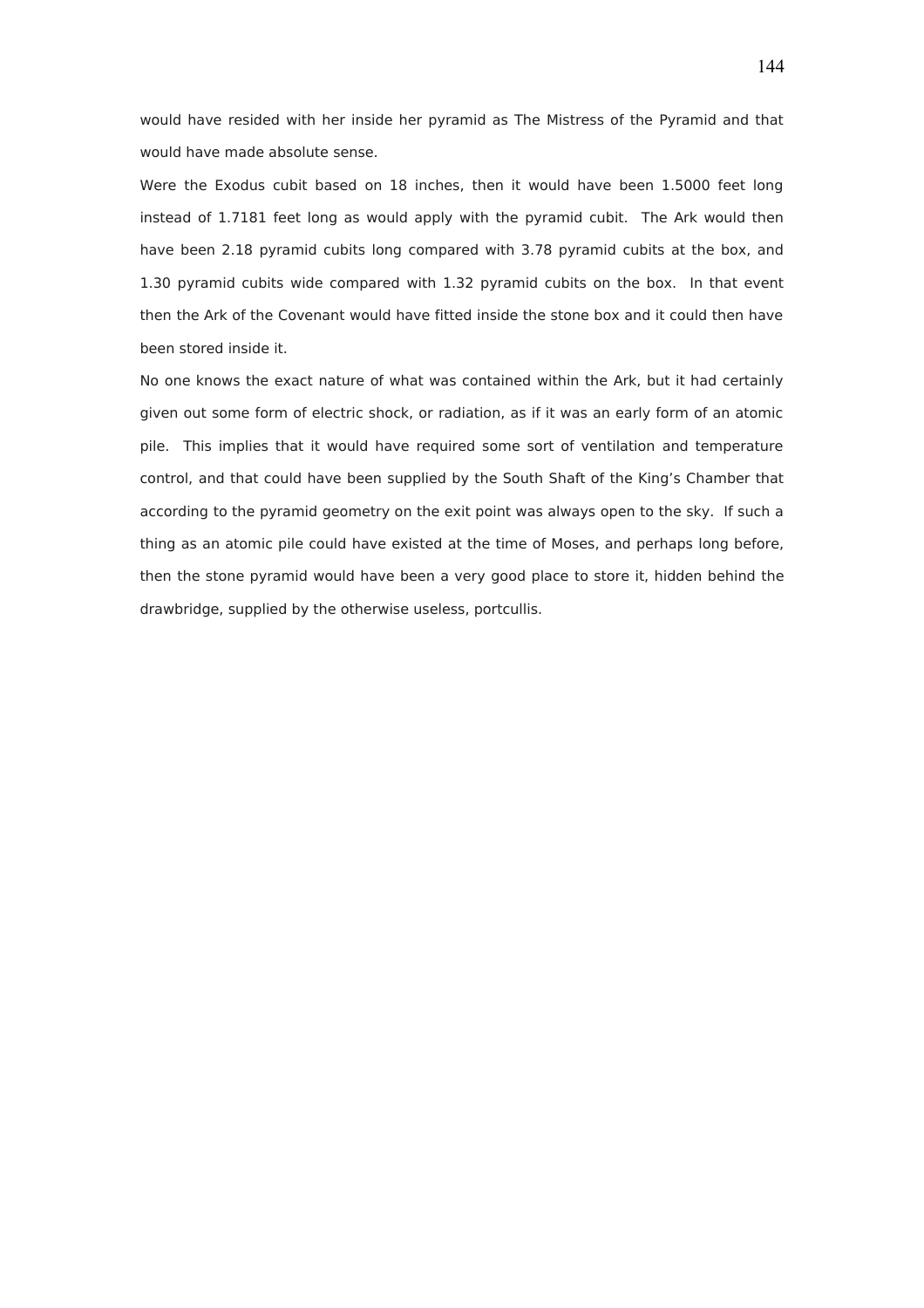# **THE MERGING OF THE CHAMBERS**

The two main chambers within the Great Pyramid were not geometrically isolated from each other. The Queen's Chamber was not the result of a change of mind of the builders, for how could it be? If such a change of mind had occurred it would have been at such a time when the pyramid was built up to the level of the chamber, or something slightly above, but the shafts and the pyramid squares had proved that the chamber had been finished and that an original stone floor had once existed. There had been no change of plan and Doctor Edwards had been quite wrong when he concluded that the Queen's Chamber floor was left unfinished but the same priests who had removed the capstones and casings of the pyramid proper, had also taken up the floor.

There was however a strange anomaly, seen only if the two chambers are viewed from above and together. The King's Chamber gives the clear impression that it is twice the size of the Queen's Chamber, by volume. The main element that seems to deny that is the length of 11 cubits for the Queen's Chamber compared with 20 cubits for the King's Chamber, where the widths are both chambers are the same at 10 cubits. Why then were the widths the same?

It is certain that if such a conjunction does exist, it does not exist 'on plan' because the length of 11 cubits on the Queen's Chamber floor is not compatible with the length of 20 cubits on the King's Chamber floor, but it might certainly exist by other means. The King's Chamber is nominally 11 cubits high, and the east and west walls are also 10 cubits wide. The Queen's Chamber is 11 cubits long and another 10 cubits wide. That leads to another possibility.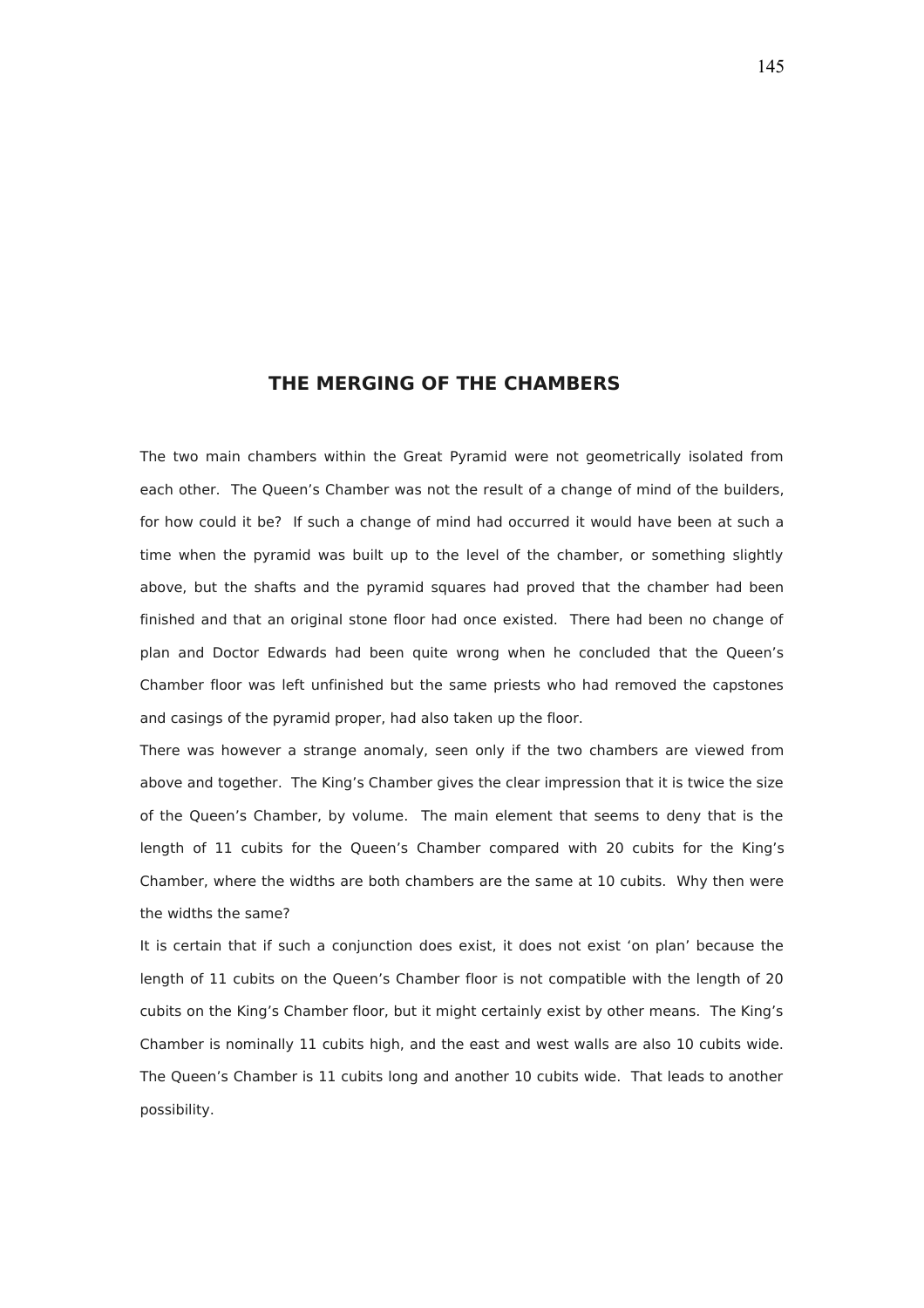# Two Queens and One King's Chamber on Plan



The floor of the Queen's Chamber is essentially the same as the two end walls of the King's Chamber when seen in elevation. The Queen's Chamber would therefore, in theory, fit into the King's Chamber at one end if it is placed 'end-on' so that its floor becomes vertical and aligns with one end wall of the King's Chamber. If another Queen's Chamber were so placed at the other end of the chamber, the pitched roofs would converge on centre and overlap. If that were true, then by how much would they overlap? If this configuration is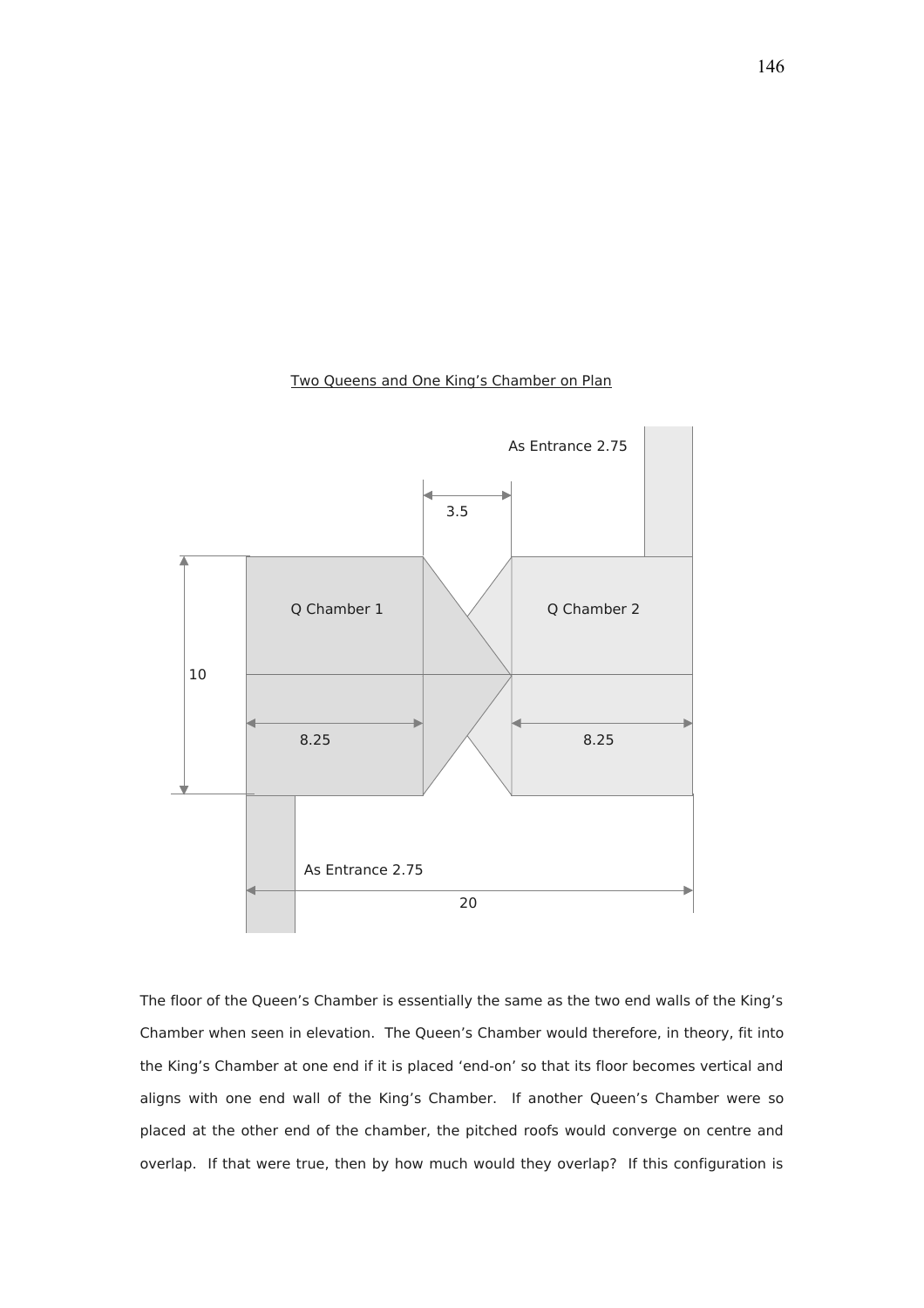valid then two Queen's Chambers will fit into the space provided by one King's Chamber, but only if the height of the Queens Chamber from its original finished floor, to its pitched ceiling, is  $8.25 + 3.5 = 11.75$  cubits, or something very close to that distance.

The Rinaldi and Maragioglio drawings show the level to the top of the ridge of the Queen's Chamber ceiling is 27.45 metres, or 52.42 cubits above base, where the original floor level has been found to be 41.25 cubits above base. The difference between the ridge and the original floor level would therefore be  $52.42 - 41.25 = 11.17$  cubits, this to be set against the required 11.75 cubits. There is some error but it is not out of the question that at some time long past they were similar. It is already known that the ridge is out of level and that it is badly skewed where it rests on the tops of the walls and that was probably due to earthquake activity as it occurred down the ages. The height measured from an uneven floor was compromised.

#### The Volumes of The Chambers

Let it be assumed that the ridge was 11.75 cubits above base. The area of the Oueen's Chamber floor is  $10 \times 11 = 110$  square cubits and that happens to be the length of the Great Pyramid base in linear cubits divided by 4. That does not sound like a random event. The volume of the chamber then will be  $11 \times 10 \times 8.25 = 907.5$  cubic cubits, where the volume enclosed by the pitched roof will be  $11 \times 10 \times 3.5 / 2 = 192.5$  cubic cubits. The total volume of the two parts of the chamber will therefore be  $907.5 + 192.5 = 1100$ **cubic cubits.** That was certainly not a random event. This result shows that 8.25 cubits on the chamber height must have been a valid and credible dimension, and that the plan area of the chamber, multiplied by 10, will equal the volume, even though the roof is pitched and there are no vertical distances of 10 cubits.

The volume of the King's Chamber is  $20 \times 10 \times 11 = 2200$  cubic cubits and this presents another surprise. Two Queen's Chambers will fit into one King's Chamber by volume, exactly. That declares that the King's Chamber was notionally 11 cubits high even though there are differences in heights and levels taken on the floor by survey. Those differences were there for other reasons as have been demonstrated mathematically. It is probable that the geometrical level for the King's Chamber floor, rather than the physical level for the floor, was 82.5 cubits above base, and as found on the vertical rectangle determined by the very strange step down in the Queen's Chamber entrance corridor.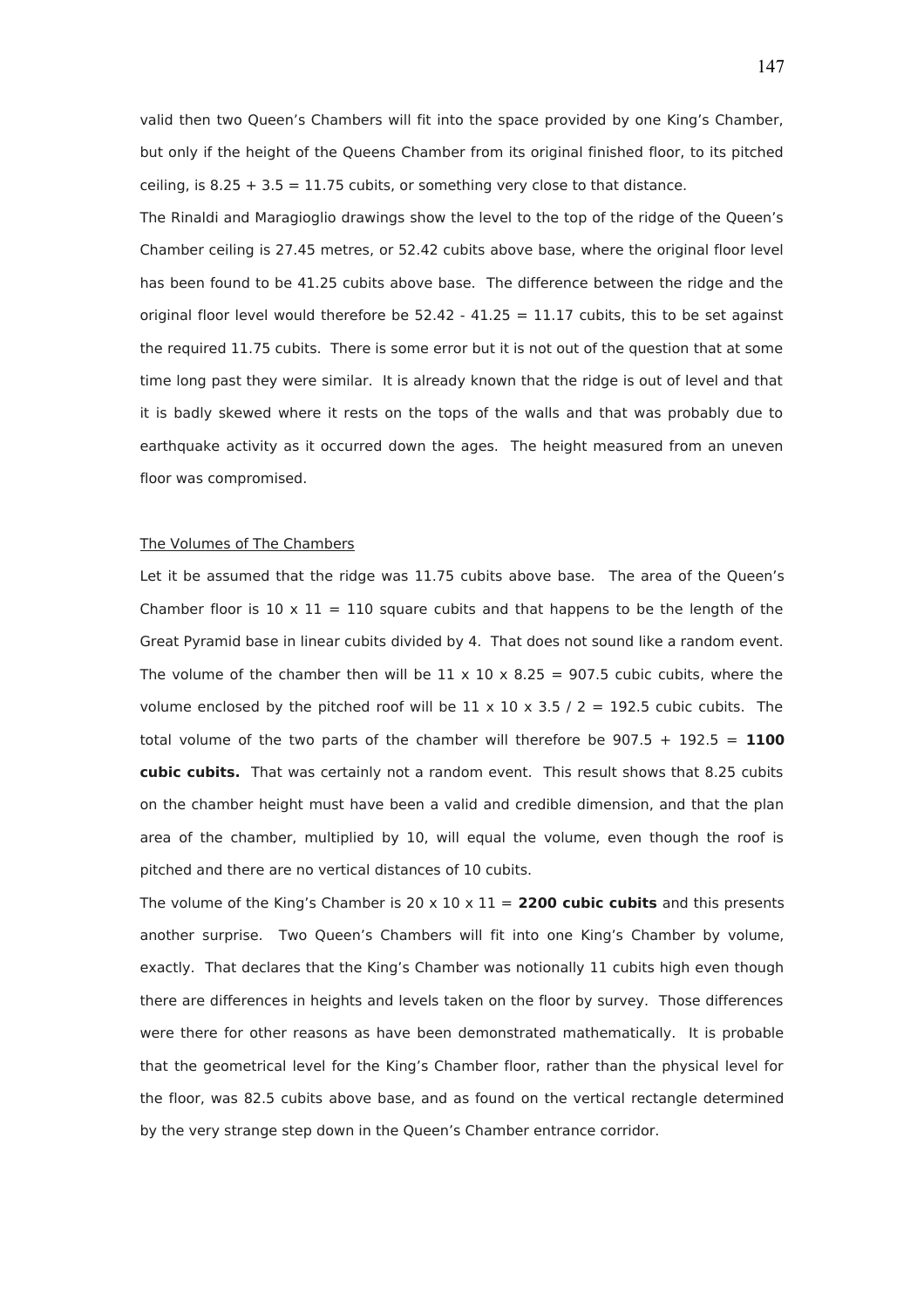All of this was achieved entirely by the use of cubits, tangents, and pyramids inside pyramid squares, and the incredible reason why two Queens' Chambers had been made to fit into one King's Chamber will now be explained. It was not so much on the two end walls of the chamber where the real secrets will be revealed but on the two side walls, and the Queen's Chamber dimensions were needed to bring this about.

# The North Wall of the King's Chamber



The long-section through the King's Chamber when seen onto the north wall, shows the two Queen's Chambers 'side on' as they would appear with their respective entrances to the upper right and left. The King's Chamber entrance would then appear lower right. Because the two Queen's Chambers are seen 'sideways-on' and their entrances are 2 cubits wide, then the section on the north wall carries two horizontal divisions 2 cubits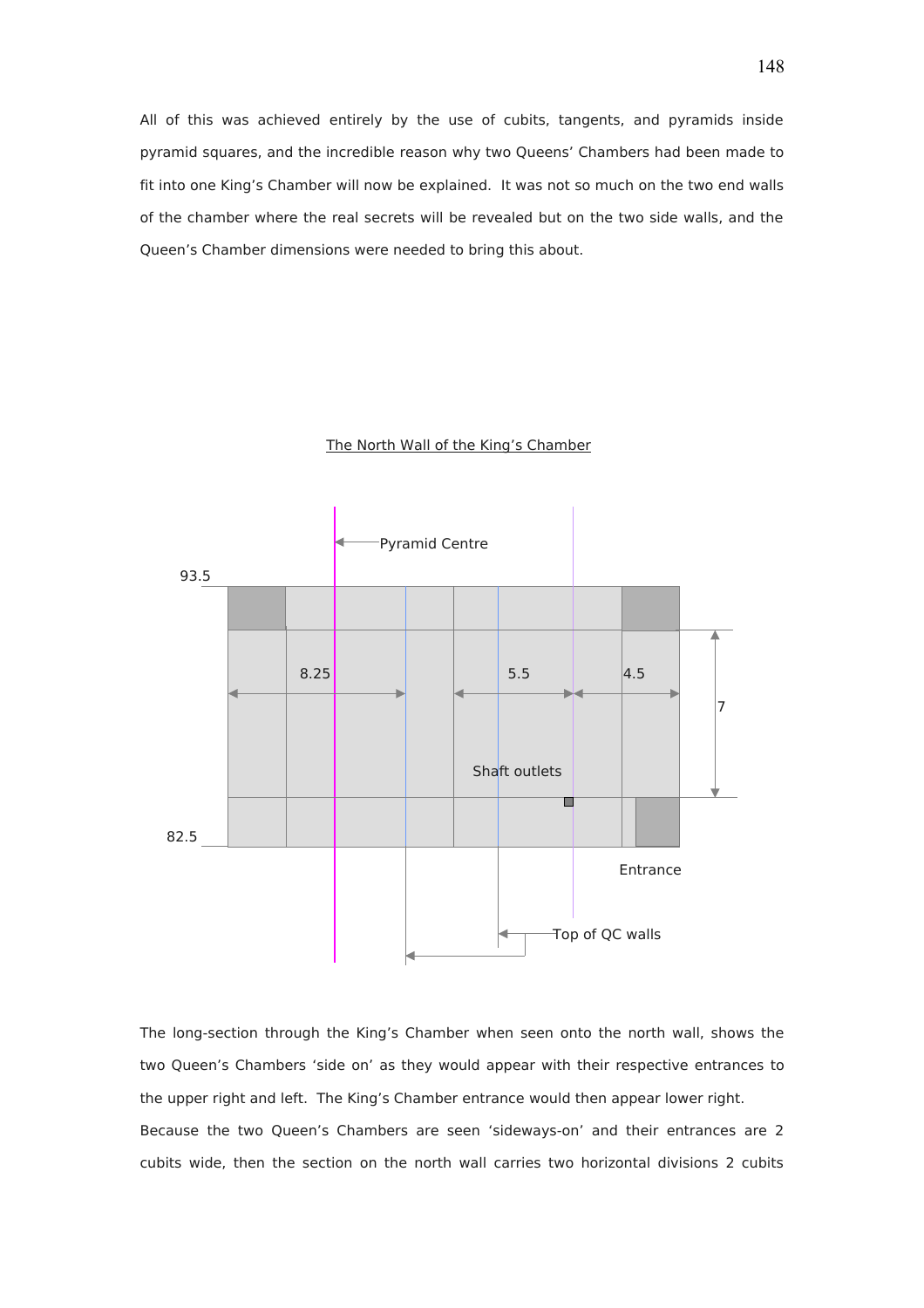high. They are on the upper part of the wall and the lower part of the wall and because the entrance is another 2 cubits high this height also occurs on the lower part of the wall. That was why the corridors were made 2 cubits wide!

Then there was the dimension of 2.75 cubits, and that was because of the 'step down' on the corridor leading into the Queen's Chamber was 2.75 cubits high, making the entrance 2.75 cubits high. Since the King's Chamber is 11 cubits high there will be a remainder on the two heights of 2 cubits of  $11 - (2 + 2) = 7$  cubits. The number 7 identifies Set. If the number 7 for Set represents another pyramid height then its height will have been controlled and by the two entrance widths of the Queen's Chamber and the King's Chamber.

They are taken above and below from a chamber 11 cubits high on the wall to leave 7 cubits for Set. The east face of the two shaft openings controlled the length of the pyramid half-base is  $10 - 4.5 = 5.5$  cubits each side of chamber centre, giving a pyramid base 11 cubits long. That would signify that Set is now within the King's Chamber and something concerning him will appear on the long walls. What would that be but another pyramid inside the chamber? The two shaft openings were marking the datum level 84 cubits above pyramid base!

The height for this new Pyramid Set is 7 cubits, divided by the distance from the centreline of the Pyramid of Set to the centreline of the Great Pyramid, at 5.5 cubits, is an incredible value of  $7 / 5.5$  = Tan 1.2727 recurring. That is strange because Tan 1.2727 was the tangential value of the base angles for the Great Pyramid! The two pyramids must know each other!



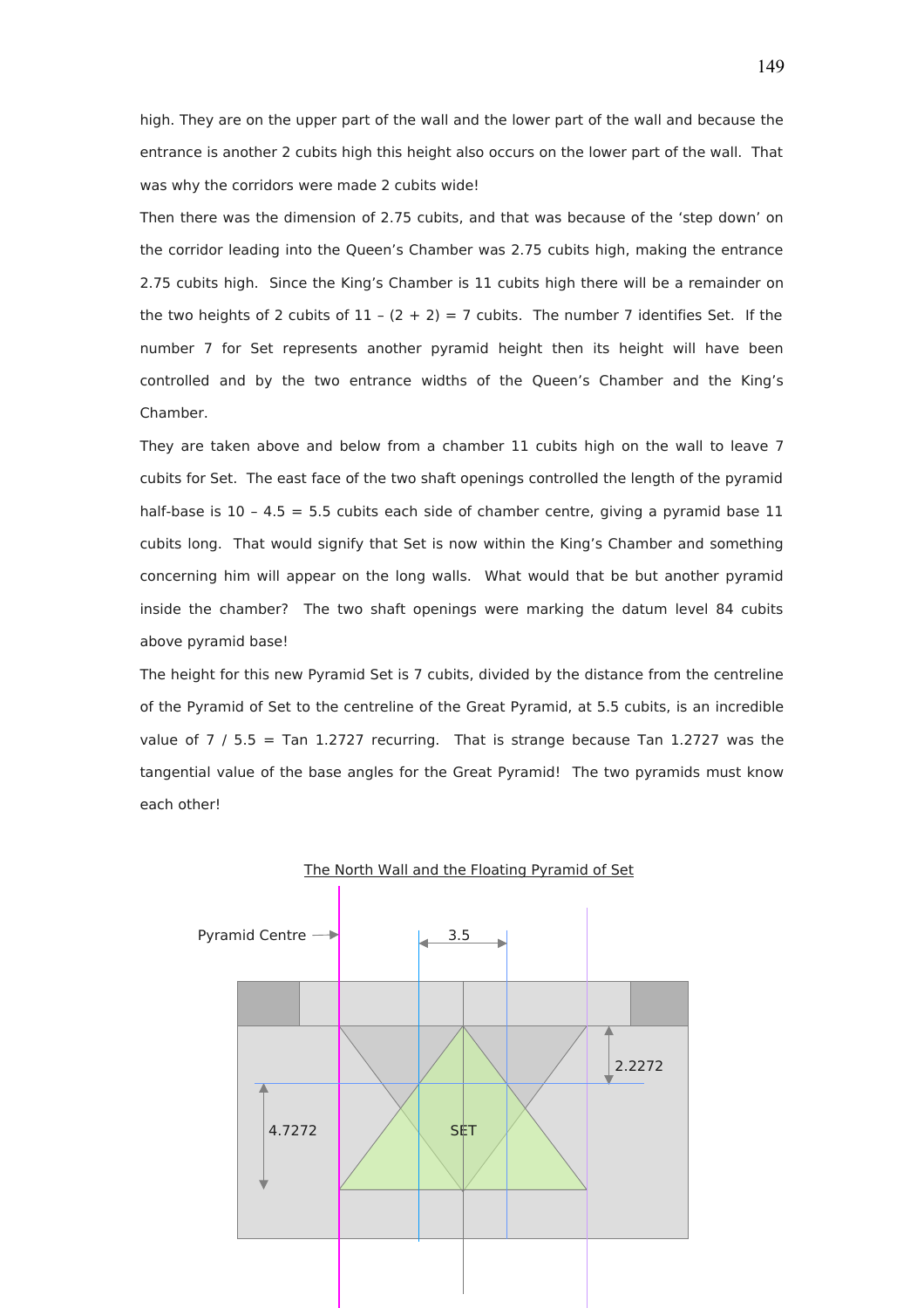

There exists therefore a clear link between the Pyramid of Set 7 cubits high and 11 cubits on its base on the chamber wall, and the Great Pyramid through the tangential value of 1.2727. The pyramid is floating suspended inside the chamber. It looks almost supernatural.

The two lines representing the 'tops of walls' of the two Queen's Chambers can now be seen to cross the slopes of the Pyramid of Set at 8.25 cubits from the east or west walls and because of that they are also 8.25-4.5 = 3.75 cubits from the east or west of the base positions of the pyramid and  $3.75 \times$  Tan  $1.2727 = 4.7727$  cubits above pyramid base. Another pyramid exists above the level of 4.7727 cubits and it will be  $7 - 4.7727 = 2.2272$ 

cubits high. The half-base will be 2.2272 / Tan  $1.2727 = 1.75$  cubits long and the full base will be 3.5 cubits creating a pyramid square of sides 3.5 cubits.

# $\frac{1}{2}$  7 Tops of QC Wall 4.7272  $3.5\hskip 1mm \longrightarrow \hskip 1mm$  Half Height Ht 1.2727  $\leftarrow$  Angle 1.2727  $3.75$  1.75 5.5

#### The other meaning behind 1.272727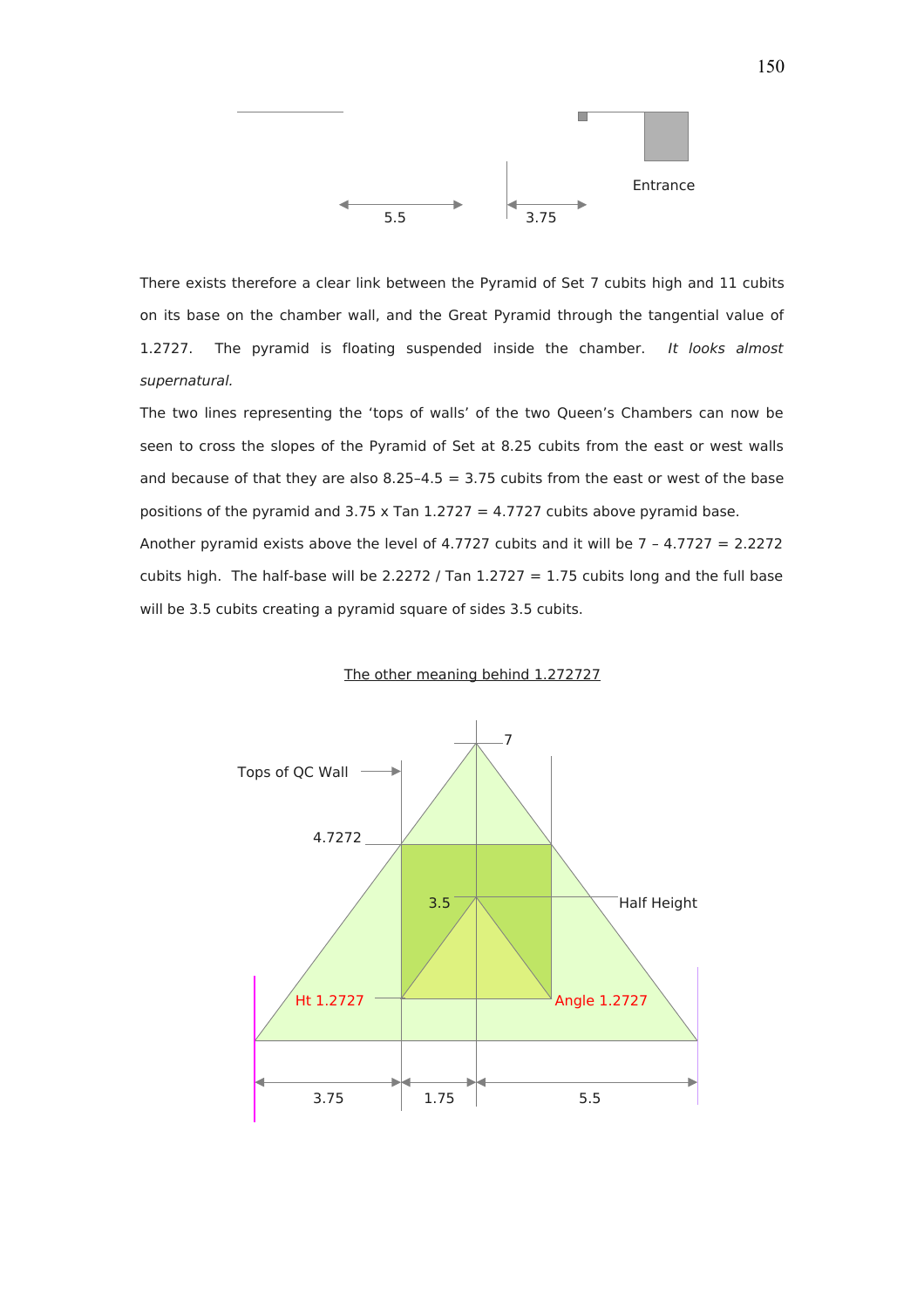A pyramid inside the pyramid square will be  $1.75 \times$  Tan  $1.2727 = 2.2272$  cubits high and its tip will therefore be  $4.7727 - 3.5 + 2.2272 = 3.5$  cubits above pyramid base. The level of the tip has bisected a pyramid 7 cubits high. The base of the pyramid inside the square will now be  $4.7727 - 3.5 = 1.2727$  cubits above pyramid base. That intrigueuing result because the base distance of 1.2727 cubits is in the same number as the angle distance of 1.2727. That is extraordinary and it raises another question as to whether or not a pyramid 7 cubits high with the same slope angle as the Great Pyramid is unique, or commonplace. If the condition is commonplace then would the pyramid base angles always be in the same number as the distance on the square above base?

In order to test out this theory, a random pyramid at say 6 units high on a base of 10 units can be chosen and the calculations made again. If the pyramid does not reach the same conclusion then the chances are that the number 1.2727 was always special.

Test example



 Pyramid is 8 high and 10 on base Base angles  $8/5$  = Tan 1.6000 Sides of square 4 with half at 2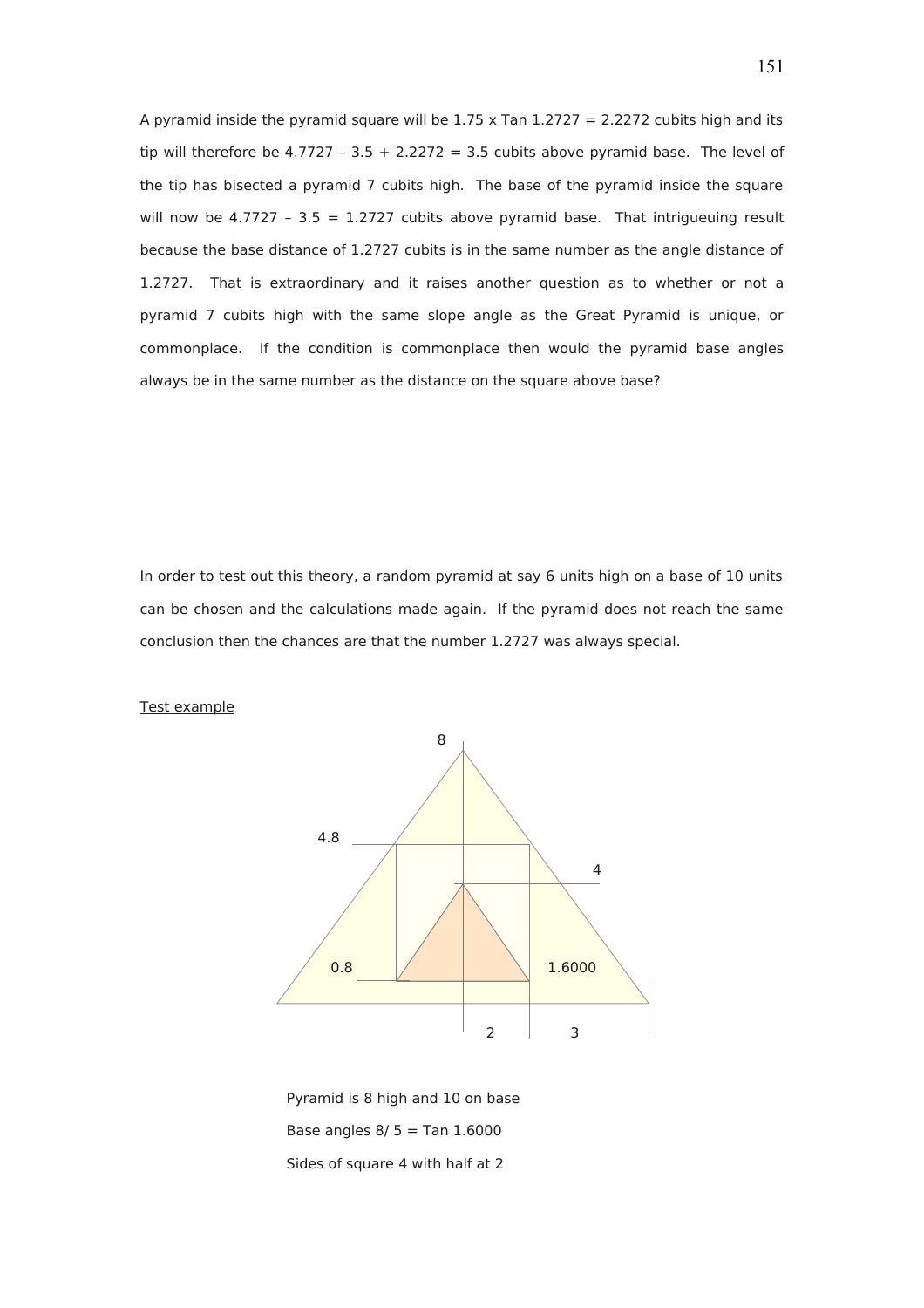Pyramid on square  $2 \times$  Tan  $1.6000 = 3.2$  high Square abut the slopes at  $3 \times 1.6000 = 4.8$  above base Tip height =  $0.8 + 3.2 = 4$  and that is half of 8 Base height =  $4.8 - 4 = 0.8$ 

On that reckoning a square of half the height of its enclosing pyramid would carry a pyramid inside the square whose tip height would bisect the enclosing pyramid but it would NOT do so in matching numbers. That was reserved for1.2727. That is amazing because even the Great Pyramid does not comply with this particular rule. Only the Pyramid of Set complies because it is 7 cubits high and 11 cubits on base and for no other reason. The geometry on the King's and Queen's Chambers had made that possible.

# Rule of The Great Pyramid of Set

A square with sides of half the height of its enclosing pyramid, and whose corners abut the slopes, will carry a second smaller pyramid of same slope on its base, whose tip will bisect the height of the larger pyramid enclosing it. The number 1.2727 in tangent will also be the number 1.2727 in cubits for the height of square above base.



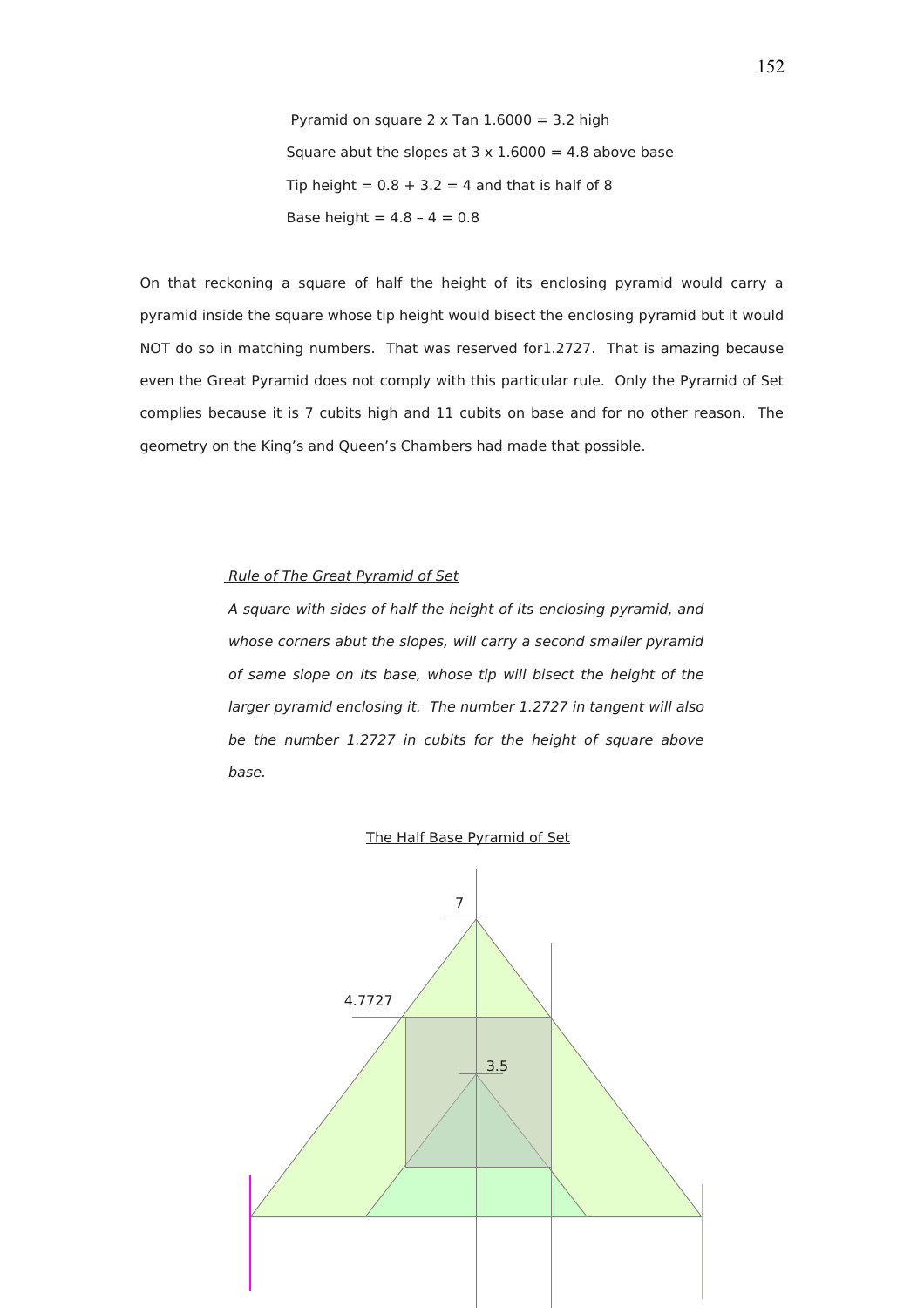

If the pyramid inside the pyramid square is then extended to the base its slopes will cross the base at 3.5 / Tan  $1.2727 = 2.75$  cubits each side of pyramid centre and since the halfbase of the square of is 1.75 cubits long there will be a remainder of 2.75 – 1.75 = **1 cubit** each side of centre. That result looks very much like the other result when another distance of 1 cubit had appeared on the centre of the King's Chamber floor. Now it was on the walls.

The floating pyramid can now be seen as if it were the full sized section through the Great Pyramid because there is no real difference other than size. There will then exist a pyramid that is  $7 \times 40$  cubits high (or 280 cubits) with a pyramid square of sides  $3.5 \times 40$ cubits (or 140 cubits) at a level of 3.5 x 40 cubits (for 140 cubits) above pyramid base.



# Pyramid of Set seen as the Great Pyramid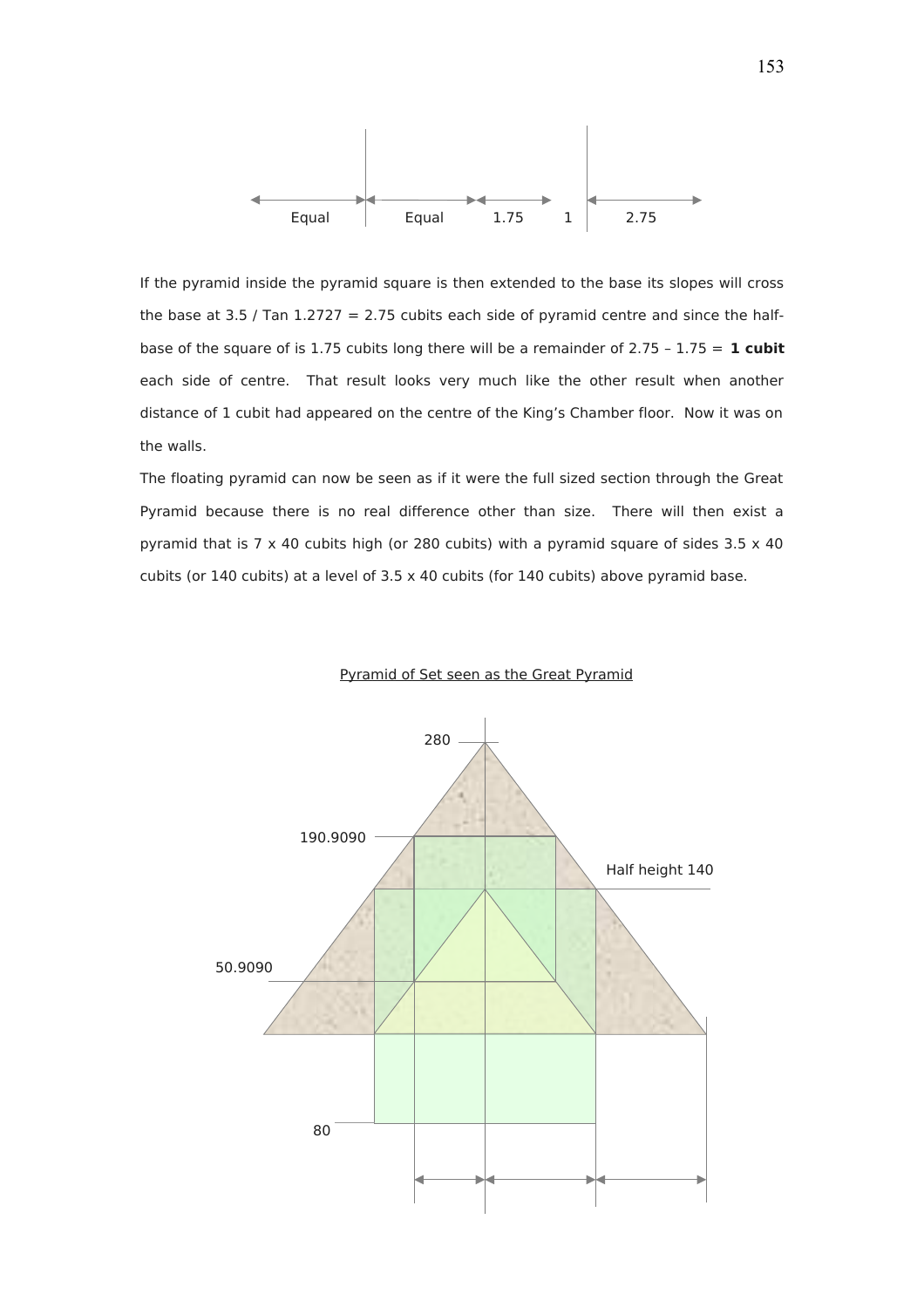70 110 110

The Pyramid of Set is 40 times smaller than the Great Pyramid and if it now becomes the Great Pyramid then its height will be  $7 \times 40 = 280$  cubits. The level of the top of the pyramid square will be  $4.7727 \times 40 = 190.9090$  cubits above base, and the tip of the pyramid inside the square will be  $3.5 \times 40 = 140$  cubits above base to bisect the height. The bottom of the square will be 1.2727  $\times$  40 = 50.9090 cubits above base, and a second pyramid square can now be added with sides  $140$  / Tan  $1.2727 = 110 \times 2 = 220$  cubits, which is half the base of the Great Pyramid and following the same geometry for the shaft exit level of 121 cubits above base for the Shaft of Set.

The two pyramid squares abut the slopes at levels of 190.9090 cubits and 140 cubits above base and the difference of 50.9090 cubits forms the height of a 90-degree triangle. The base of that triangle will then be the difference between the half-widths of the pyramid squares at 110 cubits and 70 cubits to give 40 cubits and the slope angle is 50.9090 / 40 = Tan 1.2727, the base angle of the Great Pyramid and the geometry checks out.

At the Great Pyramid, the topside will be at a level of  $3.5 \times 40 = 140$  cubits above base at half the height of the Great Pyramid. The second pyramid square is at a level of 140 cubits and it has sides of 220 cubits. The square will therefore project below the base of the Great Pyramid by 220 -  $140 = 80$  cubits. But because the Great Pyramid is 40 times larger than the pyramid inside the King's Chamber, the projection below base is 80 / 40 = **2 cubits,** at the chamber.

That is a shattering result!

The Pyramid of Set is not only floating in space but it is also anchored on the chamber floor and since the top of the square is halfway up the pyramid then it is anchored on the ceiling as well! There was a real purpose behind this discovery.



The Pyramid Square on the Chamber Floor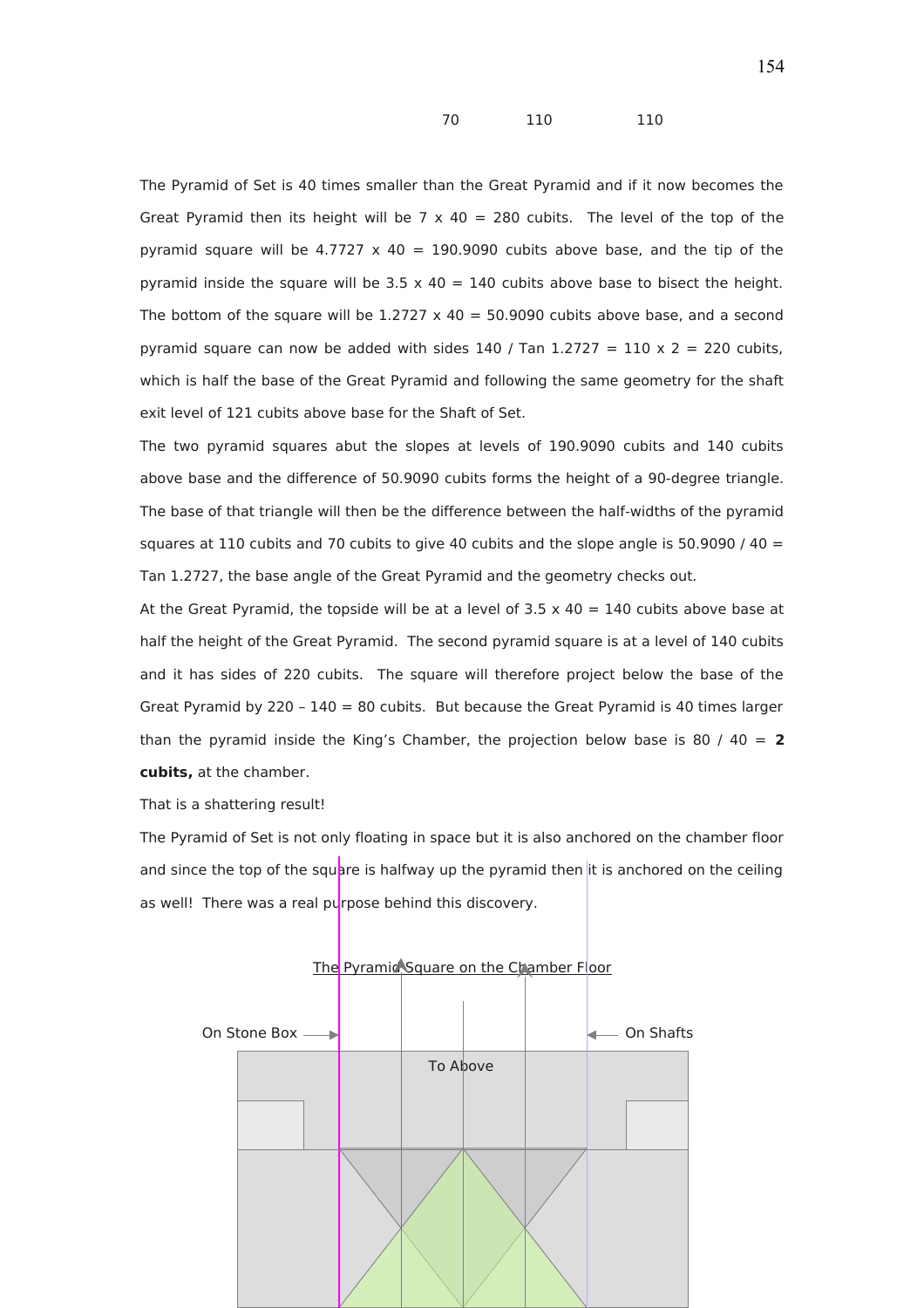

Since the second pyramid square will rest on the floor then another pyramid square of the same size, coming off an inverted pyramid of the same size and position within the chamber, will rest on the ceiling. By this means, both the upright pyramid as seen looking from south to north, and the inverted pyramid as seen looking from north to south, will fully integrate themselves on the ceiling and the floors of the King's Chamber through the positions of their respective second pyramid squares. What then was the purpose behind the emergence of this rather wonderful image of spirituality that has come to life within the King's Chamber? Was this the pinnacle of the sacred geometry or was there still more to come? The five voids above the King's Chamber will now come into play. It was no accident that they so happened to be placed directly above the King's Chamber and it had all been because of a pyramid square of sides 5.5 cubits, which is half of 11 cubits, the nominal chamber height, and the length of the Queen's Chamber so that it would comply as well. The journey will now be upwards.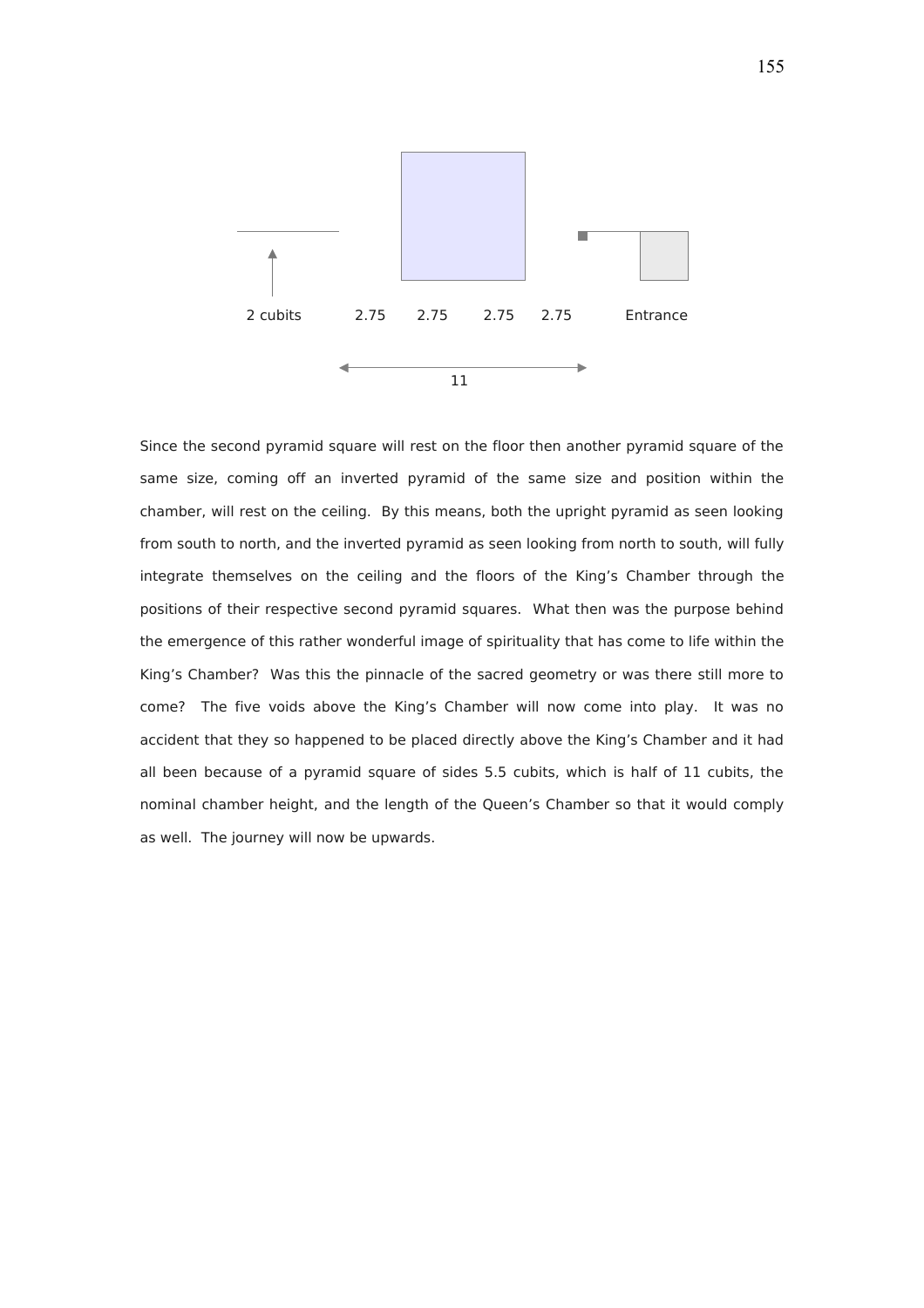# **THE PYRAMID AND THE FIVE VOIDS**

Now the five voids present themselves. They are situated in a vertical stack immediately above the King's Chamber and they are really something of an enigma. Like the two shafts emanating from the Queen's Chamber, they were built entirely enclosed in stone with no openings whatsoever. Like the shafts, they seemed at first to serve no purpose whatsoever. Why then were they so placed that they mirrored the floor plan of the King's Chamber below? Why indeed were their ceilings perfectly true and flat where the floors were all over the place, caused by the varying thickness of the huge stone beams that had been laid north to south across these spaces? Quite obviously, the ceiling levels were meant to represent something whereas the floors did not. That was easy to see.

Like the unfortunate Queen's Chamber below, they have been subject to a certain amount of misplaced logic. Nobody could come up with anything better to explain them other than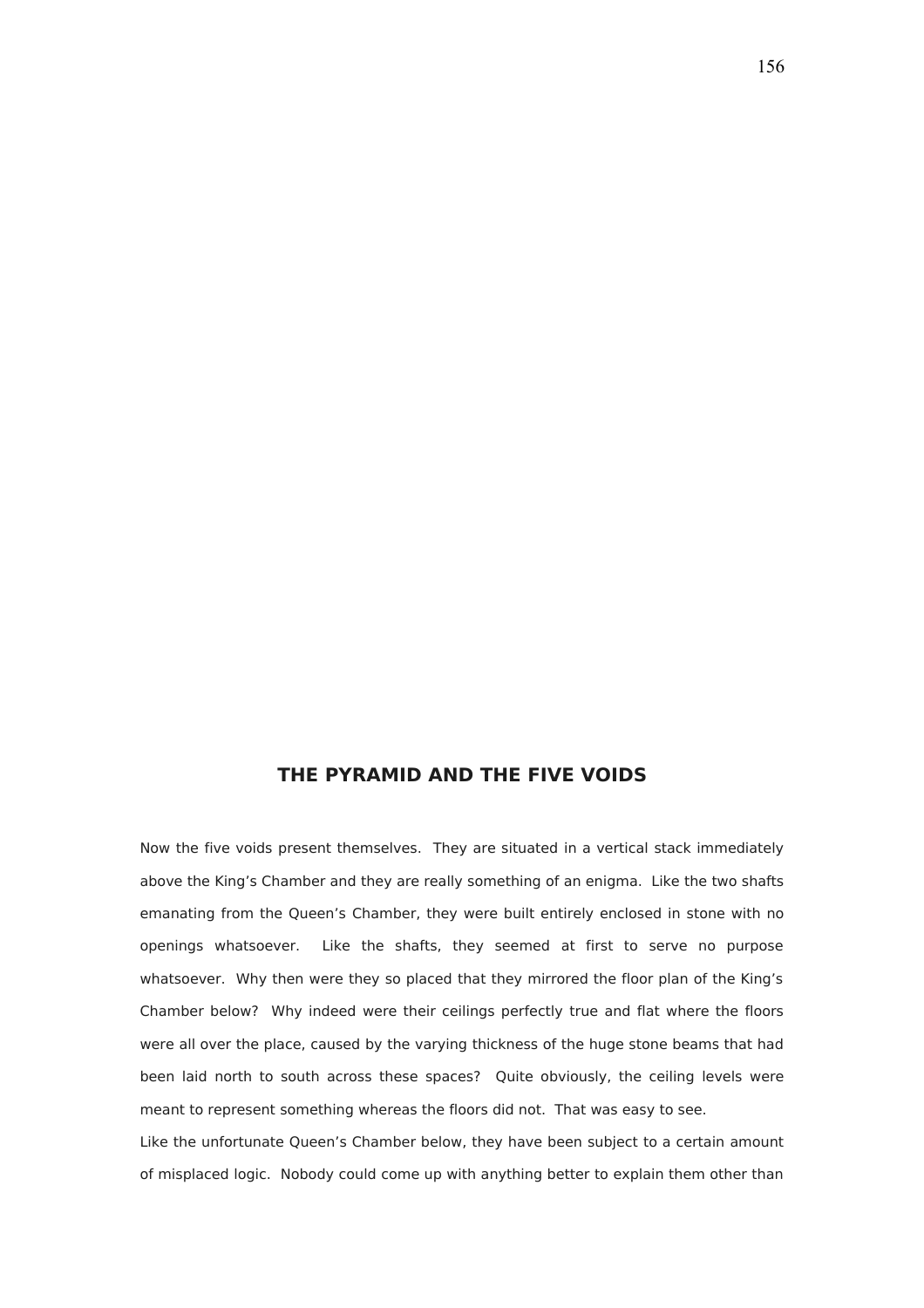to say that they were 'relieving' chambers. That is to say, that somehow these five empty spaces were protecting the roof of the King's Chamber from collapse in the event of a catastrophe like an earthquake. Certain people have noticed cracks in the beams and reached the conclusion that without the voids; the roof would have fallen in. The theory went, that this was because the voids had reduced of the weight of stone above.

A very quick look at these spaces make it quite clear that the amount of stone saved was very small indeed in relation to the sum total of stone existing above the chamber, or even between the voids. If the ancient builders had wanted to reduce the weight of stone they would have eliminated all of the voids except the uppermost with the pitched roof. But they did not do that and the reason was that this was not the answer.

Then there was the principle of triangulation that these people most surely knew about. Any engineer knows that downward loads over an opening, like a doorway, are also transmitted sideways into the adjacent stonework. A typical example is the Norman Arch, which curves to a point above the opening and follows the principle of triangulation, utilising the most rigid structure known to man. The builders of the Great Pyramid had constructed the uppermost void above the King's Chamber in just this manner, as they had indeed the Queen's Chamber below. If they had wanted to protect the chambers against earthquakes, the upper void would have taken the place of the lower void, and no others would have been necessary. They did not do that because the voids were there to mark levels. The ceilings were smooth and level because they were marking levels in just the same way as the corridor ceilings to the King's and Queen's Chambers were marking levels. That is no surprise because it has already been found that the corridors mark levels in just the same way as the four shafts mark angles and it is all in the hidden geometry. If that is so then it is necessary to find out what these levels were within these five voids, and then to try to discover how they were used.

Rinaldi and Maragioglio had surveyed the voids in 1965 and then shown them in drawings on section and long-section. It is their long section that shows the huge irregularities on the thicknesses of the floor beams and the flatness of the ceilings. Surely someone had seen them and recognized them for what they were? That was why they had been hidden away like the two shafts below.

The levels were given in metres beginning with the ceiling of the King's Chamber at 48.87 metres taken off the floor and 43.03 metres above pyramid base. Those same 48.87 metres represent 93.31 cubits, but the King's Chamber is 11 cubits high coming off the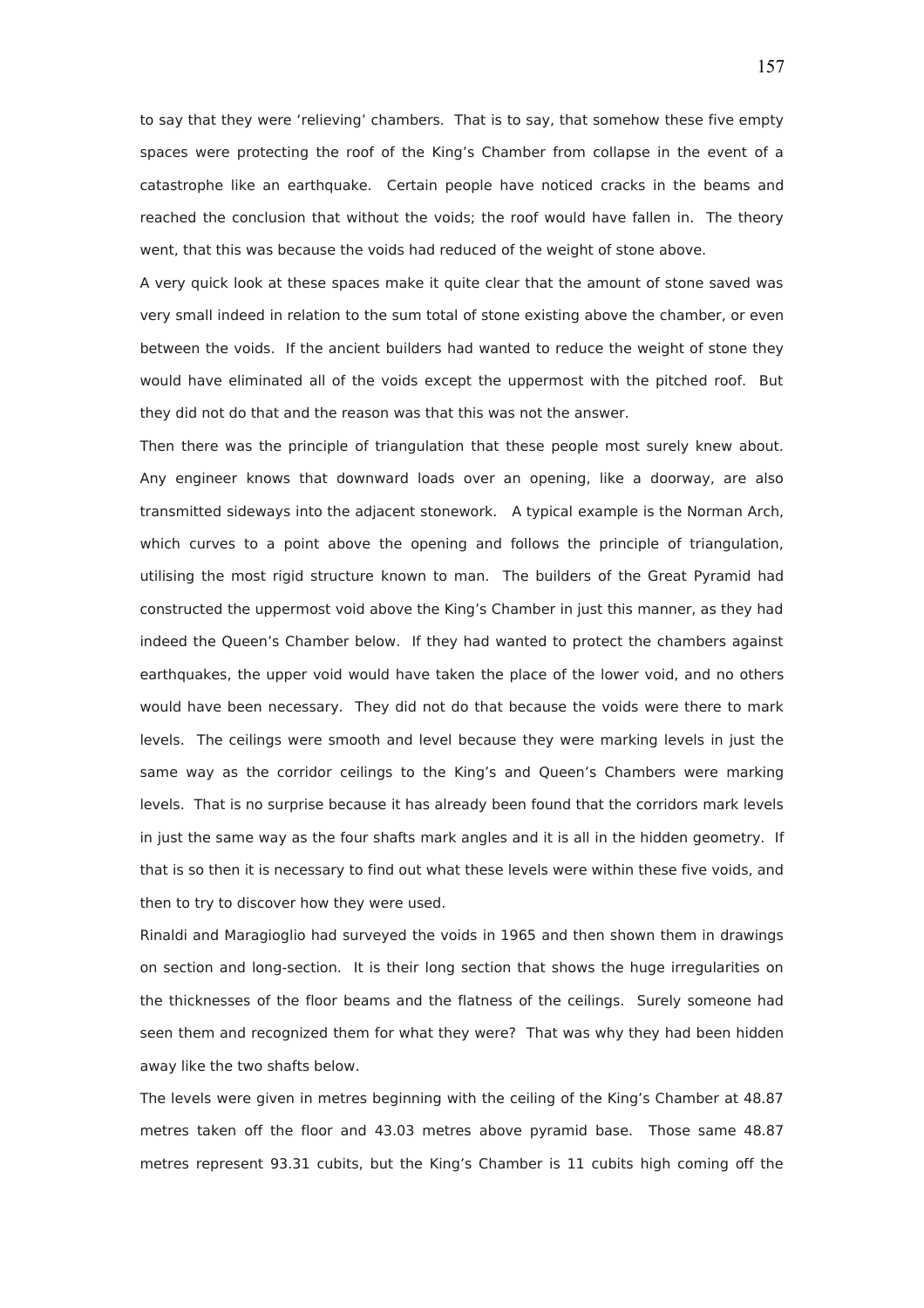highest part of the floor at 82.16 cubits and that would make it 93.16 cubits on the ceiling. There exists a discrepancy of 0.15 cubits between the survey levels and the levels according to the pyramid geometry at 93.5 cubits. This is because the King's Chamber floor is slightly sloping out of true, which means that the levels on the floor will vary. Taking the levels from a datum on the King's Chamber ceiling at 93.31 cubits, as the engineers saw it, they had their base on which to take levels on the void ceilings and that is what they did. There was error.

Then there appears to have been a problem with the survey. The engineers had given the vertical distances between levels of the void ceilings in 'whole number metres' and that could not possibly have been right. The first was at 3 metres, the second at 2.7 metres, the third 2.9 metres, and the fourth at 2.7 metres again. It is unlikely that the ancients would have created dimensions in 18th century metric in this way and it suggests that the surveyors had encountered some difficulty in obtaining the results. They had given approximations. This is not surprising when it is seen that the access to each void was through holes in slabs and crooked passages that had been blasted with dynamite by Howard Vyse. The result was that the accuracy was compromised. What then can we read into their numbers, given in metric and converted to cubits?

## The Levels on the Void Ceilings

| Davison.        | $48.87 + 3.00 = 51.87$ metres  | 99.04 cubits  |
|-----------------|--------------------------------|---------------|
| Wellington.     | $48.87 + 5.70 = 54.57$ metres  | 104.20 cubits |
| Nelson.         | $48.87 + 8.60 = 57.47$ metres  | 109.73 cubits |
| Lady Arbuthnot. | $48.87 + 11.30 = 60.17$ metres | 114.89 cubits |
| Campbell.       | To ridge it was 64.13 metres   | 122.45 cubits |

Inspiration!

Suddenly it was obvious!

Looking at the stack of voids drawn out in section and forgetting the grossly uneven floors, and then looking at the Pyramid of Set sitting there in the King's Chamber with its pyramids squares of sides of 5.5 cubits intent on rising upwards, it was blindingly clear!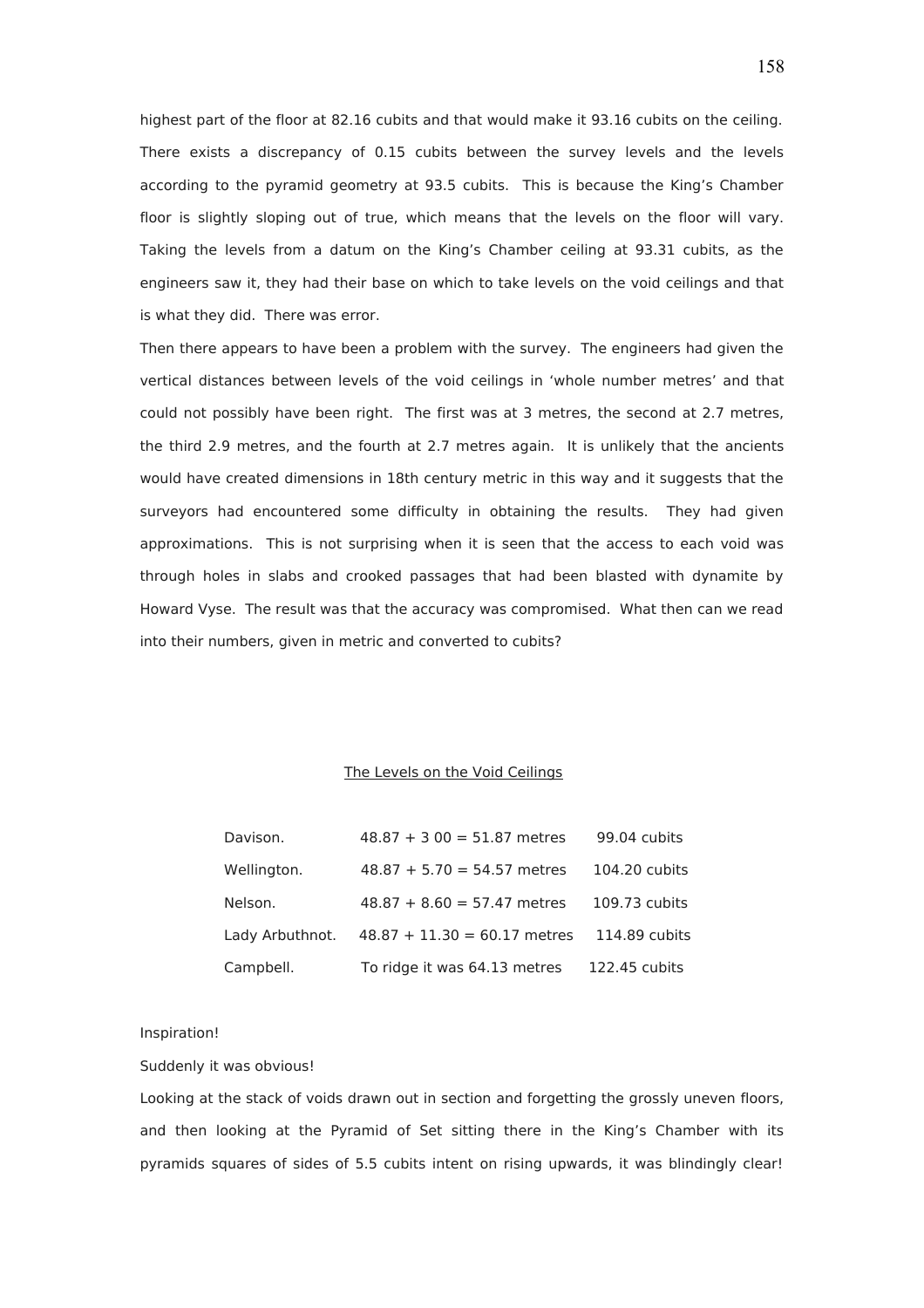The pyramid squares did in fact rise upwards and their levels had been marked by the voids!

This was the reason for the Pyramid of Set!

What was needed now was to see how the levels would be compatible with the voids and with the pyramid as a whole!

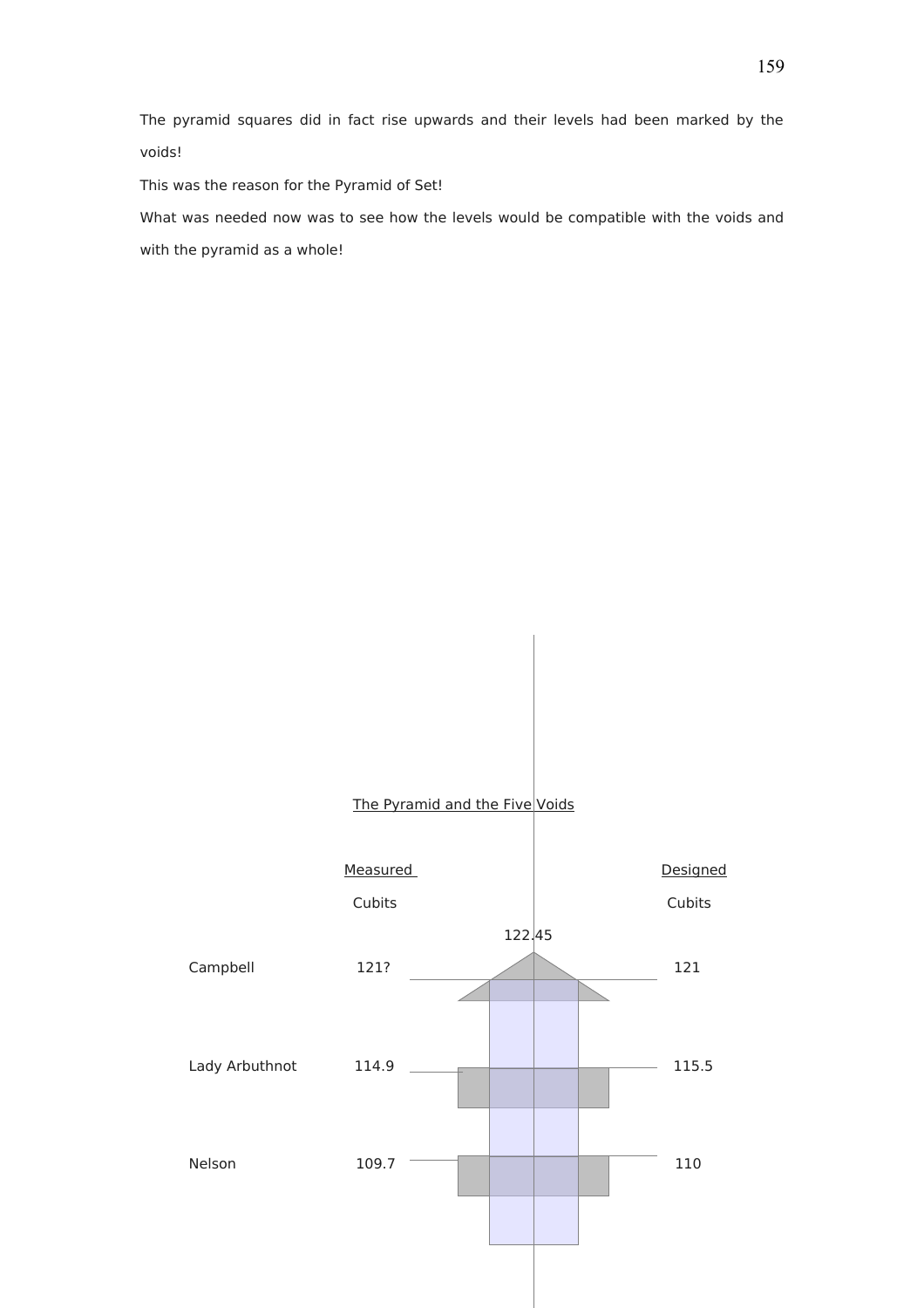

If the level on the King's Chamber ceiling was influenced by the height of a pyramid square then that was starting the sequence of pyramid squares of sides 5.5 cubits, and beginning on the level of 82.5 cubits above base and then the ceiling at 93.5 cubits above base. The level as surveyed was 93.31 cubits and although this was in the vicinity of 93.5 cubits it was too low by 0.19 cubits. Was that due to survey problems? What about the voids?

# Davison

The level of the ceiling was 99.03 cubits according to the engineers whereas it should have been  $93.5 + 5.5 = 99$  cubits, according to the geometry of the squares. There is an extremely small difference of 0.03 cubits and the two levels are the same. That was promising.

#### Wellington.

The engineers give this level of the ceiling at 104.2 cubits above the pyramid base, where it should have been  $99 + 5.5 = 104.5$  cubits above base. The two levels are again in the vicinity of each other but the survey level falls short by 0.3 cubits. That was acceptable.

# Nelson.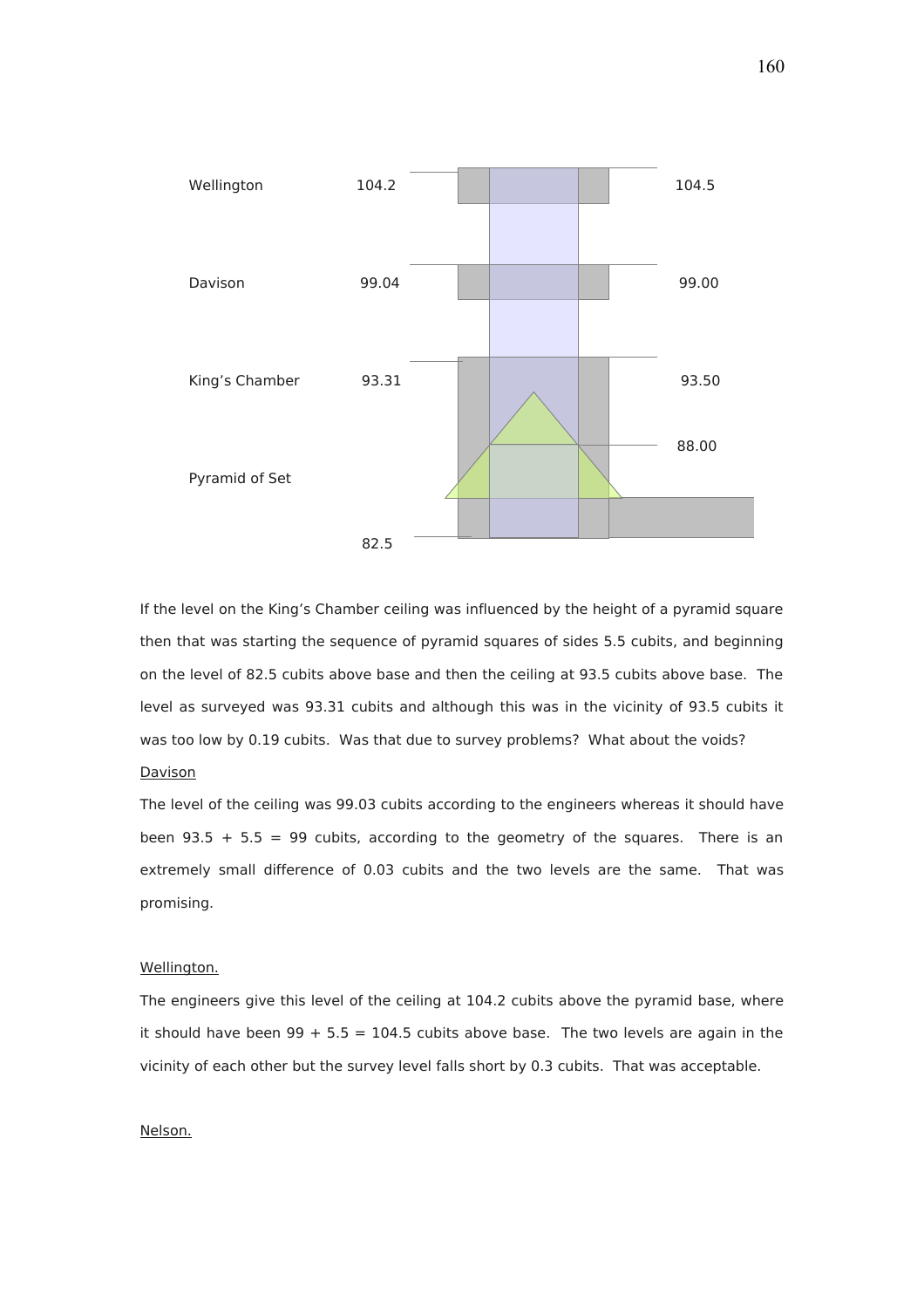The ceiling is 109.73 cubits above base according to survey, where it should have been  $104.5 + 5.5 = 110$  cubits above base, a familiar number. The survey level again falls short this time by 0.27 cubits and that looks as if all survey levels above Davison are now falling short.

#### Lady Arbuthnot.

This is the uppermost void and because of that, any error would be expected to be the most extreme. The level given by the engineers is  $114.89$  cubits but it should be  $110 + 5.5$  $= 115.5$  cubits above base. It falls short by 0.61 cubits.

#### Campbell.

According to the engineers there is a height of 15.26 metres, or 29.13 cubits, from the top of the King's Chamber to the top of the ridged ceiling to give  $93.32 + 29.13 = 122.45$ cubits above base on the ridge. That was not however the whole story, because this was a sloping ceiling and the pyramid squares rising up from the chamber below ought to have some point on which to terminate. Where was that point? There are 5 pyramid squares or 5.5 cubits on that distance and they would give a level of  $115.5 + 5.5 = 121$  cubits above base in the vicinity of the ridged ceiling. The number 121 was an important pyramid number and that leads to the view that it could be meaning something.

The difference between the ridge level and the level on the pyramid squares is huge and there was probably a reason why that was so. It was the reason why the ceiling was pitched east to west, in just the same way as the ceiling of the Queen's Chamber was pitched east to west.

The truth was that these pitched ceilings were not built for structural reasons, as commonly assumed. They were geometrical. They were forming a pyramid triangle for a pyramid square that had abutted the slopes at 121 cubits above base. That was why the difference in levels was so large. It was the principle of squares and pyramids in operation again. Why not?

# The Pyramid Square of the Campbell Void

The Great Pyramid on the Campbell Void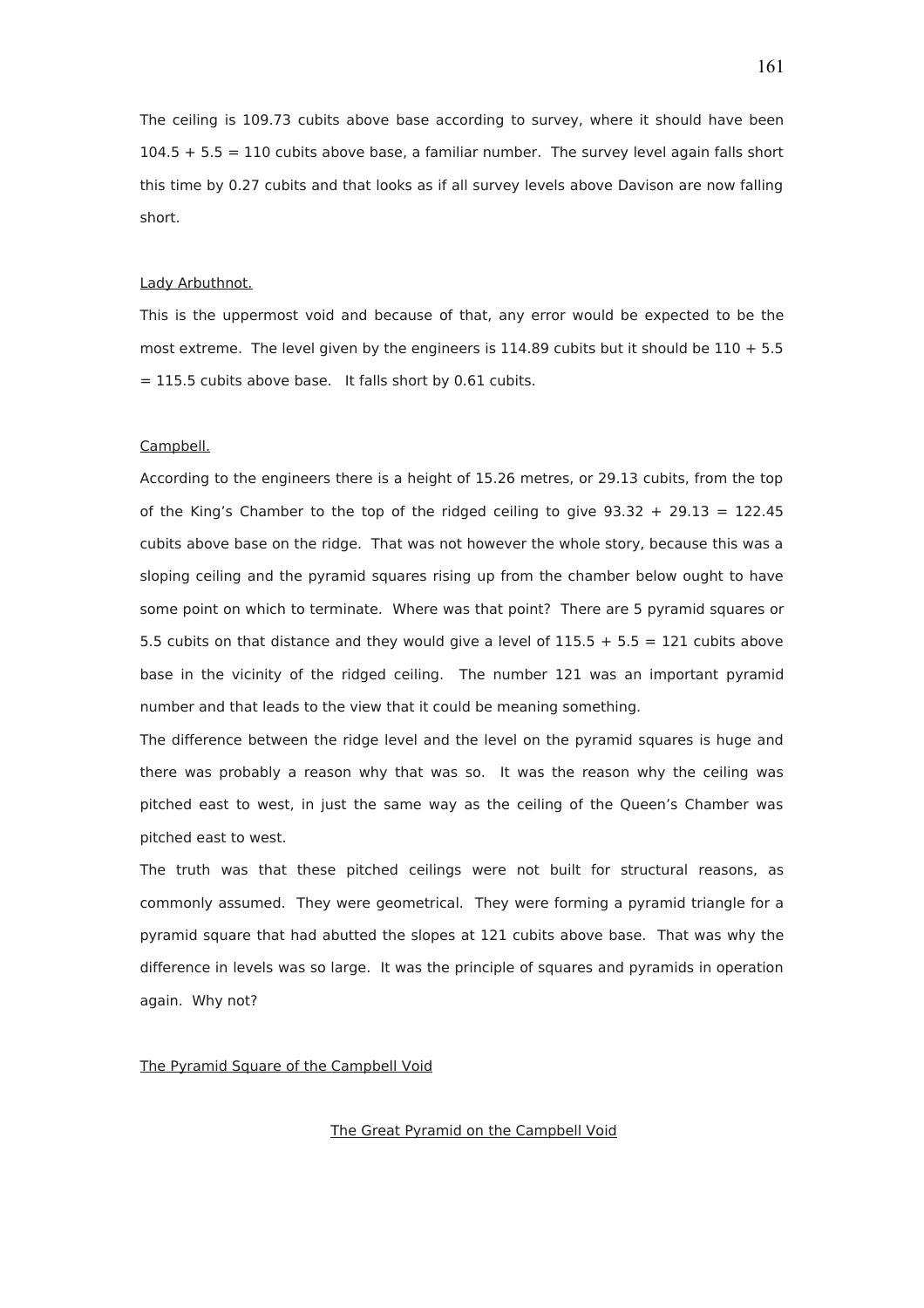

The slope, according to the survey drawings, measures very close to 34 degrees and the slope of the Queen's Chamber ceiling was 3.5 cubits high  $/ 5$  cubits half-base = Tan 0.7000. But and that was the slope of Set! Tan  $0.7000 = 34$  degrees 59 minutes 30 seconds and it must be the same angle given in drawn form. The engineers had not seen this angle as important but they had drawn it out and it scales very close to that. What a pity they had not thought that it meant very much but that was typical of the pyramid because there were many locations that did not seem important, but were important.

That would imply that the Queen's Chamber ceiling and the Campbell Void ceiling were using the same design since both were 10 cubits wide and both would be 3.5 cubits high for the pyramid square to abut the slopes.

What was needed now was to find out if there was any meaning behind the pyramid square at the end of the vertical chain that had surely abutted the slopes. The upper pyramid square will abut the slopes at a level of 2.25 x Tan  $0.7000 = 1.575$  cubits above the base of the Campbell triangle. The distance above that level to the tip will be  $3.5 - 1.575 = 1.925$ cubits and so the level of the ridge above the Great Pyramid base will be  $121 + 1.925 =$ 

162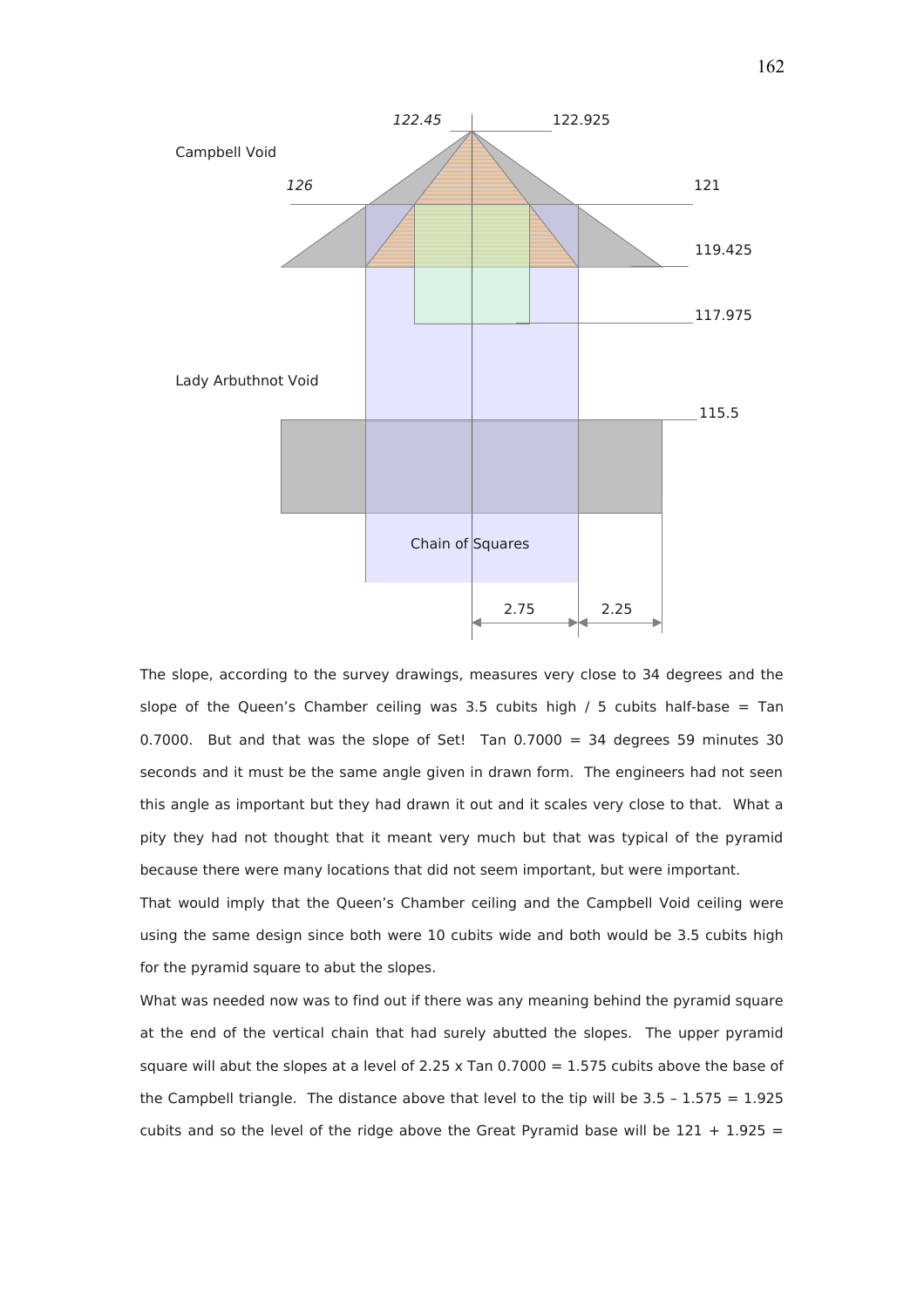122.925 cubits. That compares well with the 122.45 cubits as found from the survey. The levels are fairly very close together, enough for the geometry to seem viable.

Another pyramid can now be constructed on the pyramid squares rising upwards and its half base will be 2.75 cubits. That would make a slope angle of  $3.5/2.75 =$  Tan 1.2727.

What have we here?

We have that angle in tangent again!

These are the Great Pyramid base angles and they have created pyramid on the void that is 280  $/$  3.5 = 80 times smaller instead of the 40 times smaller as occurs at the chamber. There is a miniature Great Pyramid at the end of the chain!

It must be there for a purpose.

The pyramid square of sides 5.5 cubits can now be added to this miniature pyramid and it will abut the slopes on the void at 121 cubits above base for the pyramid built in stone. The pyramid square will therefore have a half width of  $(122.925 - 121)$  / Tan 1.2727 = 1.5125 cubits and that number is already familiar. It is none other than 151.25 cubits, the exit point of the North Shaft, King's Chamber x 100. The square is of sides 3.025 cubits. But the geometry does not end there.

There is another mystery here because the pyramid square ought to abut the pyramid slopes in a first phase operation as it did for the shafts, but it does not do that in this instance and so why does it not do that?

The level where the square abuts the slope is at 1.575 cubits above the base, but if that were seen at the Great Pyramid it would be  $1.575 \times 80 = 126$  cubits above base. That was why the level of the level of the first pyramid square did not apply because it had abutted the slopes at 154 cubits above base, not 126 cubits above base. The level of 126 cubits had applied to the second pyramid square, not the first. That was why something strange was happening here.

Like everything else, there was a very good reason why.

The upper pyramid square from the Pyramid of Set has now become the square on base of the Great Pyramid Square because  $5.5 \times 80 = 440$  cubits. The pyramid at the Campbell void has transformed itself into the Great Pyramid. It carries with it the second pyramid square that was of sides 242 cubits on a half-base of 121 cubits at a level of 121 cubits for the full sized Great Pyramid. But at the Campbell Pyramid it was a difference story. Precisely the same level was not 121 cubits above base at all but 126 cubits above base as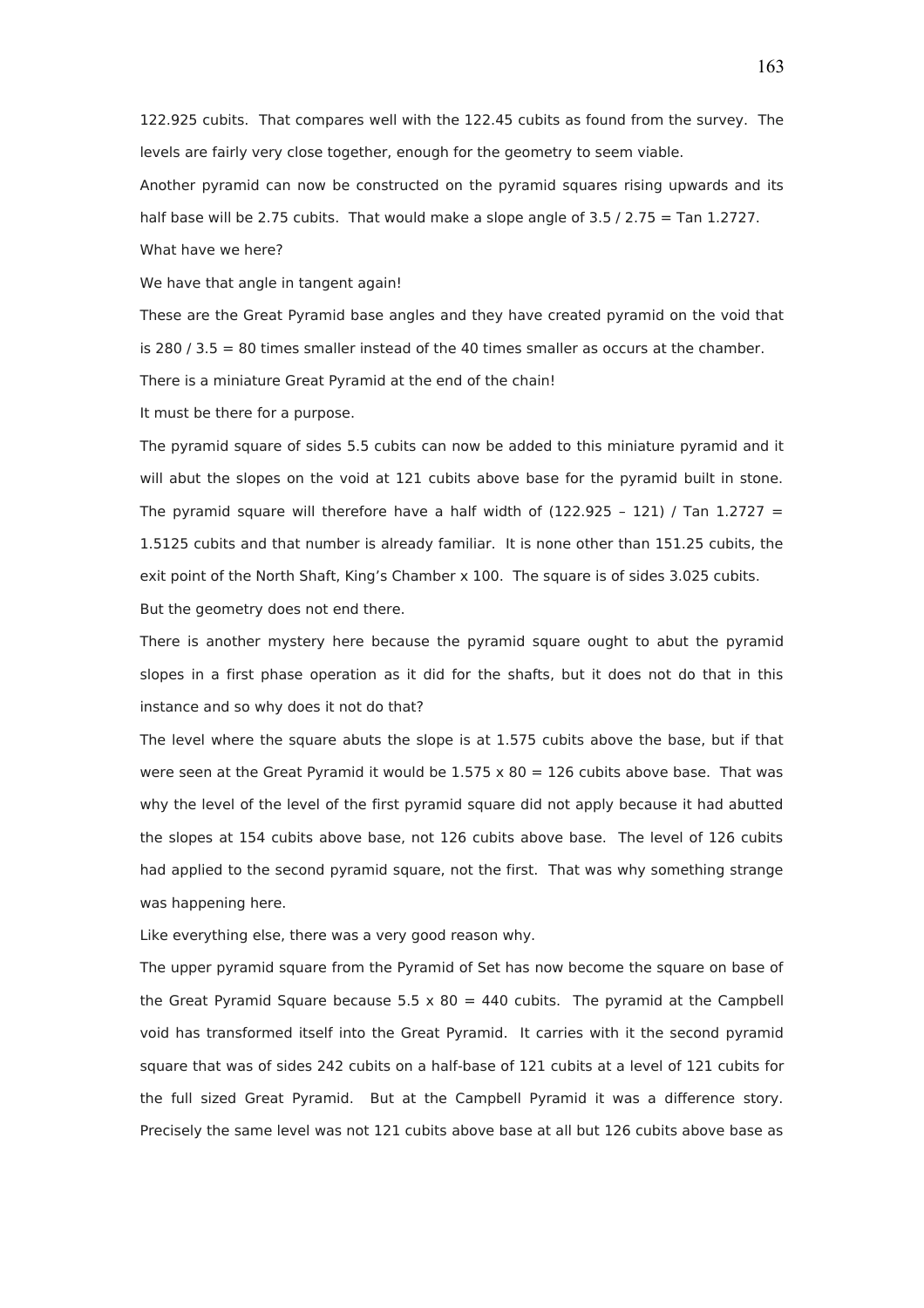already found. There was a difference of 5 cubits, and 5 cubits was also the height of the Crowning Pyramid on the original summit of the Great Pyramid, now taken up by a mast.



# The Stopping Point on the Chain of Squares



The second pyramid square of sides 242 cubits extends below the pyramid base and into the square of sides 440 cubits to leave a remainder of 440 - 242 = 198 cubits. That was another jolt to the system because 198 cubits was the length of side of the first pyramid square that had come off the shaft exit points of the King's Chamber at 154 cubits above base.

It was a mirackle and it had been planned!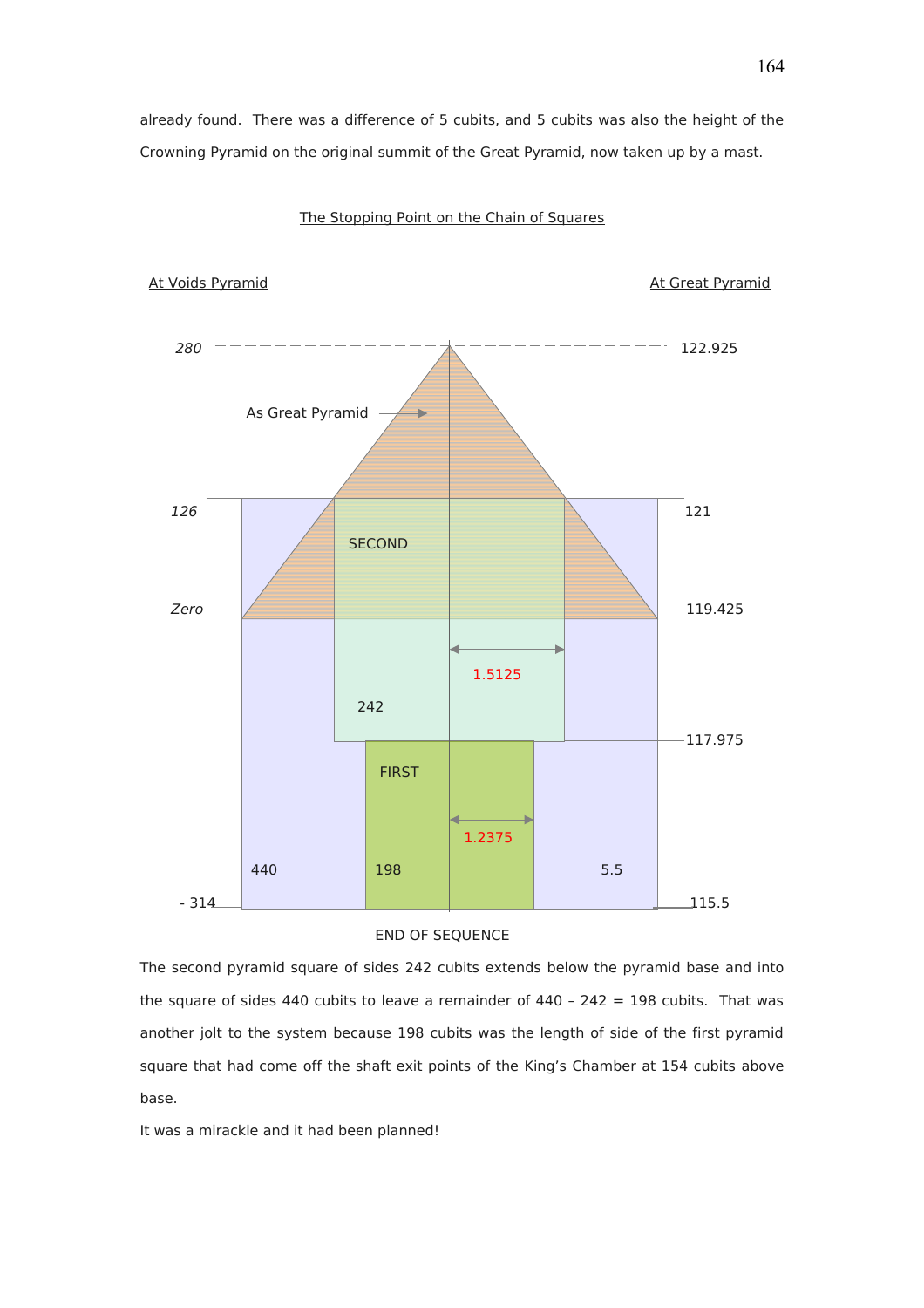Now we know why the squares were in reverse order. It was brilliant! It was logical! It would prove the reason why the Campbell Void had a sloping ceiling. The first pyramid square had been intended to take the role of the second pyramid square, but instead of abutting the pyramid slopes, it had been re-directed to place itself between the base of the second pyramid square and the base of the last of the chain of squares rising up for the King's Chamber below. It was intended to create a termination point.

That was extraordinary!

The first pyramid square, now acting like a second pyramid square, would still have sides 198 cubits long at the Great Pyramid, but at the Campbell Pyramid 198 / 80 = 2.475 cubits long. The half width of the square would be 2.475 /  $2 = 1.2375$  cubits long, and 123.75 cubits had been the level above base of the second pyramid square for the north shaft exit point (not the south shaft as previously) at the Great Pyramid, but 100 times greater.

#### The Levels on The Voids

The chain of pyramid squares rising from the Pyramid of Set must then have been real and true if the geometry that had emanated from them had followed a logical path, as indeed it had. That would say that the levels were marking something else and it had to do with the Great Pyramid as a whole.

There had been one pyramid built in stone and three invisible and notional pyramids. If that were the case then all of the levels on the voids must carry a mathematical relationship with the four pyramid slopes and the four pyramid base angles.

They might marking the levels of more pyramid squares, and if they were then the distances would be on the horizontal plane. That would be,  $a \leq s$  seen on the Great Pyramid section, and looking from easy to west. The question would be on which pyramids and at what levels, and having found them, would they carry with them any significance in terms of distances that would themselves be meaningful. They would!

The Void Levels on a pyramid 275 cubits high

 $\sqrt{275}$  280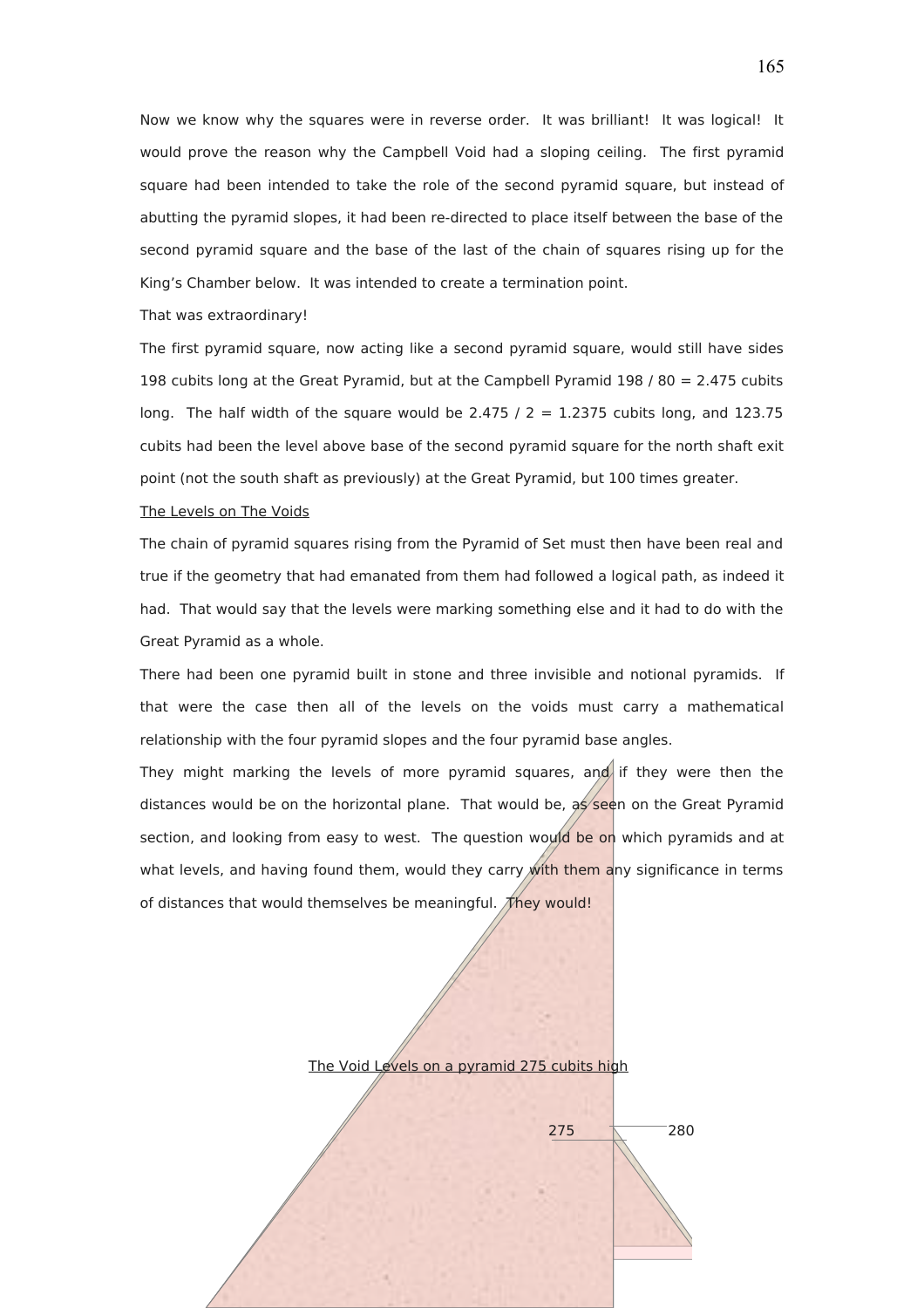

The first things to discover is that the void levels bear no relationship with a built pyramid that is 280 cubits high. They were built only for the three invisible and notional pyramids, and for that reason it would be impossible to discover what they meant without using tangents with cubits, and without first having interpreted them from the shaft exit points by using pyramid squares. The numbers check out.

|               | $275 - 121 = 154$ / Tan 1.2500 = 123.2 cubits   |                  |
|---------------|-------------------------------------------------|------------------|
|               | 275 - 115.5 = 159.5 / Tan 1.2500 = 127.6 cubits |                  |
| $275 - 110$   | 165 / Tan 1.2500                                | $= 132$ cubits   |
| $275 - 104.5$ | 170.5 / Tan 1.2500                              | $= 136.4$ cubits |
| $275 - 99$    | 176 / Tan 1.2500                                | $= 140.8$ cubits |
| $275 - 93.5$  | 181.5 / Tan 1.2500                              | $= 145.2$ cubits |
| $275 - 88$    | 187 / Tan 1.2500                                | $= 149.6$ cubits |
| $275 - 82.5$  | 192.5 / Tan 1.2500                              | $= 154$ cubits   |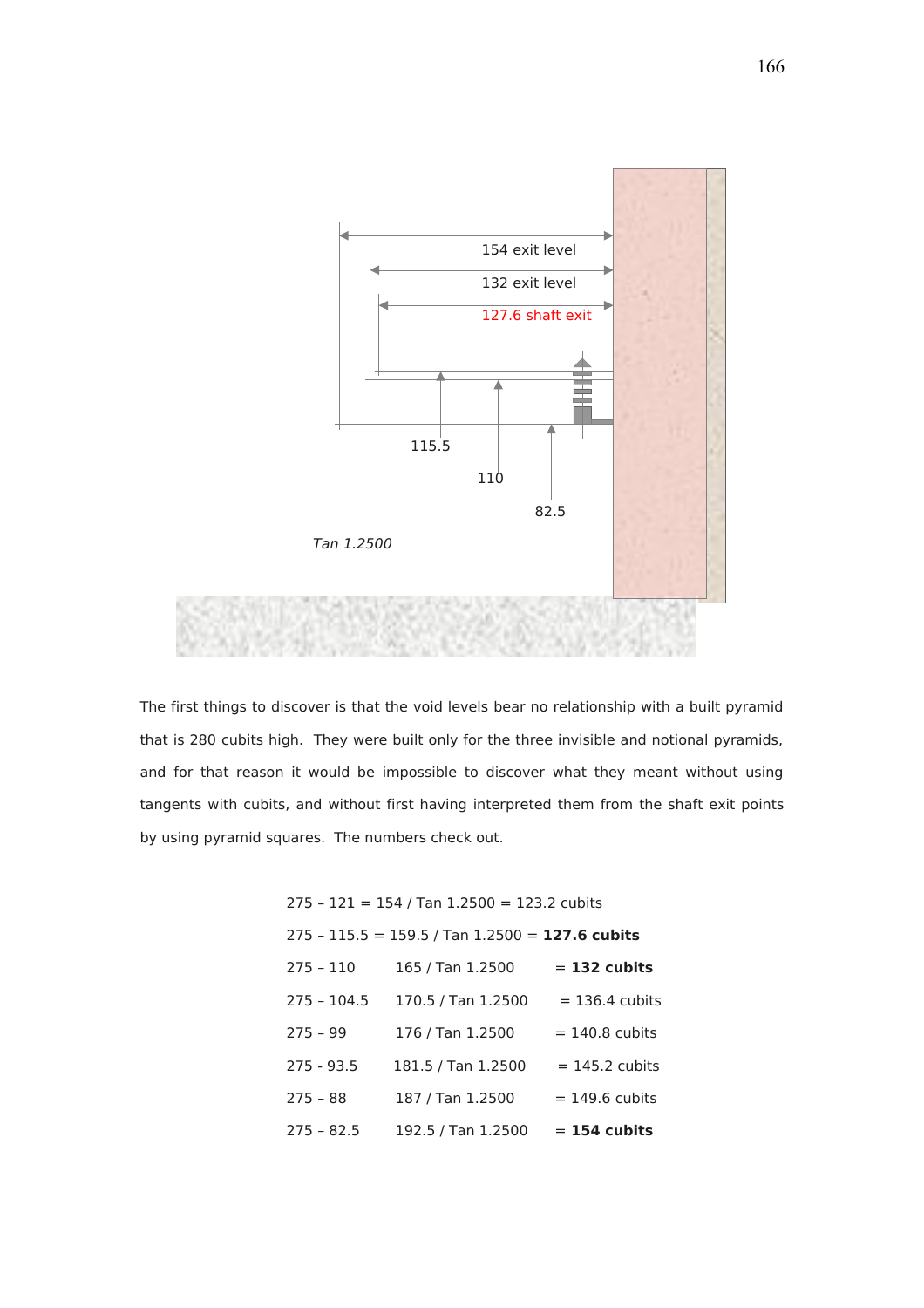From these answers it will be seen that…

127.6 cubits was the exit point level above base for the South Shaft, Queen's Chamber for a pyramid 264 cubits high. The distance would give a pyramid square of sides  $127.6 \times 2 =$ 255.2 cubits extending below base by 255.2 - 115.5 = 139.7 cubits with a pyramid inside the square  $127.6 \times$  Tan  $1.2500 = 159.5$  cubits high, with its tip  $159.5 - 139.7 = 19.8$  cubits above pyramid base. That is 10 times smaller than 198 cubits, the length of side of the first pyramid squares for the King's Chamber shaft exit points.

132 cubits was the exit point above base for the Slope on the Diagonal of the South Shaft, Queen's Chamber, for a pyramid 264 cubits high and it would give a pyramid square of sides 264 cubits, the height of the pyramid relating with the South Shaft, Queen's Chamber.

The pyramid square extends below the base of the Great Pyramid by  $264 - 110 = 154$ cubits, and that was the level of the exit point of the South Shaft, King's Chamber. A pyramid inside the square would be  $132 \times$  Tan  $1.2500 = 165$  cubits high, and that was also the height of the Optimum Square that had related only with a pyramid 264 cubits high. The tip would then extend above pyramid base by  $165 - 154 = 11$  cubits, and 11 cubits will give 25 layers on a pyramid 275 cubits high. It was also the sacred pyramid number.

154 cubits was the exit point level above base for the South Shaft, King's Chamber, for a pyramid 280 cubits high. It would give a pyramid square of sides  $154 \times 2 = 308$  cubits and it would extend below the base of the Great Pyramid by 308 - 82.5 = 225.5 cubits. The pyramid inside the square would be 154 x Tan 1.2500 = 192.5 cubits high and its tip would not extend above the pyramid base. It would instead fall short of the base by 225.5 -192.5 = 33 cubits, but 33 + 275 = 308 cubits and that is the length of side of the pyramid square. Because of that there would be two pyramid squares and the second one would encompass the entire pyramid 275 cubits high and terminate at 33 cubits below base.

The Void Levels on a pyramid 264 cubits high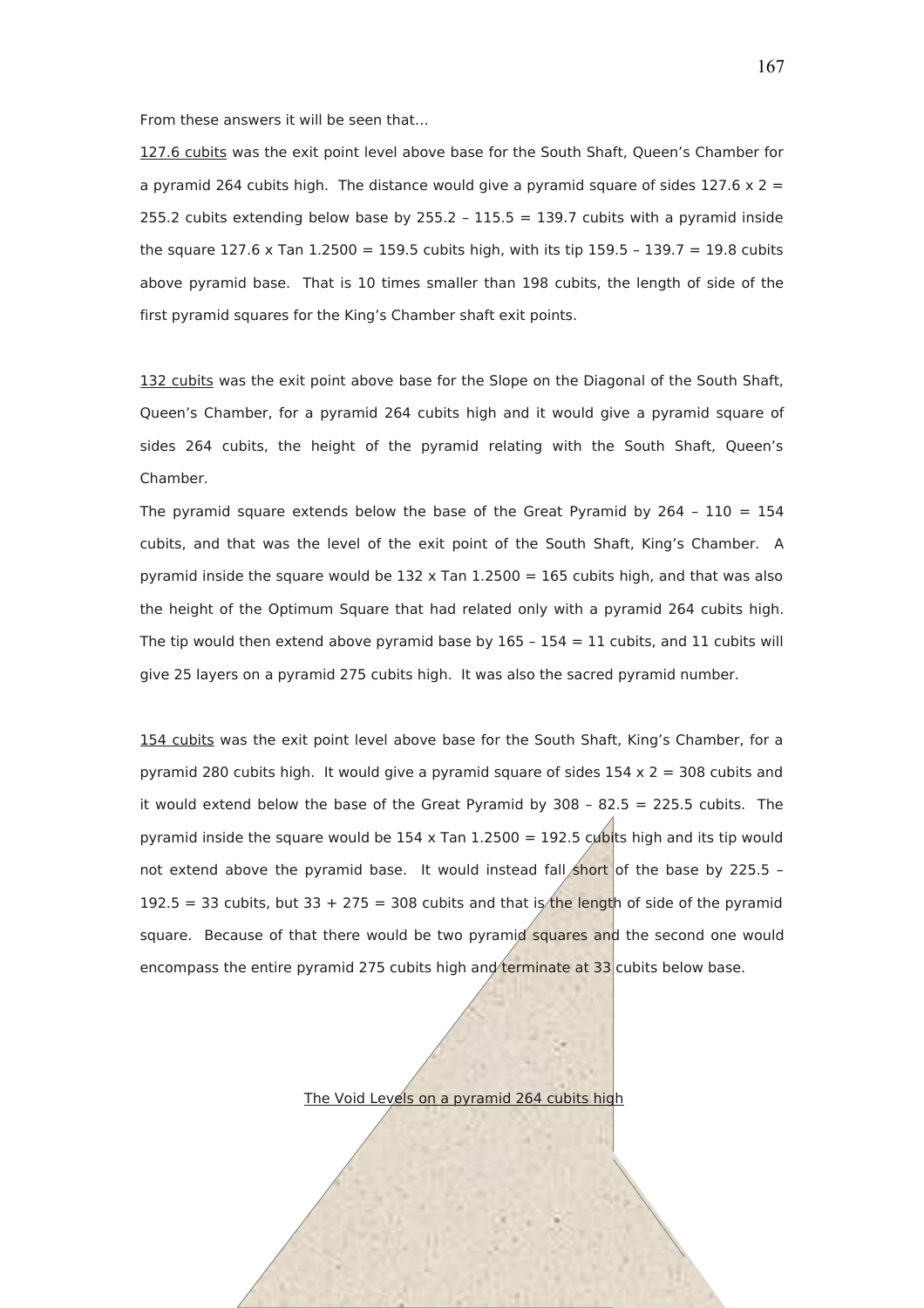

 $264 - 121 = 143 / Tan$  1.2000 = 119.1666 264 - 115.5 = 148 / Tan 1.2000 =  $123.75$  $264 - 110 = 154 / Tan$  1.2000 = 128.3333  $264 - 104.5 = 159.5 / Tan$  1.2000 = 132.9166  $264 - 99 = 165 / Tan 1.2000 = 137.5$  $264 - 93.5 = 170.5 / Tan$  1.2000 = 142.0833  $264 - 88 = 176 /$  Tan  $1.2000 = 146.6666$  $264 - 82.5 = 181.5 / Tan$  1.2000 =  $151.25$ 

123.75 cubits was the level of the second pyramid square coming off the exit point level of 151.25 cubits above base for the North Shaft, King's Chamber, and a pyramid 275 cubits high. It was also the level of the top of the square that had produced the vertical rectangle 127.75 cubits high to give levels of 41.25 cubits on the original Queen's Chamber floor before it was hacked up. Then 41.25 x 2 had given 82.5 cubits for the level of the invisible geometrical floor of the King's Chamber. The half width distance of 123.75 cubits will give

168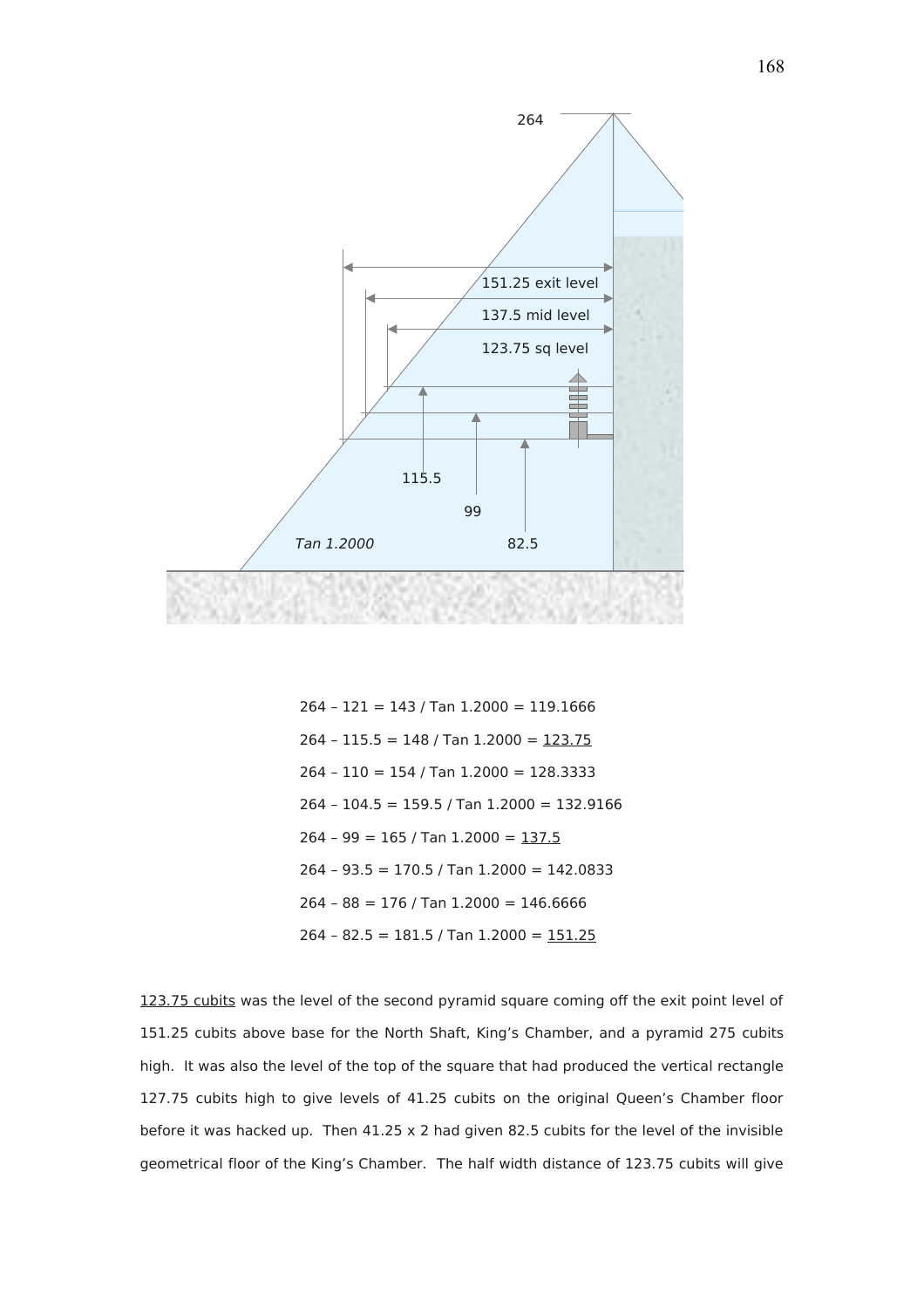a pyramid square of sides  $123.75 \times 2 = 247.5$  cubits, and the square will extend below the pyramid by  $247.5 - 115.5 = 132$  cubits. That is half the height of a pyramid 264 cubits high. A pyramid inside the square will be  $123.75 \times$  Tan  $1.2000 = 148.5$  cubits high, and its tip will extend above the main pyramid base by  $148.5 - 132 = 16.5$  cubits. That is ten time smaller than the height of the Optimum Square, in whole number cubits, only for a pyramid 264 cubits high, and 16.5 cubits will divided a pyramid 264 cubits high in 16 layers exactly.

137.5 cubits was the level of half the height of a pyramid 275 cubits high that had also come off the North Shaft of the King's Chamber, and if the level is divided by ten it gives 13.75 / 8 = 1.7187 cubits, the design height of the stone courses that exist on the walls of the Queen's Chamber. A half width distance of 137.5 cubits will give a pyramid square of sides 275 cubits, the height of the first invisible pyramid, and it will extend below the pyramid base by 275 - 99 = 176 cubits. A pyramid inside the square will be 137.5 x Tan 1.2000 = 165 cubits high, and that is again the height of the only Optimum Square that will fit inside this pyramid without leaving a gap or surplus and then do it in whole number cubits. The tip of the pyramid inside the square will fall short of the main pyramid base by 176 – 165 = 11 cubits, and that will give 24layers of 11 cubits on the pyramid above.

151.25 cubits was the level of the exit point of the North Shaft of the King's Chamber for a pyramid 275 cubits high, where this dimension is coming from a pyramid 264 cubits high. The void level of 82.5 cubits above base was also the level over the King's Chamber floor and that was related with 123.75 cubits above base. By this  $\hat{m}$  eans the two pyramid heights and the two levels are rationalised with each other, both being divisible by 27.5, in 5.5 and 4.5.

A half width distance of 151.25 cubits will create a pyramid square of sides 151.25  $\times$  2 = 302.5 cubits and it will extend below pyramid base by 302.5 - 82.5 = 220 cubits. That is the half base distance of the Great Pyramid. A pyramid inside the square will be 151.25  $\times$ Tan 1.2000 = 181.5 cubits high and it will fall short of the main pyramid base by 220 - $181.5 = 38.5$  cubits. That is half of 77 cubits, the level of the square around the Oueen's Chamber of sides 44 cubits.

The Void Levels on a pyramid 242 cubits high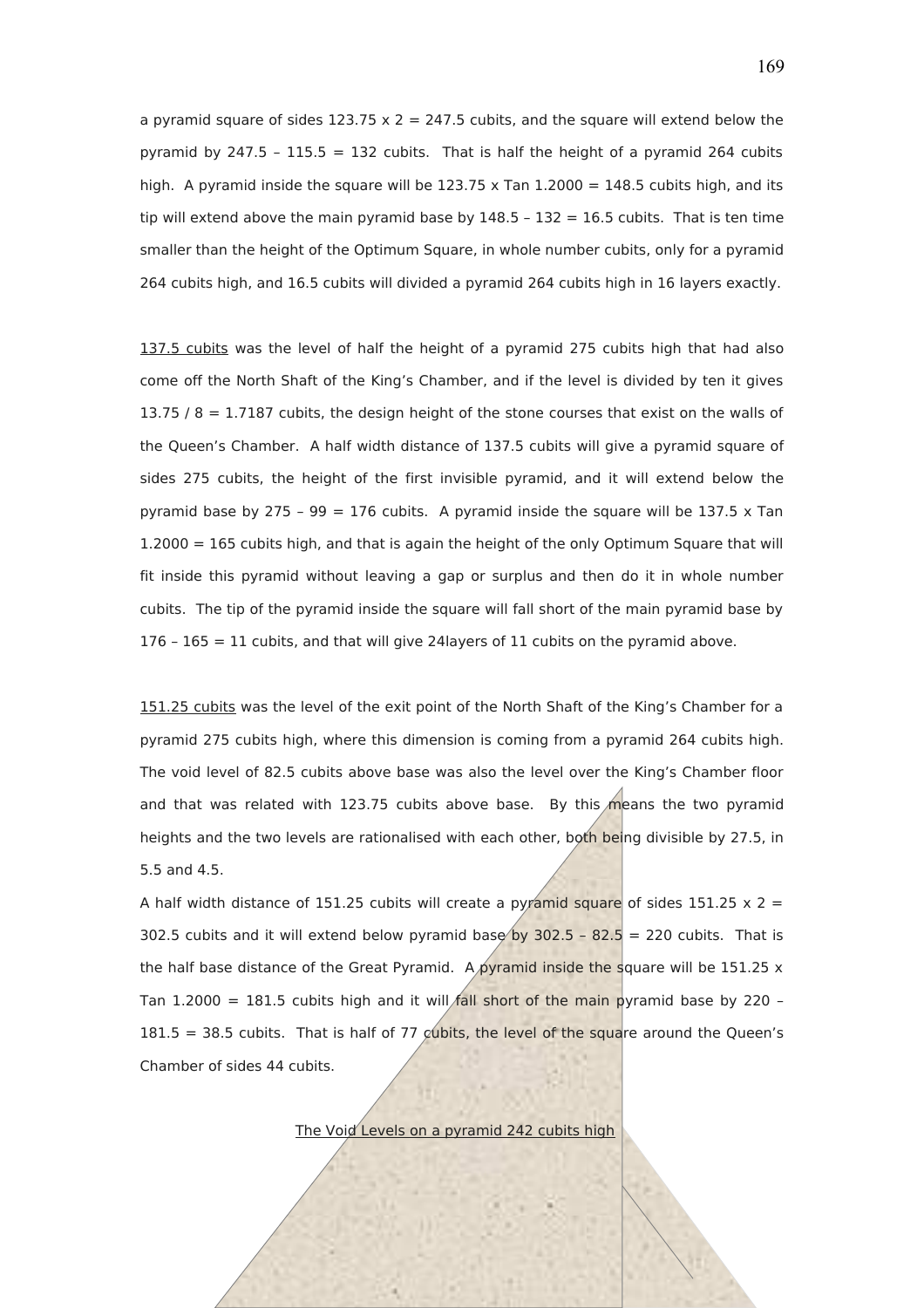

 $242 - 121 = 121 / Tan$  1.1000 = 110  $242 - 115.5 = 126.6 / Tan$  1.1000 = 115  $242 - 110 = 132 / Tan$  1.1000 = 120  $242 - 104.5 = 137.5 / Tan$  1.1000 = 125  $242 - 99 = 143 / Tan$  1.1000 = 130  $242 - 93.5 = 148.5 / Tan$  1.1000 = 135  $242 - 88 = 154 / Tan$  1.1000 =  $140$  $242 - 82.5 = 159.5 / Tan$  1.1000 = 145

Every level on the voids and on the King's Chamber below, for a pyramid 242 cubits high, give answers in whole number consecutive cubits, in horizontal multiples of 5 cubits. Of the numbers that emerge, 110 is 4 times smaller than the Great Pyramid base, and 2 times smaller than the half base, and 140 is 2 times smaller than the height.

170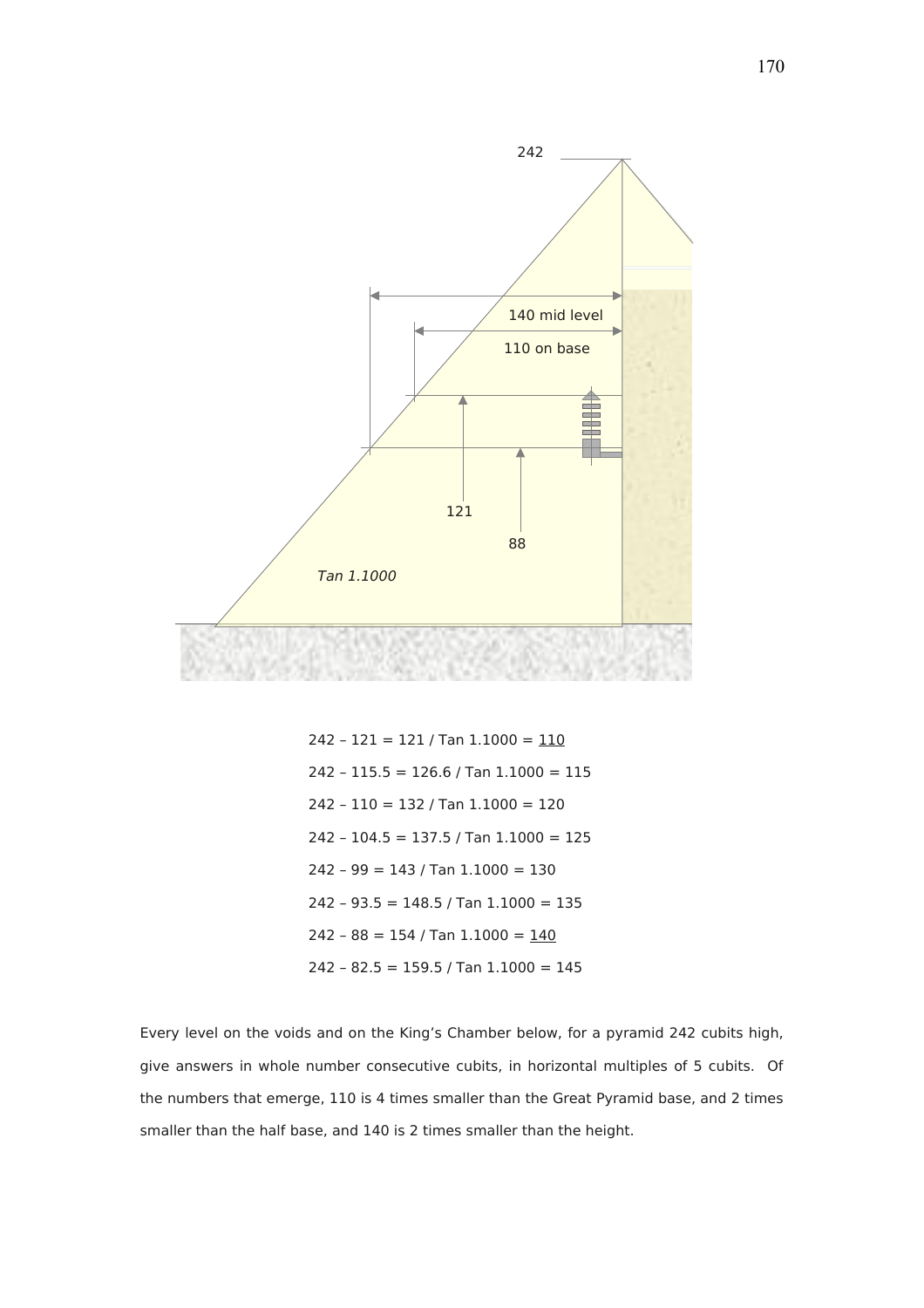110 cubits will create a pyramid square of sides 220 cubits and it will extend below the base of the Great Pyramid by 220 -  $121 = 99$  cubits. A pyramid inside the square will be 110 x Tan 1.1000 = 121 cubits high, and its tip will occur at a level of  $121 - 99 = 11$  cubits above the main pyramid base to give 22 layers of 11 cubits on a pyramid 242 cubits high, which is the pyramid number.

140 cubits will create a pyramid square of sides 280 cubits, which is the same length as the height of the Great Pyramid at another 280 cubits. By this means a pyramid 242 cubits high creating the level connects with another pyramid 280 cubits high through the midpoint level of the King's Chamber at 88 cubits above base.

The pyramid square will extend below the base of the Great Pyramid by  $280 - 88 = 192$ cubits and a pyramid inside the square will be  $140 \times$  Tan  $1.1000 = 154$  cubits high. That was the level of the exit point for the South Shaft, King's Chamber, and from where the geometry had first begun.

The pyramid tip will then fall short of the Great Pyramid base by  $154 - 121 = 33$  cubits to give 33 layers of 7.3333 cubits on a pyramid 242 cubits high, the  $6<sup>th</sup>$  level up from pyramid base being 7.3333  $\times$  6 = 44 cubits, the datum level at the Queen's Chamber, and 7.3333 cubits above the mystical double square that was 36.6666 cubits high.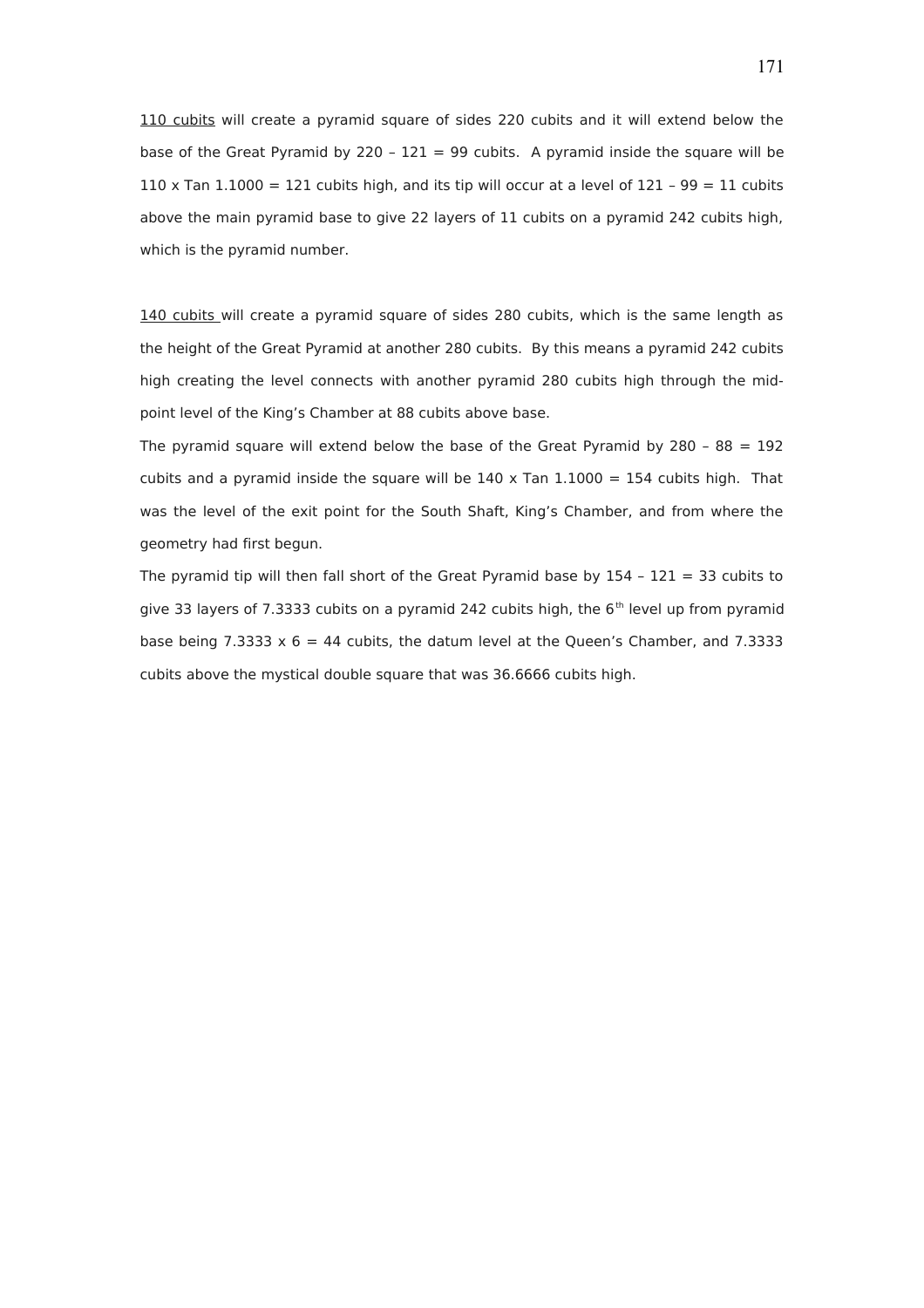# **HISTORICAL INTERPRETATIONS**

There is ancient record that says that King Djedefra, son of Pharaoh Knufu, had tried to build his own pyramid in the image of the Great Pyramid supposedly built by his father. He had managed to build a small and uninspiring monument that had reached a height of a mere 67 metres compared with 146 metres for the Great Pyramid, before it had then collapsed into an undignified pile of rubble. If that was the case, then the size, the complexity, and precision, that was seemingly available to the Great Pyramid builders, perhaps of Knufu, was strangely and inexplicably unavailable to his son. That does not make any sense at all. It only makes sense if neither had any idea of how to go about planning, and building an edifice of such magnitude and exactitude as that of the Great Pyramid. That would mean that the pyramid was already there, at the time of these pharaohs, and if they were associated with it at all they could only have done so through adoption.

Such a view would contradict most orthodox opinions of those who maintain that Knufu had indeed built this pyramid. If that were true then quite obviously he had taken the 'knowhow' with him to his grave, and denied it his son, and successor. How then might he have done that? The pharaoh would have employed literally thousands of people, many of them highly skilled and many who knew the secrets because it was they who had laid them in stone. Unless Knufu had eliminated a cast of thousands before he died, he could not possibly have eradicated all of the knowledge and all of the experience that had been gained a few years previously. It would have been like trying to un-invent the wheel. Why, in anycase, would he wish to deny his knowledge to his son if indeed he actually had this knowledge? If Knufu had adopted the Great Pyramid as his own, then it had already existed in his time and the dating of the building of the pyramid to the period of his reign must then have been wrong.

Mark Lenher in his Complete Pyramids manages to give the dating of the Great Pyramid to the  $4<sup>th</sup>$  dynasty, or around 2500 BC, but he insists on giving the pyramid dimensions in metres when he must know that it would have been built in ancient Egyptian cubits. He declares that the very few pyramids that were earlier than those built on the Giza Plateau were of the pharaohs Djoser, Sekhemnet, and Khaba, all of the  $3<sup>rd</sup>$  dynasty. Of these, only the Djoser pyramid at Saqqara was finished, and even then only to a height of 60 metres, or around 114 cubits. The other two pyramids had then remained unfinished at heights of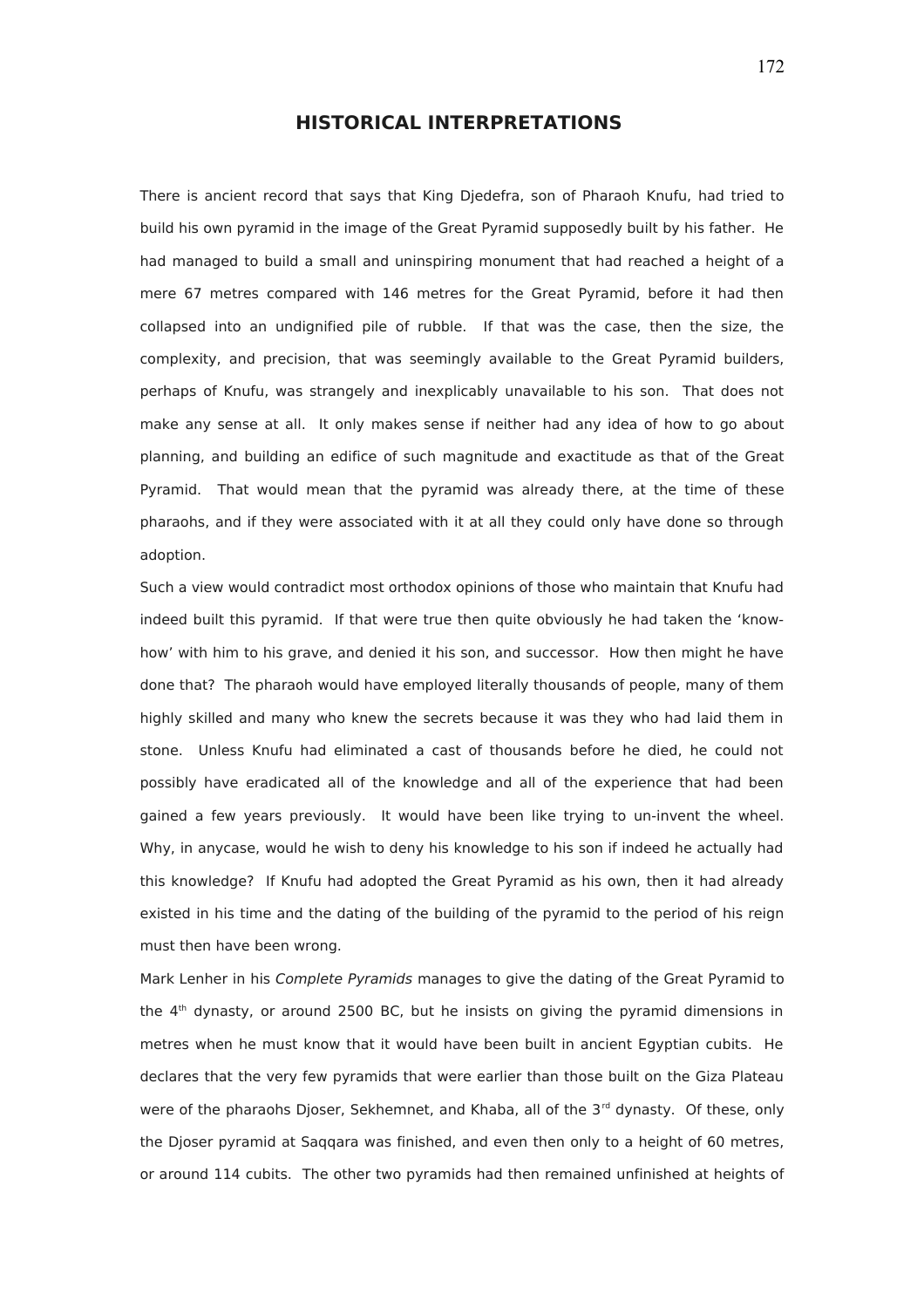an uninspiring 7 metres and 20 metres. It is certain therefore that the pharaoh Knufu had not learned how to build the Great Pyramid from the earlier pharaohs, assuming he had built it at all.

After the  $4<sup>th</sup>$  dynasty there were numerous pyramids stretching the length of the Nile. There were seven built during the  $5<sup>th</sup>$  dynasty, four built during the  $6<sup>th</sup>$  dynasty, one built during the  $8<sup>th</sup>$  dynasty. Then there was an explosion of pyramid building during the 12th dynasty when another seven were built, ending with the pyramid attributed to the pharaoh Amenemhet III. Pyramid building then ended abruptly in the  $13<sup>th</sup>$  dynasty when just two minor pyramids were built but not one of them ever came to within a thousand miles of the Great Pyramid in terms of physical construction or mathematical complexity.

#### The Early Records

There is no absolute certainty of the dates of the building of any of the pyramids. There are simply no existing records. The one person who might have known the truth about ancient Egypt was the scribe and priest Manetho who wrote a history of Egypt for pharaoh Ptolemy II. The history was then lost, but scraps of it were translated about 600 years after his death. Those that survive were able to list the pharaohs, but very little was told about the building of the pyramids, or by whom.

The earliest Arab reports state that the pyramids were built before the Deluge by a king who thought that the world was about to turn upside down. This king, un-named, had seemingly collected all of the knowledge of the world, the astronomy, the geometry, the science, the physics, the machines, and even bendable glass, inside these pyramids for safekeeping. It sounds like an improbable story but parts of it could resonate around the secrets of the Great Pyramid even if with no other such pyramid.

The earliest Hebrew accounts were probably those of the historian Josephus, born 37 BC, who makes a vague reference to what the Bible termed 'pillars of stone' but these might have been anything. He said that it was the Sethites, inventors of wisdom, who had preserved their knowledge inside two monuments, the second said to have existed at the time of Christ. There is a peculiar connection between Set, Egyptian God of Intelligence, and these Sethites, for Set was also called Seth. There might have been a connection.

The Greek historian Herodotus who came to the Great Pyramid in 450 BC, made the earliest written record of any visit to the Great Pyramid. Nine books of his were written in the Ionic dialect dealing with the histories of Persia, Lydia, and Egypt. He recorded having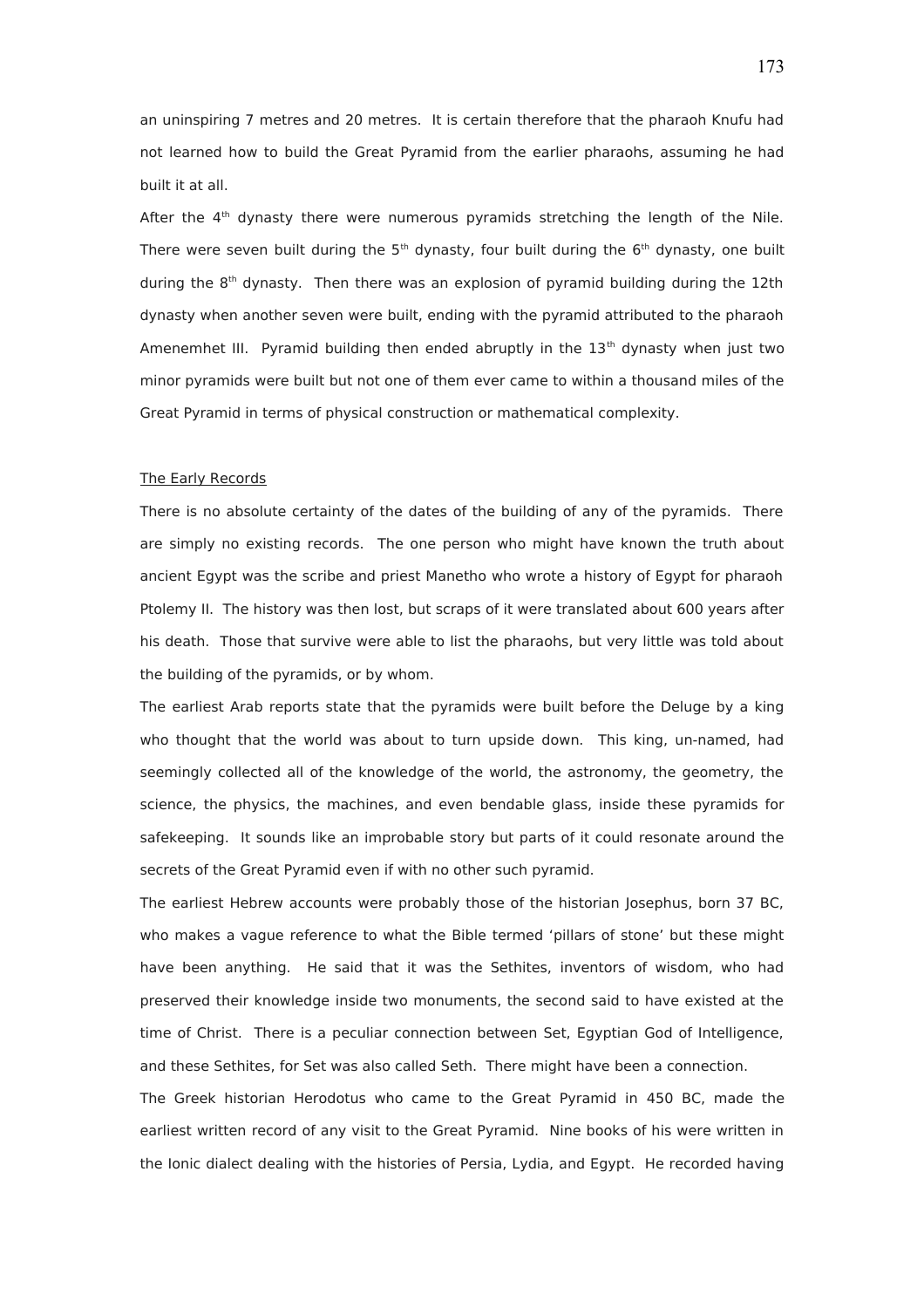entered the Descending Corridor and reaching the unfinished pit at the bottom where he reported the existence of water. He would have known nothing of the Ascending Corridor above, because the stone plugs had by then been released and the masking stone in the ceiling of the Descending Corridor was in his time still in place.

The Greek geographer Strabo had followed him in 24 BC. The outer pyramid casing stones were intact and inscriptions in different languages were said to have covered the four pyramid slopes. Modern Egyptologists tend to call them graffiti, implying that they carried very little significance but examples of stones with these inscriptions are virtually nonexistent today and so there is no evidence? Strabo reported that he had found the pit at the bottom of the Descending Corridor filled with vermin. Many centuries were then to pass. The north located entrance door was closed and its position forgotten. No one knew where the entrance was because the casing stones had been so accurately made that no clue remained. Then the Romans occupied Egypt from 3OBC until 395AD when the country came under Byzantine control. That lasted until 642AD when the Arabs under Haroun-Al-Rashid ruled Egypt.

#### Caliph Al Ma'Mun

Haroun-Al-Rashid had two sons, Al-Atnin, and Al-Ma'Mun. The first died and the second son Al-Ma'Mun became ruler. He was a very learned man and a scientist who founded the Great Library in Baghdad known as The House of Wisdom because it had effectively supplanted the famous library in Alexandria. The Caliph had learned from sources that the Great Pyramid might contain information including what were known as star maps. It was these star maps rather than any treasure that had induced him to come to the pyramid in AD 813, intent on forcing his way in. He appears to have known which side to approach for he had gone to the north pyramid face where lay hidden the entrance doorway. Being unable to find the door, he had set his men to work with hammer, and chisel, at a point where he thought the entrance might be located at pyramid centre, but the ancients had already thwarted him by placing the corridor and entrance at some distance east of pyramid centre. They had cleverly predicted that anyone trying to force their way in would approach the centre. The result was Ma'Mun's Hole that can be seen today on the north face.

His men had worked for months and were about to give up, believing that the pyramid was solid stone throughout, when a crashing noise was heard inside. That had given them new

174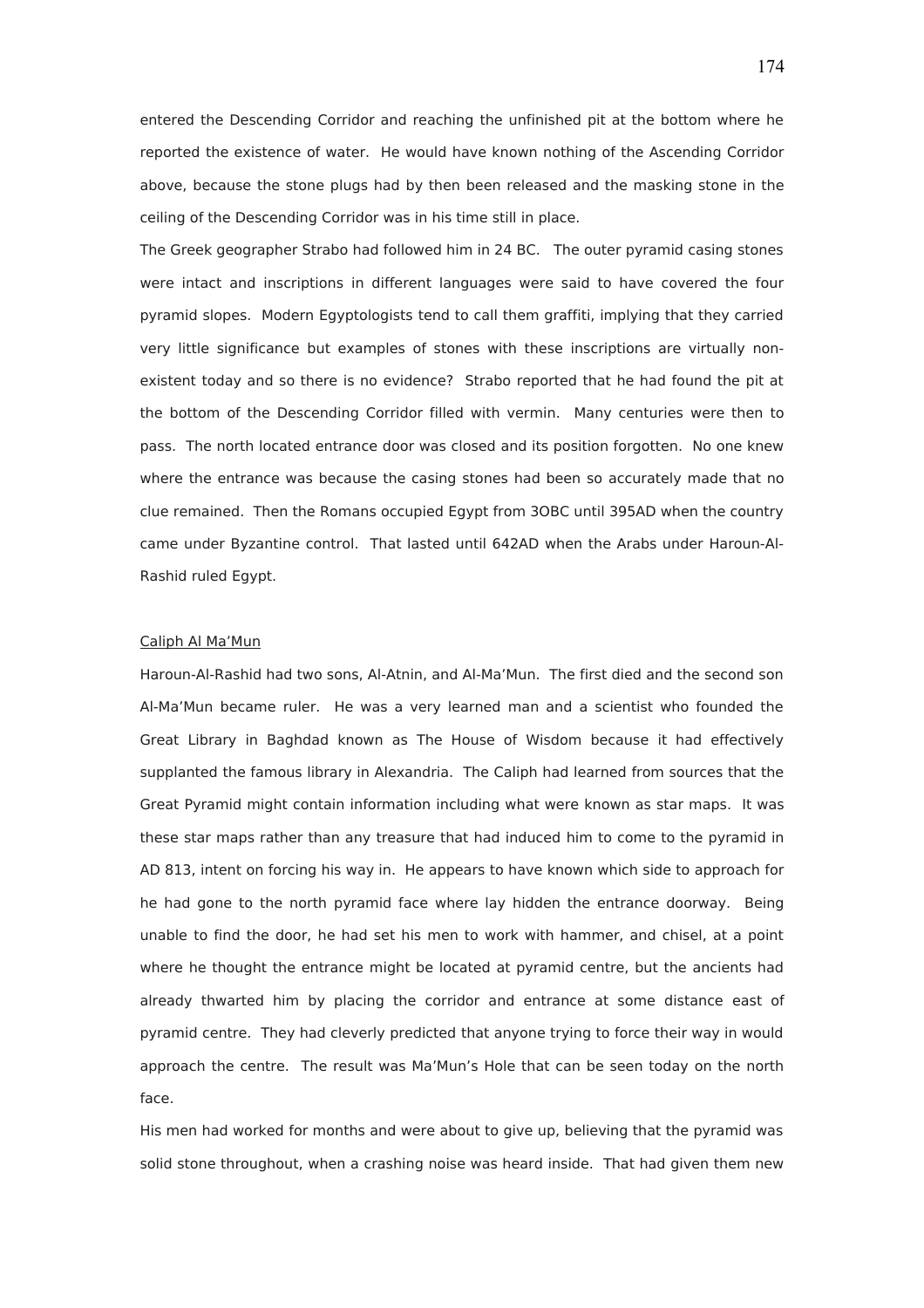heart and they renewed their efforts until at last they broke into the Ascending Corridor from its side, and to the west. There they found the six stone plugs still in place after they had been released. These were broken away allowing them access to the Grand Gallery and to the King's and Queen's Chambers above. There was no treasure. There was nothing at all. The chambers were all empty except for the strange stone box. The theory goes that the crashing noise was made when the masking stone at the tip of the first plug had worked loose and fallen into the Descending Corridor below. Without that loose stone there would have been no crashing sound and the workers would have departed without finding anything.

That raised a significant question mark that can only be speculated upon. Why would the plugs have been released in order to bury a pharaoh forever if the body of a pharaoh was not inside the pyramid when the plugs were released? That was a contradiction in terms. It must imply that the Great Pyramid was not built as a tomb but for an entirely different reason. Who would have possessed the authority to give the order that the plugs should be released, if not the pharaoh? It could not have been Knufu himself, for why would he want to seal his own pyramid with him buried elsewhere, if this was his pyramid? Why would he have gone to the trouble to build the pyramid with burial chambers, and then seal an empty pyramid?

# The Pillaging of the Pyramid

The last person who left a record that the Great Pyramid was still intact, and with its casing stones in place, appears to have been Abdul Latif who came to the pyramid in the 1200 and recorded that the inscriptions on the pyramid slopes were so numerous that they would cover thousands of pages of script. Had there been a message on those slopes? The 4th Crusade began two years later in 1202 and by 1212 some 40,000 Christian zealots had sailed to Palestine and to Egypt. The 5th Crusade under Frederick II of Germany ended in disaster but the 6th Crusade under Saint Louis IX of France set out in 1248 and took the port of Damnietta on the Nile Delta. They had then moved on Cairo where Christians would have first set eyes on the pyramids, and they came under attack. Religious fanatics had also broken off the phallus of the Osiris, husband of Isis, at the Temple of Philae. The casings stones of the pyramids at Giza, including Great Pyramid were now being stripped away. The Khafra pyramid nearby suffered too but not so extensively as the Great Pyramid, where the evidence shows that this was done systematically, and with intent.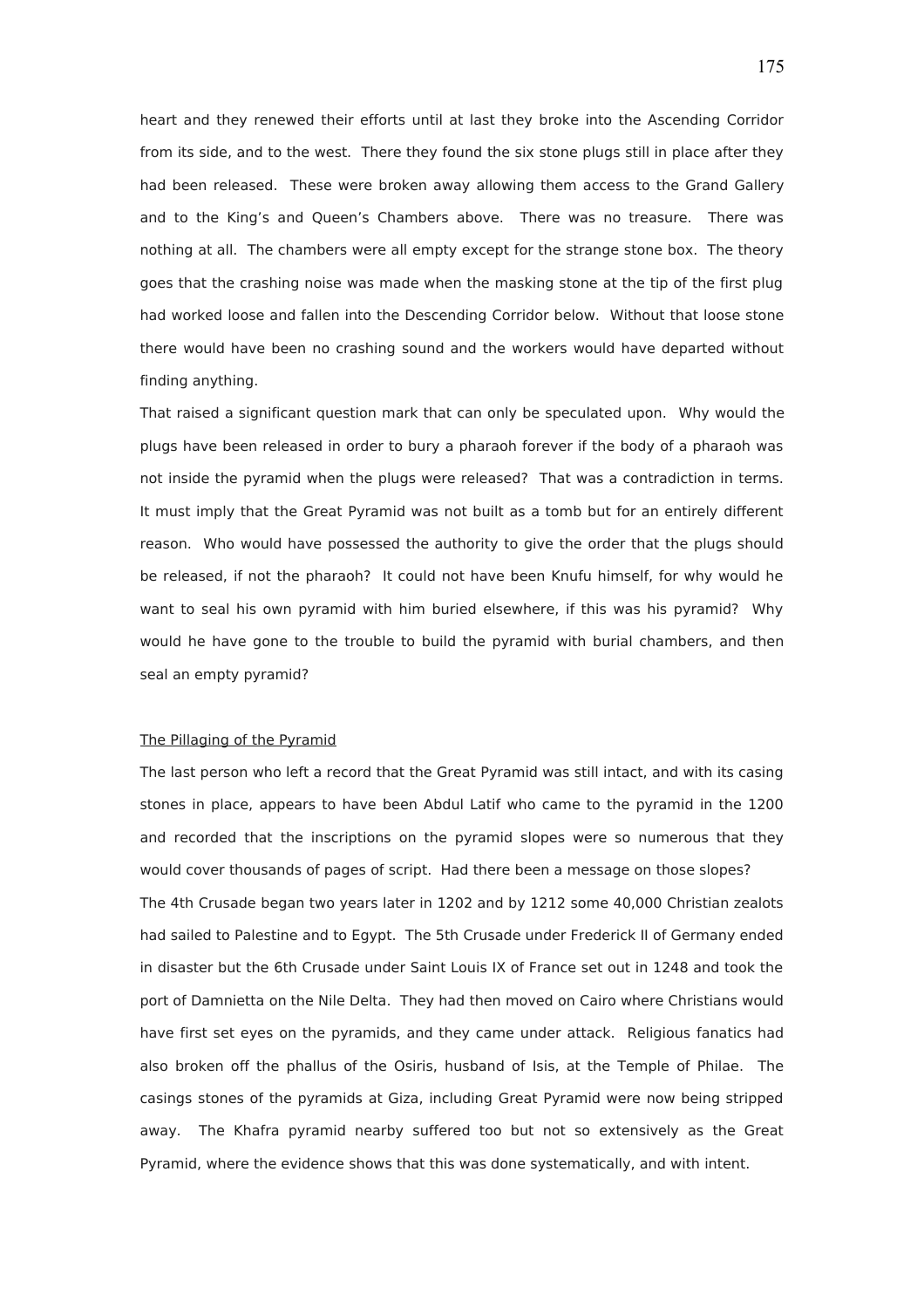One reason for this put forward by many Egyptologists is that there was an earthquake in 1222 that had damaged Cairo and that the pyramids had become quarries for the stone that was needed for repairs. This explanation would be more convincing if there was evidence of such stones 'with inscriptions' that can be still be seen in ancient buildings in Cairo of today, but none are known to exist. There is evidence, however, that when the Great Pyramid was first being recorded in the west there existed a mountain of small stone chippings from stones taken from the pyramid that had risen so high as to block the cavity at the entrance left behind by Ma'Mun. There is a possibility, therefore, that the stones that had defined the outline of the Great Pyramid, and carried these inscriptions, were broken down to obliterate any evidence of the original tips, outlines, or inscriptions. Any view of the Great Pyramid as seen today will show that it was stripped 'evenly' and that the operation had included the summit. If the pyramid had been used as a quarry, then the obvious place from where to take the stones would have been at ground level and at the four corners. That would have avoided the dangerous need to scale the pyramid like a mountain inclined without footholds and at an impossible angle of 52 degrees to the ground. One slip would have been fatal, but there is no sign that it had been quarried from the corners, and so the builders had gone about this in the most hazardous manner that they could contrive.

Another account says that Sultan Hassan had used the pyramid casings to build his mosque in Cairo in 1356. That implies that 100 years after the earthquake, there were still many of casings in place, enough to build the mosque. These were all finely finished casing stones and they were made universally with an inclined face. An example exists at the British Museum and if these particular stones were to be used to build a wall then the inclined faces would have rendered them useless as a brick.

William of Baldensel was the next to come to the pyramid in 1336 and he stated that he had seen Latin inscriptions on the casing stones and that they were in good condition. Then there is the 1395 account of Barand Anglure who claimed that by then the violation of the Great Pyramid stones was going full-scale. After that, and it would be three hundred years before anything more of substance would be known about the Great Pyramid, outside Egypt.

# John Greaves and Isaac Newton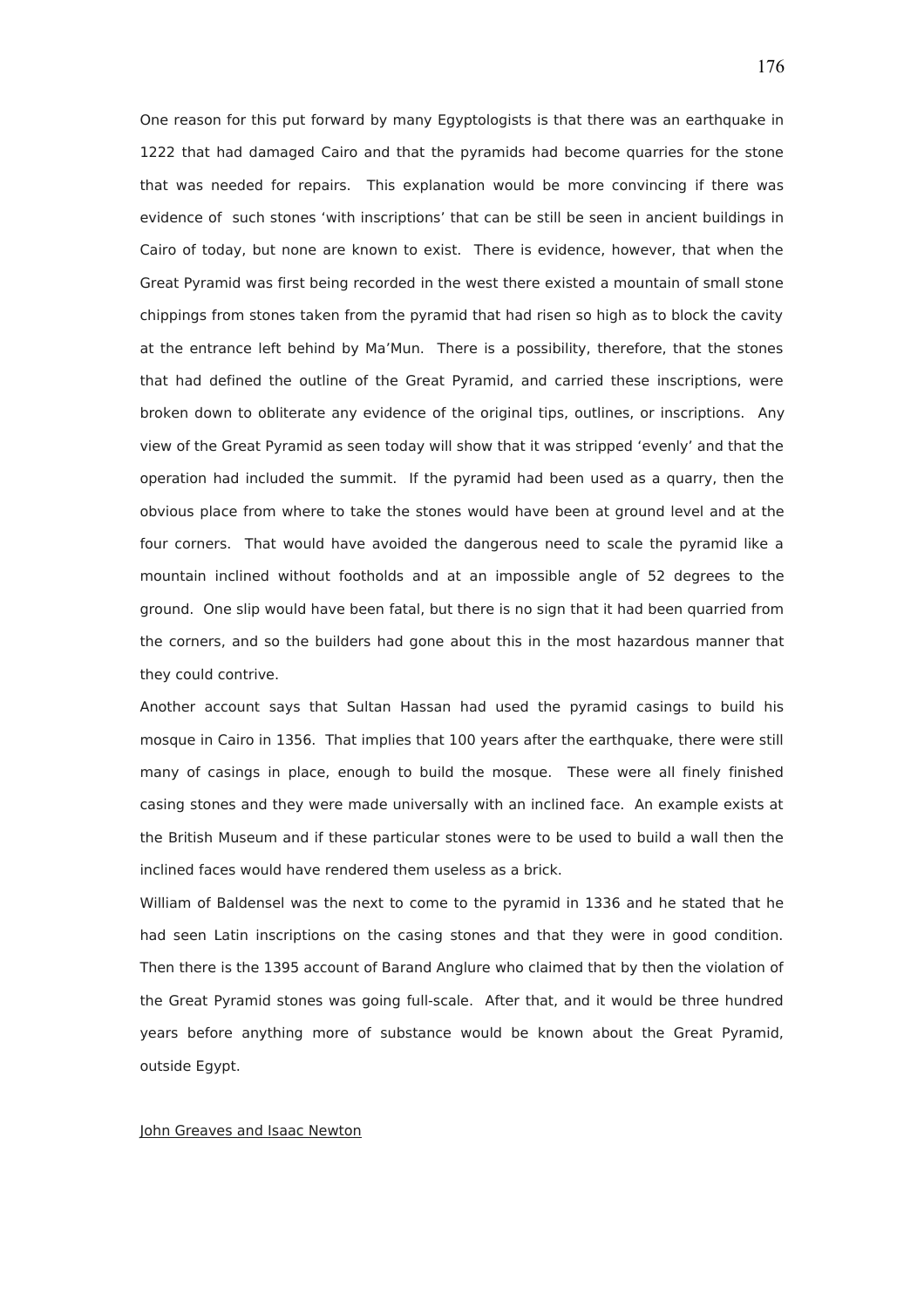John Greaves came to the Great Pyramid in 1638. He spent much of his time investigating the King's and Queen's Chambers after having been unable to reach the full extent of the Descending Corridor because he found it filled with debris, that is, the stone chippings that had by then accumulated around the entrance. He was the first to discover a crevice beneath a stone at the base of the Grand Gallery and descending into a hole below. What then was this vertical passage intended to be? There can be only one answer. It was a means of escape for those who were to set the plugs in motion in order to seal the pyramid forever. Because of that it was by definition an illicit shaft addition, because most certainly it was not part of the original pyramid design. It could not possibly have been included surreptitiously while the pyramid was going up around it and so it must have been tunneled later, another hazardous operation. That would explain why Caliph Ma'Mun had not found the skeletons of those who had set the plugs in motion when he first broke in. The men who had released the plugs had escaped taking everything else with them.

Greaves wrote up these discoveries in his Pyramidographia when he arrived back in Oxford, and much of it was spent trying to establish the original unit of measurement used. He was made Savilian Professor of Astronomy at Oxford, and his data was then to reach Cambridge and fire the imagination of Isaac Newton who was probably the first to deduce that the King's Chamber was based on a cubit. Newton was to become secretly obsessed with the Great Pyramid because he believed he had seen a connection between its dimensions and those of the First Temple of Solomon. He had even gone to the trouble of drawing up a plan.

#### Nathaniel Davison and the First Void

Davison followed John Greaves to the pyramid in 1765 and he found the first of the strange voids above the King's Chamber that now carries his name. He too had visited the King's Chamber and on returning through the Grand Gallery he had looked up had seen a crack in the highest part of the Gallery. Working his way into the space he came upon the first of the five voids immediately above the chamber. It was completely empty and it walls were devoid of any markings whatsoever. That small fact would lead to much controversy concerning later claims attributing the pyramid to Knufu.

# Napoleon and Pyramids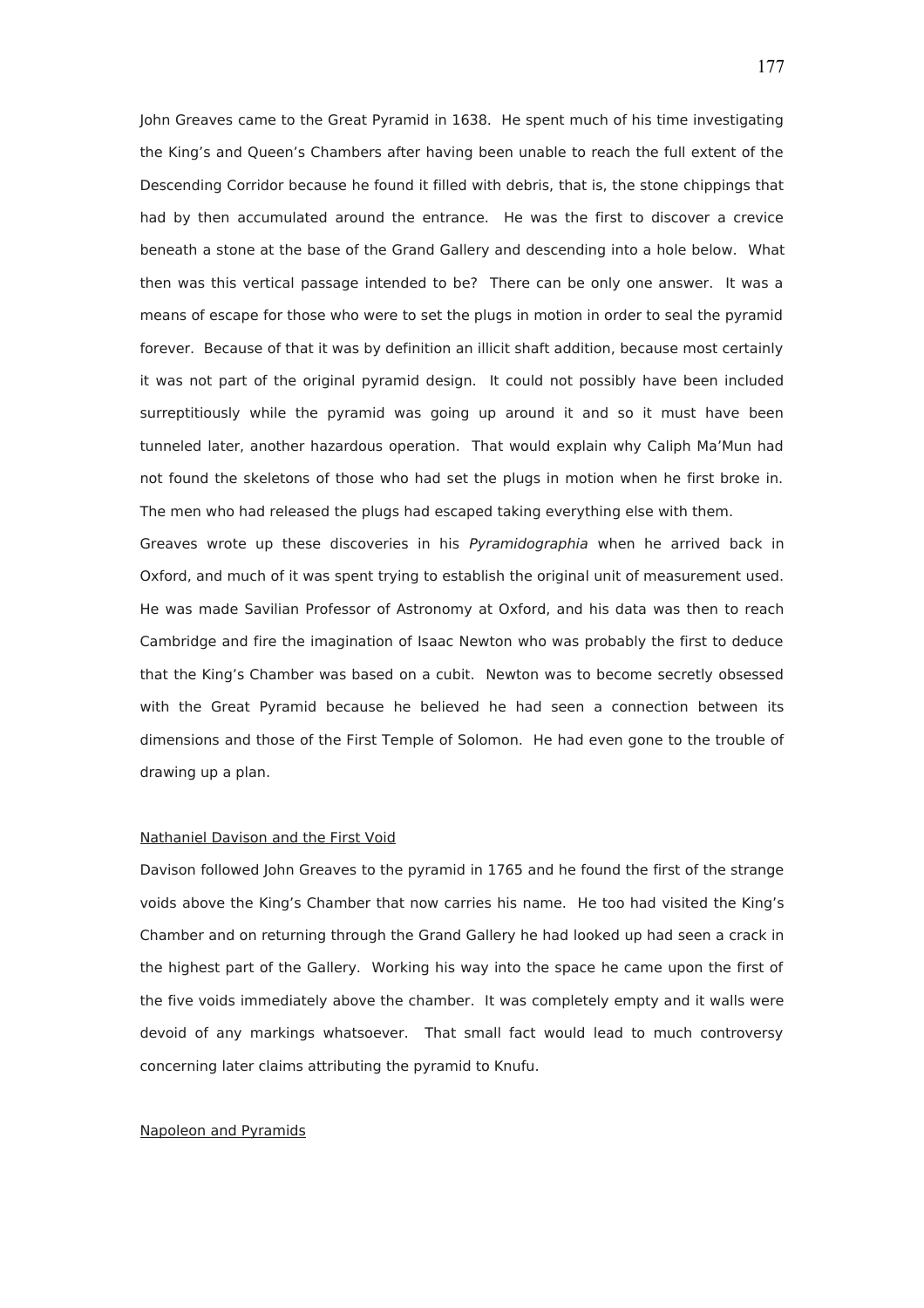Napoleon had in his early years read much about the Great Pyramid and he had become very interested in it because, like Newton before him, he too was a mathematician. He often had pyramids on his mind and he had inadvertently demonstrated this during his first military campaign in Italy where on taking Milan he had ordered that the Catholic priests of Milan Cathedral were to build eight pyramids as a punishment to Rome. They were intended to commemorate those fallen in battle but his choice of 'pyramids' with the number 'eight' was significant because the Great Pyramid was known the 'Isis Pyramid' and the Egyptian number for Isis was eight. Napoleon was student of history and he might have borrowed this idea from Louis XIV who had done much the same thing in 1661 when he ordered Pope Alexander VII to build a single pyramid inside the walls of the Vatican. This pyramid was also intended as a punishment because the French king knew that pyramids were an abomination to the Church of Rome. This earlier pyramid had been intended to publicise the Pope's disgrace after the Vatican's Corsican Guard had dragged the French Ambassador's wife from her coach. So enraged was Louis XIV that not only did he order that the pyramid was to be built but he had personally designed it as well.

Then in May 1798 Napoleon set sail for Egypt at the head of an armada of 400 ships and 55,000 troops. His official reason for this campaign was that he intended to block the British trade routes to India but his real reason was to investigate the mysteries of Egypt. He was intent on a scientific investigation of the pyramids. Egypt then came under the control of France after the Battle of the Pyramids in July 1798 when he had drawn up his men in front of the Great Pyramid and had addressed them with the words, "Soldiers, from the height of these pyramids forty centuries look down upon you".

Napoleon visited the upper chamber of the Great Pyramid with his guide Imam Muhammed on the anniversary of the French Revolution in August 12, 1799. It was to be a very strange place by which to commemorate such an important event for France and by a great leader of France. He entered the pyramid and spent many hours alone inside the upper chamber, ordering that he was not to be disturbed. When he finally emerged his officers noticed that he was looking pale and thoughtful, so much so that his aide asked him if he had witnessed a mysterious presence. Napoleon had replied that he had no comment to make, adding that he never wanted the incident to be mentioned again. He continued to say nothing until he was on his deathbed on St Helena when he was about to confess to what he saw to his aide Las Cases, when he shook his head saying quietly to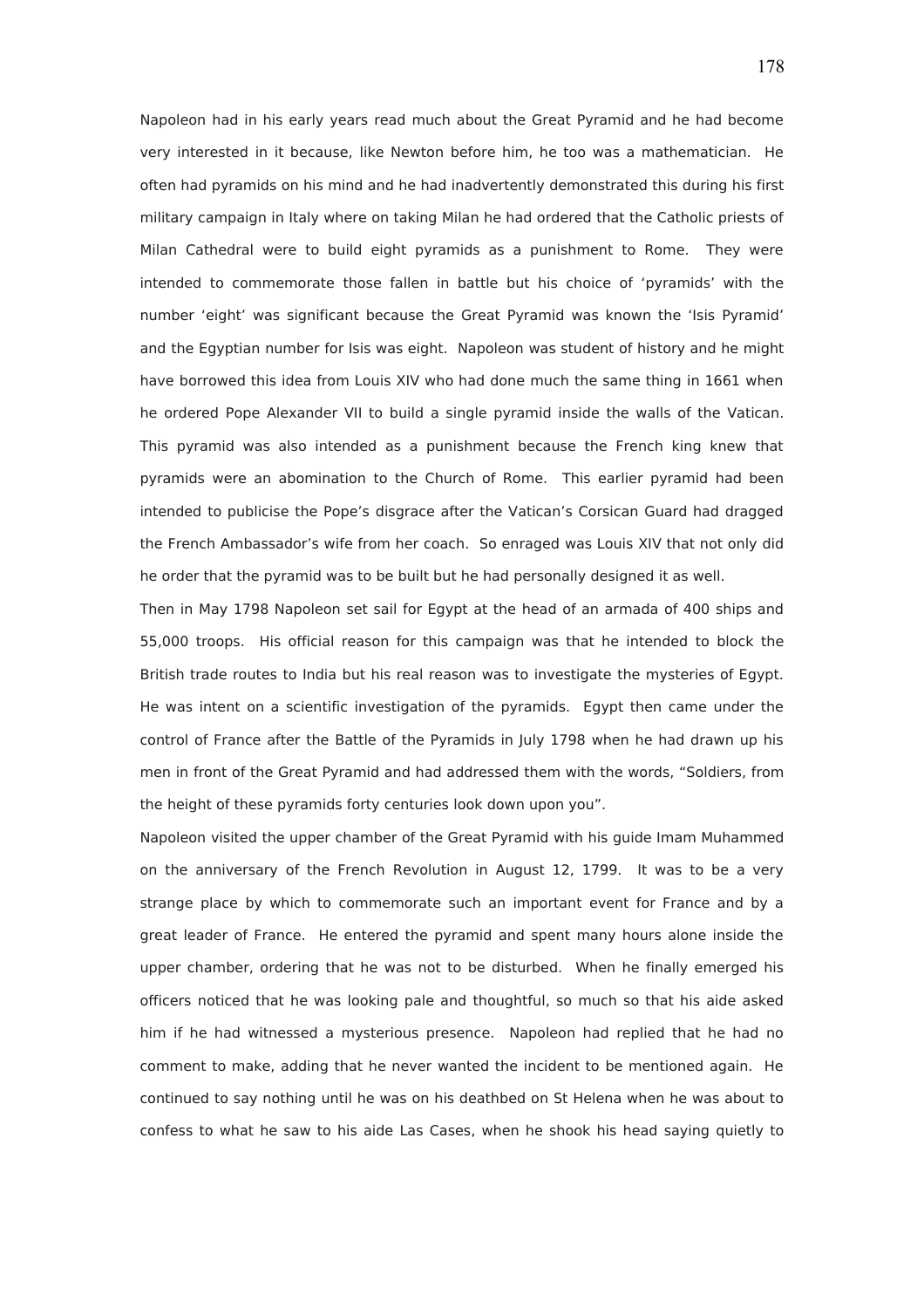himself, "no, what's the use, you will never believe me." No one knows what he actually meant.

#### Howard-Vyse and the Five Voids

The British Officer, Colonel Richard Howard-Vyse came to Egypt in 1836 intent on making more pyramid discoveries. He had offered to fund the work of Giovanni Battista Caviglia who had already investigated the 'escape shaft' found by Greaves. Caviglia had descended to its full extent and was the first to discover that it did emerge at the bottom of the Descending Corridor, confirming the means of escape. Howard-Vyse had wanted Caviglia to investigate the Great Pyramid for signs of any other hidden chambers in exchange for 'sharing the credit with him' if any were found. He then went away but was infuriated to find on his return that Caviglia had been searching for mummies. He sacked Caviglia, and in February 1837, hired an engineer named John Perring to investigate a crack that had appeared in one of the walls of the Davison void. Howard-Vyse had then hired men to break their way into the next void above by using gunpowder. There was another void above that of Davison, and he called it the Wellington void. He was the first to see inside after dismissing all who were there before making his entry. The next day he returned with John Perring and a local handyman called J.R.Hill. They found that the void was also completely empty except for a thick black dust. On the following day another engineer named Mash accompanied them and it was only after this second visit that they began reporting a number of markings on the walls in red ochre, but strangely, none were found on the wall through which they had forced their way with explosives. They claimed that there were a number of cartouches on the remaining walls and that they were indicating the name of a pharaoh. Because another void had been found above that named after Davison, Howard-Vyse had reasoned that there could be yet more above those. During the next few months of blasting with gunpowder, the remaining three were found, terminating with the uppermost with the pitched ceiling which he called the Campbell void. Copies of the cartouches in all voids, other than Davison's, were sent to Samuel Birch, expert in hieroglyphics at the British Museum. He testified that they identified the name of the pharaoh Knufu, and Howard-Vyse became famous. Later on, Birch was to admit to some misgivings. The cartouches had been marked upside down on the walls. Why would that be if they were intended to proclaim the pharaoh? Such a thing could be taken as an insult. Why indeed hide them away in a void supposed never to be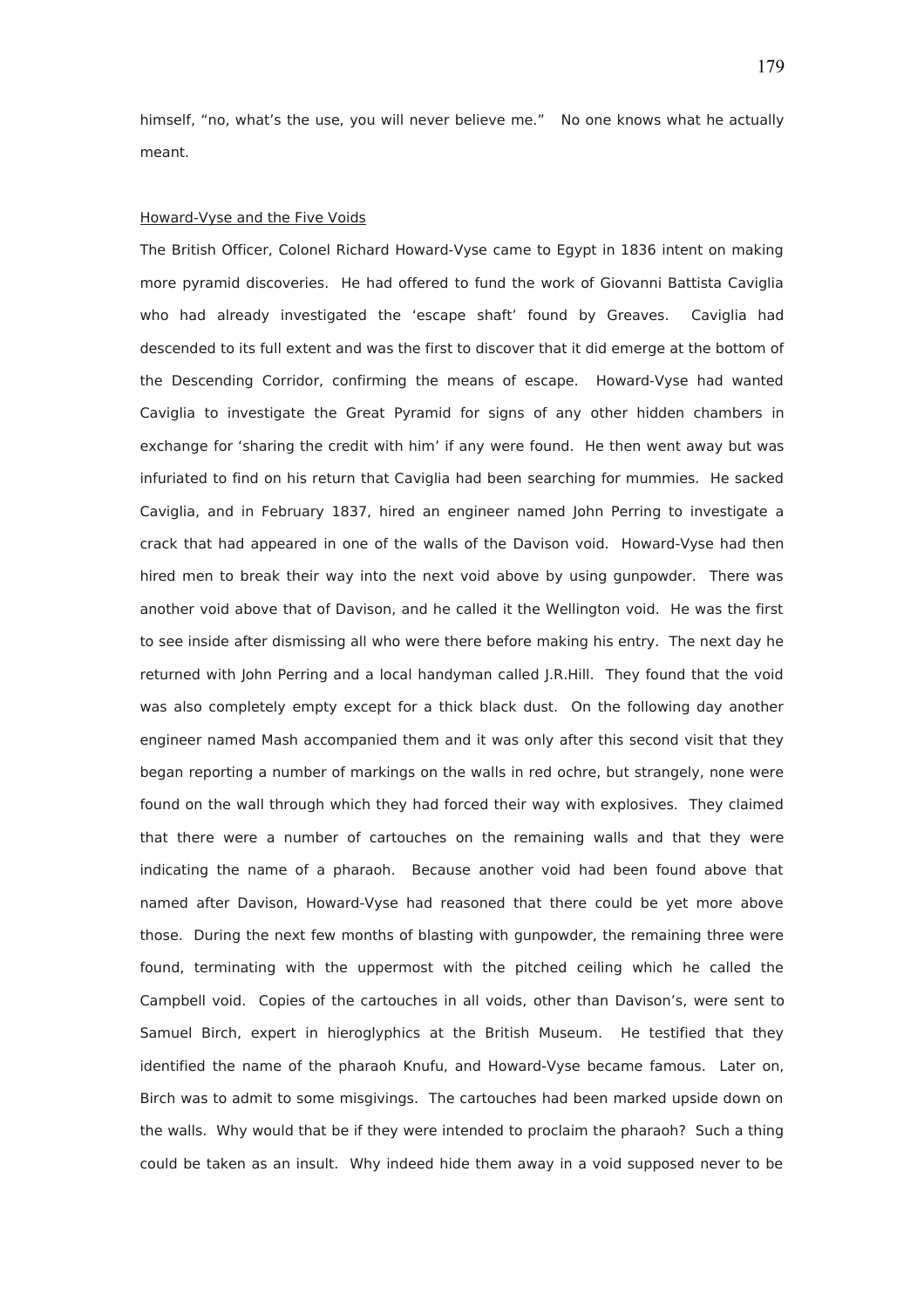seen by man if they were to proclaim the pharaoh? The inscriptions were supposed to be of the period around 2500 BC but they were very crudely done whereas other cartouches of this period were usually very well executed. Then there were symbols from a later period when hieroglyphs ceased to be pictures and had begun to take the form of writing. Either Samuel Birch had been genuinely mistaken or he had been influenced in some way. In addition it was also found that not only was Knufu named but another pharaoh 'Khnemknuf' was named and his name was on a void that was lower than Knufu's name, implying that he came first, if the pyramid had been built from the ground upwards.

All of these things came to the attention of another researcher named Zechariah Sitchin who wrote a series of books that he called The Earth Chronicles. He was summarily dismissed as a lunatic for expounding the theory that the Great Pyramid had been built by visitors from the 12<sup>th</sup> planet 500,0000 years ago. Sitchin noted that Howard-Vyse had dismissed Caviglia on the day after his secret visits to the Davison void, and then his workmen on the day they broke in. The chronicles of Howard-Vyse later confirmed that J.R.Hill was sent in by day to mark the five voids with the names he had given them, that is, Wellington, etc, but accepted knowledge of hieroglyphics at this time was in its infancy. The Rosetta stone, on which all translations were based, had not been found until Napoleon's expedition in 1799. If Hill had planted cartouches as referred to in books he could have got it wrong. Both Hill and Howard-Vyse were known to have done much rushing about around Cairo when a new book about hieroglyphics had reached Egypt, and this book had given a new interpretation of the name of Knufu. That could well have been the reason why the names of two pharaohs had been found within the voids, because the second pharaoh had been added in haste. Nonetheless, the name of Howard-Vyse remains hallowed in the halls of Egyptology, and it was he who had connected the Great Pyramid with the pharaoh Knufu.

#### John Taylor and the value of Pi

The London publisher John Taylor was probably the first to see a connection between base of the pyramid and the height, and to understand why the sides of slope were 52 degrees. He decided in 1864 that it had originally sloped at that angle because the ratio between its height and base was also intended to be the same as the ratio between the radius of a circle and its circumference. At a stroke he had implied that the pyramid builders were considerably more advanced in mathematics than they had been credited with if they knew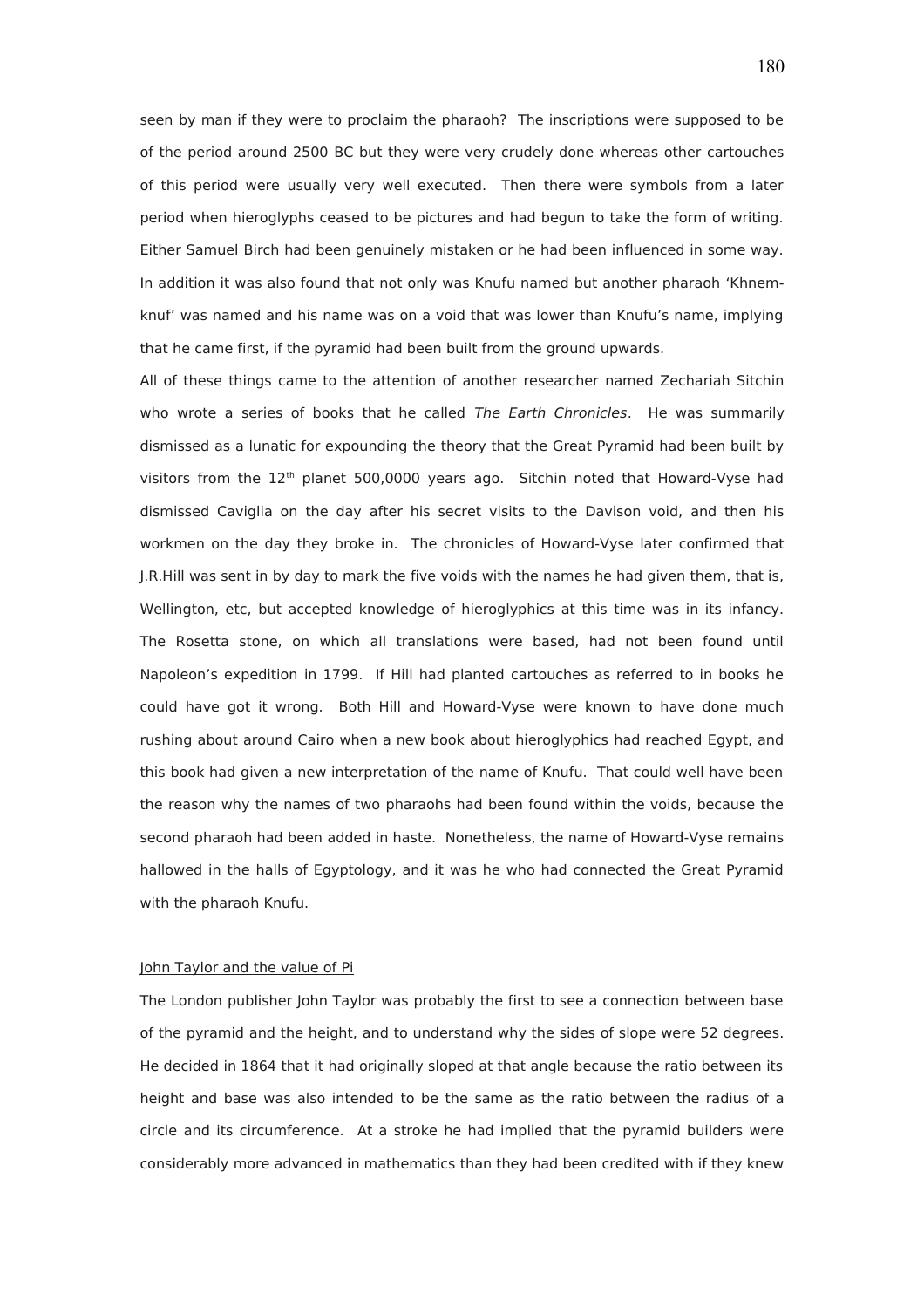the value of Pi, but he did not then know the original pyramid height, or the length of base, and so he could not have calculated it out to find the truth.

#### Piazzi Smyth and the Queen's Chamber Shafts

The two shafts of the Queen's Chamber were unknown when the Astronomer Royal of Scotland, Piazzi Smythe, visited the Great Pyramid in 1865. He took his wife lessica with him and spent some four months camped nearby. He declared on his return to Scotland that it was only by 'Divine Inspiration' that the Great Pyramid could have been constructed, and like Zechariah Sitchin before him, he lost much of his credibility with his peers. He had also spent much time trying to discover the unit of measurement used and had decided that it was a cubit 25 inches long, but E.B. Denison, a scientific contemporary, otherwise known as Lord Grimthorpe, an expert with clocks, decided that his cubit was wrong and the correct answer was staring him in the face. Denison stated that it was 20 inches long, that two hundred and eighty of them made the height, where four hundred and forty of them made the base. He was very nearly correct. Smythe had by now decided that two shafts were missing in the Queen's Chamber and he dispatched the engineer Wayman Dixon to the pyramid in 1872 to locate them. He was convinced that they existed but how, has remained something of a mystery. Wayman Dixon with his helper Bill Grundy had soon found the shafts and Smyth was proved correct. It was a miracle. Grundy had hit the bulls-eye first time, each time, and twice. No one had any idea of the location of the missing shaft openings inside the chamber or even if they existed at all. No one knew which wall they were on or where in any particular wall they would be found. Grundy had gone to the centre of the north and south walls at the correct level and there they were! Solid stone had blocked each shaft opening at the wall face and each shaft had been carefully and precisely made and just as carefully hidden entirely away. How strange that was, unless Piazzi Smythe had made some secret calculations of his own that revealed their probable location, never disclosing that to anyone Dixon.

Inside the horizontal part of the north shaft were found a piece of cedar wood, a granite ball, and a bronze hook. After much hunting around in recent times they were eventually found hidden away in the British Museum. The ball and the hook-shaped implement are now on display, but unfortunately not the piece of cedar wood because it has been lost. This small piece of wood could have positively dated the pyramid construction and was certainly of very great importance when seen in the light of the unknown genesis.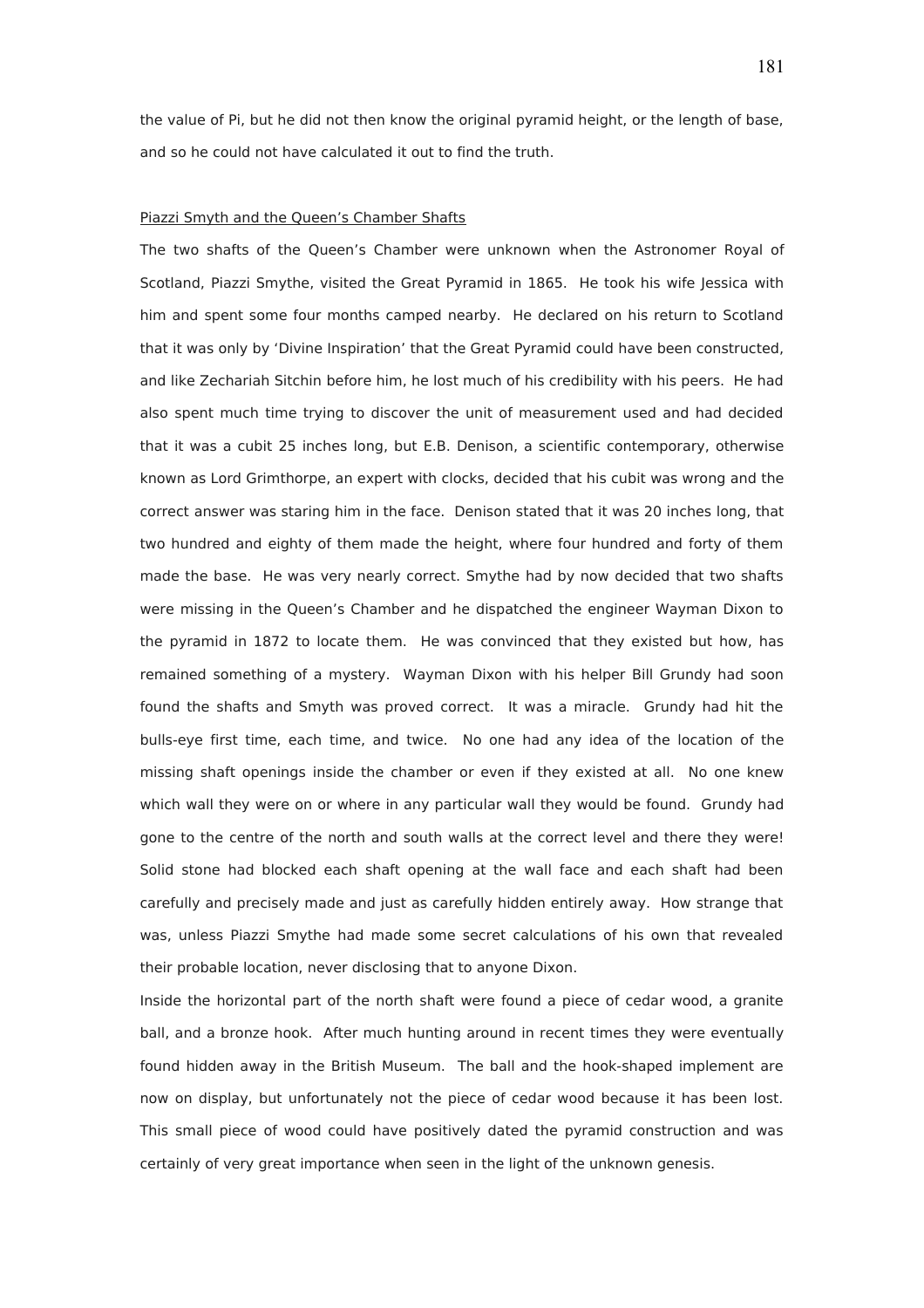Dixon and Smyth had by now become close friends when in 1875 Dixon was sent to collect Cleopatra's Needle from Egypt and erected on the Thames Embankment, near Charing Cross, in London. Dixon's brother John wrote to Smyth from Egypt in November 1872 and in his letter he reporting the discoveries made within the north shaft. He brought them back to England packed them into a cigar-box, and posted them to Smyth in Scotland who then made descriptive notes of them in his diary. After that, he seems to have lost interest in them and sent them back to London where they were kept at Sir John Soanes Museum in Lincoln's Inn Fields. The curator of died in 1876 after placed them in a jar on the roof of the building

#### Abney and the Mast at the Summit

During this period, the elusive Transit of Venus Party decided to make their expedition to the Great Pyramid in 1874. The timing suggests that they had been in contact with Piazzi Smyth for some other divine inspiration because the planet Venus carries five occulations, in two orbits around the Sun, every eight years relative to Earth. The 5-pointed Star of Venus had always symbolized the five-sided pentacle in occult society. It was these same people who had then climbed to the summit of the Great Pyramid and erected the mast that was to represent the original pyramid height, in cubits. If they knew the height in cubits it begs the question of how they knew given that they had pre-dated Petrie's survey by six years. The history of this group of people is hard to find but it can be traced to the Royal Astronomical Society who say that Sir George Airy, Astronomer Royal at Greenwich, had mounted the expedition led by William de Wiveleslie Abney. His party had camped in the Mokattam hills near Cairo, and a map that they had drawn there shows that not only had they erected the mast at summit but they had drawn lines of longitude on the pyramid tip, which they showed as being 30 degrees 1 minute 46.4 seconds north of the equator, and 2 hours 5 minutes and 24 seconds east of Greenwich. In order to place the mast so accurately they must first have known the true height before the tip stones were lost sometime in the  $13<sup>th</sup>$  century. These people were astronomers, but there is no record that they knew the original design height or that they knew the existing height of the pyramid before they set out. Their expedition appears to have been something of a failure from the astronomical point of view. They must have surveyed these heights while in Egypt and then had manufactured the mast that remains to this day to the correct height. Why had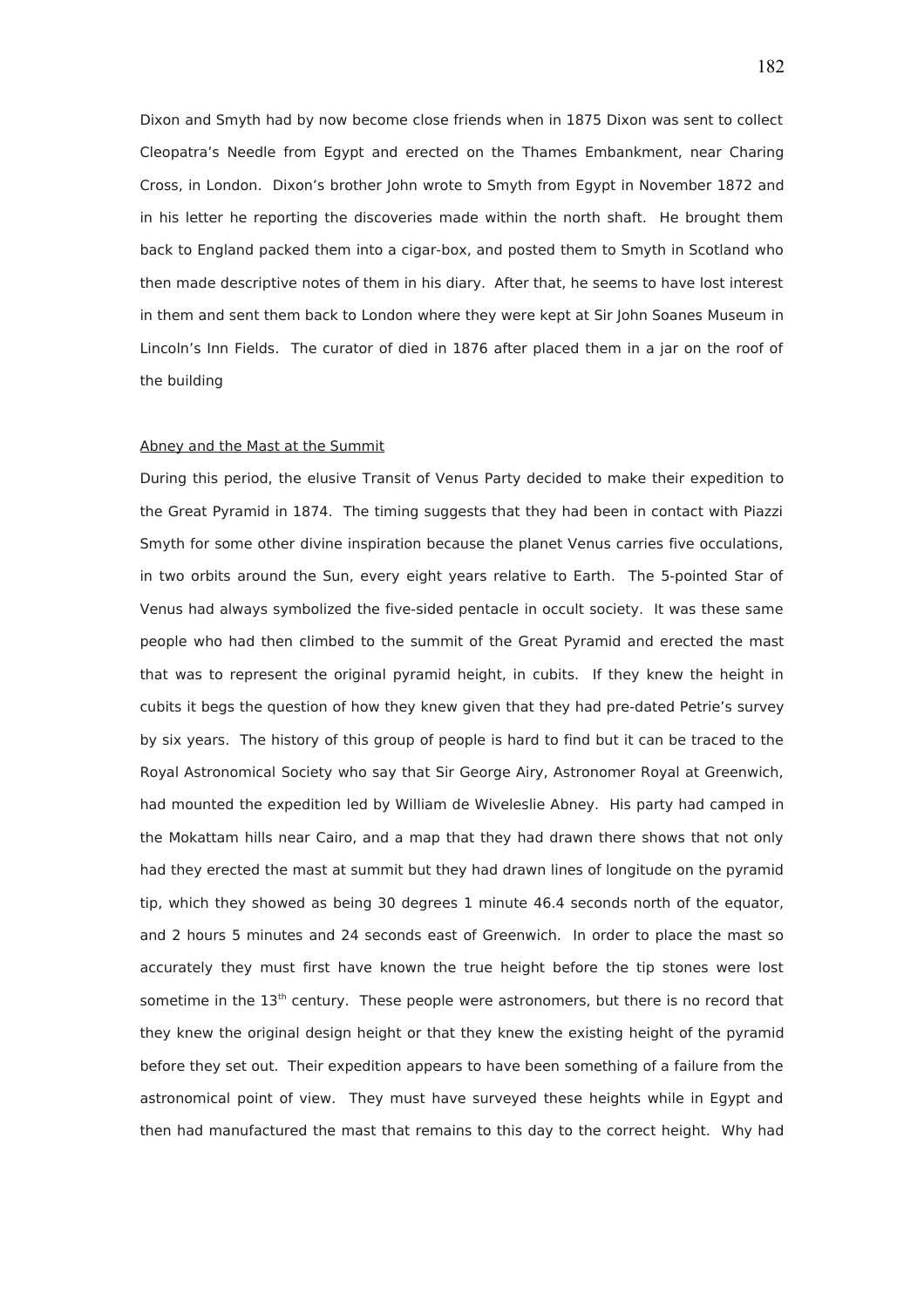they seen that as relevant to astronomy, and what had been their motivation in linking the pyramid with the planet Venus?

#### The First Great Pyramid Survey by Petrie

Flinders Petrie who knew, and had been in contact with Piazzi Smythe, followed The Transit of Venus Party to the Great Pyramid in 1880. He went there loaded down with large quantities of accurately made instruments. He too had camped on the Giza Plateau for two years while he conducted the first accurate survey ever to be made of the Great Pyramid. The results of his findings The Pyramids and Temples of Gizeh were published in London in 1883 and ever since have been recognized as the definitive reference work for all scholars of the pyramid construction. Petrie had acknowledged the existence of the Venus Party in his book, and had he not done so, it is almost certain that they would have never come to any sort of public notice outside the world of astronomy. He confirmed that the pyramid height to the top of the Abney mast was accurate to within half an inch of 280 cubits. There was though a problem with Petrie's work. His findings were in tabulated form, not drawn. The result was that his dimensions, though detailed, were non-specific where they related to points being measured and this would later give rise to considerable ambiguity as to what was being measured.

# The Edgar Brothers

John and Morton Edgar then made their expedition to the Great Pyramid in 1909. They were intent on finding physical proof for their theories that the Great Pyramid was built from mystical origins. They had followed in the footsteps of Zechariah Sitchin and Piazzi Smyth who had earlier made very similar claims. Some of their findings are shown on other surveys but they had paid particular attention to the slope angles of the two main corridor systems suggesting that they were aware that the geometrical double squares existed there.

# Cole, Borchardt, and the Corner Stones

Petrie's work stood until J.H.Cole and L Borchardt, a German archaeologist, decided to return to the Great Pyramid in 1925 to carry out a re-survey. This suggests that they had seen some limitations in Petrie's Survey. Their findings were to strip away any lingering doubts about the original base dimensions. They discovered that the original corner stones of the Great Pyramid had remained buried in the sand, untouched and lost for centuries.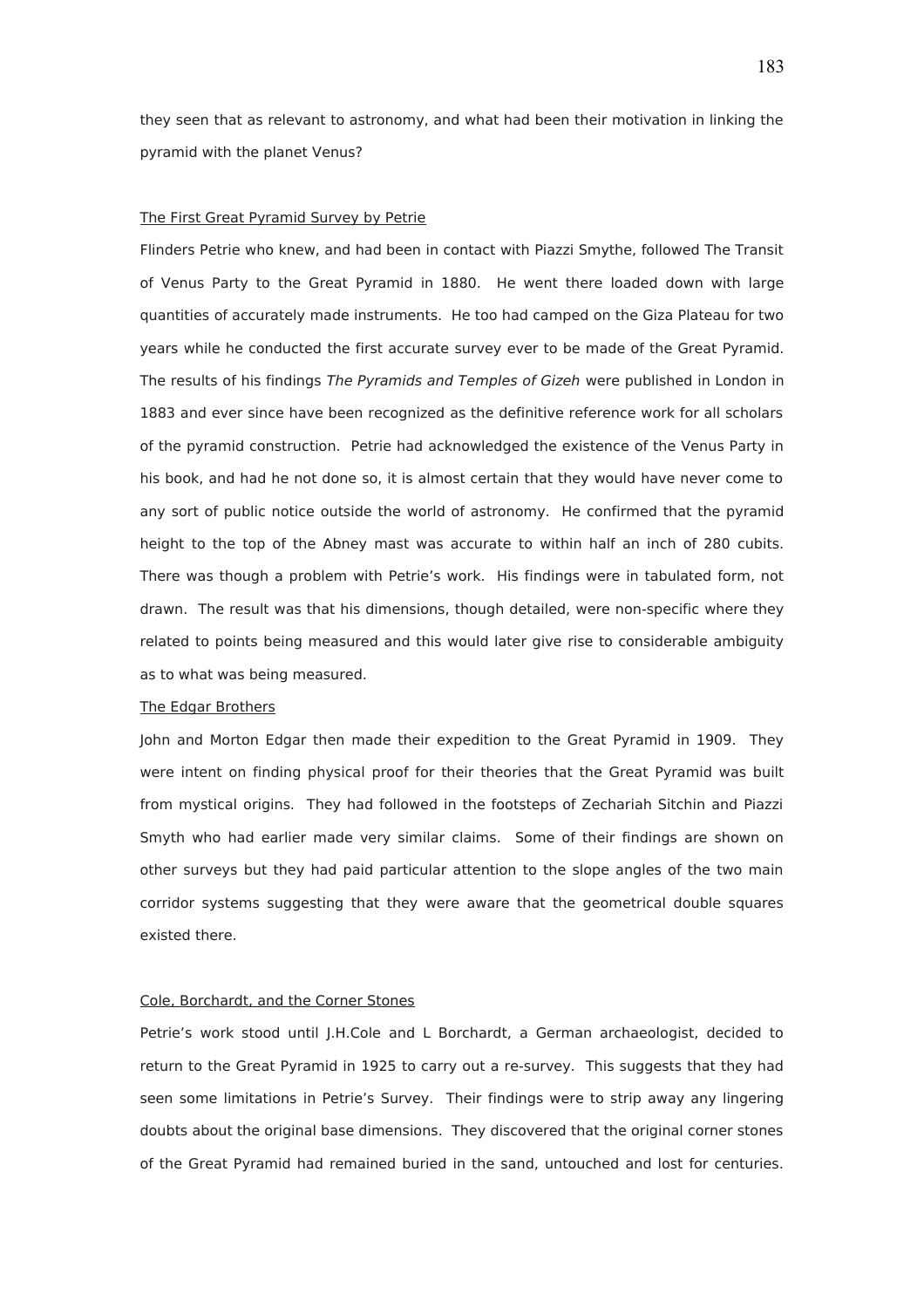With the corner stones they were able to establish the original lengths of base, and orientation, from the four original sides. Even then, the findings were not conclusive because the four sides varied very slightly in length, and were subsequently taken as the literal fact of the original intention.

#### The First Architectural Survey

The Italian engineers Rinaldi and Maragioglio carried out their survey, which is used in this account in 1965, and it was fundamental to everything known at the Great Pyramid. It was an architectural style survey and of paramount importance because they had presented the findings in a series of large-scale drawings. That had meant that any ambiguity had been eliminated and the reader could tell exactly where dimensions began and where they ended. The same would apply to levels within the pyramid because the many positions, as well as their value, were also shown on these drawings. Unless they had themselves made errors, then this was the one and only means by which all statements could be regarded as reliable. They had unfortunately given their dimensions in metres, to only to two decimal places, and that meant that a conversion was needed for the original cubit dimensions. They had given a series of section drawings through the two chambers and on the corridors and shafts, and where levels applied on the floors, they were shown as well. Even more importantly, they had shown the positions of the stone jointing lines within the chamber walls, and those joint lines were highly relevant to the original pyramid geometry.

# Rudolf Gantenbrink and his Robot

Gantenbrink came to the Great Pyramid in 1993. By now necessary to obtain permission from the authorities for access to the pyramid, and his permission was for the cleaning away of debris from the two shafts of the King's chamber and in particular, the south shaft. His purpose was to investigate the slope angles of the four shafts emanating from both the King's and Queen's Chambers. He had constructed an ingenious crawling machine for this purpose. The machine was small enough to pass through the 9-inch square shafts and powerful enough to climb the steep gradient on caterpillar tracks. The machine carried lights, a video camera, and a clinometer for measuring gradient as the machine progressed upwards, and everything was controlled from the chamber below. It was during his investigations that the small door was found in the south shaft of the Queen's Chamber giving rise to worldwide media interest. The authorities in Cairo refused to give permission for this door to be opened and until they do it will be an area ripe for speculation. His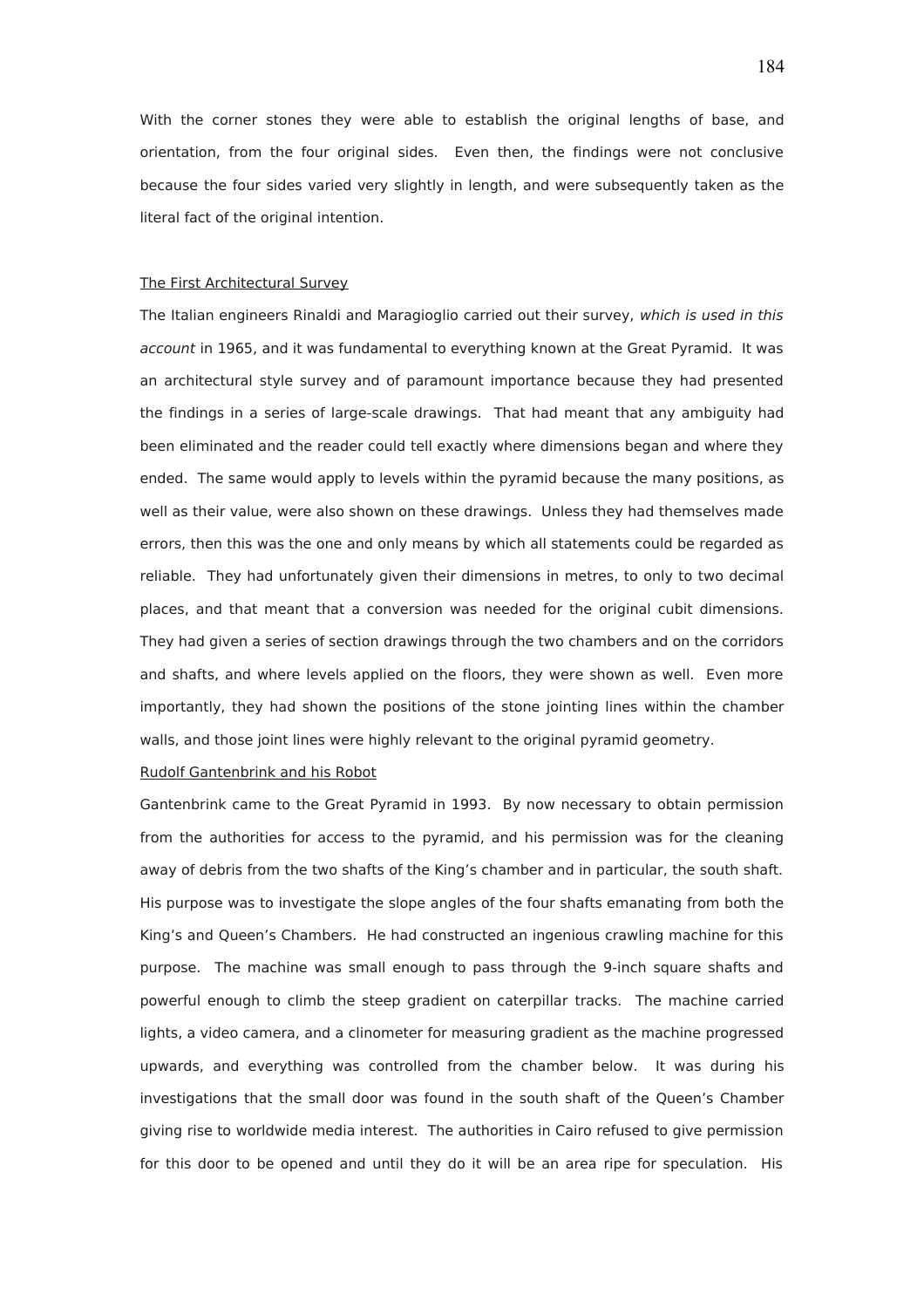machine had also entered the north shaft of the Queen's Chamber, and traversed the horizontal portion but was thwarted when it attempted to climb the gradient because, unknown to him, the shaft diverts sideways causing a kink in the lateral plane that made it impossible for the machine to pass. The result was that this particular shaft remains undiscovered but for its lower portions.

### Politics at the Pyramid Tip

Robert Bauval in his book Secret Chamber, published just before the Millennium for the year 2000, had depicted a golden coloured tip pyramid placed on the truncated summit of the Great Pyramid, and emblazoned on its front cover of his book. To anyone with knowledge of the hidden geometry, this had at first seemed to say that Bauval himself had the knowledge. In fact the secret chamber that he was referring to was either between the paws of the Sphinx nearby, north of the King's Chamber inside the stone of the Great Pyramid, or beyond the door in the lower south shaft that had been found by Gantenbrink. There were no specific secret chambers but some politics concerning the small flat space at the summit of the Great Pyramid. The flat summit was suddenly attracting the attention of the Egyptian Government concerned with the coming Millennium for the year 2000. The pyramids on the Giza Plateau were going to be the focal point for the celebrations, with particular attention being paid to the Great Pyramid. Bauval had reported that Doctor Zawi Hawass, Director of the Giza Plateau and the spokesman for the Egyptian Supreme Council of Antiquities, had announced before German-Austrian television in February 1999 that at midnight on the  $31<sup>st</sup>$  December 1999 a military helicopter would fly over the summit of the Great Pyramid with a golden pyramid shaped icon slung beneath it, and it would place this icon on the summit of the Great Pyramid at the stroke of midnight. While this occurred the people would cheer like the old way. At the same time, the door in the south lower shaft would be opened and whatever existed beyond would become known. According to an interview with Dr Hawass published in The Irish Times of  $18<sup>TH</sup>$  April 1999, the idea had come from a relief that had been found at Abu Sir, another place of pyramids, where he had discovered a Egyptian scene depicting some ancient workers dragging behind them a pyramid shaped object with the hieroglyph word for 'white gold' written beneath. In the background there were women dancing. Dr Hawass had interpreted this as the time when the pyramid had finally been built and was complete but for its capstone. The people had been rejoicing as it was being placed at the summit.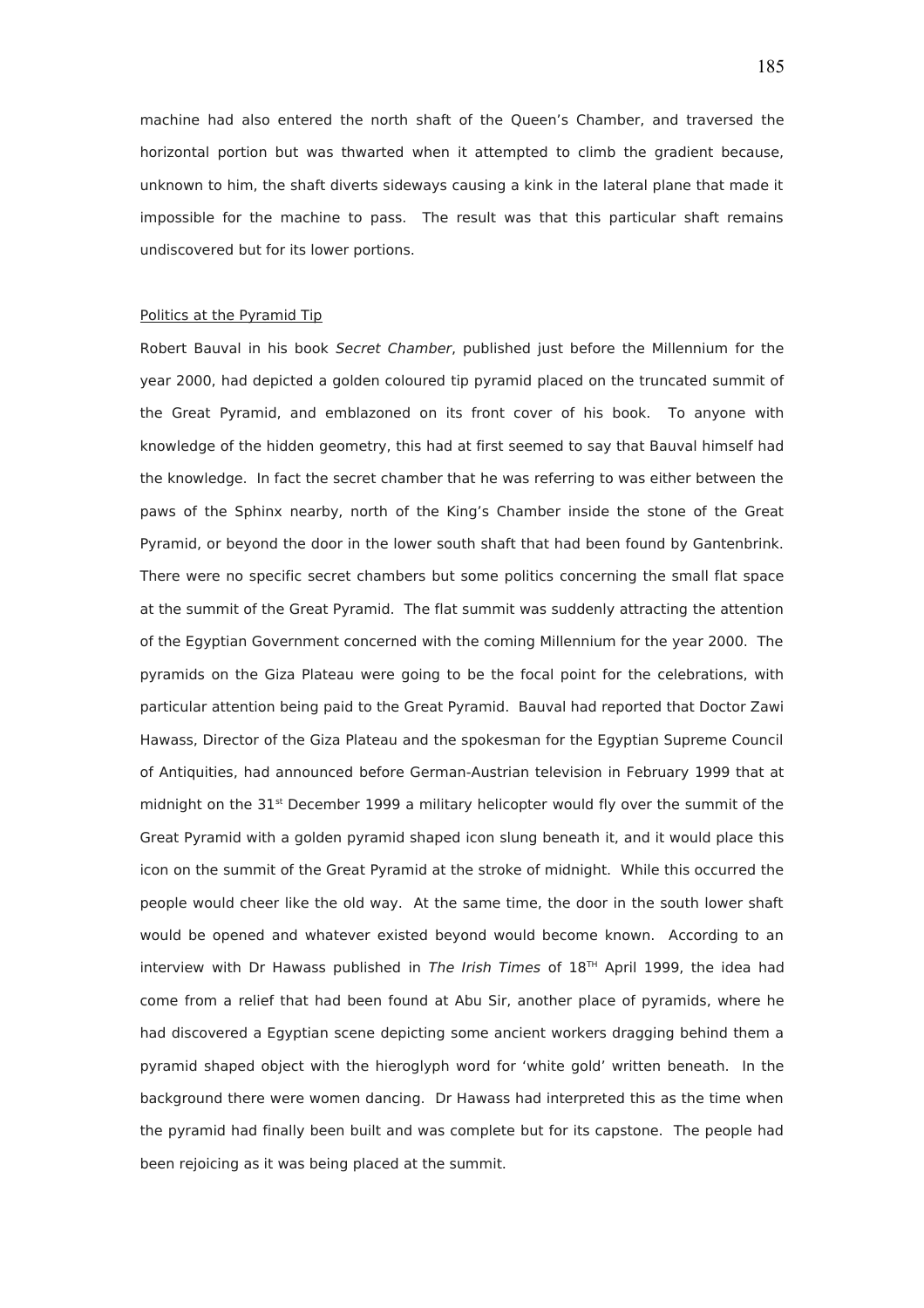These were bold announcements but since they had come with the backing of the Egyptian authorities, the decision to draw worldwide attention to the Great Pyramid, and at such an important time in world evolution, had already been made. On the  $3<sup>rd</sup>$  October 1998 a press conference was called in Cairo for Farouk Hosni, the Egyptian Minister of Culture, and Jean Michel Jarre, the French composer and wizard of electronic music who had just completed a display marking the bicentennial of the French Revolution in Paris. The event had featured the placing of another pyramid tip in front of the Grande Arch de la Fraternite, the Arch of the Brotherhood, namely the Freemasons. Minister Hosni had explained that an opera composed by Jarre called The Twelve Dreams of the Sun would be performed in front of the pyramids to coincide with the placing of a golden capstone on the summit of the Great Pyramid to mark the end of the Second Millennium, and Jarre himself had said that since the pyramids were linked with the sun, he had decided that the last twelve bows would accompany the sun in the tradition of the pharaonic sun god Re. In ancient Masonic lore, the Golden Pyramid crowns the top of a pyramid and it carries with it many strands of religious significance to represent the Supreme Being under whom all of the world's religions can unite.

As anyone will know who viewed the Millennium Celebrations, there was music and dancing in front of the pyramids, Jarre was there with his displays, but there had been no military helicopter, no golden capstone, and the door in the shaft remained untouched. Efforts to find out why from the Cairo Museum have met with no response. Something had gone wrong between the time of the announcements and the time for putting them into effect. One can but speculate as to the reason why, but the practicalities were clear. The politicians were embarrassed. The mast at the summit is still there. The summit would have needed some form of modification on the roughly distributed stones, if a manufactured object were to be properly placed upon it. That was not done either but the real reason why there was such a sudden change of mind could have been because of the numbers involved. The authorities had realised that certain questions about dimensions would be asked once it was in place and they did not want to answer those questions. If so, that raises the next question why?

The Rosicrucians were camped on the Giza Plateau and around the Great Pyramid there to wait the placing of the golden capstone, which they had hoped to witness, but they were Christian whereas Egypt is a Moslem country. The history of the Rosicrucians goes back in time to the Crusades and to the formation of the Knights Templar, the Poor Knights of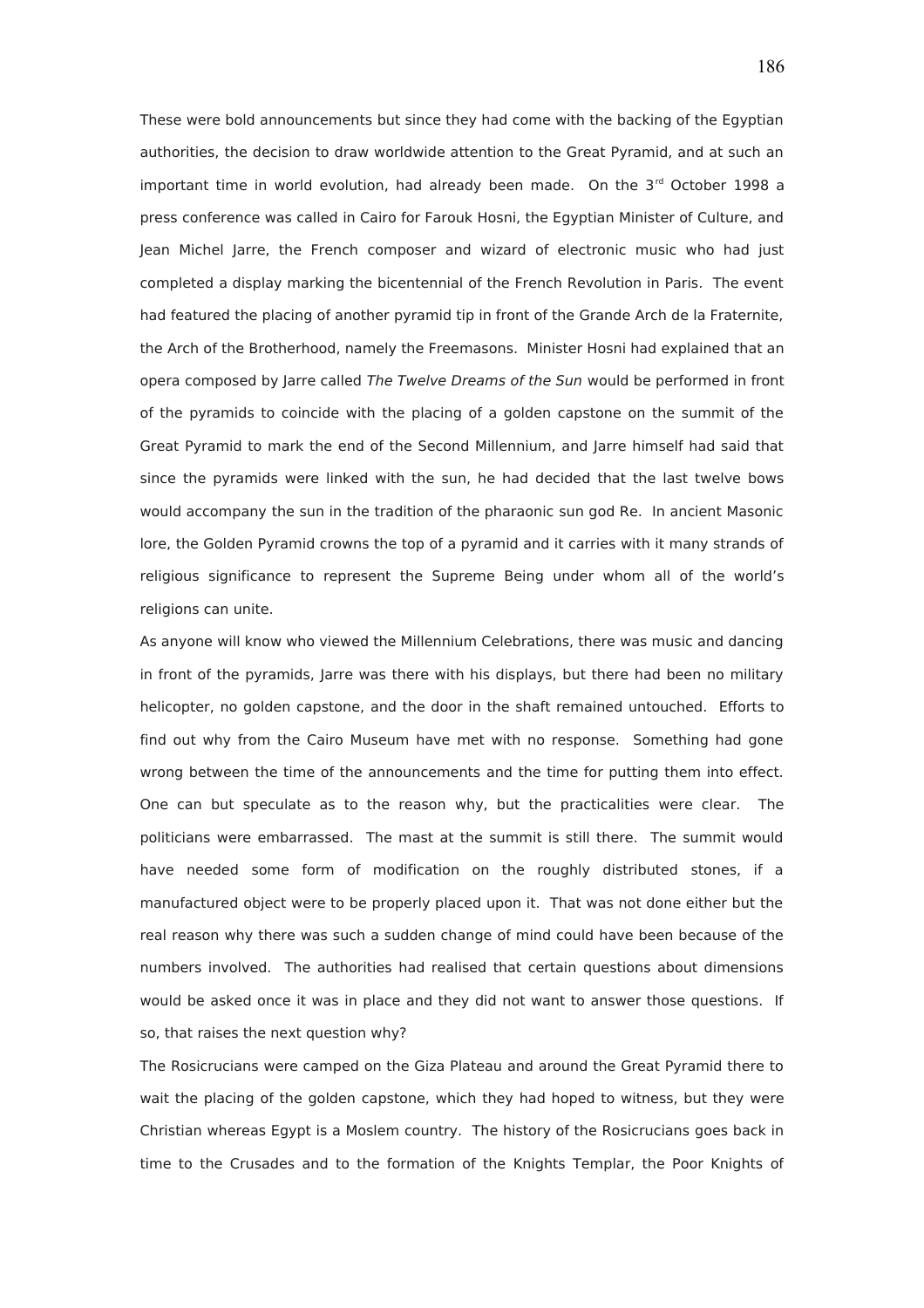Christ who were anything but poor, and who were formed after discovering something of very great importance in the ruined foundations of the Temple of Solomon after Jerusalem had fallen. They had evolved into a number of secret societies including the Freemasons of today.

### The Edgar Cayce Foundation

It is well established that the Rosicrucians had long seen a connection between the Great Pyramid and Jesus Christ, and one of their emblems actually shows a pyramid as seen from above with a depiction of Jesus at the pyramid tip, or in this case, at pyramid centre. This is most mysterious for there is no mention whatever in the New Testament of Jesus ever going near to the Great Pyramid or even that he knew it existed. All that comes near to such a possibility is the mention in Matthew 2; 13, that Joseph and Mary might have fled to Egypt from Herod after Jesus had been born in Bethlehem. But he was then a newborn baby and would have known nothing about it.

One particular group on the Plateau at that time was from the Association of Research and Enlightenment, mainly Americans from their base in Norfolk, Virginia. What then was their interest in the Great Pyramid? The Association of Research and Enlightenment is actually the Edgar Case Foundation with its many thousands of members spread throughout the world, and since 1973 they have been seeking to find the legendary chamber known as the Hall of Records that had presumably come from the citizens of Atlantis. Their prophet and founder Edgar Case had prophesied in 1932 that it would be found in the year 2000 and that it would be in the vicinity of the Great Pyramid. In pursuit of this the ECF had been able to secure several exploration licences from the authorities, including Doctor Hawass, to probe the area using radar and sonar. The researcher John West had investigated the motives behind the interest of the ECF at the Giza Plateau and he said that Edgar Case, a psychic, had predicted that in 1998 a chamber between the paws of the Great Sphinx would be opened to reveal the lost history of Atlantis and that the event would also herald the Second Coming of Christ. He had based this on advanced knowledge that this chamber had been located but that the authorities had refused plans to investigate it further. The investigations had actually already taken place in 1991, 1996, 1997, and 1998, and the principle source of the funding was Dr Joseph Schor who was the vice-president of a multimillion dollar pharmaceuticals and drugs conglomerate and also a life member the Edgar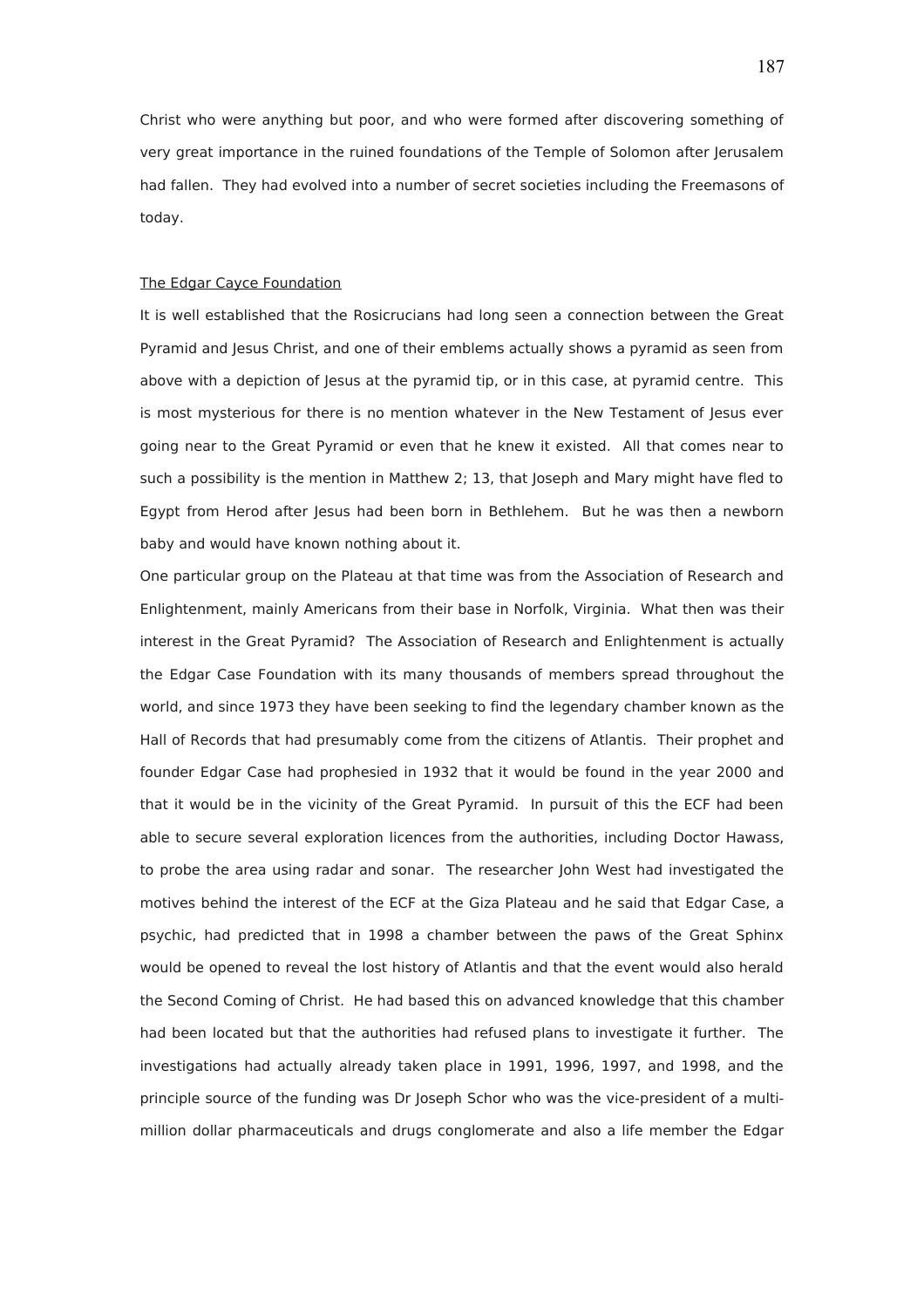Case Foundation. Although The Florida State University had fronted the expedition of 1996, it was Schor who had maintained control.

The other Cayce prediction was that at the end of the Second Millennium, a gilded capstone would be placed on the existing flat summit of the Great Pyramid, and so the announcement given by the Egyptian authorities was strangely in recognition of that even though they would later, and very quietly, retract from doing anything about it. Doctor Hawass had been chosen to oversee the Millennium Celebrations and with it, the placing of the golden capstone, after he had qualified in Egyptology at the University of Pennsylvania. His special subject was the Old Kingdom, the time when most of the pyramids were built, but Bauval had speculated that his selection could have occurred in 1978 after the Cayce Foundation had collaborated with the Stanford Research Institute, and when Zahi Hawass had first tried to locate the Hall of Records. Hawass had at that time met Hugh Lynn Case, the eldest son of Edgar Case and the then president of the ARE in 1975 through the American Egyptologist Mark Lenher, and this was because Lenher was Cayce's own Egyptologist. Hugh Lynn Case had masterminded that operation and after his death in 1984 his biographer, A Robert Smith, had laid claim that Hugh Lynn had been responsible for helping Hawass through the doors of the elite American Ivy League College because he was a member of the Fulbright Scholarship Board but Doctor Hawass has since vehemently denied this, or that Hugh Lynn Case was anything other than just a good friend. Just before his death, Hugh Lynn Case had announced a long term plan to find the Hall of Records on the Giza Plateau with the words; 'I'm never giving up. It is very important. If we get to the Old Kingdom it is going to make history. We are looking for the records. This is what the readings say of the Pyramids themselves and the Sphinx. We are looking for the Atlantean Records, which are buried there. We are looking for Hermes' records and his prophecy of his next reincarnation as Jesus. I think they are there, in front of the Sphinx. The Sphinx is guarding them. We are playing for all the marbles'.

The current president of the ARE is John Van Auken who has long known Doctor Hawass. For many years he too has been advocating the Second Coming of Christ and has written many books on the Cayce predictions. In one of his readings he mentions the celebrations that Cayce had predicted. In one of them dated 1932 and when asked about the records of Christ, Cayce replied, 'those records that are yet to be found of the Christ of the tomb, in those of the tomb, or those yet to be recovered in the pyramid in 1998'. He seems therefore to have been predicting that a major discovery at the Great Pyramid would be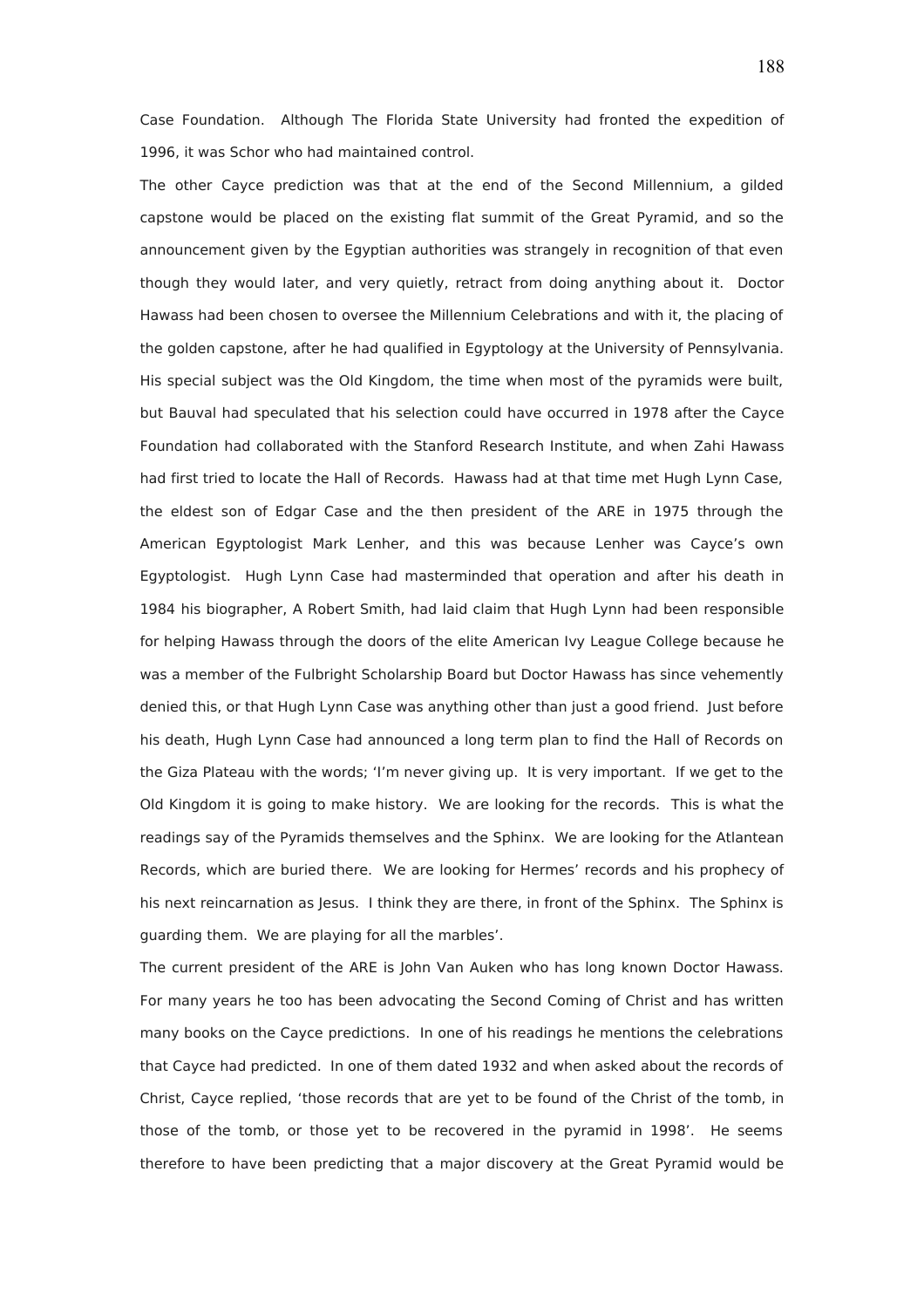made at the time close to the Millennium but he is not sure of its true nature. The Figure of Christ was often associated with the Egyptian god Osiris, and in 1998 Doctor Hawass announced the discovery of a Tomb of Osiris at or near Giza. Also in 1998 there were rumours on the Internet and in certain magazines that ex-president of the United States, George Bush, was connected with the Millennium Celebrations that were planned at Giza. In 1989, and eleven years before the event was due, the Millennium Society of America announced that George Bush was already committed to being present in front of the Great Pyramid on the night of the last day of the year 1999. But why would an American expresident be interested in an Egyptian pyramid? Theories began to circulate that this was something to do with an elite fraternity at Yale University to which Bush belonged called the Skull and Bones, which uses the same symbol as that adopted by the medieval Knights Templar, and he became a member in 1948. His father Prescott Bush also became a member in 1917. It is well known that several of the US presidents were Freemasons, and the Declaration of Independence of 1776 was reputedly based on Masonic Orders. But if George Bush had attended the Egyptian Celebrations in front of the Great Pyramid there was never any mention of it in the media. Could it be that he was responsible for the unscheduled change of mind about the pyramid tip? Whether he was or whether he was not, the fact remains that the Great Pyramid was then, and as it is now, considerably more important to those with certain beliefs than would be appropriate if this edifice were simply an inert pile of stones. The answer must be that the pyramid is extremely important and so very mysterious that for a short while it had become entangled in official government policy. The unlikely reason was probably mathematical.

# **THE ANCIENT NUMBERS OF IDENTITY**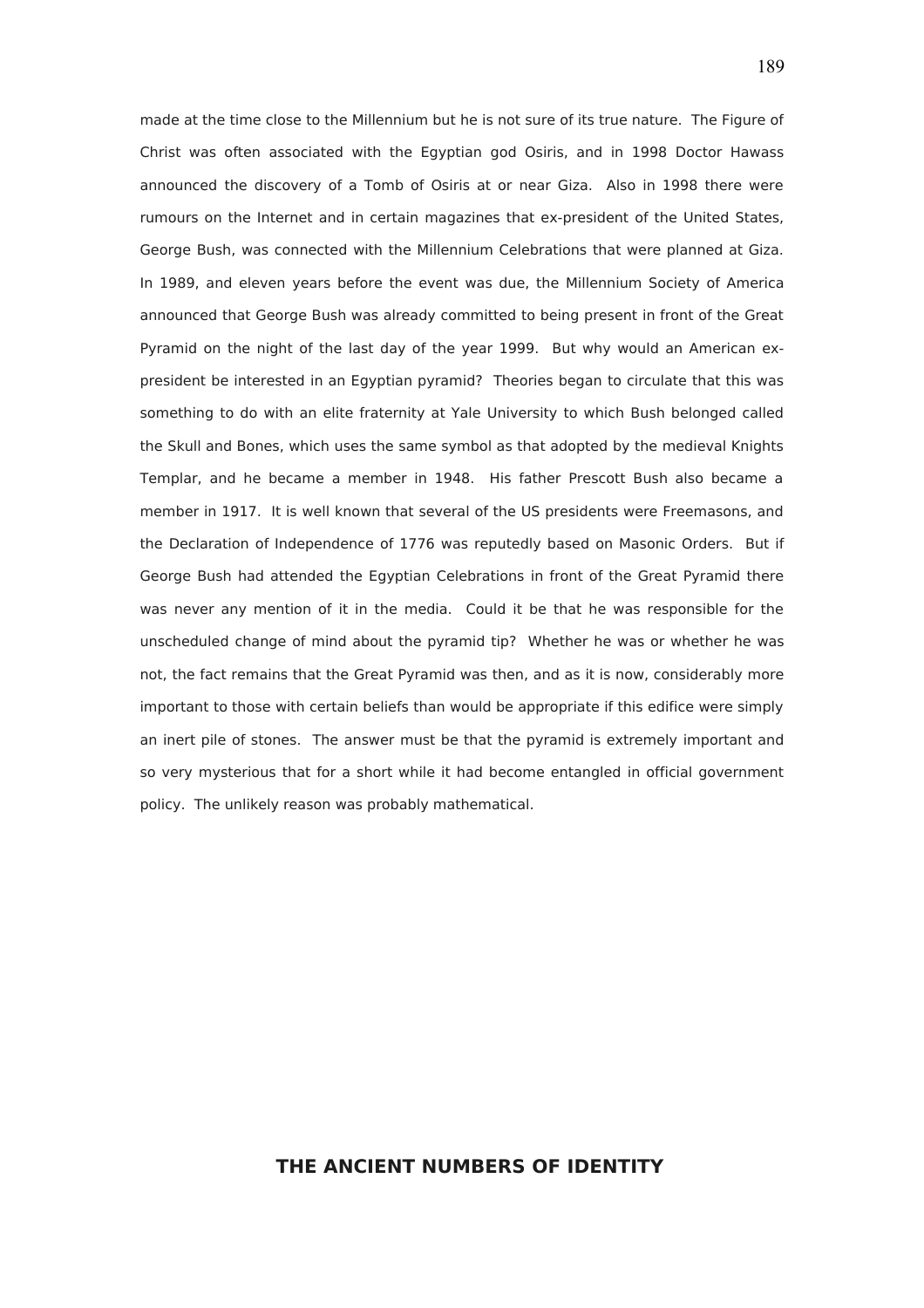The Great Pyramid was probably built for and dedicated to the ancient gods and goddesses of Egypt. The distances and areas within the pyramid, inside and out, were created in a form of a language where, instead of having names by using an alphabet they had been given names by using number? There are however, no ancient codebooks that have been handed down through the ages with the authority of the ancient builders stamped upon them that would say which number had related with what personality. They therefore have to be interpreted by other means, partly through legend and art, partly through inference from the evidence that exists, and partly through the mathematics that were an integral part of the pyramid.



# The Papyrus of Ani, Sheet 10470, British Museum

If there does exist any reliable source through which the main players may be identified it is in form of Egyptian art. There is one reliable source that probably points the way and it is the Papyrus of Ani, held by the Department of Egyptian Antiquities, at the British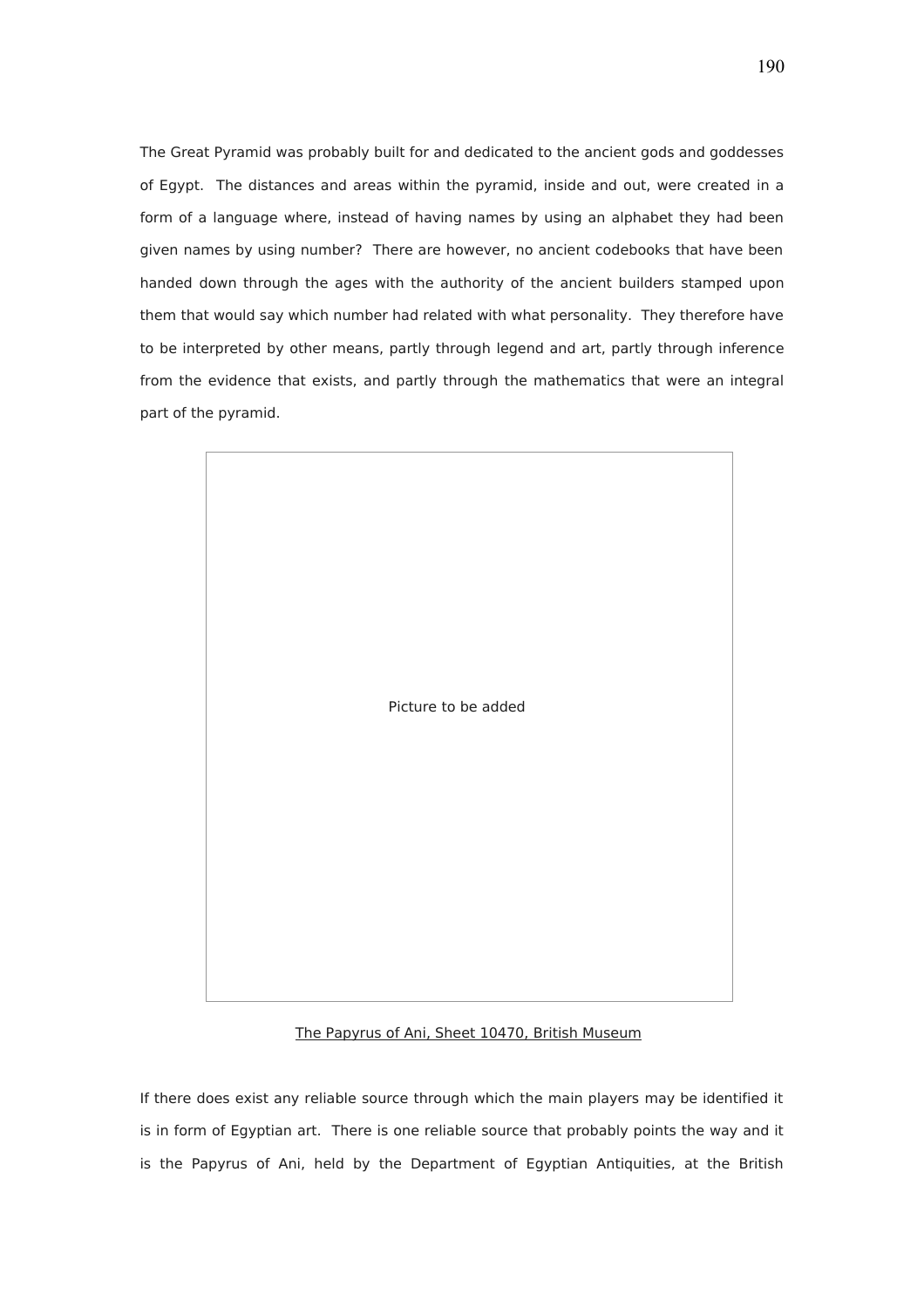Museum. This is one of the rare pieces of direct evidence that might be able to say which number had related with what ancient Egyptian personality. The papyrus is around 30 inches long and 9 inches high, dated to 1300 BC, and it is a very well executed example of Egyptian Art, which is displaying in very subtle manner the fact that certain sacred numbers were associated with certain gods and goddesses of Egypt who might then have been members of the Egyptian Royal Court. They were Set and Isis, Osiris and Nephthys, sometimes known as the Pantheon of Sion. The extract has been taken from Chapter 125 of the Egyptian Book of the Dead, and it is beautifully executed to show a scene from The Last Judgment. It shows the scribe Hunifer being presented to the God-King Osiris and attended by his sisters, the goddesses Nephthys and Isis. In the background there is a frieze of 35 snakes erect and it these snakes that are the means by which it is possible to find the link between Osiris, Nephthys, and Isis, and their sacred and somewhat obscure numbers of identity.

The snakes are so placed that they coincide with the headgear of these three entities but not with that of Set, who has been excluded. The Crown of Osiris is pointing the way for the tip of the Crown coincides with the level of the frieze of snakes as if it had been placed like that for a specific purpose. Then the 'dish-shaped symbol' worn on the head of Nephthys does the same thing. The 'seat shaped symbol' worn on the head of Isis follows. The headgear was the means by which all identification was made and so it would be appropriate if the headgear were so positioned that it would be directed on the relevant snake, and then the number of that snake counted from the left or right. There are 35 snakes on the frieze and there was a good reason why that number had been used. The scribes had known that there would be counting from the left, or from the right, and they had cleverly decided on 35 snakes because the rows of numbers counted in each direction, and added, would always give the answer 36. They knew that the snakes would in fact be counted. The number 36 was being preserved here and it has to do with the number 36  $\times$  $10 = 360$ , the number of degrees in a circle where  $36 = 6 \times 6$ , the sacred number of the great sun god Re, who was there too.

#### OSIRIS

The legends say that his brother Set, in a fit of jealousy, had murdered Osiris by tricking him into a box and setting it afloat on the Nile. He had later returned and cut the body into 14 pieces that he distributed about the desert. Isis, the wife of Osiris, had used the dog Anubis to help her find the 14 parts, and when she had collected them together she had

191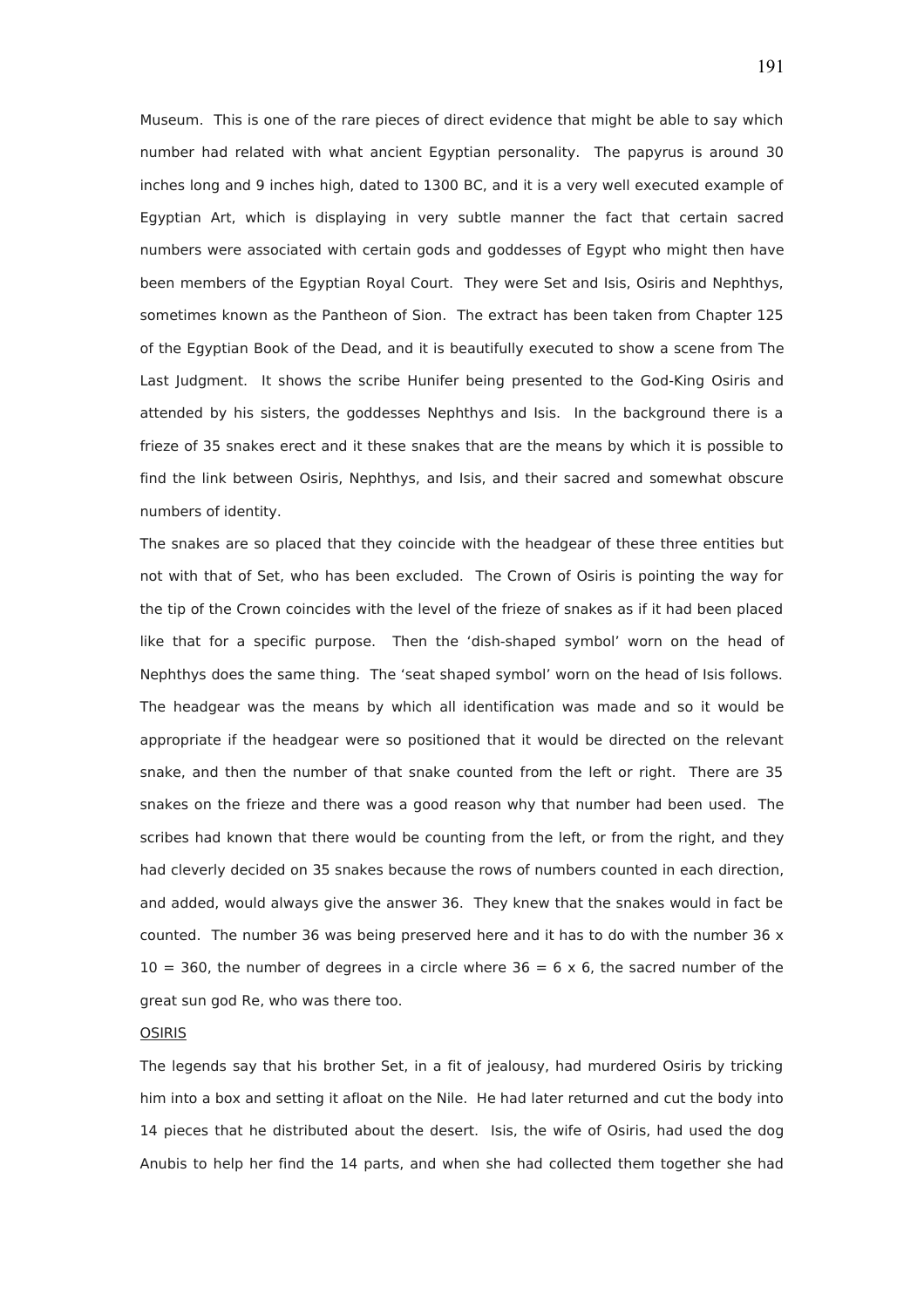reassembled her husband at the Temple of Philae to create the Ka of Osiris. The Ka had then impregnated her after which she then gave birth to Horus, the bird with weak legs. Egyptian pharaohs were Horus Kings in life and Osiris Kings in death, and Osiris carried the number 14.

> 36 36 36 36 36 36 36 36 36 36 36 36 36 36 36 21 22 23 24 25 26 27 28 29 30 31 32 33 34 35 15 **14** 13 12 11 10 9 8 7 6 5 4 3 2 1

On the frieze of snakes, the  $14<sup>th</sup>$  snake is found by counting from the right and it coincides with the Crown worn by the Osiris seated on his throne in the Hall of Records. Then there are 22 snakes found counting from the left. The number 22 is familiar at the Great Pyramid for it is representing  $22 \times 10$  to give 220 cubits on the pyramid half-base, and there are many other examples of the number 22 at the pyramid. Then  $14 + 22 = 36$ , the number for Re.

### ISIS

The 'seat shaped symbol' was always associated with Isis because, according to Wallis Budge, late of the British Museum, the name 'seat' read in Egyptian actually means Isis. She was also associated with 18, the standard height of a seat, in inches. Her number of identity was 8 and the papyrus shows that the upper part of the seat-shaped symbol on her head will coincide with the  $8<sup>th</sup>$  snake erect, counting from the right. It also coincides with the 28<sup>th</sup> snake, counting from the left. The number 8 for Isis is undoubtedly being depicted here. The 28 snakes counting from the left can give 28  $\times$  10 = 280 and that could be Isis saying that the pyramid was 280 cubits high using the factor of 10. Since Osiris gives 22 on his remainder value, and Isis gives 28 on her remainder value, then it is perfectly logical to divide 28 by 22 to give 1.2727, the tangential value of the pyramid slope angle. The Papyrus of Ani is saying that tangents are being considered here on Isis and Osiris.

 36 36 36 36 36 36 36 36 36 36 28 27 28 29 30 31 32 33 34 35 10 9 **8** 7 6 5 4 3 2 1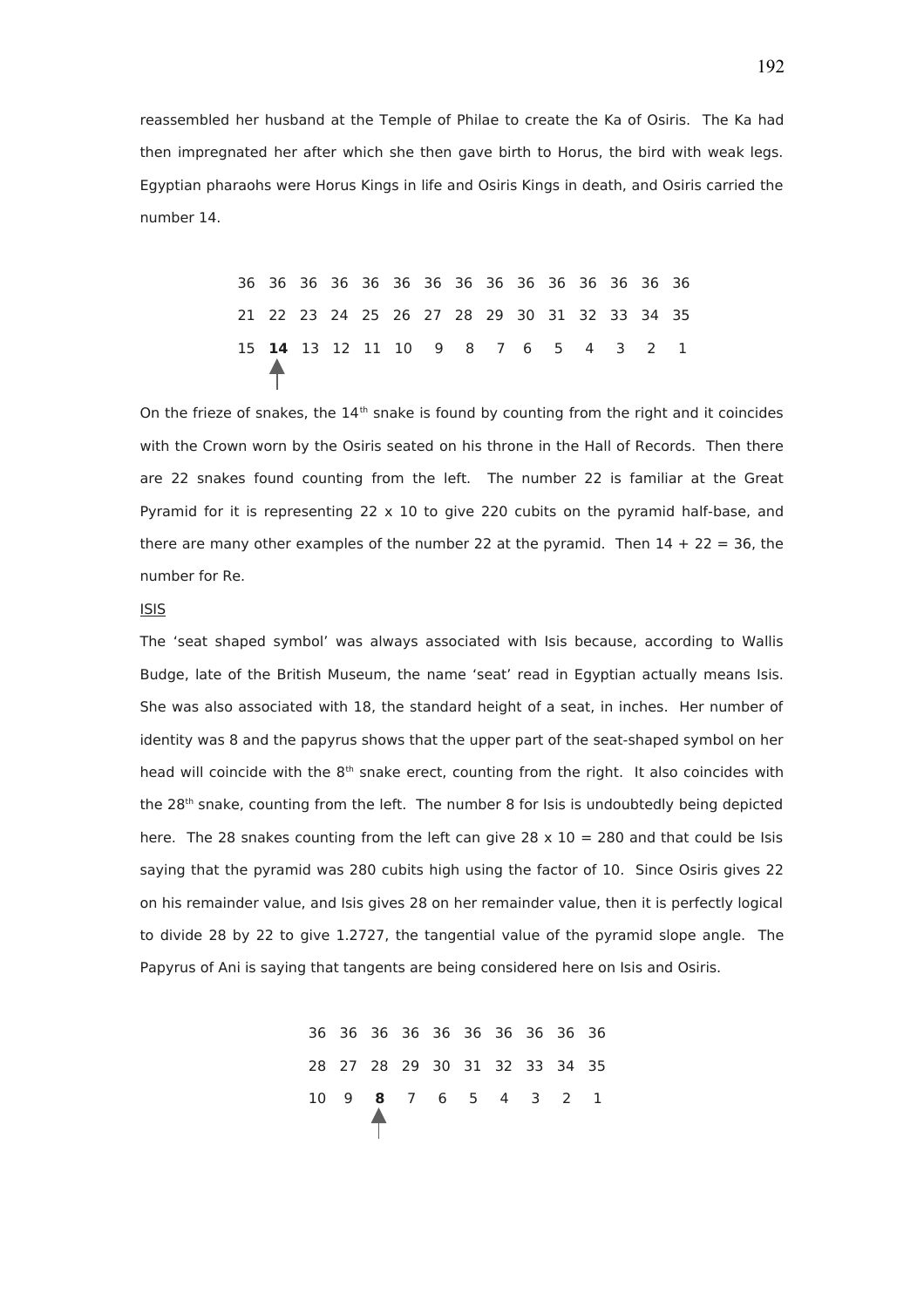Isis was the ancient and powerful universal goddess of motherhood. There was some proof of this at the ruins of the Temple of Neith-Isis at Sais, which is on the Rosetta branch of the Nile Delta. Here, an interesting inscription was found as seen and reported by Plutarch. It was depicting the Festival of Neith-Isis that was held at Sais each year, according to the historian Herodotus. The inscription was formulated in the shape of the female abdomen as seen from the front. Isis was being shown here as the receptacle of the number 8 symbolised by the two main organs of the female body representing conception and birth.



The inference could also be seen in the number 10, with 1 representing the snake erect, and 0, the ancient symbol of the snake swallowing its tail, where together these numbers signify male and female sexuality. Then the sum of the numbers from 1 to 10 is 55 and 55 cubits were also at the Great Pyramid where 8 of them make the pyramid base at 440 cubits. That must mean that the number 10 was related with Isis and the means of changing 22 and 28, to 220 and 280, to give the pyramid slope angle.

#### **NEPHTHYS**

Although the most beautiful, Nephthys was portrayed in the legends as being barren. She had an adulterous relationship with Osiris and her child had the head of a dog, which she cast out into the desert and was later rescued by Isis. Her number 3 probably represents the pyramid triangle, the most rigid and indestructible of all geometrical figures.

> 36 36 36 36 36 36 36 36 36 36 36 36 24 25 26 27 28 29 30 31 32 33 34 35 12 **11 10 9** 8 7 6 5 4 3 2 1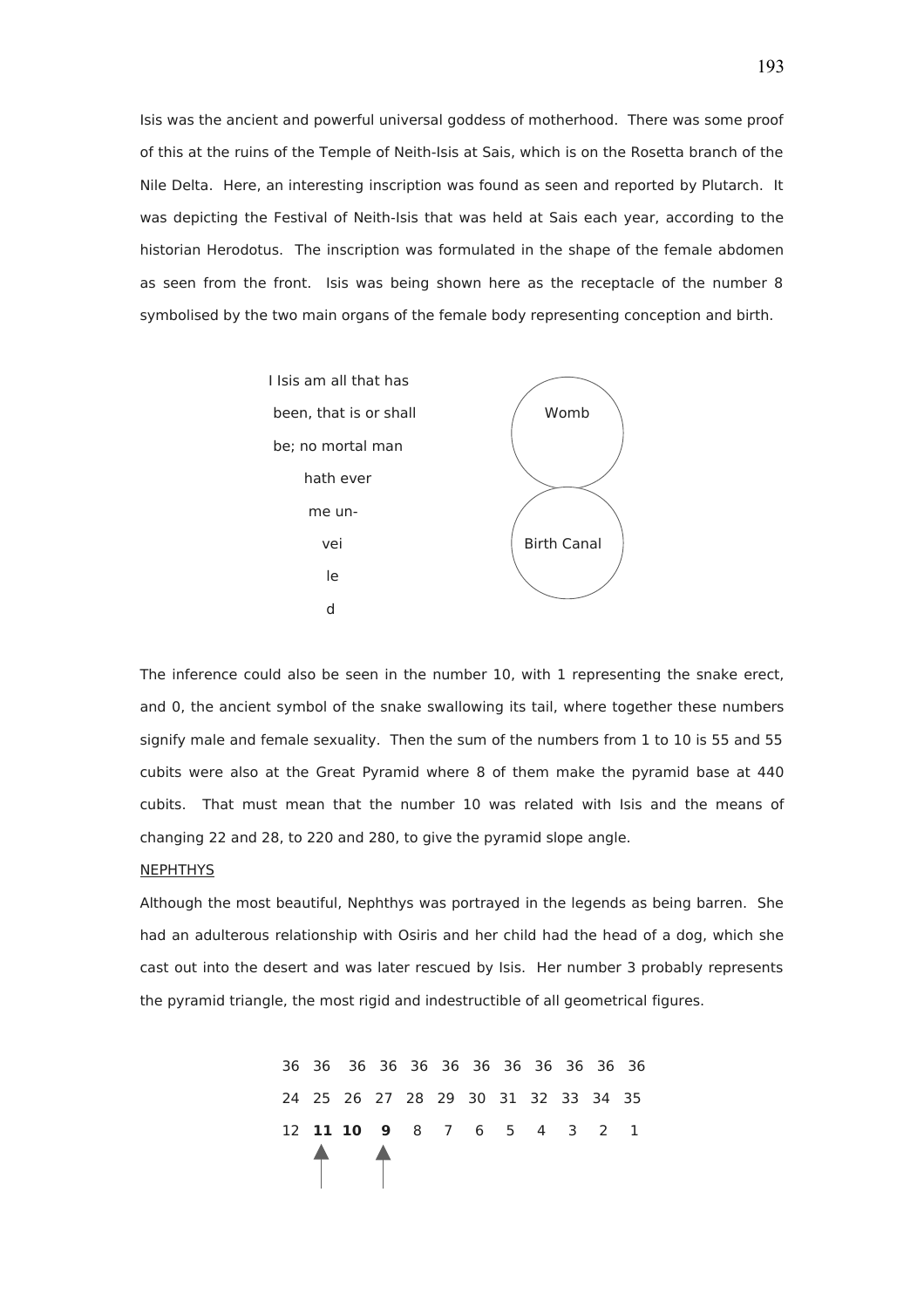Others associate her with the 28-day period of female menstruation and rejecting conception by making 28 her operative number. There are 3 snakes encapsulated by the dish shaped symbol on her head, and they appear on snakes 9, 10, and 11, counting from the right, and 25, 26, and 27, counting from the left. The sum of the first of these numbers is 30, where 30 divided by 10 is 3, the number of Nephthys. The sum of the numbers counting from the left is 78 and 78 + 30 = 108 where 108 divided by 36 for Re = 3, her number of identity once more. Each pair of numbers added equal 36.

### SET

The number of identity for Set, said to be the god of intelligence in man, was 7 and he had murdered his brother and cut the body into  $7+7$  pieces. Then he had fought Horus, the son of the Ka of Osiris and of Isis and had taken out his eyes, which had fallen onto the desert sand, taken root, and grown into Lotus plants. Horus eventually overcame Set in battle and the papyrus shows Horus standing on 7 petals of the Lotus plant in front Osiris while seated on his throne. Set has been portrayed as the devil entity in opposition to Osiris.

## RE

The legends say that the sun god Re became angry when he learned that Nut, goddess of the sky, had been with Geb, god of the earth, and he sent his son Shu, god of the Pillars of Light to intervene between them but Shu arrived too late because Nut had conceived. Re had then forbidden Nut from giving birth during any of his 360 days of the year, but Thoth, god of measure, took pity on Nut, played the moon at chequers and won for her a  $1/72^{nd}$ part of the moon's light for her to give birth. The 360 days when divided by 72 equals 5, and Nut gave birth during the last 5 days in the Egyptian year. Five days were added to the Egyptian calendar of 12 months of 30 days making the 365 day solar year, a time that was called a holiday. The sacred number for Re was 6, and his operative number was  $6 \times 6$  $=$  36 and with 360, the number of 'sun' days in one year.

In the papyrus there are 2 rows of 6 snakes centrally placed at the head of the chamber in which sits Osiris with his consorts. Both of these rows are depicting snakes erect with their heads turned in the direction of a central object that could be the sun. Because there are 12 snakes divided by 2, this might be saying that each of the numbers 6 apply to a halfbase pyramid distance. In that event, there would be 6 each side a geometrical centre point, also shown by the 'urn shaped' objects each side of the chamber. This was implying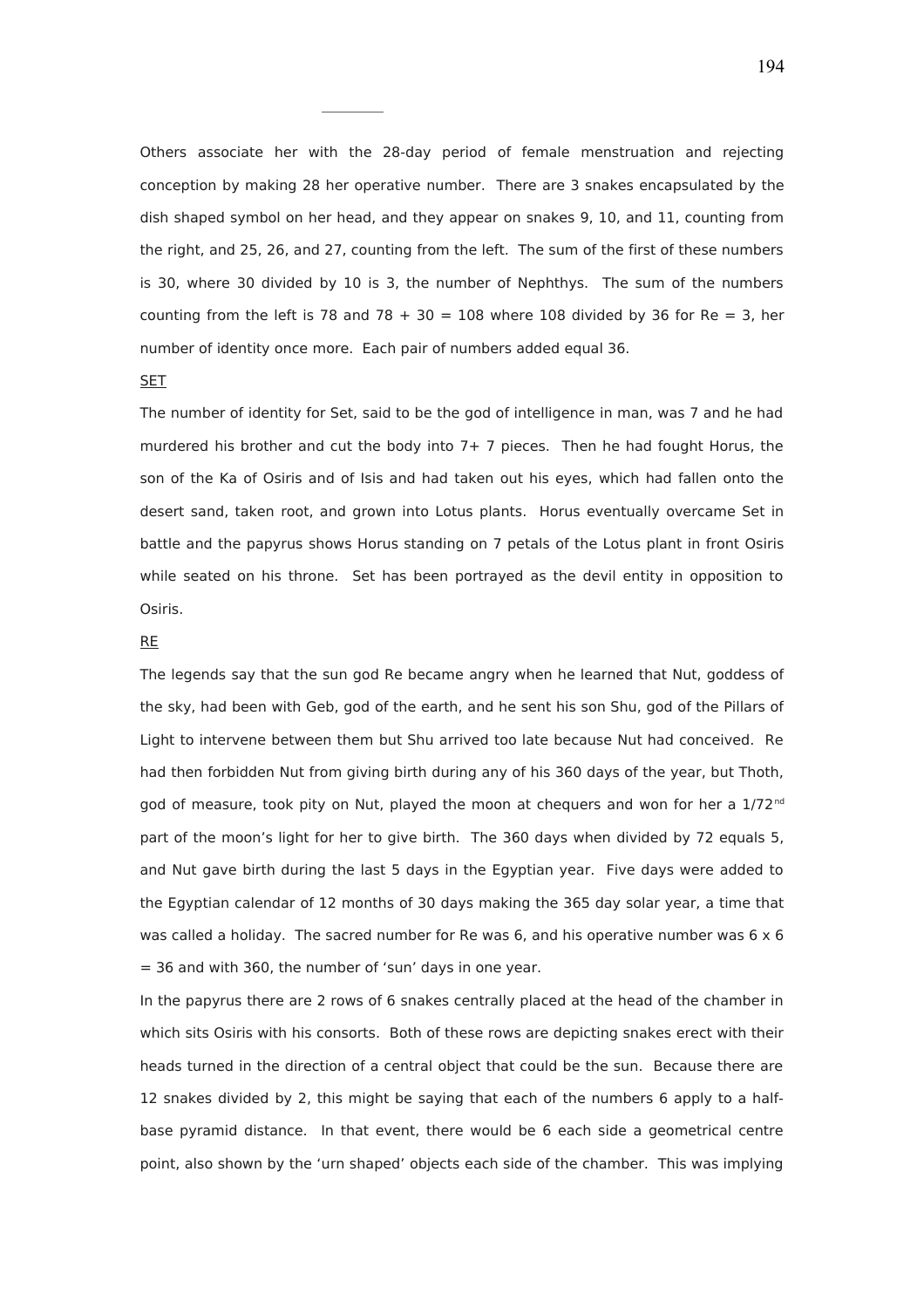that a halving situation had existed and halving was prominent on the Great Pyramid geometry.

# **PYRAMIDS FROM ANCIENT CIRCLES**

There had to be certain key numbers and they were in the hands of the gods for they came from earliest antiquity. The first of these numbers were probably 5, 8, and 10 and the reason why was established in the earliest of times, long before the first pyramid had ever been seen or contemplated. Then had come the unit to be used and it too was from deepest antiquity, the unit foot, and it was derived from the circle, the oldest of all of the known geometrical figures. There is evidence of this that exists today.

In the foothills of the Pyrenean Mountains of southwest France, south of Carcassonne, there is a rock formation called Serre de Bec whose slopes are facing towards the east, and on those slopes are numerous large boulders. Only the local people know about them for they are largely concealed under thick vegetation, but once exposed they reveal that they are covered with circles and they are all regularly formed and obviously man-made. There are hundreds of them around a metre in diameter, some dish-shaped and others dome-shaped but they are all on the east slopes and mostly facing towards the rising sun. How old they are is difficult to determine but they must be very old indeed and in reverence to the light giving, orange disc, that would have risen over the mountains to the east on the morning of each day.

Then there are the stone circles of Denmark that had been discovered at Torup Men Salgard in North Fenen and at Knydby- Horns Herred in Northwest Zealand. Some of these stones are at the Rinkobing Museum in Copenhagen and one of them displays a stone circle with eight spokes and five short strokes adjacent. The number five must then have been taken from the number of fingers on the human hand. These early people may not have known about any numbers by which to count, but they could interpret five fingers with a circle. Their other crude measure was the mature human foot. There were then five fingers, the human foot, and the circle marked with five bars. How then might that have evolved into a pyramid? Tons Brunes in his book The Secrets of Ancient Geometry was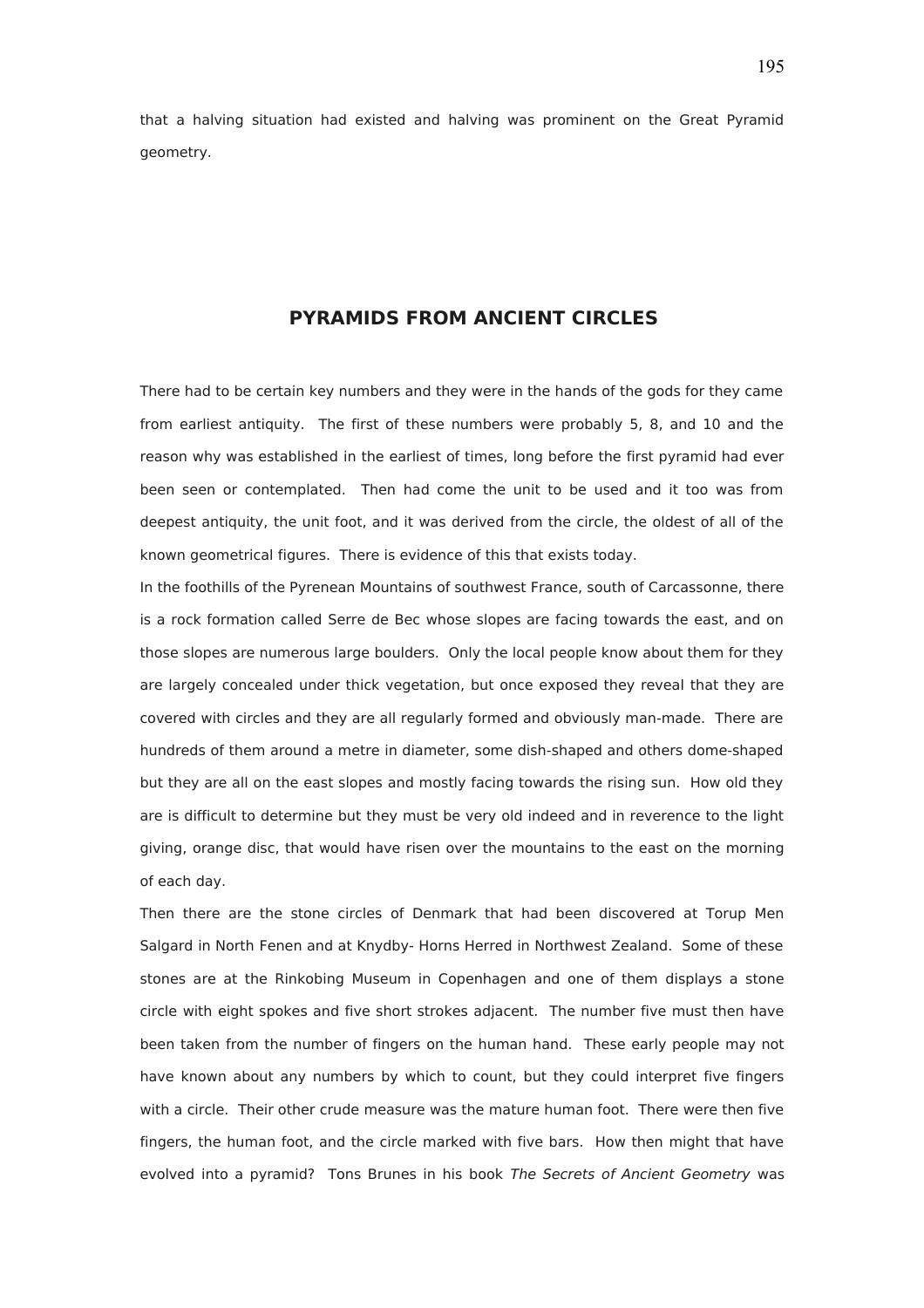able to show how early man might have discovered the basic of circle geometry through counting by division. They had seen the circles and had played on them by adding lines across them. The lines then became centerlines and they had crossed the circles on the circumference. After that, they had looked again at the crossing points and had decided to join them together. It was evolution.



A rock cluster at Serre de Bec with dome-shaped circle

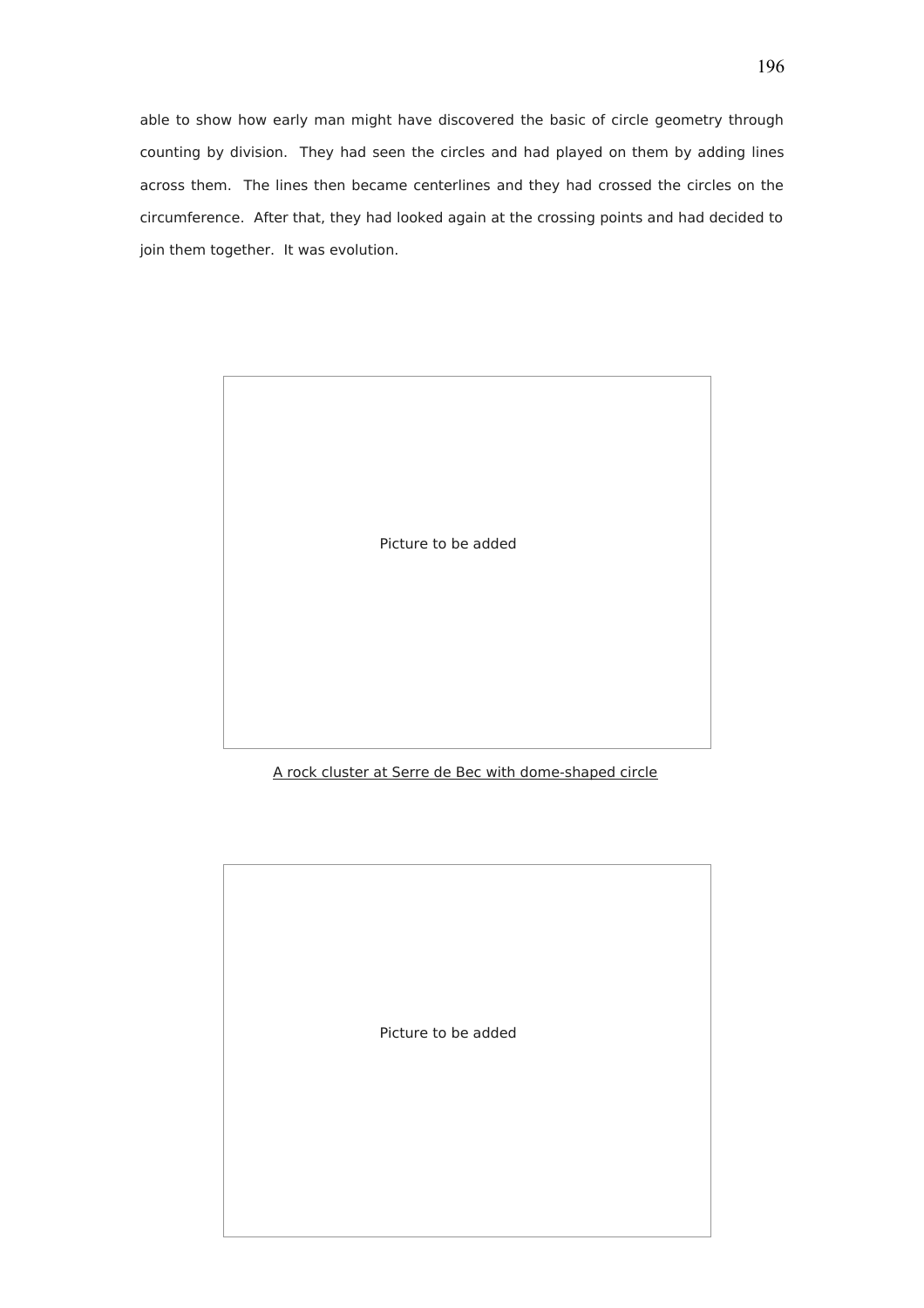## A typical grooved circle at Serre de Bec

Tons Brunes had also thought that these unknown people might well have stumbled upon something very close to the value for π. Then he had demonstrated that they might have been the first to create a section through the Great Pyramid before that pyramid was even being thought of. In other words the first pyramid design had come from the circle.



The assumption was that early man might well have drawn circles in the sand with his foot and that because he had five fingers he would have used five of his feet to make a radius for his first circle A. Then, having made his circle A he might had crossed it with two lines to make circle B, and then he had joined the crossing points to make circle C. But circle C now has a square inside it and that square had come from the circle. If then he had used five of his feet for a radius then he had used ten of his feet for the diameter but modern geometry says that the area of a circle is **π** x r squared. But that is also **π** x r x r, where r is the length of sides of half a diagonal of his square. The length of sides of his square would then be the square root (r squared + r squared) = 7.07 of his feet. He might have found this by pacing.



197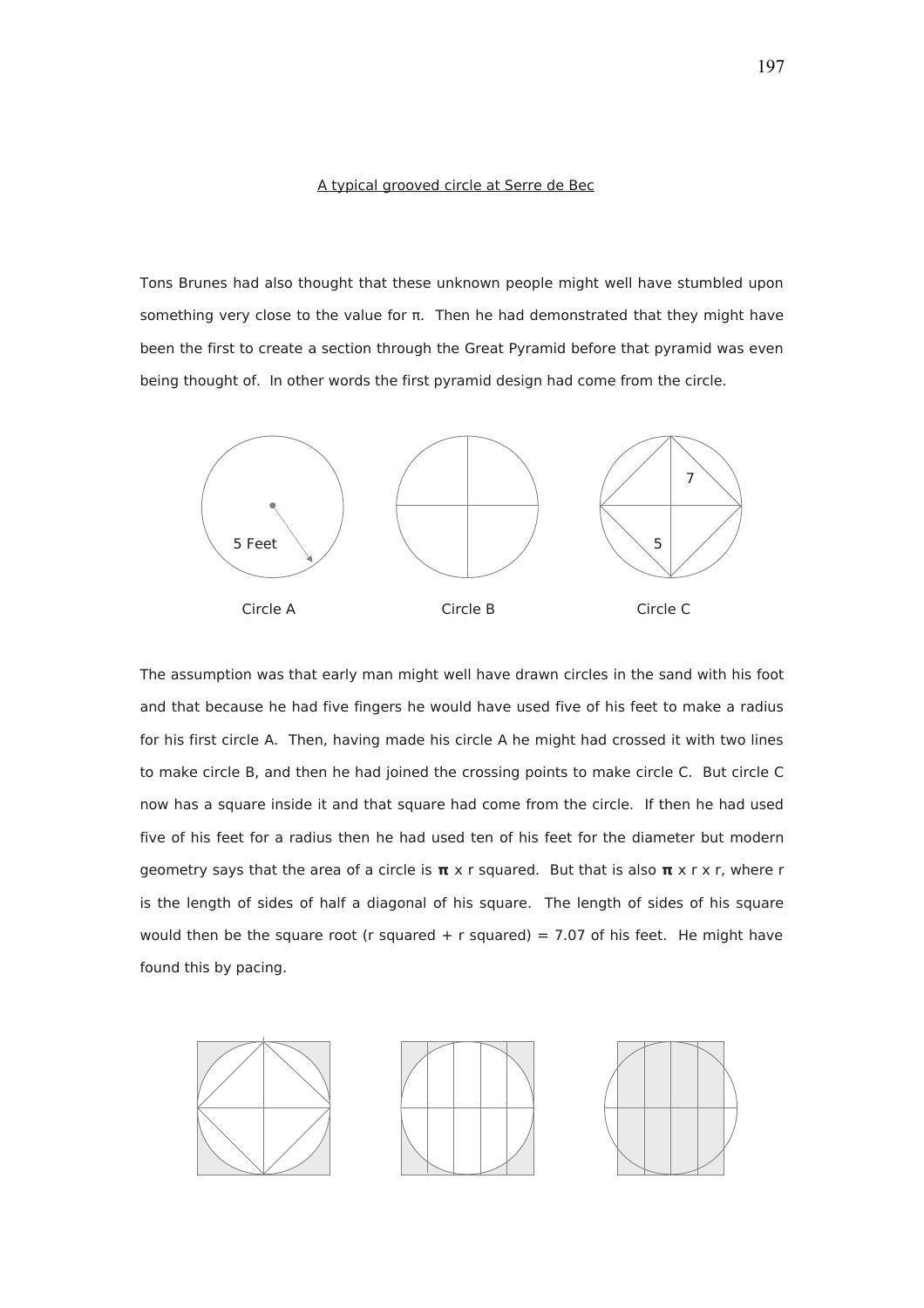Square D Square E Rectangle F

However, ancient man had no means of knowing that he has created 7.07 feet and all that he could count was 7 of his feet. That might well have been the earliest derivative of 7 for the god of intelligence in man who was Set, and Set might then have originated from the sun via the circle that created the square of diagonal of 10 of his feet. Because r is 5 of his feet then 2r is 10 of his feet and his circle has created another square that is twice the area of the inner square at  $10 \times 10 = 100$  square feet. The area of his inner square seems to have been  $7 \times 7 = 49$  square feet but is actually 50 square feet. The numbers 5, 7, and 10 have now emerged in feet on Square D. However, the early man still had his five fingers and he had then decided to divide his square into 5 sections 2 feet wide as shown on Square E. Then he had decided to take one of them away to create a rectangle 10 feet high and 8 feet wide, which then becomes Rectangle F. This rectangle was very much in the image of the Egyptian goddess Isis because the width was 8 feet and her ancient number of identity was 8. The height was 10 feet and the area was  $10 \times 8 = 80$  square feet, where  $10 + 8 = 18$ , the number of the Function of Isis.

# The First Circle Pyramid



The area of 80 square feet is also a close approximation to the value of **π** because the Celtic Druid, or whoever else it was who had first seen this thing, had decided that the area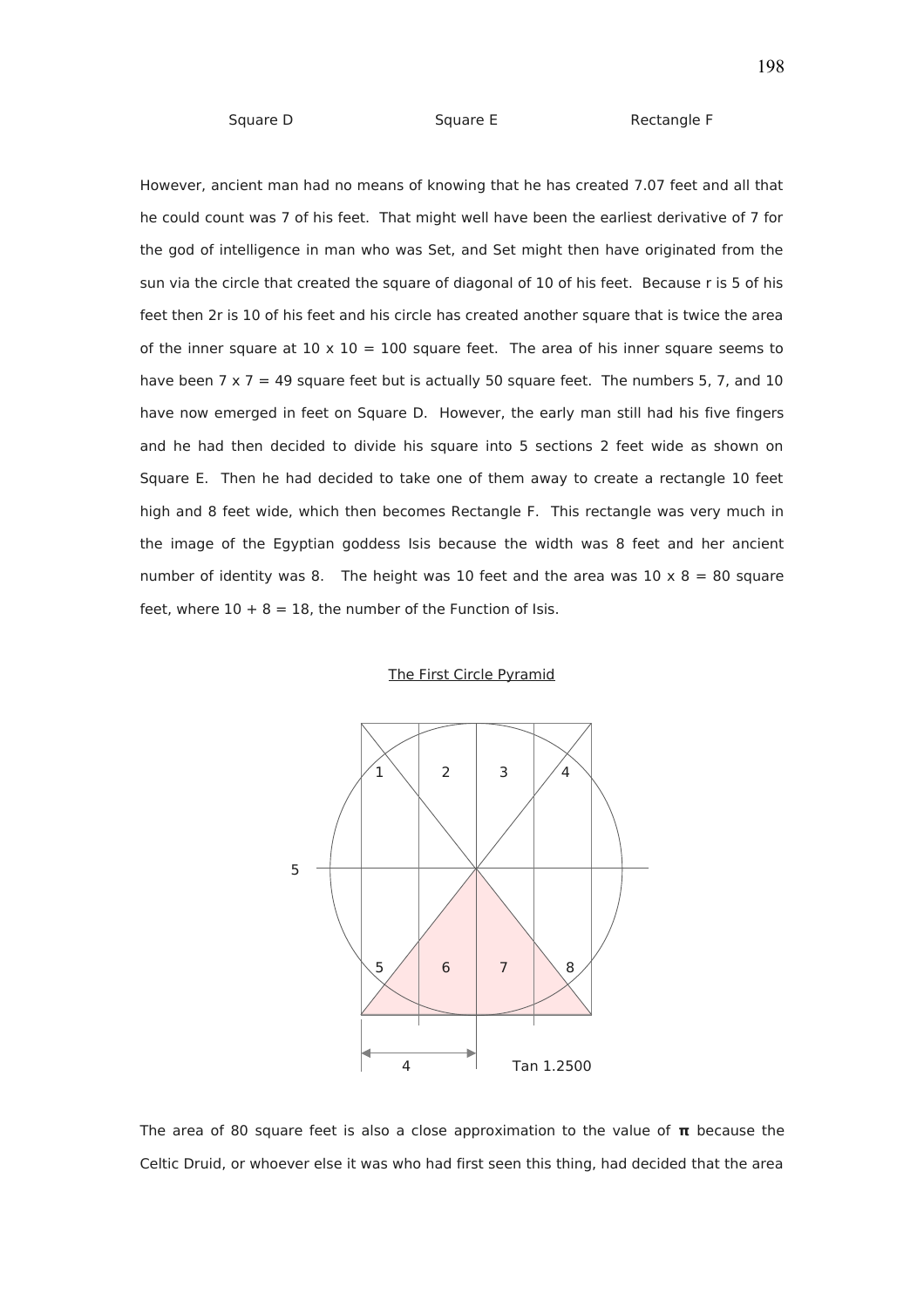of the rectangle was equal to the area of the circle. But the area of the circle, according to modern day knowledge, would be  $3.1416 \times 5 \times 5 = 78.54$  square feet, where his rectangle was 80 square feet and 1.46 square feet too large. Now the Druids, according to Tons Brunes, could have divided up this rectangle on the circle into 8 triangles. The reasoning that lay behind this might well have had something to do with why the pyramid designers had first decided on conceptual pyramids that were not built of stone. This is because the rectangle could easily be divided in this manner and because it was also 10 feet high it was 5 feet high on its mid-level. The principle of halving was in operation here and that would mean that triangles 6 and 7 would together make a pyramid. That pyramid would then be 5 feet high and 4 feet on its half base to give a slope on a ratio of 5 / 4 = 1.25. They might not have known it at the time, those many centuries ago, but the ancient investigators had actually stumbled on one of the properties of a right-angled triangle. They had found tangents. Their number 1.25 was a tangent, and it was measuring their angle. Whether they realised this is a moot point but they had certainly used this tangent in what was then to follow.

## The Second Circle Pyramid



Because their rectangle was 10 feet high it automatically divided into 10 layers each 1-foot high, or 5 layers 1 foot high, and from those layers they could have seen that another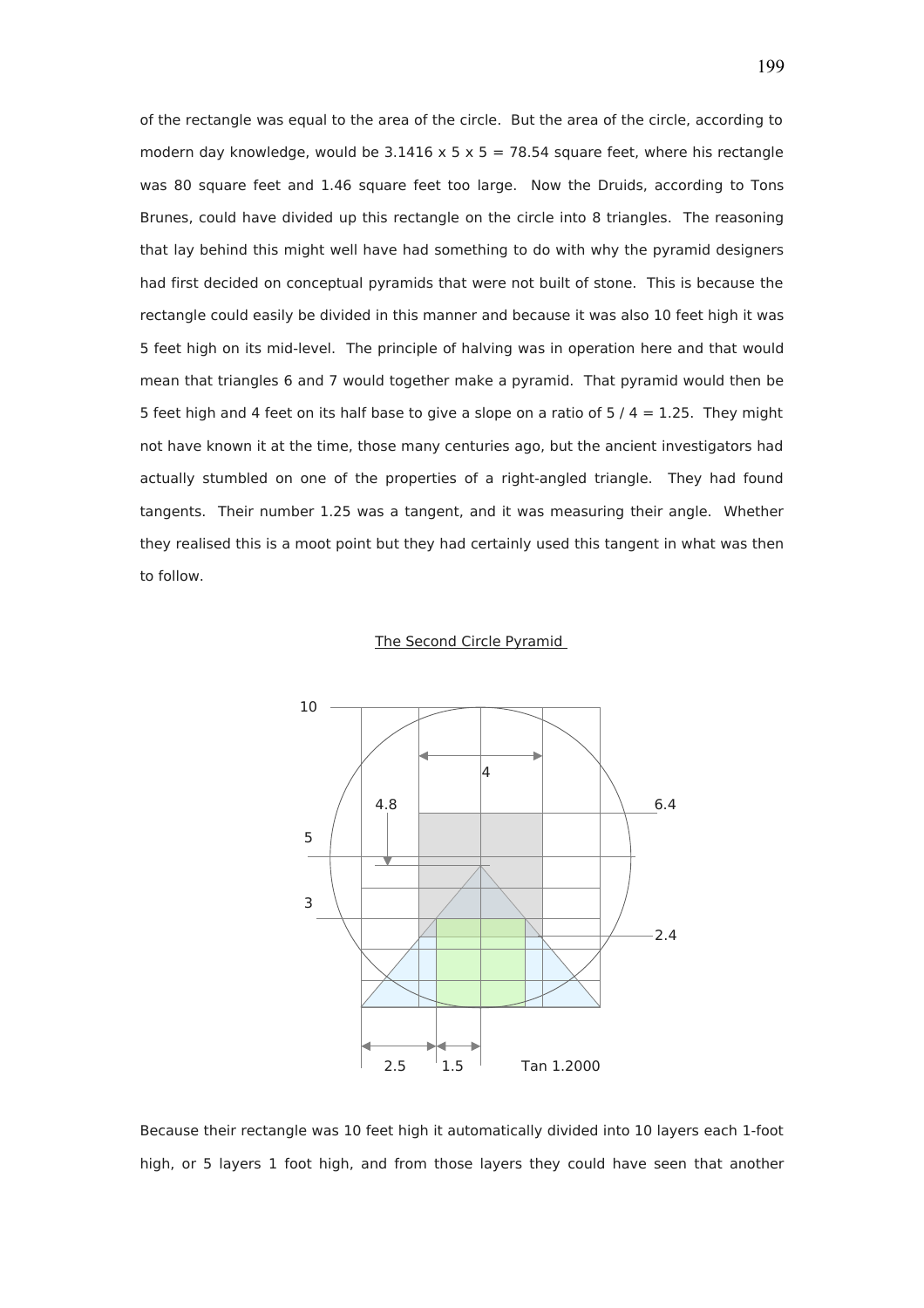pyramid was possible. They might then have known that a square 3 feet high on a pyramid whose half base was 4 feet would have a half base of 1.5 feet, and that this square would fit inside their second pyramid without leaving a gap or surplus, and achieve this in whole numbers. It was an optimum square. Because it was unique they had decided it would qualify as another pyramid coming from their circle and since  $3 / 4 - 1.5 = 1.20$  they had another slope angle. They used that as a tangent to discover a pyramid  $4 \times 1.20 = 4.8$  feet high. They would have seen that this was 0.20 feet below their first pyramid 5 feet high, that there were 25 layers of 0.20 feet on half of their rectangle and 50 layers on the full rectangle.

Nothing is known about why the ancient designers had then decided to adopt a third pyramid from the circle because there was nothing immediately obvious that would have pointed in the required direction. That seems to say that they already had some kind of preview of what they were seeking and it was based once more on the halving principle. Perhaps they had discovered the geometry of the squares from the previous pyramid with its optimum square and having decided on a pyramid 4.8 feet high, they had halved it to 2.4 feet high, and then discovered that 2.4 / slope angle  $1.20 = 2$  feet exactly to give a square of sides 4 feet.

# The Third Circle Pyramid

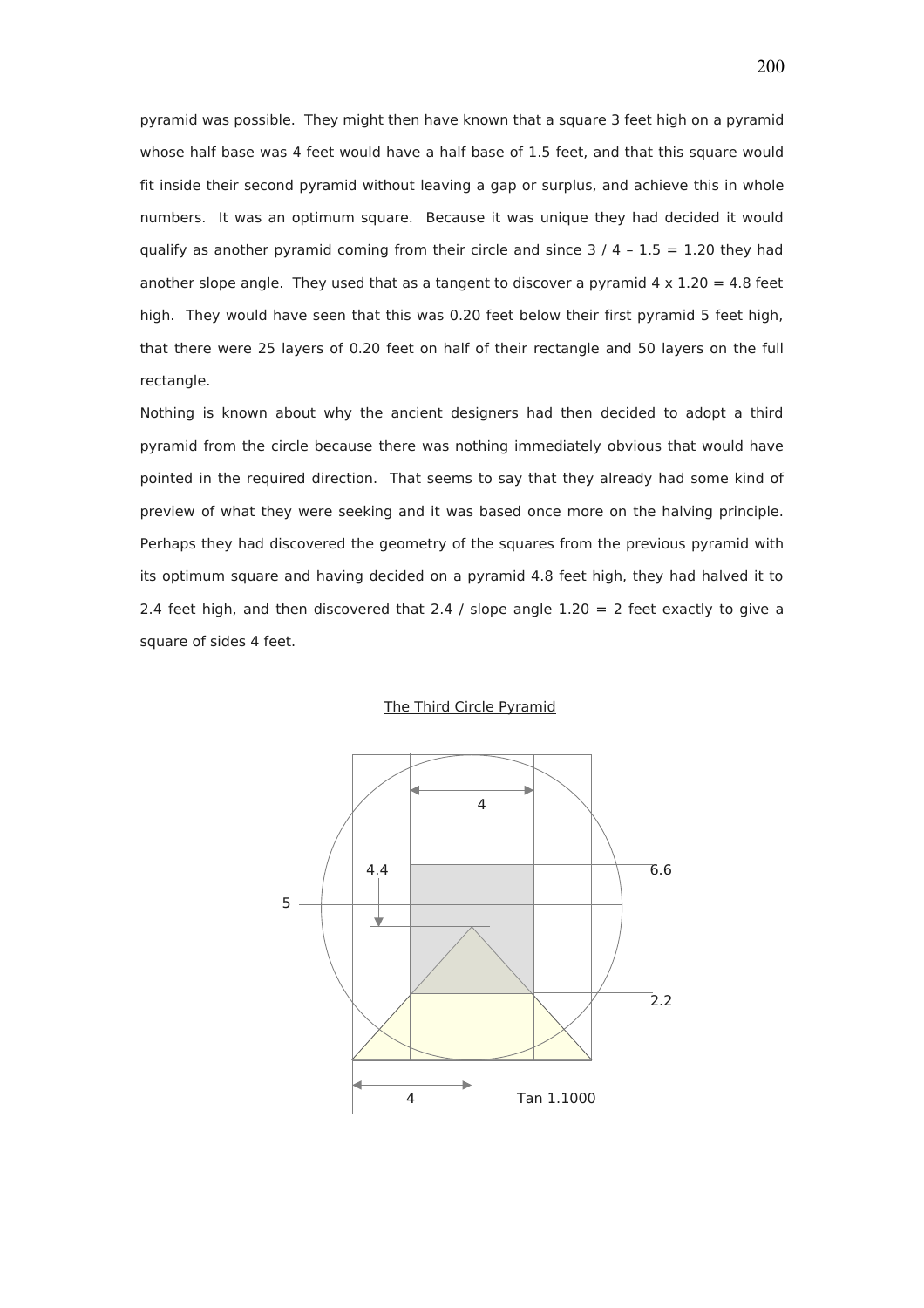They might then have found that the half height 2.2 feet / slope angle 1.10 was also 2 feet and they had another square of same size but on a different slope angle. They therefore had another pyramid  $4 \times 1.10 = 4.4$  feet high and with it another square of sides of 4 feet exactly to suit both pyramids. This was probably how they had found the third pyramid and they had seen these pyramids as a pair whose slope angles were 1.10 and 1.20 in sequence.

But their first pyramid had carried slope angles of 1.25. It was the odd one out, and it was not one of a pair. Was this when they had begun to seek out a fourth pyramid? If they had then this was at the root of why there were eventually going to be two chambers in their built pyramid so that each chamber would then take a pair of pyramids. That is probably how the ancient wizards had found their built pyramid, and it was all because of common pyramid squares. They had a common square for one pair of pyramids and now they sought a second common square for their lonely pyramid 5 feet high, but exactly when, or how, they saw the connection between pairs of pyramids for an upper chamber, and pairs of pyramids for a lower chamber, will never be known. It was probably based on the half width distance of 2 feet for the first, and then another half width distance for the second square had to be found. They had found layers 0.20 feet high. They already knew that the number of the Function of Isis was 18, and they appear to have applied her influence to the first pyramid by saying that the half width was going to be 1.8 feet, and 0.20 feet less than 2 feet. For their pyramid 5 feet high their square would then have been  $1.8 \times 1.25 = 2.25$ feet below the tip and  $5 - 2.25 = 2.75$  feet above the base. That was going to be a very important pyramid number.

#### The First Intermediate Level

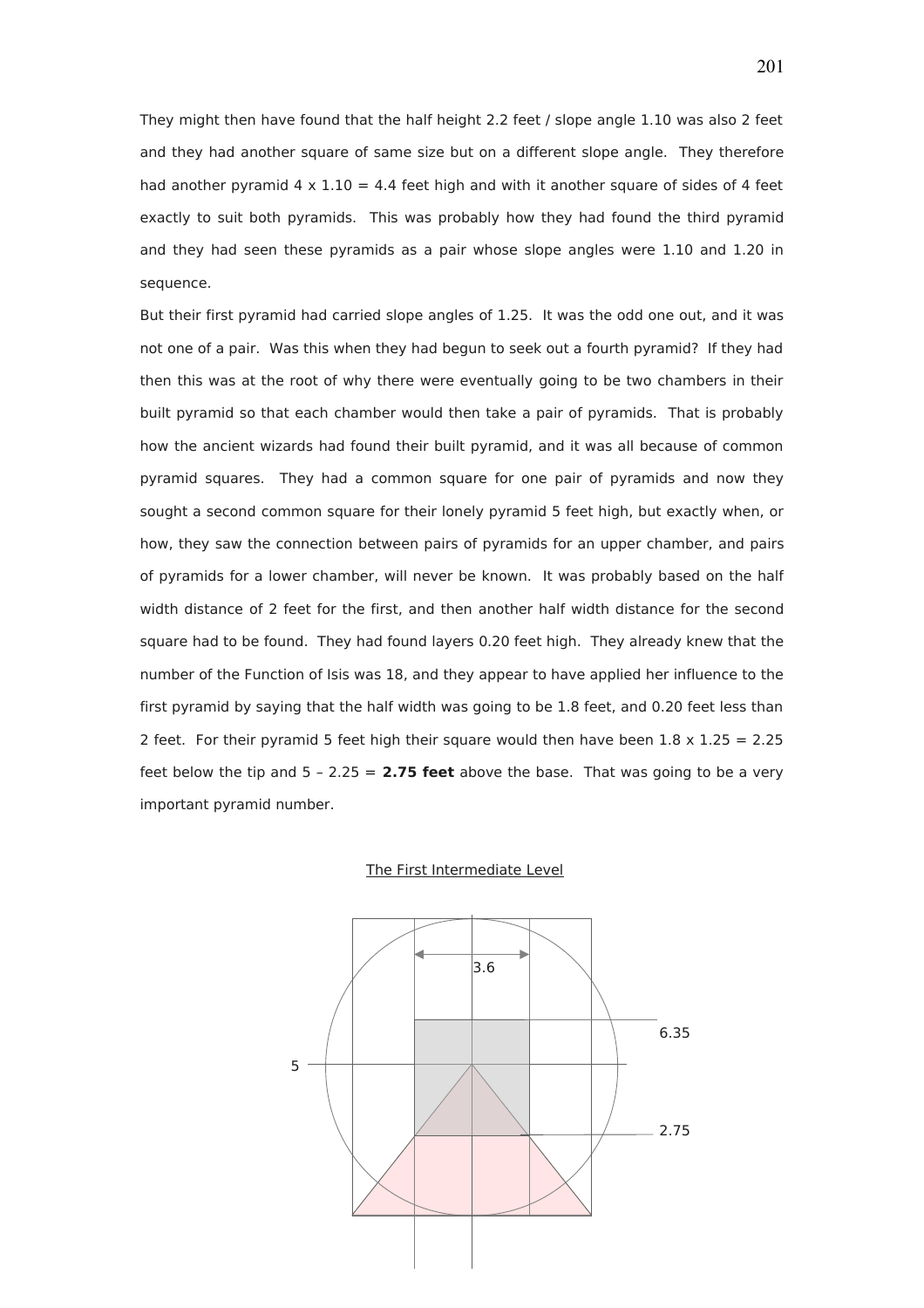$$
\begin{array}{|c|c|}\n\hline\n2.2 & 1.8\n\end{array}
$$
 Tan 1.2500

 $\overline{1}$ 

What then of the pyramid built in stone? All of the pyramids so far found were conceptual by having come from rudimentary diagrams drawn in the sand but they were nonetheless going to form part of the geometrical set-up that would become the Great Pyramid. A square had been found that would relate with the goddess Isis when seen in foot dimensions and that square related with a pyramid 5 feet high and sloping at 1.25 in tangent. The square of same size would be for the next pyramid built in stone, but how high would it be? They already had slopes angles of 1.20 and 1.10, in tangent, and 1.00 would therefore continue the theme in sequence as they wanted, but slope angle at 1.00 was too flat. They had to use it in another way on their circle geometry so that it did not mark another pyramid slope angle.

They already knew that a slope angle of 1.00 was the slope angle of a diagonal inside a square and so their new square would somehow use that diagonal on the circle geometry. It was going to decide the position of their first chamber inside the built pyramid.



# The Pyramid built in Stone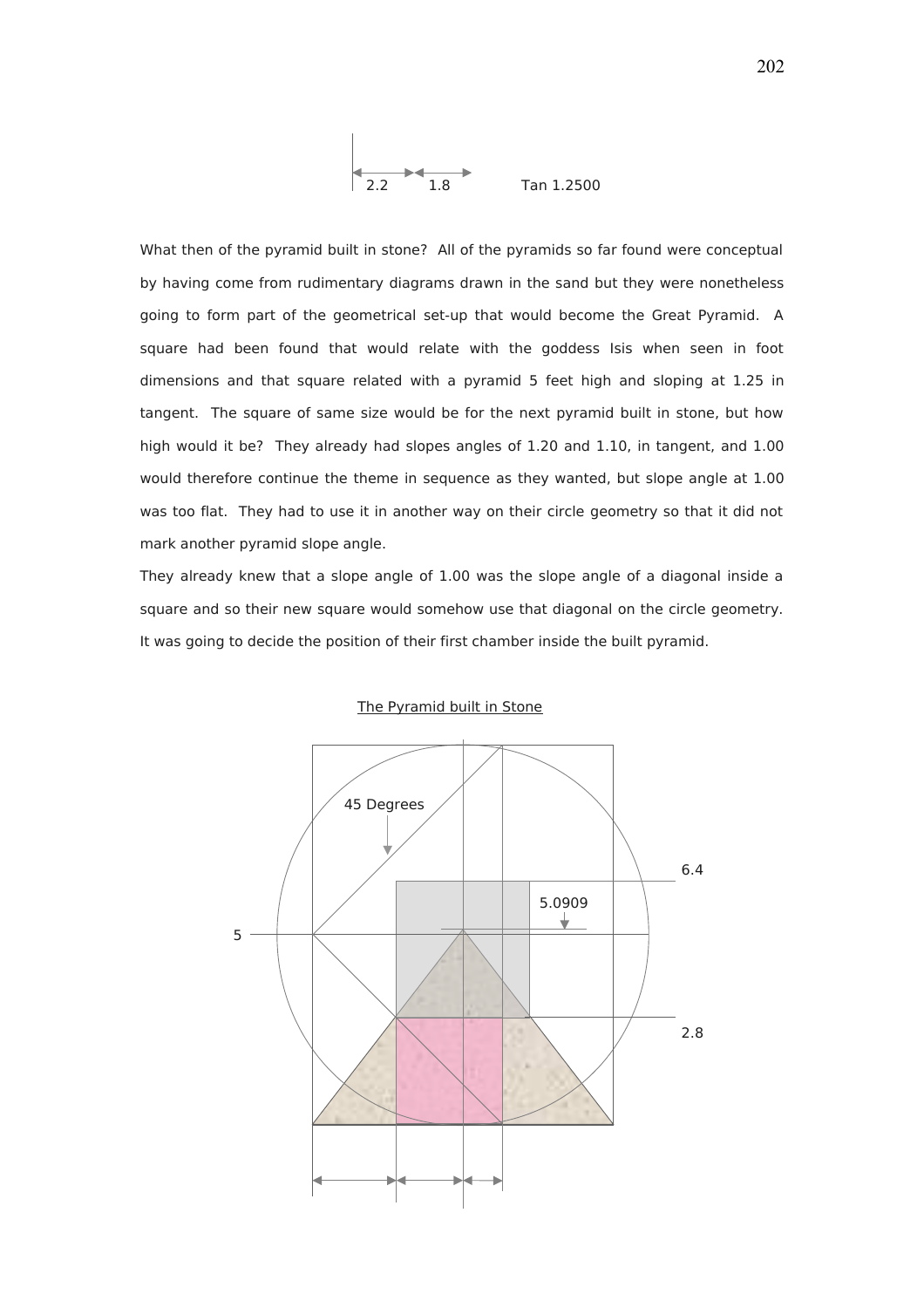#### 2.2 1.8 1 Tan 1.2727

Their diagonal on the square began at the half height on their 10-foot rectangle at 5 feet high and since it had to extend by another 5 feet horizontally it would necessarily pass beyond rectangle centre at base by 1 foot. That meant that for their next pyramid they had a square whose base would be  $1.8 + 1 = 2.8$  feet long and 2.8 feet high. The base remainder on the pyramid half base would then be  $4 - 2.8 = 2.2$  feet, and so the angle of slope for their missing pyramid would be 2.8 / 2.2 = **1.2727**. They now had their fourth pyramid and it was  $4 \times 1.2727 = 5.0909$  feet high for the pyramid to be built in stone. That was it! That was how the ancients had found the pyramid height at 5.0909 feet and at 0.0909 feet above the half height of the rectangle coming from the circle in 110 layers on 10 feet, or 55 layers on 5 feet, and where half of 55 was 27.5, and more importantly, where 2.75 feet was the level on the first square. That was when the planners realised that a pyramid with base angles Tan 1.2727 was going to be the pyramid that they would actually build.

They now had to decide what size it would be. Once they knew the base angle in the tangent of 1.2727 they could choose any size but they had opted for a pyramids 275 feet and 280 feet high and it is very clear to see why. They had taken these dimensions from the levels of the squares whose sides were 2.75 feet, and 2.8 feet, and then multiplied them by 100. In other words, the stone pyramid, otherwise known as the Great Pyramid, had come directly from the ancient circle geometry and from the pyramid squares. Once they knew that the height would be 280 feet, they also knew that the half base would be 280 / Tan  $1.2727 = 220$  feet, making the full base 440 feet. Having decided what the half base was to be it was an easy matter to find the equivalent heights of the two remaining pyramids. The next pyramid would be 220  $\times$  1.20 = 264 feet high, and the last would be  $220 \times 1.10 = 242$  feet high. Now they could plan the Great Pyramid section in more detail. Somewhere along the way they changed the unit dimensions from feet to cubits. Perhaps they had thought that their stone pyramid 280 feet high was still too small and since they did not want to change the numbers they changed the units. The new unit would be larger and they found it on the square of the pyramid height. They wanted the square of the pyramid height, minus the height x 10, divided by the base, to be 100 times greater than the number of feet per cubit.

203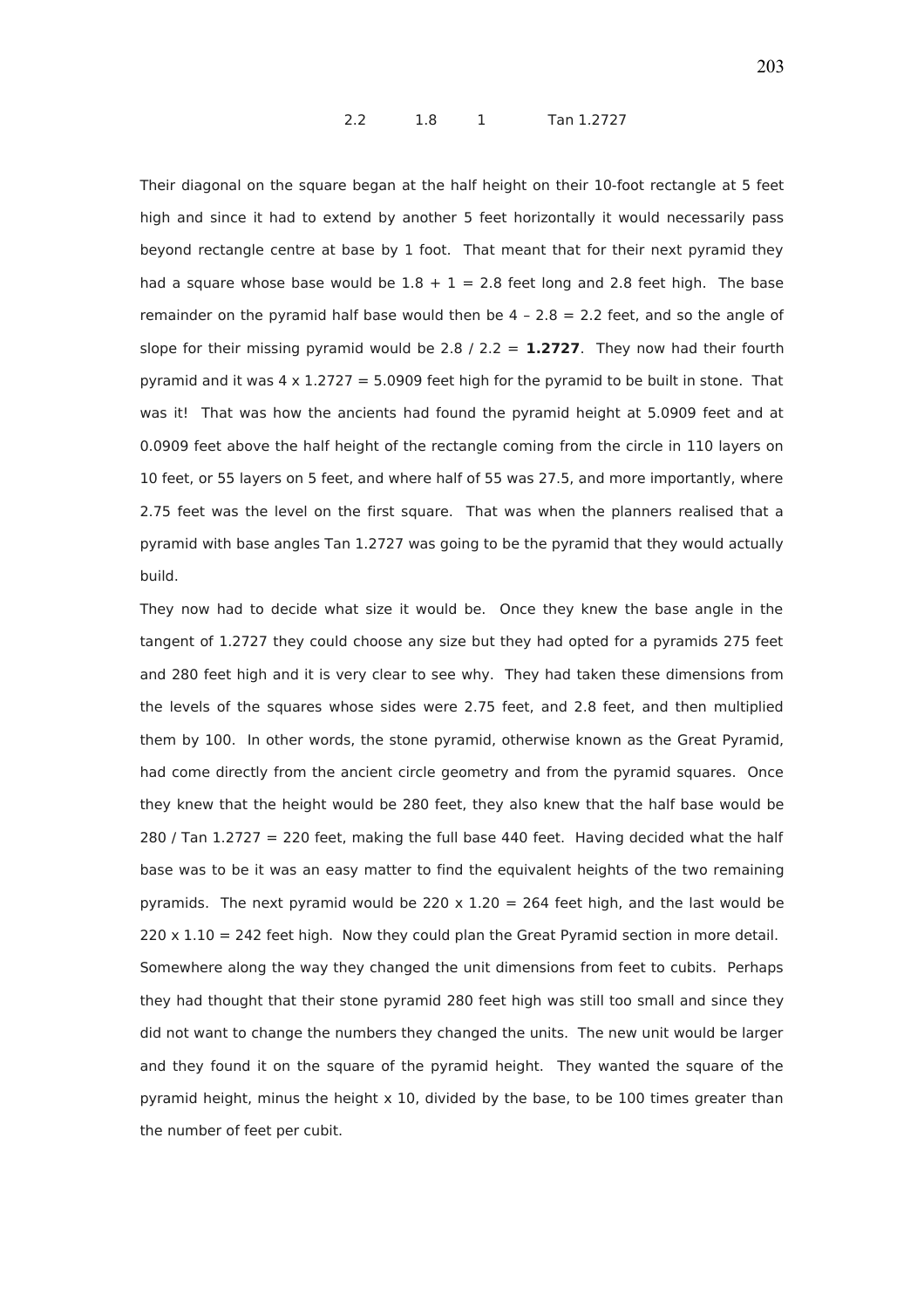#### $(280 \times 280) - 2800 / 440 = 171.8181$  cubits

It was all very ingenious. That meant of course that the cubit would equal 1.71818 recurring feet and carry with it the number 1818 recurring, which was Isis once more and with 7 seen with Set. There would then be  $440 \times 1.7181 = 756$  feet on the built pyramid base, and that was within inches of the lengths found on the original pyramid corner stones in 1925.

Then they decided that the diagonal on the square would be directed into the northern sky on the Giza Plateau and the star Orion named after Osiris, their god, and since they also knew that the star Sirius was dedicated to Isis and would follow Orion, it was all perfectly logical and the basis for the detailed geometry that was to follow.

Now they had to decide where they were to place their upper chamber. In order to locate this the diagonal on the upper south shaft was built 99 cubits long and if it was also going to pass out of the pyramid at the level of the original 2.8 feet as taken from the circle geometry (for a pyramid 5.0909 feet high) it would occur at  $2.8 \times 280$  / 5.0909 = 154 cubits above base. The existing stones on the existing exit point at the pyramid are already at around 154 cubits above base as found by the survey of 1965. There is little doubt that this is correct and that would have put the exit point at 280 - 154 / Tan  $1.2727=$ 99 cubits south of pyramid centre. Since the shaft was also 99 cubits long it was also the diagonal of a square of sides 70 cubits, and the perimeter would be 280 cubits, the pyramid height. The reason why they had chosen a shaft 99 cubits long was obvious. But 154 – 70 = 84 cubits, and that was the level on the entrance corridor ceiling and the upper surfaces of the shaft where it changes direction from inclined to the horizontal, as found by survey. The level on the entrance ceiling would then be 2 cubits above the chamber floor, making the chamber floor 82 cubits above pyramid base and the entrance was 2 cubits wide. The entrance was nominally square on section.



204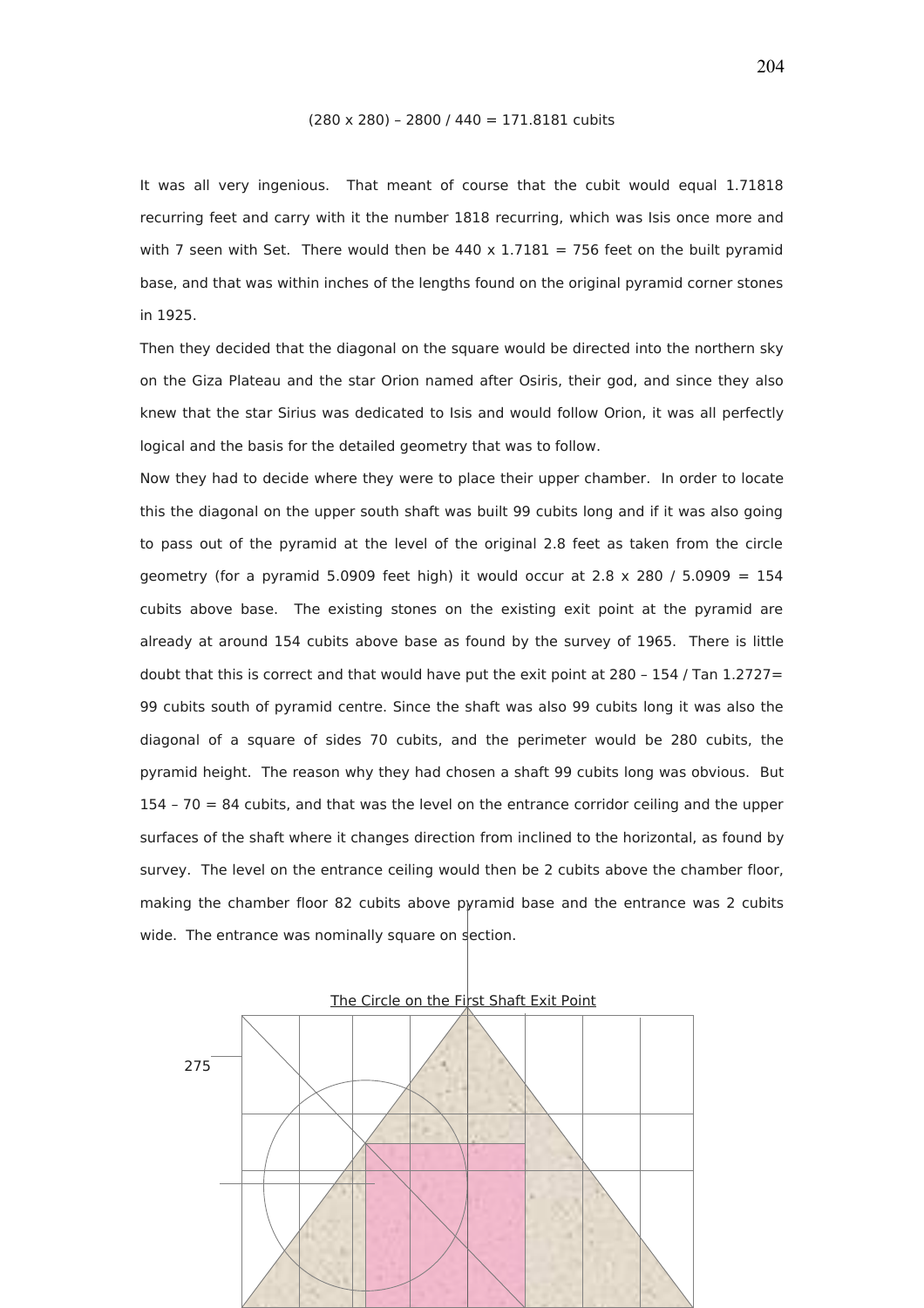

The line of the upper south shaft forming the diagonal of a square of sides 154 cubits had therefore decided the level of the King's Chamber and that would explain why it was built some distance south of pyramid centre. There would be much more of this kind of logic to follow relating with the remaining three shafts. The reason why the two lower pyramids were based on squares of sides 4 feet was now clear because that was also the eventual half base at 220 cubits. That would comply with the next half heights of 132 cubits above base for the south lower shaft, and 121 cubits above base for the north lower shaft, both converging on pyramid centre at 44 cubits above base. The ancients had decided that the two lower shafts would converge on pyramid centre and on a second lower chamber at a level of 44 cubits above base, also as found by survey, and both would carry a common square of sides 220 cubits. The inclinations would therefore represent the religious entities Isis, and Set, and they would achieve this by using their ancient numbers of identity within the values of the slope angles. That too was intrigueuing. There were four pyramids to the Great Pyramid.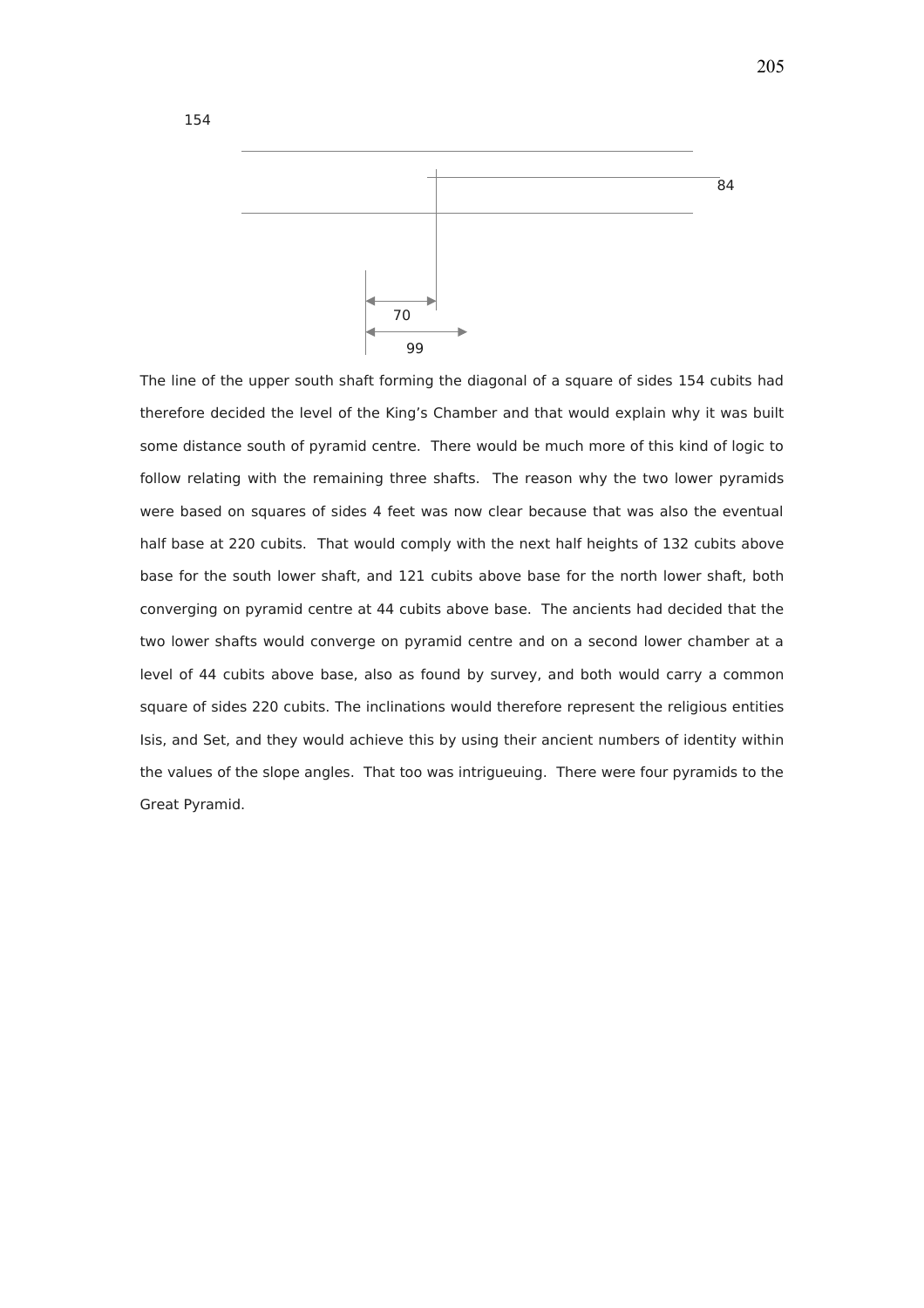# **CONCLUSION**

The Great Pyramid was mathematical. That is the absolutely undeniable statement coming from the multitude of numbers, integrating perfectly with one another, that clearly make up the geometry of the pyramid. If the monument was ever intended as a tomb then that was secondary. In fact it seems evermore unlikely that this pyramid was ever a tomb. There was no evidence. The only evidence there is comes from the pharaoh's causeway and the boat pit that is located outside the pyramid and bearing the name of Knufu. That is simply to say that the pharaoh had built something close to the pyramid, never that he had built it as well. The chances are therefore that the Great Pyramid was adopted, it already existed, the dating was wrong, and the true dating remains unknown. It is perfectly possible that it had pre-dated all of the pyramids of Egypt to explain why it was unique, for there is no doubt at all that the mathematics emphatically say that it was.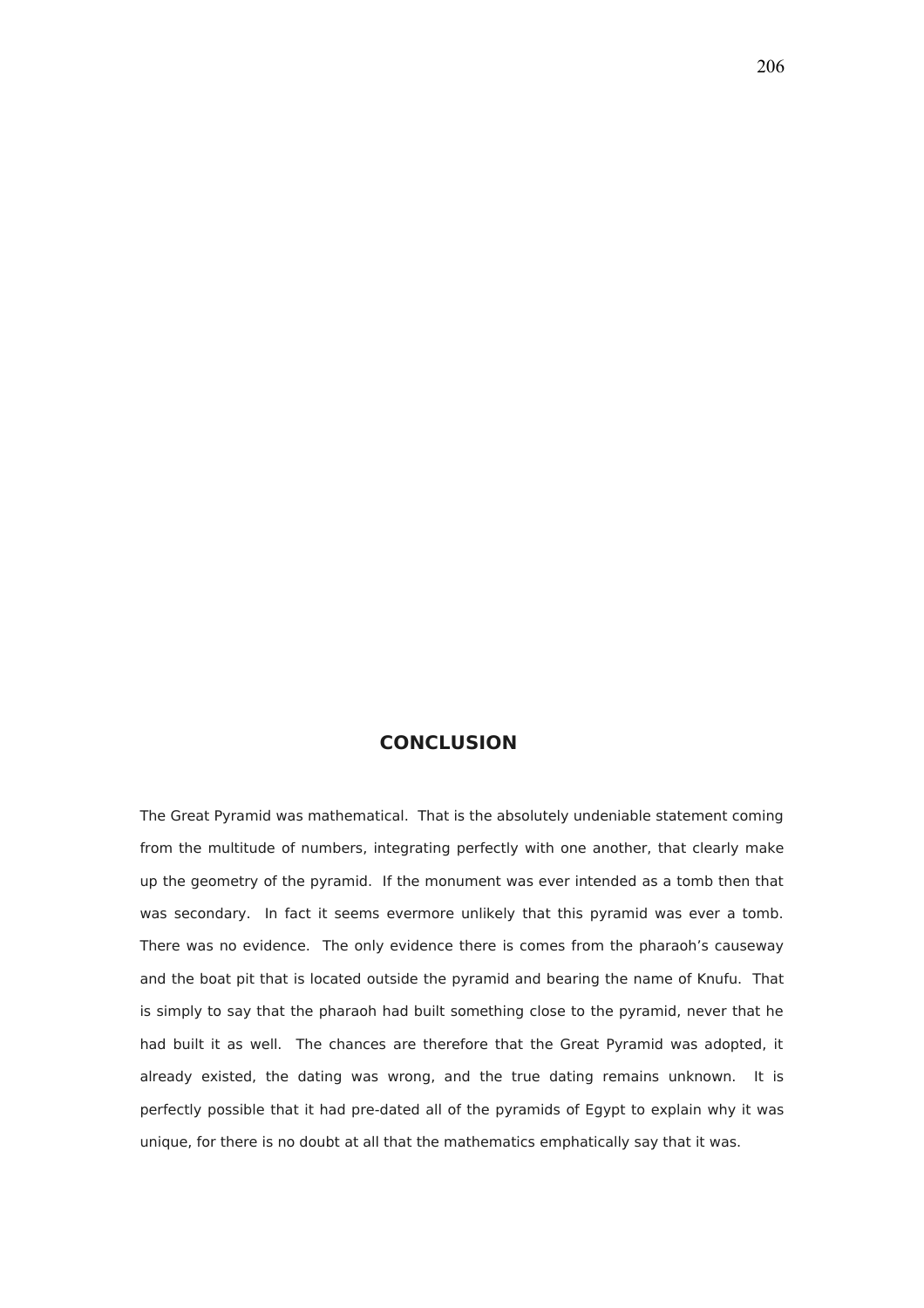Then there was the question of Pi**.** Never let it be forgotten that the value of 3.14165 is at the Great Pyramid and it is to five decimal places. No number such as this could possibly exist there by chance with that kind of accuracy and if it had by some miracle existed there by chance. then the chance itself is beyond comprehension. The value does exist there and it comes from the slope angle Tan 1.2727, and no other. Any pyramid with base angles of Tan 1.2727 will hold the value of Pi and this pyramid was once 280 cubits high and 440 cubits on its base.

We know this is true because it is confirmed on the stone that remains. It was confirmed on the four corner stones, on the corridor ceilings, on the corridor angles, on the Great Step, on the Queen's Chamber dimensions, on the recess, on the King's Chamber dimensions, on the uneven floor, on the five voids above, on the two upper shaft exit points, and finally on the existing stones at the summit.

The Great Pyramid was planned in advance and with very great care and detail but that carries with it a number of important and disturbing implications.

The first is that if the pharaoh Knufu had supposedly built the pyramid according to current orthodoxy, he must have been a mathematician with extraordinary abilities and with highly advanced knowledge. He was in possession of constructional skills that he had no historical right to possess if he had indeed planned the pyramid at all. He must have been familiar with the four figure tables of sines, cosines, and tangents, first made known by Rhaticus and Napier in the  $16<sup>th</sup>$  century, and he had learned how to use them by adopting the principles of trigonometry first used in  $17<sup>th</sup>$  century Europe for geographical survey operations, and even then only by a very few scientists and engineers. So, not only had he been able to use the trigonometrical tables but he had also been able to devise the enormously clever pattern of pyramids, triangles, squares, rectangles, distances, angles, and numbers, in cubits, using tangents, that had made up the whole incredible structure. It is totally beyond comprehension that an ancient pharaoh had been busying himself with computers and slide rules at a time when Stonehenge was being built in England. The idea

is ludicrous and there lies the problem.

August 2002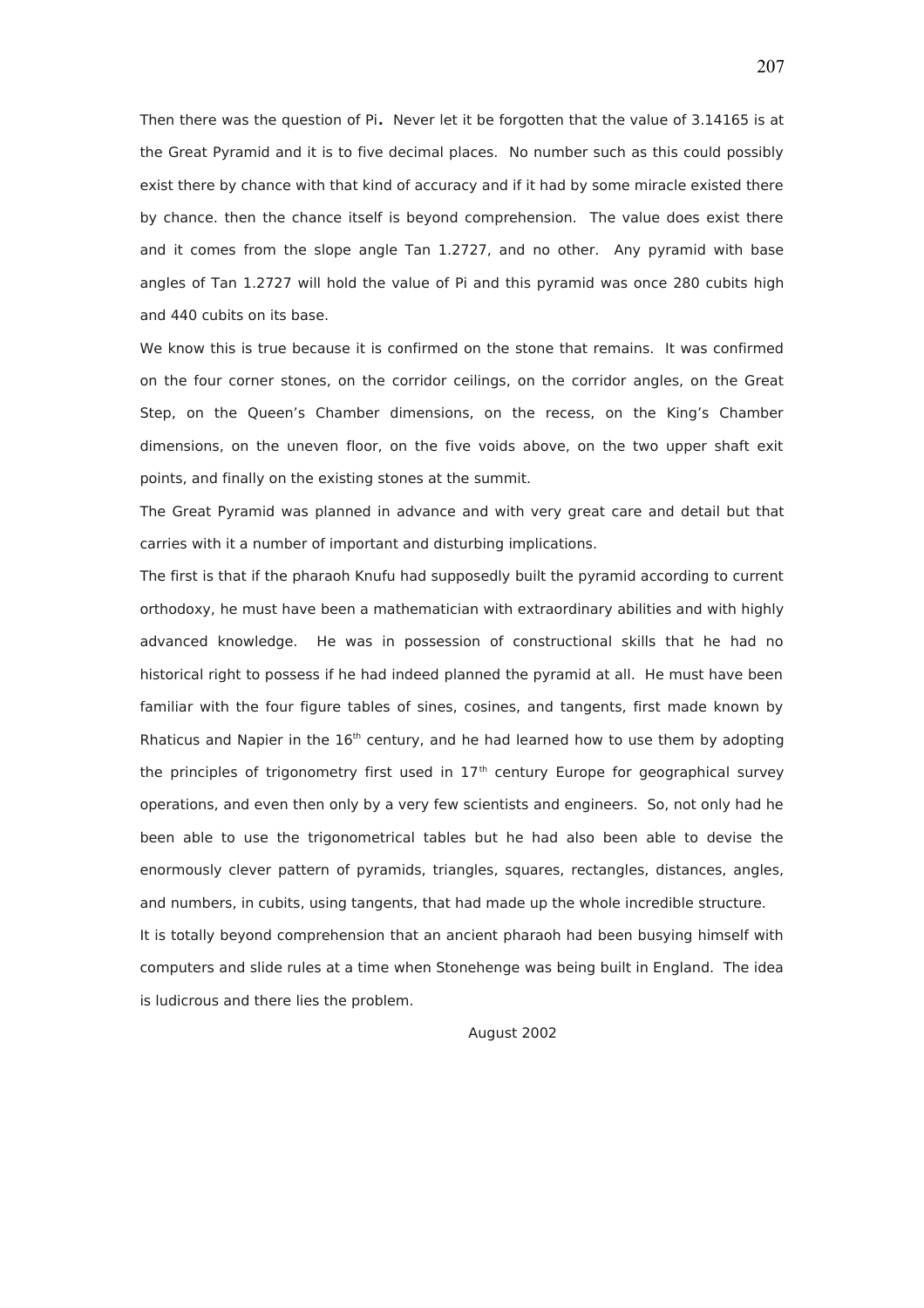# **SUMMARY OF DATA**

# The Unit Cubit

The Great Pyramid was designed and built in Egyptian Cubits where 1 cubit was equal to 1.718181 recurring feet if the original pyramid based on a true square. The King's Chamber floor was built in whole number cubits and it acts as a standard measure for the cubit.

# The Geometrical Tangent

Without the use of tangents it would be quite impossible to know anything about the secret geometry of the Great Pyramid. The tangents give angles in mathematical certainty and in number form to enable distances to be found on a right-angled triangle. The base angles for the Great Pyramid were in the tangent 1.2727 recurring.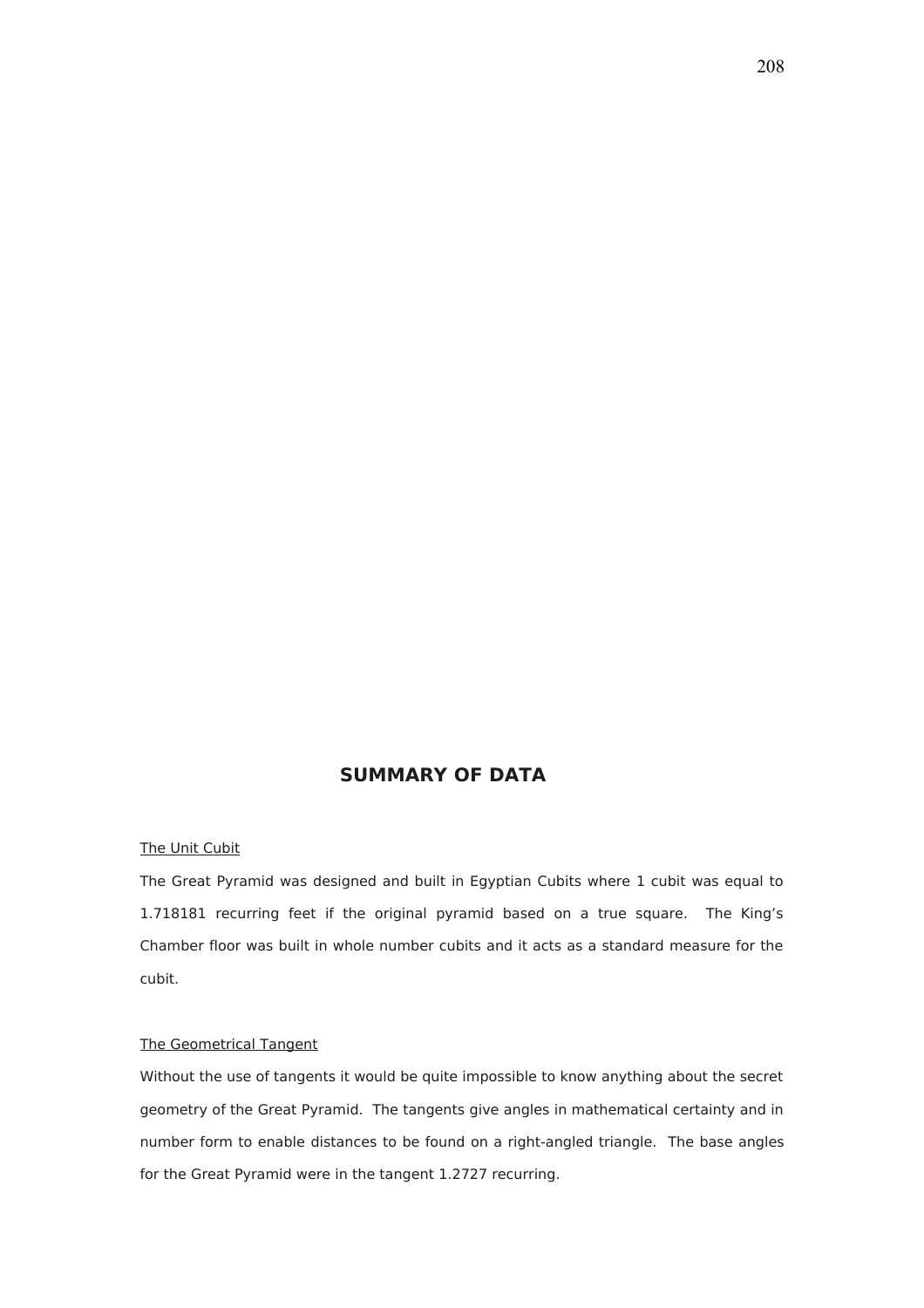#### The Squares and Triangles

The Great Pyramid was designed and conceived on the basis of the geometrical relationship between the pyramid isosceles triangle and the pyramid square attached to it by its corners and on the slopes of the triangle. Everything evolved from these basic principles.

# The Four Shafts

The chamber shafts were geometrical lines of construction when seen in section through the corridor systems east to west, and also from a distance. They were the diagonal of a square and two rectangles integrated inside a square grid of sides 55 cubits, 440 cubits long.

#### The Shaft Exit Points

The slope angles of the diagonals were also the shafts and the levels where upper surfaces had passed out of the pyramid slopes were the exit points and they were critical.

## THE EXISTING GREAT PYRAMID

Height = Approximately 262 cubits Base = Approximately 420 cubits Base angles = Unknown

THE ORIGINAL GREAT PYRAMID  $Height = 280$  cubits  $Base = 440$  cubits Built height = 264 cubits truncated Tip pyramid height =  $11 + 5 = 16$  cubits Slope angle  $=$  Tan 1.2727 recurring Slope angle = 51 degrees 50 minutes 30seconds

# THE FIRST INVISIBLE PYRAMID

Height  $= 275$  cubits

Built height = 264 cubits truncated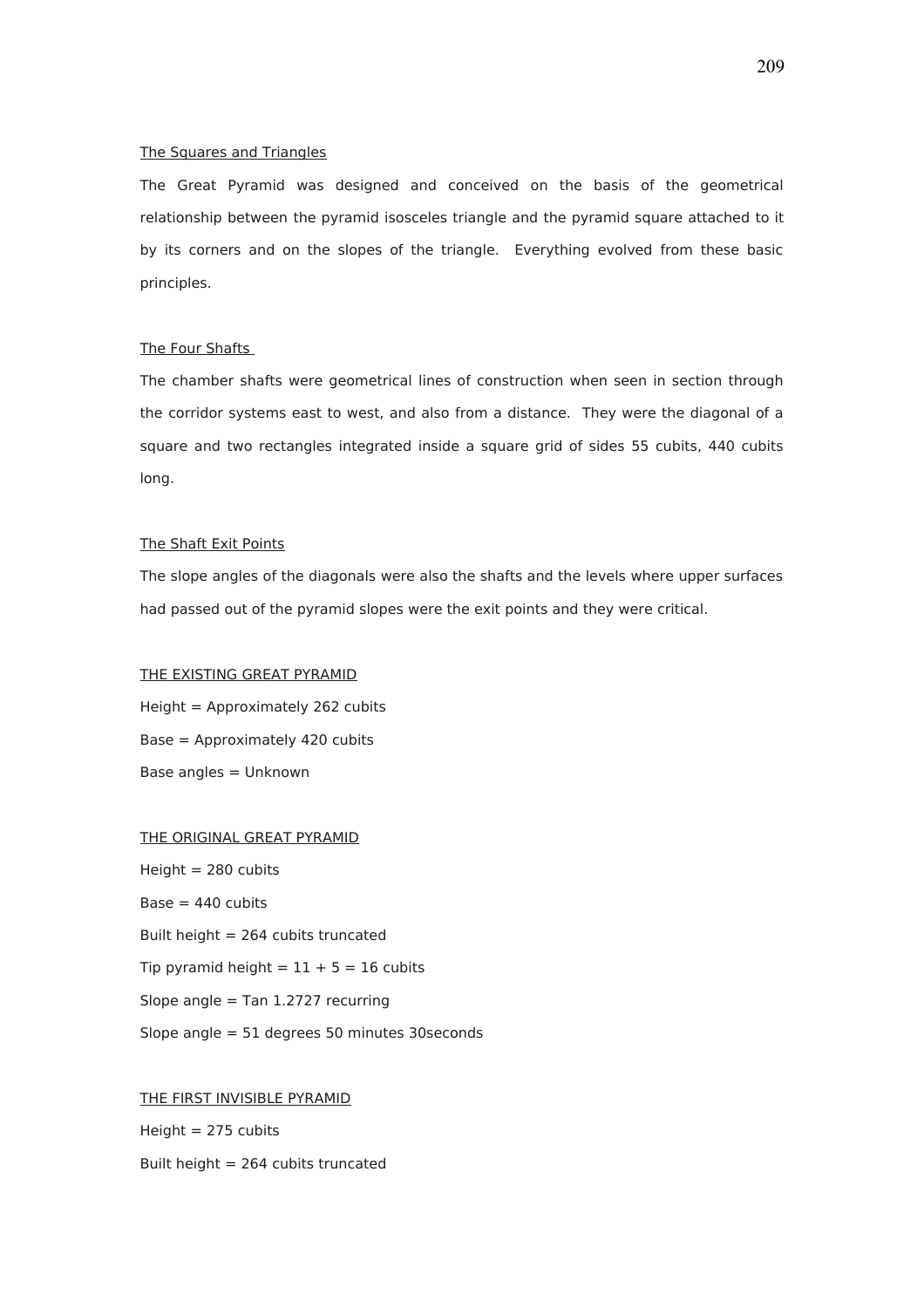$Base = 440$  cubits Slope angle  $=$  Tan 1.2500 Slope angle = 51 degrees 19 minutes 30 seconds Tip pyramid height =  $11 + 5 = 16$  cubits

# THE SECOND INVISIBLE PYRAMID

Height  $= 264$  cubits Built height = 264 cubits  $Base = 440$  cubits Slope angle  $=$  Tan 1.2000 Slope angle = 50 degrees 20 minutes 22.5 seconds

# THE THIRD INVISIBLE PYRAMID

 $Height = 242$  cubits  $Base = 440$  cubits Slope angle  $=$  Tan 1.1000 Slope angle  $= 47$  degrees 45 minutes

# THE SOUTH SHAFT, KING'S CHAMBER

Associated pyramid height  $= 280$  cubits Associated pyramid base angles = Tan  $1.2727$ Shaft exit point above base  $= 154$  cubits Slope on shaft  $=$  Tan 1.0000 Slope on Shaft  $= 45$  degrees

# THE NORTH SHAFT, KING'S CHAMBER

Associated pyramid height  $= 275$  cubits Associated pyramid base angles  $=$  Tan 1.2500 Slope angle = 51 degrees 19 minutes 22.5 seconds. Shaft exit point above base  $= 151.25$  cubits. Shaft slope angle = Unknown.

### THE SOUTH SHAFT, QUEEN'S CHAMBER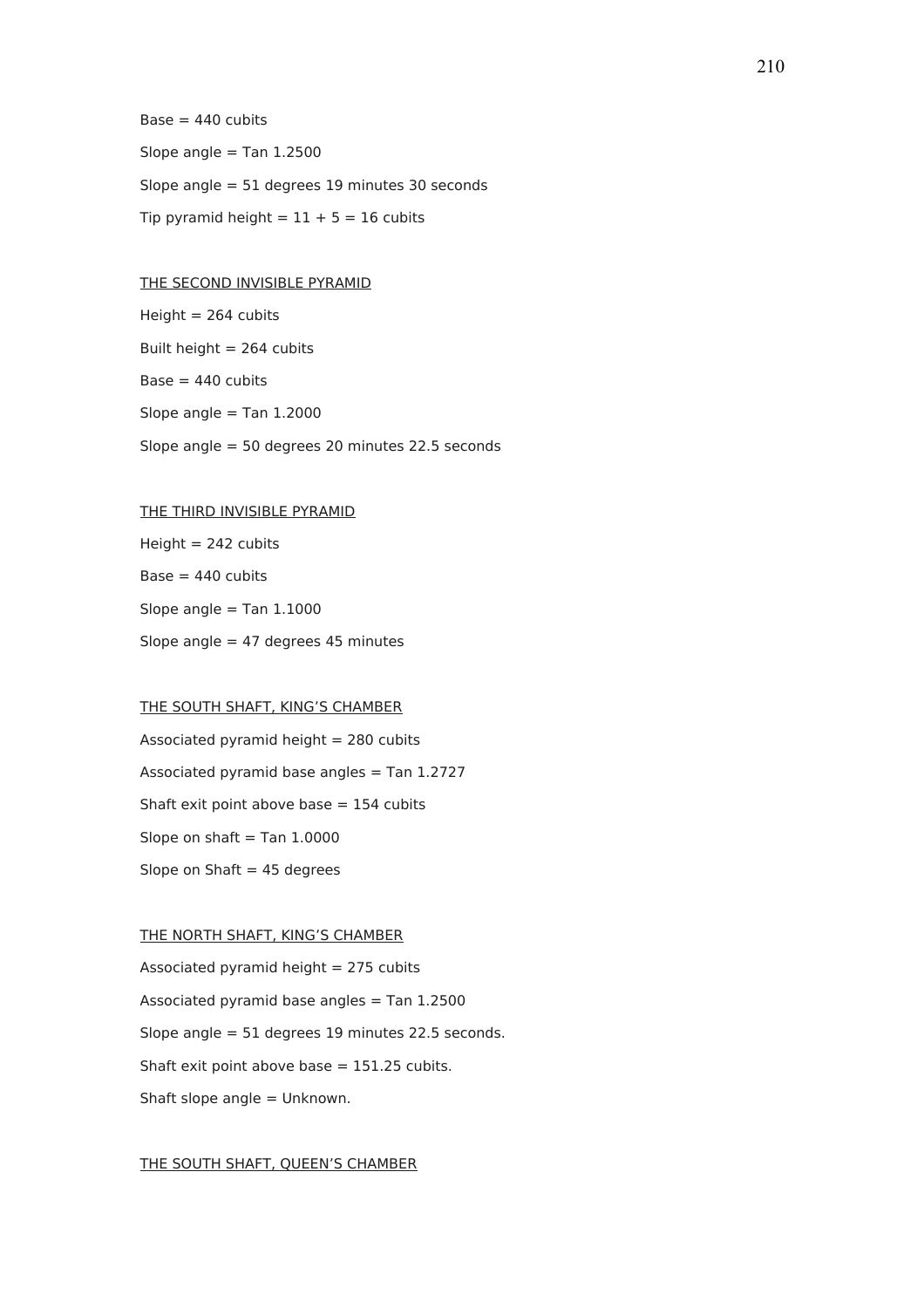Associated pyramid height  $= 264$  cubits Associated pyramid base angles = Tan 1.2000. Associated base angles = 50 degrees 70 minutes 00 seconds Slope on Diagonal exit level  $= 132$  cubits. Slope on Shaft exit level  $= 127.6$  cubits Slope on Diagonal slope angle = Tan 0.8000. Slope on Shaft slope angle = Tan 0.8000 Shaft slope angle = 38 degrees 39 minutes 36 seconds Optimum Square sides = 165 cubits. Level of lower datum  $=$  44 cubits above base Base Triangle height  $= 0.7333$  cubits. Base Triangle length  $= 0.9166$  cubits. Height of Double Square = 36.6666 cubits

# THE NORTH SHAFT, QUEEN'S CHAMBER

Associated pyramid height  $= 242$  cubits. Associated pyramid base angles  $=$  Tan 1.1000 Common shaft exit point  $= 121$  cubits converge. Slope on Shaft angle  $=$  Tan 0.7363. First Slope on Diagonal angle = Tan 0.7000. Second Slope on Diagonal angle = Tan 0.7333

#### THE KING'S CHAMBER

Length  $= 20$  cubits exactly. Width  $= 10$  cubits exactly. Height  $= 11$  cubits on 82.5 cubits level Volume = 2200 cubic cubits Entrance width  $= 2$  cubits exactly Lowest level on the floor  $= 82.00$  cubits Highest level on the floor  $= 82.16$  cubits Level on ceiling  $= 93.20$  cubits Design level on the ceiling  $= 93.50$  cubits Datum on shafts  $= 84$  cubits above base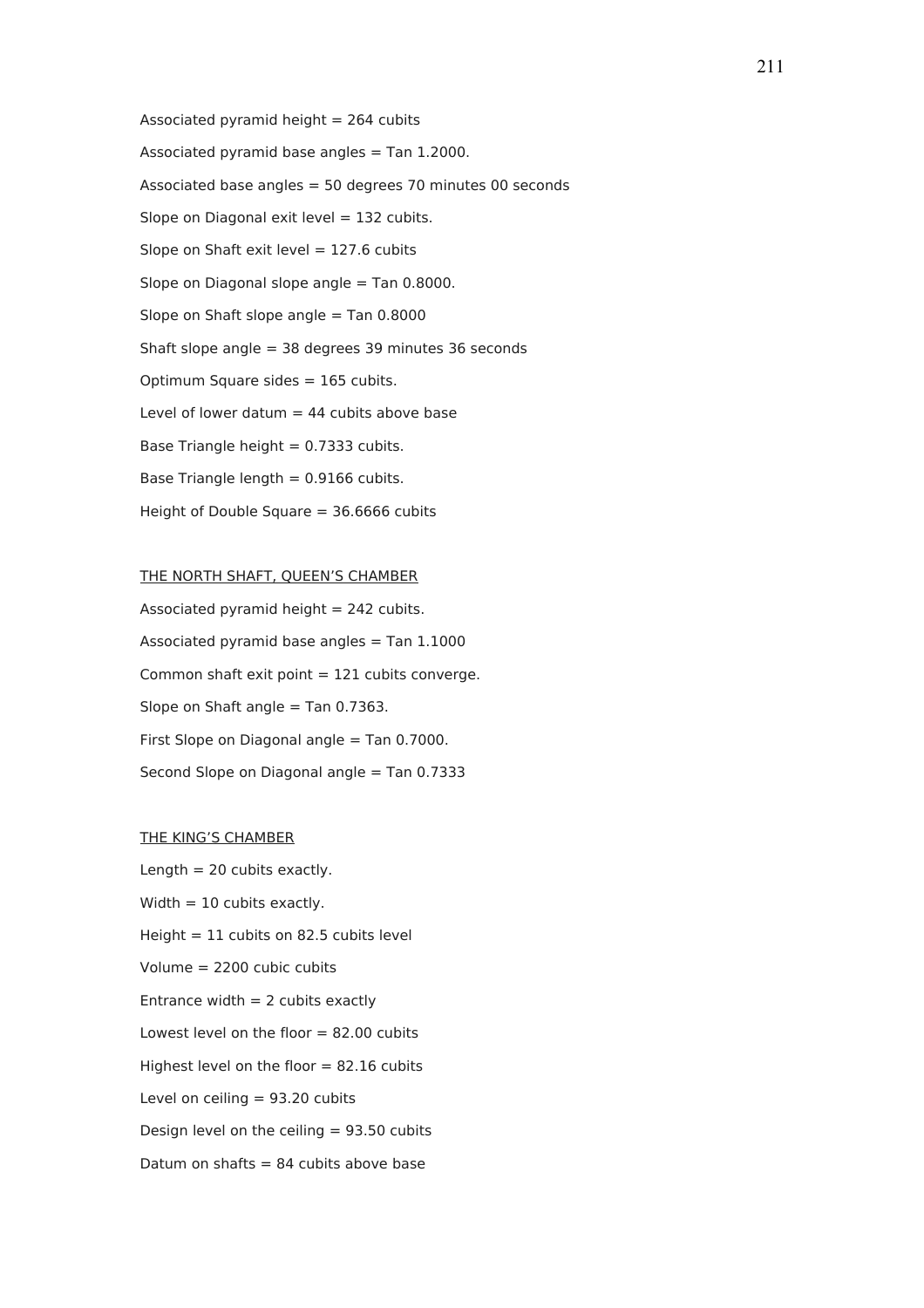Datum on floor  $= 82.5$  cubits Centre shafts to east wall  $= 4.70$  cubits. East shaft sides to east wall  $= 4.50$  cubits.

# THE QUEEN'S CHAMBER

Length  $= 11$  cubits Width  $= 10$  cubits Original height  $= 8.25$  cubits Original volume of chamber = 907.5 cubic cubits. Original height to ridge  $= 11.75$  cubits Volume on pitched roof = 192.5 cubic cubits. Total volume of chamber  $= 1100$  cubic cubits. Original level on chamber floor  $= 41.25$  cubits Existing level on the chamber floor  $=$  40.46 cubits Original level on top of walls  $= 49.5$  cubits Existing level on top of walls  $= 49.42$  cubits Original level to top of ridge  $= 53$  cubits Existing level to top of ridge  $= 52.42$  cubits Datum on shafts and corridor ceiling  $= 44$  cubits Original level on corridor floor = 42 cubits Existing level on the corridor floor  $= 41.45$  cubits Original corridor height  $= 2$  cubits Existing corridor width  $= 2$  cubits Step down to pyramid centre  $= 16$  cubits. Two Queen's Chambers = One King's Chamber.

# ASCENDING CORRIDOR

Slope angle = 26 degrees 2 minutes Petrie Slope angle = 26 degrees 18 minutes Edgar Corridor width  $= 2$  cubits Corridor height = Varies due to uneven floor Level on Great Step= 82 cubits Height of intersection above base  $= 10$  cubits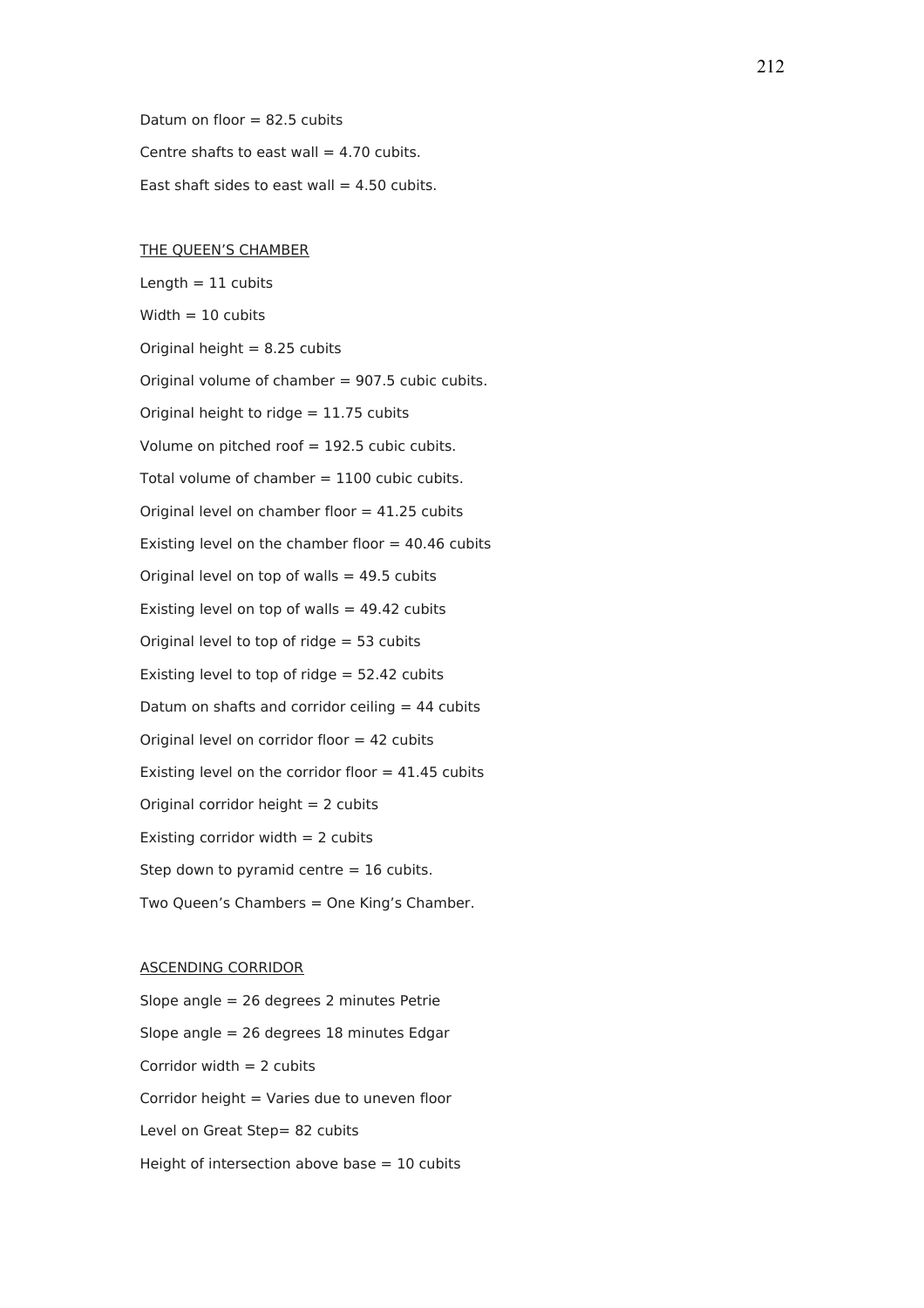# DESCENDING CORRIDOR

Slope angle = 26 degrees 31 minutes 23seconds Petrie

Slope angle = 26 degrees 18 minutes 10 seconds Edgar

Height on slope = 2.29 cubits

|                                        | Height on horizontal $= 2$ cubits                |                                                                                             |                 |                 |                 |                                           |              |                |                |                |                |                |              |          |          |
|----------------------------------------|--------------------------------------------------|---------------------------------------------------------------------------------------------|-----------------|-----------------|-----------------|-------------------------------------------|--------------|----------------|----------------|----------------|----------------|----------------|--------------|----------|----------|
|                                        | Corridor width $= 2$ cubits                      |                                                                                             |                 |                 |                 |                                           |              |                |                |                |                |                |              |          |          |
| Lintel on exit level $=$ 34.42 cubits. |                                                  |                                                                                             |                 |                 |                 |                                           |              |                |                |                |                |                |              |          |          |
|                                        |                                                  |                                                                                             |                 |                 |                 |                                           |              |                |                |                |                |                |              |          |          |
|                                        | Intersection to entrance on floor = 53.98 cubits |                                                                                             |                 |                 |                 |                                           |              |                |                |                |                |                |              |          |          |
|                                        |                                                  |                                                                                             |                 |                 |                 |                                           |              |                |                |                |                |                |              |          |          |
|                                        |                                                  |                                                                                             |                 |                 |                 |                                           |              |                |                |                |                |                |              |          |          |
|                                        |                                                  |                                                                                             |                 |                 |                 |                                           |              |                |                |                |                |                |              |          |          |
|                                        |                                                  |                                                                                             |                 |                 |                 |                                           |              |                |                |                |                |                |              |          |          |
|                                        |                                                  |                                                                                             |                 |                 |                 |                                           |              |                |                |                |                |                |              |          |          |
|                                        |                                                  |                                                                                             |                 |                 |                 |                                           |              |                |                |                |                |                |              |          |          |
|                                        |                                                  |                                                                                             |                 |                 |                 |                                           |              |                |                |                |                |                |              |          |          |
|                                        |                                                  |                                                                                             |                 |                 |                 |                                           |              |                |                |                |                |                |              |          |          |
|                                        |                                                  |                                                                                             |                 |                 |                 |                                           |              |                |                |                |                |                |              |          |          |
|                                        |                                                  |                                                                                             |                 |                 |                 |                                           |              |                |                |                |                |                |              |          |          |
|                                        |                                                  |                                                                                             |                 |                 |                 |                                           |              |                |                |                |                |                |              |          |          |
|                                        |                                                  |                                                                                             |                 |                 |                 |                                           |              |                |                |                |                |                |              |          |          |
|                                        |                                                  |                                                                                             |                 |                 |                 |                                           |              |                |                |                |                |                |              |          |          |
|                                        |                                                  |                                                                                             |                 |                 |                 |                                           |              |                |                |                |                |                |              |          |          |
|                                        |                                                  |                                                                                             |                 |                 |                 | Natural Tangents from 0 $-$ 45 degrees    |              |                |                |                |                |                |              |          |          |
|                                        |                                                  |                                                                                             |                 |                 |                 |                                           |              |                |                |                |                |                |              |          |          |
|                                        | 0 <sup>′</sup>                                   | 10 <sup>′</sup>                                                                             | 20 <sup>′</sup> | 30 <sup>′</sup> | 40 <sup>′</sup> | 50 <sup>′</sup>                           |              |                |                |                |                |                |              |          |          |
| $\overline{\phantom{a}}$               |                                                  |                                                                                             |                 |                 |                 |                                           |              |                |                |                |                | Differences    |              |          |          |
|                                        |                                                  |                                                                                             |                 |                 |                 |                                           | $1^{\prime}$ | 2 <sup>′</sup> | 3 <sup>′</sup> | 4 <sup>′</sup> | 5 <sup>′</sup> | 6 <sup>′</sup> | $7^{\prime}$ | 8'       | 9        |
| $0^{\circ}$                            |                                                  |                                                                                             |                 |                 |                 | 0.0000 0.0029 0.0058 0.0087 0.0116 0.0145 |              | 3              | 6              | 9              | 12 15          |                | 17           | 20       | 23       |
| 26                                     |                                                  |                                                                                             |                 |                 |                 |                                           |              |                |                |                |                |                |              |          |          |
| $\mathbf{1}$<br>2                      |                                                  | 0.0175 0.0204 0.0233 0.0262 0.0291 0.0320                                                   |                 |                 |                 |                                           | 3<br>3       | 6<br>6         | 9<br>9         | 12<br>12       | 15<br>15       | 17<br>18       | 20<br>20     | 23<br>23 | 26       |
| 3                                      |                                                  | 0.0349  0.0378  0.0407  0.0437  0.0466  0.0435<br>0.0524 0.0563 0.0582 0.0612 0.0641 0.0670 |                 |                 |                 |                                           | 3            | 6              | 9              | 12             | 15             | 18             | 20           | 23       | 26<br>26 |
| 4                                      |                                                  | 0.0699 0.0729 0.0758 0.0787 0.0816 0.0846                                                   |                 |                 |                 |                                           | 3            | 6              | 9              | 12             | 15             | 18             | 21           | 23       | 26       |
| 5                                      |                                                  | 0.0875 0.0904 0.0934 0.0963 0.0992 0.1022                                                   |                 |                 |                 |                                           | 3            | 6              | 9              | 12             | 15             | 18             | 21           | 24       | 26       |
| 6                                      |                                                  | 0.1051  0.1080  0.1110  0.1139  0.1169  0.1198                                              |                 |                 |                 |                                           | 3            | 6              | 9              | 12             | 15             | 18             | 21           | 24       | 27       |
| 7                                      |                                                  | 0.1228  0.1257  0.1287  0.1317  0.1346  0.1376                                              |                 |                 |                 |                                           | 3            | 6              | 9              | 12             | 15             | 18             | 21           | 24       | 27       |
| 8                                      |                                                  | 0.1405  0.1435  0.1465  0.1495  0.1524  0.1554                                              |                 |                 |                 |                                           | 3            | 6              | 9              | 12             | 15             | 18             | 21           | 24       | 27       |
| 9                                      |                                                  | 0.1584  0.1614  0.1644  0.1673  0.1703  0.1733                                              |                 |                 |                 |                                           | 3            | 6              | 9              | 12             | 15             | 18             | 21           | 24       | 27       |
| 10                                     |                                                  | 0.1763 0.1793 0.1823 0.1853 0.1883 0.1914                                                   |                 |                 |                 |                                           | 3            | 6              | 9              | 12             | 15             | 18             | 21           | 24       | 27       |
|                                        |                                                  |                                                                                             |                 |                 |                 |                                           |              |                |                |                |                |                |              |          |          |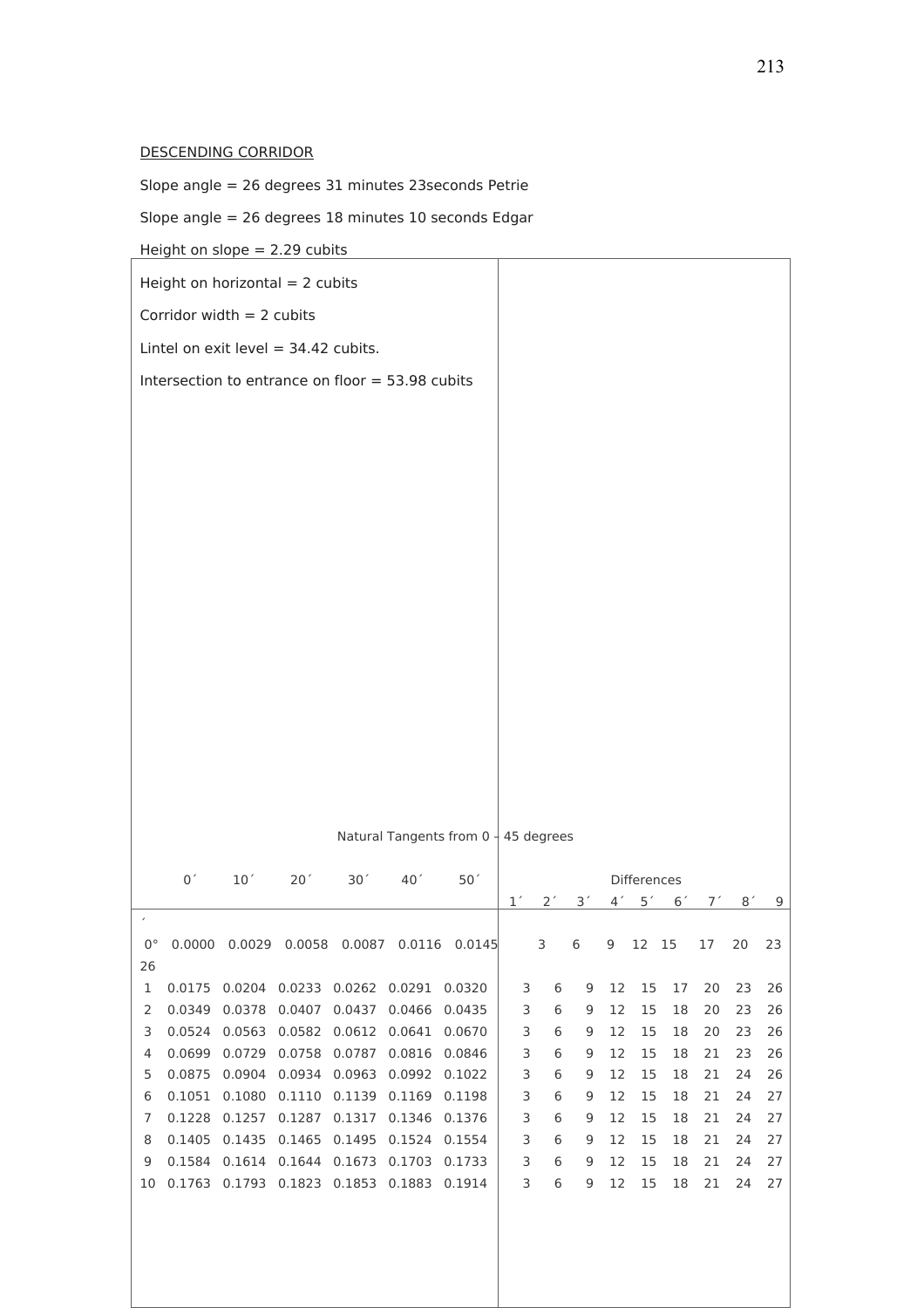| 11 |                                               |                 |                 | 0.1944  0.1974  0.2004  0.2035  0.2065  0.2095 |                                       |                 | 3               | 6              | 9                 | 12             | 15             | 18             | 21 | 24             | 27 |
|----|-----------------------------------------------|-----------------|-----------------|------------------------------------------------|---------------------------------------|-----------------|-----------------|----------------|-------------------|----------------|----------------|----------------|----|----------------|----|
| 12 |                                               |                 |                 | 0.2126  0.2156  0.2186  0.2217  0.2247  0.2278 |                                       |                 | 3               | 6              | 9                 | 12             | 15             | 18             | 21 | 24             | 27 |
| 13 |                                               |                 |                 | 0.2309  0.2339  0.2370  0.2401  0.2432  0.2462 |                                       |                 | 3               | 6              | 9                 | 12             | 15             | 18             | 21 | 25             | 28 |
| 14 |                                               |                 |                 | 0.2493  0.2524  0.2555  0.2586  0.2617  0.2648 |                                       |                 | 3               | 6              | 9                 | 12             | 16             | 19             | 22 | 25             | 28 |
| 15 |                                               |                 |                 | 0.2679  0.2711  0.2742  0.2773  0.2805         |                                       | 0.2836          | 3               | 6              | 9                 | 13             | 16             | 19             | 22 | 25             | 28 |
| 16 | 0.2867                                        | 0.2899          |                 | 0.2931 0.2962 0.2994                           |                                       | 0.3026          | 3               | 6              | 9                 | 13             | 16             | 19             | 22 | 25             | 28 |
| 17 | 0.3057                                        |                 |                 | 0.3089  0.3121  0.3153  0.3185                 |                                       | 0.3217          | 3               | 6              | 10                | 13             | 16             | 19             | 22 | 26             | 29 |
| 18 | 0.3249                                        | 0.3281          |                 | 0.3314 0.3346 0.3378                           |                                       | 0.3411          | 3               | 6              | 10                | 13             | 16             | 19             | 23 | 26             | 29 |
| 19 | 0.3443                                        |                 |                 | 0.3476  0.3508  0.3541  0.3574  0.3607         |                                       |                 | 3               | 7              | 10                | 13             | 16             | 20             | 23 | 26             | 29 |
| 20 |                                               |                 |                 | 0.3640  0.3673  0.3706  0.3739  0.3772  0.3805 |                                       |                 | 3               | 7              | 10                | 13             | 17             | 20             | 23 | 27             | 30 |
| 21 |                                               |                 |                 | 0.3839  0.3872  0.3906  0.3939  0.3973         |                                       | 0.4006          | 3               | 7              | 10                | 13             | 17             | 20             | 24 | 27             | 30 |
| 22 | 0.4040                                        | 0.4074          |                 | 0.4108  0.4142  0.4176                         |                                       | 0.4210          | 3               | 7              | 10                | 14             | 17             | 20             | 24 | 27             | 31 |
| 23 | 0.4245                                        |                 |                 | 0.4279 0.4314 0.4348 0.4383                    |                                       | 0.4417          | 3               | 7              | 10                | 14             | 17             | 21             | 24 | 28             | 31 |
| 24 | 0.4452                                        |                 |                 | 0.4487  0.4522  0.4557  0.4592  0.4628         |                                       |                 | 4               | 7              | 11                | 14             | 18             | 21             | 25 | 28             | 32 |
| 25 | 0.4663                                        | 0.4699          |                 | 0.4734 0.4770 0.4806                           |                                       | 0.4841          | 4               | $\overline{7}$ | 11                | 14             | 18             | 21             | 25 | 29             | 32 |
| 26 | 0.4877                                        |                 |                 | 0.4913 0.4950 0.4986 0.5022                    |                                       | 0.5059          | 4               | 7              | 11                | 15             | 18             | 22             | 25 | 29             | 33 |
| 27 | 0.5095                                        |                 |                 | 0.5132  0.5169  0.5206  0.5243  0.5280         |                                       |                 | 4               | 7              | 11                | 15             | 18             | 22             | 26 | 30             | 33 |
| 28 | 0.5317                                        | 0.5354          |                 | 0.5392 0.5430 0.5467                           |                                       | 0.5505          | 4               | 8              | 11                | 15             | 19             | 23             | 26 | 30             | 34 |
| 29 | 0.5543                                        | 0.5581          |                 | 0.5610 0.5658 0.5696                           |                                       | 0.5735          | 4               | 8              | 12                | 15             | 19             | 23             | 27 | 31             | 35 |
| 30 |                                               |                 |                 | 0.5774  0.5812  0.5851  0.5890  0.5930  0.5969 |                                       |                 | 4               | 8              | 12                | 16             | 20             | 24             | 27 | 31             | 35 |
| 31 |                                               |                 |                 | 0.6009  0.6048  0.6088  0.6128  0.6168         |                                       | 0.6208          | 4               | 8              | 12                | 16             | 20             | 24             | 28 | 32             | 36 |
| 32 |                                               |                 |                 | 0.6249  0.6289  0.6330  0.6371  0.6412         |                                       | 0.6453          | 4               | 8              | 12                | 16             | 20             | 25             | 29 | 33             | 37 |
| 33 |                                               |                 |                 | 0.6494  0.6536  0.6577  0.6619  0.6661  0.6703 |                                       |                 | 4               | 8              | 13                | 17             | 21             | 25             | 29 | 33             | 38 |
| 34 | 0.6745                                        | 0.6787          | 0.6830          | 0.6873 0.6916                                  |                                       | 0.6959          | 4               | 9              | 13                | 17             | 21             | 26             | 30 | 34             | 39 |
| 35 | 0.7002                                        | 0.7046          | 0.7089          | 0.7133 0.7177                                  |                                       | 0.7221          | 4               | 9              | 13                | 18             | 22             | 26             | 31 | 35             | 40 |
| 36 |                                               |                 |                 | 0.7265  0.7310  0.7355  0.7400  0.7445         |                                       | 0.7490          | 5               | 9              | 14                | 18             | 23             | 27             | 32 | 36             | 41 |
| 37 | 0.7536                                        |                 |                 | 0.7581  0.7627  0.7673  0.7720                 |                                       | 0.7766          | 5               | 9              | 14                | 18             | 23             | 28             | 32 | 37             | 42 |
| 38 | 0.7813                                        | 0.7860          |                 | 0.7907  0.7954  0.8002                         |                                       | 0.8050          | 5               | 10             | 14                | 19             | 24             | 29             | 33 | 38             | 43 |
| 39 |                                               |                 |                 | 0.8098  0.8146  0.8195  0.8243  0.8292  0.8342 |                                       |                 | 5               | 10             | 15                | 20             | 24             | 29             | 34 | 39             | 44 |
| 40 | 0.8391                                        | 0.8441          | 0.8491 0.8541   |                                                | 0.8591                                | 0.8642          | 5               | 10             | 15                | 20             | 25             | 30             | 35 | 40             | 45 |
| 41 | 0.8693                                        | 0.8744          | 0.8796          | 0.8847                                         | 0.8899                                | 0.8952          | 5               | 10             | 16                | 21             | 26             | 31             | 36 | 41             | 47 |
| 42 |                                               |                 |                 | 0.9004 0.9057 0.9110 0.9163 0.9217 0.9271      |                                       |                 | 5               | 11             | 16                | 21             | 27             | 32             | 37 | 43             | 48 |
| 43 |                                               |                 |                 | 0.9325 0.9380 0.9435 0.9490 0.9545 0.9601      |                                       |                 | $6\phantom{1}6$ |                | 11 17 22 28 33 39 |                |                |                |    | 44             | 50 |
| 44 |                                               |                 |                 | 0.9657 0.9713 0.9770 0.9827 0.9884 0.9942      |                                       |                 | 6               | 11             | 17                | 23             | 29             | 34             | 40 | 46             | 51 |
|    |                                               |                 |                 |                                                | Natural Tangents from 45 - 90 degrees |                 |                 |                |                   |                |                |                |    |                |    |
|    | 0 <sup>′</sup>                                | 10 <sup>′</sup> | 20 <sup>′</sup> | 30 <sup>′</sup>                                | 40 <sup>′</sup>                       | 50 <sup>′</sup> |                 |                |                   |                | Differences    |                |    |                |    |
|    |                                               |                 |                 |                                                |                                       |                 | 1'              | $2^{\prime}$   | 3 <sup>′</sup>    | 4 <sup>′</sup> | 5 <sup>′</sup> | 6 <sup>′</sup> | 7' | 8 <sup>′</sup> | 9' |
|    | 45° 1.0000 1.0058 1.0117 1.0176 1.0235 1.0295 |                 |                 |                                                |                                       |                 | 6               | 12             | 18                | 24             | 30             | 36             | 41 | 47             | 53 |
| 46 | 1.0355                                        | 1.0416          | 1.0477          | 1.0538 1.0599                                  |                                       | 1.0661          | 6               | 12             | 18                | 25             | 31             | 37             | 43 | 49             | 55 |
| 47 | 1.0724                                        | 1.0786          | 1.0850          | 1.0913 1.0977                                  |                                       | 1.1041          | 6               | 13             | 19                | 26             | 32             | 38             | 45 | 51             | 57 |
| 48 | 1.1106                                        | 1.1171 1.1237   |                 | 1.1303                                         | 1.1369                                | 1.1436          | 7               | 13             | 20                | 27             | 33             | 40             | 46 | 53             | 60 |
| 49 | 1.1504                                        | 1.1571          | 1.1640          | 1.1708                                         | 1 1 7 7 8                             | 1.1847          | 7               | 14             | 21                | 28             | 34             | 41             | 48 | 55             | 62 |
| 50 | 1 1918                                        |                 |                 | 1.1988 1.2059 1.2131 1.2203                    |                                       | 1.2276          | 7               | 14             | 22                | 29             | 36             | 43             | 50 | 58             | 65 |
| 51 | 1.2349                                        | 1.2423          | 1.2487          | 1.2572                                         | 1.2647                                | 1.2723          | 8               | 15             | 23                | 30             | 38             | 45             | 53 | 60             | 68 |
| 52 | 1.2799                                        | 1.2876          | 1.2854          | 1.3032                                         | 1.3111                                | 1.3190          | 8               | 16             | 24                | 31             | 39             | 47             | 55 | 63             | 71 |
| 53 | 1.3270                                        | 1.3351          | 1.3432          | 1.3514                                         | 1.3597                                | 1.3680          | 8               | 16             | 25                | 33             | 41             | 49             | 58 | 66             | 74 |
| 54 | 1.3764                                        |                 |                 | 1.3848 1 3934 1.4019 1.4106                    |                                       | 1.4103          | 9               | 17             | 26                | 35             | 43             | 52             | 60 | 69             | 78 |
| 55 |                                               |                 |                 | 1.4281 1.4370 1.4460 1.4550 1.4641 1.4733      |                                       |                 | 9               | 18             | 27                | 36             | 45             | 54             | 63 | 73             | 82 |
|    |                                               |                 |                 |                                                |                                       |                 |                 |                |                   |                |                |                |    |                |    |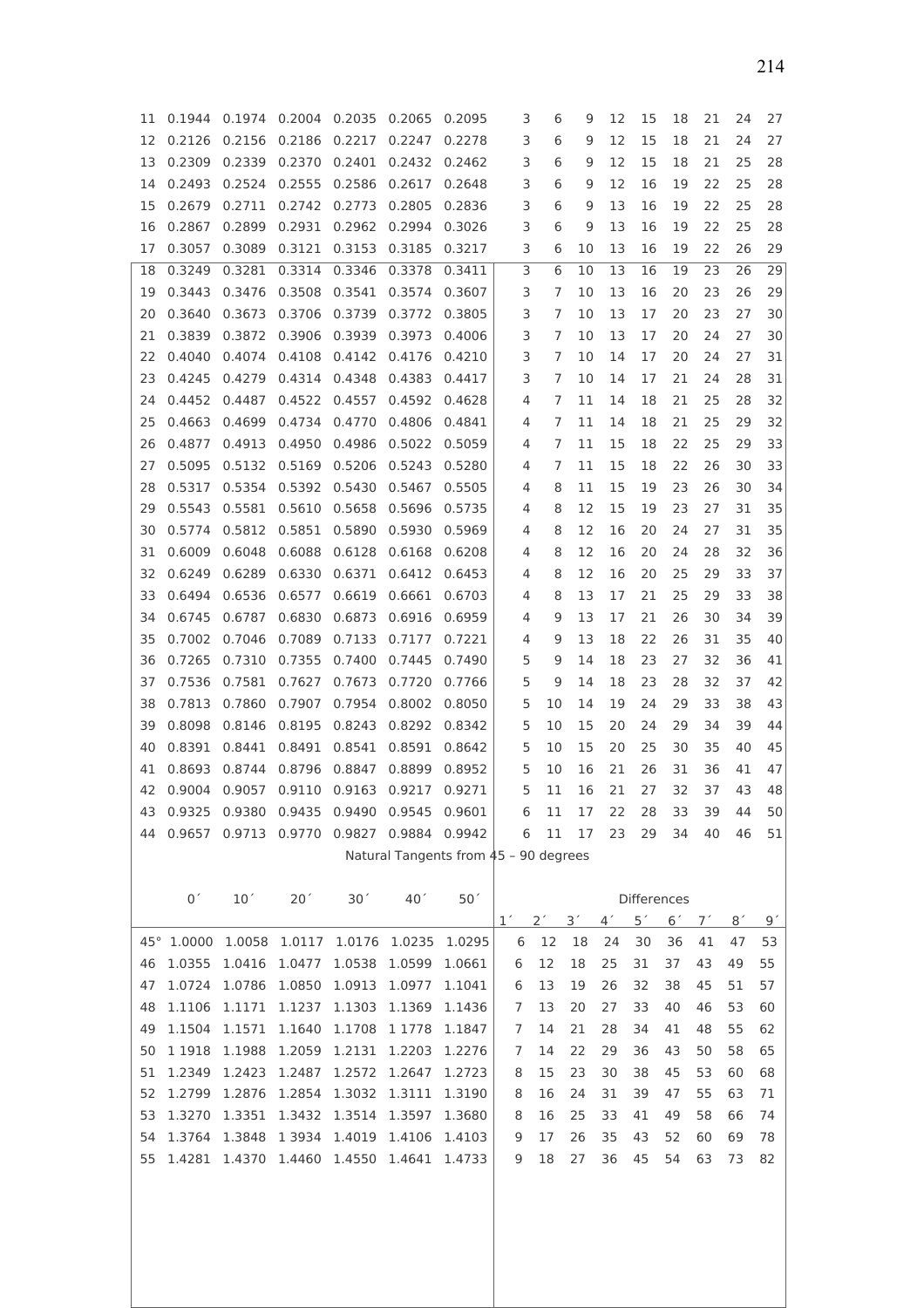| 56 |          |        |          |        | 1.4826 1.4919 1.5013 1.5108 1.5204 1.5301 |        |                |                |                |    |    |                | 10 | 19 | 20  |
|----|----------|--------|----------|--------|-------------------------------------------|--------|----------------|----------------|----------------|----|----|----------------|----|----|-----|
| 38 | 48<br>57 | 67     | 76<br>86 |        |                                           |        |                |                |                |    |    |                |    |    |     |
| 57 | 1.5399   | 1.5497 | 1.5597   | 1.5697 | 1.5798                                    | 1.5900 | 10             | 20             | 30             | 40 | 50 | 60             | 71 | 81 | 91  |
| 58 | 1.6003   | 1.6107 | 1.6212   | 1.6319 | 1.6426                                    | 1.6534 | 11             | 21             | 32             | 43 | 53 | 64             | 75 | 85 | 96  |
| 59 | 1.6643   | 1.6753 | 1.6864   | 1.6977 | 1.7090                                    | 1.7205 | 11             | 23             | 34             | 45 | 56 | 68             | 79 | 90 | 102 |
| 60 | 1.732    | 1.744  | 1.766    | 1.767  | 1.780                                     | 1.792  | 1              | $\overline{2}$ | 4              | 5  | 6  | $\overline{7}$ | 8  | 10 | 11  |
| 61 | 1.804    | 1.816  | 1.829    | 1.842  | 1.855                                     | 1.868  | 1              | 3              | 4              | 5  | 6  | 8              | 9  | 10 | 12  |
| 62 | 1.881    | 1.894  | 1.907    | 1.921  | 1.935                                     | 1.949  | 1              | 3              | 4              | 5  | 7  | 8              | 10 | 11 | 12  |
| 63 | 1.963    | 1.977  | 1.991    | 2.002  | 2.020                                     | 2.035  | 1              | 3              | 4              | 6  | 7  | 9              | 10 | 12 | 13  |
| 64 | 2.050    | 2.066  | 2.081    | 2.097  | 2.112                                     | 2.128  | 2              | 3              | 5              | 6  | 8  | 9              | 11 | 13 | 14  |
| 65 | 2.145    | 2.161  | 2.177    | 2.194  | 2.211                                     | 2.229  | 2              | 3              | 5              | 7  | 8  | 10             | 12 | 14 | 15  |
| 66 | 2.246    | 2.264  | 2.282    | 2.300  | 2.318                                     | 2.337  | 2              | 4              | 5              | 7  | 9  | 11             | 13 | 15 | 16  |
| 67 | 2.356    | 2.375  | 2.394    | 2.414  | 2.434                                     | 2.455  | $\mathsf{2}\,$ | 4              | 6              | 8  | 10 | 12             | 14 | 16 | 18  |
| 68 | 2.475    | 2.496  | 2.517    | 2.539  | 2.560                                     | 2.583  | 2              | 4              | 6              | 9  | 11 | 12             | 14 | 16 | 18  |
| 69 | 2.605    | 2.628  | 2.651    | 2.657  | 2.699                                     | 2.723  | $\mathsf{2}\,$ | 5              | $\overline{7}$ | 9  | 12 | 14             | 17 | 19 | 21  |
| 70 | 2.747    | 2.733  | 2.789    | 2.824  | 2.850                                     | 2.877  | 3              | 5              | 8              | 10 | 13 | 16             | 18 | 21 | 23  |
| 71 | 2.904    | 2.932  | 2.960    | 2.989  | 3.018                                     | 3.047  | 3              | 6              | 9              | 12 | 14 | 17             | 20 | 23 | 26  |
| 72 | 3.078    | 3.108  | 3.140    | 3.172  | 3.204                                     | 3.237  | 3              | 6              | 10             | 13 | 16 | 19             | 23 | 26 | 29  |
| 73 | 3.271    | 3.305  | 3.340    | 3.376  | 3.412                                     | 3.450  | 4              | $\overline{7}$ | 11             | 14 | 18 | 22             | 25 | 29 | 32  |
| 74 | 3.487    | 3.526  | 3.566    | 3.606  | 3.647                                     | 3.689  | 4              | 8              | 12             | 16 | 20 | 24             | 29 | 33 | 37  |
| 75 | 3.732    | 3.776  | 3.821    | 3.867  | 3.914                                     | 3.962  | 5              | 9              | 14             | 19 | 23 | 28             | 33 | 37 | 42  |
| 76 | 4.011    | 4.061  | 4.113    | 4.165  | 4.219                                     | 4.275  | 5              | 11             | 16             | 21 | 27 | 32             | 37 | 43 | 48  |
| 77 | 4.331    | 4.390  | 4.449    | 4.511  | 4.574                                     | 4.638  | 6              | 12             | 19             | 25 | 31 | 37             | 44 | 50 | 56  |
| 78 | 4.705    | 4.773  | 4.843    | 4.915  | 4.989                                     | 5.066  | 7              | 15             | 22             | 29 | 37 | 44             | 51 | 59 | 66  |
| 79 | 5.145    | 5.226  | 5.309    | 5.396  | 5.485                                     | 5.576  | 9              | 18             | 26             | 35 | 44 | 53             | 61 | 70 | 79  |
| 80 | 5.671    | 5.769  | 5.871    | 5.976  | 6.084                                     | 6.197  |                |                |                |    |    |                |    |    |     |
| 81 | 6.314    | 6.435  | 6.561    | 6.691  | 6.827                                     | 6.968  |                |                |                |    |    |                |    |    |     |
| 82 | 7.115    | 7,269  | 7.429    | 7.596  | 7.770                                     | 7.953  |                |                |                |    |    |                |    |    |     |
| 83 | 8.144    | 8.345  | 8.556    | 8.777  | 9.010                                     | 9.255  |                |                |                |    |    |                |    |    |     |
| 84 | 9.514    | 9.788  | 10.08    | 10.38  | 10.71                                     | 11.06  |                |                |                |    |    |                |    |    |     |
| 85 | 11.43    | 11.82  | 12.25    | 12.71  | 13.30                                     | 13.73  |                |                |                |    |    |                |    |    |     |
| 86 | 14.30    | 14.92  | 15.60    | 16.35  | 17.17                                     | 18.07  |                |                |                |    |    |                |    |    |     |
| 87 | 19.08    | 20.21  | 21.47    | 22.90  | 24.54                                     | 26.43  |                |                |                |    |    |                |    |    |     |
| 88 | 28.64    | 31.24  | 34.37    | 38.19  | 42.96                                     | 49.10  |                |                |                |    |    |                |    |    |     |
| 89 | 57.29    | 68.75  | 85.94    | 114.59 | 171.89                                    | 343.77 |                |                |                |    |    |                |    |    |     |
|    |          |        |          |        |                                           |        |                |                |                |    |    |                |    |    |     |

#### APPENDIX 1

The Great Pyramid had demonstrated that another pyramid inside a pyramid square abutting its slopes, of sides half the height of the Great Pyramid and of same slope angle would always carry a tip level at half the height of the enclosing pyramid. The rule was true within the limits of a specific range of slope angles. It would not apply, for instance, with pyramids of infinite height, or pyramids of zero height. At these two extremes the enclosing pyramid would disappear into a vertical line, or a horizontal line, and there were stages between.

The Intermediate Pyramid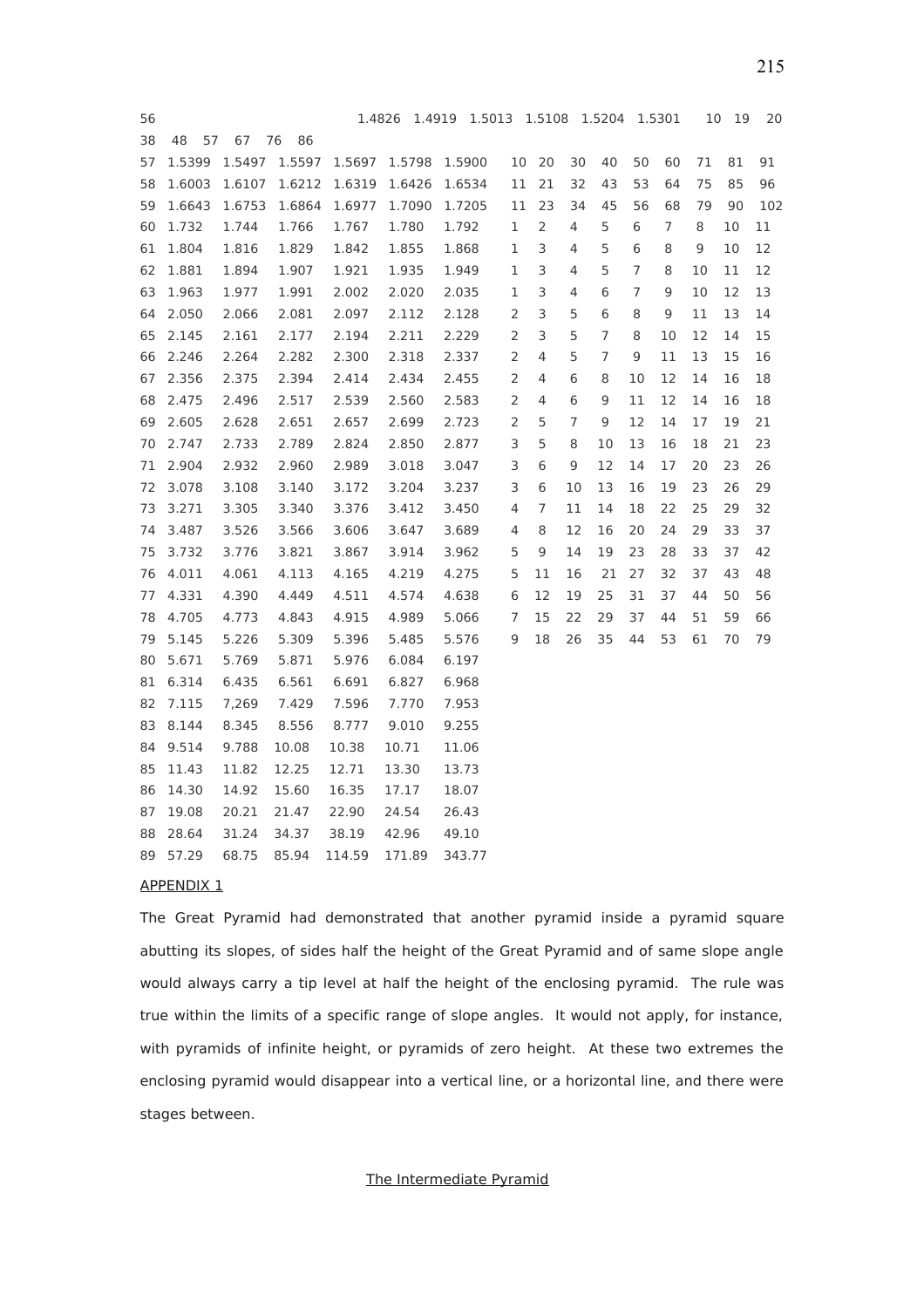

The pyramid with base angles Tan 1.5000, a height of 330 cubits and a half base of 220 cubits, will carry a square of sides of half the height at 165 cubits. The pyramid square will be 82.5 x Tan  $1.5000 = 123.75$  cubits below the tip at 330 - 123.75 = 206.25 cubits above base, and its base will be 206.25 -  $165 = 41.25$  cubits above the base of its enclosing pyramid. The pyramid inside the square will be 82.5 x Tan  $1.5000 = 123.75$  cubits high and its tip will be  $123.75 + 41.25 = 165$  cubits above base. The half height rule applies.

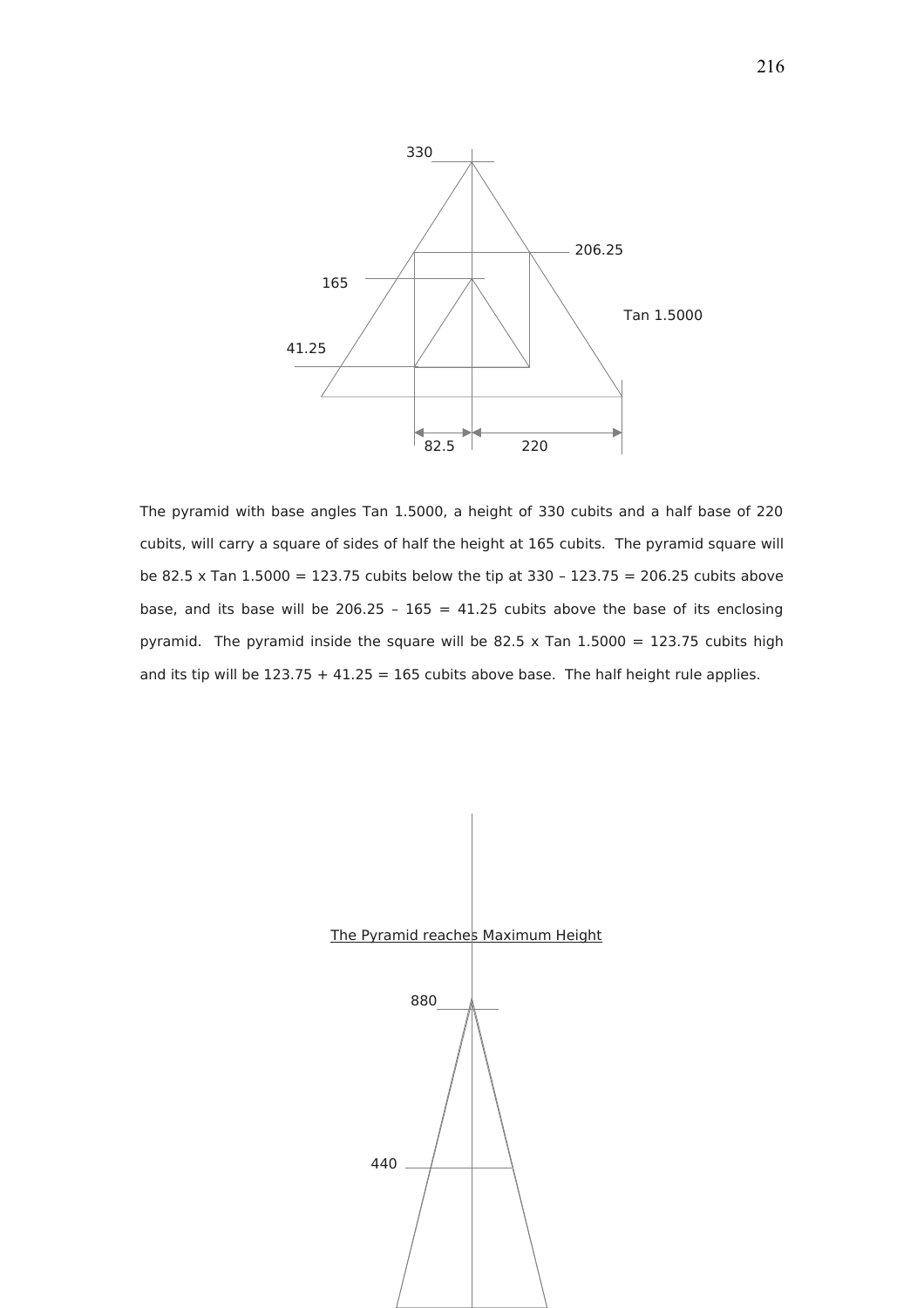## Tan 4.0000 max



The enclosing pyramid is now 880 cubits high on the same base and its slopes angles are now 880 / 220 = Tan 4.0000. The sides of the pyramid square are half that height at 440 cubits, but the sides now the same length as the pyramid base. The pyramid square cannot move any further on the slopes of the enclosing pyramid if the height becomes any greater, and if it does, the pyramid square will detach from its enclosing pyramid and it will run free.



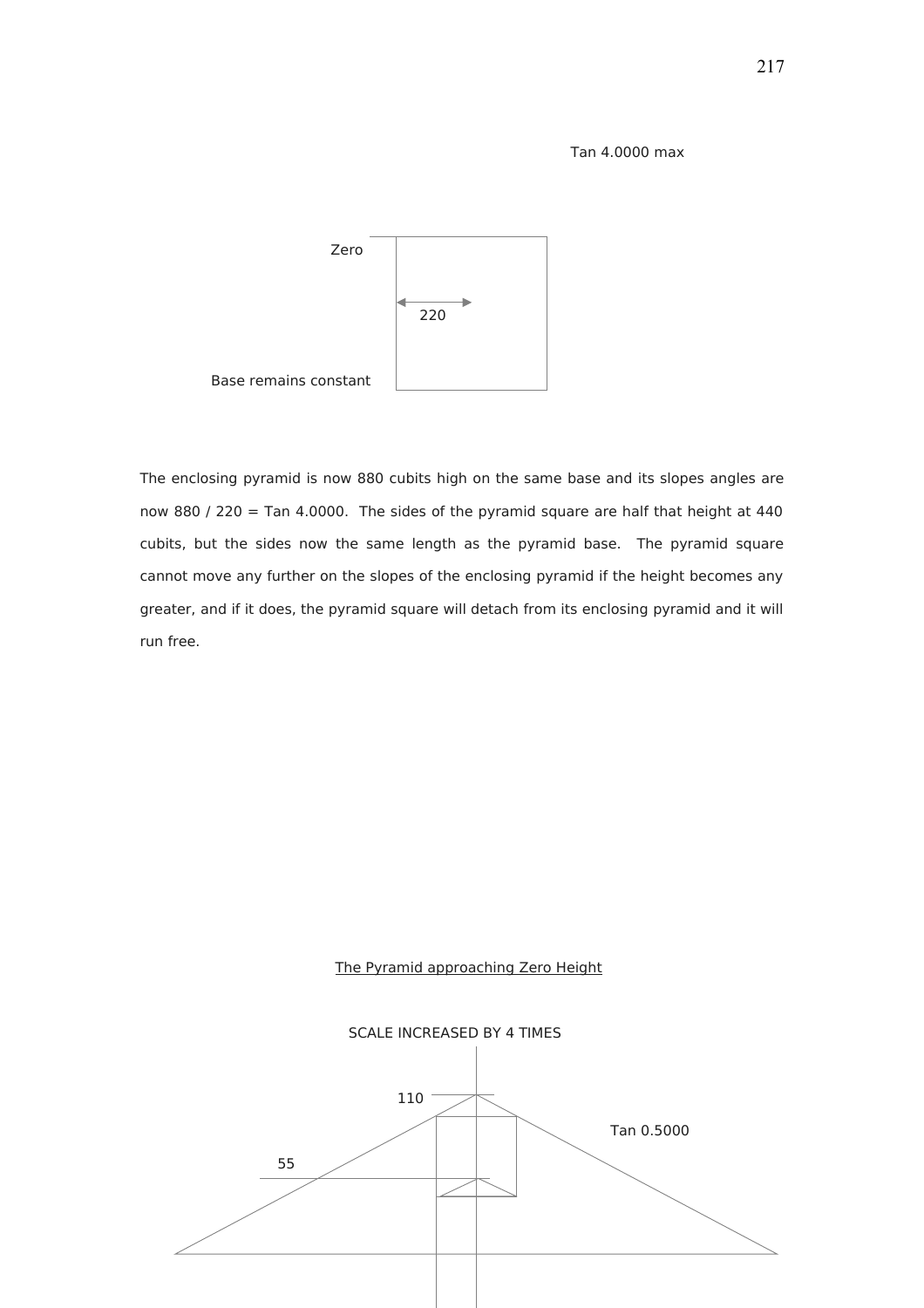

The pyramid is now 110 cubits high on the same base of 440cubits to give a slope angle of 110 / 220 = Tan 0.5000. The pyramid square is half at 55 cubits and its half width is 27.5 cubits to give a pyramid 27.5 x Tan  $0.5000 = 13.75$  cubits high. The square will abut the slopes at  $110 - 13.75 = 96.25$  cubits above base and the bottom of the square will be  $96.25 - 55 = 41$  25 cubits above pyramid base. The pyramid inside the square will be 13.75 cubits high, and the tip will be  $41.25 + 13.75 = 55$  cubits above base and the enclosing pyramid has been halved. The rule applies until the pyramid has no height and the pyramid inside the square disappears.

## **BIBLIOGRAPHY**

Bauval, R, and Gilbert, A. The Orion Mystery. Heinemann. 1994 Bauval, R. Secret Chamber. Random. Century imprint. 1999 Childress, David-Hatcher. The Lost Cities of Atlantis. 1996 Clayton, P.A. Chronicle of the Pharaohs. Thames and Hudson. 1994 Cottrell, P. The Lost Pharaohs. Evans Bros Ltd. 1961